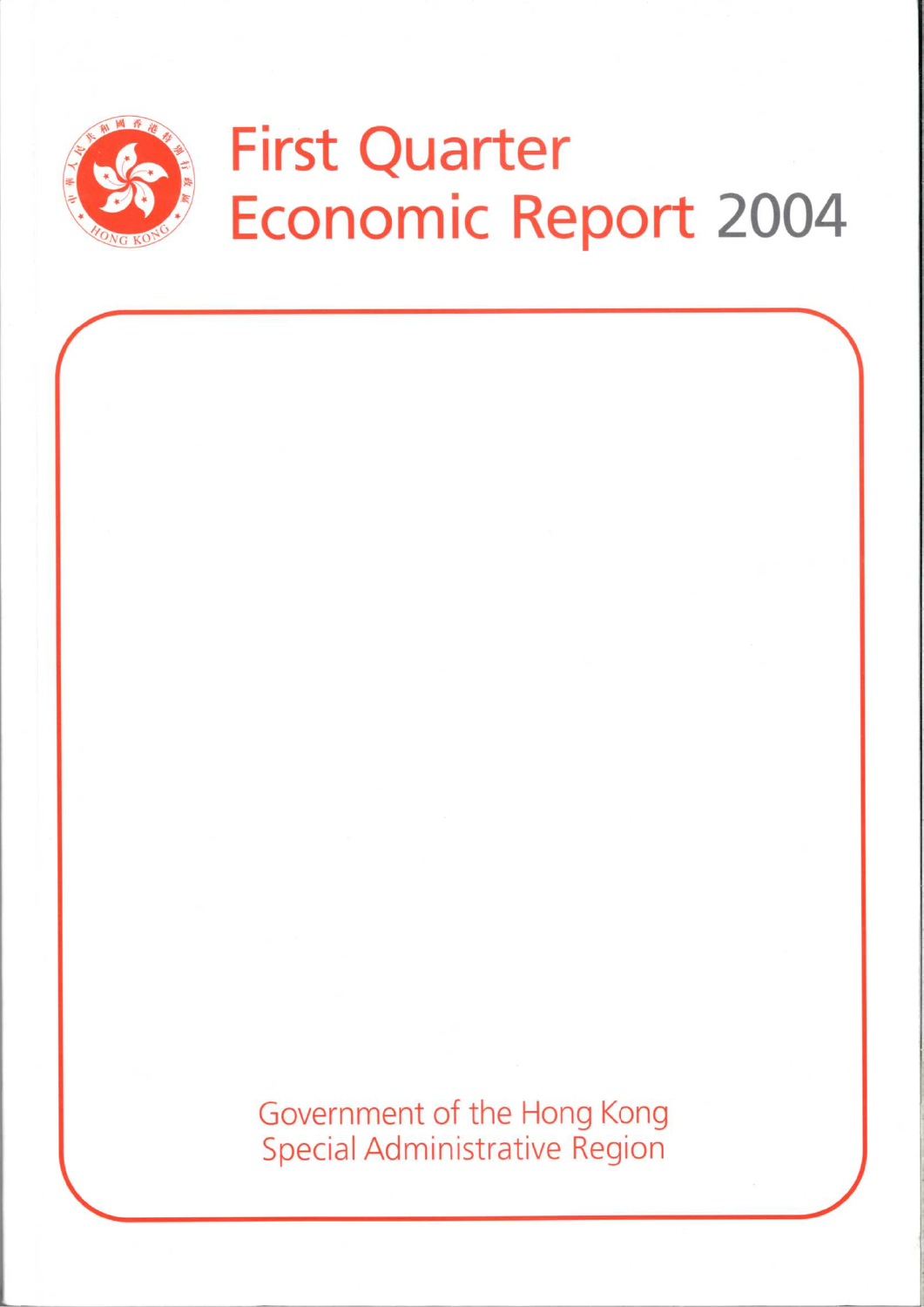## *FIRST QUARTER ECONOMIC REPORT 2004*

ECONOMIC ANALYSIS DIVISION FINANCIAL SERVICES AND THE TREASURY BUREAU GOVERNMENT OF THE HONG KONG SPECIAL ADMINISTRATIVE REGION

*May 2004*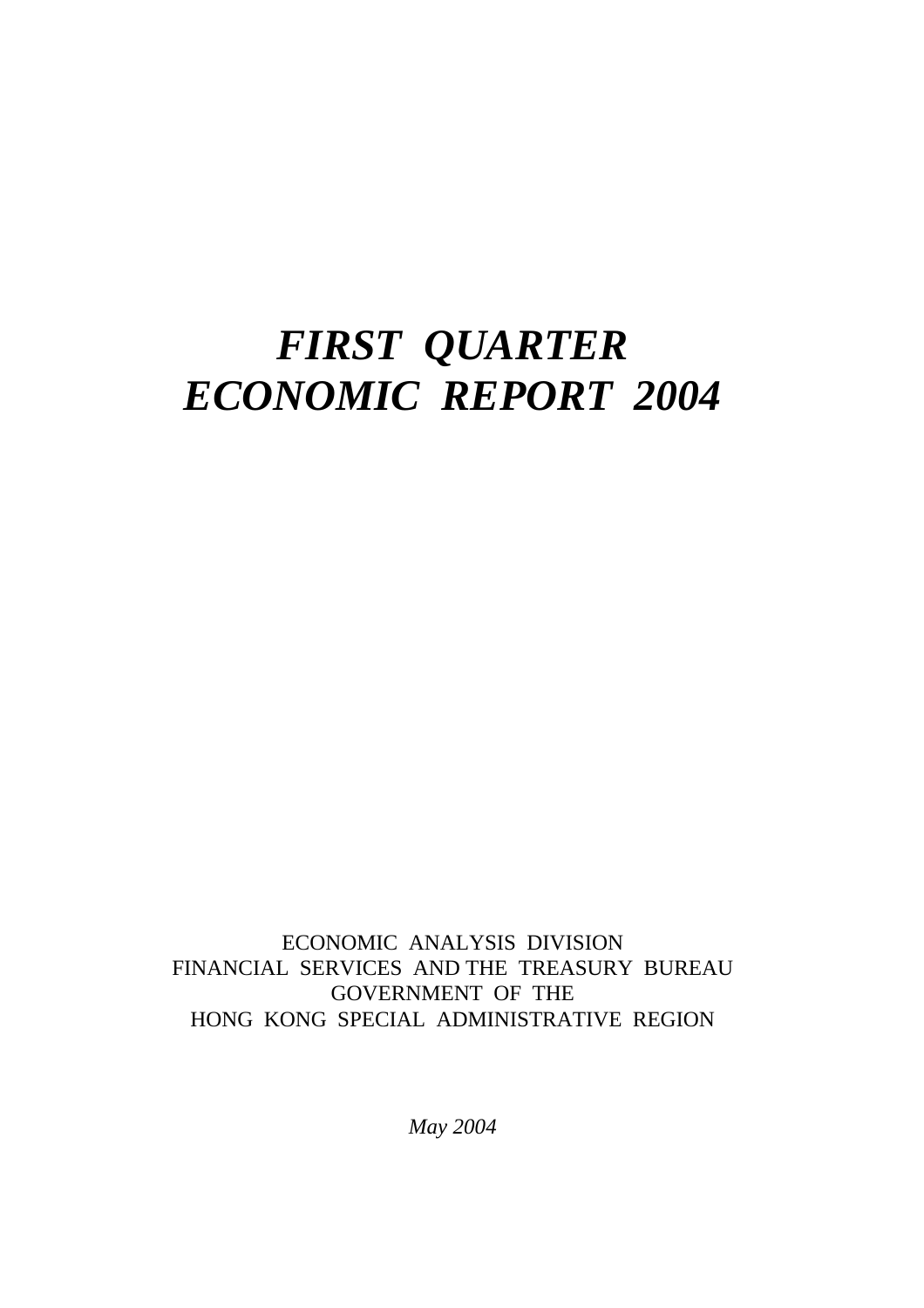## **CONTENTS**

## *Paragraphs*

## CHAPTER 1: OVERALL VIEW

| Overall situation<br>The external sector<br>Domestic demand<br>The Government account<br>The property market<br>The labour market<br>Prices<br>The financial sector                                                                                              | $1.1\,$<br>1.11<br>1.19<br>$1.24 - 1.27$<br>$1.28 - 1.31$<br>$1.32 - 1.35$<br>$1.36 - 1.38$<br>$1.39 - 1.43$                                                   | $\omega_{\rm{max}}$ | $-1.10$<br>1.18<br>$-1.23$ |
|------------------------------------------------------------------------------------------------------------------------------------------------------------------------------------------------------------------------------------------------------------------|----------------------------------------------------------------------------------------------------------------------------------------------------------------|---------------------|----------------------------|
| <b>CHAPTER 2: THE EXTERNAL SECTOR</b>                                                                                                                                                                                                                            |                                                                                                                                                                |                     |                            |
| Major external influences<br>Overall visible and invisible trade situation<br>Visible trade                                                                                                                                                                      | $2.1 - 2.4$<br>2.5                                                                                                                                             |                     | $-2.12$                    |
| Total exports of goods<br>Re-exports<br>Domestic exports                                                                                                                                                                                                         | $2.13 -$<br>$2.25 -$                                                                                                                                           | 2.27                | 2.24<br>2.26               |
| Outward processing trade<br>Imports of goods<br>Retained imports                                                                                                                                                                                                 | $2.28 - 2.30$<br>$2.31 - 2.32$<br>$2.33 - 2.36$                                                                                                                |                     |                            |
| Invisible trade<br><b>Exports of services</b><br>Imports of services<br>Overall balance of payments                                                                                                                                                              | $2.37 - 2.40$<br>$2.41 - 2.44$<br>$2.45 -$                                                                                                                     |                     | 2.47                       |
| <b>CHAPTER 3: THE DOMESTIC ECONOMY</b>                                                                                                                                                                                                                           |                                                                                                                                                                |                     |                            |
| Net output or value added by major economic sector<br>Service sector receipts<br>Local manufacturing output<br>Property<br>Building and construction<br>Land<br>Electricity and gas<br>Internal transport<br>External transport<br>Tourism<br>Telecommunications | $3.1 - 3.3$<br>$3.4 - 3.6$<br>$3.7 - 3.9$<br>$3.10 -$<br>$3.19 - 3.25$<br>$3.26 - 3.29$<br>3.30<br>$3.32 -$<br>$3.34 - 3.37$<br>$3.38 - 3.43$<br>$3.44 - 3.45$ |                     | 3.18<br>3.31<br>3.33       |
| <b>CHAPTER 4: THE FINANCIAL SECTOR</b>                                                                                                                                                                                                                           |                                                                                                                                                                |                     |                            |
| Overall financial market situation<br>Exchange rates<br>Interest rates<br>Deposits and money supply<br>Hong Kong dollar external claims and liabilities of authorized<br>institutions                                                                            | $4.2 - 4.4$<br>$4.5 - 4.7$<br>$4.8 - 4.12$<br>$4.13 -$                                                                                                         | 4.1                 | 4.14                       |
| Loans and advances<br>Banks and other deposit-taking institutions<br>Insurance                                                                                                                                                                                   | $4.15 - 4.19$<br>$4.20 -$                                                                                                                                      | 4.24                | 4.23                       |
| The debt market<br>The stock, futures and gold markets<br>Unit trusts and mutual funds                                                                                                                                                                           | $4.25 -$<br>$4.30 - 4.37$<br>$4.38 -$                                                                                                                          |                     | 4.29<br>4.40               |
|                                                                                                                                                                                                                                                                  |                                                                                                                                                                |                     |                            |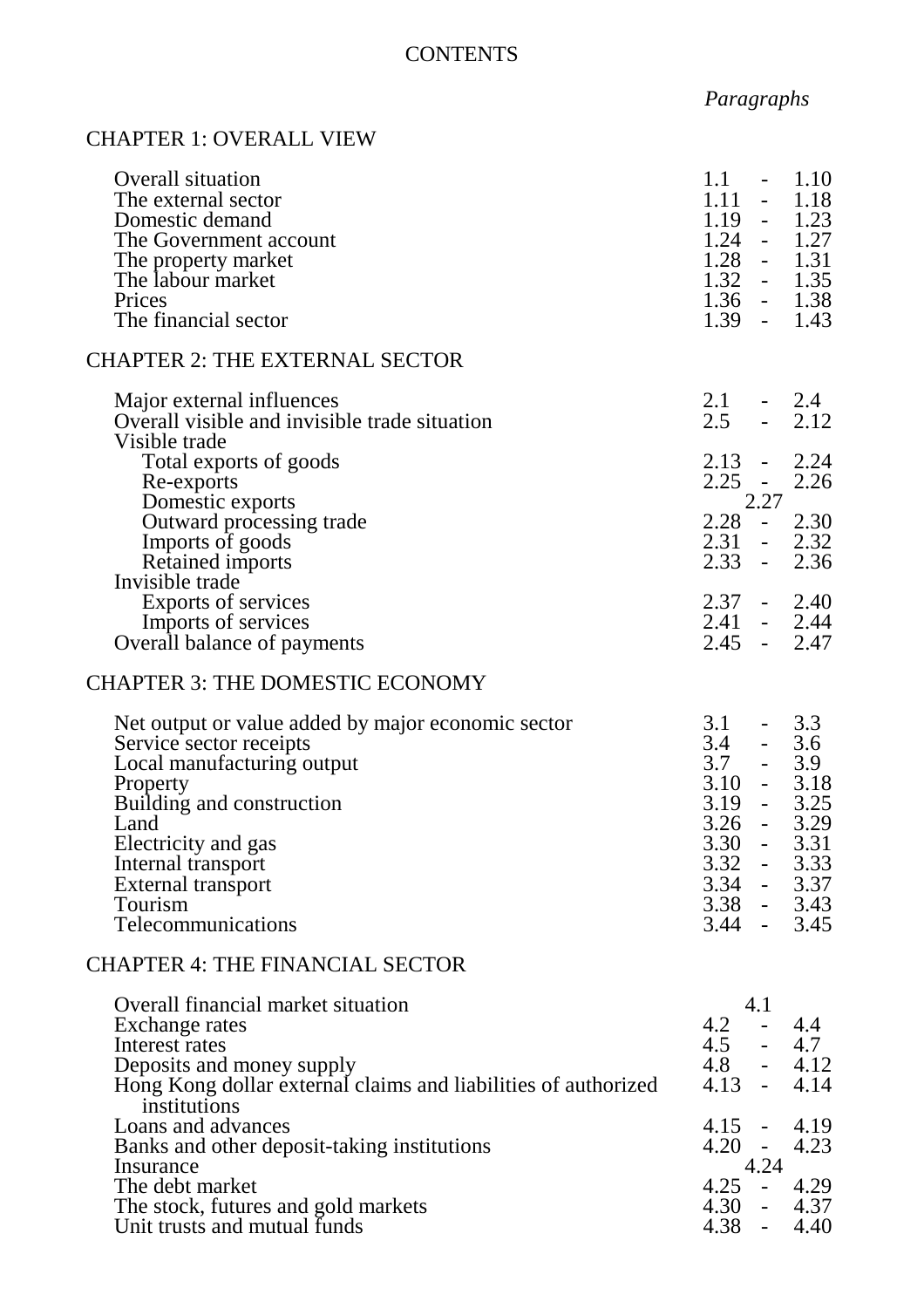## CHAPTER 5: THE LABOUR SECTOR

| Overall labour market situation<br>Profile of unemployment and underemployment<br>Profile of employment<br>Vacancies<br>Earnings and wages                                                                 | $5.1 - 5.5$<br>$5.6 - 5.10$<br>$5.11 - 5.15$<br>$5.16 - 5.19$<br>$5.20 - 5.28$      |
|------------------------------------------------------------------------------------------------------------------------------------------------------------------------------------------------------------|-------------------------------------------------------------------------------------|
| <b>CHAPTER 6: PRICES</b>                                                                                                                                                                                   |                                                                                     |
| Consumer prices<br>Import prices<br>Prices of key inputs<br>Prices of local manufacturing output<br>Prices of output in selected service sectors<br>Export prices<br>Terms of trade<br><b>GDP</b> deflator | $6.1 - 6.5$<br>$6.6 - 6.9$<br>6.10<br>6.11<br>6.12<br>$6.13 - 6.14$<br>6.15<br>6.16 |

STATISTICAL APPENDIX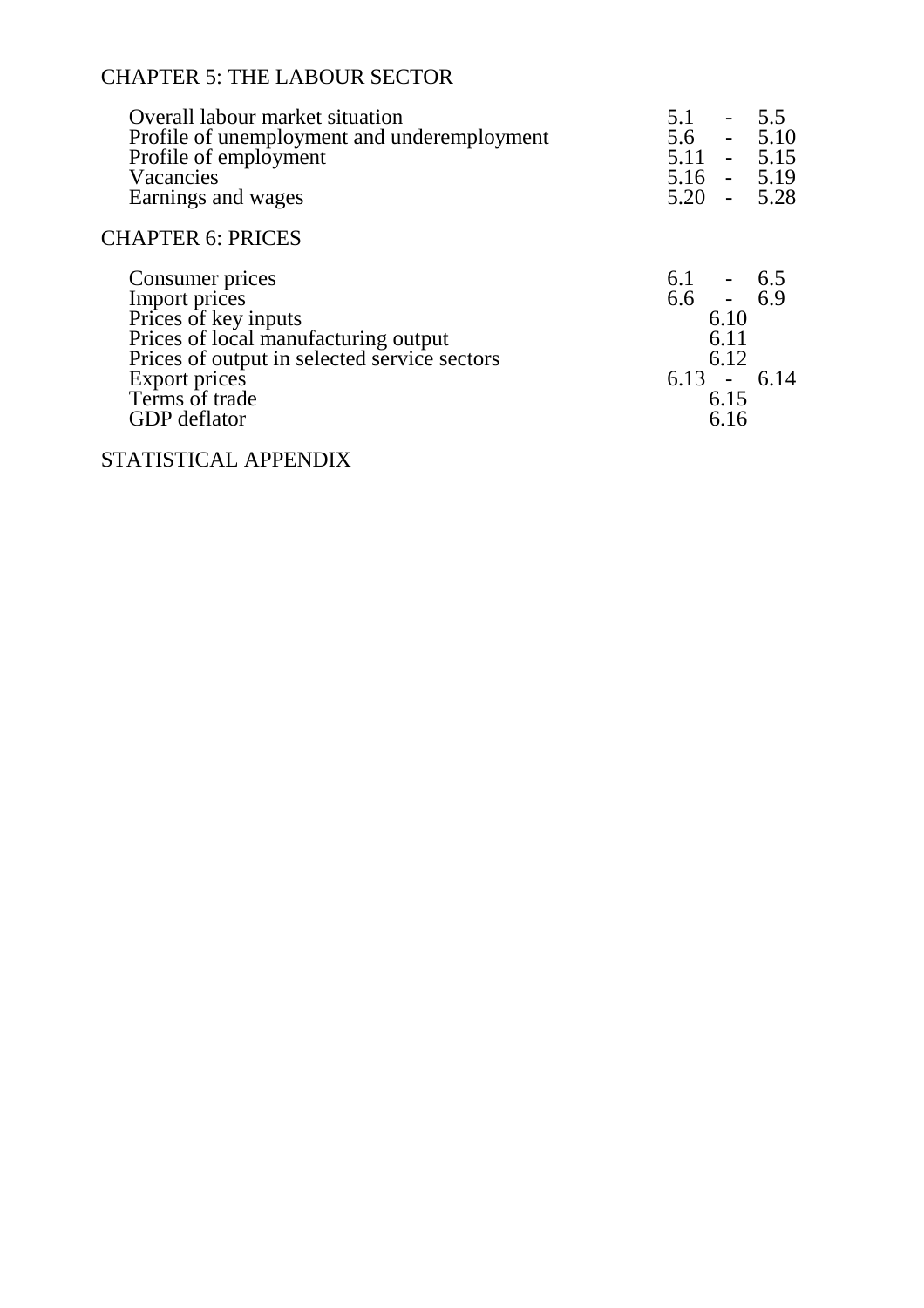## **CHAPTER 1 : OVERALL VIEW**

## **Overall situation**

1.1 The Hong Kong economy gathered further momentum in the first quarter of 2004, riding on the robust and broad-based recovery in the second half of 2003. Externally, exports of goods recorded a significant double-digit growth in the first quarter, on the back of brisk global and regional demand, as well as enhanced competitiveness from the earlier weakness of the US dollar. Exports of services stayed vibrant, underpinned by thriving offshore trade and further growth in inbound tourism. In the domestic sector, consumer spending picked up visibly further, buoyed by improved employment and recovery in the property market. As to investment, acquisition of machinery and equipment continued to surge amidst a better business situation, but overall building and construction output was still weak.

1.2 In the first quarter of 2004, the *Gross Domestic Product (GDP)*(1) leaped by 6.8% in real terms over a year earlier, further up from the 4.9% growth in the fourth quarter of 2003 (latter figure revised from the estimate of 5.0% released earlier). On a seasonally adjusted quarter-to-quarter comparison<sup>(2)</sup>, GDP grew by 1.0% in real terms in the first quarter of 2004, after the 1.5% growth in the fourth quarter of 2003 (latter figure unchanged from the estimate released earlier).

/**Diagram 1.1** …..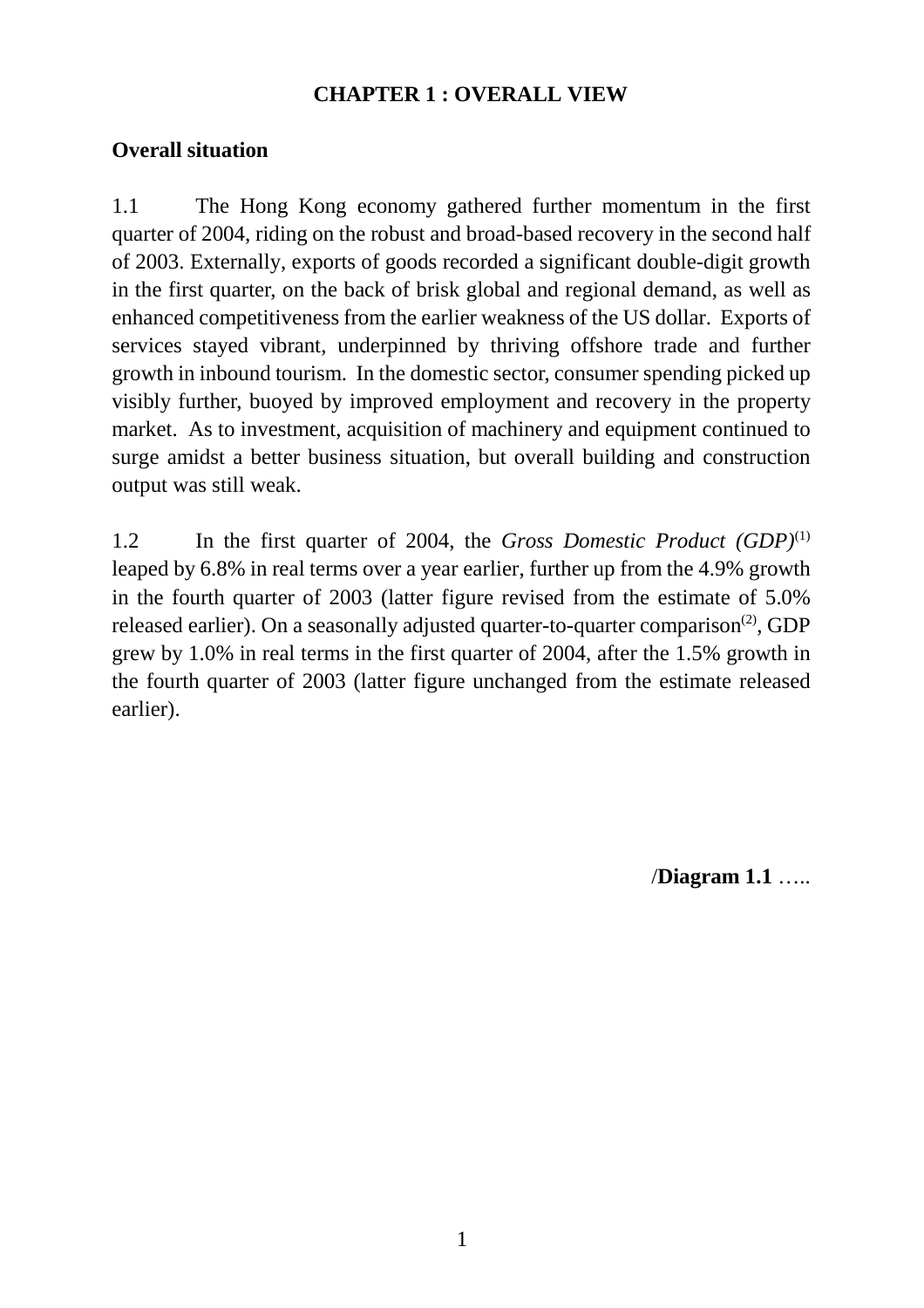**Diagram 1.1**



#### **Gross Domestic Product**

/**Table 1.1** …..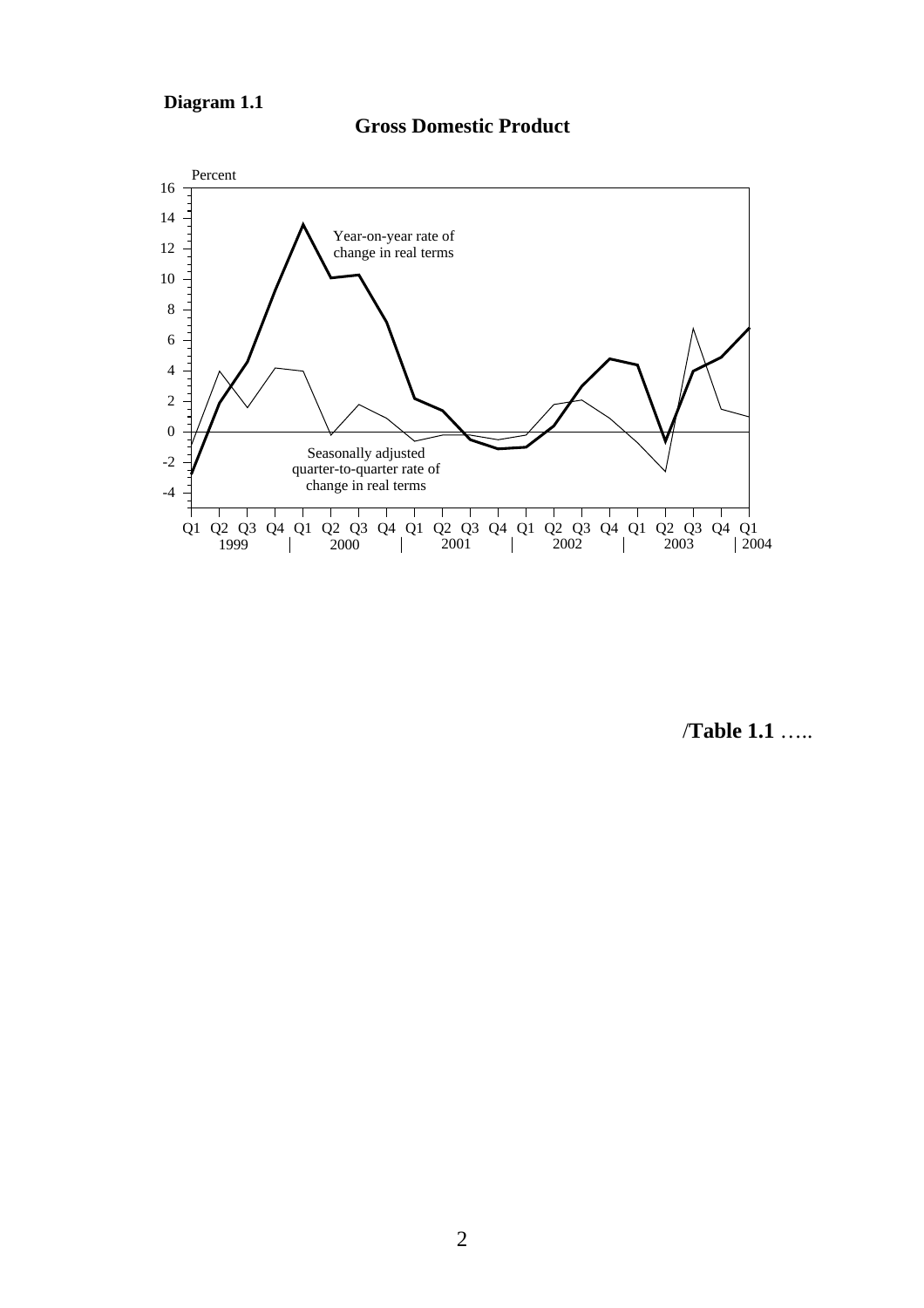#### **Table 1.1**

# **Gross Domestic Product and its main expenditure components and the main price indicators (year-on-year rate of change (%))**

|                                                                                   | $2002$ <sup>#</sup> | $2003$ <sup>#</sup> |                 |                | 2003   |        | 2004            |
|-----------------------------------------------------------------------------------|---------------------|---------------------|-----------------|----------------|--------|--------|-----------------|
|                                                                                   |                     |                     | $\mathbf{Q1}^*$ | $Q2^*$         | $Q3^*$ | $Q4^*$ | $\mathbf{Q1}^+$ |
| Change in real terms of<br>$GDP$ and its main<br>expenditure components (%)       |                     |                     |                 |                |        |        |                 |
| Private consumption<br>expenditure                                                | $-1.2$              | $-0.2$              | $-2.5$          | $-3.6$         | 1.5    | 3.6    | 5.0             |
| Government consumption<br>expenditure                                             | 2.5                 | 1.9                 | 1.0             | 0.5            | 0.5    | 5.5    | 5.1             |
| Gross domestic fixed<br>capital formation                                         | $-4.5$              | 0.1                 | 4.2             | $-5.3$         | *      | 1.9    | 5.8             |
| of which:                                                                         |                     |                     |                 |                |        |        |                 |
| Building and construction                                                         | $-1.1$              | $-7.0$              | $-3.2$          | $-8.5$         | $-6.6$ | $-9.9$ | $-10.5$         |
| Machinery, equipment and<br>computer software                                     | $-7.6$              | 6.5                 | 12.8            | $-1.1$         | 5.6    | 9.3    | 15.9            |
| Total exports of goods                                                            | 8.7                 | 14.2                | 19.1            | 14.3           | 10.0   | 14.7   | 15.0            |
| Re-exports                                                                        | 11.0                | 16.3                | 22.3            | 17.0           | 11.5   | 16.0   | 16.1            |
| Domestic exports                                                                  | $-11.2$             | $-7.3$              | $-12.0$         | $-12.6$        | $-5.2$ | $-0.2$ | 0.8             |
| Imports of $goods^{(a)}$                                                          | 7.9                 | 13.1                | 18.8            | 10.9           | 8.2    | 15.7   | 16.3            |
| Exports of services                                                               | 11.7                | 5.7                 | 12.6            | $-10.8$        | 7.6    | 12.0   | 13.7            |
| Imports of services                                                               | 3.7                 | $-4.6$              | $-5.4$          | $-16.8$        | $-0.3$ | 3.1    | 4.0             |
| <b>Gross Domestic Product</b>                                                     | 1.9                 | 3.2                 | 4.4             | $-0.6$         | 4.0    | 4.9    | 6.8             |
| Change in the main<br>price indicators $(%)$                                      |                     |                     |                 |                |        |        |                 |
| <b>GDP</b> deflator                                                               | $-3.6$              | $-5.3$              | $-4.4$          | $-5.8$         | $-6.1$ | $-4.8$ | $-4.3$          |
| <b>Composite Consumer Price Index</b> <sup>(b)</sup>                              | $-3.0$              | $-2.6$              | $-2.0$          | $-2.5$         | $-3.6$ | $-2.3$ | $-1.8$          |
| Consumer Price Index $(A)$ <sup>(b)</sup>                                         | $-3.2$              | $-2.1$              | $-1.8$          | $-1.8$         | $-3.3$ | $-1.7$ | $-1.2$          |
| <i>Change in nominal GDP</i> $(\%)$                                               | $-1.8$              | $-2.2$              | $-0.1$          | $-6.3$         | $-2.3$ | $-0.2$ | $2.2\,$         |
| GDP at current market<br>prices (\$ billion)                                      | 1,247               | 1,220               | 295             | 284            | 314    | 327    | 302             |
| GDP at constant (2000)<br>market prices (\$ billion)                              | 1,319               | 1,361               | 322             | 315            | 355    | 369    | 344             |
| Changes in inventories at<br>constant (2000) market<br><u>prices (\$ billion)</u> | 7                   | 11                  | 3               | $\overline{2}$ | $-2$   | 7      | 8               |

Notes : (#) Revised figures.

(+) Preliminary figures.

(a) Here imports of goods are valued on f.o.b. basis, instead of on c.i.f. basis as is the on-going practice for the merchandise trade statistics.

(b) Final figures.

(\*) Change of less than 0.05%.

/**Table 1.2** …..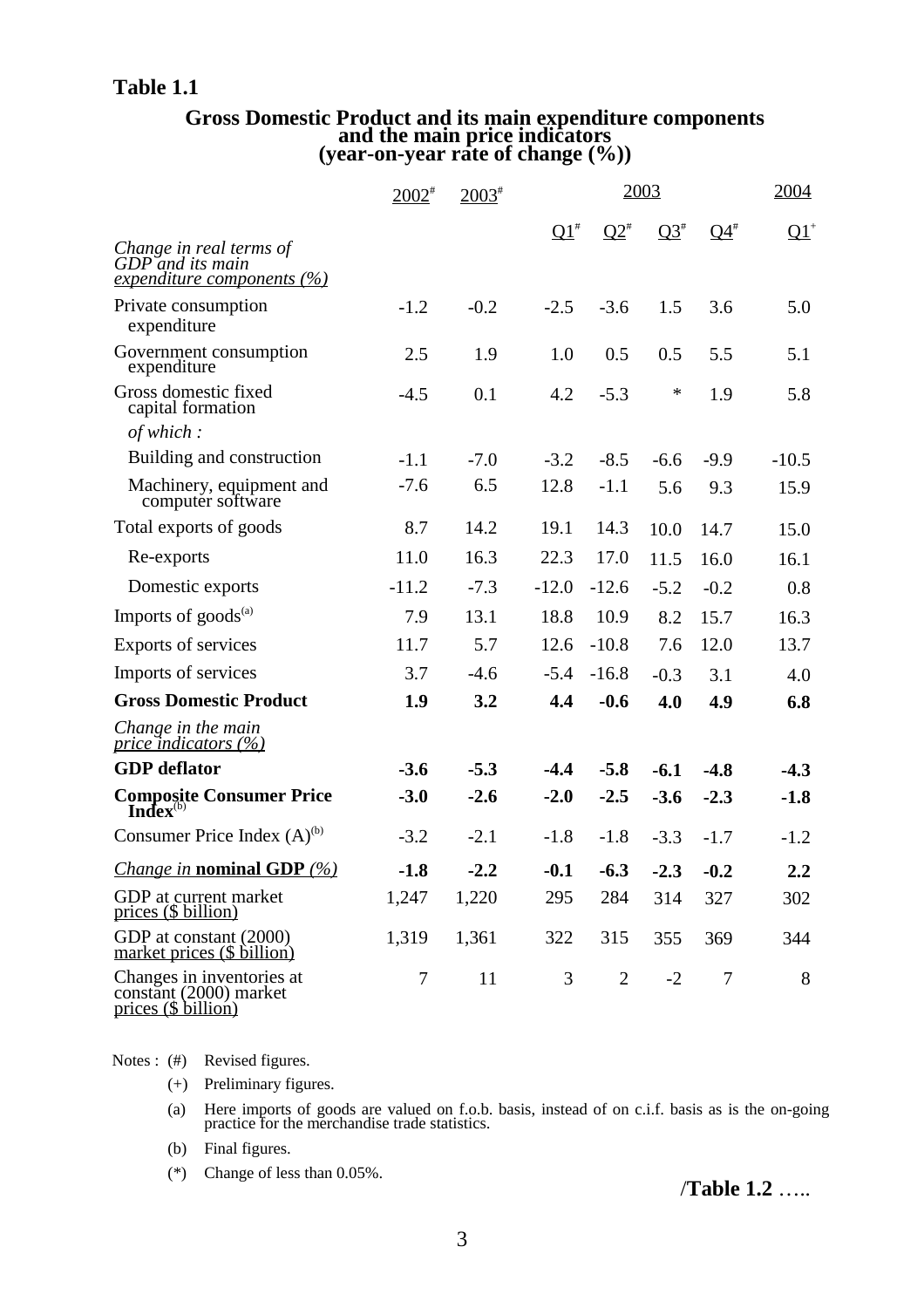#### **Table 1.2**

## **Gross Domestic Product and its main expenditure components and the main price indicators (seasonally adjusted quarter-to-quarter rate of change (%))**

|                                                                           |        | 2003      |           |           | 2004   |
|---------------------------------------------------------------------------|--------|-----------|-----------|-----------|--------|
| Change in real terms of<br>GDP and its main<br>expenditure components (%) | $Q1^*$ | $Q2^*$    | $Q3^{\#}$ | $Q4^{\#}$ | $Q1^+$ |
| Private consumption<br>expenditure                                        | $-0.5$ | $-1.0$    | 3.6       | 1.4       | 0.9    |
| Government consumption<br>expenditure                                     | 0.6    | 0.5       | 1.2       | 3.0       | 0.3    |
| Gross domestic fixed<br>capital formation                                 | N.A.   | N.A. N.A. |           | N.A.      | N.A.   |
| Total exports of goods                                                    | 3.4    | 1.9       | 1.7       | 6.5       | 3.3    |
| Re-exports                                                                | 4.0    | 2.3       | 1.4       | 7.0       | 3.8    |
| Domestic exports                                                          | $-3.0$ | $-2.5$    | 5.8       | $-0.3$    | $-2.7$ |
| Imports of goods <sup>(a)</sup>                                           | 3.0    | 1.1       | 2.4       | 7.5       | 3.4    |
| Exports of services                                                       | 0.7    | $-18.4$   | 32.4      | 1.8       | 3.4    |
| Imports of services                                                       | $-5.8$ | $-14.3$   | 23.2      | 3.4       | $-4.9$ |
| <b>Gross Domestic Product</b> <sup>(b)</sup>                              | $-0.7$ | $-2.6$    | 6.8       | 1.5       | 1.0    |
| Change in the main<br>price indicators $(%)$                              |        |           |           |           |        |
| <b>GDP</b> deflator                                                       | $-1.0$ | $-2.2$    | $-1.4$    | $-0.3$    | $-0.3$ |
| <b>Composite Consumer Price Index</b> <sup>(c)</sup>                      | $-0.1$ | $-1.1$    | $-1.9$    | 0.8       | 0.3    |
| Consumer Price Index $(A)^{(c)}$                                          | $\ast$ | $-0.5$    | $-2.3$    | 1.1       | 0.4    |

Notes : (#) Revised figures.

- (+) Preliminary figures.
- (\*) Change of less than 0.05%.
- N.A. Not applicable, as no clear seasonal pattern is found in gross domestic fixed capital formation, due to the presence of considerable short-term fluctuations.
- (a) Here imports of goods are valued on f.o.b. basis, instead of on c.i.f. basis as is the on-going practice for the merchandise trade statistics.
- (b) As gross domestic fixed capital formation does not exhibit a clear seasonal pattern, the seasonally adjusted series of GDP is compiled separately at the overall level.
- (c) Final figures.

 $/1.3$  …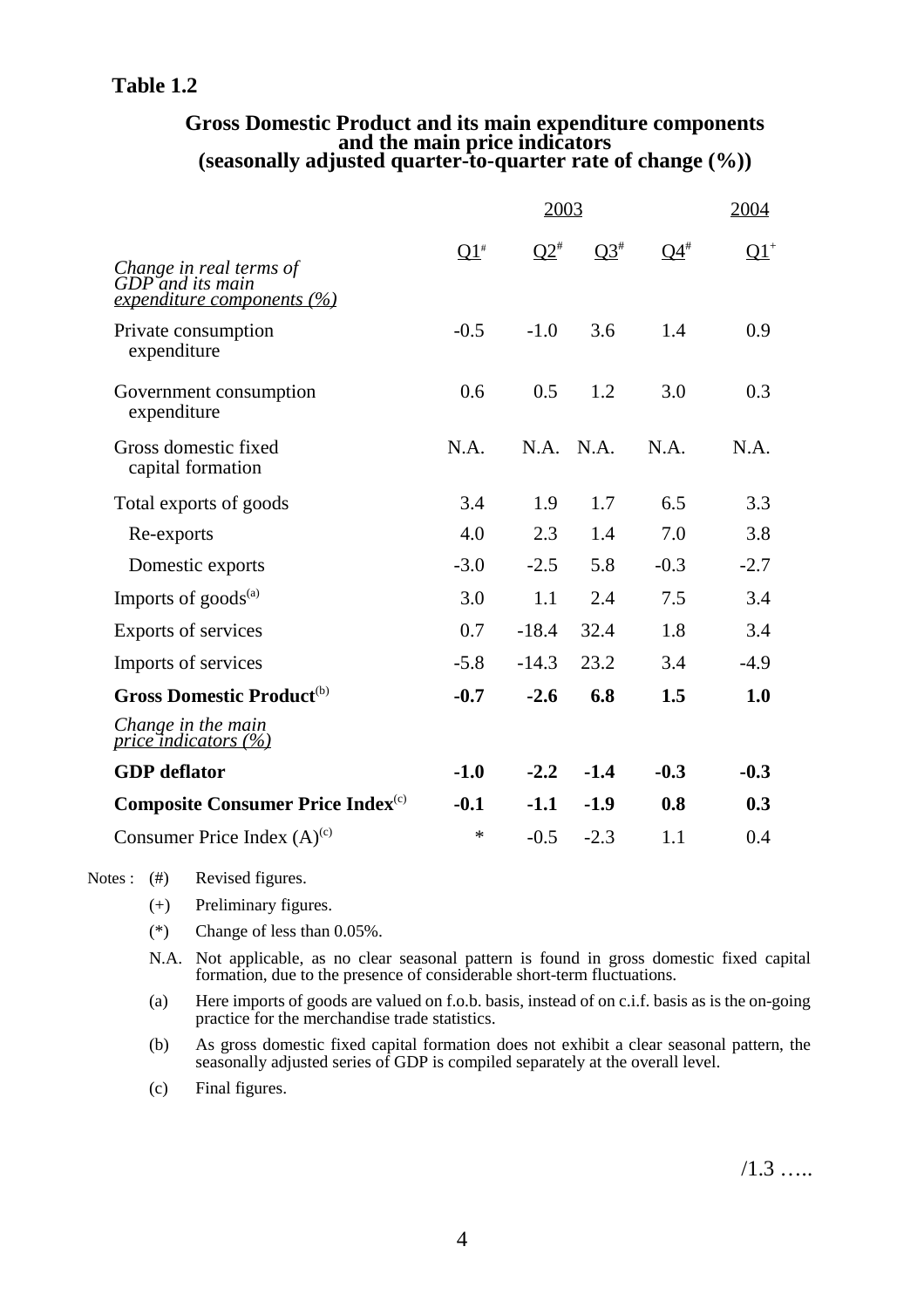1.3 In the *labour market*, labour demand in the service sectors showed a broad-based strengthening, along with the upturn in overall economic activity. Yet with the total labour force resuming growth, the seasonally adjusted unemployment rate fell only marginally, to 7.2% in the first quarter of 2004, from 7.3% in the fourth quarter of 2003. Meanwhile, the underemployment rate edged up from 3.3% to 3.4% over these two quarters, partly on account of increased temporary and casual jobs in construction. Labour earnings eased by 1.0% in money terms in the fourth quarter of 2003 over a year earlier, narrowed from the 1.8% fall in the third quarter.

1.4 The *property market* picked up distinctly further in the first quarter of 2004. Trading activity was brisk, with the volume of property transactions bouncing up to the highest quarterly level in five years. On residential property, keen acquisition interest was seen in both the primary market and the secondary market, particularly so at the luxury end of the market. Flat prices rose for the eighth consecutive month in March 2004, cumulating to a 30% rebound from the trough in July 2003. Flat rentals also edged up during the first quarter. On commercial property, both investment and leasing demand for office space strengthened visibly amidst a better business situation. Likewise, the market for shopping space was lifted by continued buoyancy in inbound tourism and further pick-up in local consumer spending. As to the market for industrial property, trading activity for modern industrial-cum-commercial premises also turned more active in recent months.

1.5 In the *financial market*, the spot exchange rate of the Hong Kong dollar against the US dollar stayed on the strong side of the linked rate throughout the first quarter of 2004, notwithstanding a modest easing during March amidst a strong rebound in the US dollar against other major currencies. The discount of the twelve-month Hong Kong dollar forward rate against the spot rate hovered within a range of 478-765 pips (each pip equivalent to HK\$0.0001) during the first quarter of 2004. Amidst ample liquidity, the three-month HIBOR stayed below the corresponding Euro-dollar deposit rate throughout the first quarter. As the decline in Hong Kong dollar loans was much smaller than that in Hong Kong dollar deposits, the loan-to-deposit ratio notched up noticeably during the first quarter of 2004.

 $/1.6$  ……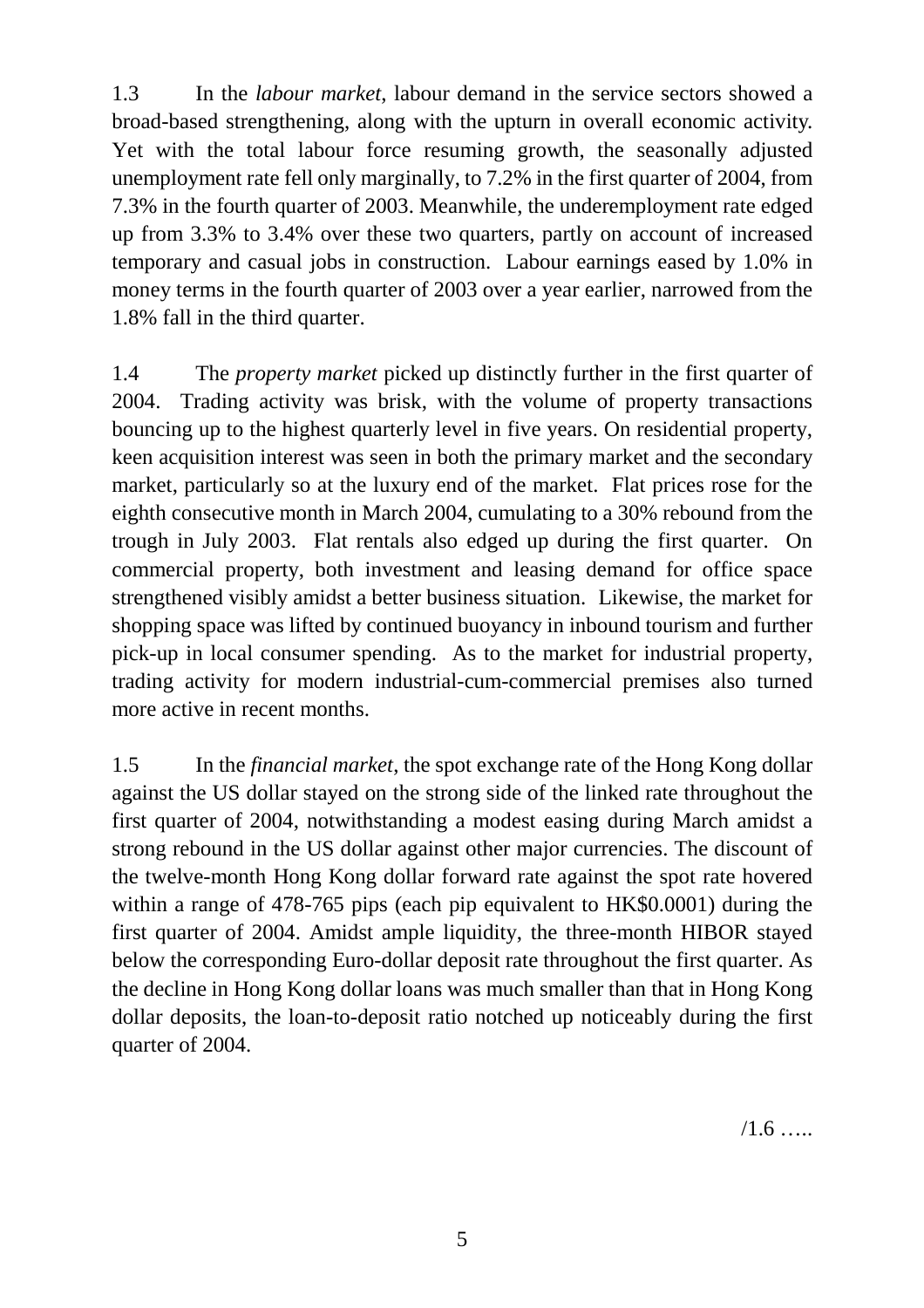1.6 The local *stock market* advanced sharply in the first two months of 2004, buoyed by further fund inflow into Hong Kong and rallies in the major overseas stock markets. Yet local share prices receded considerably during March. Apart from profit-taking, market sentiment was hit by heightened global security concern after the terrorist attack in Madrid on 11 March and then by the political row in Taiwan after its presidential election on 20 March. Having soared to a 35-month peak at 13 928 on 18 February, the Hang Seng Index eased back to close the month of March 2004 at 12 682, still marginally up by 0.8% over end-2003. The average daily turnover in the local stock market nevertheless went up significantly further, from \$15.3 billion in the fourth quarter of 2003 to \$19.7 billion in the first quarter of 2004.

1.7 On *consumer prices*, the year-on-year decline in the Composite Consumer Price Index narrowed noticeably further to 1.8% in the first quarter of 2004, from 2.3% in the fourth quarter of 2003. In parallel with the upturn in local demand, there were generally lesser price discounts and other concessions on consumer items in the retail market. There were even upward adjustments in some of the retail prices and service charges, in part due to higher prices of retained imports amidst a weaker US dollar and a sharp escalation in world commodity prices.

1.8 The *GDP deflator*, as a broad measure of overall price change in the economy, fell by 4.3% in the first quarter of 2004 over a year earlier, smaller than the 4.8% decrease in the fourth quarter of 2003. This was mainly attributable to a narrowed decline in the price deflator for local consumer spending and a renewed increase in the price deflator for investment spending, amidst continued revival in domestic demand. As the GDP growth in real terms outweighed the decline in the GDP deflator, *nominal GDP* bounced back to a 2.2% growth in the first quarter of 2004 over a year earlier, from the 0.2% decrease in the fourth quarter of 2003.

 $/1.9$  …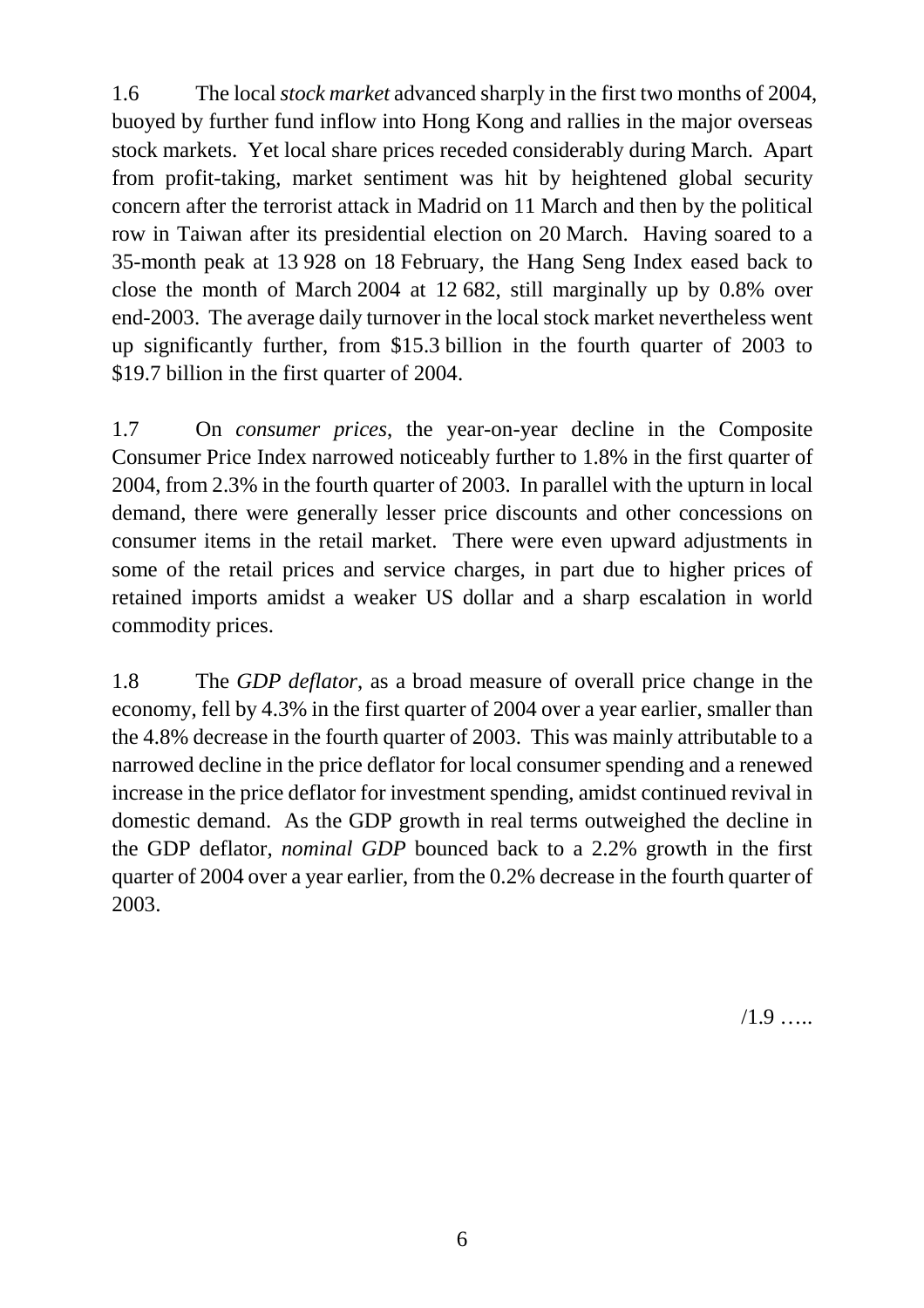1.9 Statistics on the *Gross National Product (GNP)*(3) are available up to the fourth quarter of 2003. External factor income inflow and outflow both recorded significant increases in the fourth quarter of 2003 over a year earlier, reversing the declines in the preceding three quarters. The rebound was primarily propelled by a surge in direct investment income both from Hong Kong and overseas, amidst robust recovery in the local economy and improved global economic performance since mid-2003. Balancing these flows, there was a net inflow of external factor income amounting to 3.4% of GDP in the fourth quarter of 2003. Adding this net inflow to GDP gives GNP, which picked up visibly further to a 6.6% growth in real terms in the fourth quarter of 2003 over a year earlier, up from the 4.3% rise in the third quarter. Thanks to a larger net inflow of external factor income, the GNP growth in real terms in the fourth quarter of 2003, as well as for the year as a whole, was faster than the corresponding GDP growth in real terms. For 2003 as a whole, GNP grew by 4.7% in real terms, having held stable in 2002.

1.10 Within external factor income, net direct investment income outflow fell visibly in the fourth quarter of 2003 over a year earlier, along with a vivid rise in earnings of some prominent local enterprises from investment abroad. Net portfolio investment income inflow went up noticeably, largely attributable to increased dividend pay-outs made by some non-resident companies to local investors. Net income inflow on other investment nevertheless shrank further, upon a further marked reduction in interest income from loans and deposits placed abroad by local banks, in face of a continued low interest rate environment globally.

/**Table 1.3** …..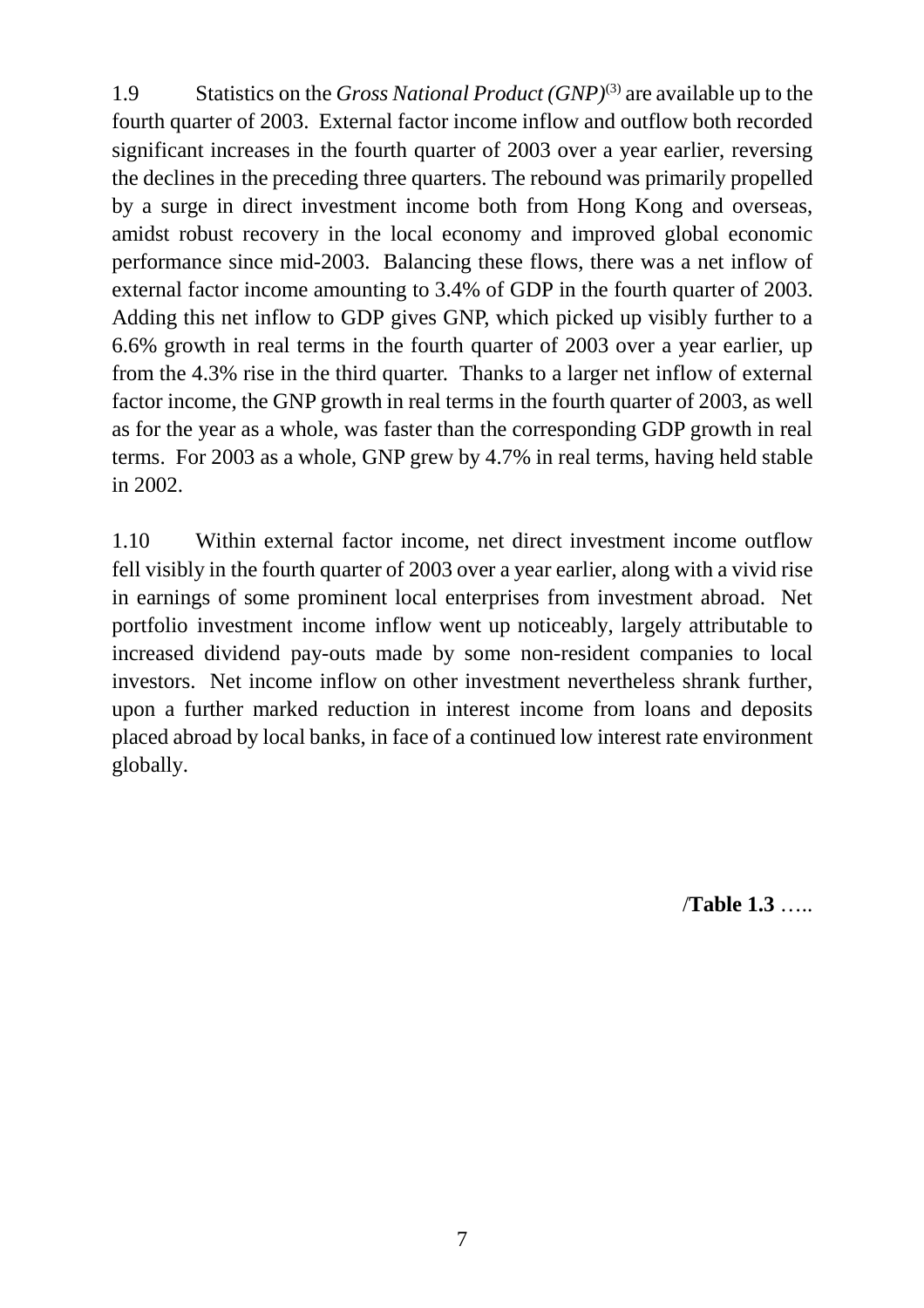#### **Gross National Product and external factor income flows**

|                                                                                  | $2002^{*}$        | $2003$ <sup>#</sup> |                    |                    | 2002            |                          |                   |                   | 2003               |                 |
|----------------------------------------------------------------------------------|-------------------|---------------------|--------------------|--------------------|-----------------|--------------------------|-------------------|-------------------|--------------------|-----------------|
|                                                                                  |                   |                     | $\Omega^*$         | $\Omega^*$         | $Q3^{\#}$       | $\mathbf{Q}4^{\text{*}}$ | $\Omega^*$        | $\Omega^*$        | $Q3^{\#}$          | $Q4^*$          |
| Year-on-year rate of<br><i>change in money terms (%)</i>                         |                   |                     |                    |                    |                 |                          |                   |                   |                    |                 |
| Total external factor income<br>flow <sup>(a)</sup>                              |                   |                     |                    |                    |                 |                          |                   |                   |                    |                 |
| Inflow<br>Outflow                                                                | $-12.4$<br>$-6.7$ | $-2.5$<br>$-8.1$    | $-16.5$<br>$-12.4$ | $-23.7$<br>$-18.8$ | $-7.7$<br>3.5   | 3.0<br>5.9               | $-2.1$<br>$-13.1$ | $-9.0$<br>$-11.9$ | $-11.8$<br>$-13.6$ | 14.4<br>7.8     |
| Net external factor<br>income flow at current<br>market prices (\$ billion)      | 17                | 34                  | 8                  | $-1$               | 5               | 5                        | 16                | 2                 | 6                  | 11              |
| GDP at current<br>market prices (\$ billion)                                     | 1,247<br>$(-1.8)$ | 1,220<br>$(-2.2)$   | 296<br>$(-3.8)$    | 303<br>$(-2.4)$    | 321<br>$(-0.9)$ | 327<br>$(-0.2)$          | 295<br>$(-0.1)$   | 284<br>$(-6.3)$   | 314<br>$(-2.3)$    | 327<br>$(-0.2)$ |
| GNP at current<br>market prices $(\$ billion)^{(b)}$                             | 1,264<br>$(-3.6)$ | 1,254<br>$(-0.8)$   | 304<br>$(-5.4)$    | 302<br>(4.4)       | 326<br>$(-3.9)$ | 333<br>$(-0.7)$          | 311<br>(2.5)      | 285<br>$(-5.5)$   | 319<br>$(-1.9)$    | 338<br>(1.5)    |
| Year-on-year rate of<br><i>change in real terms <math>(\frac{\%}{\%})</math></i> |                   |                     |                    |                    |                 |                          |                   |                   |                    |                 |
| <b>Gross National Product</b>                                                    | ∗                 | 4.7                 | $-2.6$             | $-1.6$             | $-0.2$          | 4.2                      | 7.2               | 0.3               | 4.3                | 6.6             |

Notes : (#) Revised figures.

- (a) External factor income comprises direct investment income, portfolio investment income, other investment income, and compensation of employees.
- (b) GNP is equal to GDP plus net external factor income flow.
- ( ) Figures in brackets represent the year-on-year rates of change in money terms in GDP and GNP respectively.
- (\*) Change of less than 0.05%.

/**The** …..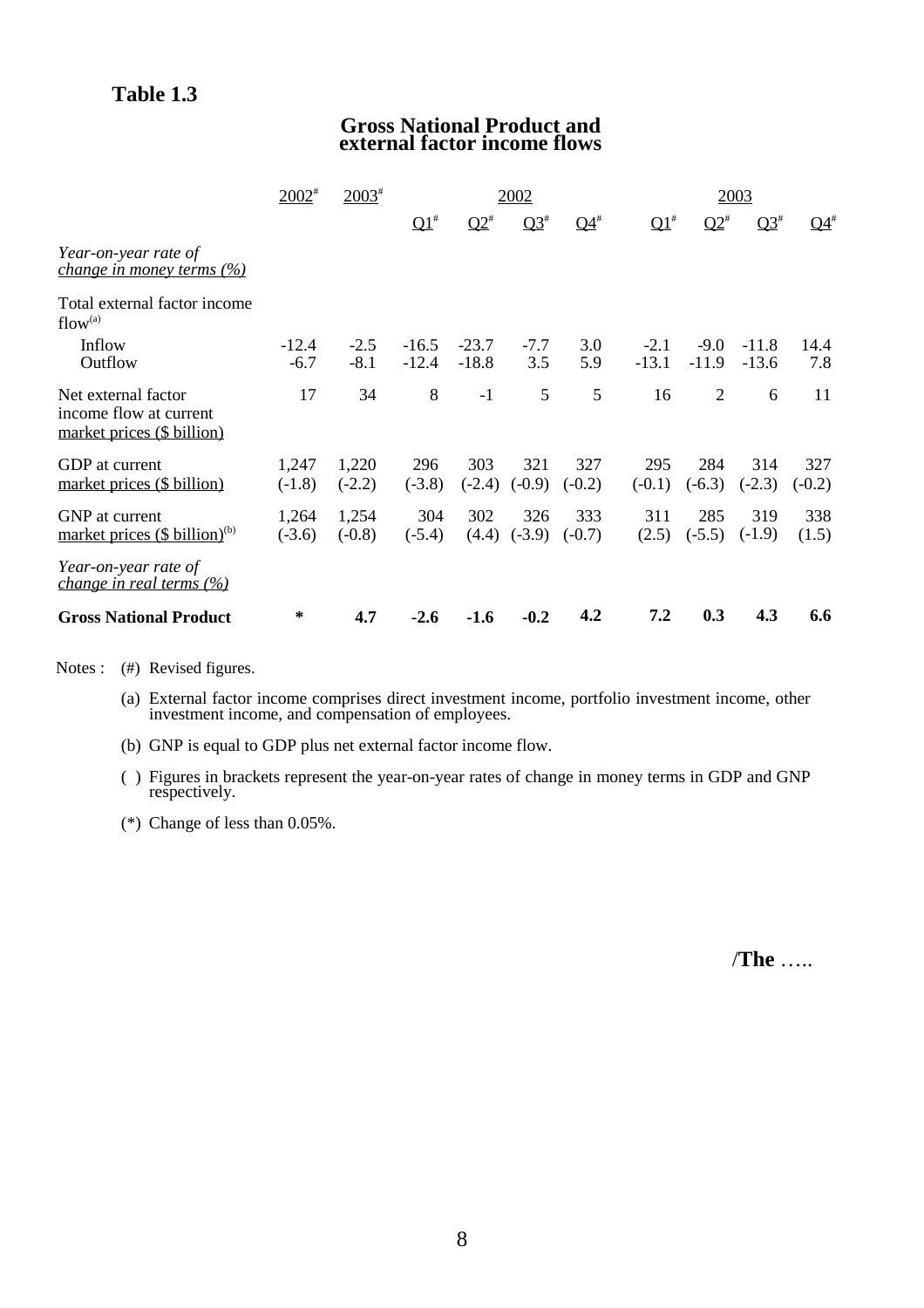#### **The external sector**

1.11 According to the merchandise trade statistics, *total exports of goods* (comprising re-exports and domestic exports) remained buoyant in the first quarter of 2004, surging by 14.8% in real terms over a year earlier, amidst a broad-based revival in global demand and the additional support from a soft US dollar. This was further up from the already robust growth of 14.2% in the fourth quarter of 2003. On a seasonally adjusted quarter-to-quarter comparison, total exports of goods continued to rise, for the ninth consecutive quarter in a row, by 3.7% in real terms in the first quarter of 2004, following a 6.2% leap in the fourth quarter of 2003 (paragraph 2.5).





**Total exports of goods**

- Notes : (\*) From the first quarter of 2001 onwards, the rates of change are computed from the new 2000-based trade index series. Before then, the rates of change are computed from the old 1990-based series. Re-scaling using conversion factors as derived from the levels of the old and the new series in their overlapping period of 2000 has been applied to the indices to maintain continuity.
	- (#) From the second quarter of 2000 onwards, the rates of change are computed from the new 2000-based trade index series. Before then, the rates of change are computed from the old 1990-based series. Re-scaling using conversion factors as derived from the levels of the old and the new series in their overlapping period of 2000 has been applied to the indices to maintain continuity.

 $/1.12$  …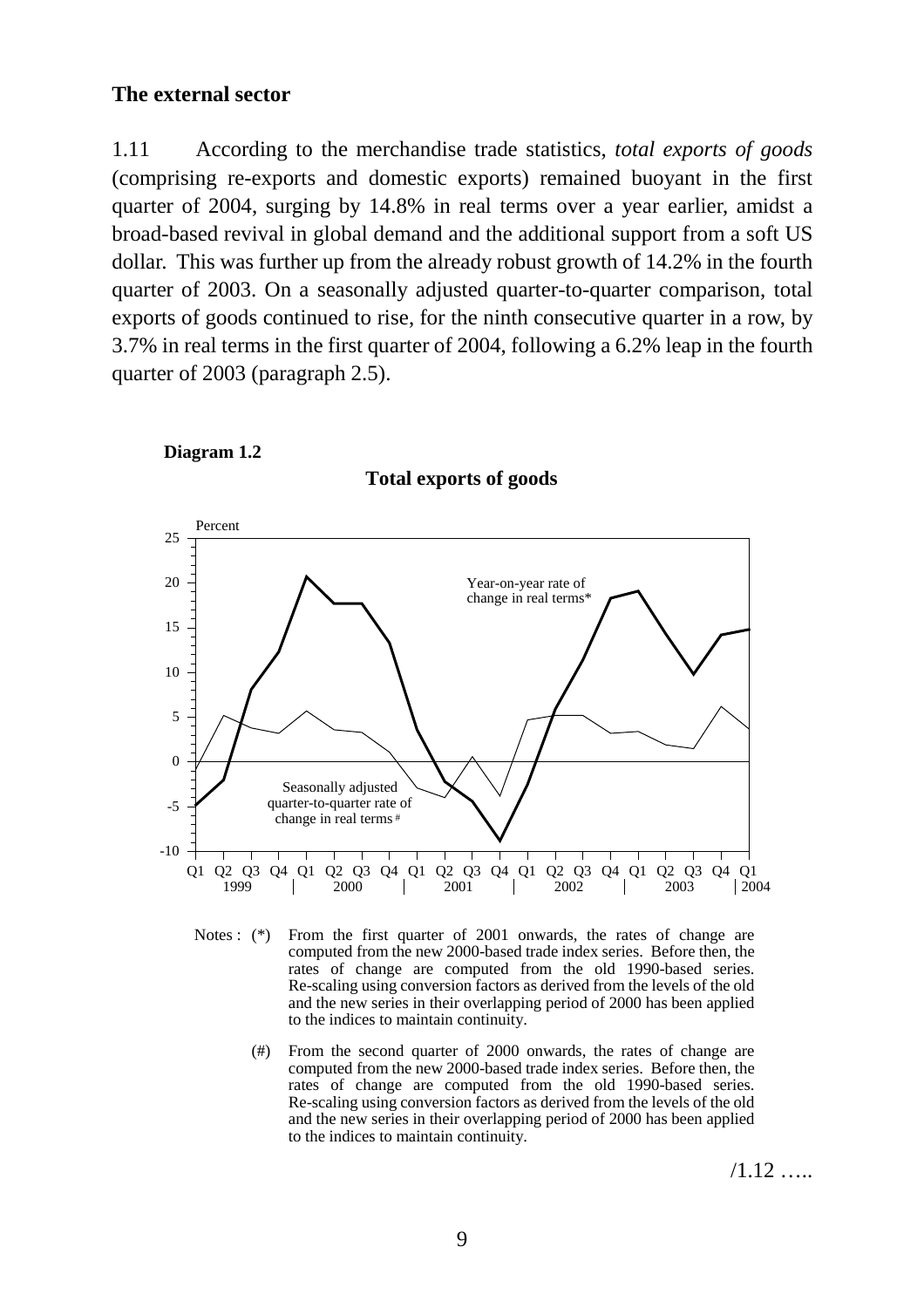1.12 *Re-exports* were still the key growth component within total exports of goods, surging by 15.9% in real terms in the first quarter of 2004 over a year earlier, also further up from the 15.4% surge in the fourth quarter of 2003. On a seasonally adjusted quarter-to-quarter comparison, re-exports rose for the ninth quarter in a row, by 4.2% in real terms in the first quarter of 2004, after a 6.7% increase in the fourth quarter of 2003. Meanwhile, notwithstanding the on-going structural shift towards re-exports and offshore trade, *domestic exports* reverted to increase, albeit slightly, by 0.7% in real terms in the first quarter of 2004 over a year earlier, from a 0.4% decline in the fourth quarter of 2003. On a seasonally adjusted quarter-to-quarter comparison, domestic exports fell further by 2.6% in real terms in the first quarter of 2004, following a 0.2% decline in the fourth quarter of 2003 (paragraphs 2.6 and 2.7).

1.13 The robust export performance in the first quarter of 2004 was characterised by an across-the-board surge in exports to *East Asia* alongside the export boom in the region, a further double-digit growth in exports to the *European Union* amidst a strong euro and firmer demand there, and resumed growth in exports to *North America*. However, compared to East Asia and European Union, the growth in exports to North America was much less distinct, conceivably weighed down by the on-going shift away from re-exports to offshore trade (paragraph 2.14).

1.14 *Imports of goods* continued to grow strongly in the first quarter of 2004, by 15.5% in real terms over a year earlier, up from an already distinct rise of 15.0% in the fourth quarter of 2003. As to import intake for local use, *retained imports* continued to pick up along with the recovery in domestic demand, surging by 14.8% in real terms in the first quarter of 2004 over a year earlier, after a 14.1% leap in the fourth quarter of 2003. On a seasonally adjusted quarter-to-quarter comparison, both imports of goods and retained imports rose further, by 3.2% and 0.9% respectively in real terms in the first quarter of 2004, after increases of 7.0% and 7.9% in the fourth quarter of 2003 (paragraph 2.8).

1.15 With the value of imports of goods registering a larger increase than that of total exports of goods, the *visible trade deficit* reckoned on a GDP basis widened to \$32.8 billion or 7.0% of the value of imports of goods in the first quarter of 2004, from \$16.0 billion or 4.0% in the same quarter in 2003 (paragraph 2.9).

 $/1.16$  …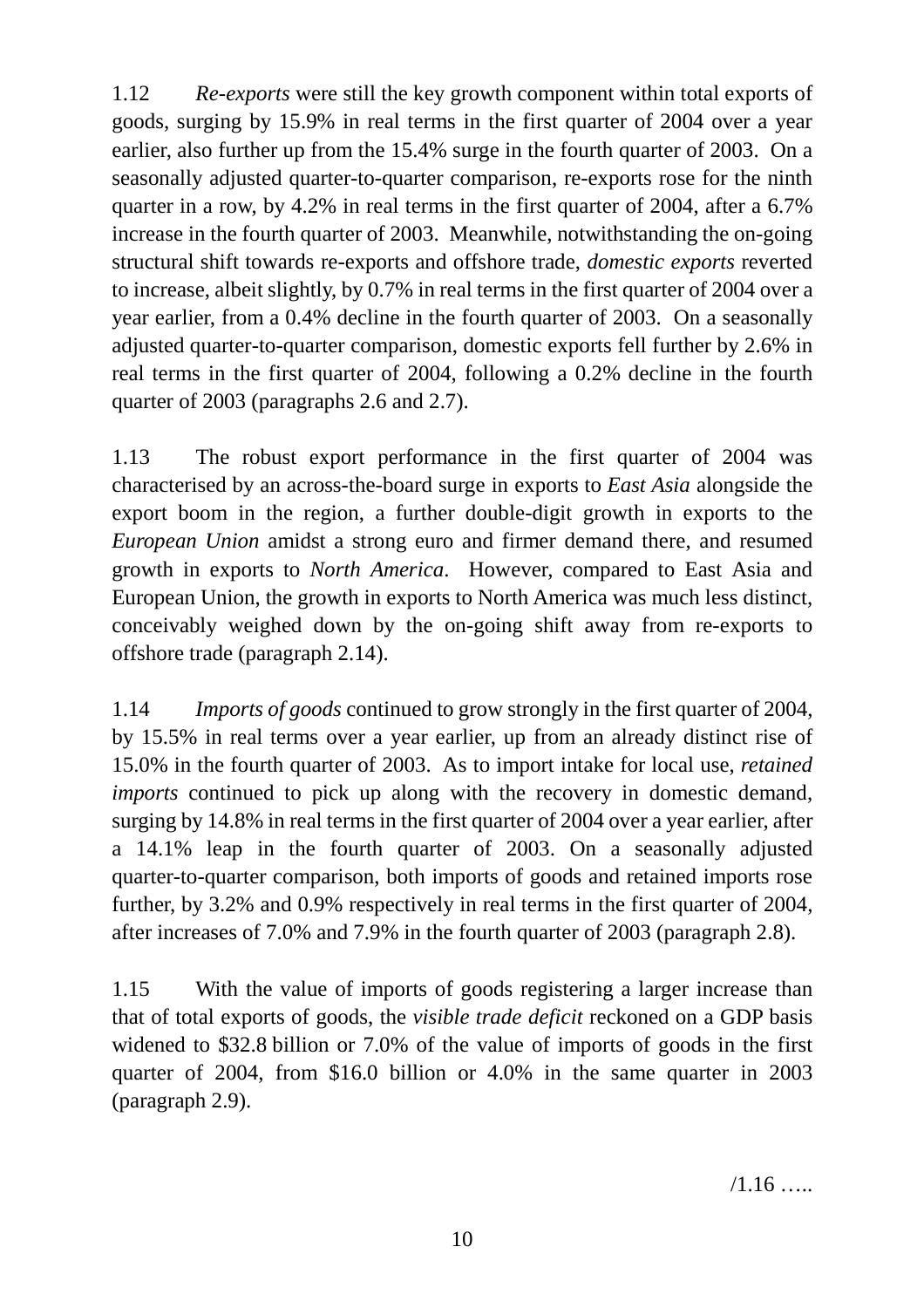1.16 On invisible trade, *exports of services* attained a distinct growth of 13.7% in real terms in the first quarter of 2004 over a year earlier, faster than the 12.0% increase in the fourth quarter of 2003. The continued strong growth in the first quarter of 2004 was marked by robust increases across all the components in exports of services. While offshore trade remained on an uptrend, inbound tourism continued to prosper on the back of surging visitor arrivals from the mainland of China (the Mainland). Also, exports of transportation services accelerated in growth, in tandem with the buoyant tourism and export performance. On a seasonally adjusted quarter-to-quarter comparison, exports of services rose further, by 3.4% in real terms in the first quarter of 2004, following a 1.8% increase in the fourth quarter of 2003 (paragraph 2.10).



**Diagram 1.3**

1.17 *Imports of services* went up by 4.0% in real terms in the first quarter of 2004 over a year earlier, slightly up from a 3.1% rise in the fourth quarter of 2003. Imports of trade-related services and transportation services registered particularly sharp increases in the first quarter, bolstered by surging trade flows

/within …..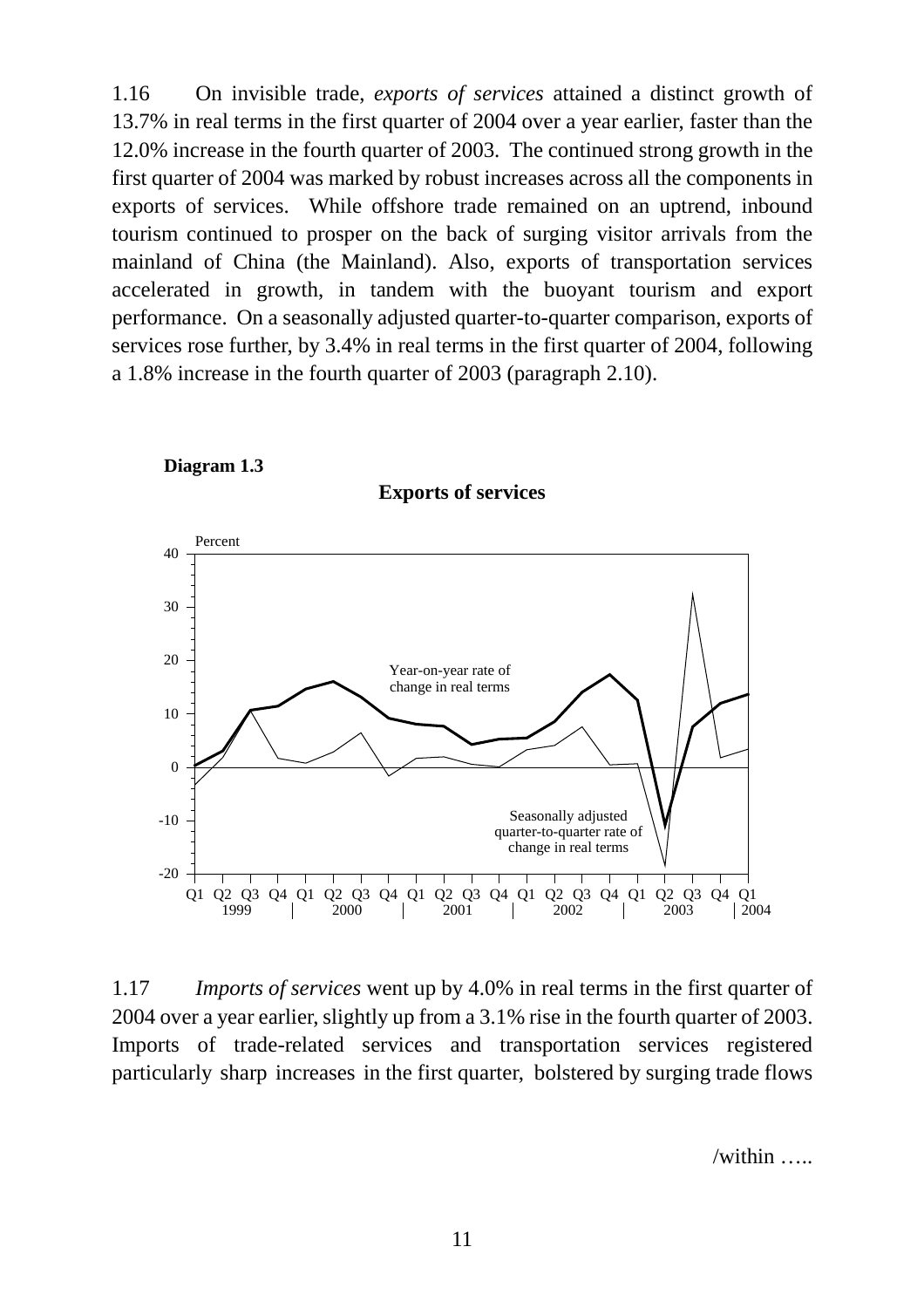within the region. Imports of travel services likewise showed a lesser decline in the first quarter, as outbound tourism continued to recover from the earlier setback caused by Severe Acute Respiratory Syndrome (SARS). On a seasonally adjusted quarter-to-quarter comparison, imports of services fell back by 4.9% in real terms in the first quarter of 2004, after a 3.4% increase in the fourth quarter of 2003 (paragraph 2.11).

1.18 As the increase in value of exports of services was larger than that in value of imports of services, the *invisible trade surplus* reckoned on a GDP basis expanded further to \$41.7 billion or 81.1% of the value of imports of services in the first quarter of 2004, from \$33.9 billion or 71.0% in the same quarter in 2003. This partly offset the enlarged visible trade deficit to yield a combined surplus of \$8.8 billion in the first quarter of 2004, equivalent to 1.7% of the total value of imports of goods and services. These were down from the respective figures of \$18.0 billion and 4.0% in the same quarter in 2003 (paragraph 2.12).

## **Domestic demand**

1.19 The recovery in local consumer demand gathered further momentum in the first quarter of 2004, as consumer confidence strengthened amidst brighter economic outlook, improved employment and a steadily reviving property market. Coupled with continued buoyancy in inbound tourism, the volume of *retail sales* leaped by 7.3% in the first quarter of 2004 over a year earlier, further up from the 5.2% increase in the fourth quarter of 2003. This was also the largest quarterly increase since the second quarter of 2000. Analysed within the total and on a year-on-year comparison, sales of high-value consumer items such as electrical goods and photographic equipment, and furniture and fixtures recorded further robust double-digit increase in the first quarter, while sales of motor vehicles reverted to a strong growth towards the end of the quarter. Concurrently, sales of clothing and footwear and of commodities in department stores accelerated in growth. As to sales of lower-value items such as food, alcoholic drinks and tobacco as well as commodities in supermarkets, they also recorded small increases. On a seasonally adjusted quarter-to-quarter comparison, the volume of retail sales went up by 3.6% in the first quarter of 2004, also up from the 2.8% growth in the fourth quarter of 2003.

 $/1.20$  …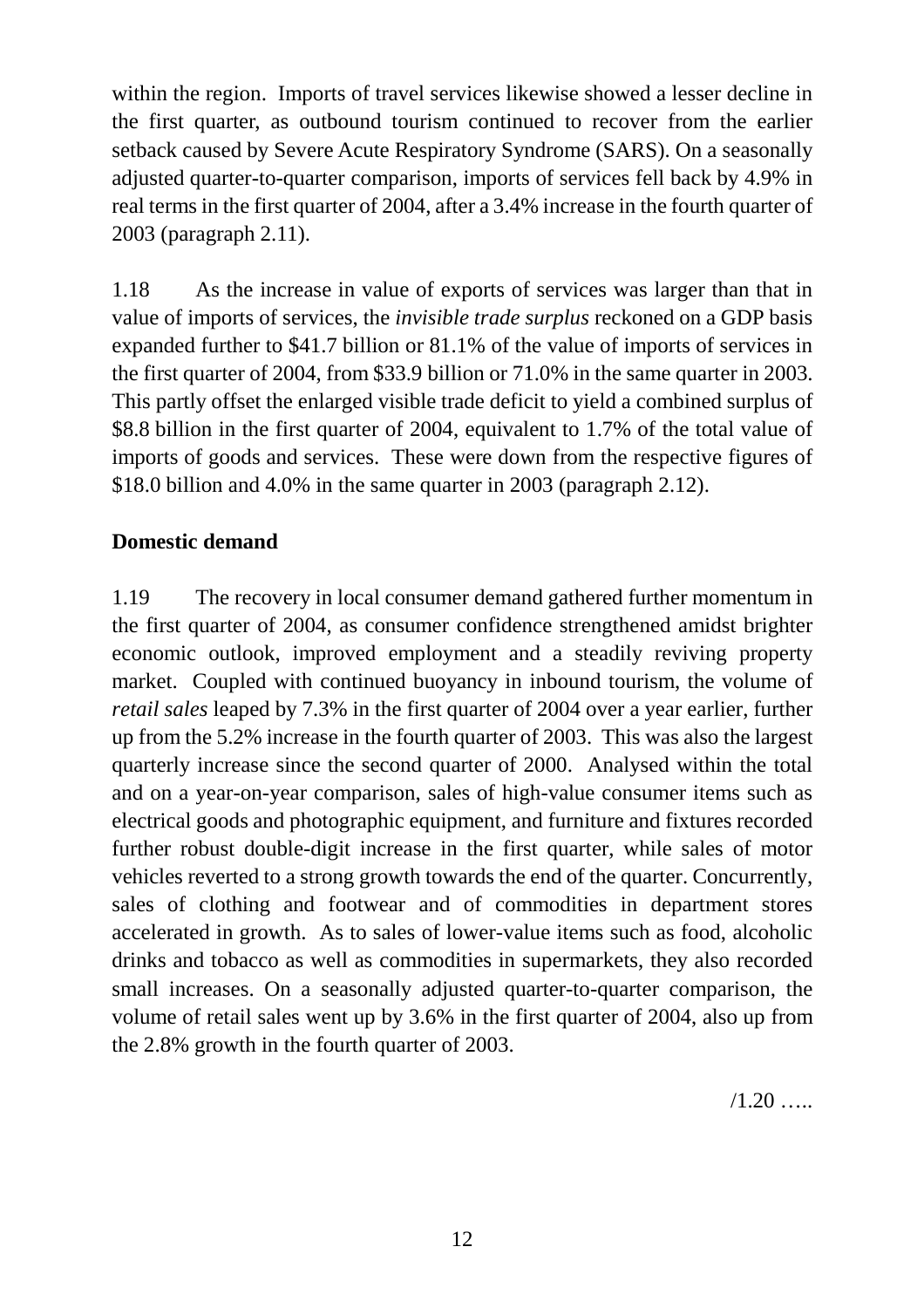1.20 *Private consumption expenditure (PCE)* likewise accelerated to a 5.0% growth in real terms in the first quarter of 2004 over a year earlier, from the 3.6% increase in the fourth quarter of 2003. This was the fastest quarterly growth since the third quarter of 2000. The pick-up was manifested in almost all broad categories of consumer spending, with a particularly distinct increase in spending on consumer durables. On a seasonally adjusted quarter-to-quarter comparison, PCE rose by 0.9% in real terms in the first quarter of 2004, after the 1.4% growth in the fourth quarter of 2003.

#### **Table 1.4**

#### **Local consumer and visitor spending in the domestic market (year-on-year rate of change in real terms (%))**

|      |                                   | Retail sales <sup>(a)</sup>                                           |                               | Consumer spending by major component <sup>(a)</sup> |                    |              |                                     |                             |                         |  |  |  |  |  |  |  |  | Visitor<br>spending $^{(b)}$ |
|------|-----------------------------------|-----------------------------------------------------------------------|-------------------------------|-----------------------------------------------------|--------------------|--------------|-------------------------------------|-----------------------------|-------------------------|--|--|--|--|--|--|--|--|------------------------------|
|      |                                   |                                                                       | Food                          | Durables                                            | Non-<br>durables   | Services     | Residents'<br>expenditure<br>abroad | Total                       |                         |  |  |  |  |  |  |  |  |                              |
| 2003 | Annual                            | $-0.6$                                                                |                               | 6                                                   | $-4$               |              | $-13$                               |                             | $-5$                    |  |  |  |  |  |  |  |  |                              |
|      | Q <sub>1</sub><br>$\frac{Q2}{Q3}$ | $-0.8$<br>(0.9)<br>$-7.7$<br>$(-5.1)$<br>(6.7)<br>1.2<br>5.2<br>(2.8) | $\ast$<br>1<br>$\overline{2}$ | 5<br>$-1$<br>6<br>13                                | $-5$<br>$-17$<br>4 | -4<br>3<br>5 | $-14$<br>$-31$<br>$-3$<br>$-4$      | $-1$<br>$-8$<br>$rac{2}{5}$ | 21<br>$-60$<br>10<br>14 |  |  |  |  |  |  |  |  |                              |
| 2004 | Q <sub>1</sub>                    | 7.3<br>(3.6)                                                          |                               | 17                                                  | 6                  | 5            | $-2$                                | 6                           | 14                      |  |  |  |  |  |  |  |  |                              |

Notes : (a) Retail sales and consumer spending by major component include both local consumer and visitor spending, which are not separable from the survey data.

(b) This is a broad estimate of spending by non-residents in the domestic market, as a deduction item within private consumption expenditure amongst the expenditure components of GDP.

( ) Figures in brackets represent the seasonally adjusted quarter-to-quarter % changes in real terms.

(\*) Change of less than 0.5%.

/**Diagram 1.4** …..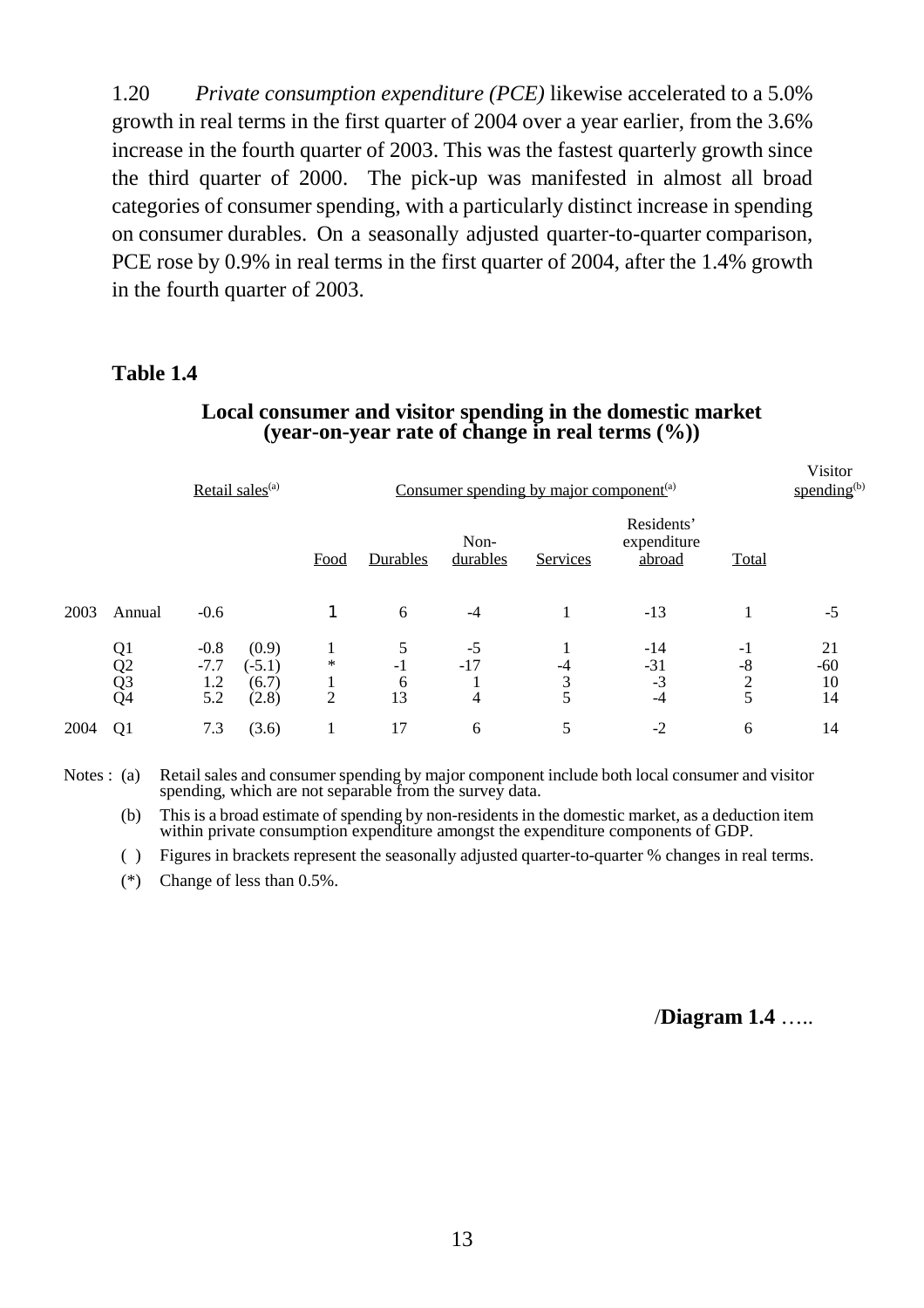**Diagram 1.4**





1.21 *Government consumption expenditure (GCE)* reckoned on a national accounts basis<sup>(4)</sup> rose by 5.1% in real terms in the first quarter of 2004 over a year earlier, after the 5.5% increase in the fourth quarter of 2003. While fiscal restraint continued, there was some one-off compensatory payments made to those Civil Servants retiring under the Second Voluntary Retirement Scheme in early 2004. On a seasonally adjusted quarter-to-quarter comparison, GCE went up by only 0.3% in real terms in the first quarter of 2004, down from the 3.0% growth in the fourth quarter of 2003.

 $/1.22$  …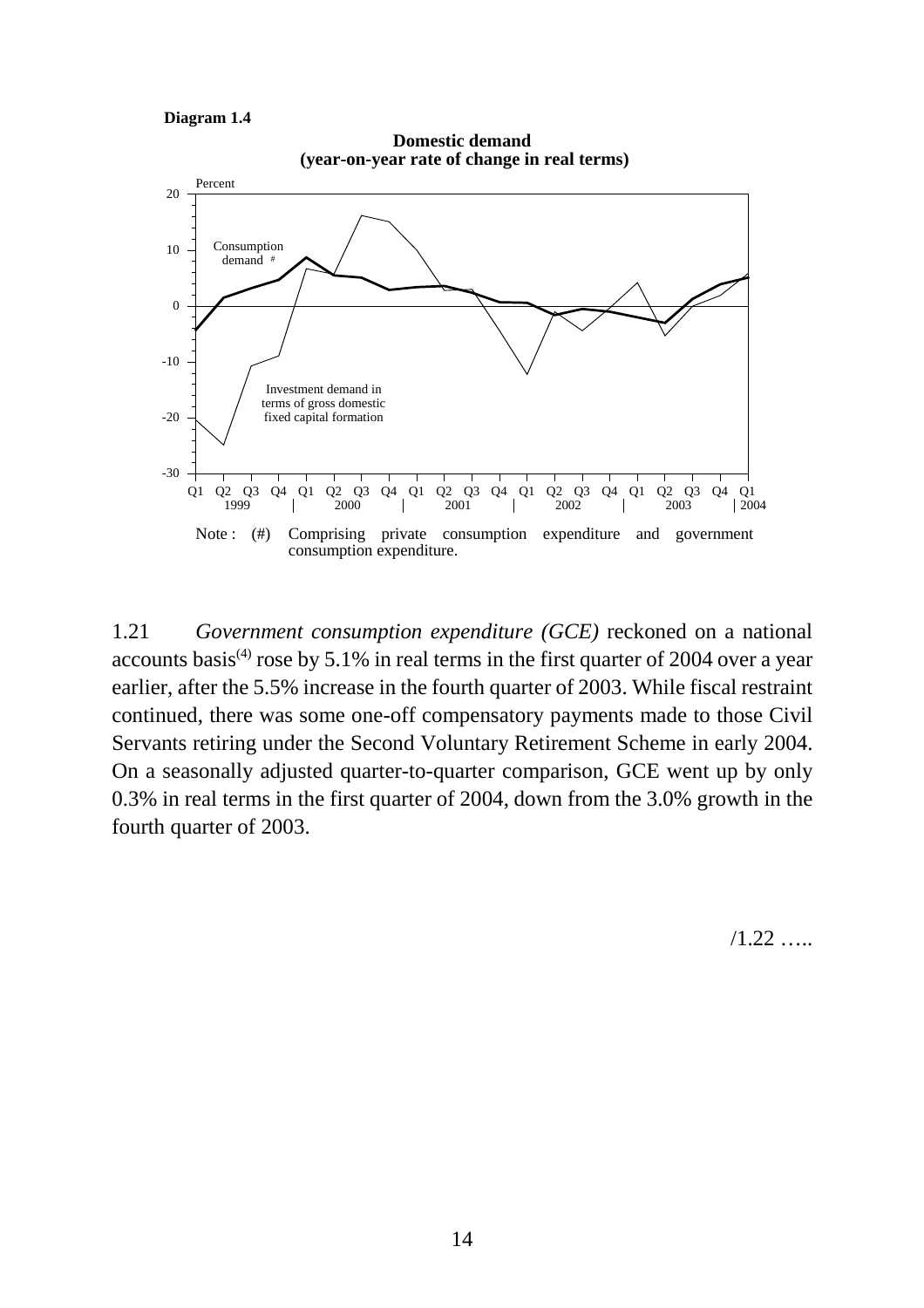1.22 Overall investment spending, as represented by *gross domestic fixed capital formation (GDFCF)*, leaped by 5.8% in real terms in the first quarter of 2004 over a year earlier, up from the 1.9% growth in the fourth quarter of 2003. The strong growth momentum in the first quarter was largely propelled by hectic acquisition of machinery and equipment amidst a better business situation. *Expenditure on machinery, equipment and computer software* surged by 15.9% in real terms in the first quarter of 2004 over a year earlier, further up from the already strong growth of 9.3% in the fourth quarter of 2003. Yet *expenditure on building and construction* remained weak, falling by 10.5% in real terms in the first quarter of 2004 over a year earlier, after the 9.9% decline in the fourth quarter of 2003. This mainly reflected the continued subdued building activity in the private sector, notwithstanding a more active property market lately. Yet against this, there was a further growth in public sector output, upon the intensification of work on the Deep Bay Link, Route 9 and the Hong Kong Section of Hong Kong-Shenzhen Western Corridor.

1.23 *Inventories* increased significantly further in the first quarter of 2004, following a strong rebound in the fourth quarter of 2003. This was concurrent with a strong intake of imports to meet the robust recovery in domestic demand over the past few months.

## **The Government account**

1.24 According to the provisional cash-based Consolidated Government Accounts<sup>(5)</sup>, *government revenue* leaped by 24.9% in money terms over a year earlier to \$96.3 billion in the final quarter of the financial year 2003/04 (January to March 2004). This went along with a strong surge in investment income, as well as a distinct rebound in revenue from profits tax upon improved business profitability in 2002/03 and a higher tax rate applied to provisional profits tax for 2003/04. Revenue from stamp duties leaped appreciably, upon hectic activity in both the stock and property markets in early 2004. Concurrently, revenue from bets and sweeps tax, estate duty and business registration also increased visibly in January-March 2004 over a year earlier. These more than offset the mild decrease in revenue from salaries tax.

 $/1.25$  …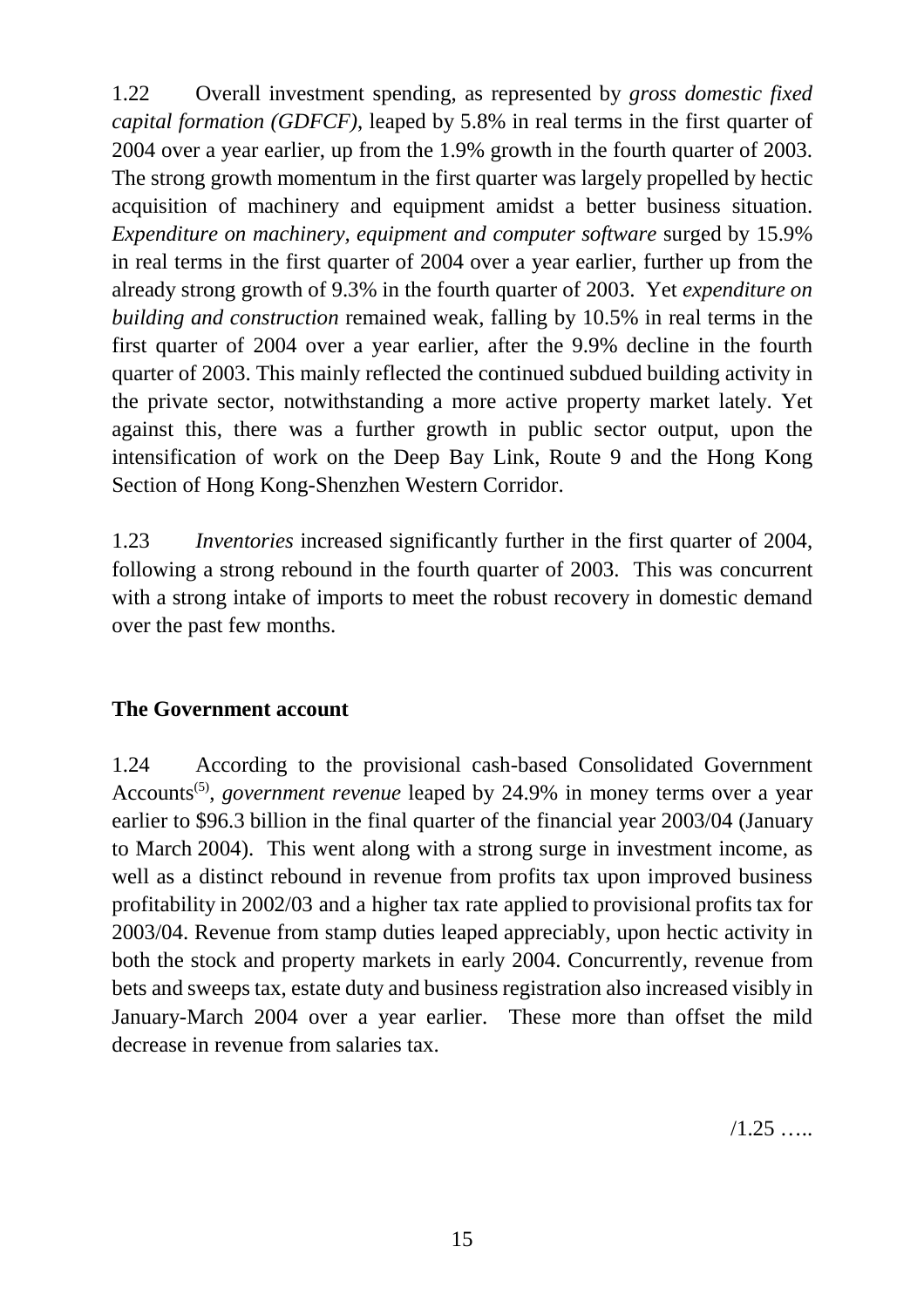1.25 *Government spending* went up by 6.4% in money terms over a year earlier to \$65.5 billion in the final quarter of the financial year 2003/04. Within this total, operating expenditure increased by 5.1% to \$52.6 billion. Capital spending rose more noticeably by 12.2% to \$12.9 billion over the same period, predominantly due to increased spending in the Capital Works Reserve Fund and Capital Investment Fund.

1.26 As government revenue increased at a faster pace than total government spending, the surplus in the *fiscal balance* widened to \$30.8 billion in the final quarter of the financial year 2003/04, from that of \$16.1 billion in the same quarter of the financial year 2002/03.

1.27 For the financial year 2003/04 as a whole, government revenue stood at \$207.3 billion, while government spending amounted to \$247.5 billion. Taken together, there was a fiscal deficit of \$40.1 billion in the financial year 2003/04, equivalent to 3.3% of GDP in 2003, appreciably smaller than the corresponding deficit figures of \$61.7 billion and 4.9% in the financial year 2002/03. To a considerable extent, the improvement was attributable to the sharp upturn in the economy and the asset markets in late 2003/04, as well as a significant gain in investment income in the year. This more than offset the additional cost arising from the relief and support measures announced in 2003 to tide over the SARS impact.

/**The** …..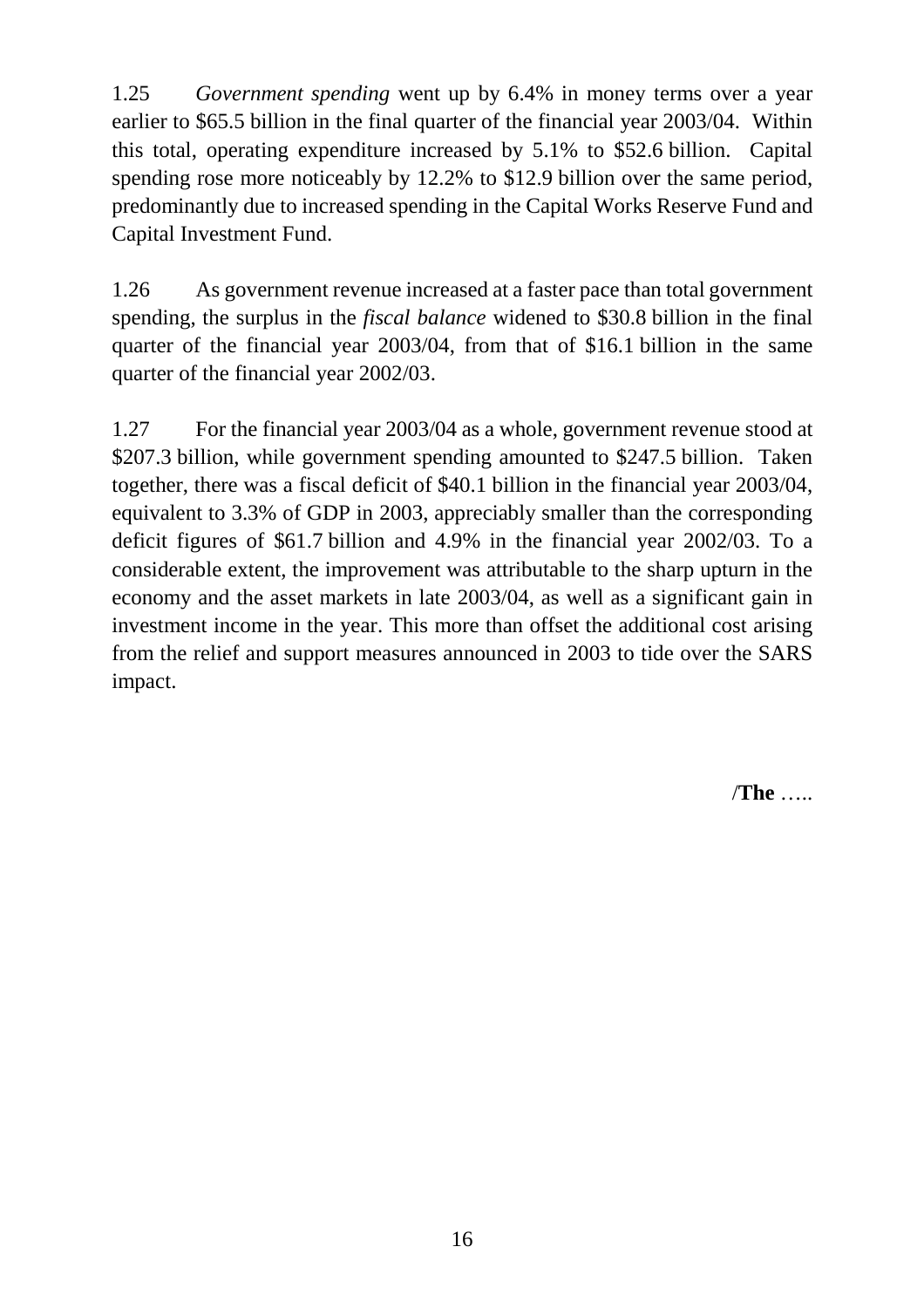## **The property market**

1.28 The sales market for *residential property* turned even more upbeat in the first quarter of 2004, having picked up strongly in the latter part of last year. Trading activities in both the primary and secondary markets increased markedly. There were also further distinct increases in prices, particularly in the luxury end of the market. The strengthened local economy, amidst better global economic outlook and continued low interest rates, lifted confidence of both home buyers and investors. There were reportedly more transactions involving short-term resale with profits. As to the rental market for residential property, the situation was relatively steady with rentals showing some mild increases in overall terms (paragraph 3.10).

1.29 On a quarter-to-quarter comparison, flat prices increased significantly further, on average by 13% in the first quarter of 2004, after a 9% increase in the fourth quarter of 2003. Flat rentals increased less rapidly, on average by 2% in the first quarter of 2004, having stabilised to show zero change in the fourth quarter of 2003. Compared with the peaks in the third quarter of 1997, flat prices and rentals in the first quarter of 2004 were still down substantially, by an average of 57% and 47% respectively (paragraph 3.11).

1.30 On *commercial property*, the sales market for office space showed a strong performance in the first quarter of 2004, supported by a marked revival in investor interest. The rental market also improved further in the first quarter of 2004, along with the pick-up in business activity. Also, many landlords cut back on the rent-free periods and other lease concessions offered earlier. The sales and rental markets for *shopping space* likewise revived further in the first quarter of 2004. The pick-up in retail business, amidst stronger local consumption and vibrant inbound tourism, provided the major impetus. Yet the increases in prices and rentals were more noticeable for retail premises in popular locations and in better-managed shopping malls. On *industrial property*, the rental and sales markets were relatively quiet in overall terms in the first quarter of 2004, yet both rentals and prices showed further increases (paragraphs 3.12 to 3.14).

 $/1.31$  ……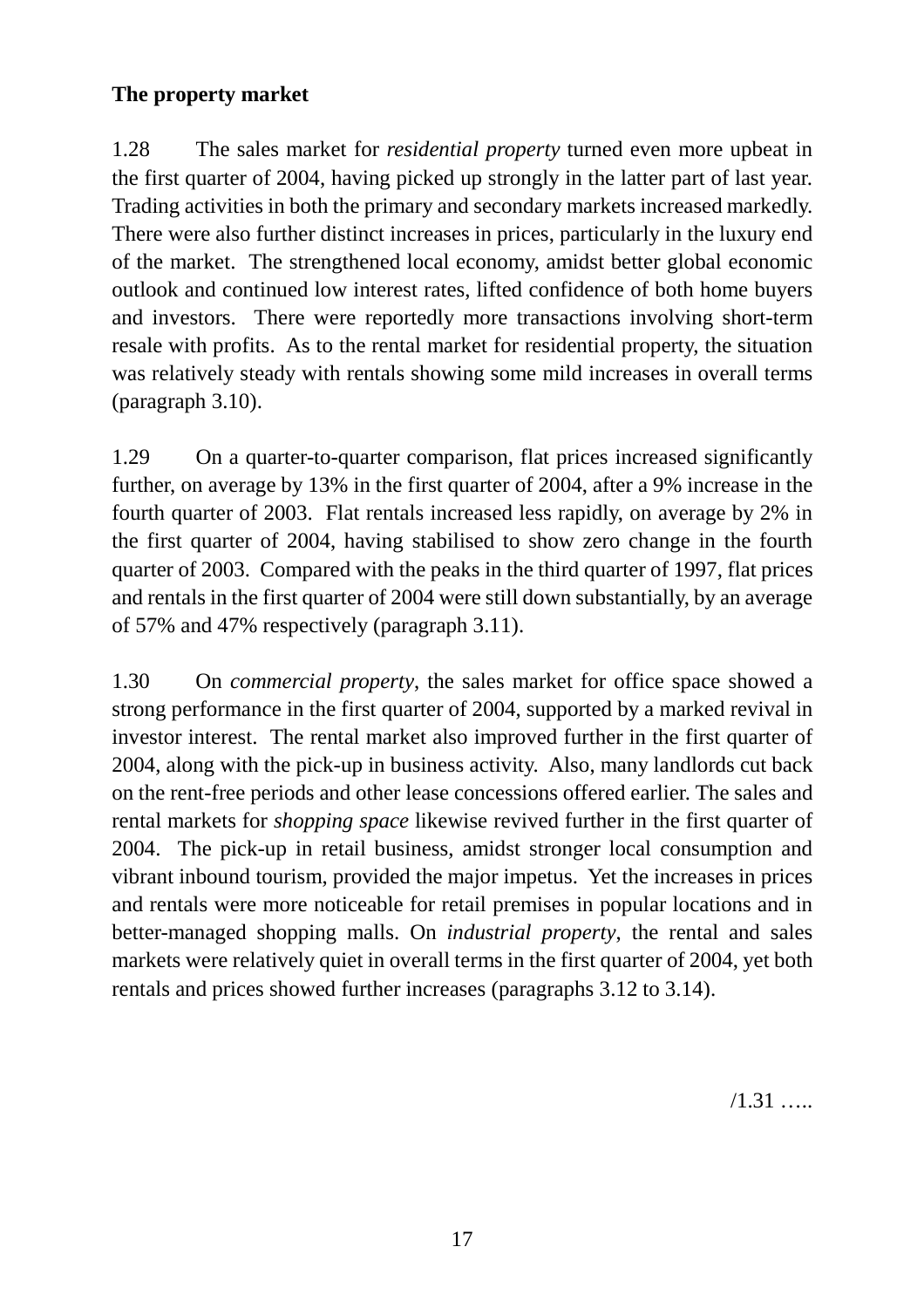1.31 *Planned developments* of all types of property in the private sector, as indicated by the total usable floor area on building plans with consent to commence work, rose by 3% in the first quarter of 2004 over a year earlier. This came after a 14% increase in the fourth quarter of 2003. Comparing the twelve months ending March 2004 with the preceding twelve-month period, planned developments of all types of property increased by 4%. Within this total, planned developments of private residential property fell by 7% in terms of units or by 16% in terms of total usable floor area, while those of commercial property and industrial property fell by 39% and 99% respectively. Yet planned developments of property in the "others" category went up by 287% (paragraph 3.18).

## **The labour market**

1.32 After a year of wide gyration in 2003, the labour market held broadly stable in the first quarter of 2004. The *seasonally adjusted unemployment rate* edged lower, from 7.3% in the fourth quarter of 2003 to 7.2% in the first quarter of 2004, as did the total number of unemployed persons, from 253 200 to 249 500. While total employment continued on an uptrend alongside the recovery in economic activity, this was largely offset by a concurrent expansion in total labour supply with more people entering the labour market to find jobs. Meanwhile, the median duration of unemployment shortened somewhat, from 109 days to 106 days between the two quarters. While the proportion of persons unemployed for less than three months rose slightly, from 46% to 47%, the proportion of persons unemployed for three to less than six months declined marginally, from 18% to 17%. (In February - April 2004, the seasonally adjusted unemployment rate and the total numbers unemployed were 7.1% and 249 000 respectively.) (paragraph 5.1)

1.33 The *underemployment rate*, at 3.4% in the first quarter of 2004, went slightly above that of 3.3% in the fourth quarter of 2003. The number of underemployed persons likewise went up, from 115 700 to 118 700. The increase occurred mainly amongst manual workers at building and construction sites, where conceivably more casual and temporary jobs became available in tandem with the pick-up in the property market. (In February - April 2004, the underemployment rate and the total numbers underemployed were 3.4% and 120 000 respectively.) (paragraph 5.2)

/**Diagram 1.5** …..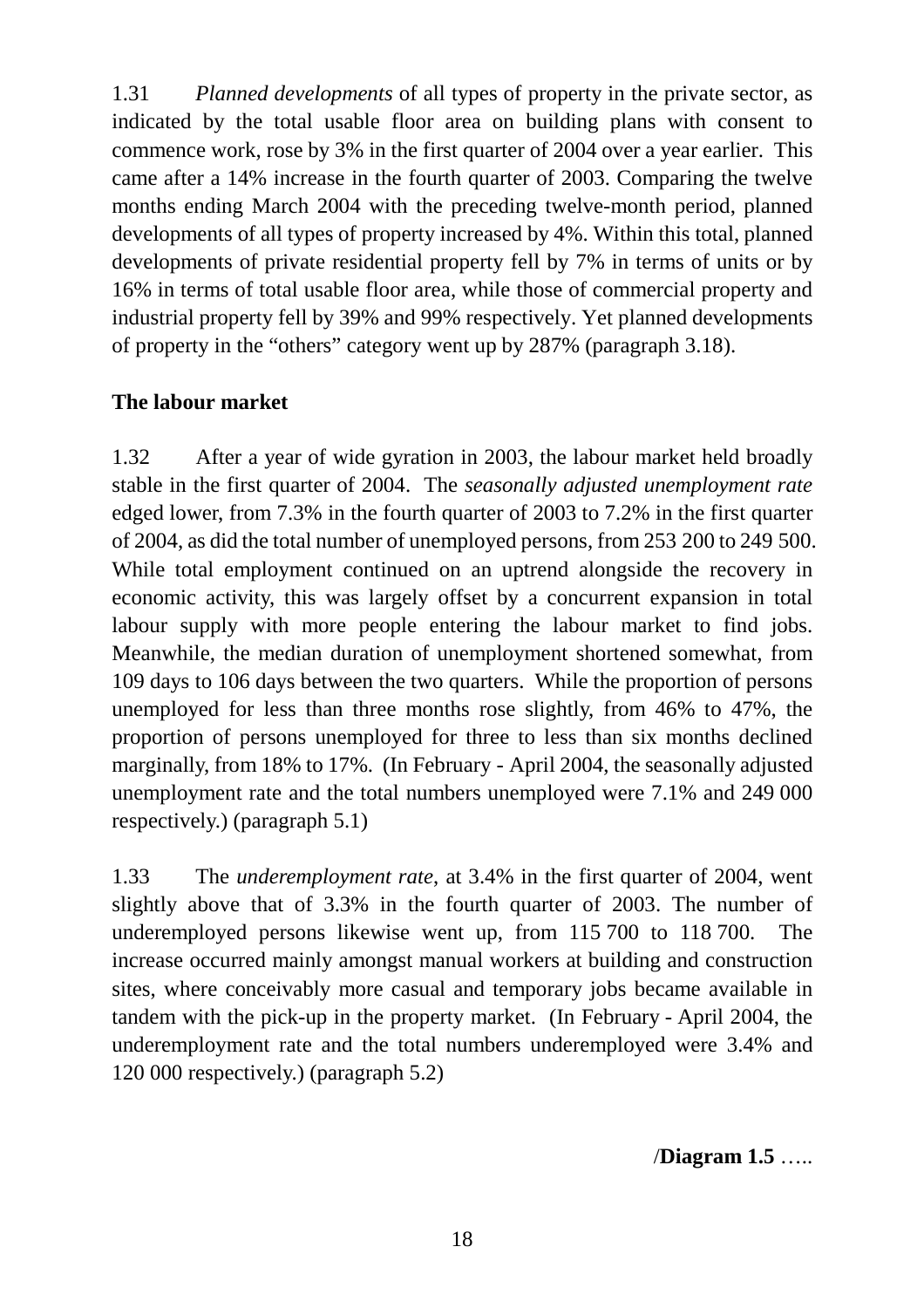**Diagram 1.5**



**Unemployment and underemployment rates**

1.34 On a quarter-to-quarter comparison, *total employment* as enumerated from households rose by 0.7% in the first quarter of 2004, further to a 1.3% gain in the fourth quarter of 2003. The increase was most apparent amongst persons aged 40-59, those with upper secondary education and above, and those serving as managers and administrators, associate professionals, clerks, and service workers and shop sales workers. A significant proportion of them was engaged in the distributive and catering trades, finance, insurance, and amusement and recreational services sectors. Yet *total labour force*, having contracted by 0.1% in the fourth quarter of 2003, expanded again by 0.5% in the first quarter of 2004. This was mainly due to a rise in the female labour force participation rate, particularly that for married women aged 40-59. Most of these new entrants were seeking employment as associate professionals, clerks, and service workers and shop sale workers. As total employment grew just slightly faster than total labour force, the unemployment rate exhibited a marginal decline between the two quarters. On a year-on-year comparison, total employment went up by 0.4% in the first quarter of 2004, reversing the 0.6% fall in the fourth quarter of 2003. Total labour supply likewise edged up, albeit to a smaller extent, from a decrease of 0.5% to a slight increase of 0.1% (paragraph 5.4).

/**Diagram 1.6** …..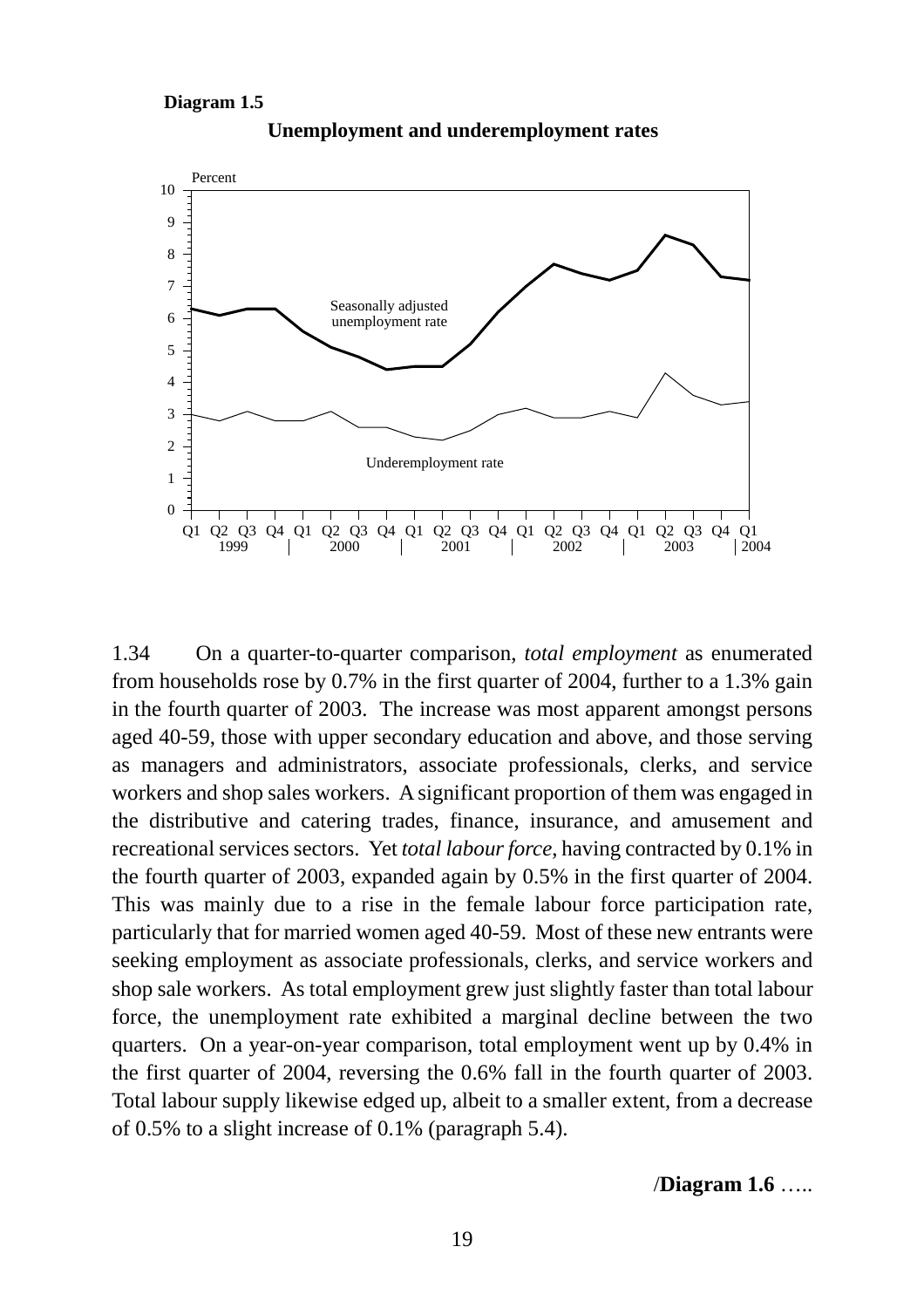#### **Diagram 1.6**



1.35 Labour income, though still soft, showed a more moderate decrease recently. On a year-on-year comparison, *labour earnings* were down by 1.0% in money terms in the fourth quarter of 2003, lesser than the 1.8% drop in the third quarter. Discounting the fall in consumer prices as measured by the Composite CPI, labour earnings nevertheless were still higher, by 1.9% and 1.4% respectively in real terms in the third and fourth quarters. *Labour wages* came down by 1.5% in money terms in December 2003 from a year earlier, also narrowed from the 2.1% fall in September. Discounting the decline in the CPI(A), labour wages edged lower by 0.3% in real terms in December 2003, after a 0.7% increase in September (paragraph 5.5).

/**Prices** …..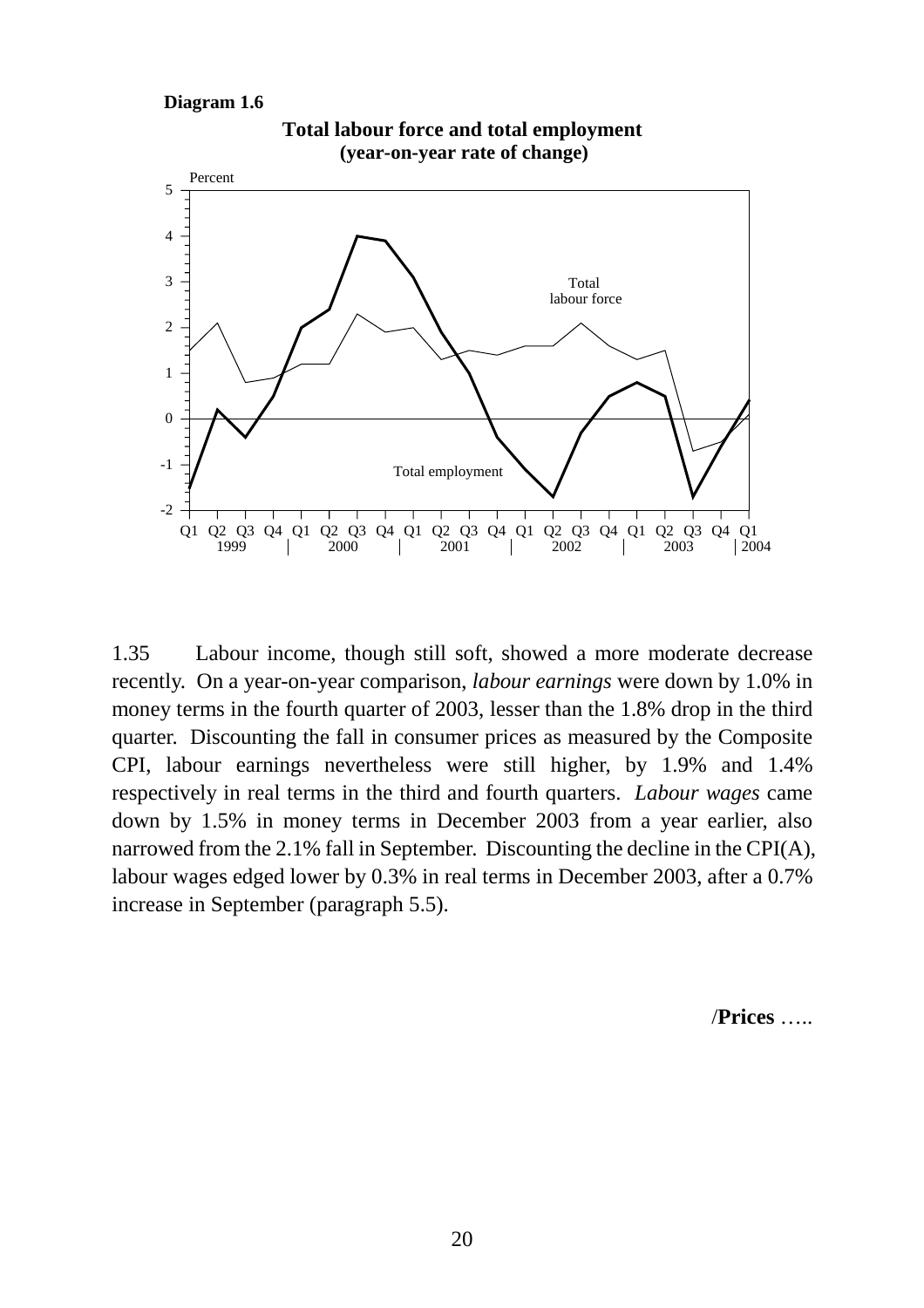## **Prices**

1.36 The decline in overall consumer prices moderated quite substantially in the first quarter of 2004. This was attributable to the stronger demand brought about by the sustained pick-up in local consumer spending and vibrant inbound tourism. In response, more retailers and service providers have cut back earlier price discounts and other concessions on their goods and services. Some have even adjusted prices up modestly. Higher input costs were another contributory factor. Within the local economy, the downtrend in labour wages and property rentals appeared to have tapered or turned around in the more recent months, along with improvement in the labour market and rebound in the property market. Externally, the prices of retained imports kept moving higher, under the combined influence of a weaker US dollar and surge in world commodity prices (paragraph 6.1).

1.37 On a year-on-year comparison, the *Composite Consumer Price Index* was down by 1.8% in the first quarter of 2004, distinctly narrowed from the 2.3% drop in the fourth quarter of 2003. While the prices of many commodity items exhibited moderated declines, the prices of some other items, such as clothing and footwear, and miscellaneous consumer goods, went up further. Also, there was a sharp rise in the charges for electricity, gas and water, yet this was attributable almost entirely to a low base of comparison brought about by the waiver of water and sewage charges granted by the Government for April 2002 - March 2003 and by the rebate of electricity charge granted by a power company for January and February 2003 (paragraph 6.2).

/**Diagram 1.7** …..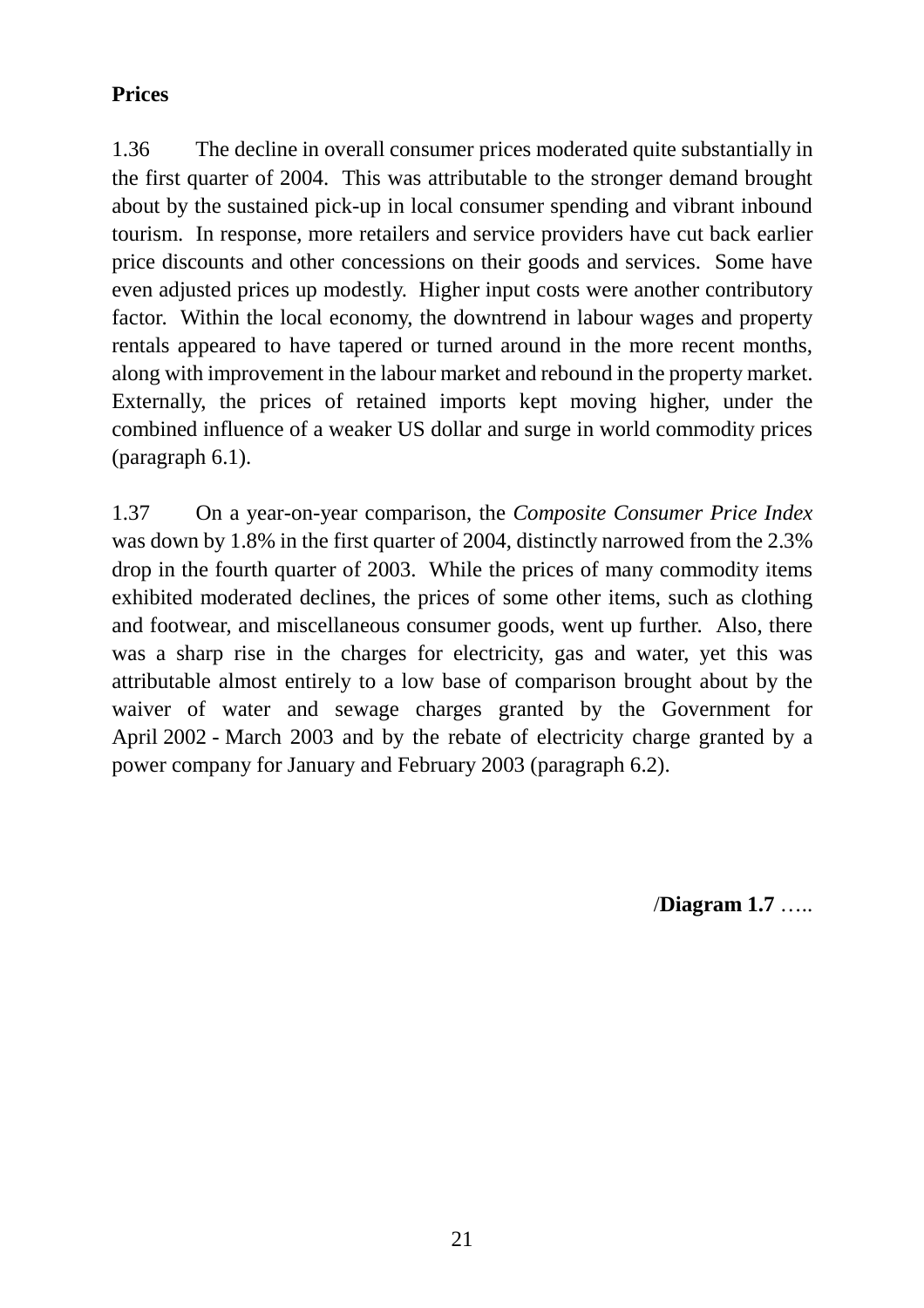

#### **Composite Consumer Price Index**

- Notes : (\*) From the fourth quarter of 2000 onwards, the year-on-year changes in the Composite CPI are computed from the new 1999/2000-based series. Before then, the year-on-year changes are computed from the old 1994/95-based series. Splicing has been applied to the indices to maintain continuity.
	- (#) From the first quarter of 2000 onwards, the quarter-to-quarter changes in the seasonally adjusted Composite CPI are computed from the new 1999/2000-based series. Before then, the quarter-to-quarter changes are computed from the old 1994/95-based series. Splicing has been applied to the indices to maintain continuity.

/1.38 …..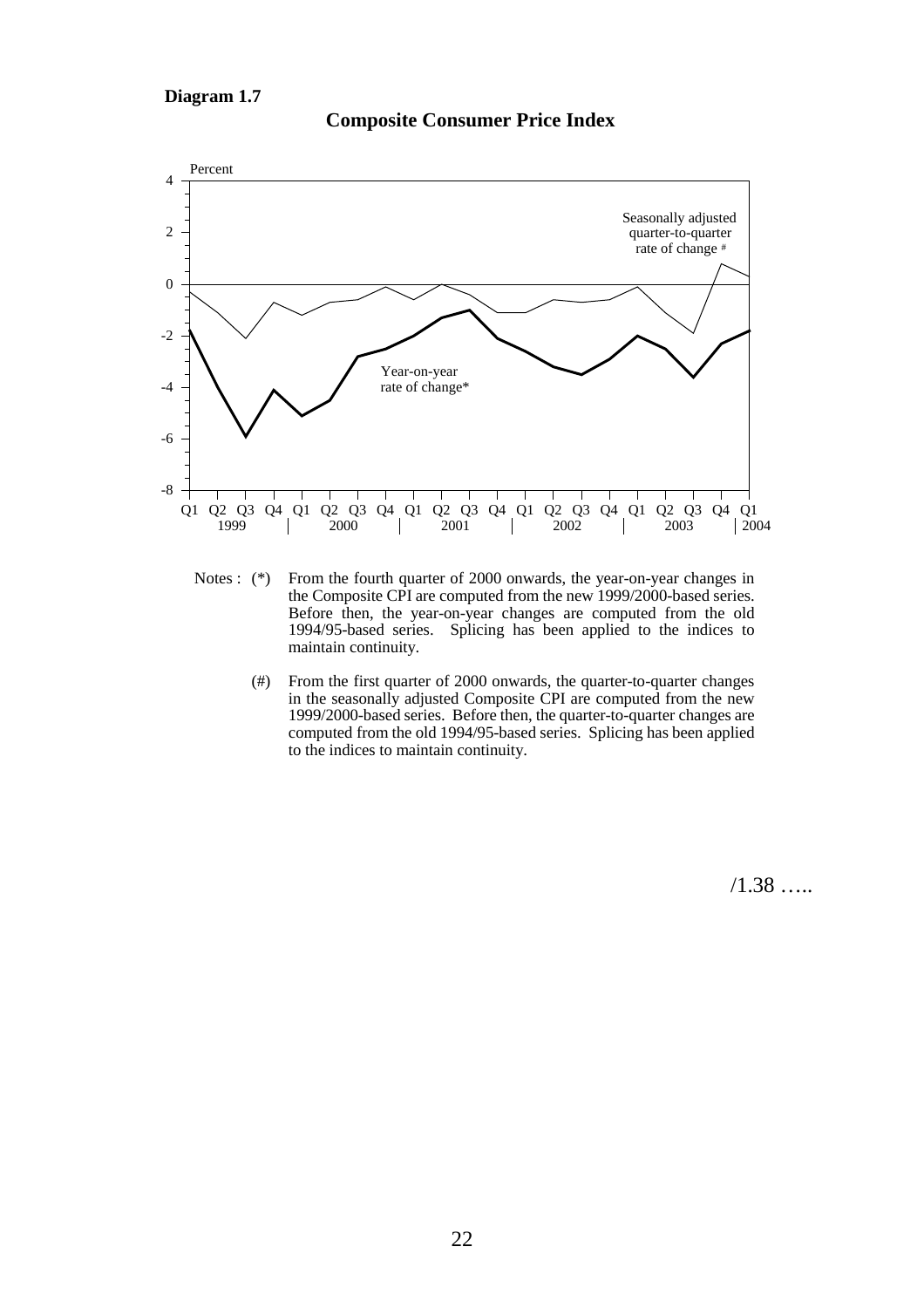1.38 The *GDP deflator*, as a broad measure of overall price change in the economy, showed a moderated decline in the first quarter of 2004. On a year-on-year comparison, the GDP deflator fell by 4.3% in the first quarter of 2004, narrower than the 4.8% decrease in the fourth quarter of 2003. Notwithstanding a deterioration in the terms of trade in goods and an enlarged decline in the price deflator for government consumption expenditure, this was outweighed by the combined effect of a renewed rise in the price deflator for gross domestic fixed capital formation, a reduced fall in the price deflator for private consumption expenditure, and improved terms of trade in services. Within the GDP deflator, both the *domestic demand deflator* and the *total final demand deflator* had lesser decreases, by 1.0% and 1.1% respectively in the first quarter of 2004, as against the declines of 2.3% and 2.0% in the fourth quarter of 2003. On a seasonally adjusted quarter-to-quarter comparison, the GDP deflator edged lower by 0.3% in the first quarter of 2004, the same as that in the fourth quarter of 2003 (paragraph 6.16).



**Diagram 1.8**

/**The** …..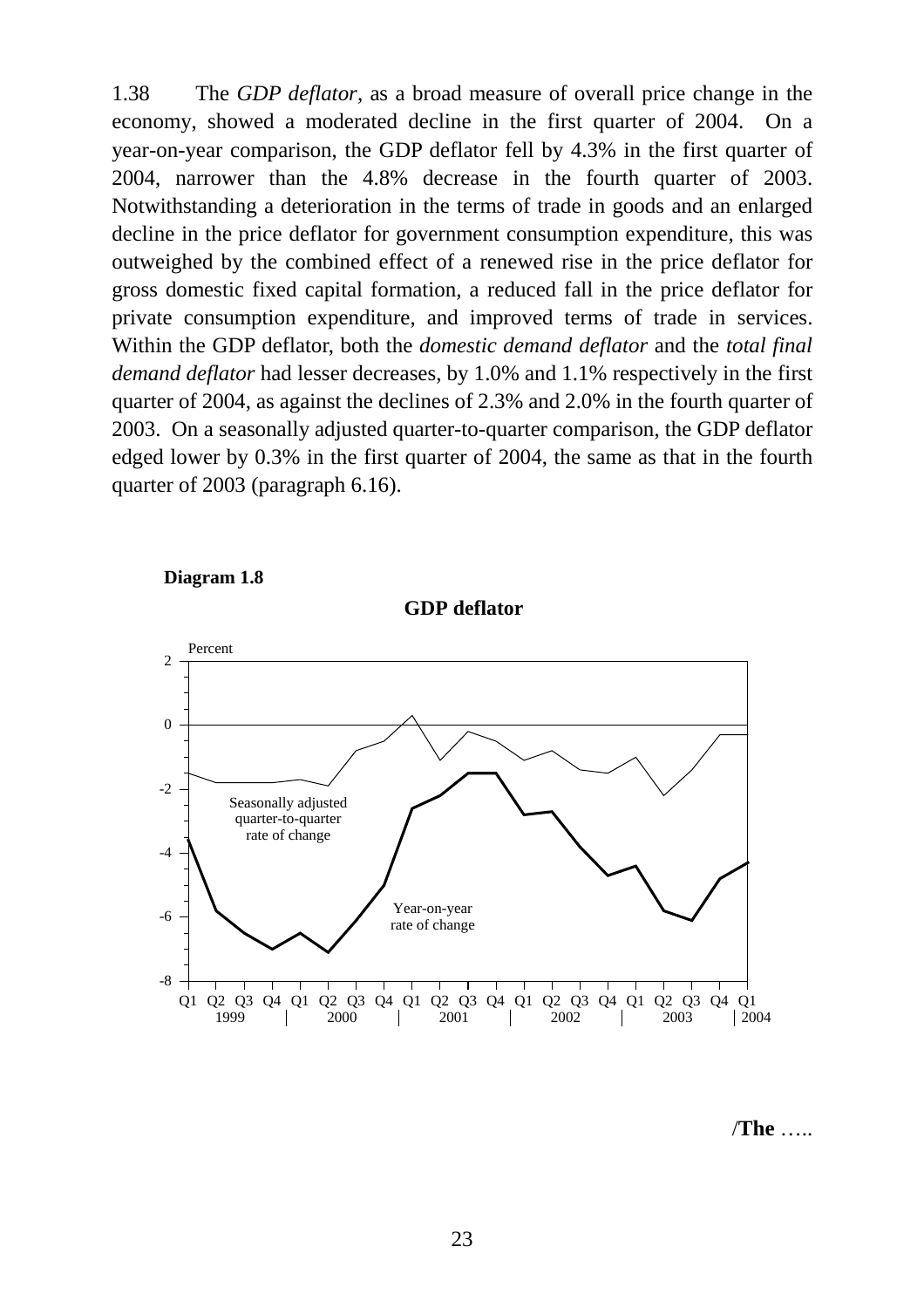## **The financial sector**

1.39 The spot *exchange rate of the Hong Kong dollar* against the US dollar eased back closer to the linked rate during the first quarter of 2004, from 7.763 to 7.796. Yet amidst strong inflow of funds and upward pressure from strengthening of the regional currencies, the discount of the twelve-month Hong Kong dollar forward rate over the spot rate narrowed only slightly from 595 pips (each pip equivalent to HK\$0.0001) at end-2003 to 560 pips at end-March 2004 (paragraph 4.2).

1.40 Under the linked exchange rate system, movements in the exchange rates of the Hong Kong dollar against other major currencies follow closely those in the US dollar. In the first two months of 2004, the US dollar weakened further against most of the other major currencies but then regained some ground in March. For the first quarter as a whole, the US dollar was little changed against the euro and the yen. Specifically, the dollar-euro rate edged lower by only 0.4% from 1.231 in December 2003 to 1.227 in March 2004, whereas the yen-dollar rate moved up modestly by 0.8% from 107.7 to 108.5. The pound sterling appreciated more against the US dollar, with the dollar-pound sterling rate rising by 4.2% from 1.753 to 1.828. Likewise, most of the major East Asian currencies rose against the US dollar. Taking the various currency movements together, the trade-weighted *Nominal Effective Exchange Rate Index of the Hong Kong dollar* fell by 0.5% from an average of 99.0 in December 2003 to that of 98.5 in March 2004. After adjusting for changes in the respective consumer price indices, the trade-weighted *Real Effective Exchange Rate Index of the Hong Kong dollar* went down by about 1.3% from an average of 86.4 to that of 85.3 over the same period (paragraphs 4.3 and 4.4).

1.41 The local inter-bank *interest rates* remained low, with the three-month HIBOR staying below 0.1% almost throughout the first quarter of 2004, amidst ample liquidity in the banking system. At end-March 2004, the three-month HIBOR was at a discount of 99 basis points against the corresponding Euro-dollar deposit rate, compared to that of 104 basis points at end-2003. The other key interest rates displayed little movement during the first quarter of 2004. The Base Rate under the Discount Window operated by the Hong Kong Monetary Authority remained intact at 2.5%, as did the best lending rate at 5.00%. The savings deposit rate offered by the major commercial banks edged down to almost zero at the end of the quarter, from an already meagre 0.01% at end-2003.

 $/$ The  $\ldots$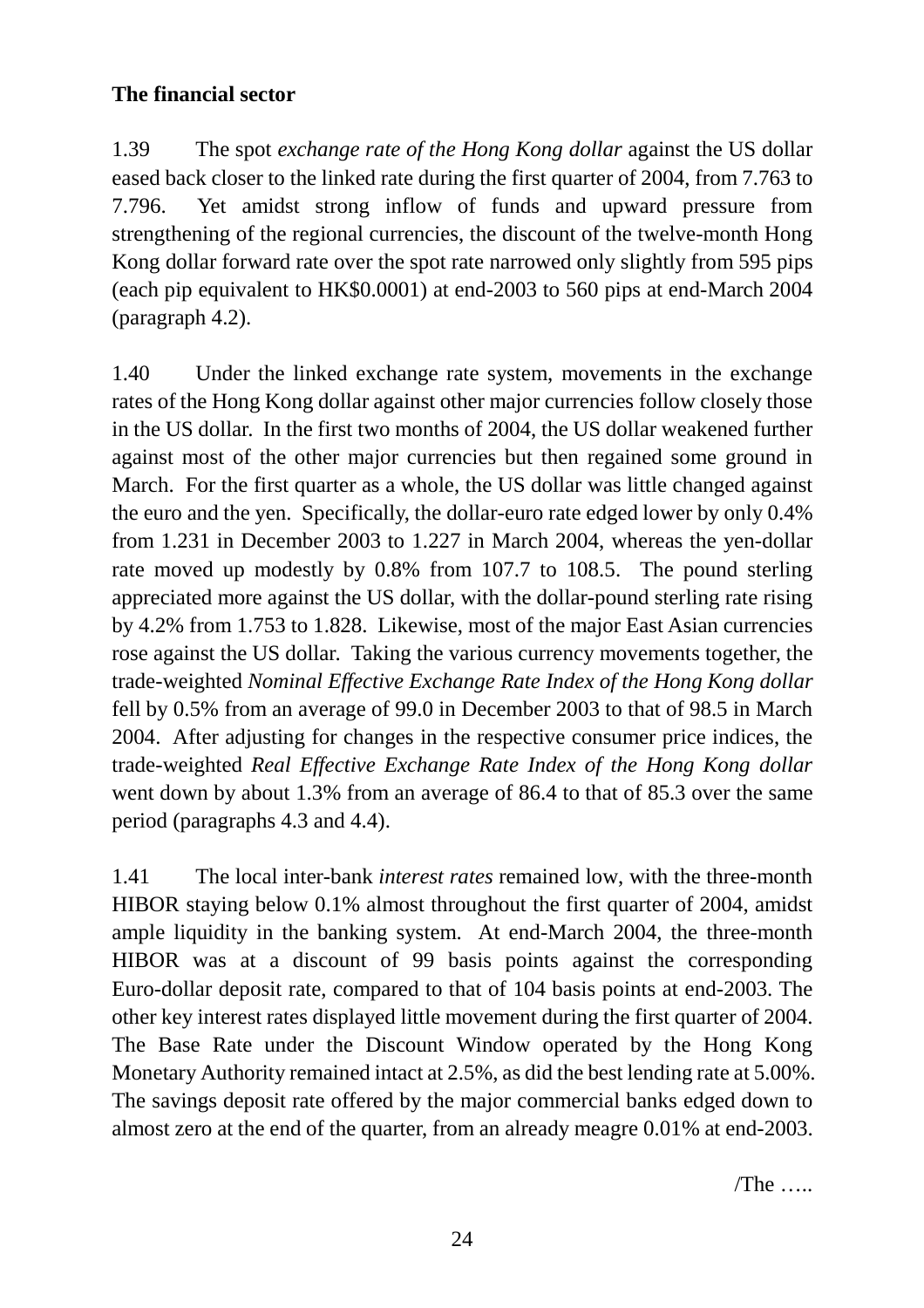The spread of the best lending rate over the three-month time deposit rate thus widened marginally, from an average of 4.98 percentage points in the fourth quarter of 2003 to that of 4.99 percentage points in the first quarter of 2004 (paragraphs 4.5 and 4.6).

1.42 *Hong Kong dollar deposits* shrank by 2.3% during the first quarter of 2004, having expanded for three quarters in a row. This partly reflected a shift out of Hong Kong dollar related to the IPO-proceeds. *Hong Kong dollar loans* went down marginally, by 0.1% during the first quarter of 2004, after the 0.3% rise during the fourth quarter of 2003. With Hong Kong dollar loans having a smaller decrease than Hong Kong dollar deposits during the first quarter, the Hong Kong dollar loan-to-deposit ratio moved up from 81.5% at end-2003 to 83.3% at end-March 2004 (paragraphs 4.8, 4.15 and 4.16).

1.43 The local *stock market* continued on a strong rally at the beginning of 2004. Share prices were bolstered by continued inflow of funds, growing optimism about Hong Kong's economic performance and near-term outlook, and a more active property market. The generally robust performance of the major stock market overseas rendered additional support. Consequently, the Hang Seng Index soared to a 35-month high at 13 928 on 18 February, and stayed above the 13 000 level up to early March. It however receded afterwards, amidst renewed concern about global security following the terrorist attack in Madrid on 11 March, cross-strait tension after Taiwan's presidential election in late March, and increased likelihood of an interest rate hike in the United States in the second half of the year. The Hang Seng Index closed at 12 682 at end-March 2004, only 0.8% above the level at end-2003. The daily turnover averaged \$19.7 billion in the first quarter of 2004, up from \$15.3 billion in the fourth quarter of 2003. Trading was particularly active in January, with a daily average of \$23.5 billion, the highest since August 1997 (paragraphs 4.30 and 4.31).

/**Notes** …..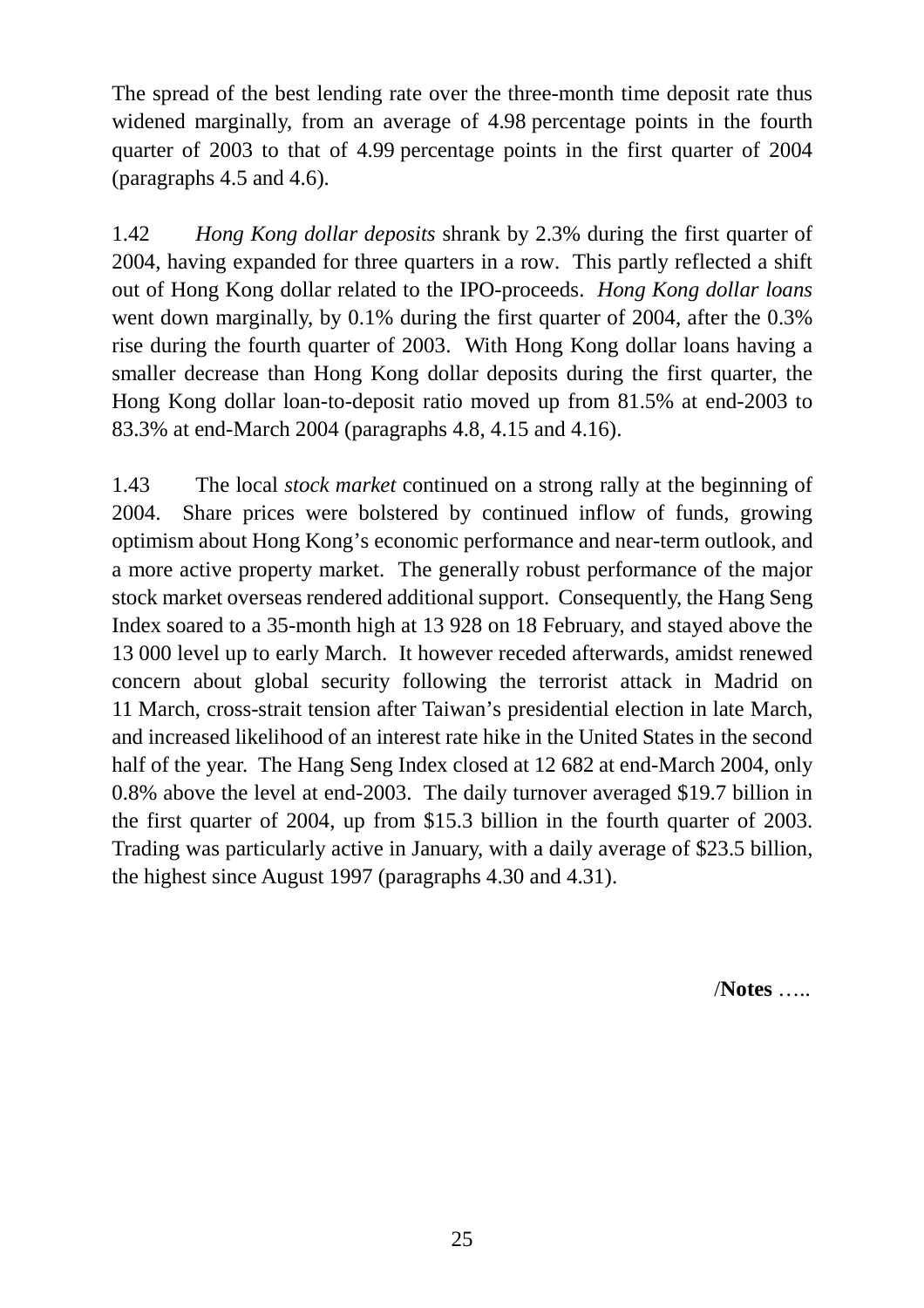#### **Notes :**

- (1) The Gross Domestic Product (GDP) is an overall measure of net output produced within an economy in a specified period, such as a calendar year or a quarter, before deducting the consumption of fixed capital. In accordance with the expenditure approach to its estimation, GDP is compiled as total final expenditures on goods and services (including private consumption expenditure, government consumption expenditure, gross domestic fixed capital formation, changes in inventories, and exports of goods and services), less imports of goods and services.
- (2) The seasonally adjusted quarter-to-quarter GDP series, by removing the variations that occur at about the same time and in about the same magnitude each year, provides another perspective for discerning the trend, particularly in regard to turning points. A detailed examination reveals the presence of seasonality in the overall GDP and in some of its main components, including private consumption expenditure, government consumption expenditure, exports of goods, imports of goods, exports of services, and imports of services. However, due to the presence of considerable short-term fluctuations, no clear seasonal pattern is found in gross domestic fixed capital formation. Therefore, the seasonally adjusted series of GDP is compiled separately at the overall level, rather than summing up from its main components.
- (3) The Gross National Product (GNP) is obtained by adding net external factor income flow, being the income inflow minus the corresponding income outflow, to GDP. External factor income inflow refers to income earned by residents from abroad, while external factor income outflow refers to income earned by non-residents from within the domestic territory. Hence GNP is an overall measure of income earned by the residents of an economy in a specified period, both domestically and from elsewhere. It distinguishes from GDP in that GDP is an overall measure of income earned by both residents and non-residents, from within the domestic territory in a specified period. Factor income comprises direct investment income, portfolio investment income, other investment income, and compensation of employees.
- (4) Government consumption expenditure reckoned on a national accounts basis covers the recurrent expenditure on goods and services incurred by government departments. It also covers the recurrent expenditure of quasi-government non-profit bodies, such as the Hong Kong Trade Development Council, Hong Kong Productivity Council, Hong Kong Tourism Board, Consumer Council and Hospital Authority. On the other hand, it does not include the expenditure of those government departments and statutory entities engaged in the production of goods and services principally for sale to the public, such as the Housing Department, Post Office and Water Supplies Department, and such as the Mass Transit Railway Corporation Limited, Kowloon-Canton Railway Corporation and Airport Authority Hong Kong. Government subventions to the various organisations providing community and welfare services are also excluded, because such expenditure is in the nature of transfer payments and not direct consumption of economic resources.
- (5) The Lotteries Fund has been incorporated into the Consolidated Accounts of the Government with effect from 1 April 2003. Figures for 2002/03 have been correspondingly adjusted for a valid comparison with those for 2003/04.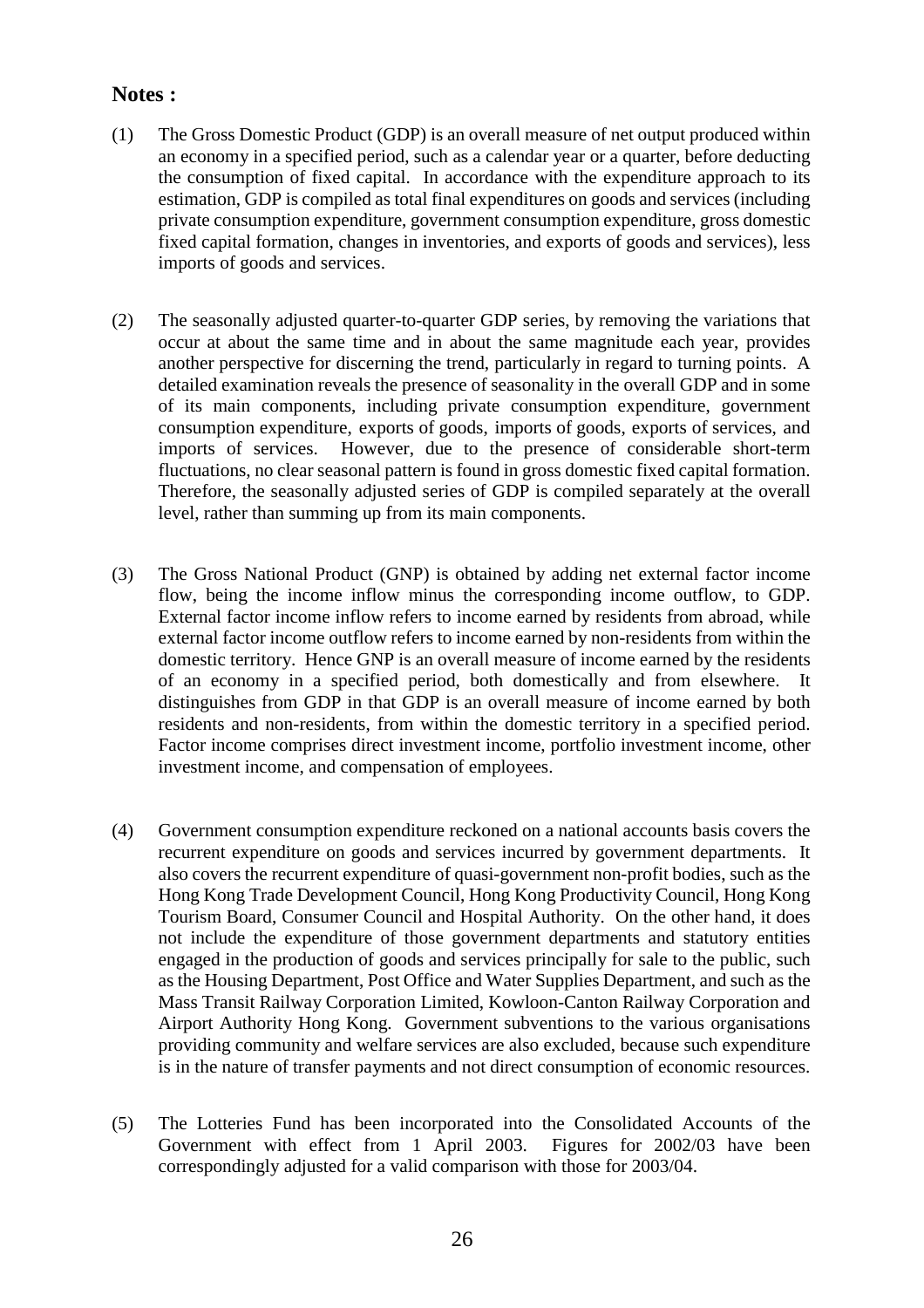## **CHAPTER 2 : THE EXTERNAL SECTOR**

## **Major external influences**

2.1 The global economic recovery gathered strength in early 2004. Pick-up in activity was seen in many regions, with industrial production sustaining momentum, external trade booming, and investment regaining strength upon improved corporate profitability and brighter outlook. The loose monetary conditions and generally expansionary fiscal stance continued to support the global recovery process. Geo-political uncertainties, manifested as renewed threat of terrorist attacks, apparently had not inflicted much impact on the overall economic sentiment so far.

2.2 The strong growth momentum in the US economy since late 2003 was marked by an almost across-the-board pick-up in activity, amidst upbeat business and consumer confidence. In the European Union, the recovery process continued into the first quarter, with exports picking up and consumer spending also regaining some strength.

2.3 In East Asia, the upswing in economic activity was even more vivid, marked by the export boom and the broad-based improvement in domestic demand in the region. The Mainland economy remained the bright spot in the region, thriving upon a further surge in fixed asset investment, robust domestic demand, and continued buoyant export performance. The upturn in the Japanese economy was also impressive, as exports stayed vibrant, business investment picked up further, and consumer spending also showed some improvement after a prolonged setback. The other East Asian economies likewise exhibited strong growth momentum, bolstered mainly by vibrant intra-regional trade flows and improving domestic demand.

/**Table 2.1**…..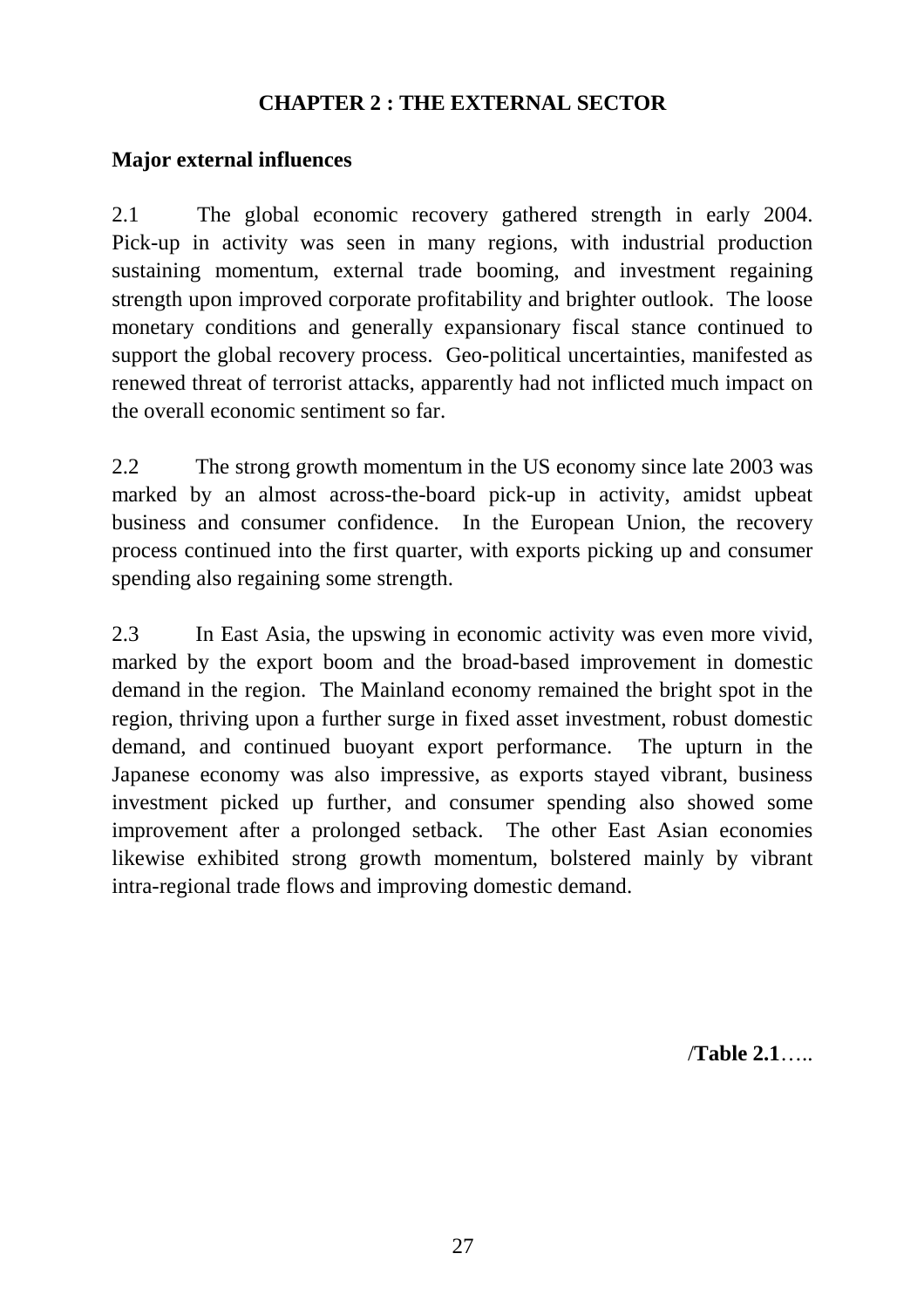#### **Table 2.1**

|      |                                                          | United<br><b>States</b>                   | European<br>Union                                     | Mainland<br>of China     | <u>Japan</u>                                      |                             | Taiwan Singapore                                                 | Republic<br>of Korea                               |
|------|----------------------------------------------------------|-------------------------------------------|-------------------------------------------------------|--------------------------|---------------------------------------------------|-----------------------------|------------------------------------------------------------------|----------------------------------------------------|
| 2003 | Annual                                                   | 3.1                                       | 0.7                                                   | 9.1                      | 2.5                                               | 3.2                         | 1.1                                                              | 3.1                                                |
|      | H1<br>H2                                                 | 2.3<br>4.0                                | 0.6<br>0.8                                            | 8.2<br>9.8               | 2.5<br>2.6                                        | 1.7<br>4.7                  | $-1.1$<br>3.3                                                    | 2.9<br>3.2                                         |
|      | Q <sub>1</sub><br>Q <sub>2</sub><br>Q <sub>3</sub><br>Q4 | 2.1(0.5)0.8<br>2.4(0.8)0.4<br>4.3 $(1.0)$ | $(*)$<br>$(*)$<br>3.6 $(2.0)$ 0.6 $(0.5)$<br>1.0(0.5) | 9.9<br>6.7<br>9.6<br>9.9 | 2.7(0.2)<br>$2.2 \ (0.8)$<br>2.0(0.8)<br>3.2(1.7) | 3.5<br>$-0.1$<br>4.2<br>5.2 | $1.7 \quad (0.2)$<br>$-3.9$ $(-1.8)$<br>1.7(3.8)<br>(2.7)<br>4.9 | $3.7(-0.3)$<br>$2.2(-0.1)$<br>2.4(1.6)<br>3.9(2.7) |
| 2004 | Q1                                                       | 4.9 $(1.0)$                               | 1.5(0.6)                                              | 9.8                      | 5.4(1.4)                                          | 6.3                         | $7.5$ $(2.7)$                                                    | 5.3 $(0.8)$                                        |

## **Gross Domestic Product of selected major economies (year-on-year rate of change in real terms (%))**

Notes : Figures in brackets are the seasonally adjusted quarter-to-quarter rates of change. For the mainland of China and Taiwan, seasonally adjusted series are not available.

(\*) Change of less than 0.05%.

#### **Table 2.2**

### **Imports of goods of selected major economies (year-on-year rate of change in local currency terms (%))**

|      |                                              | United<br><b>States</b>   | European<br>Union              | Mainland<br>of $China^{\#}$  | Japan                       | Taiwan                     | Singapore                    | Republic<br>of Korea <sup>#</sup> |
|------|----------------------------------------------|---------------------------|--------------------------------|------------------------------|-----------------------------|----------------------------|------------------------------|-----------------------------------|
| 2003 | Annual                                       | 8.4                       | $\ast$                         | 39.9                         | 5.1                         | 12.6                       | 7.0                          | 17.6                              |
|      | H1<br>H <sub>2</sub>                         | 10.3<br>6.7               | $-0.3$<br>0.2                  | 44.4<br>36.3                 | 7.4<br>2.9                  | 11.5<br>13.6               | 4.5<br>9.2                   | 21.1<br>14.5                      |
|      | Q <sub>1</sub><br>Q2<br>Q <sub>3</sub><br>Q4 | 14.4<br>6.7<br>5.4<br>8.0 | 3.3<br>$-3.7$<br>$-1.0$<br>1.3 | 52.2<br>38.2<br>34.3<br>38.3 | 8.3<br>6.4<br>6.6<br>$-0.5$ | 18.7<br>5.4<br>6.4<br>20.8 | 9.5<br>$-0.1$<br>4.6<br>13.9 | 30.9<br>12.2<br>10.5<br>18.1      |
| 2004 | Q <sub>1</sub>                               | 11.7                      | 1.0                            | 42.3                         | 4.3                         | 26.8                       | 19.3                         | 18.9                              |

Notes : (#) Data on imports in the mainland of China and the Republic of Korea are in US dollar.

(\*) Change of less than 0.05%.

#### /**Diagram 2.1** …..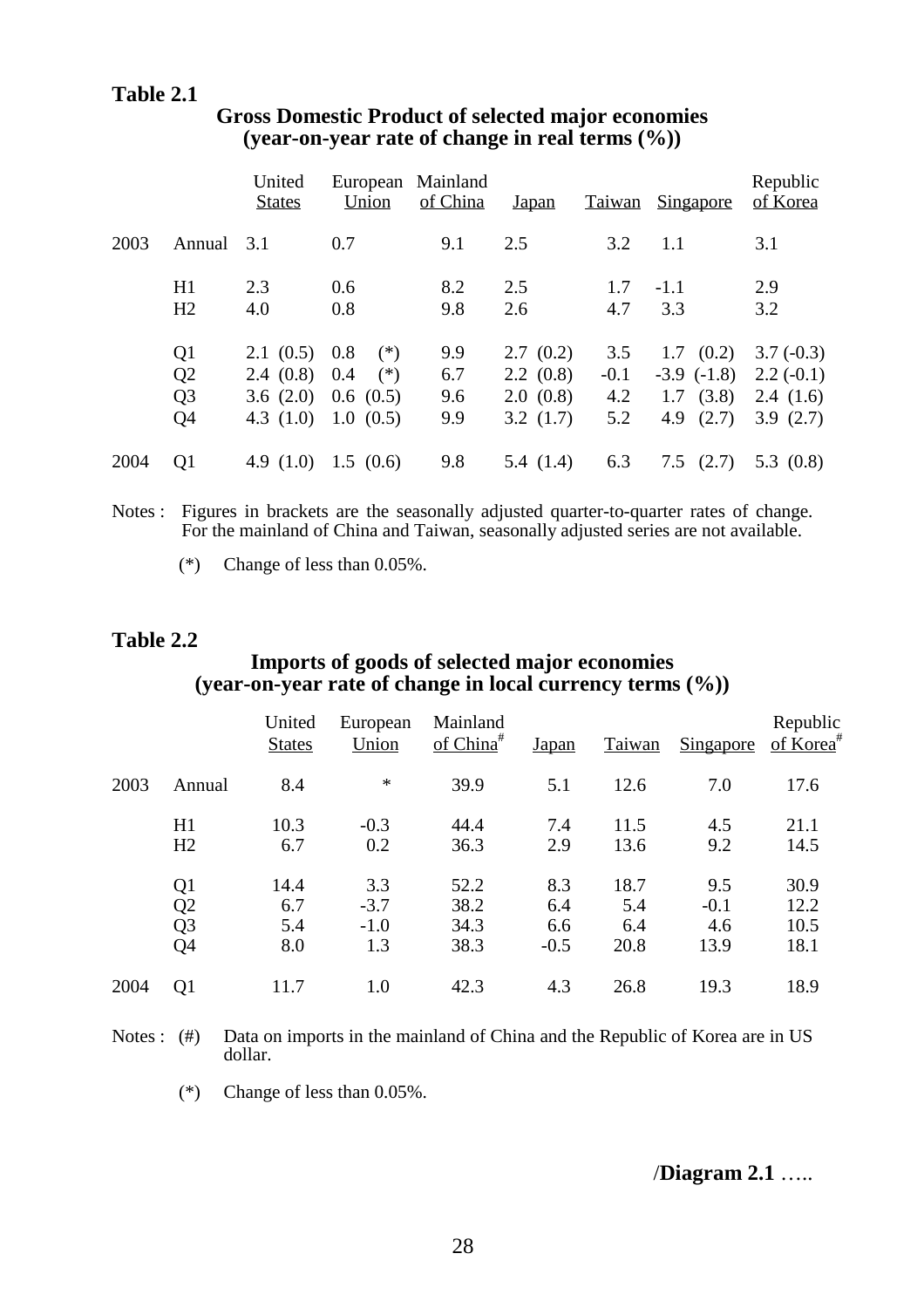#### **Diagram 2.1**



- Notes : Total exports of goods as depicted refer to the year-on-year rate of change in real terms, while total import demand in Hong Kong's major markets as depicted refers to the year-on-year rate of change in US dollar terms in the aggregate import demand in East Asia, the United States and the European Union taken together.
	- (\*) The Real Effective Exchange Rate Index of the Hong Kong dollar (Real EERI) is compiled by the Hong Kong Monetary Authority. For ease of comparison with the rate of change in Hong Kong's total exports of goods, the scale for the Real EERI is presented here upside down, so that positive changes denoting real appreciation of the Hong Kong dollar appear at the lower part and negative changes denoting real depreciation at the upper part of the diagram.

 $/2.4$  …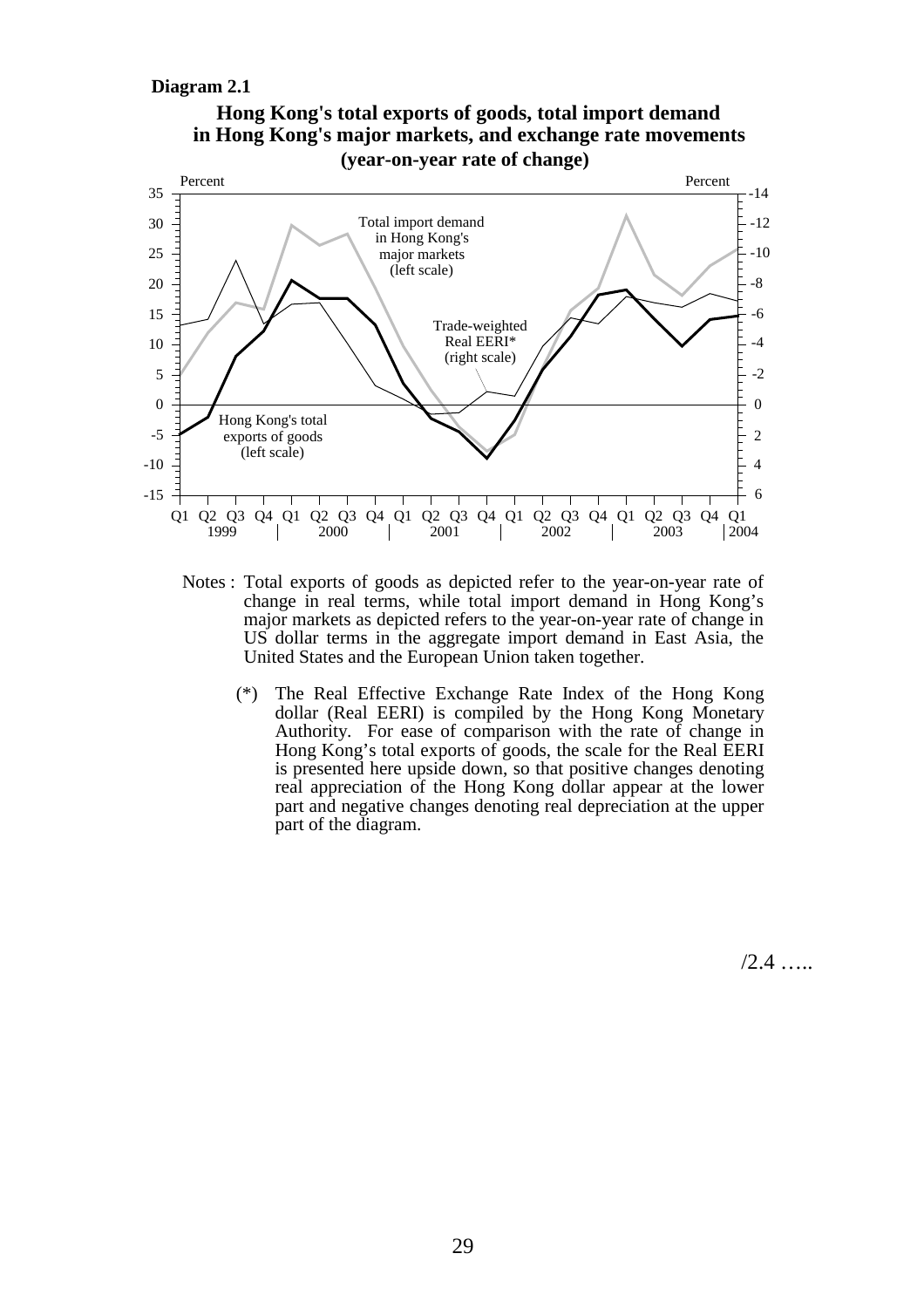2.4 On exchange rate movements, the US dollar remained weak against the major currencies in the first two months of 2004, hitting fresh record lows against the euro and 11-year lows against the pound sterling. Notwithstanding some firming up in March, the exchange rate of the US dollar on average still plunged by 4.7% and 7.1% respectively against the euro and the pound sterling during the first quarter of 2004. It fell to a smaller extent against the Japanese yen, by 1.4% over the period, amidst interventions by the Japanese government. Similarly, the US dollar softened against some of the major East Asian currencies during the first quarter. With the movement of the Hong Kong dollar tracking closely that of the US dollar under the linked exchange rate system, and also with the continued price decline in Hong Kong, the trade-weighted Real Effective Exchange Rate Index of the Hong Kong dollar fell further, by an average of 1.5% in the first quarter of 2004 over the preceding quarter. Hong Kong's external price competitiveness should have enhanced further, rendering a continuing boost to Hong Kong's export performance in recent months.

#### **Table 2.3**

#### **Exchange rates of the major currencies and of selected East Asian currencies against the US dollar**

|      | % change<br>in terms of average<br>in the quarter over<br>the preceding quarter | Japanese<br>yen          | <b>Euro</b>                 | Pound<br>sterling           | <b>New</b><br>Taiwan<br>dollar | Singapore<br>dollar            | Korean<br>won                  |
|------|---------------------------------------------------------------------------------|--------------------------|-----------------------------|-----------------------------|--------------------------------|--------------------------------|--------------------------------|
| 2003 | Q1<br>Q2<br>Q3<br>Q4                                                            | 2.9<br>0.4<br>0.9<br>8.0 | 7.2<br>5.9<br>$-0.9$<br>5.8 | 2.0<br>1.0<br>$-0.5$<br>6.0 | 0.4<br>$-0.1$<br>1.4<br>0.8    | 1.3<br>$-0.2$<br>$-0.1$<br>1.6 | 1.5<br>$-0.6$<br>2.9<br>$-0.6$ |
| 2004 | O1                                                                              | 1.5                      | 4.9                         | 7.6                         | 1.9                            | 1.8                            | 0.8                            |

/**Overall** …..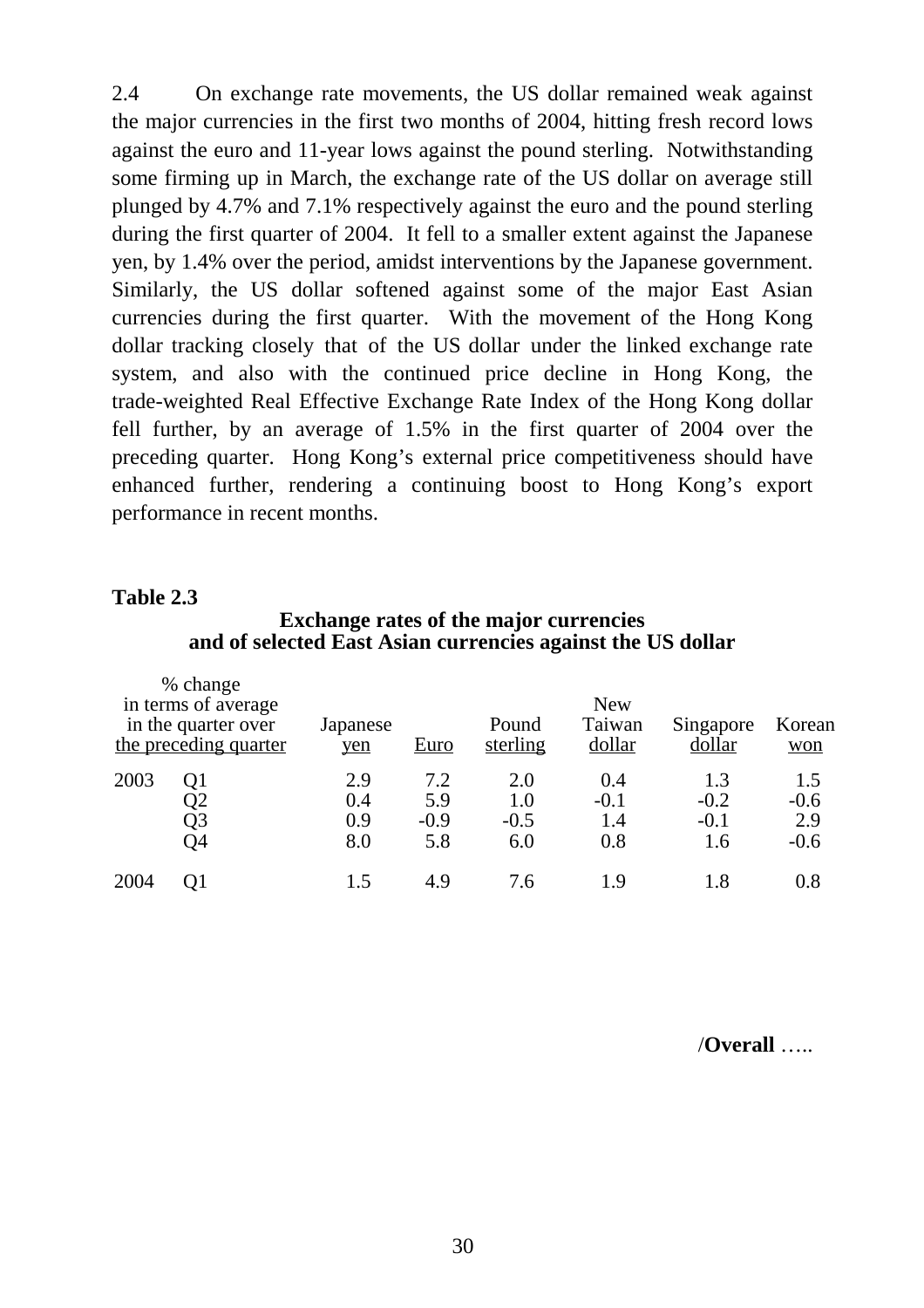## **Overall visible and invisible trade situation**

2.5 Amidst a broad-based revival in global demand and the additional support from a soft US dollar, *total exports of goods* (comprising re-exports and domestic exports) remained buoyant, surging by 13.0% in value terms over a year earlier to \$433.0 billion in the first quarter of 2004. After netting out the decrease in prices, the increase in real terms<sup> $(1)$ </sup> was 14.8%, further up from the already robust growth of 14.2% in the fourth quarter of 2003. On a seasonally adjusted quarter-to-quarter comparison, total exports of goods continued to rise, for the ninth consecutive quarter in a row, by 3.7% in real terms in the first quarter of 2004, following a 6.2% leap in the fourth quarter of 2003.

2.6 *Re-exports*<sup>(2)</sup> were still the key growth component within total exports of goods, surging by 14.0% in value terms over a year earlier to \$407.2 billion in the first quarter of 2004. After netting out the decrease in prices, there was a 15.9% leap in real terms, also further up from the 15.4% surge in the fourth quarter of 2003. On a seasonally adjusted quarter-to-quarter comparison, re-exports likewise rose for the ninth quarter in a row, by 4.2% in real terms in the first quarter of 2004, after a 6.7% increase in the fourth quarter of 2003.

2.7 On the other hand, *domestic exports* remained affected by the on-going structural shift towards re-exports and offshore trade<sup>(3)</sup>, edging down by 0.6% in value terms over a year earlier to \$25.8 billion in the first quarter of 2004. Yet this already represented a relative improvement from the distinct plunge in most of 2003. After netting out the decrease in prices, domestic exports actually reverted to increase, albeit slightly, by 0.7% in real terms in the first quarter of 2004 over a year earlier, from a 0.4% decline in the fourth quarter of 2003. On a seasonally adjusted quarter-to-quarter comparison, domestic exports fell further by 2.6% in real terms in the first quarter of 2004, following a 0.2% decline in the fourth quarter of 2003.

/**Table 2.4** .....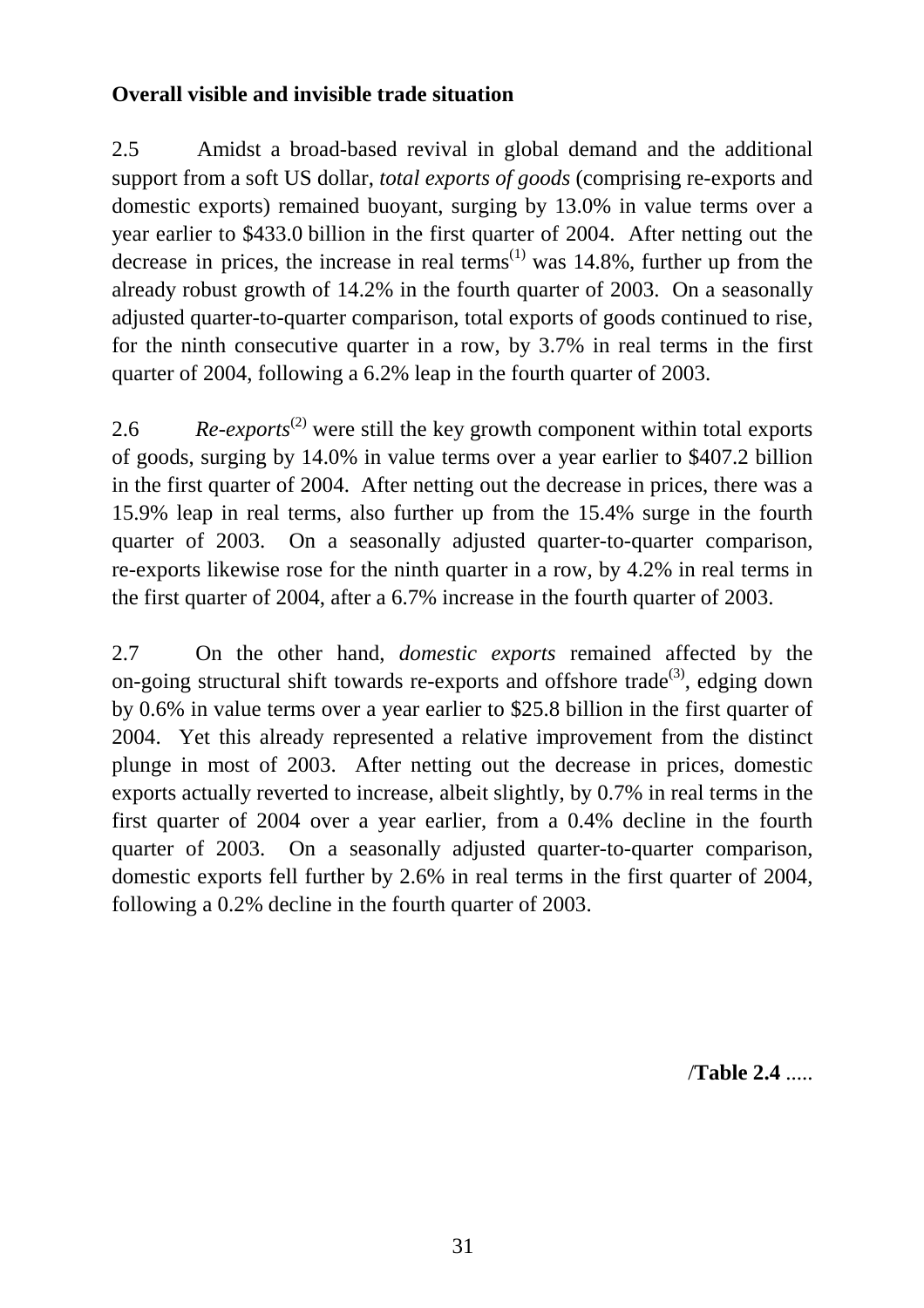|         |                                                                      | Total exports of goods      |                                                                             |                            |                             | Re-exports                                                                   |                            | Domestic exports                       |                        |                                                                               |
|---------|----------------------------------------------------------------------|-----------------------------|-----------------------------------------------------------------------------|----------------------------|-----------------------------|------------------------------------------------------------------------------|----------------------------|----------------------------------------|------------------------|-------------------------------------------------------------------------------|
|         |                                                                      | In value<br>terms           | In real<br>terms                                                            | Change<br>in prices        | In value<br>terms           | In real<br>terms                                                             | Change<br>in prices        | In value<br>terms                      | In real<br>terms       | Change<br>in prices                                                           |
|         | 2003 Annual 11.7                                                     |                             | 14.0                                                                        | $-1.4$                     | 13.4                        | 16.1                                                                         | $-1.5$                     | $-7.1$                                 | $-7.4$                 | 0.2                                                                           |
|         | H1<br>H2                                                             | 14.7<br>9.2                 | 16.5<br>12.0                                                                | $-1.1$<br>$-1.6$           | 17.2<br>10.3                | 19.4<br>13.3                                                                 | $-1.3$<br>$-1.8$           | $-11.0$<br>$-3.6$                      | $-12.3$<br>$-3.1$      | 0.8<br>$-0.2$                                                                 |
|         | Q <sub>1</sub><br>Q <sub>2</sub><br>Q <sub>3</sub><br>Q <sub>4</sub> | 17.6<br>12.2<br>7.1<br>11.4 | $19.1(3.4) -0.9$<br>$14.3(1.9) -1.4$<br>$9.8(1.5) -1.8$<br>$14.2(6.2) -1.5$ |                            | 20.3<br>14.4<br>8.2<br>12.4 | $22.3(4.0) -1.1$<br>$17.0(2.3) -1.6$<br>$11.3(1.2) -2.0$<br>$15.4(6.7) -1.5$ |                            | $-10.4$<br>$-11.4$<br>$-5.4$<br>$-1.7$ |                        | $-12.0(-3.0)0.8$<br>$-12.6(-2.5)$ 0.7<br>$-5.4$ (5.6) 0.3<br>$-0.4(-0.2)-0.8$ |
| 2004 Q1 |                                                                      | 13.0                        | $14.8(3.7) -0.7$                                                            |                            | 14.0                        | 15.9(4.2)                                                                    | $-0.8$                     | $-0.6$                                 |                        | $0.7(-2.6)-0.6$                                                               |
|         | Jan<br>Feb<br>Mar                                                    | 0.2<br>28.2<br>13.9         | 2.7<br>28.6<br>16.1                                                         | $-1.1$<br>$-0.6$<br>$-0.6$ | 1.3<br>29.5<br>14.5         | 3.9<br>29.9<br>16.8                                                          | $-1.2$<br>$-0.6$<br>$-0.6$ | $-13.8$<br>10.5<br>4.5                 | $-12.2$<br>11.1<br>5.9 | $-0.7$<br>$-0.2$<br>$-0.8$                                                    |

## **Total exports of goods, re-exports and domestic exports (year-on-year rate of change (%))**

Note : Figures in brackets are the seasonally adjusted quarter-to-quarter rates of change.

**Diagram 2.2**



**(a) Year-on-year rate of change in real terms**



Note : From the first quarter of 2001 onwards, the rates of change are computed from the new 2000-based trade index series. Before then, the rates of change are computed from the old 1990-based series. Re-scaling using conversion factors as derived from the levels of the old and the new series in their overlapping period of 2000 has been applied to the indices to maintain continuity.

/**Diagram 2.2 (cont'd)** .....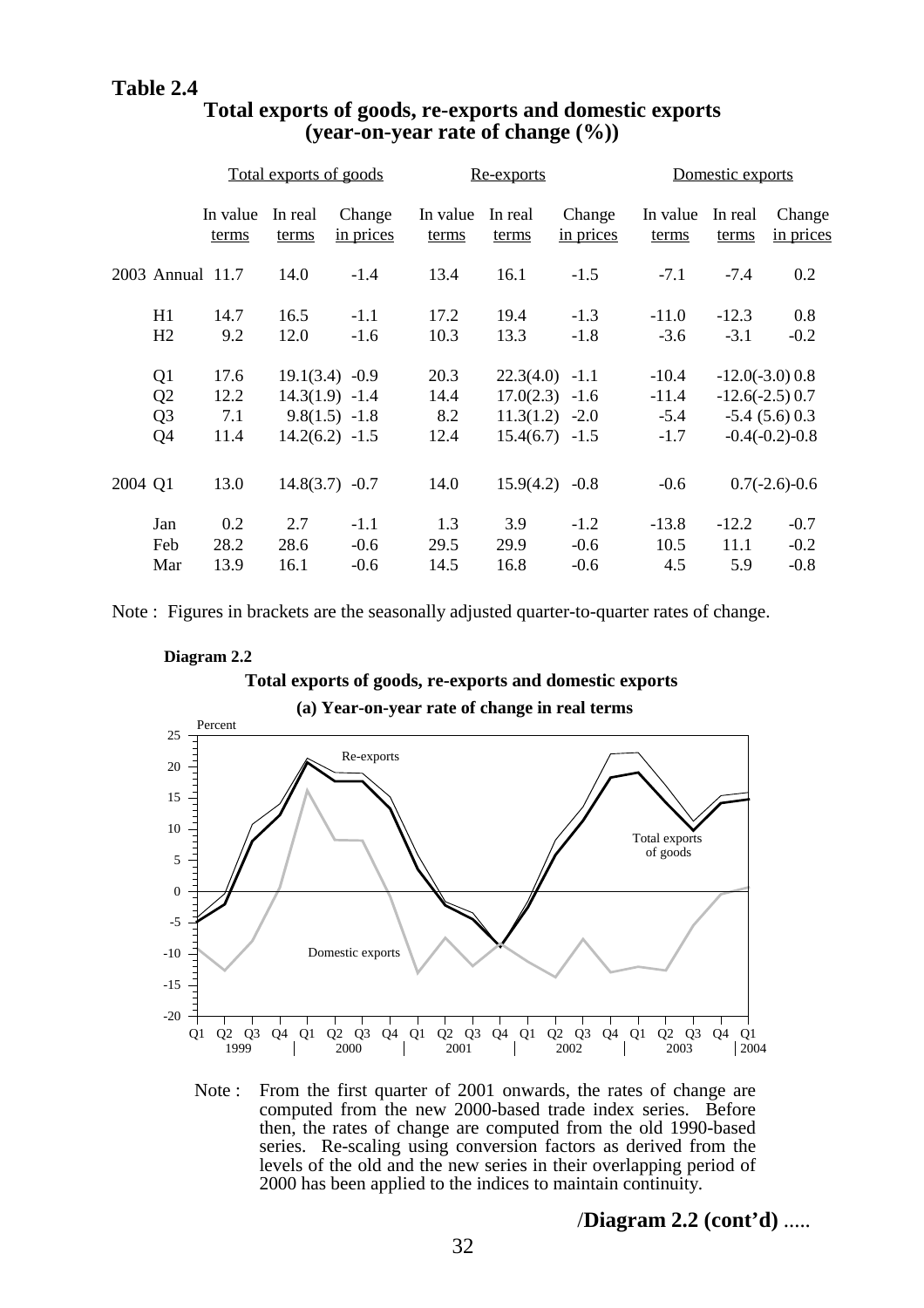**Diagram 2.2 (cont'd)**



**(b) Seasonally adjusted quarter-to-quarter rate of change in real terms**

Note : From the second quarter of 2000 onwards, the rates of change are computed from the new 2000-based trade index series. Before then, the rates of change are computed from the old 1990-based series. Re-scaling using conversion factors as derived from the levels of the old and the new series in their overlapping period of 2000 has been applied to the indices to maintain continuity.

2.8 *Imports of goods* continued to grow strongly, by 15.7% in value terms over a year earlier to \$466.7 billion in the first quarter of 2004. After netting out the change in prices, there was a 15.5% leap in real terms, up from an already distinct rise of 15.0% in the fourth quarter of 2003. As to import intake for local use, *retained imports* continued to pick up along with the recovery in domestic demand, surging by 14.8% in real terms in the first quarter of 2004 over a year earlier, after a 14.1% leap in the fourth quarter of 2003. On a seasonally adjusted quarter-to-quarter comparison, both imports of goods and retained imports rose further, by 3.2% and 0.9% respectively in real terms in the first quarter of 2004, after increases of 7.0% and 7.9% in the fourth quarter of 2003.

/**Table 2.5** .....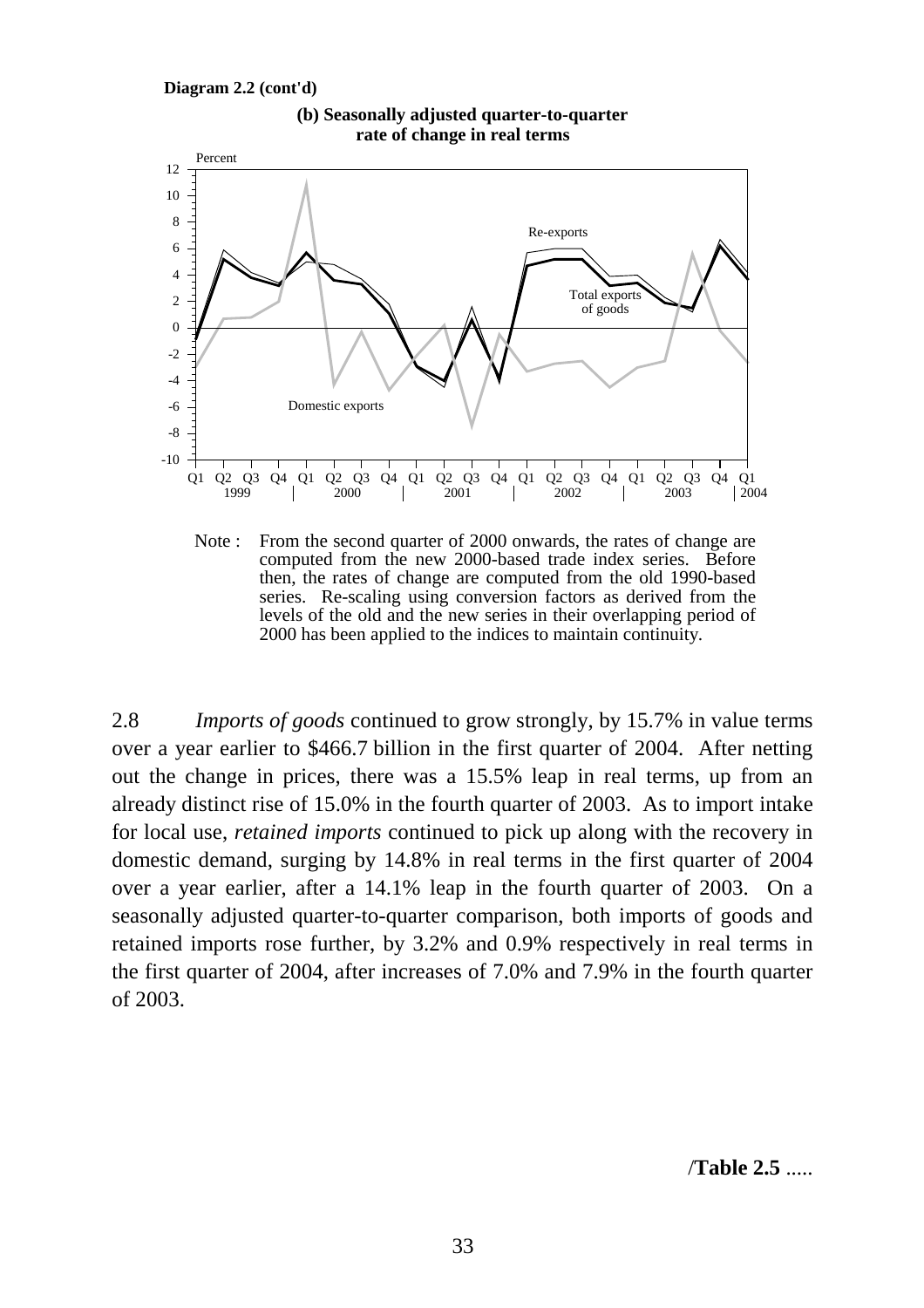## **Table 2.5**

|      |                      |                            | Imports of goods                                            |                                      |                               | Retained imports <sup>(a)</sup>                    |                          |  |  |
|------|----------------------|----------------------------|-------------------------------------------------------------|--------------------------------------|-------------------------------|----------------------------------------------------|--------------------------|--|--|
|      |                      | In value<br>terms          | In real<br>terms                                            | Change<br>in prices                  | In value<br>terms             | In real<br>terms                                   | Change<br>in prices      |  |  |
| 2003 | Annual               | 11.5                       | 12.8                                                        | $-0.4$                               | 6.8                           | 5.8                                                | 2.9                      |  |  |
|      | H1<br>H2             | 13.4<br>9.9                | 14.3<br>11.4                                                | $-0.2$<br>$-0.5$                     | 4.7<br>8.8                    | 4.3<br>7.2                                         | 2.4<br>3.4               |  |  |
|      | Q1<br>Q2<br>Q3<br>Q4 | 17.8<br>9.6<br>6.1<br>13.8 | 18.7(2.9)<br>10.6<br>(0.9)<br>(2.6)<br>7.9<br>15.0<br>(7.0) | $-0.1$<br>$-0.3$<br>$-0.9$<br>$-0.2$ | 11.8<br>$-1.5$<br>0.7<br>17.4 | 11.5(0.4)<br>$-1.9(-2.1)$<br>0.6(6.0)<br>14.1(7.9) | 1.9<br>2.8<br>2.7<br>4.1 |  |  |
| 2004 | Q1                   | 15.7                       | 15.5(3.2)                                                   | 0.7                                  | 20.1                          | 14.8(0.9)                                          | 4.7                      |  |  |
|      | Jan<br>Feb<br>Mar    | 0.9<br>33.3<br>15.4        | 1.7<br>32.4<br>14.7                                         | 0.3<br>0.7<br>1.0                    | $-0.2$<br>41.7<br>17.6        | $-4.2$<br>37.2<br>10.5                             | 4.5<br>4.1<br>5.4        |  |  |

## **Imports of goods and retained imports (year-on-year rate of change**  $(\sqrt{6})$ **)**

Notes : Figures in brackets are the seasonally adjusted quarter-to-quarter rates of change.

(a) Based on the results of the Annual Survey of Re-export Trade conducted by the Census and Statistics Department, re-export margins by individual end-use category are estimated and adopted for deriving the value of imports retained for use in Hong Kong.

#### **Diagram 2.3**

#### **Imports of goods and retained imports**



**(a) Year-on-year rate of change in real terms**

Note : See the footnote to Diagram 2.2 (a).

/**Diagram 2.3 (cont'd)** .....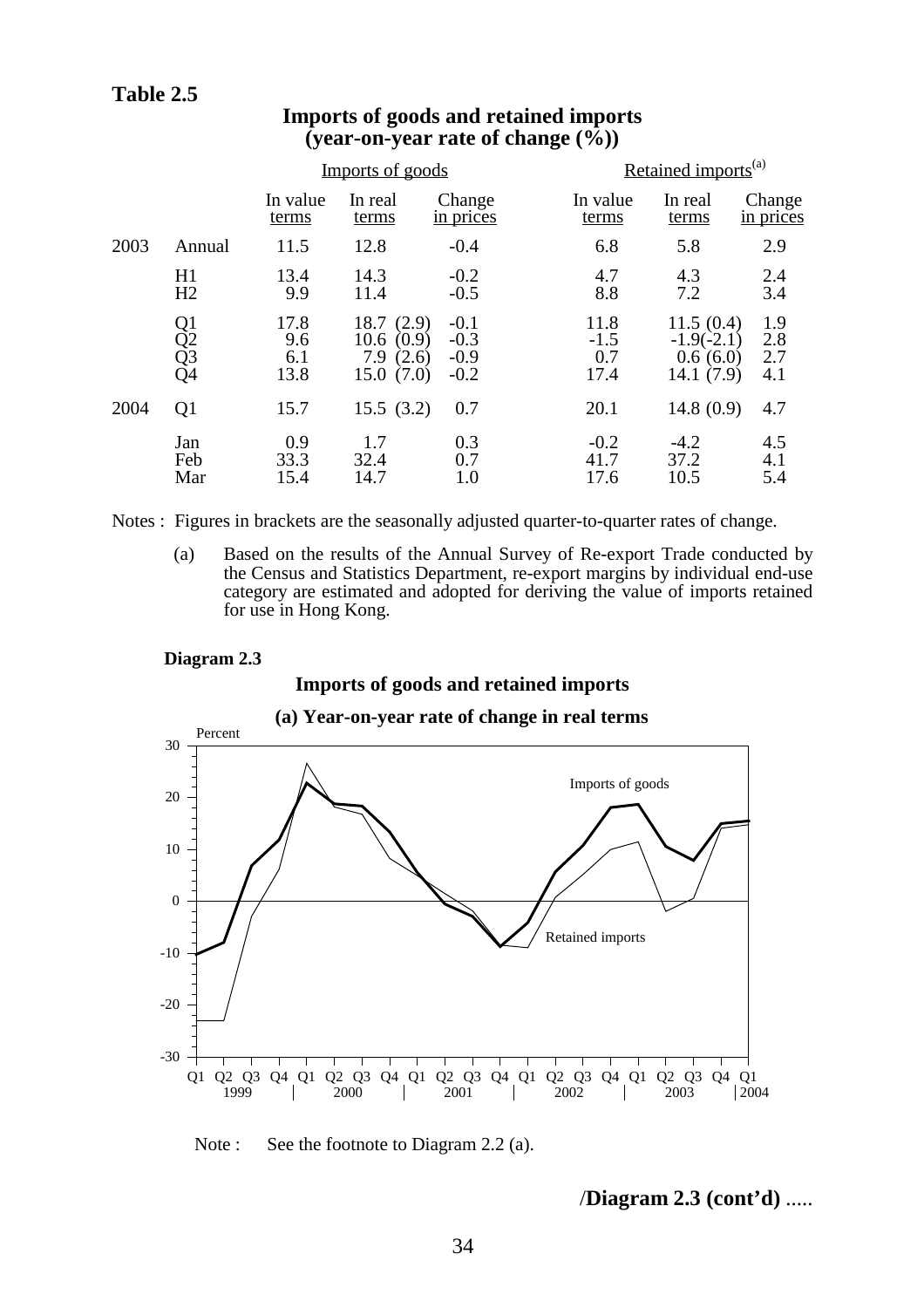**Diagram 2.3 (cont'd)**



**(b) Seasonally adjusted quarter-to-quarter rate of change in real terms**

2.9 With the value of imports of goods registering a larger increase than that of total exports of goods, the *visible trade deficit* reckoned on a GDP basis<sup>(4)</sup> widened to \$32.8 billion or 7.0% of the value of imports of goods in the first quarter of 2004, from \$16.0 billion or 4.0% in the same quarter in 2003.

2.10 On invisible trade, *exports of services* attained a distinct growth of 13.8% in value terms over a year earlier to \$93.0 billion in the first quarter of 2004. After netting out the changes in prices, there was a 13.7% leap in real terms, faster than the 12.0% increase in the fourth quarter of 2003. The continued strong growth in the first quarter of 2004 was marked by robust increases across all the components in exports of services. While offshore trade remained on an uptrend, inbound tourism continued to prosper on the back of surging visitor arrivals from the Mainland. Also, exports of transportation services accelerated in growth, in tandem with the buoyant tourism and export performance. On a seasonally adjusted quarter-to-quarter comparison, exports of services rose further, by 3.4% in real terms in the first quarter of 2004, following a 1.8% increase in the fourth quarter of 2003.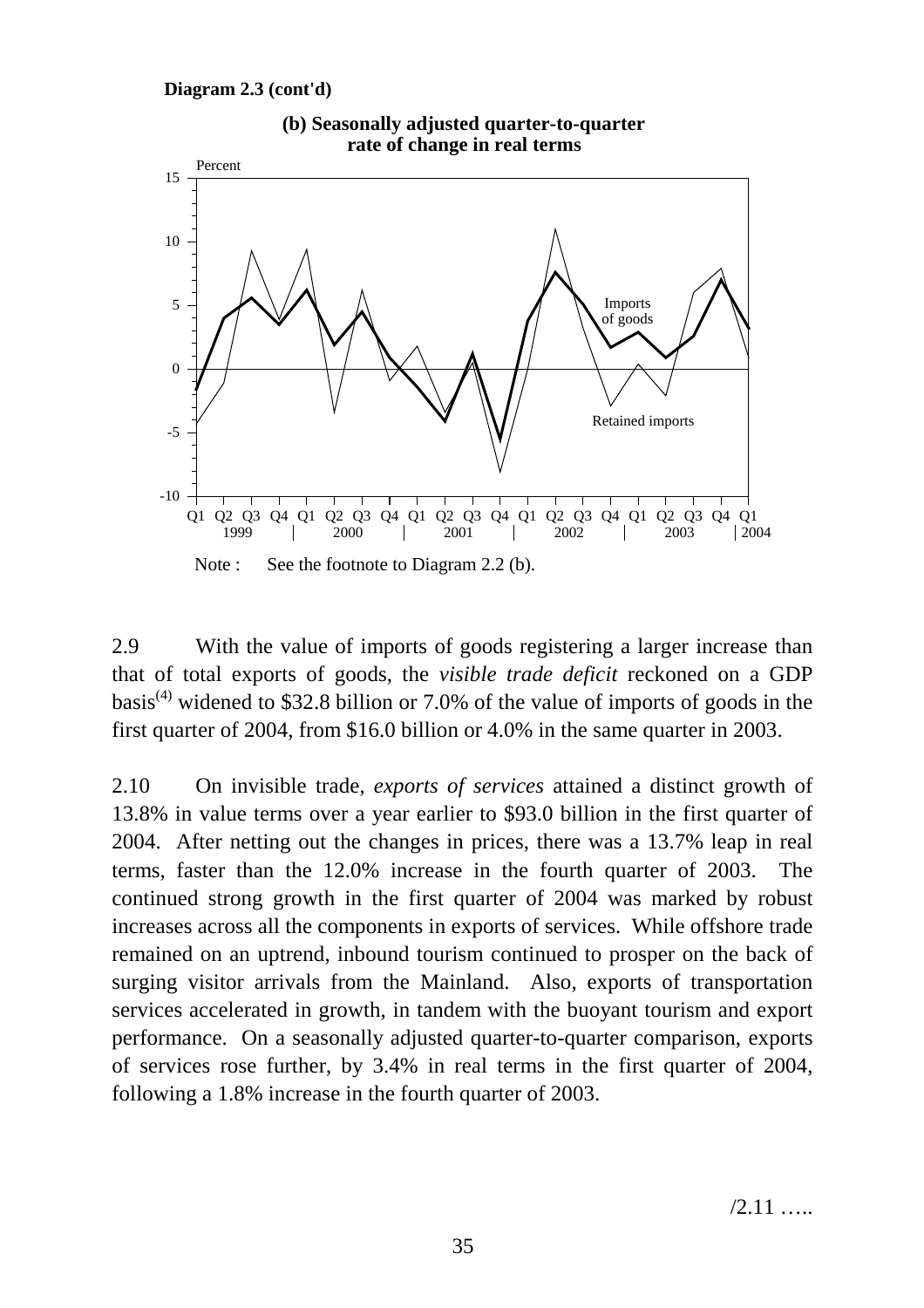2.11 *Imports of services* also had a notable growth, up by 7.5% in value terms over a year earlier to \$51.3 billion in the first quarter of 2004. With a relatively large increase in prices owing to a weak Hong Kong dollar, the increase in real terms was 4.0%, slightly up from a 3.1% rise in the fourth quarter of 2003. Imports of trade-related services and transportation services registered particularly sharp increases in the first quarter, bolstered by surging trade flows within the region. Imports of travel services likewise showed a lesser decline in the first quarter, as outbound tourism continued to recover from the earlier setback caused by SARS. On a seasonally adjusted quarter-to-quarter comparison, imports of services fell back by 4.9% in real terms in the first quarter of 2004, after a 3.4% increase in the fourth quarter of 2003.

#### **Table 2.6**

#### **Exports and imports of services (year-on-year rate of change (%))**

|      |                                                |                                | <b>Exports of services</b>                                     |                                      | <b>Imports of services</b>      |                                                                         |                            |  |
|------|------------------------------------------------|--------------------------------|----------------------------------------------------------------|--------------------------------------|---------------------------------|-------------------------------------------------------------------------|----------------------------|--|
|      |                                                | In value<br>terms              | In real<br>terms                                               | Change<br>in prices                  | In value<br>terms               | In real<br>terms                                                        | Change<br><u>in prices</u> |  |
| 2003 | Annual                                         | 3.6                            | 5.7                                                            | $-2.0$                               | $-1.8$                          | $-4.6$                                                                  | 2.8                        |  |
|      | H1<br>H2                                       | $-1.7$<br>7.9                  | 0.6<br>9.8                                                     | $-2.2$<br>$-1.8$                     | $-8.1$<br>3.9                   | $-10.9$<br>1.4                                                          | 3.1<br>2.5                 |  |
|      | Q1<br>Q2<br>$\overline{Q}$ 3<br>Q <sub>4</sub> | 11.6<br>$-14.2$<br>4.8<br>10.8 | $12.6$ $(0.7)$<br>$-10.8(-18.4)$<br>7.6(32.4)<br>12.0<br>(1.8) | $-0.9$<br>$-3.7$<br>$-2.7$<br>$-1.1$ | $-1.9$<br>$-14.5$<br>1.0<br>7.1 | $-5.4$ $(-5.8)$<br>$-16.8$ $(-14.3)$<br>$-0.3$ $(23.2)$<br>(3.4)<br>3.1 | 3.8<br>2.7<br>1.2<br>3.8   |  |
| 2004 | Q <sub>1</sub>                                 | 13.8                           | (3.4)<br>13.7                                                  | 0.1                                  | 7.5                             | $4.0 \quad (-4.9)$                                                      | 3.2                        |  |

Note : Figures in brackets are the seasonally adjusted quarter-to-quarter rates of change.

/**Diagram 2.4** …..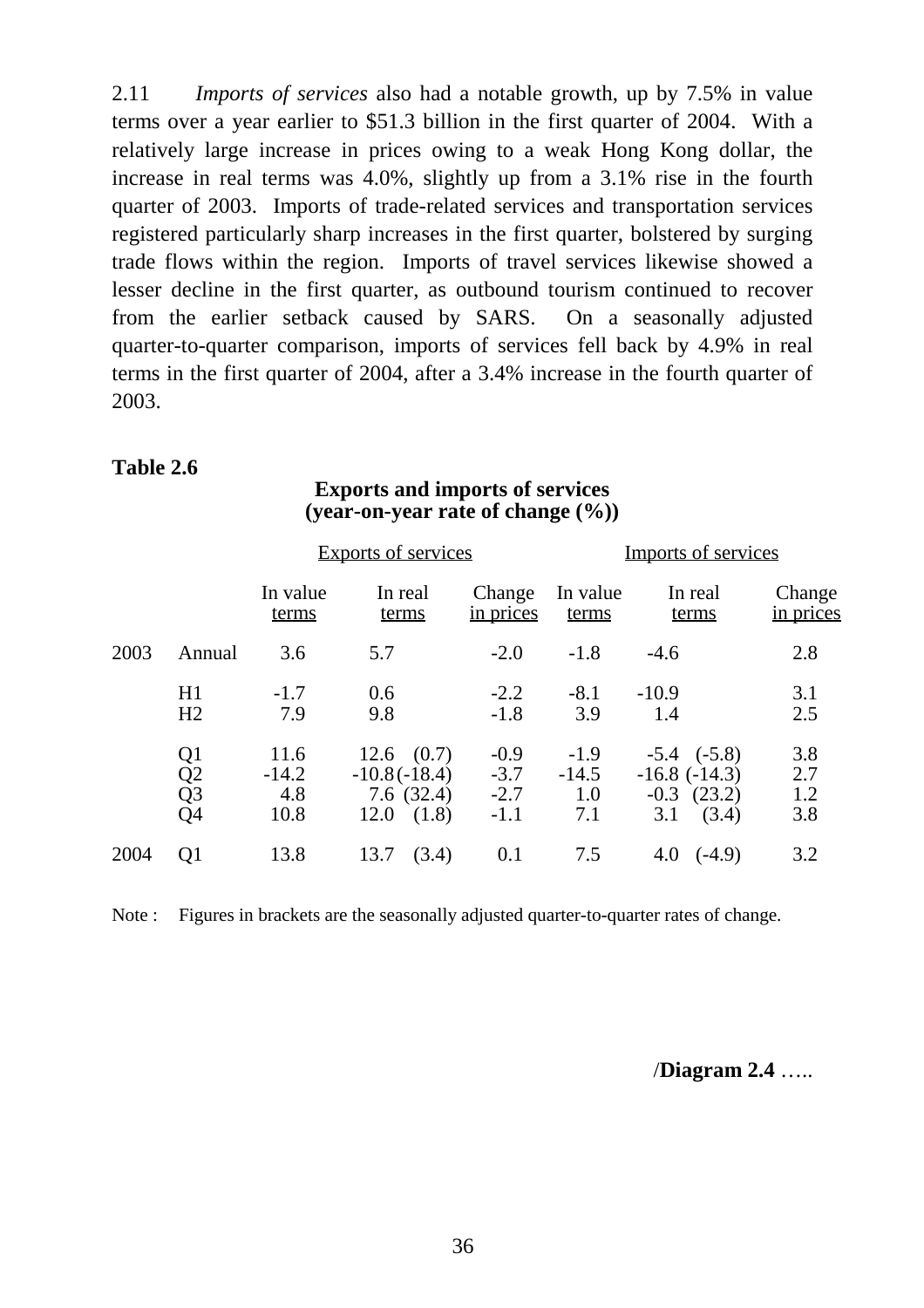

**Exports and imports of services**





 $/2.12$  ……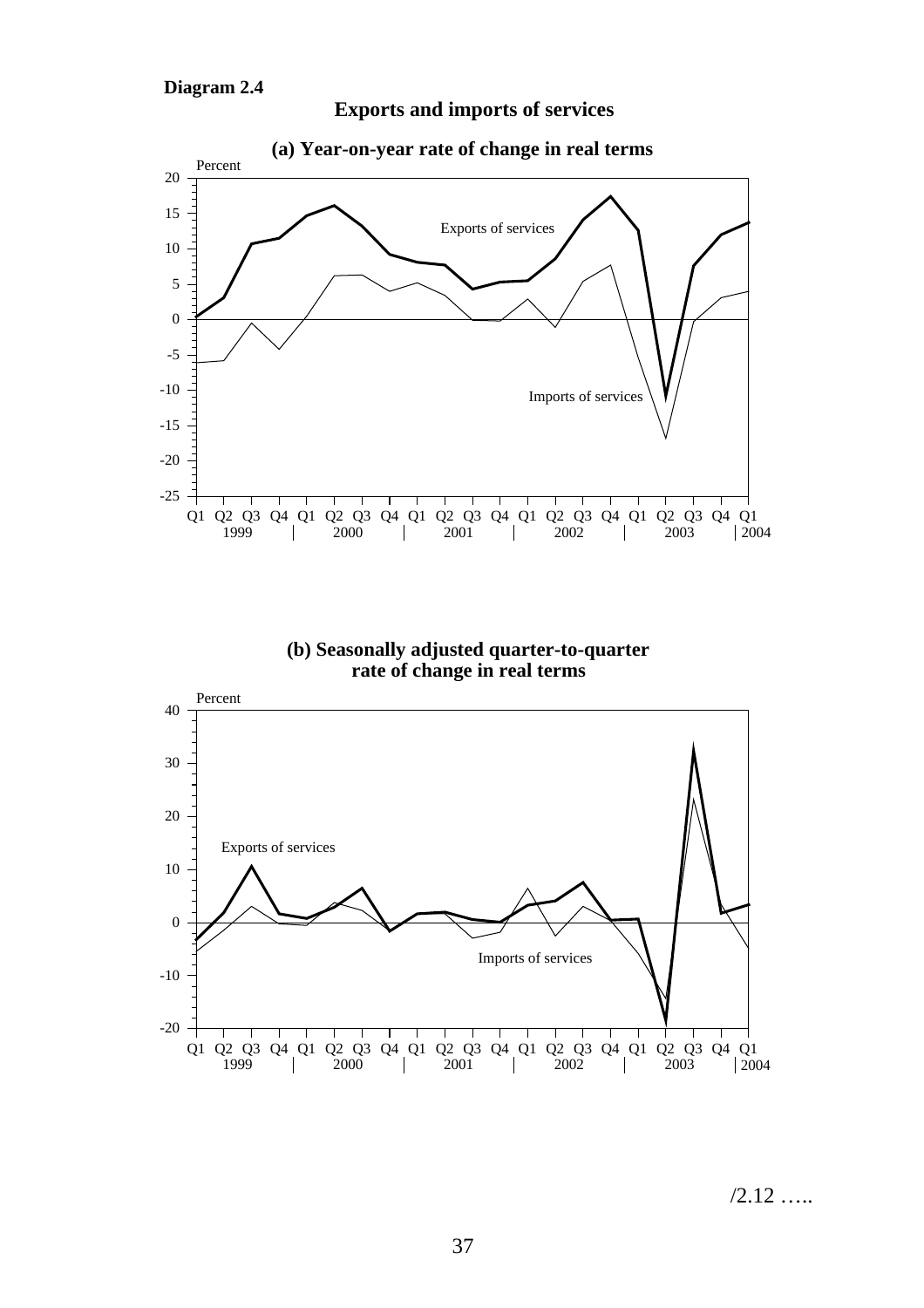2.12 As the increase in the value of exports of services was larger than that in the value of imports of services, the *invisible trade surplus*<sup>(5)</sup> reckoned on a GDP basis expanded further to \$41.7 billion or 81.1% of the value of imports of services in the first quarter of 2004, from \$33.9 billion or 71.0% in the same quarter in 2003. This partly offset the enlarged visible trade deficit to yield a combined surplus of \$8.8 billion in the first quarter of 2004, equivalent to 1.7% of the total value of imports of goods and services. These were down from the respective figures of \$18.0 billion and 4.0% in the same quarter in 2003.

#### **Table 2.7**

|      |                                  | <b>Total exports</b>             |                               | <b>Imports</b>                   |                              | <b>Trade balance</b>                   |                              |                              |
|------|----------------------------------|----------------------------------|-------------------------------|----------------------------------|------------------------------|----------------------------------------|------------------------------|------------------------------|
|      |                                  | Goods                            | <u>Services</u>               | Goods                            | Services                     | Goods                                  | Services                     | Combined                     |
| 2003 | Annual                           | 1,749.1                          | 347.4                         | 1,794.1                          | 196.1                        | $-45.0$                                | 151.3                        | 106.3                        |
|      | H1<br>H <sub>2</sub>             | 802.8<br>946.3                   | 148.6<br>198.8                | 828.6<br>965.5                   | 87.7<br>108.4                | $-25.8$<br>$-19.2$                     | 60.9<br>90.4                 | 35.1<br>71.2                 |
|      | Q1<br>Q <sub>2</sub><br>Q3<br>Q4 | 383.4<br>419.3<br>467.5<br>478.8 | 81.7<br>66.9<br>94.2<br>104.6 | 399.4<br>429.1<br>468.9<br>496.6 | 47.8<br>39.9<br>54.2<br>54.2 | $-16.0$<br>$-9.8$<br>$-1.4$<br>$-17.8$ | 33.9<br>27.0<br>39.9<br>50.4 | 18.0<br>17.2<br>38.5<br>32.7 |
| 2004 | Q1                               | 434.4                            | 93.0                          | 467.2                            | 51.3                         | $-32.8$                                | 41.7                         | 8.8                          |

#### **Visible and invisible trade balance (\$ billion at current market prices)**

Notes : Figures in this table are reckoned on a GDP basis. Specifically, imports of goods are valued on f.o.b. basis, instead of on c.i.f. basis as is the on-going practice for the merchandise trade statistics.

Figures may not add up exactly to the total due to rounding.

/**Diagram 2.5** …..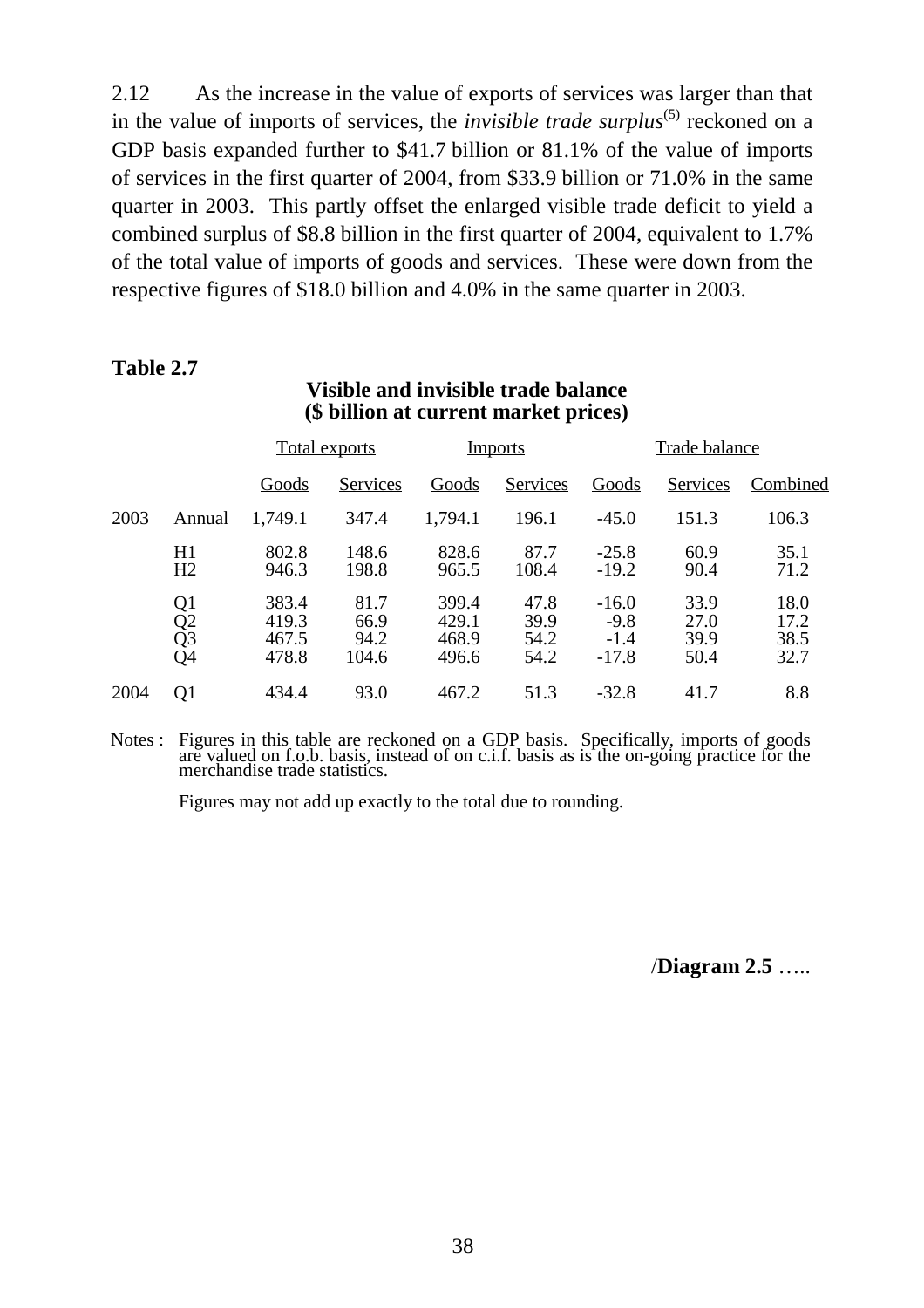#### **Diagram 2.5**





#### **Visible trade**

#### *Total exports of goods*

2.13 Reflecting the intimate trade relations between Hong Kong and the region, East Asia<sup>(6)</sup> continued to take up the largest share in Hong Kong's total exports of goods, at 60% by value in the first quarter of 2004. This was followed by North America<sup>(7)</sup> (with a share of 17%) and the European Union<sup>(8)</sup> (13%).

2.14 The robust export performance in the first quarter of 2004 was characterised by an across-the-board surge in exports to *East Asia* alongside the export boom in the region, a further double-digit growth in exports to the *European Union* amidst a strong euro and firmer demand there, and resumed growth in exports to *North America*. However, compared to East Asia and European Union, the growth in exports to North America was much less distinct, conceivably weighed down by the on-going shift away from re-exports to offshore trade.

/Table 2.8 …..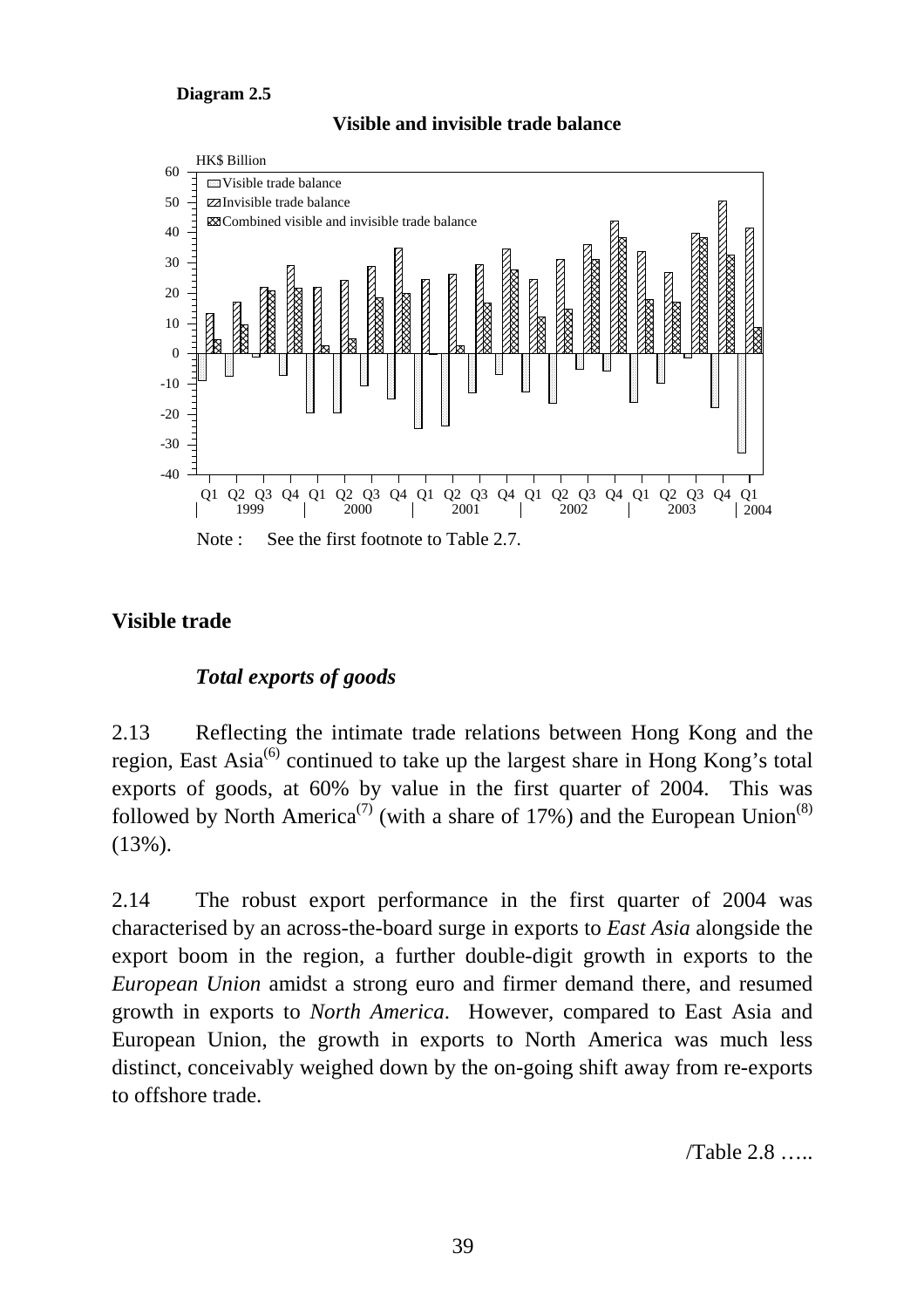## **Table 2.8**

|      |                      | East Asia <sup>(a)(d)</sup>  | North<br>America <sup>(b)</sup> | European<br>Union <sup>(c)</sup> |
|------|----------------------|------------------------------|---------------------------------|----------------------------------|
| 2003 | Annual               | 20.9                         | $-1.4$                          | 14.1                             |
|      | H1<br>H2             | 22.2<br>19.8                 | 2.2<br>$-4.0$                   | 18.6<br>10.6                     |
|      | 21<br>22<br>Q3<br>Q4 | 23.6<br>20.9<br>17.9<br>21.7 | $9.1 - 3.3 - 6.3$<br>$-1.6$     | 17.8<br>19.4<br>10.6<br>10.6     |
| 2004 | O1                   | 18.6                         | 4.3                             | 14.4                             |

## **Total exports of goods by major region (year-on-year rate of change in real terms (%))**

Notes : (a) For the coverage of East Asia, see Note (6).

(b) For the coverage of North America, see Note (7).

- (c) For the coverage of the European Union, see Note (8).
- (d) For those constituent markets where separate quantum indices are not compiled, their levels of total exports of goods in real terms are estimated from an aggregate implicit price deflator covering all those export mark Asia-Pacific region for which separate unit value indices are not available.

2.15 The Mainland was still the largest single *market* for Hong Kong's total exports of goods, taking up 43% of the total value in the first quarter of 2004. This was followed by the United States (with a share of 16%), Japan (6%), Germany (3%), the United Kingdom (3%), Taiwan (3%), the Republic of Korea (2%), and Singapore (2%).

/**Diagram 2.6** …..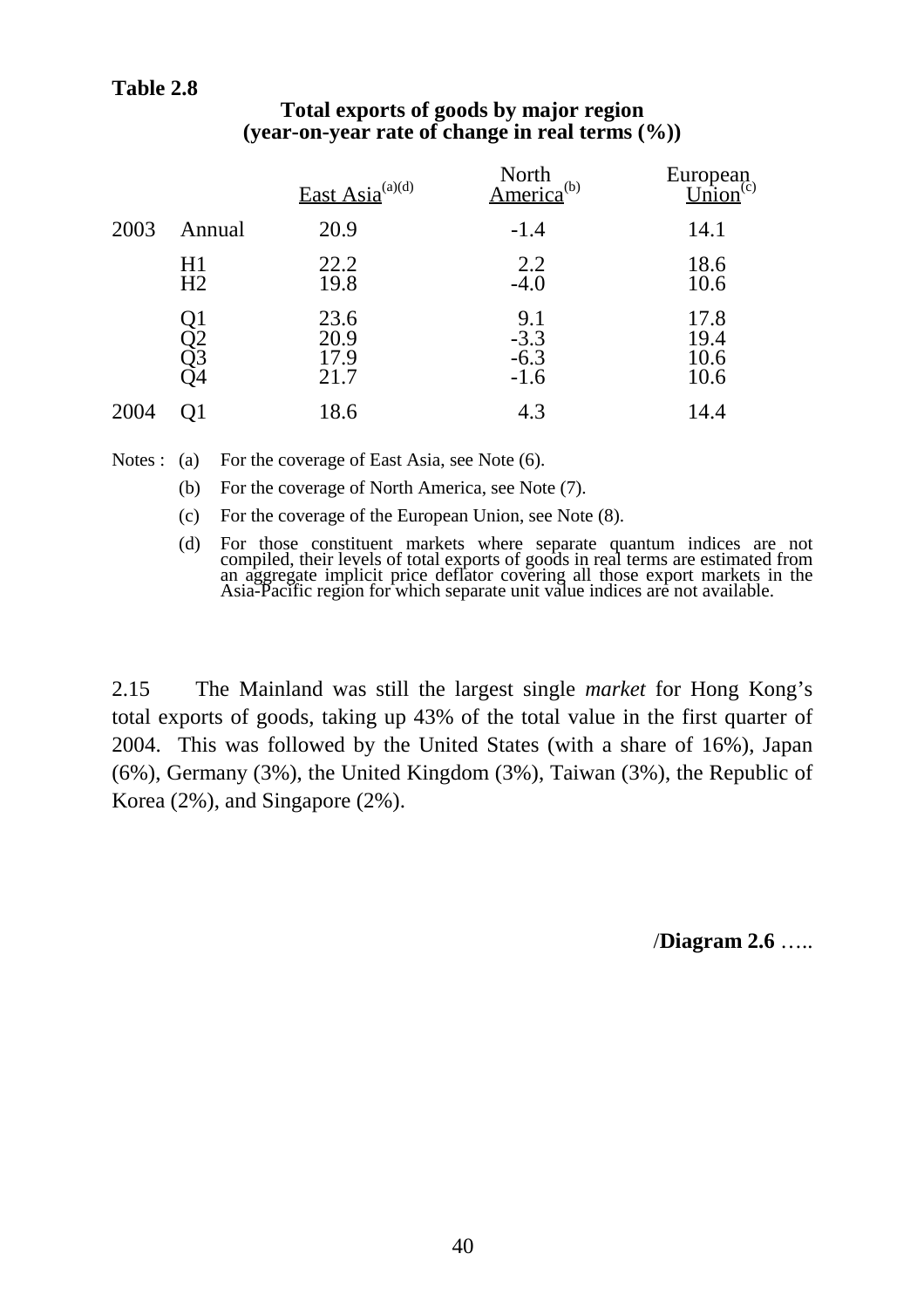

**Diagram 2.6 Total exports of goods by major market in the first quarter of 2004**

> United States \$70.2 billion (16%)

*Total exports of goods in the first quarter of 2004 : \$433.0 billion*

| Table 2.9 |  |
|-----------|--|
|-----------|--|

#### **Value of total exports of goods by market**

|                         | 2003                  |                                  |                              | First quarter of 2004  |                                  |                                       |  |
|-------------------------|-----------------------|----------------------------------|------------------------------|------------------------|----------------------------------|---------------------------------------|--|
|                         | <u>Value</u><br>(SBn) | <b>Share</b><br>in total<br>(% ) | Rate<br>of change<br>$(\% )$ | <u>Value</u><br>\$Bn\$ | Share<br><u>in total</u><br>(% ) | Year-on-year<br>rate of change<br>(%) |  |
| All markets             | 1,742.4               | 100                              | 11.7                         | 433.0                  | 100                              | 13.0                                  |  |
| Mainland<br>of China    | 742.5                 | 43                               | 21.1                         | 187.3                  | 43                               | 16.0                                  |  |
| United<br><b>States</b> | 324.2                 | 19                               | $-2.6$                       | 70.2                   | 16                               | 3.7                                   |  |
| Japan                   | 94.0                  |                                  | 12.3                         | 24.4                   |                                  | 9.6                                   |  |
| Germany                 | 56.2                  | $\frac{5}{3}$                    | 15.1                         | 13.8                   | $\frac{6}{3}$                    | 6.6                                   |  |
| United<br>Kingdom       | 57.4                  |                                  | 5.8                          | 13.1                   |                                  | 12.4                                  |  |
| Taiwan                  | 42.3                  |                                  | 22.2                         | 11.9                   | 3                                | 20.1                                  |  |
| Republic<br>of Korea    | 35.5                  | $\frac{2}{2}$                    | 16.9                         | 10.6                   | $\overline{2}$                   | 29.1                                  |  |
| Singapore               | 35.7                  | $\overline{2}$                   | 13.0                         | 9.8                    |                                  | 25.0                                  |  |
| Rest of the<br>world    | 354.6                 | 20                               | 7.1                          | 91.8                   | 21                               | 13.3                                  |  |

/**Table 2.10** …..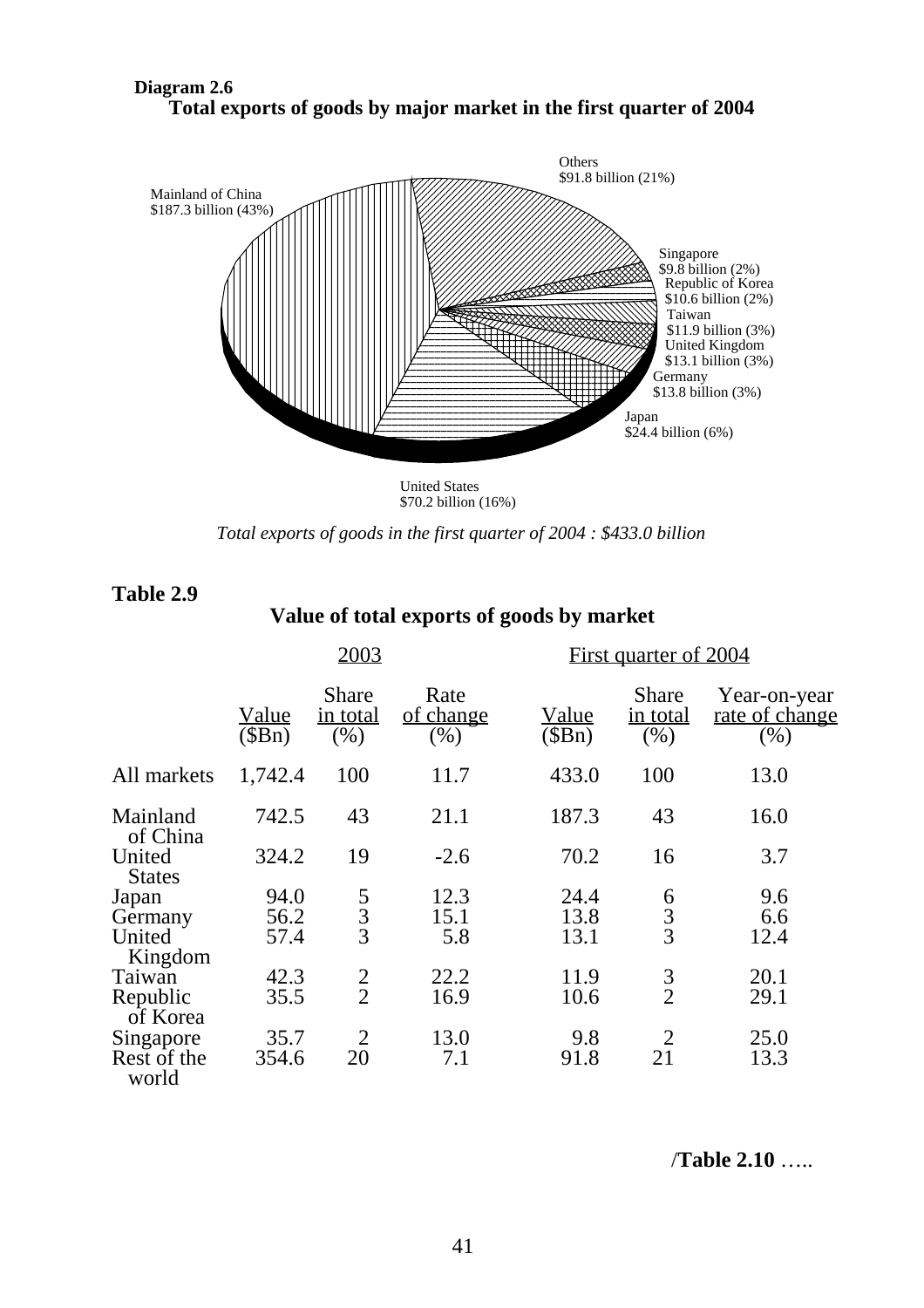|      |                | Mainland | United        |              | United  |         |               |           | Republic |
|------|----------------|----------|---------------|--------------|---------|---------|---------------|-----------|----------|
|      |                | of China | <b>States</b> | <b>Japan</b> | Kingdom | Germany | <u>Taiwan</u> | Singapore | of Korea |
| 2003 | Annual         | 23.1     | $-1.4$        | 14.2         | 8.1     | 18.6    | 25.4          | 16.4      | 20.7     |
|      | H1             | 24.8     | 2.0           | 16.8         | 8.7     | 26.1    | 23.2          | 9.9       | 19.8     |
|      | H2             | 21.7     | $-3.9$        | 12.0         | 7.7     | 13.0    | 27.5          | 22.2      | 21.5     |
|      | Q <sub>1</sub> | 27.5     | 9.4           | 15.0         | 8.5     | 26.5    | 26.9          | 7.4       | 12.4     |
|      | Q2             | 22.5     | $-3.7$        | 18.6         | 8.9     | 25.8    | 19.7          | 12.3      | 27.7     |
|      | Q <sub>3</sub> | 19.6     | $-6.3$        | 13.5         | 6.9     | 14.0    | 19.1          | 22.5      | 22.5     |
|      | Q4             | 23.7     | $-1.3$        | 10.6         | 8.5     | 12.0    | 35.9          | 21.9      | 20.5     |
| 2004 | Q <sub>1</sub> | 17.0     | 4.6           | 10.9         | 13.8    | 7.9     | 26.2          | 31.1      | 33.2     |
|      | Jan            | 1.2      | $-5.9$        | $\ast$       | 12.2    | 3.2     | $-5.5$        | 21.8      | 17.5     |
|      | Feb            | 36.0     | 16.1          | 29.7         | 11.7    | 17.3    | 59.4          | 39.7      | 43.5     |
|      | Mar            | 17.0     | 7.2           | 7.2          | 17.2    | 5.7     | 35.0          | 33.2      | 38.6     |

# **Total exports of goods by major market (year-on-year rate of change in real terms (%))**

Note:  $(*)$  Change of less than 0.05%.

/2.16 …..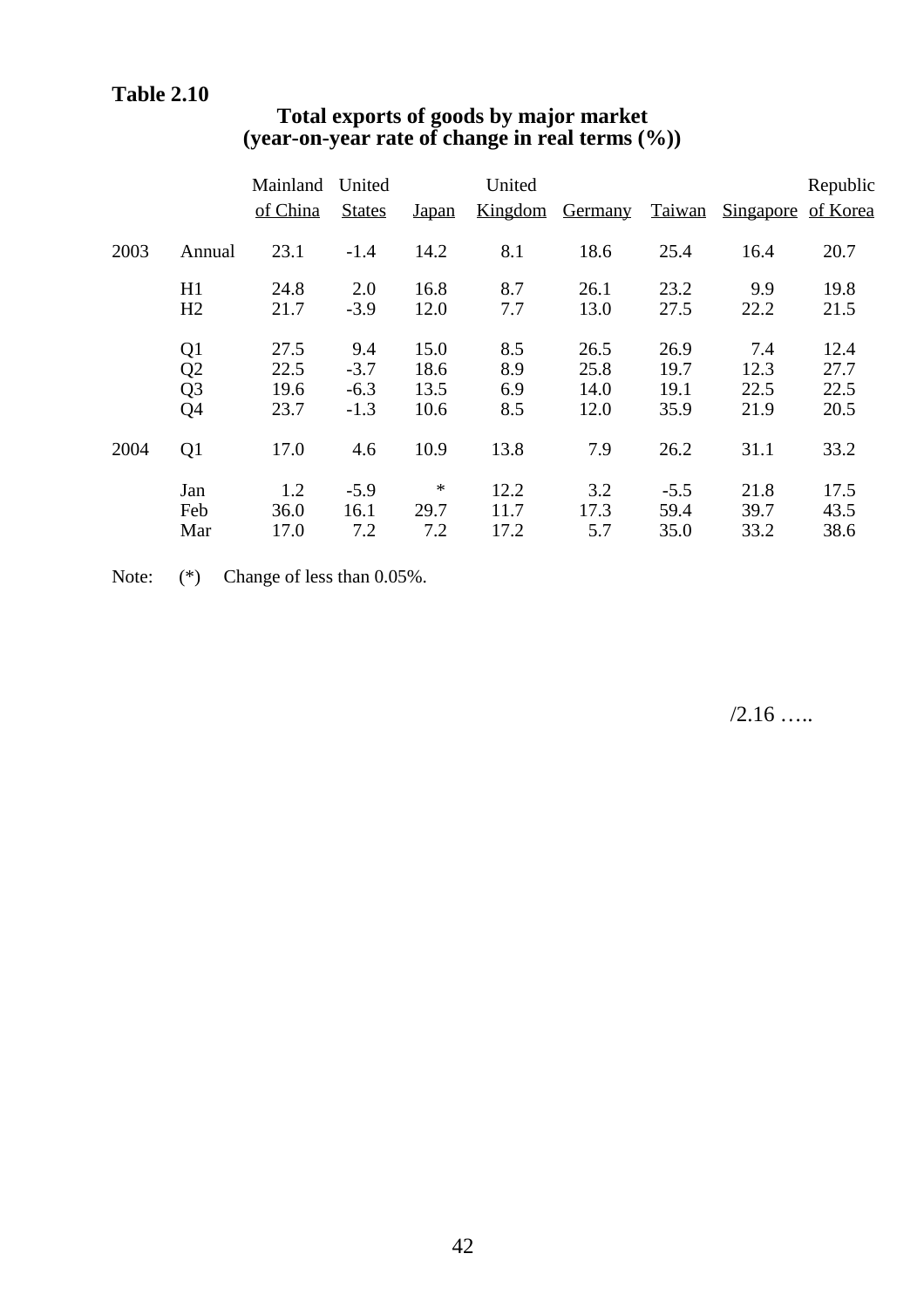2.16 Total exports of goods to the *Mainland* soared further, rising strongly by 17.0% in real terms in the first quarter of 2004 over a year earlier, further to a 23.7% surge in the fourth quarter of 2003. Growth in exports of raw materials and semi-manufactures was particularly buoyant, on the back of the Mainland's continued vibrant export performance. Exports of capital goods to the Mainland for production use registered a further appreciable increase after a distinct surge last year. Yet exports of consumer goods had only a modest growth.

#### **Diagram 2.7**

**Total exports of goods to the mainland of China and the (year-on-year rate of change)**



Note : Total exports of goods to this market as depicted refer to the year-on-year rate of change in real terms, while import demand in this market refers to the year-on-year rate of change in US dollar terms.



 $/2.17$  ……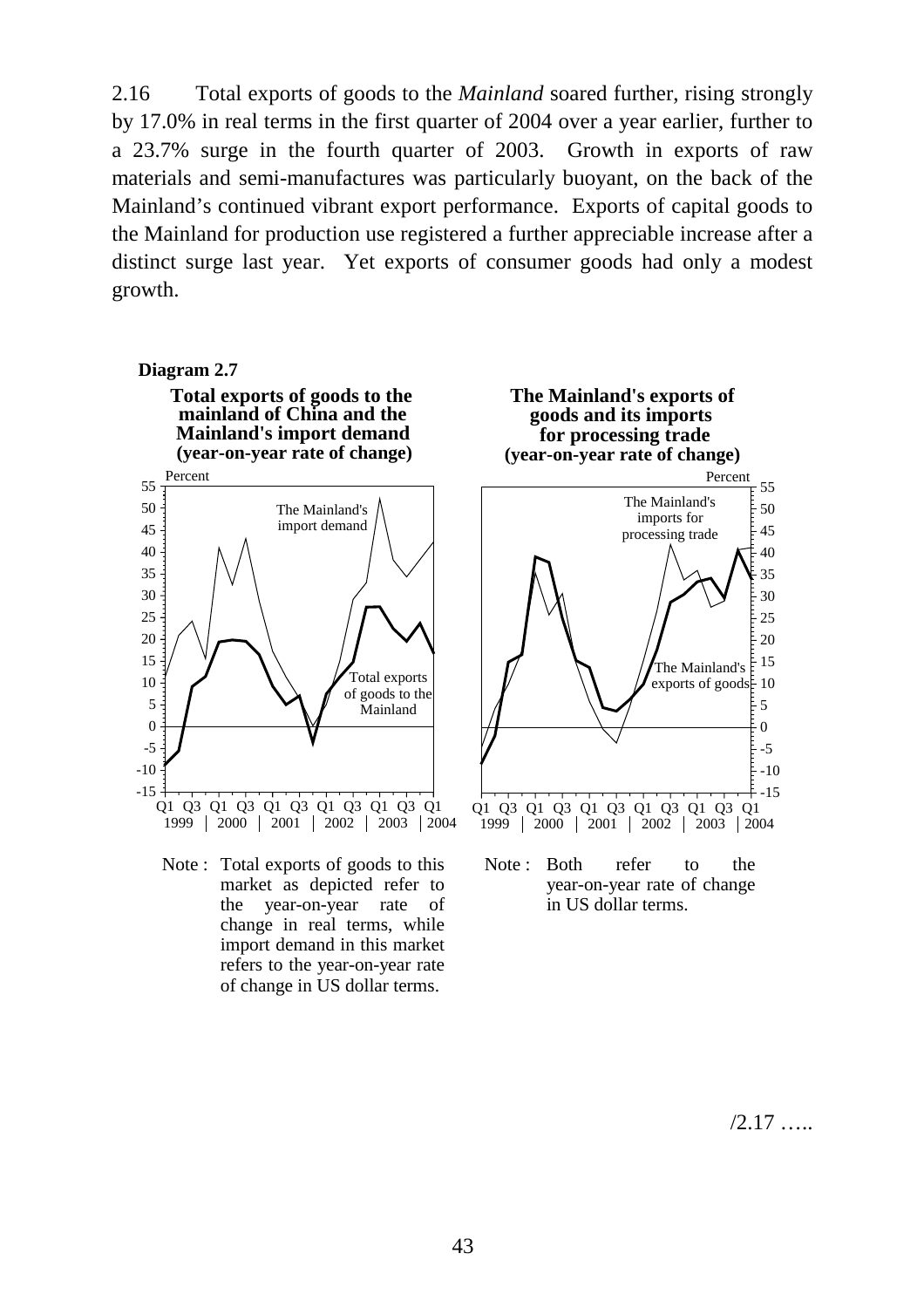2.17 Total exports of goods to the *United States*, after three consecutive quarters of decline, resumed increase in the first quarter of 2004, up 4.6% in real terms over a year earlier. It represented a further improvement from the already significantly narrowed decline of 1.3% in the fourth quarter of 2003. While this improvement mirrored closely the trend of pick-up in the US import intake since late 2003, growth in Hong Kong's exports of goods to US in the first quarter was still below that of overall US imports. Conceivably, exports to this market continued to be weighed down by an accelerated shift towards offshore trade, upon the further enhancement in port capacity in Shenzhen last year.



/2.18 …..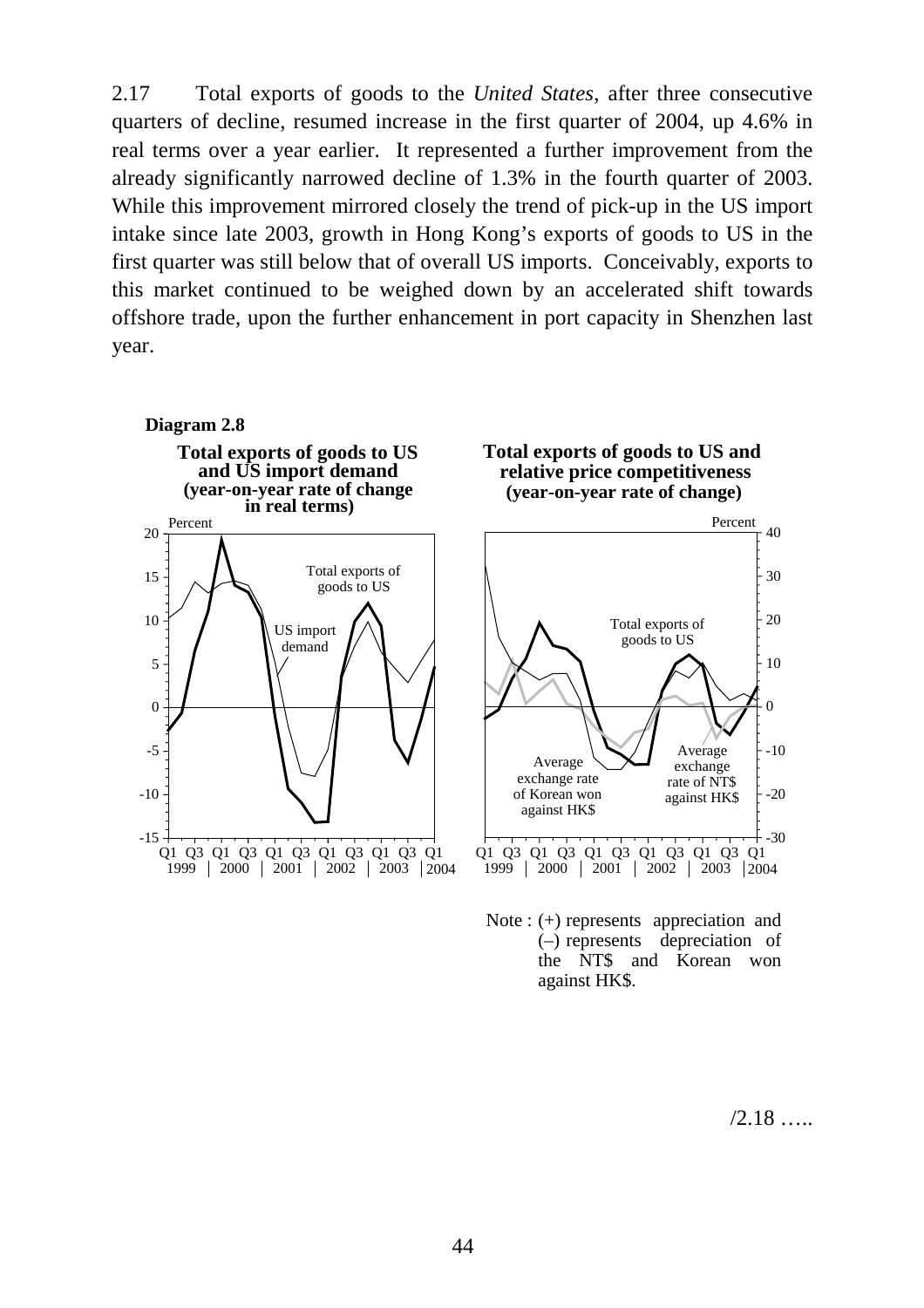2.18 Total exports of goods to *Japan* continued to surge in the first quarter of 2004, by 10.9% in real terms over a year earlier. This was broadly on par with a 10.6% leap in the fourth quarter of 2003, and was also the sixth consecutive quarter of double-digit growth in Hong Kong's exports to this market. The key underlying factors supporting such a strong performance were the distinct revival in the Japanese economy over the past year, as well as the sustained strength of the yen.



Note : (+) represents appreciation and (–) represents depreciation of the yen against HK\$.

 $/2.19$  …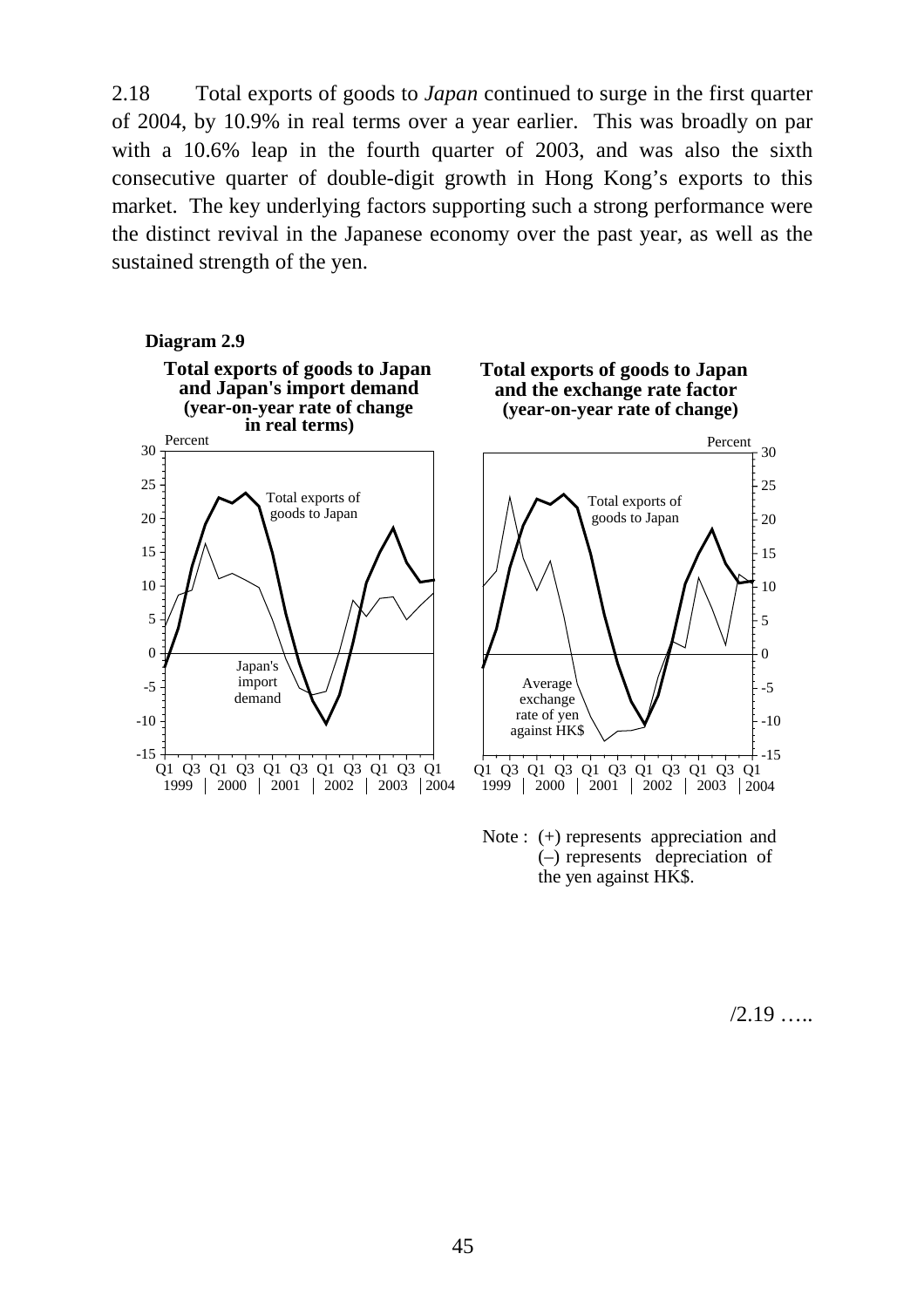2.19 In the first quarter of 2004, total exports of goods to the *United Kingdom* picked up further to a 13.8% growth in real terms over a year earlier, from an already notable growth of 8.5% in the fourth quarter of 2003. Exports of capital goods to the United Kingdom performed particularly well, on the back of the upbeat investment climate in this market. Exports of consumer goods were also strong. Apart from the strength of UK's import demand, the further appreciation of the pound sterling against the Hong Kong dollar in early 2004 also rendered a boost to Hong Kong's exports to this market.





as depicted refers to its imports sourced from outside the European Union.

 $/2.20$  …

the pound sterling against

HK\$.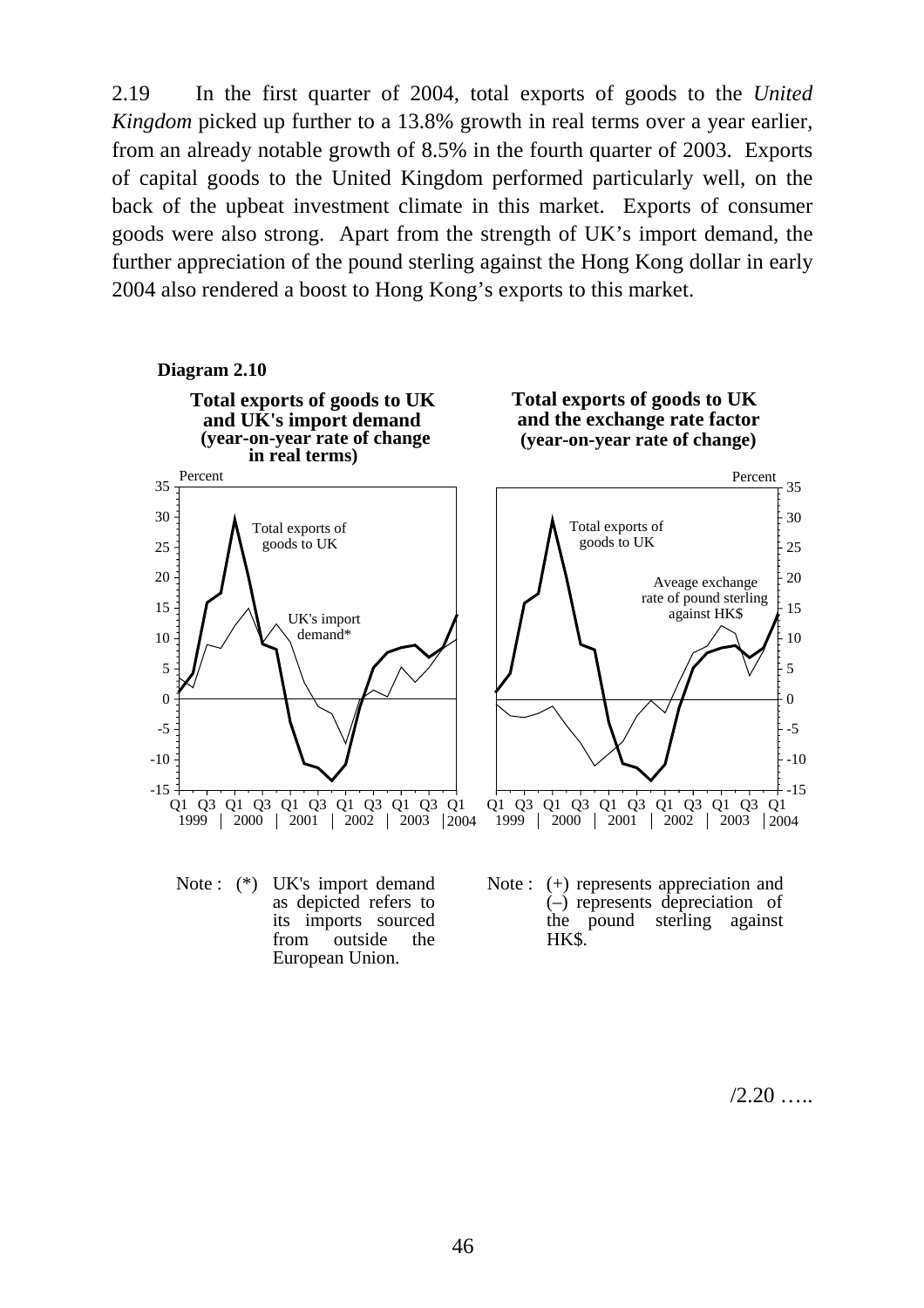2.20 Total exports of goods to *Germany* attained a solid growth at 7.9% in real terms in the first quarter of 2004 over a year earlier, after a 12.0% surge in the fourth quarter of 2003. Exports of capital goods to this market accelerated distinctly in the first quarter, as Germany's investment spending gathered further momentum after the rebound in late 2003. Exports of consumer goods also registered solid growth. Exports of raw materials and semi-manufactures fell back somewhat. The setback occurred in the first two months of the quarter, due to the significant cut-back in material imports by Germany at that time. By March, exports of raw materials to this market already resumed growth, on the back of improved export performance in Germany.



**Diagram 2.11**

Note : Total exports of goods to this market as depicted refer to the year-on-year rate of change in real terms, while import demand in this market refers to the year-on-year rate of change in value terms, i.e. in terms of its local currency.





Note : (+) represents appreciation and (–) represents depreciation of the euro against HK\$.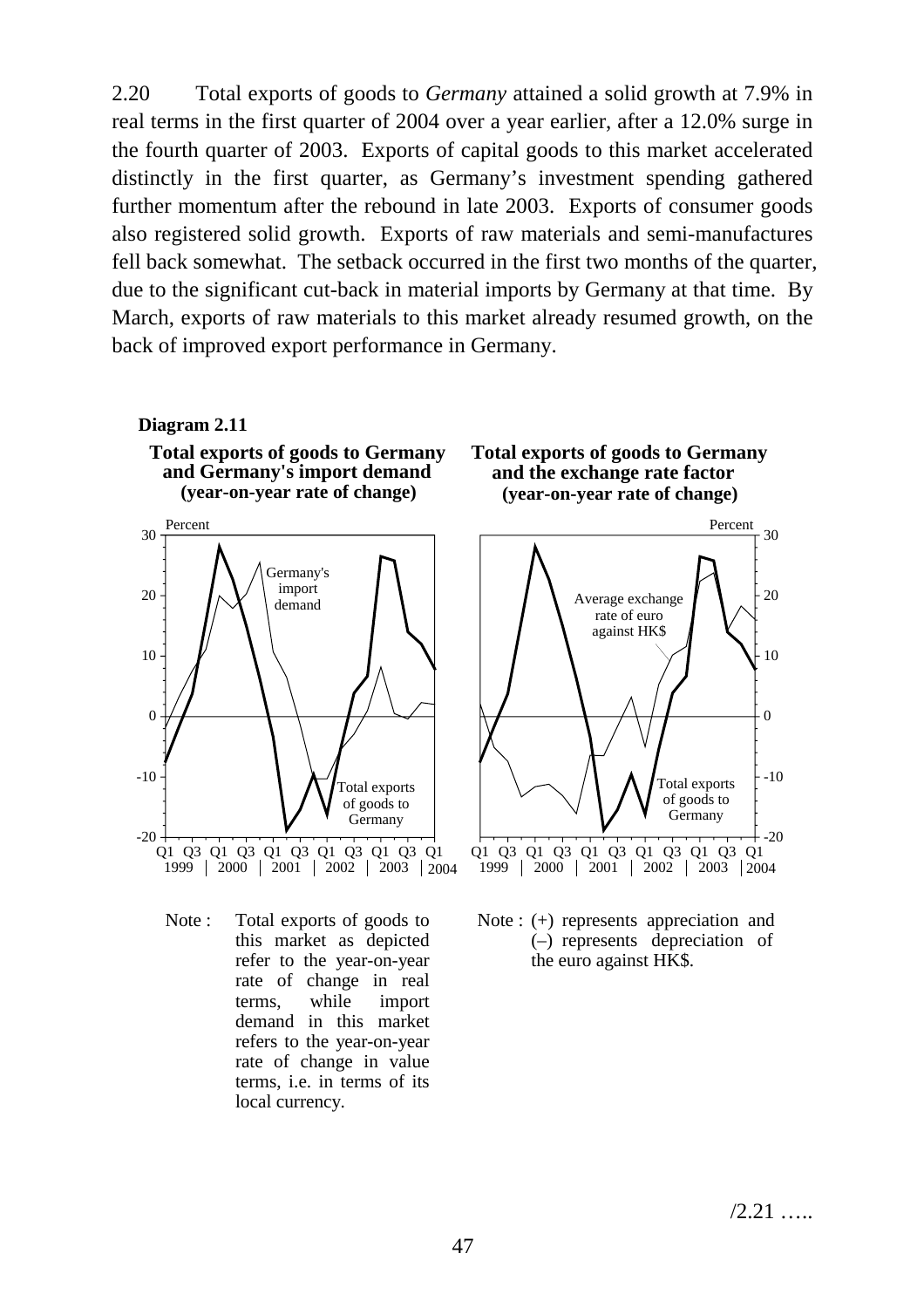2.21 Total exports of goods to *Taiwan* stayed buoyant, up markedly by 26.2% in real terms in the first quarter of 2004 over a year earlier, after a 35.9% surge in the fourth quarter of 2003. Along with the export boom in Taiwan, Hong Kong's exports of raw materials and semi-manufactures to this market soared. Meanwhile, exports of capital goods and consumer goods attained further marked increases.



Note: See the footnote to Diagram 2.11.



 $/2.22$  ……

 $\theta$ 

-10

Average exchange

-20

 $+$  -30

10

20

30

40

Percent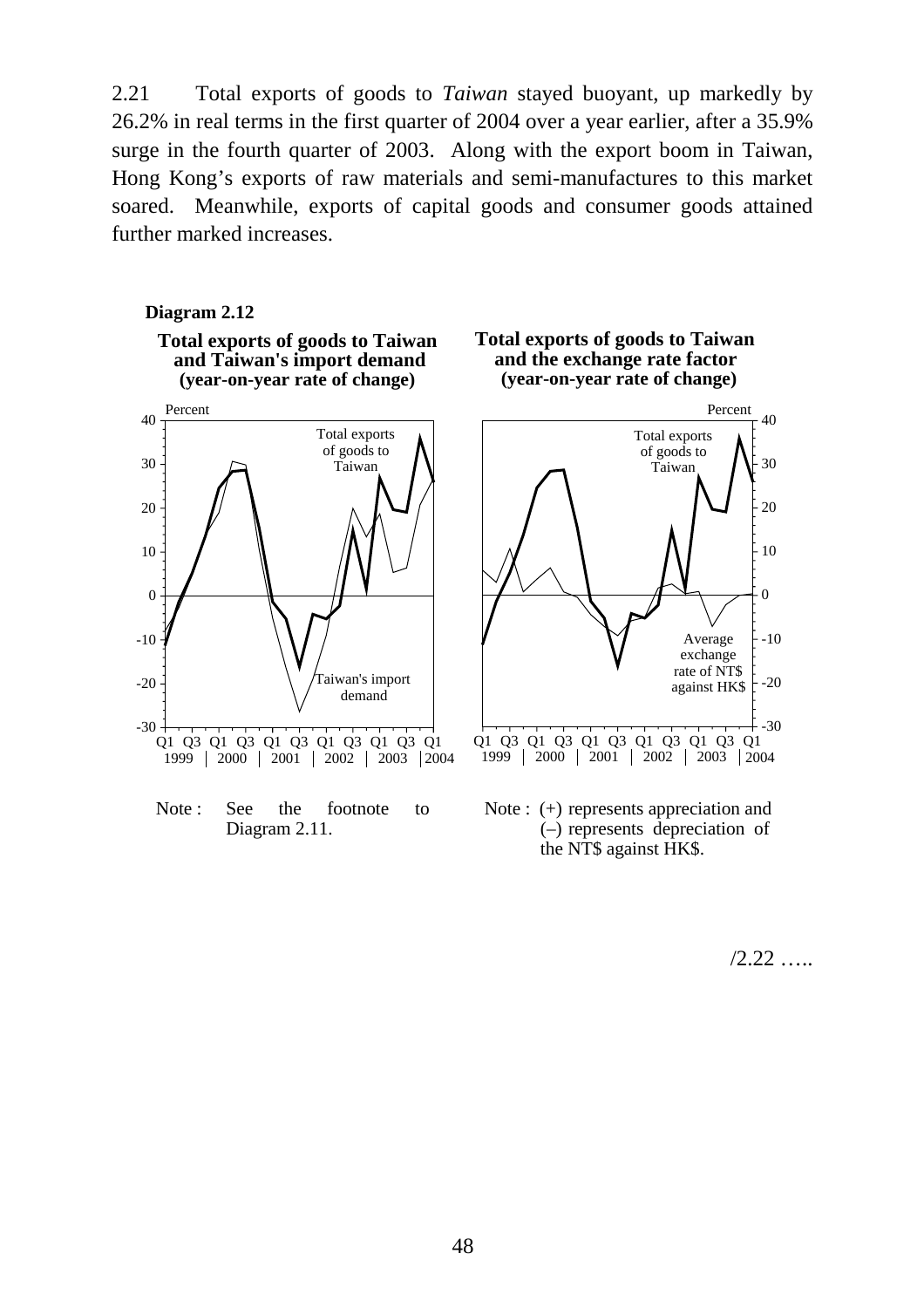2.22 Supported by buoyant import demand in *Singapore*, total exports of goods to this market soared further in the first quarter of 2004, by 31.1% in real terms over a year earlier, up from an already highly distinct growth of 21.9% in the fourth quarter of 2003. The surge in exports to this market in the first quarter was across-the-board, marked by a sharp rise in exports of raw materials and semi-manufactures, a distinct pick-up in exports of consumer goods, and sustained strong growth in exports of capital goods.



(–) represents depreciation of the S\$ against HK\$.

/2.23 …..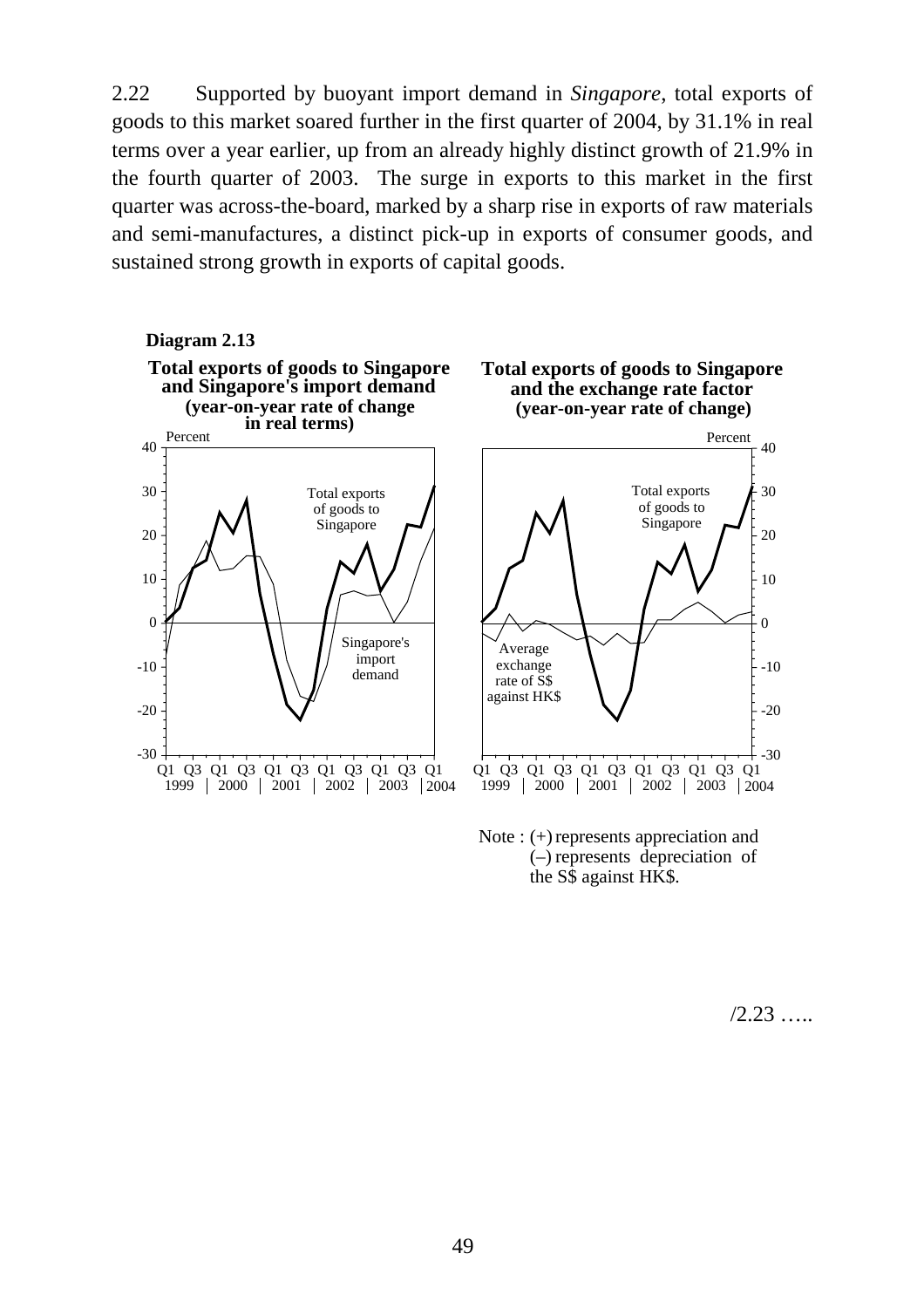2.23 Total exports of goods to the *Republic of Korea* likewise maintained vibrant growth, surging by 33.2% in real terms in the first quarter of 2004 over a year earlier, following a marked increase of 20.5% in the fourth quarter of 2003. As with Singapore, there was a broad-based increase in exports to this market in the first quarter, with the growth in both materials and capital goods well in excess of 30%, thanks again to the very buoyant trade performance in this market.







the Korean won against HK\$.

2.24 …..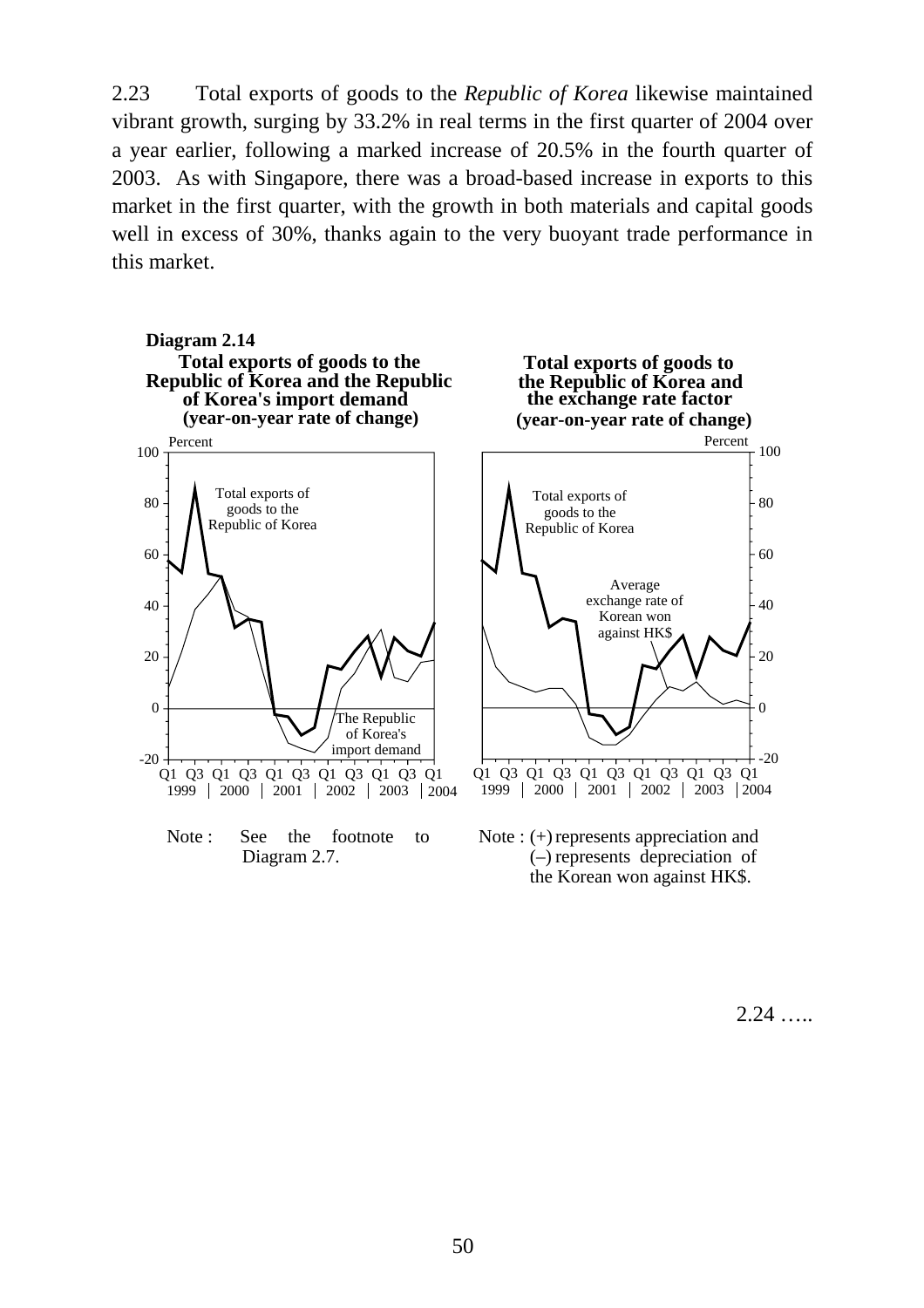2.24 Analysed by major *commodity group*, the strong export performance in the first quarter of 2004 was broadly based across the major commodity groups. Specifically, exports of electronic components and of telecommunications products continued to register double-digit growth. Exports of textiles recorded modest growth. Exports of both clothing and office machines and equipment reverted to increase in the first quarter of 2004, after a brief relapse in the fourth quarter of 2003.

# **Table 2.11**

|      |                      | Electronic<br>components     | Telecom<br>-munications<br>and sound<br>recording and<br>reproducing<br>equipment | Clothing Textiles Toys      |                              |                              | Office<br>machines<br>and<br>equipment |
|------|----------------------|------------------------------|-----------------------------------------------------------------------------------|-----------------------------|------------------------------|------------------------------|----------------------------------------|
| 2003 | Annual               | 39.8                         | 27.2                                                                              | 2.5                         | 3.4                          | 2.3                          | $-5.7$                                 |
|      | H1<br>H2             | 39.3<br>40.2                 | 33.7<br>22.8                                                                      | 5.5<br>0.4                  | 7.1<br>0.1                   | 7.9<br>$-1.3$                | $-4.6$<br>$-6.7$                       |
|      | Q1<br>Q2<br>Q3<br>Q4 | 37.2<br>41.2<br>39.2<br>41.1 | 37.2<br>30.4<br>18.3<br>27.2                                                      | 9.6<br>1.9<br>1.3<br>$-0.7$ | 16.2<br>0.8<br>$-5.6$<br>5.7 | 10.0<br>6.3<br>$-3.1$<br>0.9 | $-5.9$<br>$-3.2$<br>2.0<br>$-14.4$     |
| 2004 | Q1                   | 36.2                         | 16.0                                                                              | 4.9                         | 2.6                          | $-2.1$                       | 8.0                                    |

## **Total exports of goods by major commodity group (year-on-year rate of change in real terms(%))**

## *Re-exports*

2.25 Re-exports continued to account for the predominant share of total exports of goods, at 94% by value in the first quarter of 2004, up further slightly from 93% in the fourth quarter of 2003. Analysed by major *market*, the Mainland remained the largest market for Hong Kong's re-exports, accounting for 44% of the total value in the first quarter of 2004. This was followed by the United States (with a share of 15%), Japan (6%), Germany (3%), the United Kingdom (3%), Taiwan (3%), the Republic of Korea (3%), and Singapore (2%). Except for the United States and Germany, re-exports to all the other major markets recorded further double-digit growth in real terms in the first quarter of 2004 over a year earlier.

## /**Diagram 2.15** …..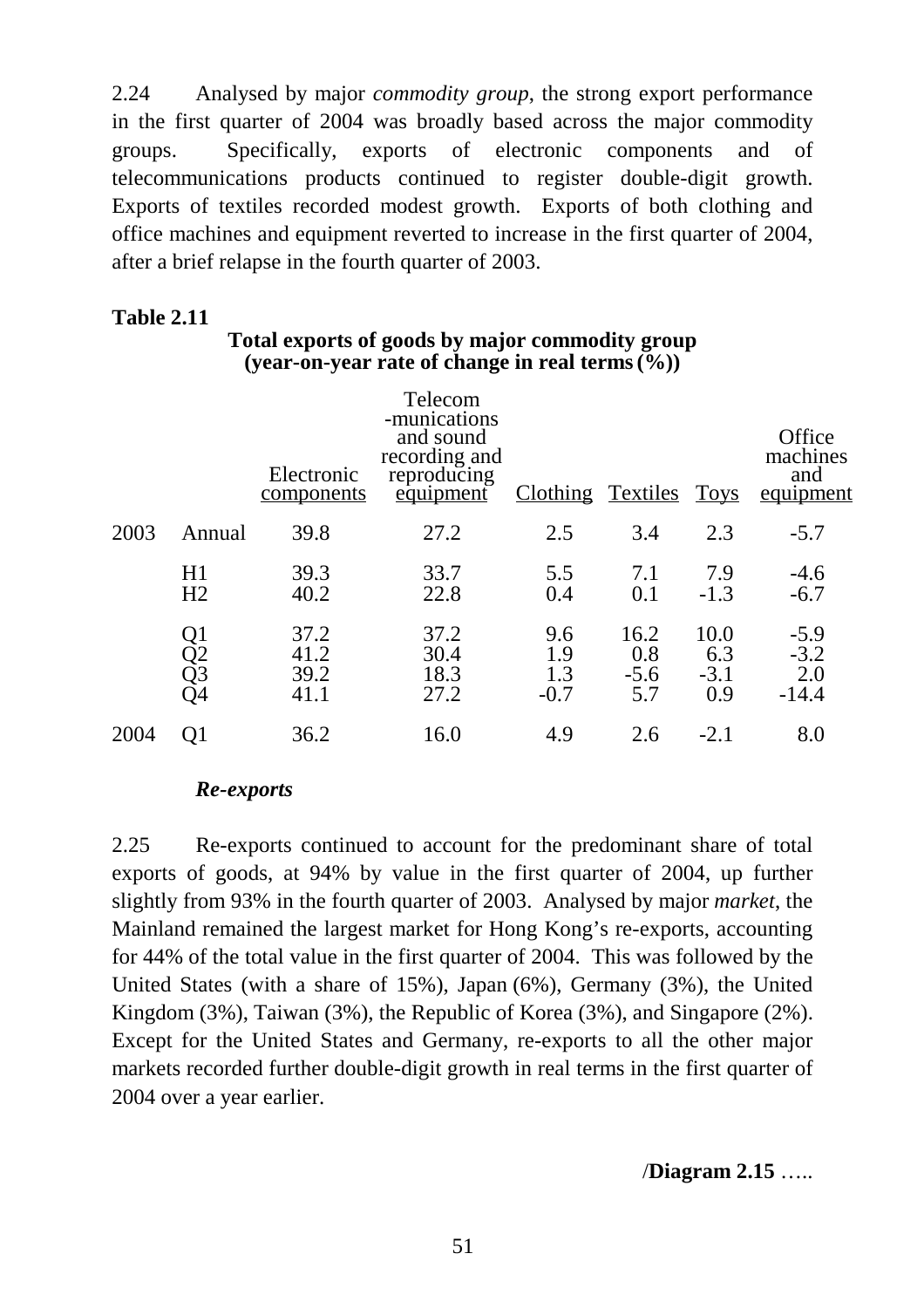

**Re-exports by major market in the first quarter of 2004**

*Total re-exports in the first quarter of 2004 : \$407.2 billion*

**Table 2.12**

## **Re-exports by major market (year-on-year rate of change in real terms (%))**

|      |                                                | Mainland United<br>of China  | <b>States</b>                      | <u>Japan</u>                 |                              | United<br>Germany Kingdom Taiwan |                              | Republic<br>of Korea         | <u>Singapore</u>            |
|------|------------------------------------------------|------------------------------|------------------------------------|------------------------------|------------------------------|----------------------------------|------------------------------|------------------------------|-----------------------------|
| 2003 | Annual                                         | 25.6                         | $-0.1$                             | 14.6                         | 18.9                         | 8.9                              | 32.7                         | 21.2                         | 17.1                        |
|      | H1<br>H <sub>2</sub>                           | 28.6<br>23.2                 | 4.6<br>$-3.7$                      | 17.6<br>12.1                 | 27.6<br>12.5                 | 8.6<br>9.2                       | 33.4<br>32.0                 | 21.0<br>21.3                 | 10.4<br>23.1                |
|      | Q1<br>$\overline{Q2}$<br>$\overline{Q}3$<br>Q4 | 32.3<br>25.5<br>21.3<br>25.2 | 12.2<br>$-1.2$<br>$-6.1$<br>$-1.0$ | 16.0<br>19.2<br>13.7<br>10.5 | 28.4<br>26.9<br>13.8<br>11.3 | 8.2<br>8.8<br>8.0<br>10.4        | 37.3<br>29.8<br>25.0<br>38.9 | 13.4<br>29.0<br>22.1<br>20.6 | 8.2<br>12.5<br>24.3<br>21.9 |
| 2004 | Q <sub>1</sub>                                 | 18.4                         | 4.8                                | 11.2                         | 8.7                          | 15.1                             | 26.4                         | 32.9                         | 29.4                        |

 $/2.26$  …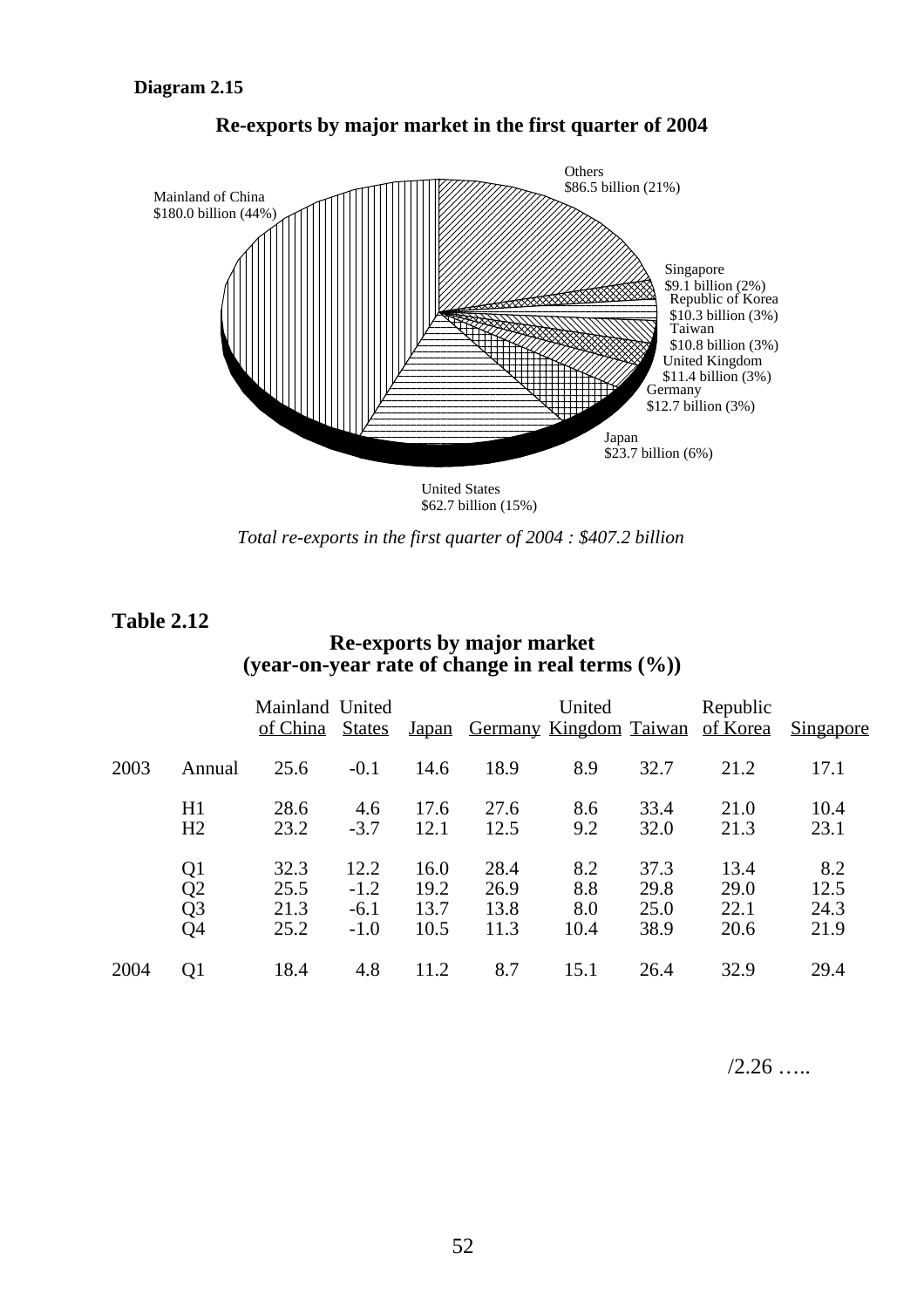2.26 The Mainland was the largest *source* of Hong Kong's re-exports, supplying 59% by value of the goods re-exported through Hong Kong in the first quarter of 2004. The significance of the Mainland both as a market and as a source of Hong Kong's re-exports reflected the prominent role of Hong Kong as the trade conduit between the Mainland and the rest of the world. The other major sources included Japan (with a share of 10%), Taiwan (7%), the United States (4%), and the Republic of Korea (3%).

# **Re-exports by major source in the first quarter of 2004** Mainland of China \$239.9 billion (59%) United States \$14.6 billion (4%) Japan  $\hat{42.5}$  billion (10%) Republic of Korea \$14.2 billion (3%) Taiwan \$27.6 billion (7%) **Others** \$68.4 billion (17%)

*Total re-exports in the first quarter of 2004 : \$407.2 billion*

#### *Domestic exports*

**Diagram 2.16**

2.27 The United States was the largest *market* for Hong Kong's domestic exports, accounting for 29% of the total value in the first quarter of 2004, followed closely by the Mainland (with a share of 28%), then by the United Kingdom (6%), Germany (4%), Taiwan (4%), Japan (3%), and Singapore (3%). The performance of domestic exports varied quite widely amongst different major markets. Domestic exports to Singapore and Taiwan picked up distinctly further in growth. Domestic exports to both the United Kingdom and the United States reverted to increase, with the turnaround in the latter particularly

/prominent …..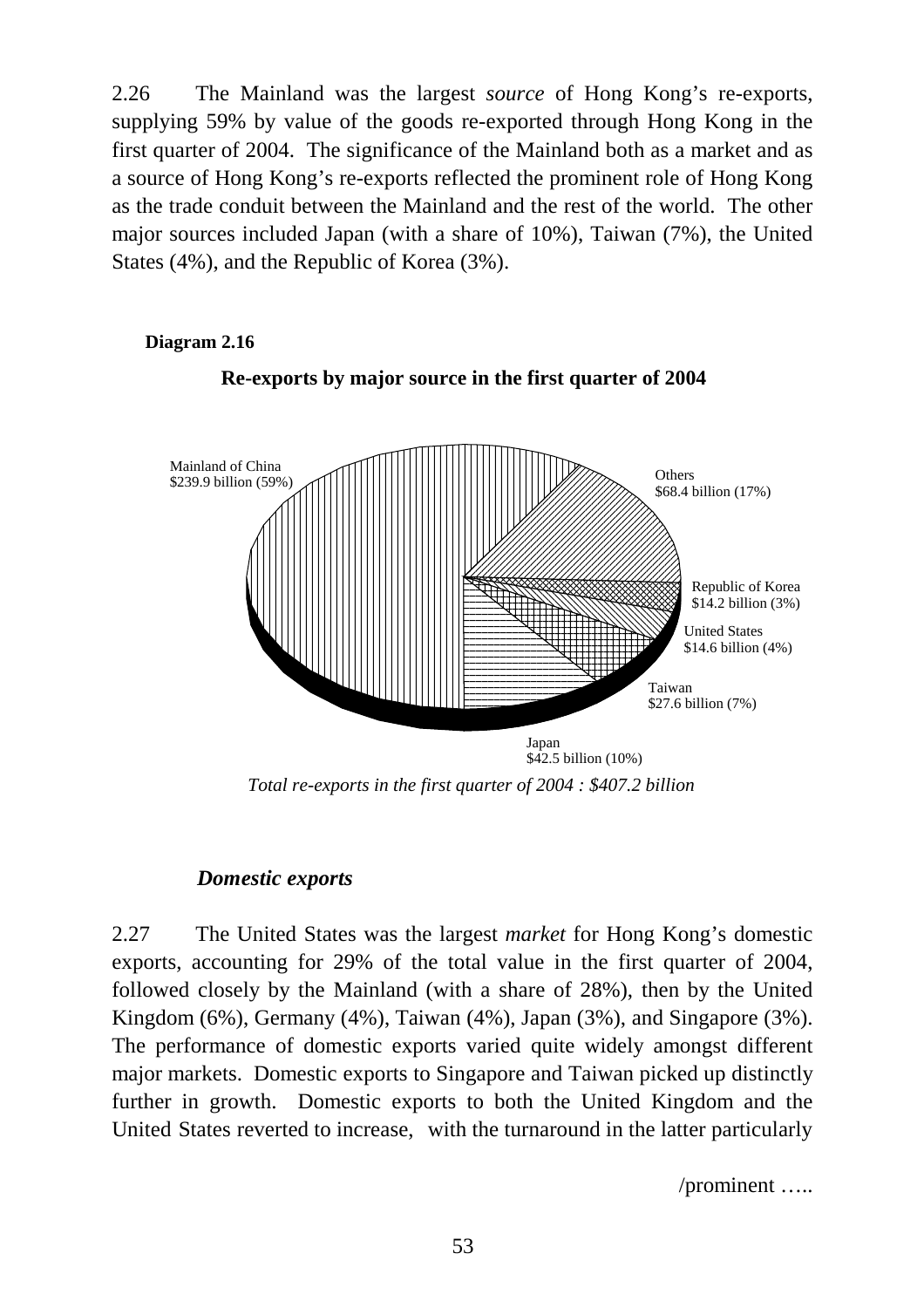prominent after five consecutive quarters of decline. On the other hand, domestic exports to Germany and Japan eased back markedly in growth, while domestic exports to the Mainland remained on a distinct decline.



#### **Diagram 2.17**



*Total domestic exports in the first quarter of 2004 : \$25.8 billion*

## **Table 2.13**

#### **Domestic exports by major market (year-on-year rate of change in real terms (%))**

|      |                | United<br><b>States</b> | Mainland<br>of China | United<br>Kingdom | Germany | <b>Taiwan</b> | Japan  | Singapore |
|------|----------------|-------------------------|----------------------|-------------------|---------|---------------|--------|-----------|
| 2003 | Annual         | $-9.6$                  | $-10.5$              | 3.4               | 15.8    | $-19.1$       | 3.5    | 8.2       |
|      | H1             | $-15.3$                 | $-18.8$              | 9.8               | 13.3    | $-32.3$       | $-2.1$ | 3.5       |
|      | H2             | $-5.2$                  | $-1.8$               | $-0.9$            | 18.1    | $-4.4$        | 9.5    | 12.1      |
|      | Q <sub>1</sub> | $-9.1$                  | $-23.2$              | 10.4              | 10.2    | $-27.7$       | $-6.4$ | $-2.9$    |
|      | Q <sub>2</sub> | $-20.3$                 | $-14.6$              | 9.2               | 16.5    | $-36.9$       | 2.7    | 9.5       |
|      | Q <sub>3</sub> | $-7.1$                  | $-2.9$               | 0.7               | 15.6    | $-21.3$       | 5.7    | 1.4       |
|      | Q <sub>4</sub> | $-2.9$                  | $-0.6$               | $-2.5$            | 20.7    | 13.5          | 13.6   | 22.5      |
| 2004 | Q1             | 2.2                     | $-9.9$               | 5.9               | 0.2     | 23.3          | 2.4    | 55.4      |

/**Outward** …..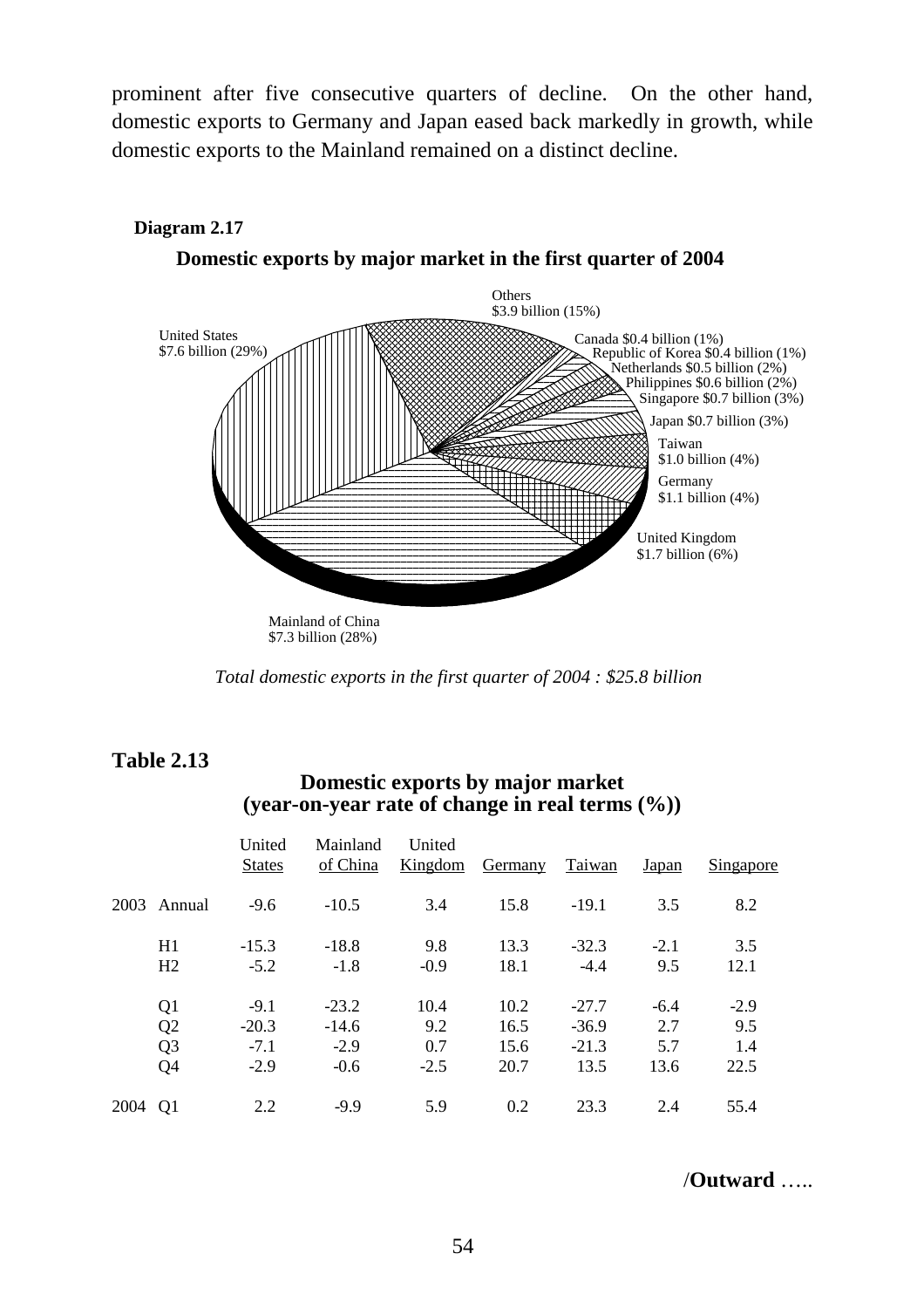# *Outward processing trade*

2.28 Outward processing trade<sup>(9)</sup> involving the Mainland remained an integral component in Hong Kong's overall merchandise trade. In 2003, some 44% of Hong Kong's exports to the Mainland were for outward processing, as against 45% in 2002. Of Hong Kong's imports of goods from the Mainland, some 72% were products after outward processing there, as against 74% in 2002. The proportion of Hong Kong's re-exports of Mainland origin involving outward processing was likewise significant, at 79% in 2003, as against 83% in 2002.

2.29 Benefiting from the sustained surge in exports from the Mainland, total exports of goods to the Mainland for outward processing rose distinctly, by 17.5% in value terms to \$326.1 billion in 2003, much higher than the 7.0% increase in 2002. Total exports of goods to the Mainland for meeting its own demand surged even more sharply, by 24.0% in value terms to \$416.6 billion in 2003, having already risen markedly by 17.1% in 2002.

/**Table 2.14** …..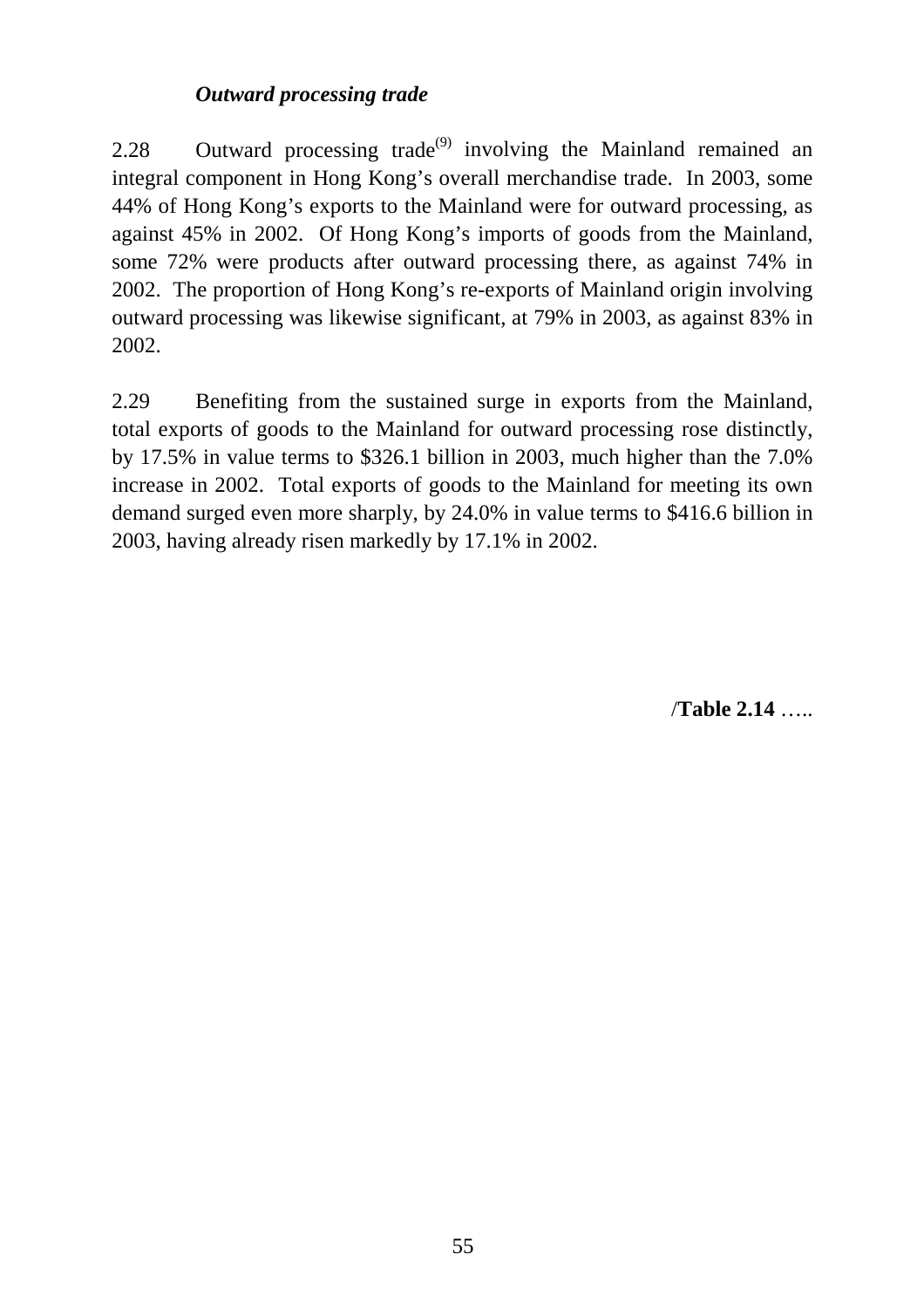#### **Table 2.14**

#### **Total exports of goods to the mainland of China for outward processing and for meeting its own demand (year-on-year rate of change in value terms (%))**

|      |                      |                                              | Of which:                                                                 |                                                                               |
|------|----------------------|----------------------------------------------|---------------------------------------------------------------------------|-------------------------------------------------------------------------------|
|      |                      | Total exports<br>of goods to<br>the Mainland | Total exports<br>of goods to<br>the Mainland<br>for outward<br>processing | Total exports<br>of goods to<br>the Mainland<br>for meeting<br>its own demand |
| 2002 | Annual               | 12.3                                         | 7.0                                                                       | 17.1                                                                          |
|      | H1<br>H2             | 5.4<br>18.7                                  | $-0.1$<br>13.8                                                            | 10.6<br>23.0                                                                  |
|      | Q1<br>Q2<br>Q3<br>Q4 | 2.6<br>7.9<br>12.8<br>25.2                   | $-6.0$<br>5.4<br>5.1<br>24.7                                              | 11.2<br>10.2<br>20.3<br>25.6                                                  |
| 2003 | Annual               | 21.1                                         | 17.5                                                                      | 24.0                                                                          |
|      | H1<br>H <sub>2</sub> | 23.8<br>18.8                                 | 17.3<br>17.6                                                              | 29.2<br>19.8                                                                  |
|      | Q1<br>Q2<br>Q3<br>Q4 | 27.3<br>20.8<br>16.5<br>21.2                 | 13.6<br>20.4<br>10.2<br>25.4                                              | 39.0<br>21.0<br>21.9<br>17.9                                                  |

#### **Diagram 2.18**

# **Exports to the mainland of China for outward processing and for meeting its own demand**



 $/2.30$  …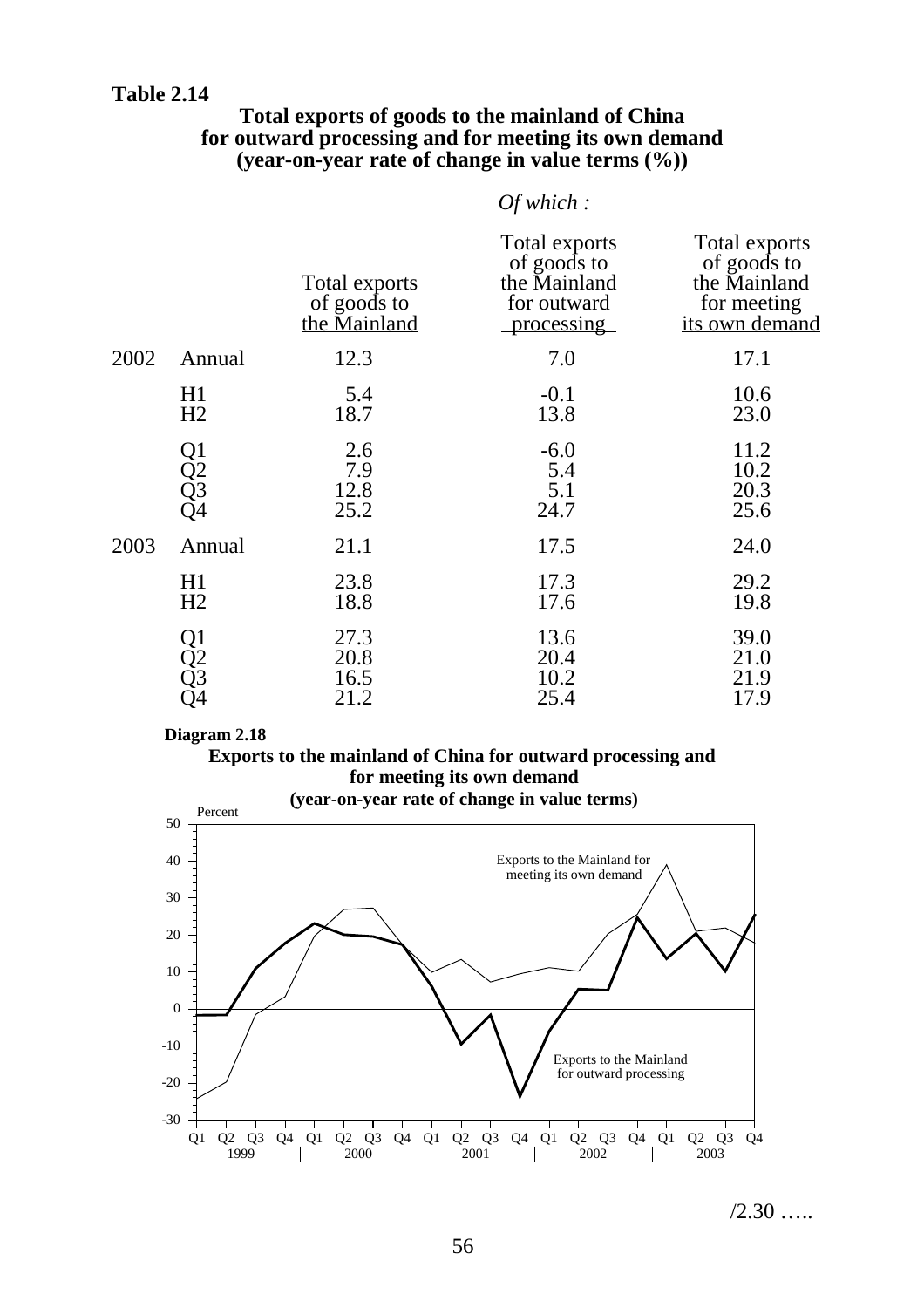2.30 Imports of goods from the Mainland after outward processing turned around to rise by 6.4% in value terms to \$564.9 billion in 2003, reversing a 0.2% decline in 2002. Re-exports of Mainland origin after outward processing rose mildly, by 1.5% in value terms to \$603.5 billion in 2003, after a 2.8% rise in 2002.

# **Table 2.15**

#### **Imports of goods from the mainland of China and re-exports of Mainland origin to overseas markets after outward processing (year-on-year rate of change in value terms (%))**

|      |                                                                                 | Imports of goods<br>from the Mainland<br>after outward processing | Re-exports of<br>Mainland origin after<br>outward processing |
|------|---------------------------------------------------------------------------------|-------------------------------------------------------------------|--------------------------------------------------------------|
| 2002 | Annual                                                                          | $-0.2$                                                            | 2.8                                                          |
|      | H1<br>H2                                                                        | $-8.1$<br>7.0                                                     | $-5.2$<br>10.4                                               |
|      | $\begin{array}{c} \text{Q1} \\ \text{Q2} \\ \text{Q3} \\ \text{Q4} \end{array}$ | $-9.0$<br>$-7.3$<br>6.3<br>7.8                                    | $-5.3$<br>$-5.0$<br>4.3<br>17.2                              |
| 2003 | Annual                                                                          | 6.4                                                               | 1.5                                                          |
|      | H1<br>H2                                                                        | 6.3<br>6.4                                                        | 4.0<br>$-0.5$                                                |
|      | Q1<br>Q2<br>Q3<br>Q4                                                            | 5.4<br>7.1<br>3.1<br>9.9                                          | 0.1<br>7.6<br>$-2.3$<br>1.2                                  |

# *Imports of goods*

2.31 The Mainland was also the largest *source* of Hong Kong's imports of goods, taking up 41% of the total value in the first quarter of 2004. Other major sources of imports were Japan (with a share of 13%), Taiwan (7%), the United States (6%), Singapore (5%), and the Republic of Korea (5%).

 $/2.32$  ….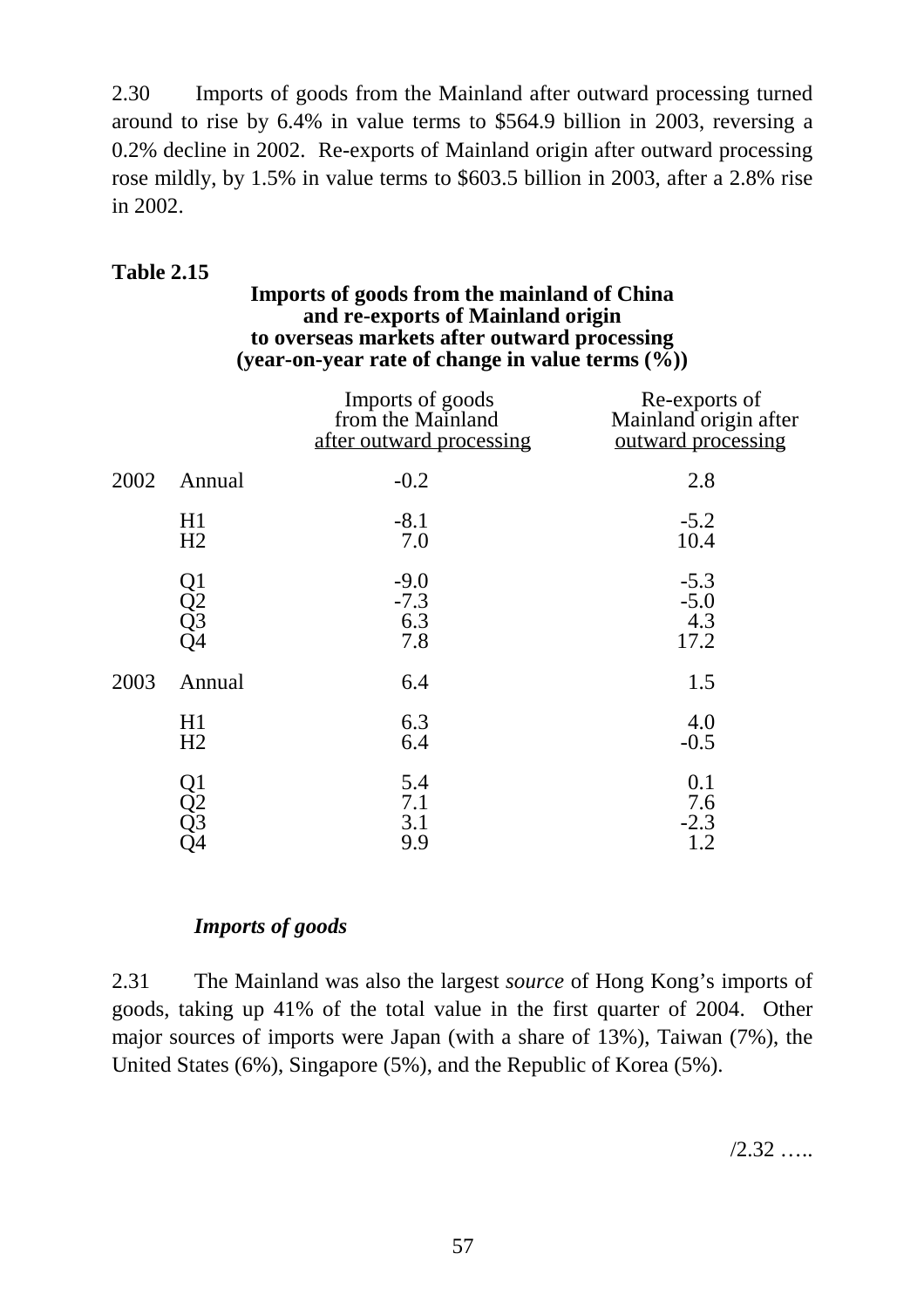2.32 Mirroring the robust re-export performance, imports from many of the East Asian sources picked up further in growth, with imports from the Republic of Korea, Singapore and Taiwan displaying the most distinct increases in the first quarter of 2004. Imports from the Mainland and Japan picked up further. Imports from the United States also held up well.



**Diagram 2.19 Imports of goods by major source in the first quarter of 2004**

*Total imports of goods in the first quarter of 2004 : \$466.7 billion*

#### **Table 2.16**

#### **Imports of goods by major source (year-on-year rate of change in real terms (%))**

|      |                      | Mainland<br>of China       | <u>Japan</u>                 | Taiwan                     | United<br><b>States</b>    | <u>Singapore</u>             | Republic<br>of Korea         |
|------|----------------------|----------------------------|------------------------------|----------------------------|----------------------------|------------------------------|------------------------------|
| 2003 | Annual               | 10.3                       | 14.4                         | 9.0                        | 11.1                       | 24.3                         | 21.6                         |
|      | H1<br>H2             | 12.8<br>8.2                | 16.5<br>12.6                 | 7.7<br>10.0                | 8.2<br>13.6                | 27.8<br>21.4                 | 18.1<br>24.6                 |
|      | Q1<br>Q2<br>Q3<br>Q4 | 15.9<br>10.3<br>6.5<br>9.9 | 23.1<br>10.8<br>11.0<br>14.1 | 11.7<br>4.3<br>4.8<br>15.3 | 10.7<br>6.0<br>2.8<br>24.6 | 31.0<br>24.8<br>23.9<br>19.2 | 18.7<br>17.5<br>22.8<br>26.4 |
| 2004 | O1                   | 14.0                       | 17.9                         | 23.9                       | 19.9                       | 19.8                         | 30.1                         |

/*Retained* …..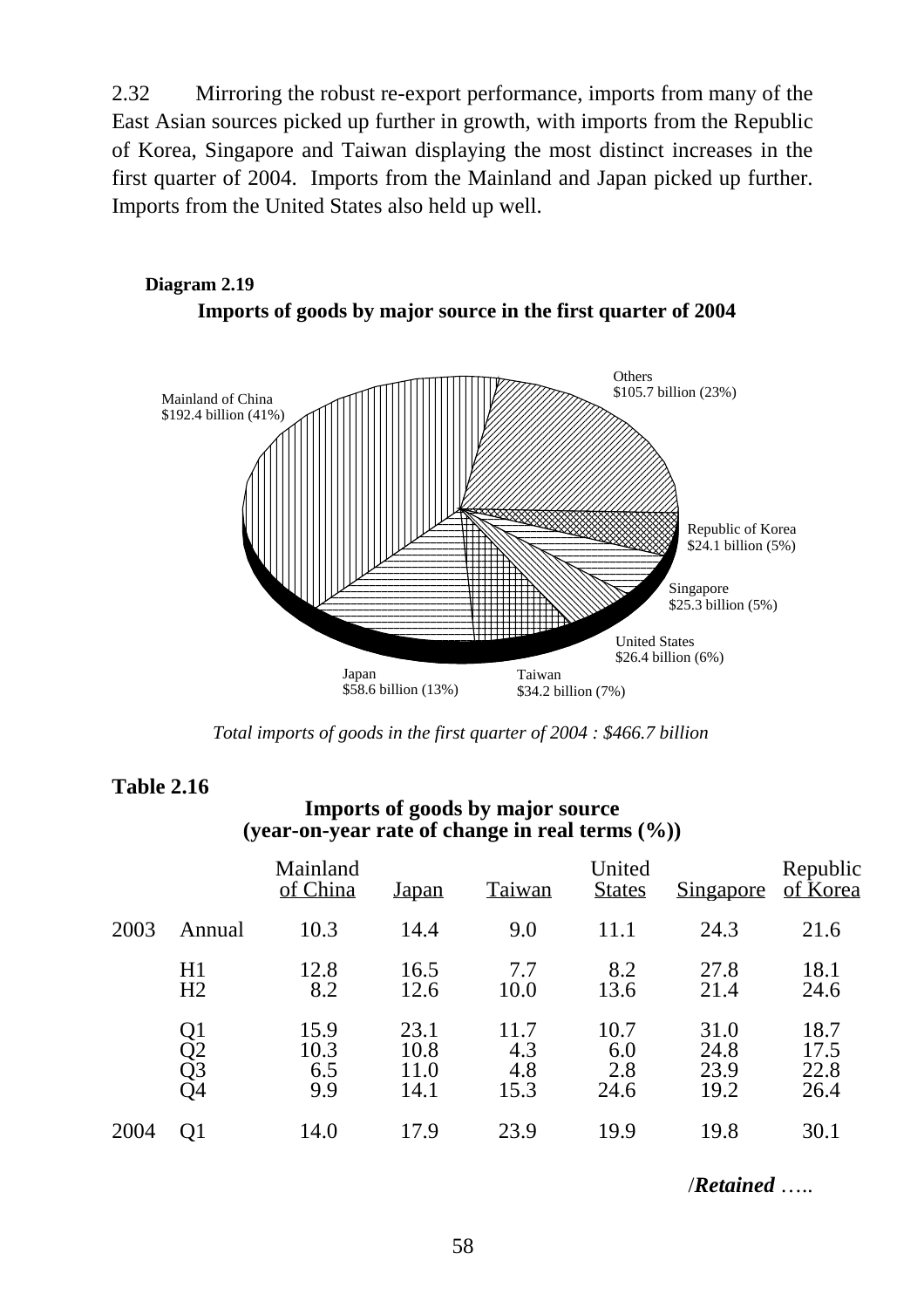# *Retained imports*

2.33 Japan continued to be the largest *source* of Hong Kong's retained imports, taking up around 17% of the total value in the first quarter of 2004. Other major suppliers of retained imports were the Republic of Korea (with a share of around 11%), Singapore (9%), the United States (8%), Taiwan (7%), and the Mainland (6%).

2.34 Analysed by *end-use category*, retained imports of consumer goods rose further, by 2.2% in real terms in the first quarter of 2004 over a year earlier, after a 6.7% increase in the fourth quarter of 2003. This was supported by the improvement in retail business in tandem with the steady recovery in local demand, as well as by the continued surge in visitor arrivals. Retained imports of foodstuffs likewise grew, by 7.1% in real terms in the first quarter of 2004 over a year earlier, albeit not as marked as the sharp increase of 15.4% in the fourth quarter of 2003.

2.35 Retained imports of capital goods soared by 17.8% in real terms in the first quarter of 2004 over a year earlier, further to an 11.1% increase in the fourth quarter of 2003. The robust performance was broadly based across most components in retained imports of capital goods. Intake of telecommunications equipment accentuated to highly distinct growth in the first quarter of 2004, having risen significantly in the second half of 2003. The intake of office equipment and industrial machinery bounced up markedly in the first quarter, while the intake of construction machinery also turned around to a small increase.

2.36 Retained imports of raw materials and semi-manufactures remained vibrant, soaring by 22.1% in real terms in the first quarter of 2004 over a year earlier, further to a 19.6% surge in the fourth quarter of 2003. Retained imports of fuels reverted to a 9.1% increase in real terms in the first quarter of 2004 over a year earlier, from a 1.2% decline in the fourth quarter of 2003.

/**Table 2.17** …..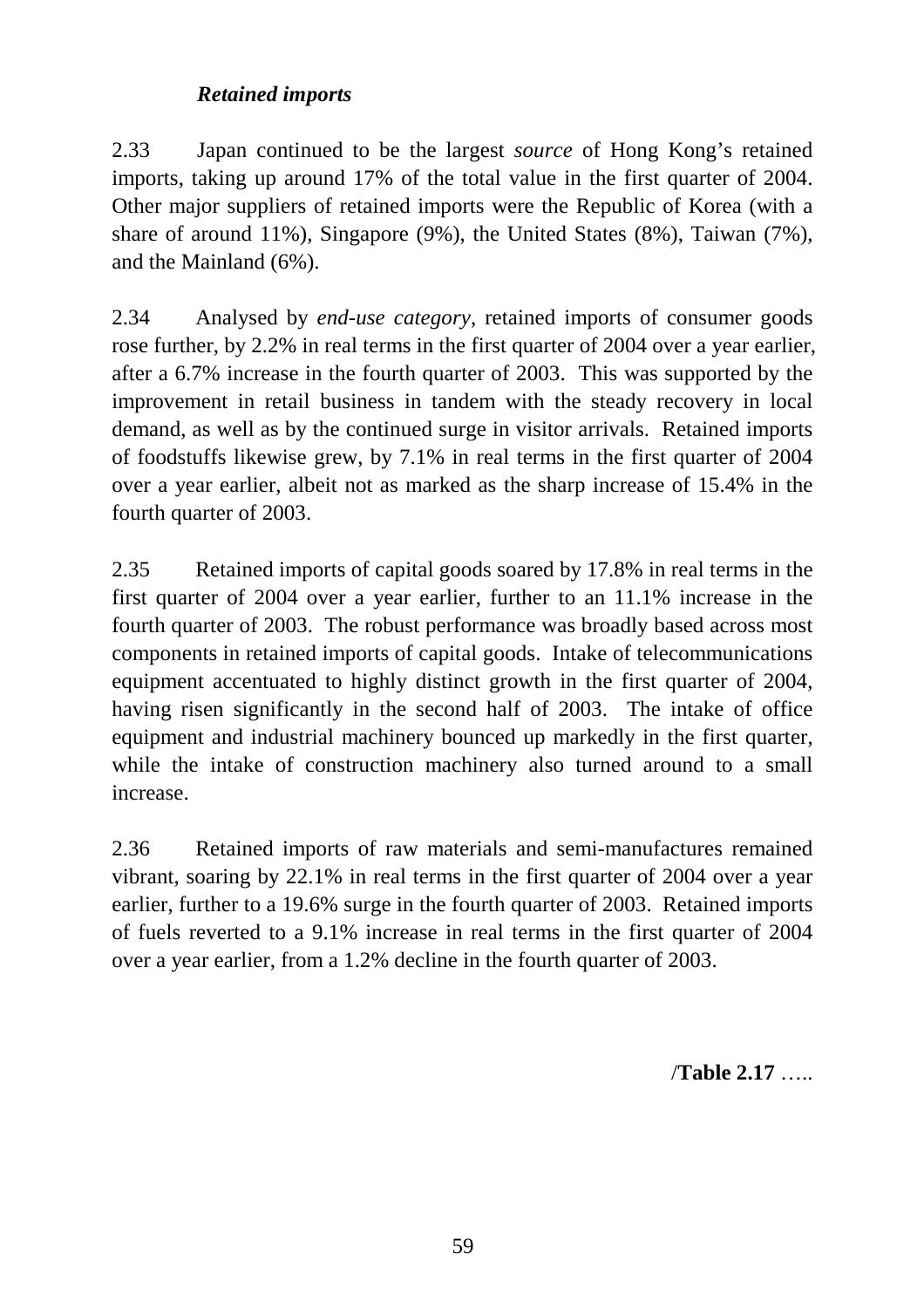# **Table 2.17**

|      |                      | Consumer<br>goods            | <b>Foodstuffs</b>               | Capital<br>goods      | Raw<br>materials and<br>semi-manufactures | <b>Fuels</b>                    |
|------|----------------------|------------------------------|---------------------------------|-----------------------|-------------------------------------------|---------------------------------|
| 2003 | Annual               | 1.5                          | 1.7                             | 6.0                   | 8.5                                       | $-1.4$                          |
|      | H1<br>H <sub>2</sub> | $-2.2$<br>4.9                | $-5.4$<br>8.7                   | 3.5<br>8.1            | 11.2<br>6.0                               | $-2.7$<br>$-0.3$                |
|      | Q1<br>Q2<br>Q3<br>Q4 | 7.7<br>$-10.3$<br>3.2<br>6.7 | $-4.6$<br>$-6.2$<br>1.5<br>15.4 | 10.6<br>$-2.8$<br>5.1 | 18.0<br>5.9<br>$-6.7$<br>19.6             | 9.1<br>$-12.8$<br>0.6<br>$-1.2$ |
| 2004 | O1                   | 2.2                          | 7.1                             | 17.8                  | 22.1                                      | 9.1                             |

#### **Retained imports by end-use category (year-on-year rate of change in real terms (%))**

Note : See Note (a) to Table 2.5.

#### **Table 2.18**

#### **Retained imports of capital goods by broad type (year-on-year rate of change in real terms (%))**

|      |                      | Industrial<br>machinery for<br>manufacturing use | Construction<br>machinery               | Office<br>equipment             | Tele-<br>communications<br>equipment | Other<br>capital<br>goods     |
|------|----------------------|--------------------------------------------------|-----------------------------------------|---------------------------------|--------------------------------------|-------------------------------|
| 2003 | Annual               | $-7.3$                                           | $-19.1$                                 | 6.5                             | 12.4                                 | 19.8                          |
|      | H1<br>H2             | $-2.3$<br>$-11.8$                                | $-16.6$<br>$-21.7$                      | 19.6<br>$-3.1$                  | $-6.5$<br>29.4                       | 8.7<br>30.3                   |
|      | Q1<br>Q2<br>Q3<br>Q4 | 3.9<br>$-7.6$<br>$-7.9$<br>$-15.4$               | $-9.4$<br>$-21.6$<br>$-28.6$<br>$-14.1$ | 52.9<br>$-2.0$<br>2.9<br>$-9.0$ | $-12.9$<br>1.1<br>29.3<br>29.5       | 16.0<br>2.1<br>$-5.0$<br>68.4 |
| 2004 | O1                   | 17.7                                             | 1.5                                     | 13.4                            | 37.8                                 | 1.6                           |

Note : See Note (a) to Table 2.5.

/**Invisible** …..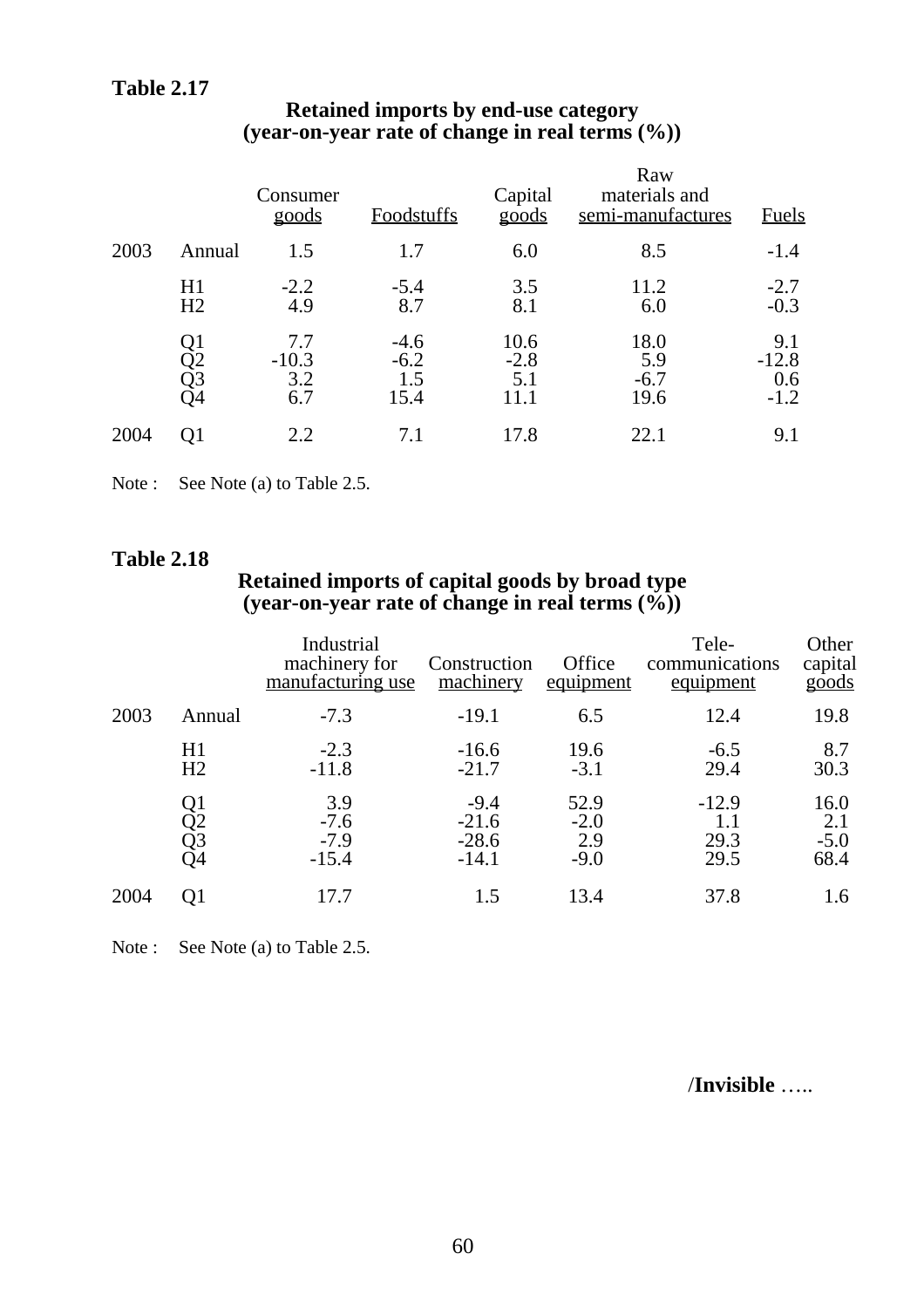# **Invisible trade**

# *Exports of services*

2.37 Trade-related services (comprising mainly offshore trade) remained the largest component in Hong Kong's exports of services, taking up 33% by value in the first quarter of 2004. This was followed by exports of transportation services (with a share of 32%), exports of travel services (18%), and exports of finance, business and other services (17%).



*Exports of services in the first quarter of 2004 : \$93.0 billion*

2.38 Exports of services sustained the strong growth momentum seen in the latter part of 2003, surging by 13.7% in real terms in the first quarter of 2004 over a year earlier, up further from a 12.0% increase in the fourth quarter of 2003.

2.39 The strong growth momentum in the first quarter was in large part driven by continued buoyancy in exports of trade-related services comprising mainly offshore trade, which surged by 18.3% in real terms in the first quarter of 2004 over a year earlier. This was after an already significant rise of 17.5%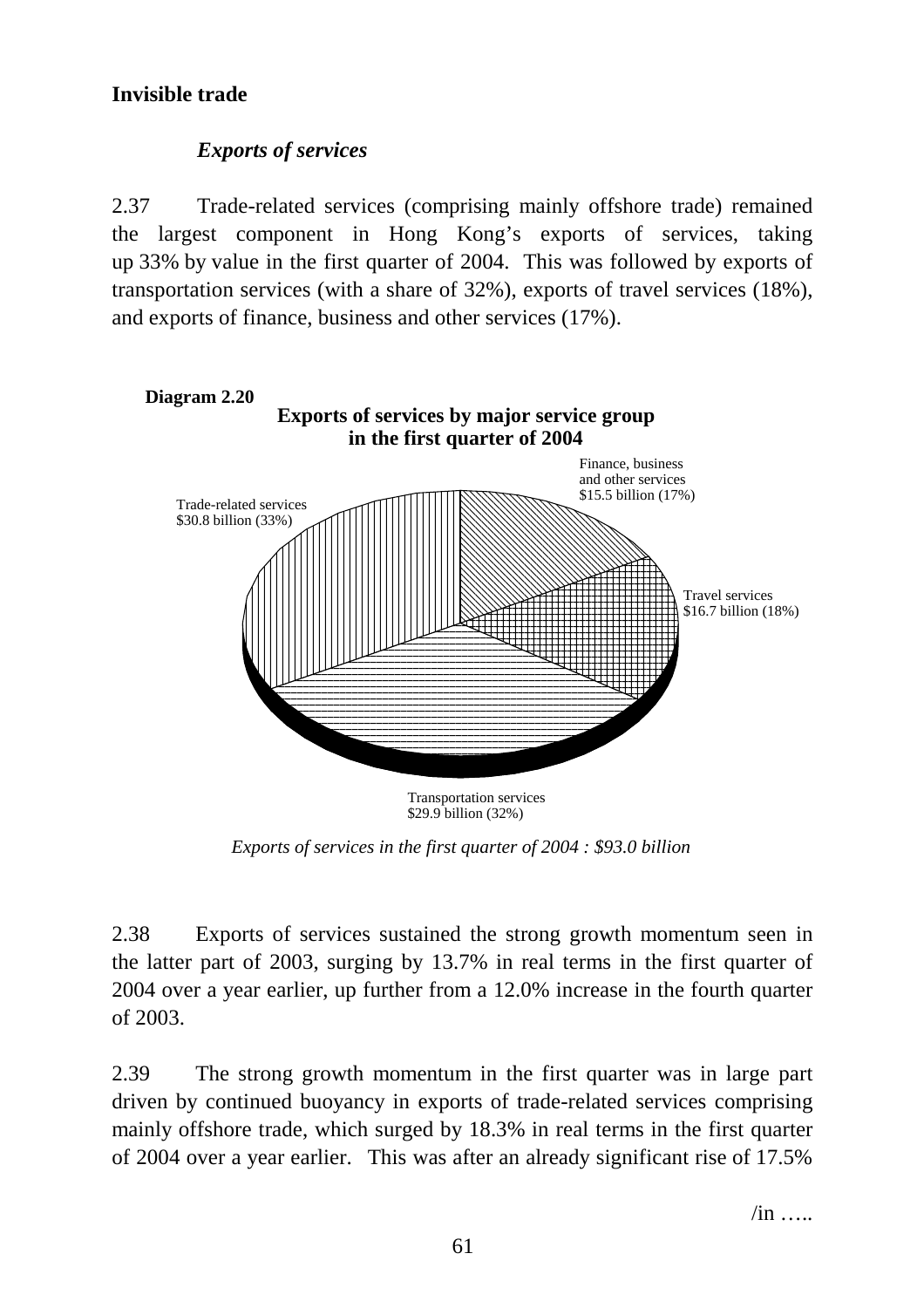in the fourth quarter of 2003. Such robust performance tied in well with the concurrent vibrant external trade in the Mainland. Exports of travel services picked up distinctly further, to a strong growth of 14.5% in real terms in the first quarter of 2004 over a year earlier, following a 13.7% leap in the fourth quarter of 2003. This was in turn bolstered by a further surge in visitor arrivals from the Mainland. Visitor arrivals from other major sources such as the United States and Europe also resumed modest growth in the first quarter.

2.40 Exports of transportation services picked up further to grow at 11.9% in real terms in the first quarter of 2004 over a year earlier, after a 5.7% increase in the fourth quarter of 2003. The gain was well supported by a strong rebound in passenger movements amidst the buoyant inbound tourism, and also by a further acceleration in cargo flows bolstered by robust external trade. Exports of finance, business and other services attained a solid growth of 7.6% in real terms in the first quarter of 2004 over a year earlier, same as the increase in the fourth quarter of 2003.

#### **Table 2.19**

#### **Exports of services by major service group (year-on-year rate of change in real terms (%))**

|      |                      |                                | Of which:                    |                                                 |                                 |                                               |
|------|----------------------|--------------------------------|------------------------------|-------------------------------------------------|---------------------------------|-----------------------------------------------|
|      |                      | <b>Exports</b><br>of services  | $s$ ervices <sup>(a)</sup>   | Trade-related Transportation Travel<br>services | $s$ ervices <sup>(b)</sup>      | Finance,<br>business<br>and other<br>services |
| 2003 | Annual               | 5.7                            | 16.7                         | $\ast$                                          | $-4.6$                          | 3.6                                           |
|      | H1<br>H <sub>2</sub> | 0.6<br>9.8                     | 18.1<br>15.8                 | $-2.6$<br>2.3                                   | $-24.7$<br>12.2                 | 0.5<br>6.7                                    |
|      | Q1<br>Q2<br>Q3<br>Q4 | 12.6<br>$-10.8$<br>7.6<br>12.0 | 20.1<br>16.0<br>14.1<br>17.5 | 8.0<br>$-12.6$<br>$-0.9$<br>5.7                 | 20.8<br>$-60.7$<br>10.4<br>13.7 | 1.5<br>$-0.5$<br>5.7<br>7.6                   |
| 2004 | O1                   | 13.7                           | 18.3                         | 11.9                                            | 14.5                            | 7.6                                           |

Notes : (a) Comprising mainly offshore trade.

(b) Comprising mainly inbound tourism receipts.

(\*) Change of less than 0.05%.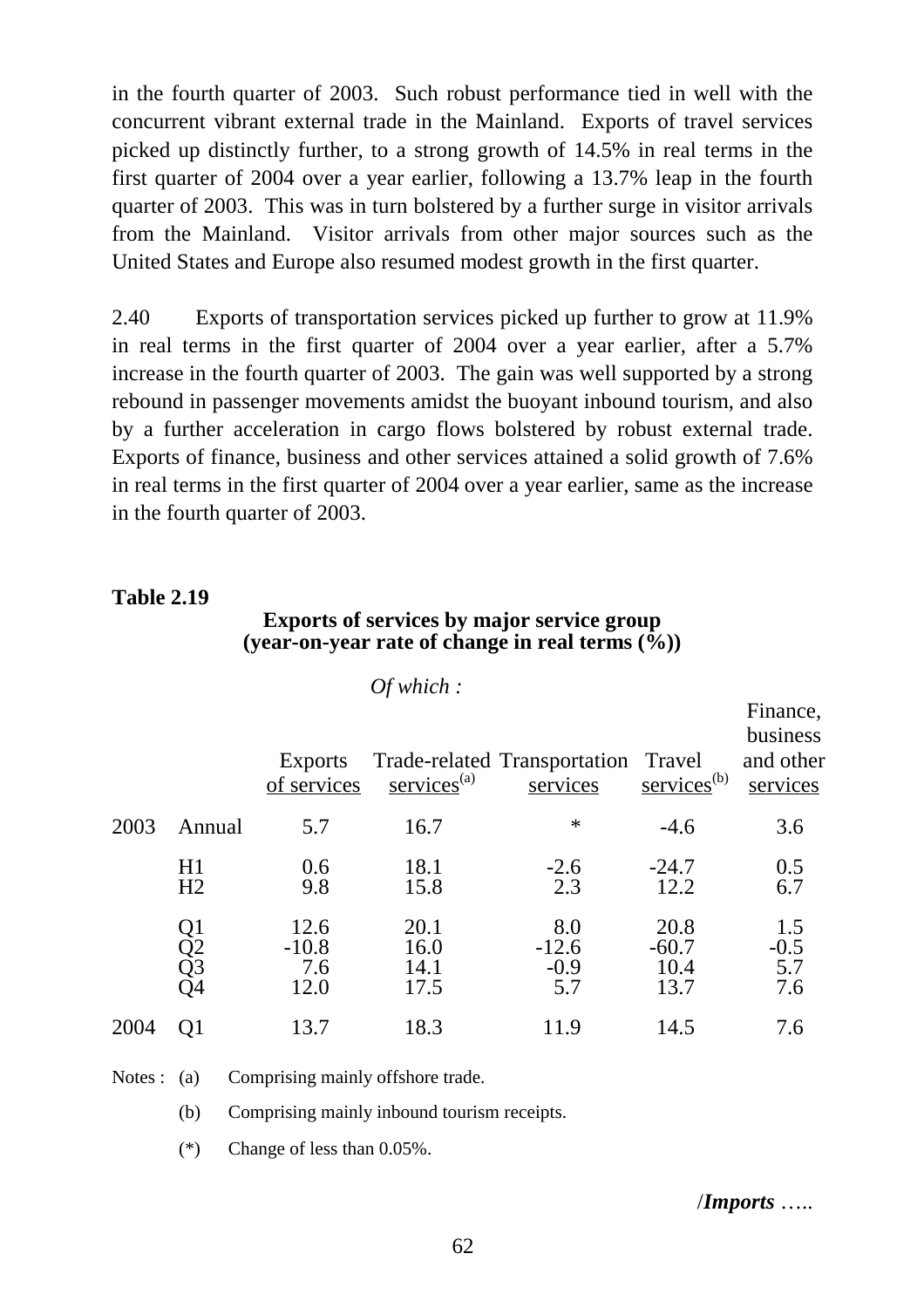# *Imports of services*

2.41 Travel services continued to account for the largest share in Hong Kong's imports of services, at 46% by value in the first quarter of 2004. This was followed by imports of transportation services (with a share of 26%), imports of finance, business and other services (20%), and imports of traderelated services (8%).



*Imports of services in the first quarter of 2004 : \$51.3 billion*

2.42 Imports of services likewise picked up further, rising by 4.0% in real terms in the first quarter of 2004 over a year earlier, following a 3.1% rise in the fourth quarter of 2003.

2.43 Within the total, imports of travel services registered a smaller decline of 0.7% in real terms in the first quarter of 2004 over a year earlier, after a 2.6% decrease in the fourth quarter of 2003. This represented a distinct relative improvement from the sharp plunge in the early part of 2003, when residents' spending abroad was hard hit by the spread of SARS. As to imports of transportation services, the gradual revival in outbound tourism had underpinned a further upturn in air passenger movements, while concurrently, incoming cargo freight services stayed robust amidst the continuing strong import intake. Taken together, imports of transportation services held up well,

 $\overline{\mathsf{with}}$  …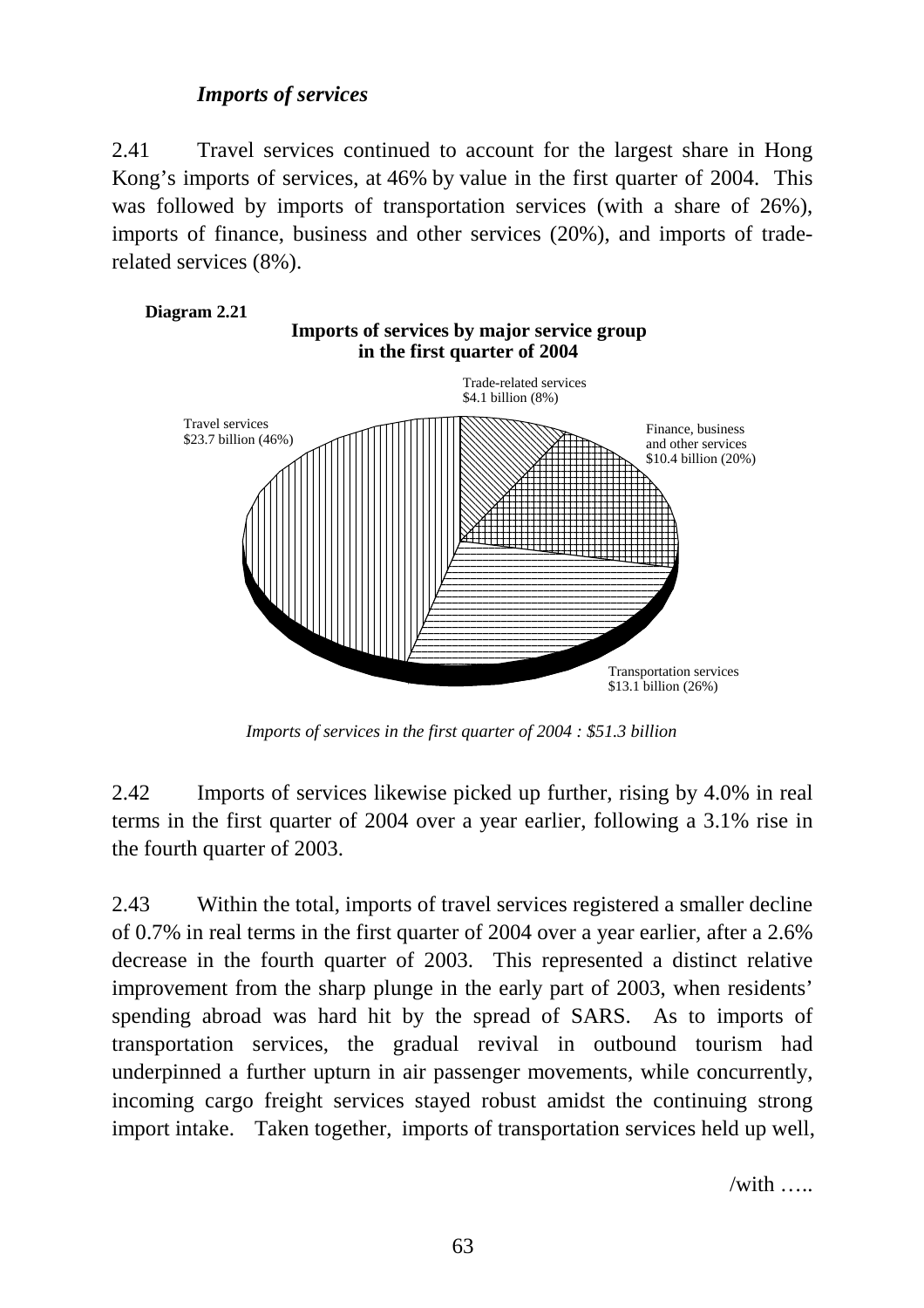with a further marked increase of 10.5% in real terms in the first quarter of 2004 over a year earlier, following a 7.8% growth in the fourth quarter of 2003.

2.44 Imports of trade-related services remained strong, up by 16.6% in real terms in the first quarter of 2004 over a year earlier, further to a 15.9% leap in the fourth quarter of 2003. Imports of finance, business and other services rose further by 3.1% in real terms in the first quarter of 2004 over a year earlier, after a 4.1% increase in the fourth quarter of 2003.

# **Table 2.20**

# **Imports of services by major service group (year-on-year rate of change in real terms (%))**

|      |                      |                                    | Of which:                              |                                          | Finance,<br>business         |                                |  |  |  |
|------|----------------------|------------------------------------|----------------------------------------|------------------------------------------|------------------------------|--------------------------------|--|--|--|
|      |                      | Imports<br>of services             | Travel<br>$s$ ervices <sup>(a)</sup>   | Transportation Trade-related<br>services | services                     | and other<br>services          |  |  |  |
| 2003 | Annual               | $-4.6$                             | $-10.6$                                | $-3.0$                                   | 15.1                         | 0.3                            |  |  |  |
|      | H1<br>H <sub>2</sub> | $-10.9$<br>1.4                     | $-19.0$<br>$-2.0$                      | $-8.7$<br>2.2                            | 16.4<br>14.3                 | $-2.0$<br>2.5                  |  |  |  |
|      | Q1<br>Q2<br>Q3<br>Q4 | $-5.4$<br>$-16.8$<br>$-0.3$<br>3.1 | $-12.5$<br>$-26.6$<br>$-1.5$<br>$-2.6$ | 0.9<br>$-17.6$<br>$-3.0$<br>7.8          | 18.4<br>14.4<br>12.5<br>15.9 | $-1.1$<br>$-3.0$<br>0.8<br>4.1 |  |  |  |
| 2004 | O1                   | 4.0                                | $-0.7$                                 | 10.5                                     | 16.6                         | 3.1                            |  |  |  |

Note : (a) Comprising mainly outbound travel spending.

# **Overall balance of payments**<sup>(10)</sup>

2.45 In the fourth quarter of 2003, the current account surplus remained sizable at \$40.3 billion, equivalent to 12.3% of GDP in that quarter. This was slightly smaller than that of \$40.5 billion in the third quarter, equivalent to 12.9% of GDP in that quarter. The continued hefty current account surplus in the fourth quarter owed much to the further increases in invisible trade surplus and in net external factor income inflow, which largely offset the widening in visible trade deficit.

2.46 In the capital and financial account, there was a much smaller net outflow of financial non-reserve assets in the fourth quarter of 2003, at \$23.6 billion, equivalent to 7.2% of GDP in that quarter, as compared to the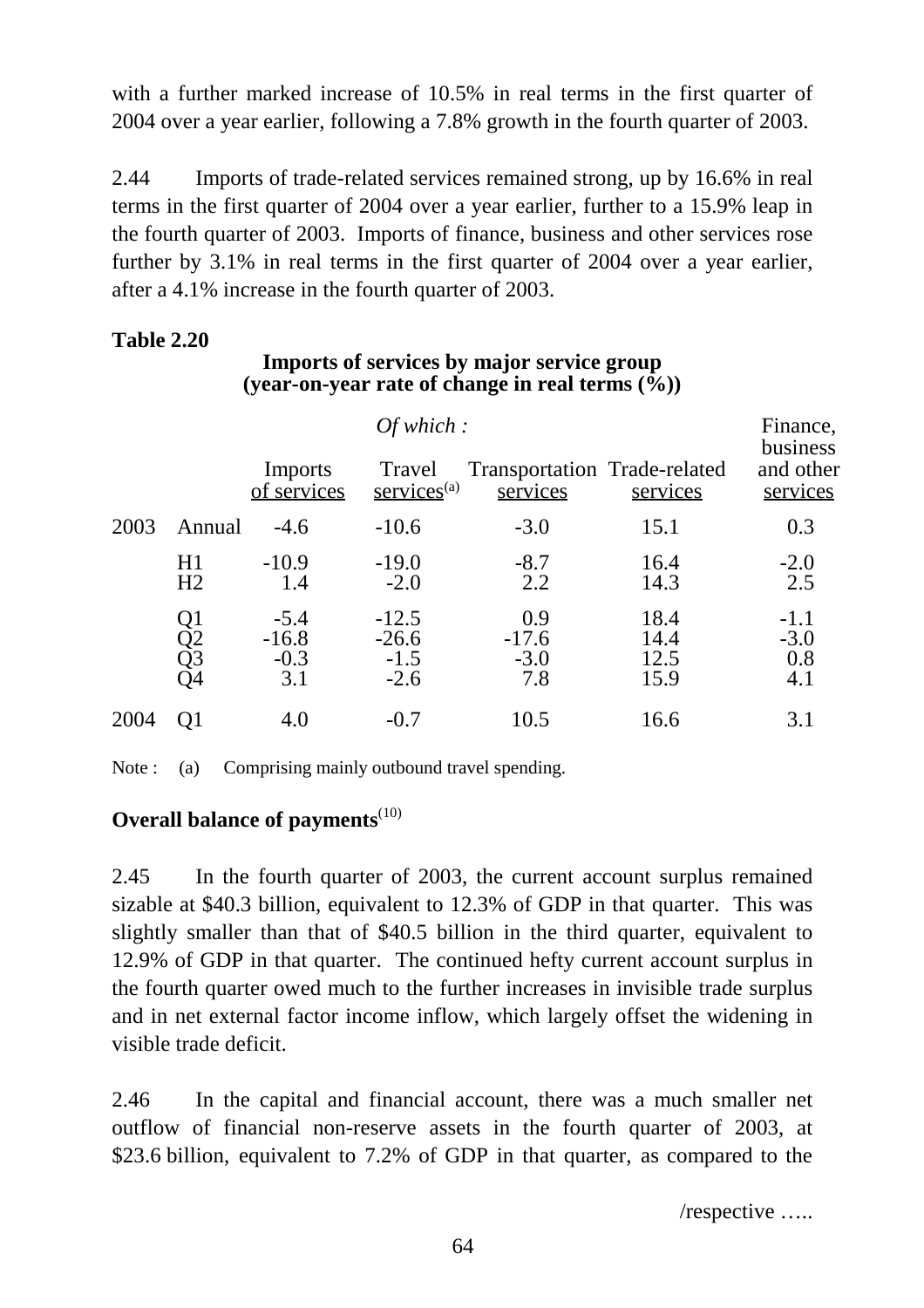respective net outflow figures of \$61.1 billion and 19.5% in the third quarter. The decline in net funds outflow in the fourth quarter was mainly underpinned by a sharp reversal to net inflow in the other investment account, at \$26.2 billion, on the back of a strong inflow of funds into the banking sector alongside improved prospects in the local economy. Also, there were continued net inflows in the direct investment account and in cash settlement of financial derivatives, at \$18.1 billion and \$7.6 billion respectively. On the other hand, the portfolio investment account continued to register a large outflow, at \$75.5 billion in the fourth quarter, partly due to increased purchase of foreign debt securities by local residents in the quarter.

2.47 Overall, the balance of payments account, having been in deficit for two consecutive quarters, switched back to surplus in the fourth quarter of 2003, at \$31.4 billion, equivalent to 9.6% of GDP, mirroring a corresponding increase in reserve assets in that quarter. This contrasted sharply with the situation in the third quarter, when a balance of payments deficit of \$12.5 billion, equivalent to 4.0% of GDP, was recorded. For 2003 as a whole, there was a balance of payments surplus of \$7.6 billion, equivalent to 0.6% of GDP in that year. The corresponding deficit figures were \$18.5 billion and 1.5% in 2002.

#### **Diagram 2.22**





Note : A negative value for net change in reserve assets represents a net increase, and a positive value represents a net decrease.

/**Table 2.21** …..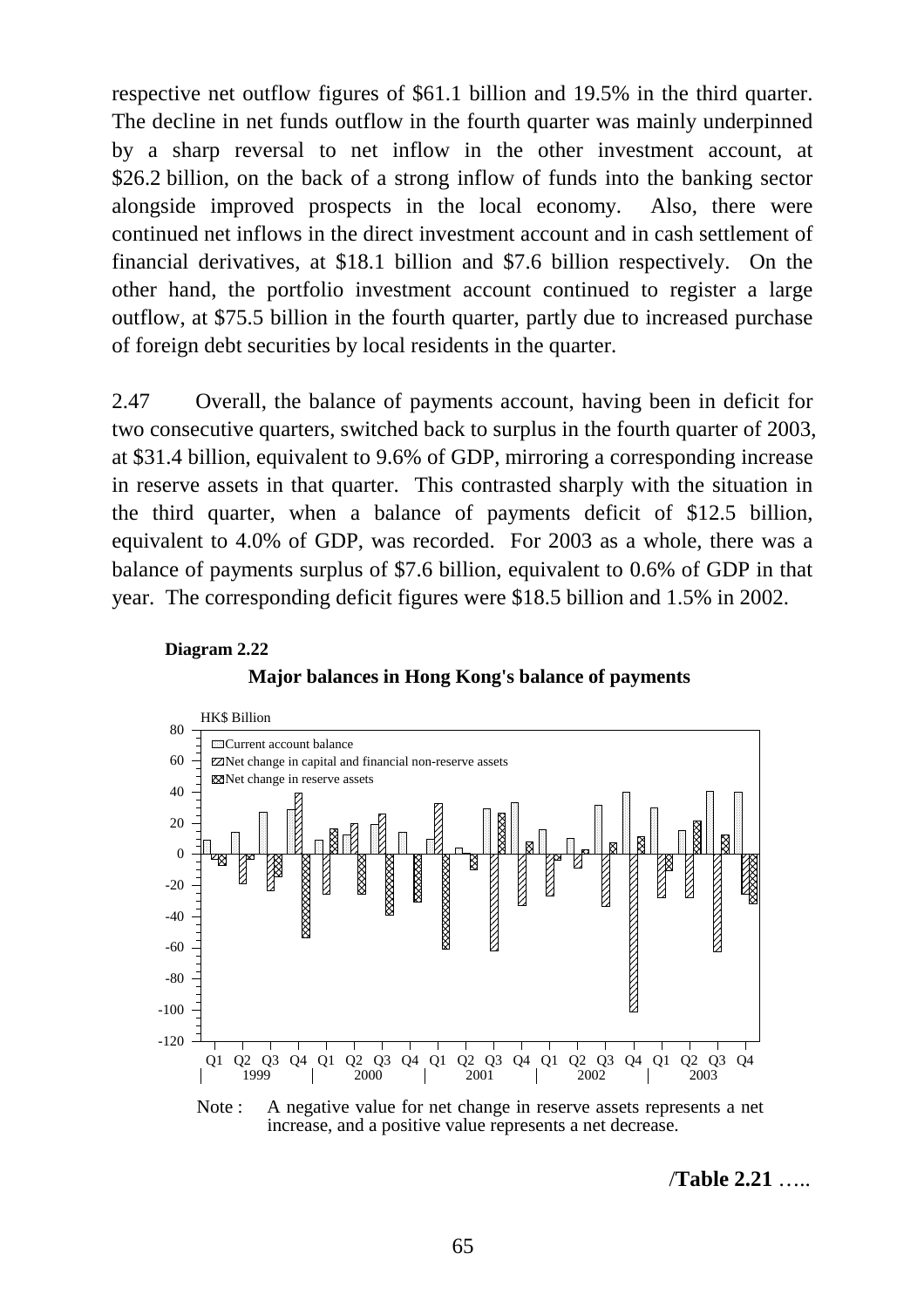## **Table 2.21**

|                                               | $2002^{\text{#}}$ | $2003^{\text{*}}$ | 2002                       |                |           |                           | 2003       |                    |           |                           |
|-----------------------------------------------|-------------------|-------------------|----------------------------|----------------|-----------|---------------------------|------------|--------------------|-----------|---------------------------|
|                                               |                   |                   | $\overline{\mathbf{Q1}}^*$ | $Q2^{\#}$      | $Q3^{\#}$ | $\mathbf{Q4}^{\text{\#}}$ | $\Omega^*$ | $\mathbf{Q2}^{\#}$ | $Q3^{\#}$ | $\mathbf{Q4}^{\text{\#}}$ |
| Current account <sup>(a)</sup>                | 98.2              | 125.7             | 16.2                       | 10.3           | 31.9      | 39.9                      | 29.8       | 15.2               | 40.5      | 40.3                      |
| Trade in goods                                | $-39.4$           | $-45.0$           | $-12.4$                    | $-16.4$        | $-5.0$    | $-5.6$                    | $-16.0$    | $-9.8$             | $-1.4$    | $-17.8$                   |
| Trade in services                             | 135.7             | 151.3             | 24.5                       | 31.2           | 36.1      | 43.9                      | 33.9       | 27.0               | 39.9      | 50.4                      |
| External factor income flows                  | 16.7              | 34.1              | 7.9                        | $-1.0$         | 4.5       | 5.4                       | 15.9       | 1.5                | 5.6       | 11.1                      |
| <b>Current transfers</b>                      | $-14.8$           | $-14.7$           | $-3.8$                     | $-3.6$         | $-3.8$    | $-3.7$                    | $-4.1$     | $-3.5$             | $-3.7$    | $-3.5$                    |
| <b>Capital and financial account</b>          | $-151.2$          | $-151.5$          | $-30.6$                    | $-5.6$         | $-25.5$   | $-89.5$                   | $-38.4$    | $-6.3$             | $-49.8$   | $-57.1$                   |
| Net change in capital transfers               | $-15.7$           | $-7.9$            | $-2.9$                     | $-7.6$         | $-1.9$    | $-3.2$                    | $-1.9$     | $-2.8$             | $-1.2$    | $-2.0$                    |
| Net change in financial<br>non-reserve assets | $-154.0$          | $-135.9$          | $-23.9$                    | $-1.1$         | $-31.2$   | $-97.8$                   | $-26.0$    | $-25.2$            | $-61.1$   | $-23.6$                   |
| of which:                                     |                   |                   |                            |                |           |                           |            |                    |           |                           |
| Direct investment                             | $-60.7$           | 76.2              | $-12.9$                    | 39.7           | $-37.2$   | $-50.3$                   | 3.0        | 34.8               | 20.3      | 18.1                      |
| Portfolio investment                          | $-302.5$          | $-237.1$          |                            | $-4.1 - 113.2$ | $-87.8$   | $-97.4$                   | $-54.8$    | $-25.9$            | $-81.0$   | $-75.5$                   |
| <b>Financial derivatives</b>                  | 51.6              | 79.6              | 2.8                        | 24.4           | 6.5       | 17.9                      | 12.1       | 22.0               | 37.8      | 7.6                       |
| Other investment                              | 157.6             | $-54.6$           | $-9.6$                     | 48.0           | 87.3      | 31.9                      | 13.6       | $-56.2$            | $-38.2$   | 26.2                      |
| Net change in reserve assets <sup>(b)</sup>   | 18.5              | $-7.6$            | $-3.9$                     | 3.1            | 7.7       | 11.6                      | $-10.4$    | 21.7               | 12.5      | $-31.4$                   |
| <b>Net errors and omissions</b>               | 52.9              | 25.7              | 14.4                       | $-4.7$         | $-6.4$    | 49.6                      | 8.6        | $-9.0$             | 9.3       | 16.8                      |
| <b>Overall balance of payments</b>            | $-18.5$           | 7.6               | 3.9                        | $-3.1$         | $-7.7$    | $-11.6$                   | 10.4       | $-21.7$            | $-12.5$   | 31.4                      |

## **Hong Kong's balance of payments account (\$ billion at current market prices)**

Notes : (#) Revised figures.

- (a) According to the international statistical standard for compiling balance of payments (BoP) account, imports of goods are valued on free-on-board (f.o.b.) basis, which is different from the practice for merchandise trade statistics where imports are valued on cost, insurance and freight (c.i.f.) basis. In the BoP account, the insurance and freight costs related to merchandise imports are entered as imports of services.
- (b) A negative value for net change in reserve assets represents a net increase, and a positive value represents a net decrease.

/**Notes** …..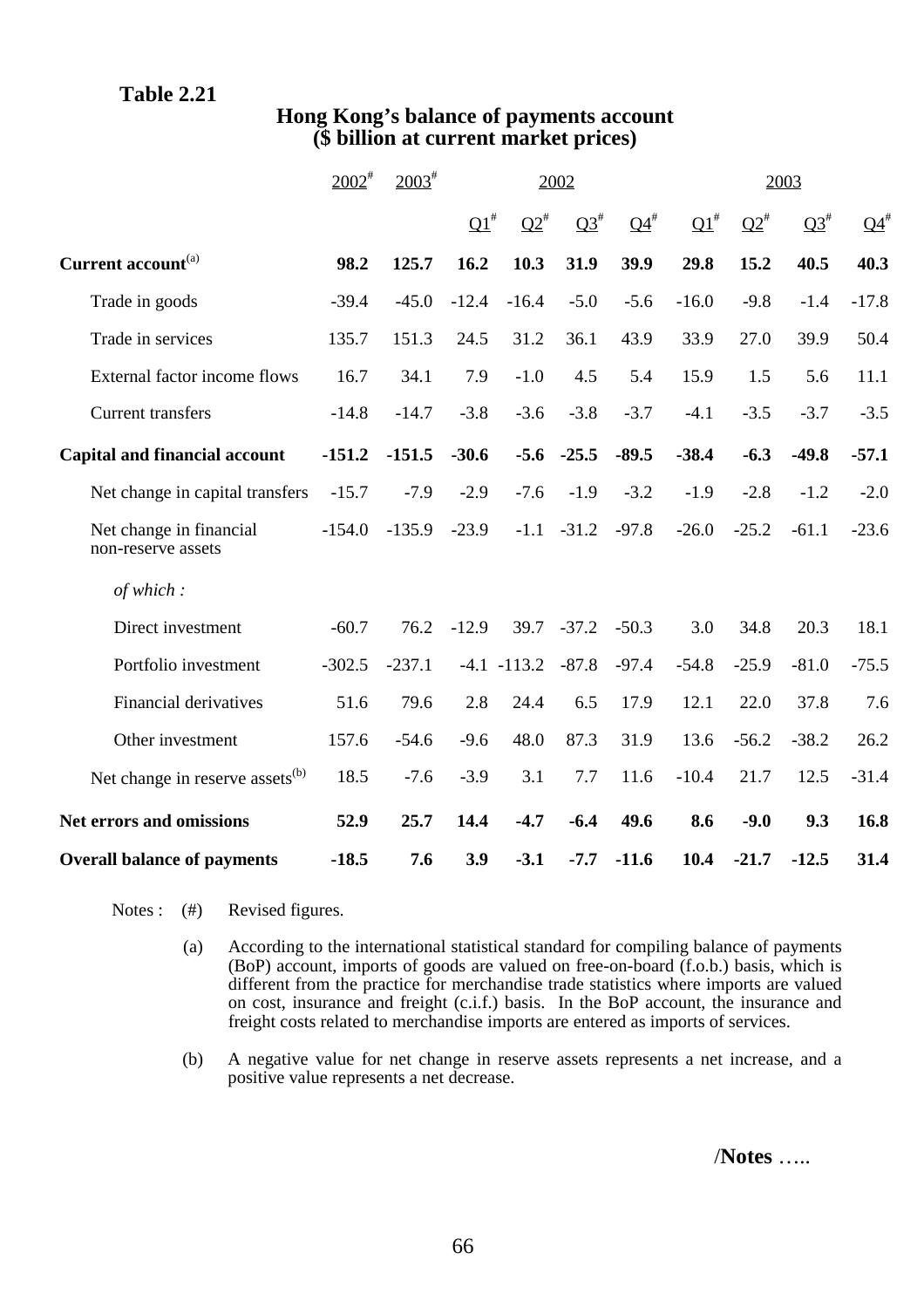#### **Notes :**

- (1) Estimates of price changes for the trade aggregates are based on changes in unit values, which do not take into account changes in the composition or quality of the goods traded, except for some selected commodities for which specific price indices are available. Changes in real terms are derived by discounting the effect of price changes from changes in the value of the trade aggregates.
- (2) Re-exports are those goods which have previously been imported into Hong Kong and are subsequently exported without having undergone in Hong Kong any manufacturing processes which change permanently the shape, nature, form or utility of the goods.
- (3) Offshore trade is covered in exports of trade-related services within the broader component of exports of services in the Gross Domestic Product. It covers the services of both "merchanting" and "merchandising for offshore transactions". Merchanting is defined as the services associated with trading of goods which are purchased from a party outside Hong Kong and then sold to another party outside Hong Kong, without the goods ever entering and leaving Hong Kong. Merchandising for offshore transactions is defined as the services of arranging on behalf of buyers/sellers outside Hong Kong the purchase/sale of goods according to their specifications. Earnings from offshore trade include the gross margin from merchanting and the commission from merchandising for offshore transactions.
- (4) Here imports of goods are valued on free-on-board (f.o.b.) basis, which is different from the practice for merchandise trade statistics where imports are valued on cost, insurance and freight (c.i.f.) basis. The insurance and freight costs related to merchandise imports are entered as imports of services.
- (5) Exports of financial and banking services in the GDP account include commissions and fees for rendering financial and related ancillary services to non-residents. However, these do not include interest receipts from non-residents, which account for a major part of the external receipts of financial intermediaries in Hong Kong. Interest receipts from non-residents are correctly classified as investment income from abroad under GNP. The same situation applies, in an opposite direction, to interest payments to non-residents. Hence the trade in services component and the invisible trade surplus of Hong Kong would have been larger if such interest receipts and payments were classified to the services account.
- (6) East Asia here covers nine major markets in the region, namely the mainland of China, Japan, Taiwan, Singapore, the Republic of Korea, the Philippines, Thailand, Malaysia and Indonesia.
- (7) North America here comprises the United States and Canada.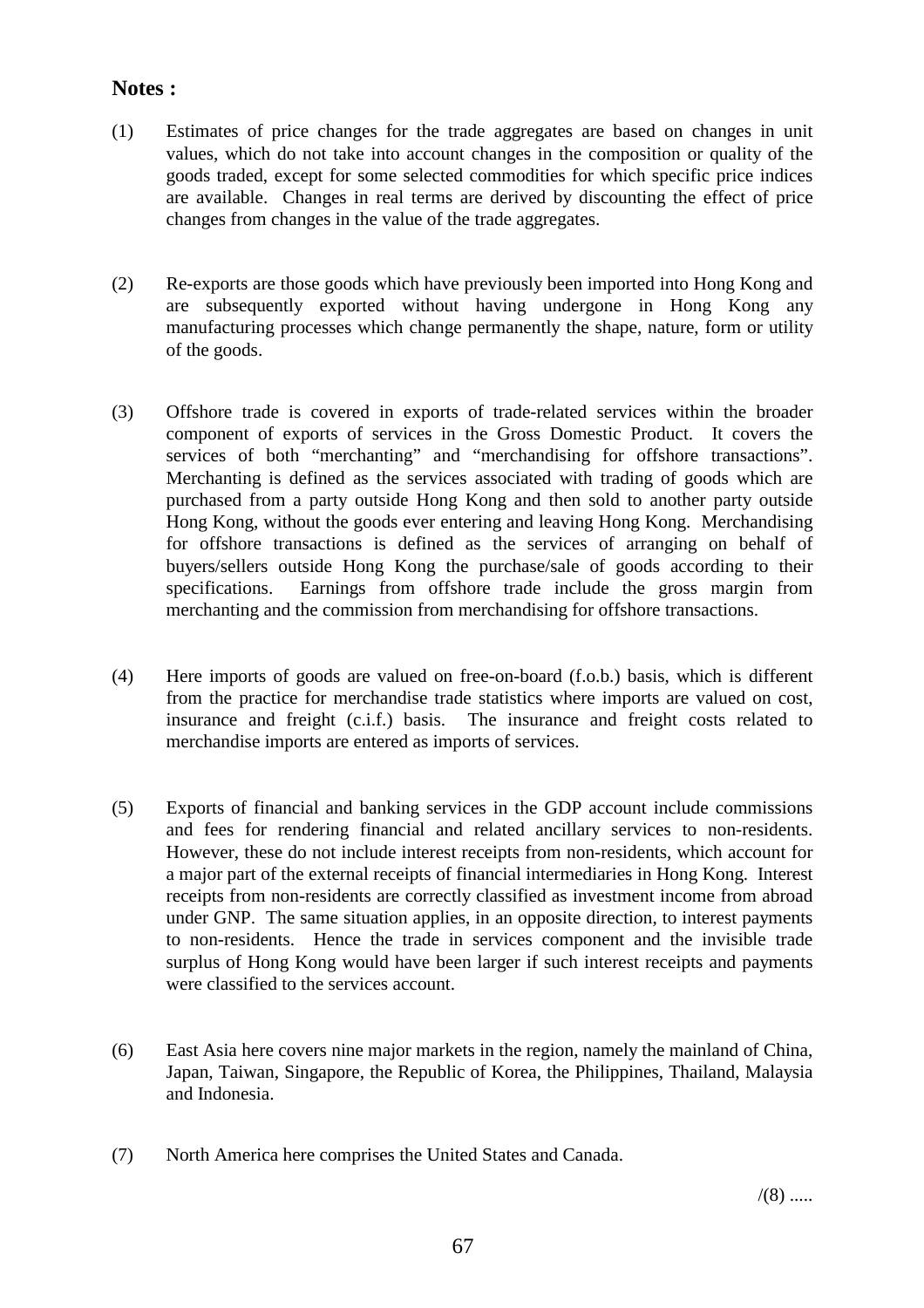- (8) The European Union here covers fifteen member countries, namely the United Kingdom, Germany, the Netherlands, France, Sweden, Italy, Denmark, Spain, Finland, Belgium, Luxembourg, Ireland, Austria, Greece and Portugal. As from 1 May 2004, the number of member countries in the European Union will be increased by ten to include Cyprus, the Czech Republic, Estonia, Hungary, Latvia, Lithuania, Malta, Poland, Slovakia and Slovenia.
- (9) Outward processing arrangements are made between Hong Kong companies and manufacturing entities in the Mainland under which the companies concerned sub-contract the whole or part of the production processes relating to their products to the Mainland entities. Raw materials or semi-manufactures are normally exported to the Mainland for such processing. The Mainland entity involved can be a local enterprise, a joint venture, or some other forms of business involving foreign investment.

There is no restriction on outward processing activities in general. However, outward processing on goods which claim Hong Kong origin status is strictly governed by the Hong Kong origin rules. The Trade and Industry Department operates an effective administrative arrangement whereby goods manufactured in Hong Kong but having undergone outward processing activities can be conferred Hong Kong origin status subject to the Hong Kong origin rules being fully met.

(10) A balance of payments (BoP) account is a statistical framework that systematically summarises the external transactions of an economy with the rest of the world in a specific time period.

A complete BoP account comprises the current account and the capital and financial account. The current account records the flows of real resources, including exports and imports of goods and services, factor income received from and paid to abroad, and current transfers from and to abroad. The capital account records external capital transfers, and external acquisitions and disposals of non-produced and non-financial assets. The financial account records transactions in financial assets and liabilities between residents and non-residents, including direct investment, portfolio investment, financial derivatives, and other investment. Also included is net change in reserve assets.

Within the overall BoP account, the current account balance and the net change in capital and financial non-reserve assets taken together, which is deemed to represent the BoP position of the economy, matches exactly the net change in reserve assets, by virtue of the BoP accounting identity.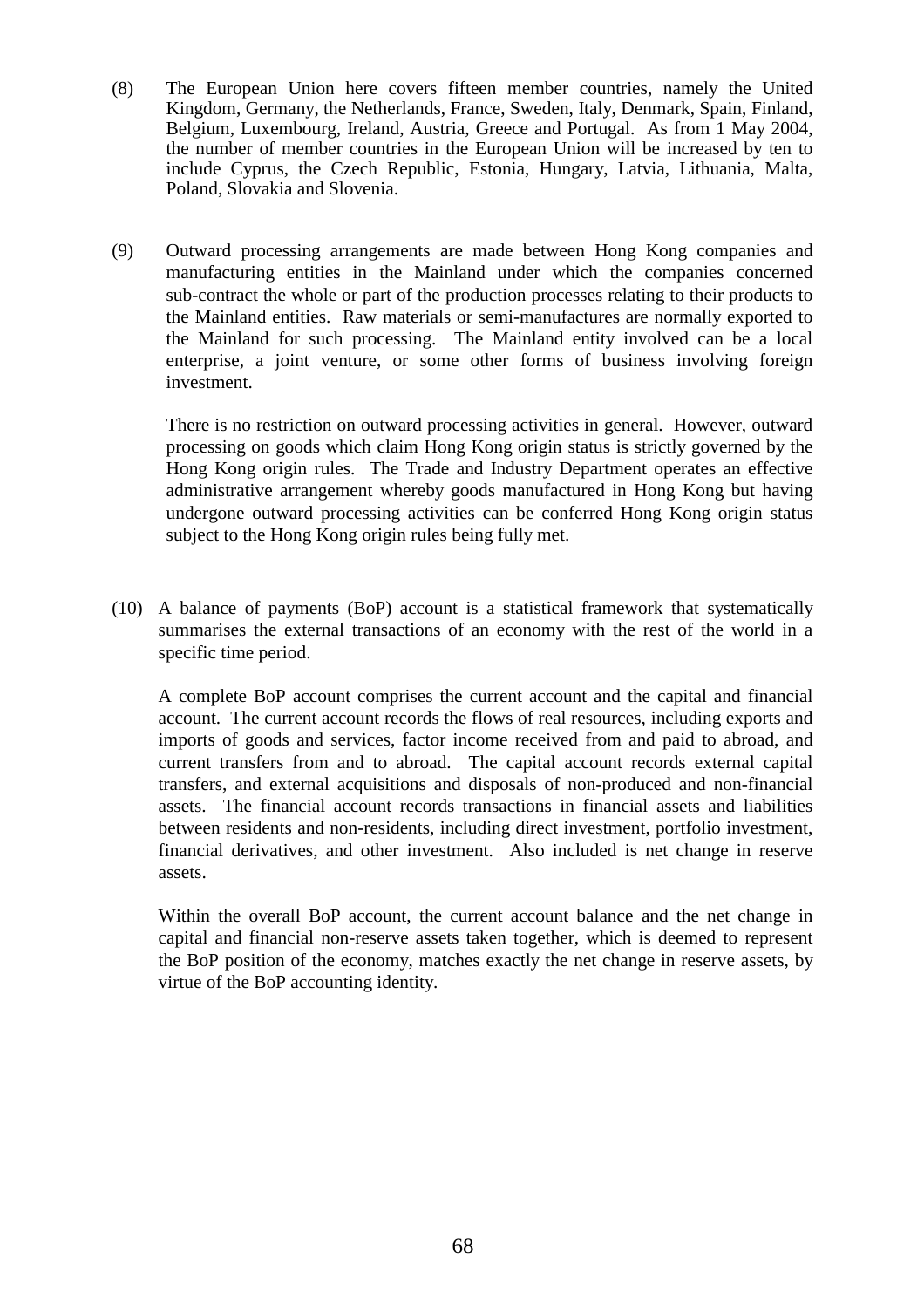### **CHAPTER 3 : THE DOMESTIC ECONOMY**

### **Net output or value added by major economic sector**

3.1 As reflected in quarterly GDP by major economic sector at constant prices<sup>(1)</sup>, net output or value added for all the *service sectors* taken together<sup>(2)</sup> rose by 6.4% in real terms in the fourth quarter of 2003 over a year earlier, accelerated further from the 4.9% increase in the third quarter. Analysed by constituent sector and by year-on-year comparison in real terms, net output in the wholesale, retail and import/export trades, restaurants and hotels surged by 11.2%, mainly attributable to the robust performance of Hong Kong's external trade as well as the visible pick-up in retail trade, upon a notable growth in inbound tourism and improved local consumption. Net output in finance, insurance, real estate and business services went up by 8.6%, mainly underpinned by the revival of the property market and the upsurge in stock market turnover. Net output in transport, storage and communications increased moderately, by 5.3%, while net output in community, social and personal services increased slightly, by 1.0%.

3.2 As to the net output in the local *manufacturing sector*, it shrank further, by 6.1% in real terms in the fourth quarter of 2003 over a year earlier, yet narrowed from the 9.1% decrease in the third quarter. This was largely due to the on-going relocation of production process outside Hong Kong. For the *construction sector*, net output declined by 6.9% in real terms in the fourth quarter of 2003 over a year earlier, after a 3.0% drop in the third quarter. This was mainly attributable to the continued slackening building activity in both the private and public sectors.

3.3 For 2003 as a whole, there was an increase of 4.5% in net output for all the services sectors taken together, further up from the 3.0% rise in 2002. On the other hand, net output in the local manufacturing and construction sectors shrank further, by 9.1% and 5.0% respectively in 2003, having diminished by 9.8% and 1.5% respectively in 2002.

/**Table 3.1** …..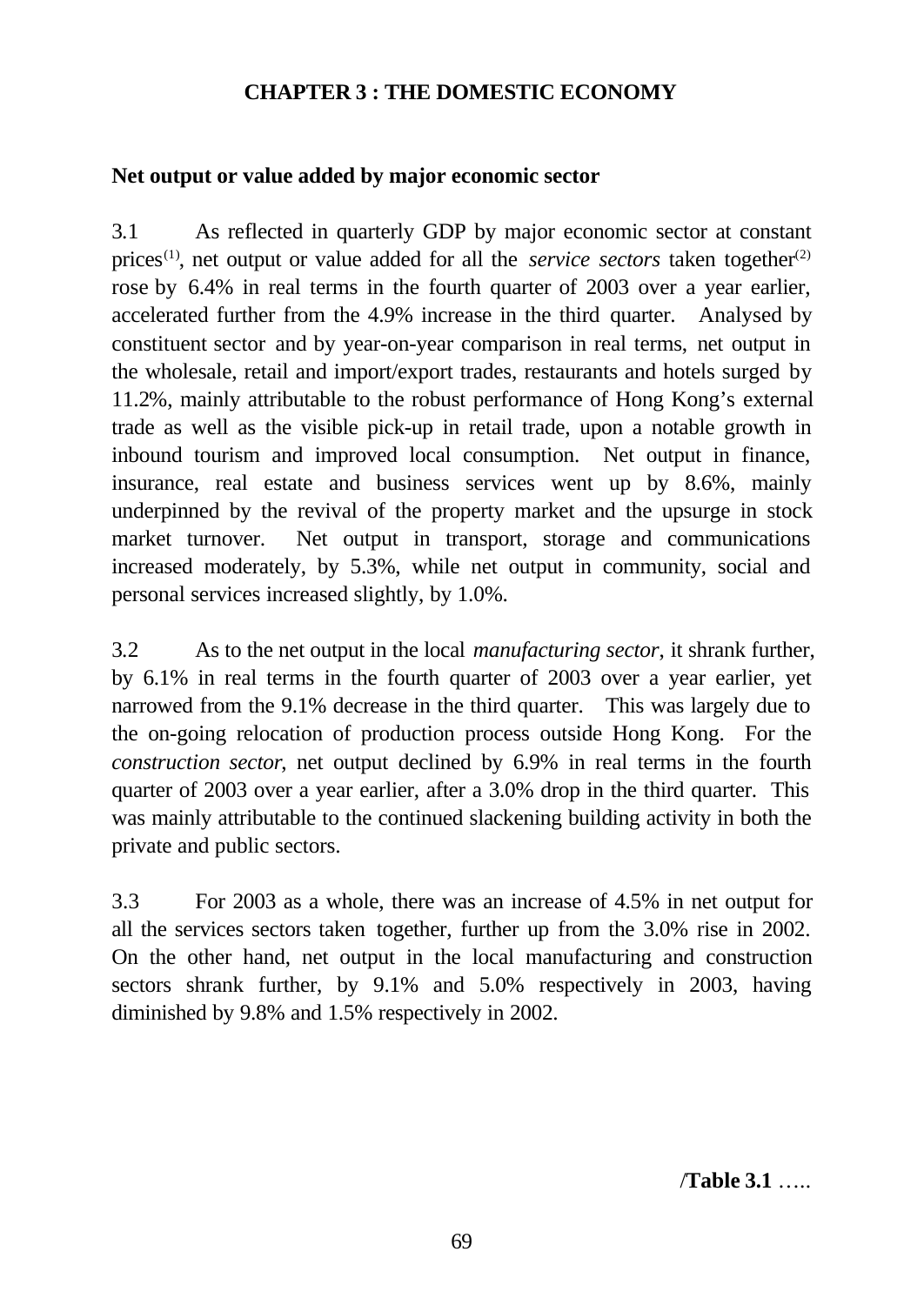# **GDP by major economic sector(a) (year-on-year rate of change in real terms (%))**

|                                                                          |        |                                      | $2002^*$         |     |              |        | $2003^{\text{*}}$ |                |             |           |
|--------------------------------------------------------------------------|--------|--------------------------------------|------------------|-----|--------------|--------|-------------------|----------------|-------------|-----------|
|                                                                          | Annual | $\Omega$                             | $\Omega$         |     | <u>03 04</u> | Annual | $\Omega$          | $\Omega$       | $Q_3$       | <u>Q4</u> |
| Manufacturing                                                            |        | $-9.8$ $-11.6$ $-11.2$ $-7.3$ $-9.2$ |                  |     |              | $-9.1$ |                   | $-8.8$ $-12.5$ | $-9.1$      | $-6.1$    |
| Construction                                                             | $-1.5$ | $-7.2$                               | 4.7              |     | $3.3 - 5.9$  | $-5.0$ | $-2.9$            |                | $-7.0 -3.0$ | $-6.9$    |
| Services <sup>(b)</sup>                                                  | 3.0    | $-0.2$                               | 1.3              | 4.1 | 6.4          | 4.5    | 5.8               | 0.7            | 4.9         | 6.4       |
| Of which :                                                               |        |                                      |                  |     |              |        |                   |                |             |           |
| Wholesale, retail and<br>import/export trades,<br>restaurants and hotels | 4.2    | $-3.7$                               | $-0.3$           |     | 5.9 13.4     | 10.0   | 14.8              | 5.9            |             | 8.3 11.2  |
| Transport, storage and<br>communications                                 | 6.2    | 2.3                                  | 6.0              | 8.1 | 8.2          | 1.2    | 3.8               | $-6.2$         | 1.5         | 5.3       |
| Finance, insurance,<br>real estate and<br>business services              | 1.3    | $-1.0$                               | 1.7              | 2.1 | 2.4          | 4.9    | 2.7               | 1.6            | 6.6         | 8.6       |
| Community, social and<br>personal services                               | $-0.7$ |                                      | $-0.7 -1.9 -0.7$ |     | 0.5          | $\ast$ | 0.3               | $-3.1$         | 1.9         | 1.0       |

- Notes : (a) The GDP figures shown in this table are compiled from the production approach, in parallel with those shown in Table 1.1 which are compiled from the expenditure approach. For details, see Note (1) to this chapter.
	- (b) In the context of value added contribution to GDP, the service sectors include ownership of premises as well, which is analytically a service activity. Also, fees for financial intermediation services are deducted.
	- (#) Revised figures.
	- (\*) Change of less than 0.05%.

/**Service** …..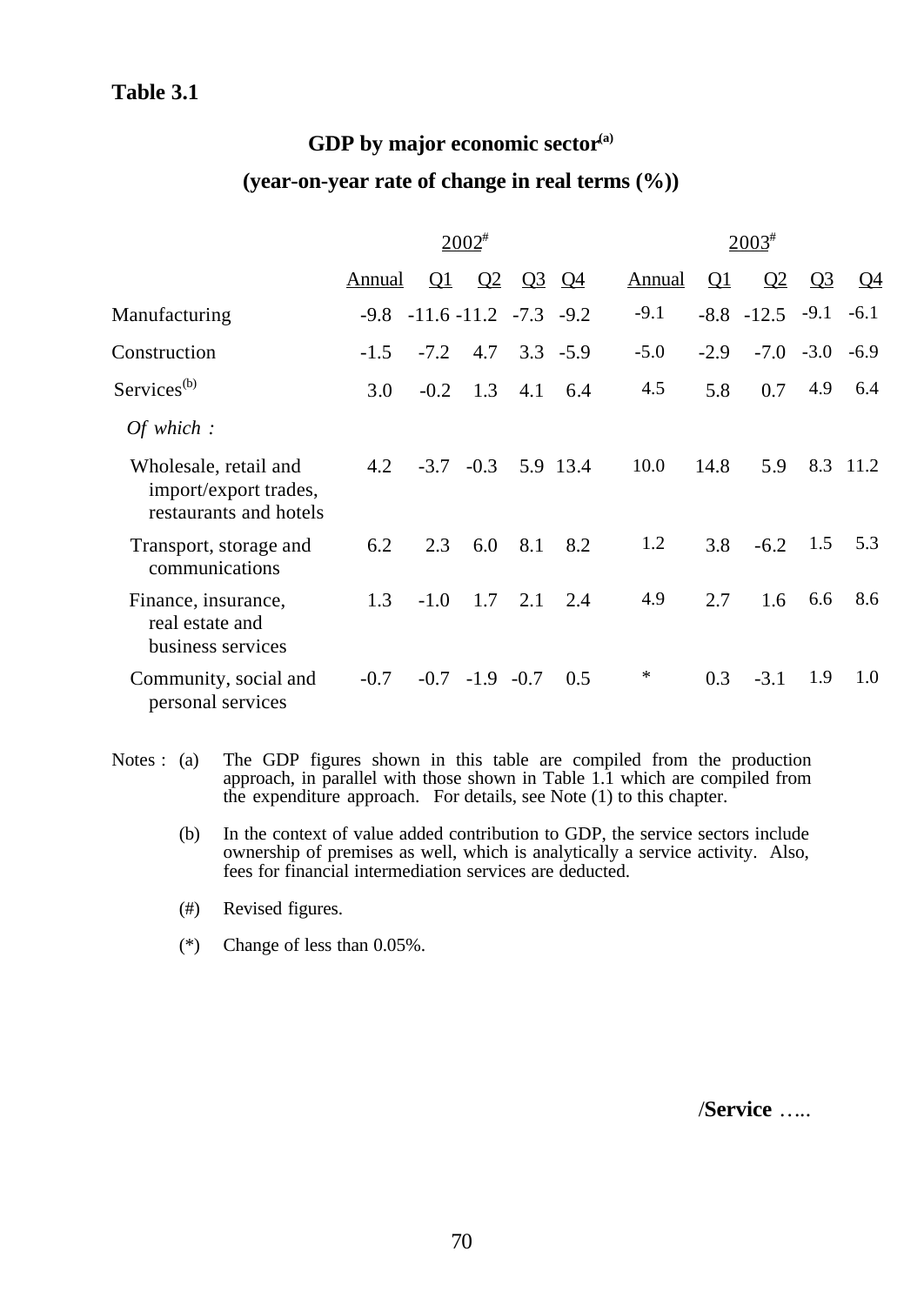### **Service sector receipts**

3.4 Business receipts in most of the service sectors surveyed rose in the fourth quarter of 2003 over a year earlier. Analysed by constituent sector and in value terms, business receipts in finance (except banking) grew sharply, by 53.4% in the fourth quarter of 2003 over a year earlier, fuelled by the brisk trading activities in the stock market. Business receipts in real estate also grew markedly, by 25.5%, supported by the turnaround of the property market. Business receipts in insurance and the import/export trade rose significantly, by 15.5% and 12.1% respectively. Business receipts in transport, the retail trade, business services, film entertainment, the wholesale trade and storage increased by 6.6%, 5.4%, 4.8%, 3.9%, 1.7% and 1.7% respectively, along with the strong recovery of the economy.

3.5 On the other hand, business receipts in restaurants, hotels and communications declined by 4.2%, 3.3% and 3.0% respectively in the fourth quarter of 2003 over a year earlier. Business receipts in banking fell by 5.9% in the fourth quarter in 2003 over a year earlier, reversing the increases in the preceding two quarters.

3.6 For 2003 as a whole, business receipts showed a mixed performance in the service sectors surveyed. Business receipts in insurance and finance (except banking) showed the largest increases, followed by those in the import/export trade, real estate and film entertainment. Business receipts in transport, business services and banking showed little change. On the other hand, business receipts in hotels and restaurants declined markedly, while those in the wholesale trade, storage, the retail trade and communications declined moderately.

/**Table 3.2** …..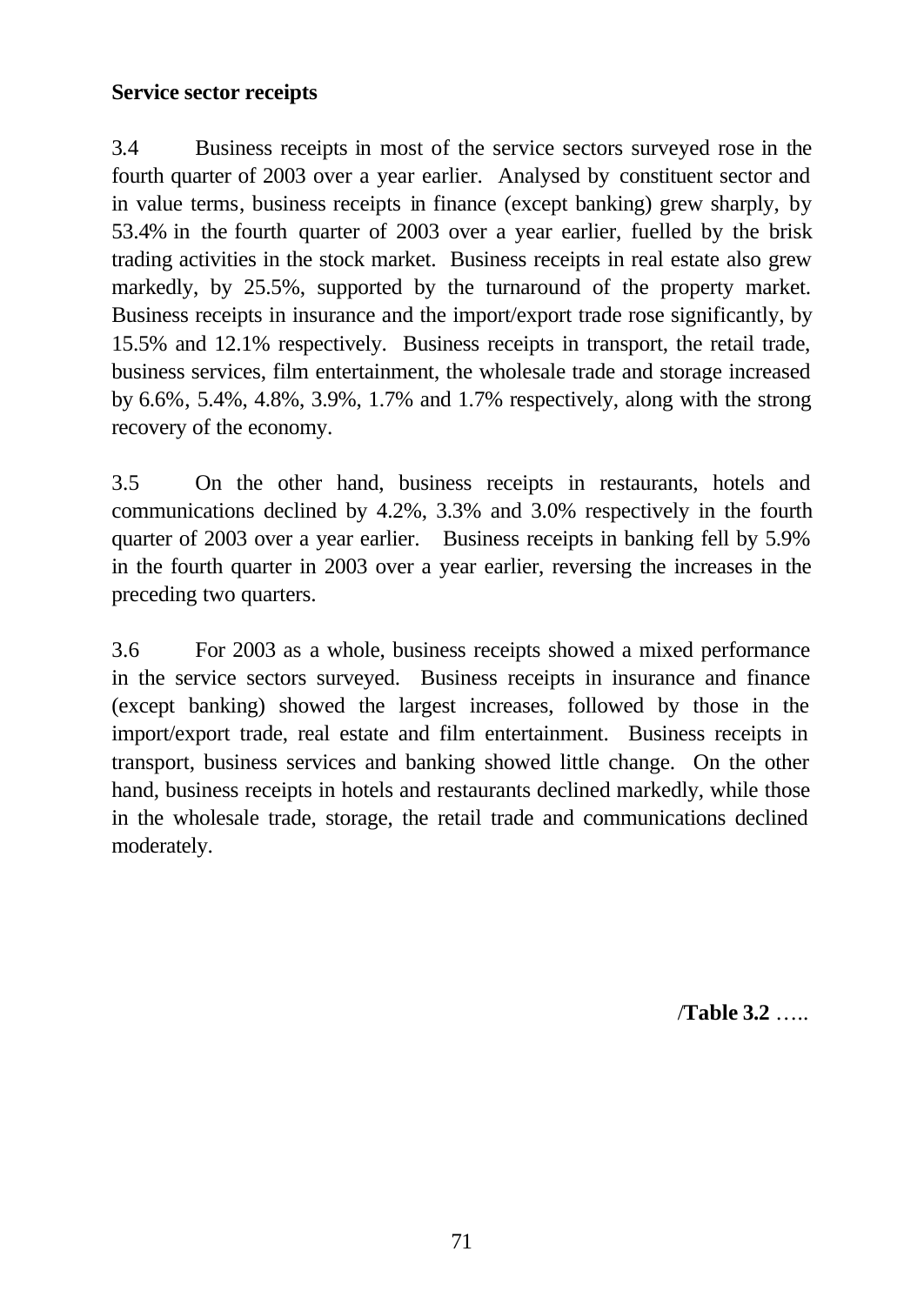|                             |         | 2002     |                |         |                |               |          | 2003          |           |             |  |  |
|-----------------------------|---------|----------|----------------|---------|----------------|---------------|----------|---------------|-----------|-------------|--|--|
|                             | Annual  | $\Omega$ | Q <sub>2</sub> | $Q_2^2$ | Q <sub>4</sub> | <b>Annual</b> | $\Omega$ | $\Omega$      | $Q_2^2$   | $\Omega$ 4  |  |  |
| Service sector              |         |          |                |         |                |               |          |               |           |             |  |  |
| Import/export trade         | $-2.8$  | $-15.4$  | $-2.6$         | 1.8     | 5.3            | 6.5           | 2.4      | 4.3           |           | 6.5 12.1    |  |  |
| Wholesale trade             | $-10.7$ | $-14.7$  | $-12.8$        | $-8.9$  | $-6.2$         | $-5.0$        |          | $-3.5 -13.7$  | $-4.5$    | 1.7         |  |  |
| Retail trade                | $-4.1$  | $-3.7$   | $-5.8$         | $-4.3$  | $-2.4$         | $-2.3$        |          | $-2.6 -11.0$  | $-0.4$    | 5.4         |  |  |
| <b>Restaurants</b>          | $-5.4$  | $-5.4$   | $-6.0$         | $-4.5$  | $-5.9$         | $-9.7$        |          | $-8.6 - 19.2$ | $-7.1$    | $-4.2$      |  |  |
| Hotels                      | $-2.3$  | $-12.5$  | $-6.6$         | $-2.5$  | 12.5           | $-19.7$       |          | $-2.7 -64.3$  | $-9.5$    | $-3.3$      |  |  |
| <b>Banking</b>              | $-0.8$  | $-7.2$   | 0.3            | $-4.2$  | 7.4            | $\ast$        | $-1.3$   | 2.3           |           | $5.8 - 5.9$ |  |  |
| Finance (except<br>banking) | $-14.3$ | $-25.2$  | $-11.4$        | $-6.9$  | $-11.1$        | 17.3          | $-5.7$   | $-5.5$        | 30.9 53.4 |             |  |  |
| Insurance                   | 10.3    | 10.0     | 6.0            | 9.8     | 15.0           | 19.1          |          | 22.4 14.4     | 25.4 15.5 |             |  |  |
| Real estate                 | $-2.5$  | $-0.1$   | 3.5            | $-8.4$  | $-5.2$         | 6.2           |          | $-4.3 - 12.1$ | 18.3      | 25.5        |  |  |
| <b>Business services</b>    | $-5.8$  | $-10.4$  | $-4.0$         | $-5.0$  | $-3.5$         | 0.5           |          | $0.2 -3.7$    | 0.8       | 4.8         |  |  |
| Transport                   | 2.3     | $-8.2$   | 0.3            | 6.1     | 10.6           | 0.5           |          | $5.6 - 10.9$  | 0.3       | 6.6         |  |  |
| Storage                     | $-19.6$ | $-21.7$  | $-27.4$        | $-20.4$ | $-6.8$         | $-4.5$        | $-7.8$   | $-8.3$        | $-3.7$    | 1.7         |  |  |
| Communications              | $-2.6$  | $-5.2$   | $-4.3$         | $-1.4$  | 0.5            | $-2.4$        | 1.6      | $-4.9$        | $-3.1$    | $-3.0$      |  |  |
| Film entertainment          | $-9.1$  | 2.6      | $-15.5$        | $-18.9$ | $-1.8$         | 2.3           | $-1.0$   | $-5.6$        | 12.1      | 3.9         |  |  |

#### **Index of Business Receipts for individual service sectors (year-on-year rate of change in value terms (%))**

Note :  $(*)$  Change of less than 0.05%.

# **Local manufacturing output**

3.7 The volume of local manufacturing output, as measured by the Index of Industrial Production<sup>(3)</sup>, shrank by  $6.1\%$  in the fourth quarter of 2003 over a year earlier, after a 9.1% decline in the third quarter. Analysed by major constituent industry and by year-on-year comparison in volume, output of the fabricated metal products, the consumer electrical and electronic products, and the textiles industries plunged by 23.1%, 22.7% and 14.4% respectively in the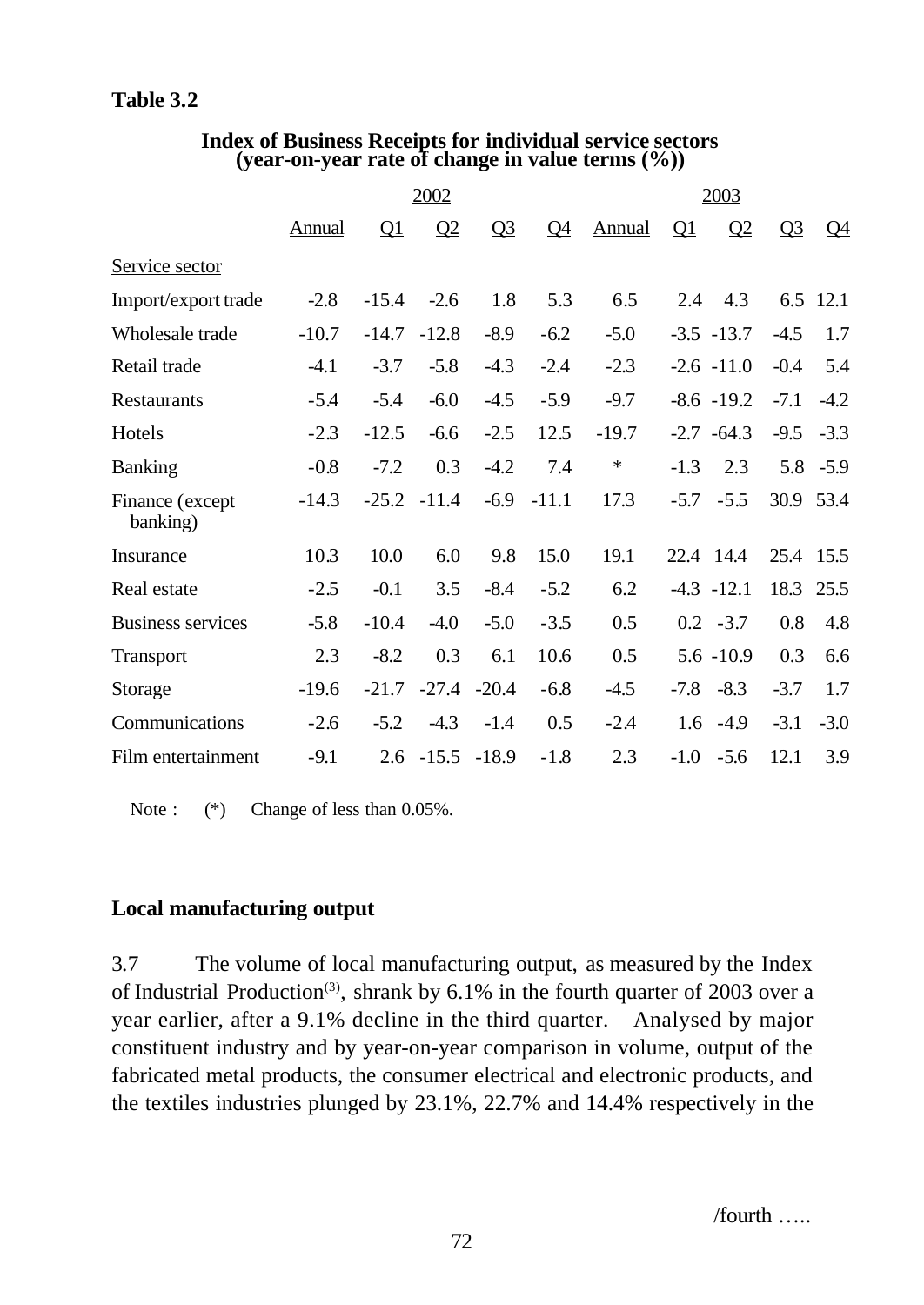fourth quarter of 2003. Output of the plastic products and the wearing apparel industries also went down considerably, by 8.6% and 6.0% respectively. Output of the machinery and equipment industry fell moderately, by 4.2%. On the other hand, output of the paper products and printing industry rose by 1.8%. On a seasonally adjusted quarter-to-quarter comparison, the Index increased by 0.3% in the fourth quarter of 2003, moderated from the 2.7% growth in the third quarter.

3.8 For 2003 as a whole, the volume of local manufacturing output dropped by 9.2%, following a 9.8% decrease in 2002. In 2003, the fall in volume of output was most notable in the fabricated metal products, the machinery and equipment, and the consumer electrical and electronic products industries, by 23.8%, 22.6% and 13.8% respectively.

3.9 In the fourth quarter of 2003, domestic exports fell slightly further in real terms from a year earlier, by 0.4%. This might point to a further mild shrinkage in local manufacturing output in that quarter.

### **Table 3.3**

#### **Index of Industrial Production for the major local manufacturing industries (year-on-year rate of change in volume (%))**

|                                                | 2002          |                        |          |                                         |                                                                                       | 2003    |           |                                 |                                                                                     |           |
|------------------------------------------------|---------------|------------------------|----------|-----------------------------------------|---------------------------------------------------------------------------------------|---------|-----------|---------------------------------|-------------------------------------------------------------------------------------|-----------|
|                                                | <b>Annual</b> | <u>01</u>              | $\Omega$ | Q <sub>3</sub>                          | <u>04</u>                                                                             | Annual  | <u>01</u> | Q <sub>2</sub>                  | <u>O3</u>                                                                           | <u>04</u> |
| <u>Industry</u> group                          |               |                        |          |                                         |                                                                                       |         |           |                                 |                                                                                     |           |
| Wearing apparel                                |               | $-6.6$ $-13.4$ $-10.5$ |          | 4.0                                     | $-7.2$                                                                                | 1.9     | $-0.1$    | $-5.0$                          | 17.9                                                                                | $-6.0$    |
| Textiles                                       |               | $-7.2 - 10.6$          | $-7.3$   | $-5.9$                                  | $-6.4$                                                                                | $-10.7$ |           | $-0.8$ $-11.3$ $-12.6$          |                                                                                     | $-14.4$   |
| Plastic products                               | $-10.8$       | $-13.1$                |          | $-7.4$ $-15.5$                          | $-7.0$                                                                                | $-8.0$  | $-6.0$    |                                 | $-7.2$ $-10.3$                                                                      | $-8.6$    |
| Consumer electrical and<br>electronic products | $-23.6$       |                        |          | $-0.8$ $-29.6$ $-28.2$ $-35.4$          |                                                                                       |         |           | $-13.8$ $-30.0$ $-14.8$         | 16.3                                                                                | $-22.7$   |
| Machinery and equipment                        |               |                        |          | $-16.8$ $-17.4$ $-19.7$ $-11.4$ $-18.8$ |                                                                                       |         |           | $-22.6$ $-25.4$ $-30.4$ $-27.6$ |                                                                                     | $-4.2$    |
| Fabricated metal products                      | $-29.4$       |                        |          | $-27.4$ $-30.7$ $-30.6$ $-28.8$         |                                                                                       | $-23.8$ |           | $-27.5$ $-21.5$ $-23.2$         |                                                                                     | $-23.1$   |
| Paper products and<br>printing                 |               | $-0.2 -10.5$           | 1.0      | 0.1                                     | 8.3                                                                                   | $-0.4$  | 11.7      | $-3.4$                          | $-9.3$                                                                              | 1.8       |
| Overall manufacturing                          |               | $-9.8$ $-11.6$ $-11.2$ |          | $-7.3$                                  | $-9.2$                                                                                | $-9.2$  |           | $-8.8$ $-12.5$                  | $-9.1$                                                                              | $-6.1$    |
|                                                |               |                        |          |                                         | $\langle -2.4 \rangle \langle -1.3 \rangle \langle -0.7 \rangle \langle -3.9 \rangle$ |         |           |                                 | $\langle -2.2 \rangle \langle -6.5 \rangle \langle 2.7 \rangle \langle 0.3 \rangle$ |           |

Note :  $\langle \rangle$  Seasonally adjusted quarter-to-quarter % change in volume.

/**Diagram 3.1** …..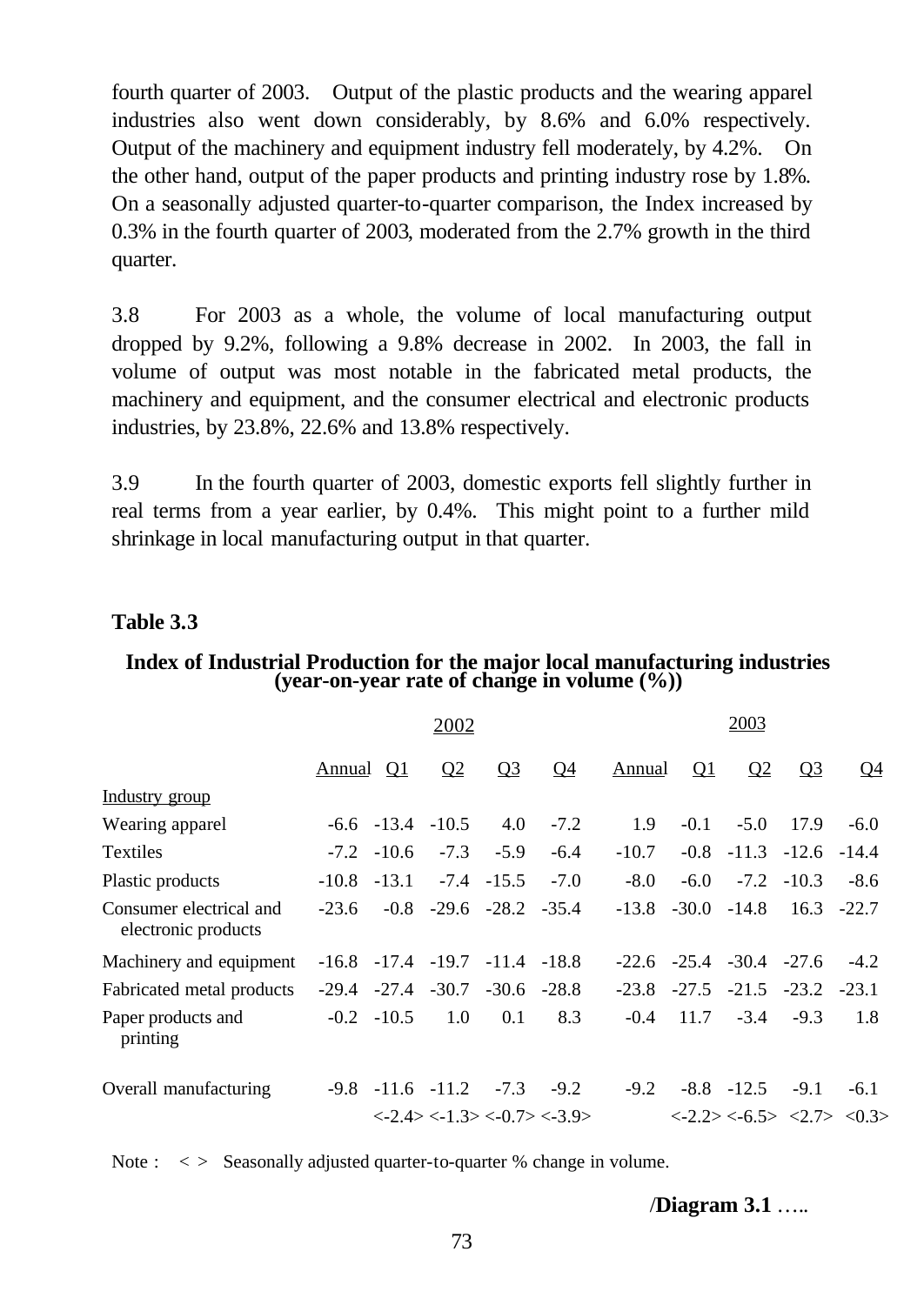```
Diagram 3.1
```




# **Property**

3.10 The sales market for *residential property* turned even more upbeat in the first quarter of 2004, having picked up strongly in the latter part of last year. Trading activities in both the primary and secondary markets increased markedly. There were also further distinct increases in prices, particularly in the luxury end of the market. The strengthened local economy, amidst better global economic outlook and continued low interest rates, lifted confidence of both home buyers and investors. There were reportedly more transactions involving short-term resale with profits. As to the rental market for residential property, the situation was relatively steady with rentals showing some mild increases in overall terms.

3.11 On a quarter-to-quarter comparison, flat prices increased significantly further, on average by 13% in the first quarter of 2004, after a 9% increase in the fourth quarter of 2003. Flat rentals increased less rapidly, on average by 2% in the first quarter of 2004, having stabilised to show zero change in the fourth quarter of 2003. Compared with the peaks in the third quarter of 1997, flat prices and rentals in the first quarter of 2004 were still down substantially, by an average of 57% and 47% respectively.

 $/3.12$  …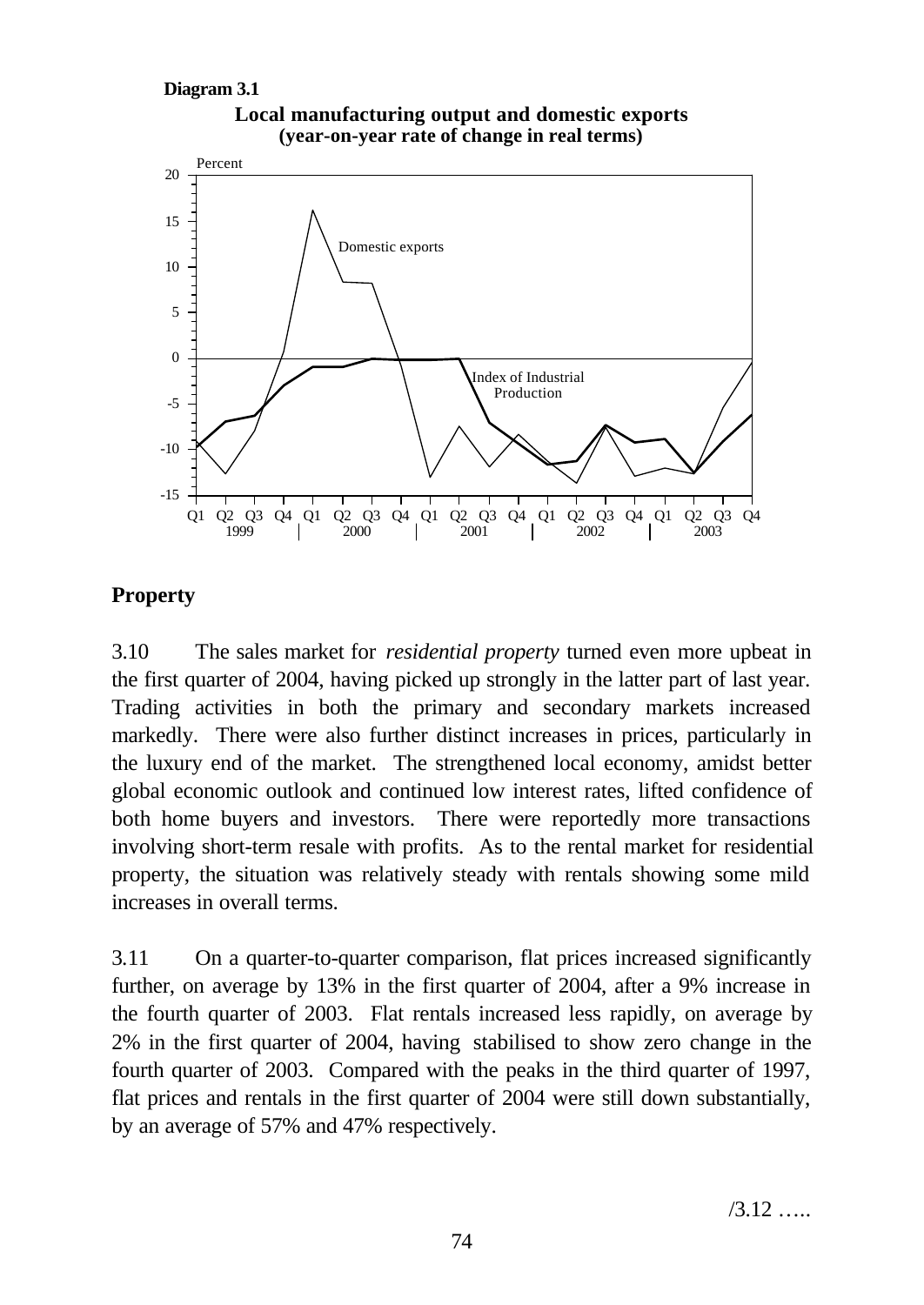3.12 On *commercial property*, the sales market for office space showed a strong performance in the first quarter of 2004, supported by a marked revival in investor interest. The rental market also improved further in the first quarter of 2004, along with the pick-up in business activity. Also, many landlords cut back on the rent-free periods and other lease concessions offered earlier. On a quarter-to-quarter comparison, prices for office space on average surged further, by 28% in the first quarter of 2004, following an 8% increase in the fourth quarter of 2003. The decline in office rentals since early 2001 was arrested in late 2003 and early 2004. There was on average a 2% increase in the first quarter of 2004, after a similar increase in the fourth quarter of 2003. Against their respective peaks in 1994, prices and rentals of office space in the first quarter of 2004 were still drastically lower, by an average of 64% and 61% respectively.

3.13 The sales and rental markets for *shopping space* likewise revived further in the first quarter of 2004. The pick-up in retail business, amidst stronger local consumption and vibrant inbound tourism, provided the major impetus. Yet the increases in prices and rentals were more noticeable for retail premises in popular locations and in better-managed shopping malls. On a quarter-to-quarter comparison, rentals for shopping space rose on average by 1% in the first quarter of 2004, having risen by 3% in the fourth quarter of 2003. Prices for shopping space showed a distinctly faster increase than rentals, on average by 10% in the first quarter of 2004, following a 12% increase in the fourth quarter of 2003. Compared with the peaks in the third quarter of 1997, prices and rentals for shopping space in the first quarter of 2004 still plunged by an average of 46% and 29% respectively.

3.14 On *industrial property*, the sales and rental markets were relatively quiet in overall terms in the first quarter of 2004, yet both prices and rentals showed further increases. On a quarter-to-quarter comparison, prices of industrial space on average went up by 9% in the first quarter of 2004, following a 3% increase in the fourth quarter of 2003. Rentals of industrial space on average rose by 6% in the first quarter of 2004, following a 3% increase in the fourth quarter of 2003. Against their respective peaks in 1994, prices and rentals of industrial space in the first quarter of 2004 still plummeted by an average of 65% and 48% respectively.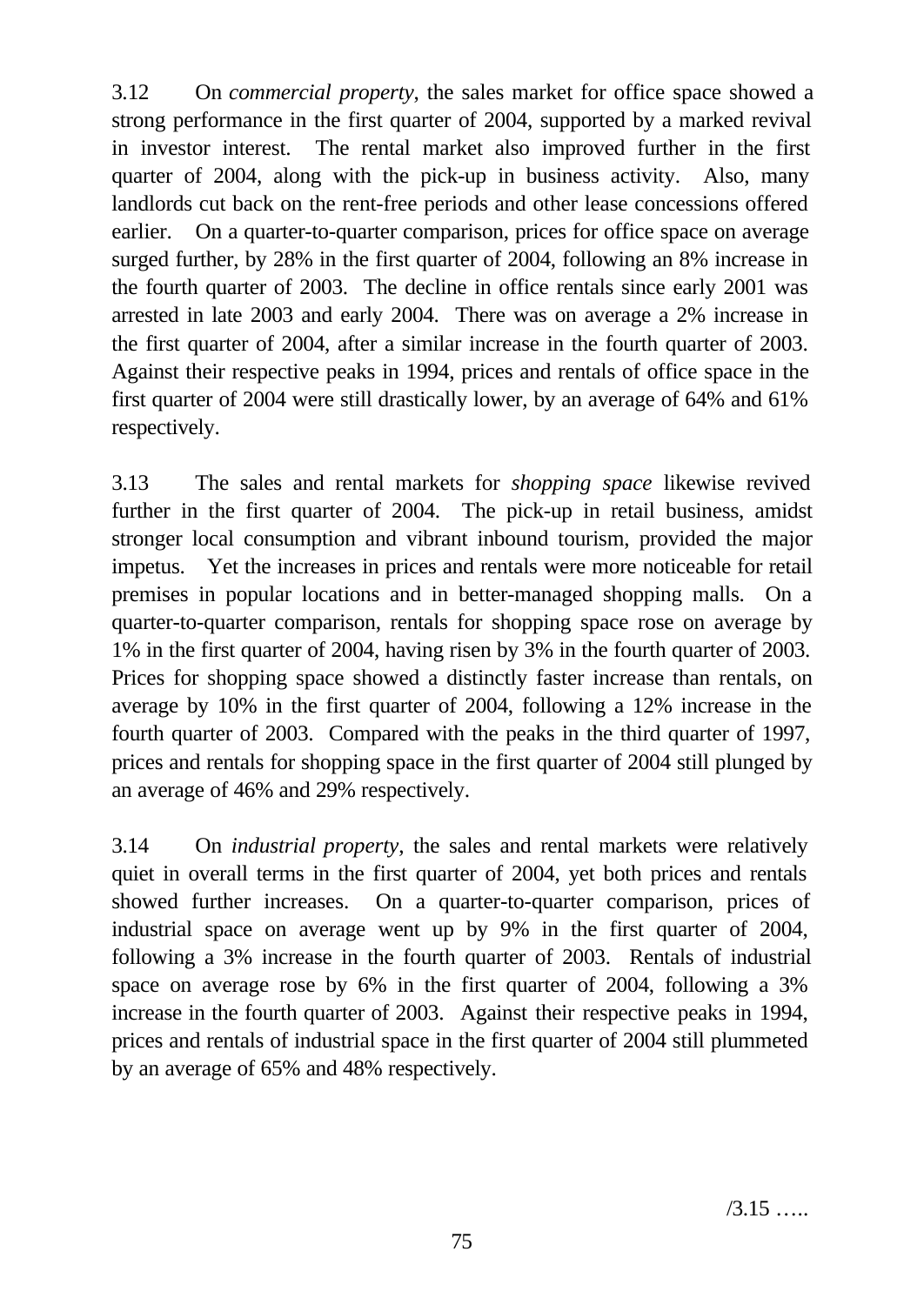3.15 *Property transactions*, as measured by agreements for sale and purchase of property registered with the Land Registry, increased markedly further by 16% in number and 29% in total value in the first quarter of 2004 over the fourth quarter of 2003. Analysed by main type of property, transactions in residential property rose by 19% in number and 27% in total value. As to transactions in non-residential property, there was a 4% increase in number, yet their total value increased much faster by 37%. Compared with a year earlier, overall property transactions rose drastically by 94% in number and by 155% in total value. Transactions in residential property rose by 99% in number and 158% in total value, while transactions in non-residential property rose by 72% in number and 140% in total value. Property transfer assignments, being a lagging indicator of property transactions, went down by 7% in number and 12% in total value in the first quarter of 2004 over the fourth quarter of 2003. Compared with a year earlier, they went up by 9% and 38% respectively. As to mortgage arrangements, also a lagging indicator of property activity, their number in the first quarter of 2004 decreased by 16% over the fourth quarter of 2003 and by 5% over a year earlier.

3.16 On Government-subsidised flats, there were no new sales of flats under the Home Ownership Scheme (HOS) and the Tenants Purchase Scheme (TPS) in the first quarter of 2004, as the production and sale of HOS flats and the sale of public rental flats under TPS had both been brought to a halt. On home ownership loans, the Housing Authority closed the application for the Home Assistance Loan Scheme<sup>(4)</sup> in November 2003. A comprehensive review of the scheme was being conducted.

/**Table 3.4** …..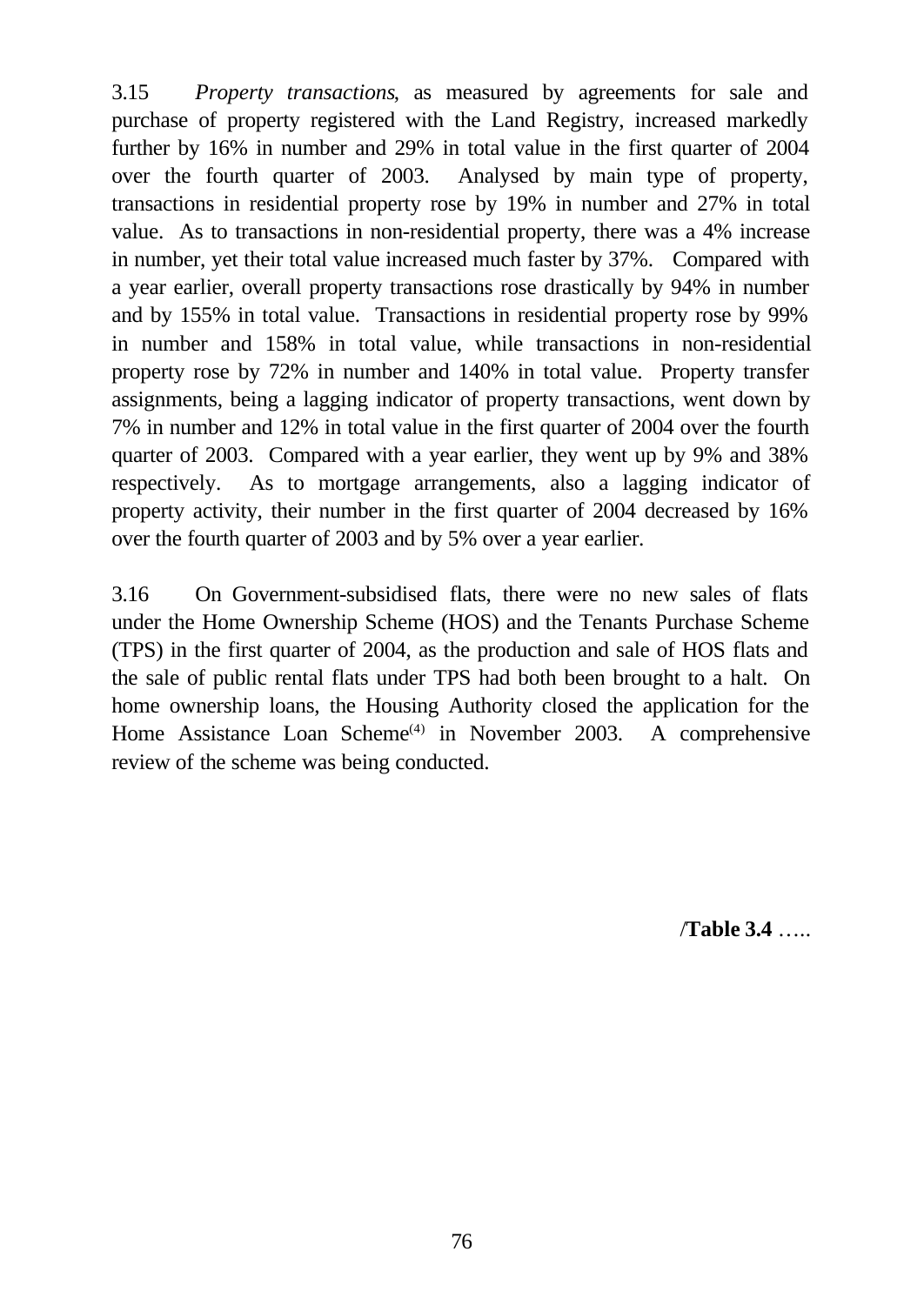# **Indices of Property Prices and Rentals**

|                      |                |                                            | Residential property |      |                                              | Office space |                             |      | Shopping space                               |                             |        | Conventional<br>flatted factory space |                                                    |      |                             |                             |              |
|----------------------|----------------|--------------------------------------------|----------------------|------|----------------------------------------------|--------------|-----------------------------|------|----------------------------------------------|-----------------------------|--------|---------------------------------------|----------------------------------------------------|------|-----------------------------|-----------------------------|--------------|
|                      |                | Price index <sup>(a)</sup><br>$(1999=100)$ |                      |      | <u>Rental</u> index $^{(b)}$<br>$(1999=100)$ |              | Price index<br>$(1999=100)$ |      | <u>Rental</u> index $^{(b)}$<br>$(1999=100)$ | Price index<br>$(1999=100)$ |        |                                       | <u>Rental</u> index <sup>(b)</sup><br>$(1999=100)$ |      | Price index<br>$(1999=100)$ | Rental index <sup>(b)</sup> | $(1999=100)$ |
| 2003 Q1              |                | 62.7                                       | $(-4)$               | 76.6 | $(-3)$                                       | 62.1         | $(-4)$                      | 79.4 | $(-4)$                                       | 81.0                        | $(-2)$ | 89.1                                  | $(-3)$                                             | 72.5 | $(*)$                       | 79.4                        | $(-2)$       |
|                      | Q <sub>2</sub> | 59.8                                       | $(-5)$               | 73.7 | $(-4)$                                       | 59.0         | $(-5)$                      | 74.3 | $(-6)$                                       | 81.5                        | (1)    | 84.1                                  | $(-6)$                                             | 70.0 | $(-3)$                      | 73.8                        | $(-7)$       |
|                      | $O3^*$         | 59.3                                       | $(-1)$               | 71.9 | $(-2)$                                       | 61.6         | (4)                         | 71.7 | $(-3)$                                       | 84.1                        | (3)    | 84.9                                  | (1)                                                | 70.7 | (1)                         | 72.2                        | $(-2)$       |
|                      | $O4^*$         | 64.4                                       | (9)                  | 72.2 | $(*)$                                        | 66.8         | (8)                         | 73.3 | (2)                                          | 94.2                        | (12)   | 87.7                                  | (3)                                                | 72.9 | (3)                         | 74.4                        | (3)          |
| 2004 O1 <sup>^</sup> |                | 72.5                                       | (13)                 | 74.0 | (2)                                          | 85.2         | (28)                        | 74.8 | (2)                                          | 104.0                       | (10)   | 88.9                                  | (1)                                                | 79.2 | (9)                         | 79.1                        | (6)          |

Notes : All rental indices shown in this table have been adjusted for changes in concessionary leasing terms such as provision of refurbishment, granting of rent-free periods, and waiver of miscellaneous charges, if known.

- (a) Prices for residential property in this table cover existing flats traded in the secondary market, but not new flats sold in the primary market.
- (b) Rentals for residential property in this table cover only new tenancies for which rentals are freshly determined, while rentals for non-residential property in this table cover also lease renewals upon which rentals may be revised.
- ( ) % change over the preceding quarter.
- (#) Figures for non-residential property are provisional.
- (^) Provisional figures.
- (\*) Change of less than 0.5%.

Source : Rating and Valuation Department.

/**Diagram 3.2** …..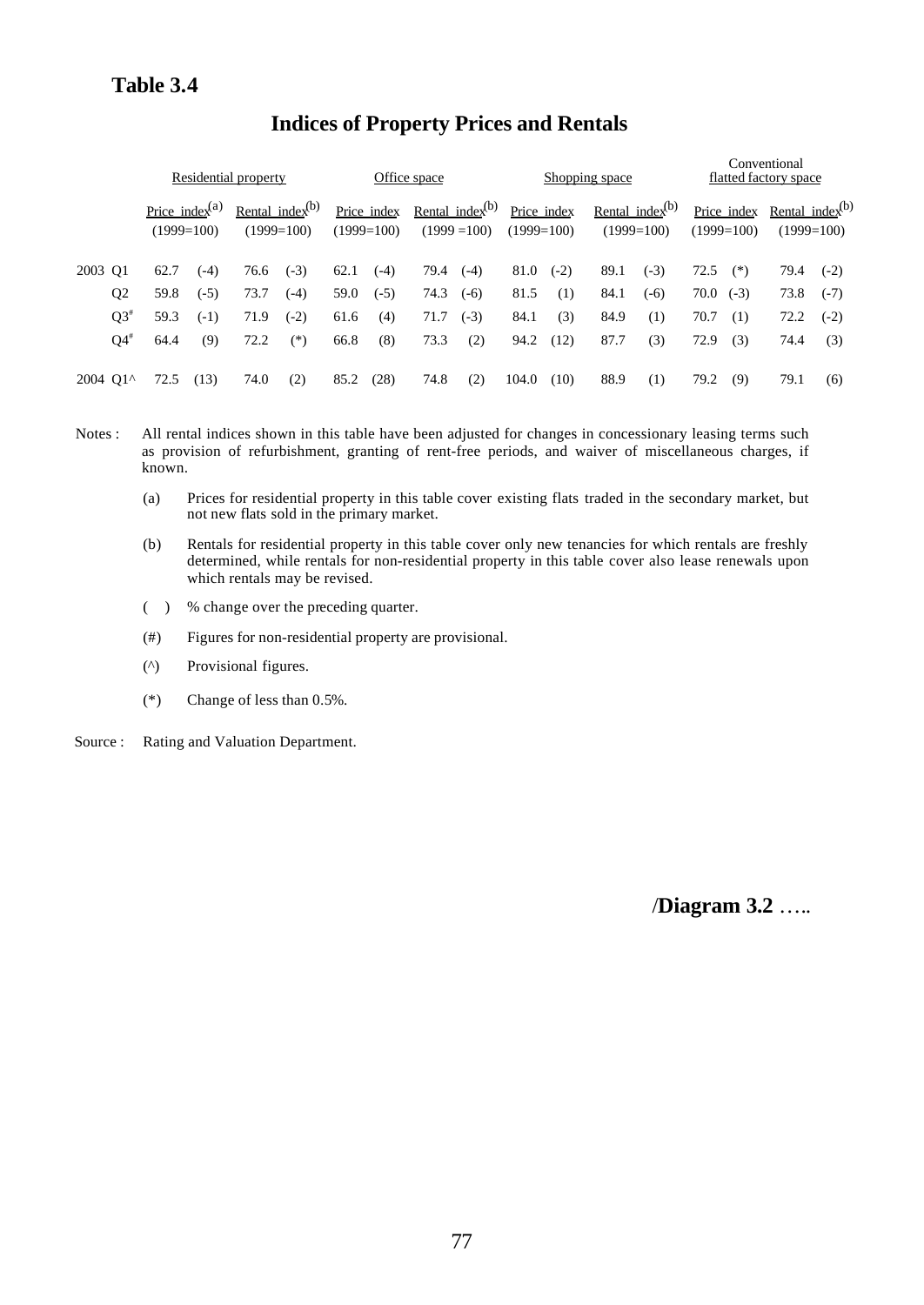

#### **Property prices and rentals**



Note : See the footnotes to Table 3.4.

/**Table 3.5** …..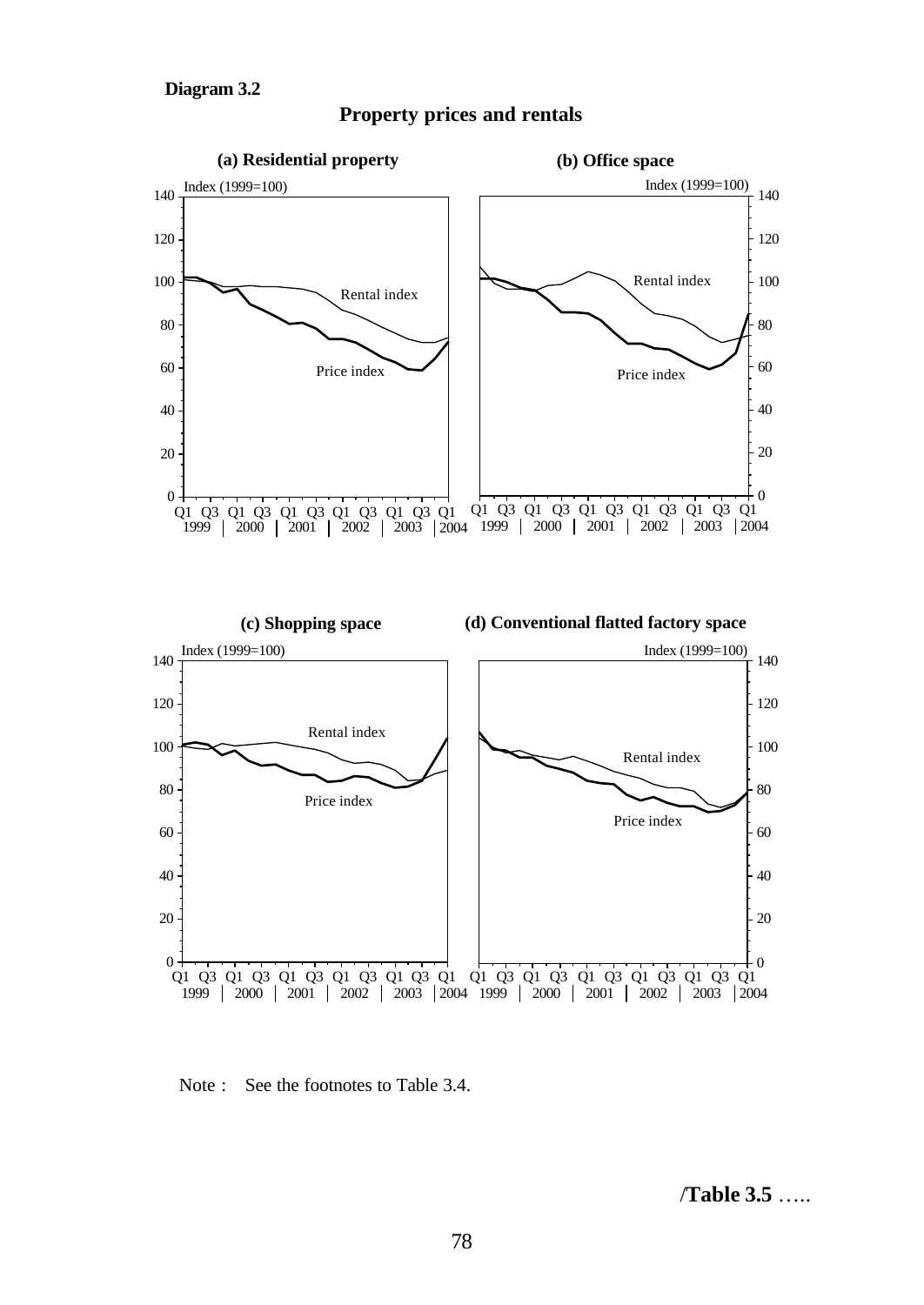|      |                | Average of the<br>best lending rates<br>quoted by the<br>principal banks<br>in Hong Kong<br>$(\sqrt{6})$ | Average of the<br>effective mortgage<br>rates charged on new<br>mortgages by the<br>principal banks<br>$\overline{\text{in}$ Hong Kong <sup>(a)</sup><br>$(\overline{\%})$ |          | Monthly instalment on<br>\$100,000 mortgage<br>loan charged according to<br>the average effective mortgage<br>rate with mortgage period of <sup>(b)</sup><br>(\$) |          |
|------|----------------|----------------------------------------------------------------------------------------------------------|----------------------------------------------------------------------------------------------------------------------------------------------------------------------------|----------|-------------------------------------------------------------------------------------------------------------------------------------------------------------------|----------|
|      |                |                                                                                                          |                                                                                                                                                                            | 10 years | 15 years                                                                                                                                                          | 20 years |
| 2003 | Q <sub>1</sub> | 5.00                                                                                                     | 2.50                                                                                                                                                                       | 943      | 667                                                                                                                                                               | 530      |
|      | Q <sub>2</sub> | 5.00                                                                                                     | 2.50                                                                                                                                                                       | 943      | 667                                                                                                                                                               | 530      |
|      | Q <sub>3</sub> | 5.00                                                                                                     | 2.50                                                                                                                                                                       | 943      | 667                                                                                                                                                               | 530      |
|      | Q4             | 5.00                                                                                                     | 2.50                                                                                                                                                                       | 943      | 667                                                                                                                                                               | 530      |
| 2004 | Q <sub>1</sub> | 5.00                                                                                                     | 2.50                                                                                                                                                                       | 943      | 667                                                                                                                                                               | 530      |
|      | Jan            | 5.00                                                                                                     | 2.50                                                                                                                                                                       | 943      | 667                                                                                                                                                               | 530      |
|      | Feb            | 5.00                                                                                                     | 2.50                                                                                                                                                                       | 943      | 667                                                                                                                                                               | 530      |

### **Relationship between mortgage rate and monthly instalment payment**

Notes : (a) Here the effective mortgage rate refers to the modal value, representing the rate most commonly charged to customers amongst the banks.

(b) These figures are based on equal monthly repayments throughout the mortgage period.

Mar 5.00 2.50 943 667 530

3.17 On supply of new property, *completions* of private residential flats<sup>(5)</sup> increased by 3% in the first quarter of 2004 over a year earlier, following a 30% decrease in the fourth quarter of 2003. On the other hand, completions of other commercial premises fell sharply, by 98% in the first quarter of 2004 over a year earlier, after a 48% decline in the fourth quarter of 2003. Completions of office space also fell markedly, by 70% in the first quarter of 2004 over a year earlier, having soared by 54% in the fourth quarter of 2003. As to industrial property, there were no completions again in the first quarter of 2004, following nil completions in the fourth quarter of 2003. Comparing the twelve months ending March 2004 with the preceding twelve-month period, completions of other commercial premises and private residential flats fell considerably, by 58% and 19% respectively, while completions of office space rose sharply, by 90%. There were no completions of industry property over the past twelve months ending March 2004.

/**Table 3.6** …..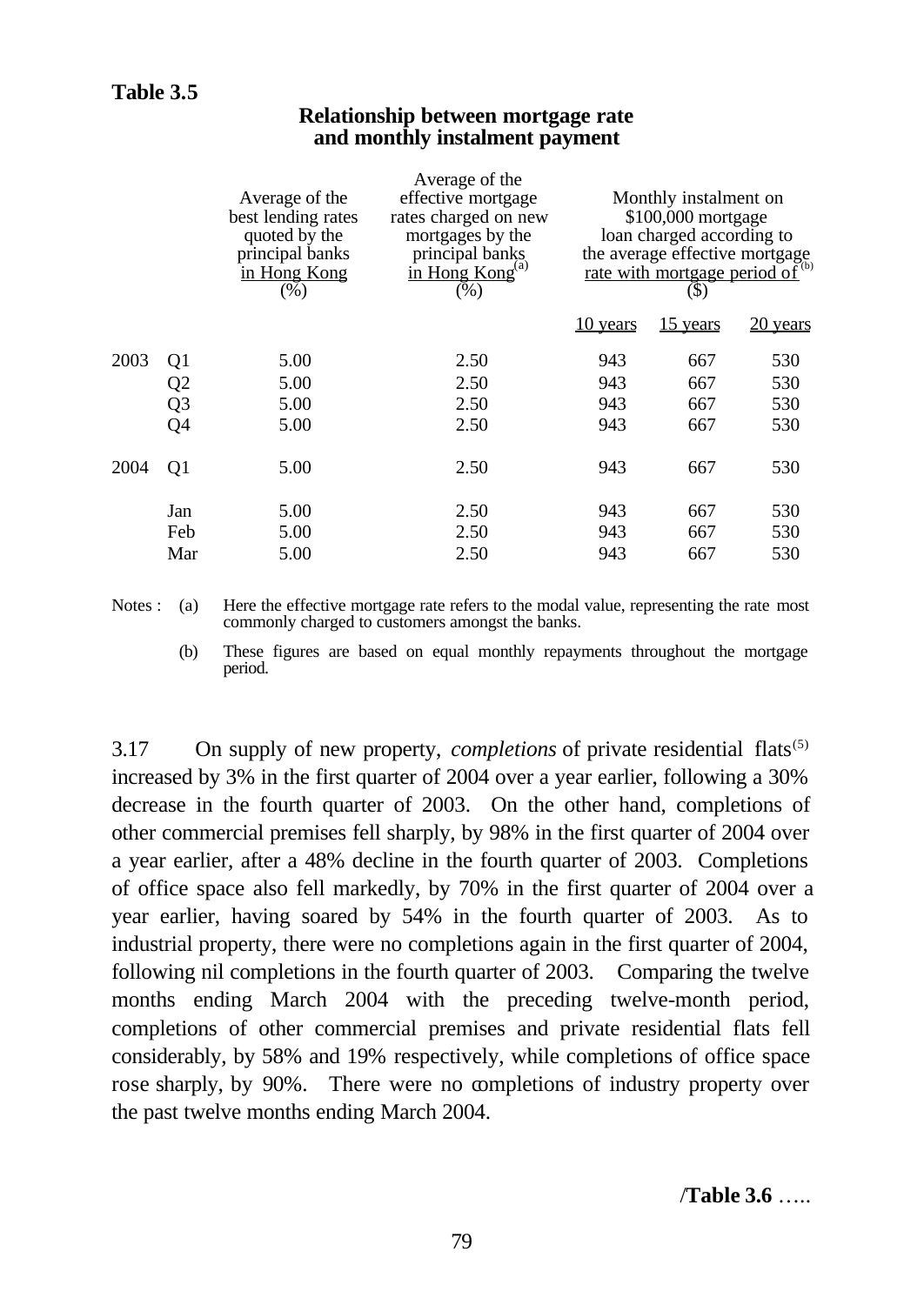|      |                                              |                                        |                                    | Number                                 |                                  |                                    |                                    |                              |                                        |                             | Total value (\$Bn)                  |                              |                                   |
|------|----------------------------------------------|----------------------------------------|------------------------------------|----------------------------------------|----------------------------------|------------------------------------|------------------------------------|------------------------------|----------------------------------------|-----------------------------|-------------------------------------|------------------------------|-----------------------------------|
|      |                                              | Residential<br>property <sup>(a)</sup> |                                    | Non-<br>residential<br>Property        |                                  | Total                              |                                    |                              | Residential<br>property <sup>(a)</sup> | Non-residential<br>Property |                                     |                              | Total                             |
| 2003 | Annual                                       | 71 576                                 | $(-2)$                             | 15 7 33                                | (22)                             | 87 309                             | (2)                                | 153.6                        | $(*)$                                  | 35.8                        | (15)                                | 189.4                        | (2)                               |
|      | H1<br>H2                                     | 28722<br>42 854                        | $(-30)$<br>(34)                    | 6478<br>9 2 5 5                        | $(-6)$<br>(52)                   | 35 200<br>52 109                   | $(-26)$<br>(37)                    | 56.9<br>96.7                 | $(-37)$<br>(50)                        | 13.7<br>22.1                | $(-5)$<br>(32)                      | 70.6<br>118.8                | $(-32)$<br>(46)                   |
|      | Q1<br>Q <sub>2</sub><br>Q <sub>3</sub><br>Q4 | 14 3 8 6<br>14 3 36<br>18716<br>24 138 | $(-24)$<br>$(-35)$<br>(16)<br>(51) | 3 3 2 9<br>3 1 4 9<br>3 7 5 5<br>5 500 | $(-7)$<br>$(-5)$<br>(15)<br>(97) | 17715<br>17485<br>22 471<br>29 638 | $(-21)$<br>$(-31)$<br>(16)<br>(58) | 29.9<br>27.0<br>35.9<br>60.7 | $(-28)$<br>$(-44)$<br>(11)<br>(89)     | 7.0<br>6.8<br>9.9<br>12.2   | (14)<br>$(-19)$<br>$(-17)$<br>(155) | 36.9<br>33.8<br>45.9<br>72.9 | $(-23)$<br>$(-40)$<br>(4)<br>(98) |
| 2004 | Q1                                           | 28 624                                 | (99)<br>$<$ 19>                    | 5 7 3 5                                | (72)<br>$<\!\!4\!\!>$            | 34 35 9                            | (94)<br><16>                       | 77.3                         | (158)<br>$<$ 27>                       | 16.7                        | (140)<br><37>                       | 94.0                         | (155)<br>$<$ 29>                  |
|      | Jan<br>Feb<br>Mar                            | 7 7 2 6<br>9449<br>11 4 49             | (25)<br>(159)<br>(152)             | 1 742<br>1 5 1 8<br>2475               | (58)<br>(56)<br>(98)             | 9468<br>10 967<br>13 9 24          | (30)<br>(137)<br>(140)             | 18.0<br>26.3<br>33.0         | (50)<br>(311)<br>(186)                 | 4.6<br>4.2<br>7.9           | (74)<br>(167)<br>(186)              | 22.6<br>30.5<br>40.9         | (55)<br>(283)<br>(186)            |

### **Agreements for sale and purchase of property**

Notes : Figures may not add up exactly to the total due to rounding.

- (a) It should be noted that primary sales of units under the Home Ownership Scheme (HOS) and the Tenants Purchase Scheme (TPS) are not covered in this table, as sale and purchase agreements are commonly not required for these transactions. Also, sale and purchase agreements for primary sales of units under the Private Sector Participation Scheme (PSPS) are not included in the column on residential property, yet they are included in the column on non-residential property, and thus also in the total column.
- ( ) % change over a year earlier.
- < > % change over the preceding quarter.
- (\*) Change of less than 0.5%.

Source : Land Registry.

/**Diagram 3.3** …..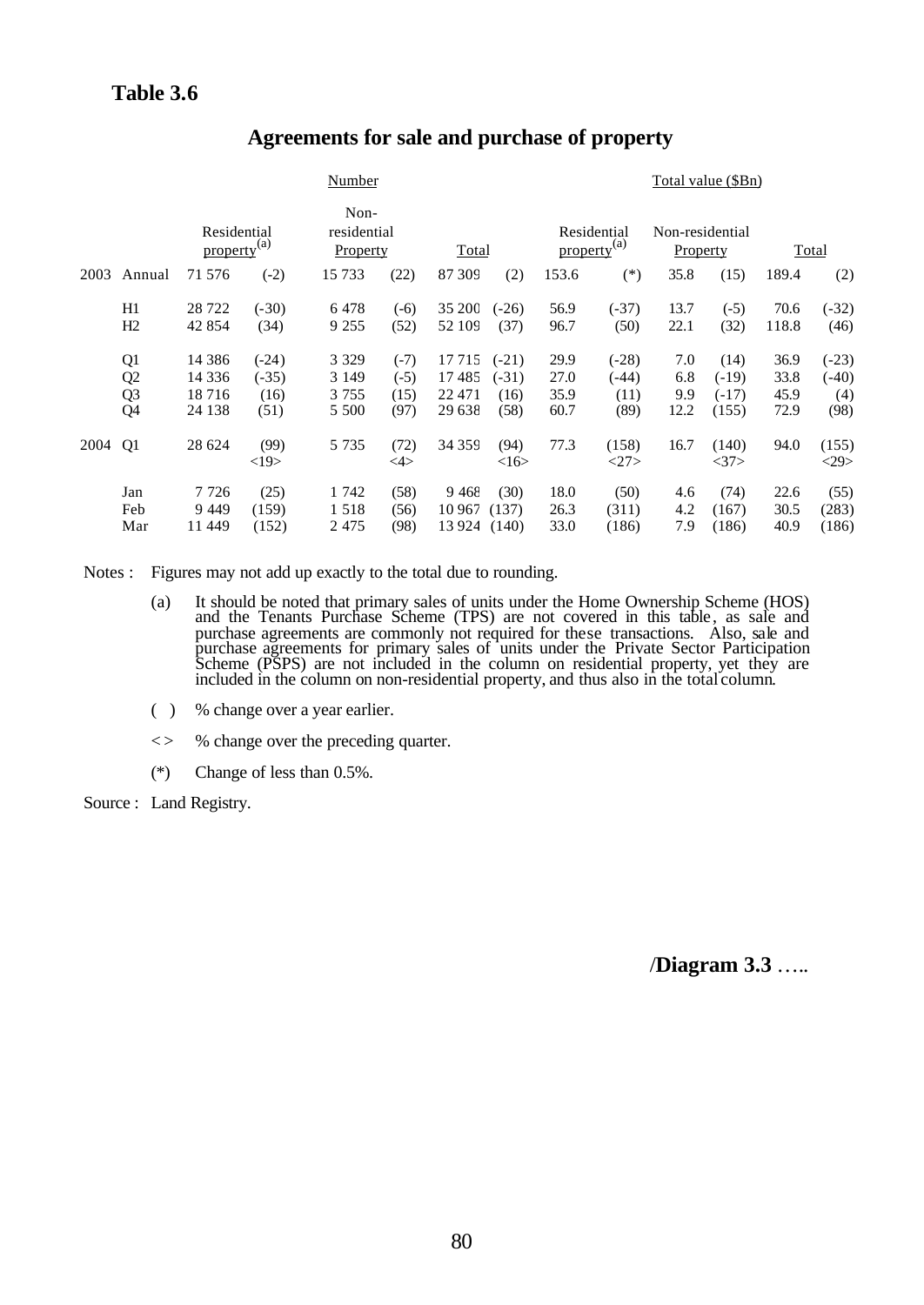### **Sale and purchase agreements by broad type of property Diagram 3.3**



Note : (#) See Footnote (a) to Table 3.6.

/**Table 3.7** …..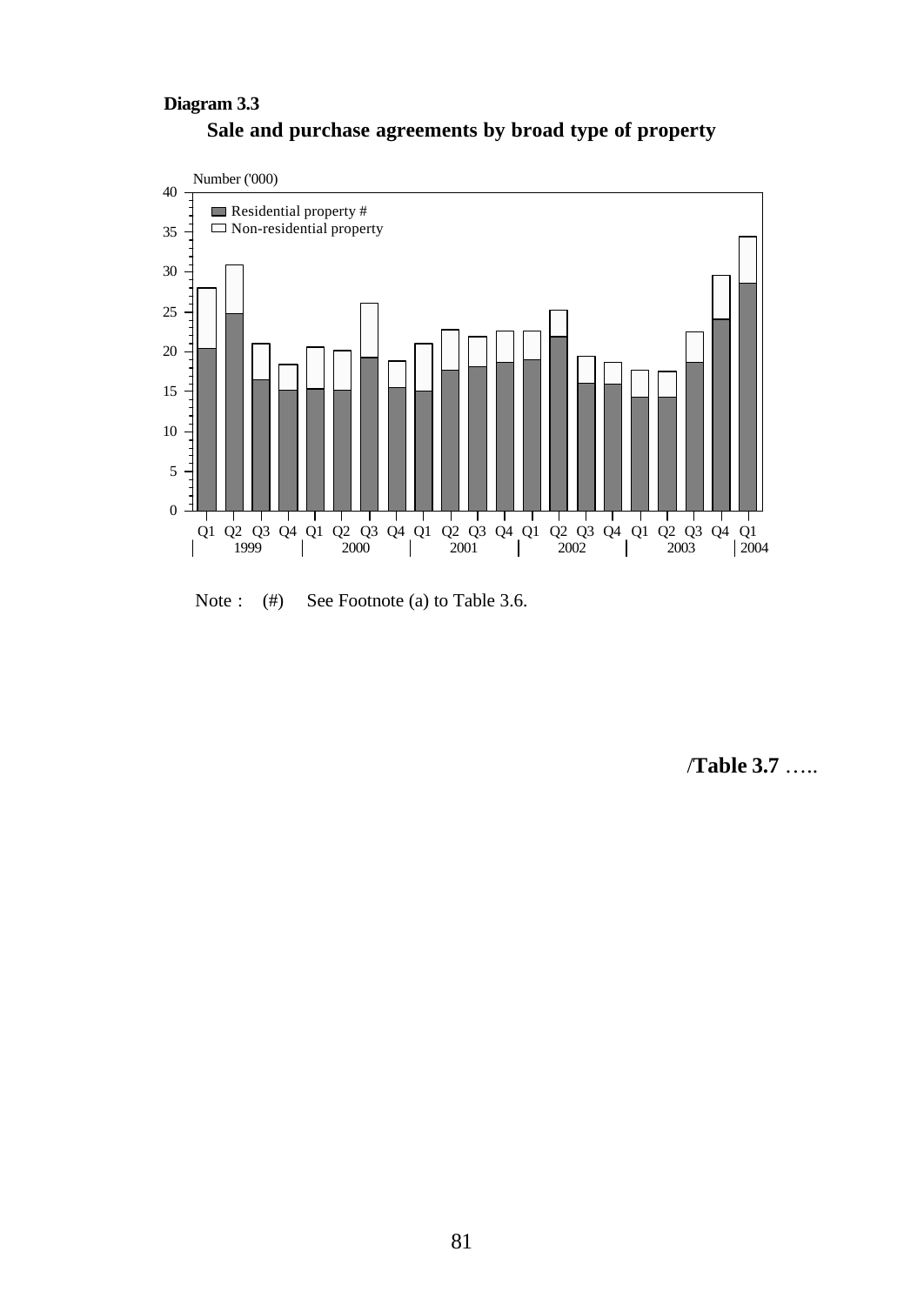|      |                                  |                                        | Property transfer<br>$\overline{assignments}^{(a)}$ |                              | Mortgages other than<br><u>building mortgages</u> <sup>(b)</sup> |                                         |                                     |
|------|----------------------------------|----------------------------------------|-----------------------------------------------------|------------------------------|------------------------------------------------------------------|-----------------------------------------|-------------------------------------|
|      |                                  | Number                                 |                                                     | Total value (\$Bn)           |                                                                  | Number                                  |                                     |
| 2003 | Annual                           | 110 052                                | $(-8)$                                              | 207.3                        | (5)                                                              | 102 210                                 | $(-16)$                             |
|      | H1<br>H2                         | 52 175<br>57 877                       | $(-15)$<br>$(-1)$                                   | 87.3<br>120.0                | $(-13)$<br>(23)                                                  | 49 698<br>52 512                        | $(-23)$<br>$(-9)$                   |
|      | Q1<br>Q2<br>Q <sub>3</sub><br>Q4 | 28 5 5 7<br>23 618<br>24 638<br>33 239 | $(-9)$<br>$(-21)$<br>$(-21)$<br>(21)                | 45.0<br>42.3<br>49.9<br>70.1 | $(-7)$<br>$(-19)$<br>(2)<br>(44)                                 | 26 941<br>22 7 5 7<br>22 080<br>30 4 32 | $(-20)$<br>$-26$<br>$(-28)$<br>(14) |
| 2004 | Q <sub>1</sub>                   | 31 060                                 | (9)<br>$\langle -7 \rangle$                         | 61.9                         | (38)<br>$\langle -12 \rangle$                                    | 25 7 12                                 | $(-5)$<br><16>                      |
|      | Jan<br>Feb<br>Mar                | 10 9 20<br>9 2 1 2<br>10 9 28          | $(\ast)$<br>$(-1)$<br>(30)                          | 19.5<br>18.5<br>23.9         | (20)<br>(15)<br>(91)                                             | 9 5 8 7<br>7 5 4 4<br>8581              | $(-7)$<br>$(-17)$<br>(14)           |

#### **Property transfer assignments and mortgage arrangements**

Notes : (a) Figures on property transfer assignments do not necessarily tally with those on agreements for sale and purchase of property, for various reasons. These include possibly long time lag between the two documents, cancellation of transaction before its completion, and waiver of the agreement for sale and purchase of property subject to consent by the parties concerned.

(b) Most of these mortgages are related to the purchase of residential flats or of other premises. Building mortgages, on the other hand, are related to the financing of building projects under construction.

Figures on the total value of mortgage arrangements are not shown, as they are likely to be incomplete. This is because in many of the mortgage arrangements lodged for registration, the value of the mortgage loan is not stated in the mortgage deed but instead is separately notified by the bank to the mortgagor.

- ( ) % change over a year earlier.
- $\langle \rangle$  % change over the preceding quarter.
- (\*) Change of less than 0.5%.

Source : Land Registry.

/**Table 3.8** …..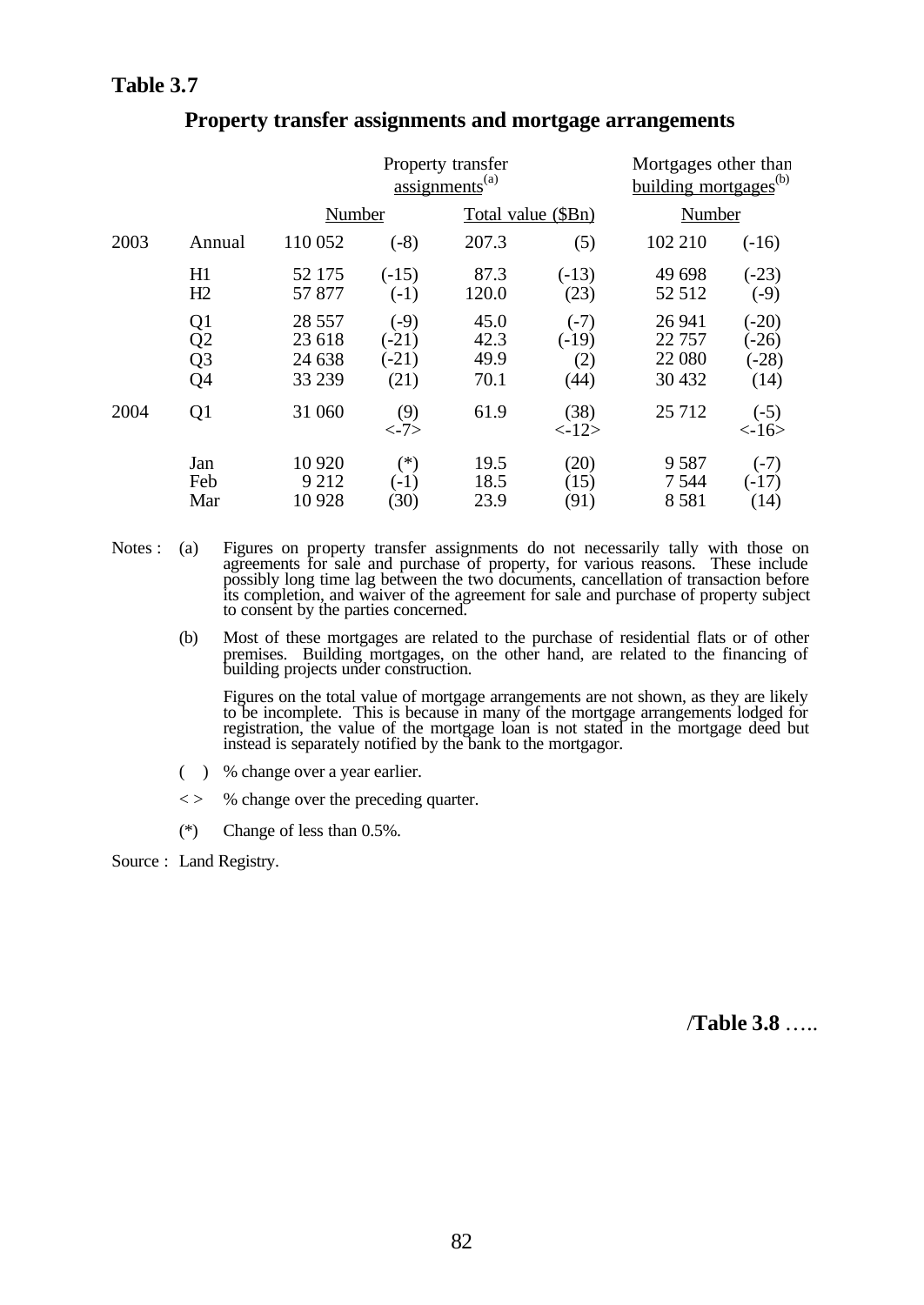| <b>Usage</b>                                                     | First<br>quarter<br>of 2003 | First<br>quarter<br>of 2004^ | Year-<br>on-year<br>rate of<br>change<br>$(\%)$ | Twelve<br>months<br>ending<br>March<br>2003 | Twelve<br>months<br>ending<br>March<br>2004^ | Year-<br>on-year<br>rate of<br>change<br>$(\%)$ |
|------------------------------------------------------------------|-----------------------------|------------------------------|-------------------------------------------------|---------------------------------------------|----------------------------------------------|-------------------------------------------------|
| Residential <sup>(a)</sup>                                       | 4 3 1 0                     | 4 4 2 7                      | 3                                               | 32 677                                      | 26 5 14                                      | $-19$                                           |
| Commercial                                                       | 79                          | 10                           | $-87$                                           | 314                                         | 347                                          | 11                                              |
| Of which:                                                        |                             |                              |                                                 |                                             |                                              |                                                 |
| Office space                                                     | 32                          | 10                           | $-70$                                           | 146                                         | 277                                          | 90                                              |
| Other commercial<br>premises (mainly<br>shopping space) $^{(b)}$ | 48                          | $\mathbf{1}$                 | $-98$                                           | 169                                         | 71                                           | $-58$                                           |
| Industrial <sup>c)</sup>                                         | 15                          | $\overline{0}$               | $-100$                                          | 41                                          | $\overline{0}$                               | $-100$                                          |
| Of which:                                                        |                             |                              |                                                 |                                             |                                              |                                                 |
| Industrial-cum-office<br>premises                                | 15                          | $\overline{0}$               | $-100$                                          | 15                                          | $\overline{0}$                               | $-100$                                          |
| <b>Flatted factory</b><br>space                                  | $\theta$                    | $\overline{0}$               |                                                 | $\boldsymbol{0}$                            | $\overline{0}$                               |                                                 |
| Storage premises <sup>(d)</sup>                                  | $\overline{0}$              | $\overline{0}$               |                                                 | 27                                          | $\overline{0}$                               | $-100$                                          |
|                                                                  |                             |                              |                                                 |                                             |                                              |                                                 |

### **Completions of new property by the private sector ('000m<sup>2</sup>of internal floor area)**

Notes : (a) The figures shown are the number of private residential units, excluding units completed by the Hong Kong Housing Authority and Hong Kong Housing Society. Also excluded are village-type housing units.

> These include all newly completed residential premises to which full Occupation Permits have been granted. Property developments subject to a Consent Scheme will need a Certificate of Compliance or Consent to Assign in addition to an Occupation Permit before the premises can be individually assigned.

- (b) These include shopping arcades in residential and commercial developments, as well as premises designed or adapted for commercial use other than offices, in the nature of non-domestic space on the podium floors of tenement apartment/commercial buildings. Car-parking space is excluded.
- (c) Including industrial-cum-office premises but excluding specialised factory buildings, which are developed mainly for own use.
- (d) Including storage premises at the container terminals and the airport.
- (^) Provisional figures.
- (--) Not applicable.

Source : Rating and Valuation Department.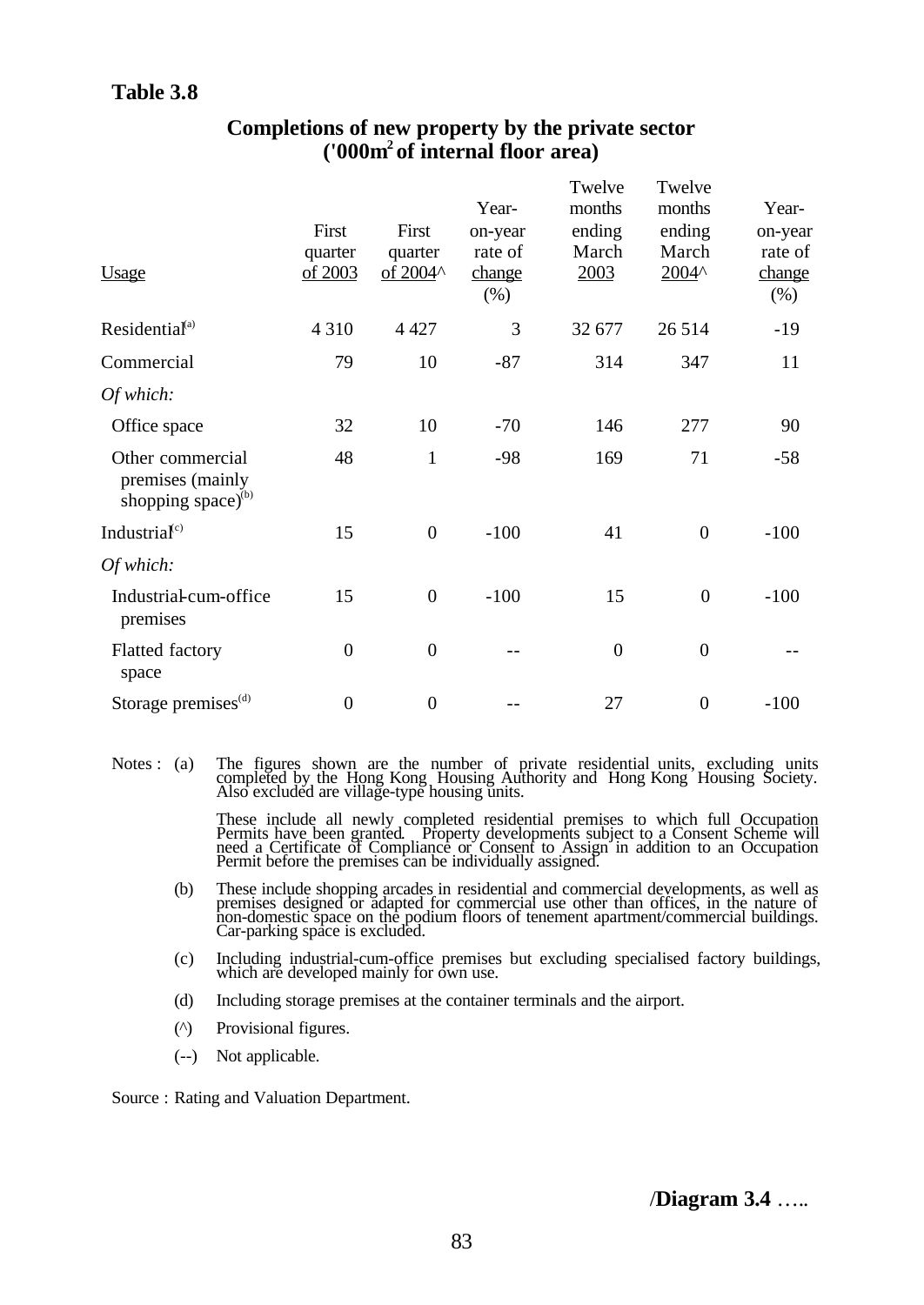

# **Completions of new property by major category**





Note : See the footnotes to Table 3.8.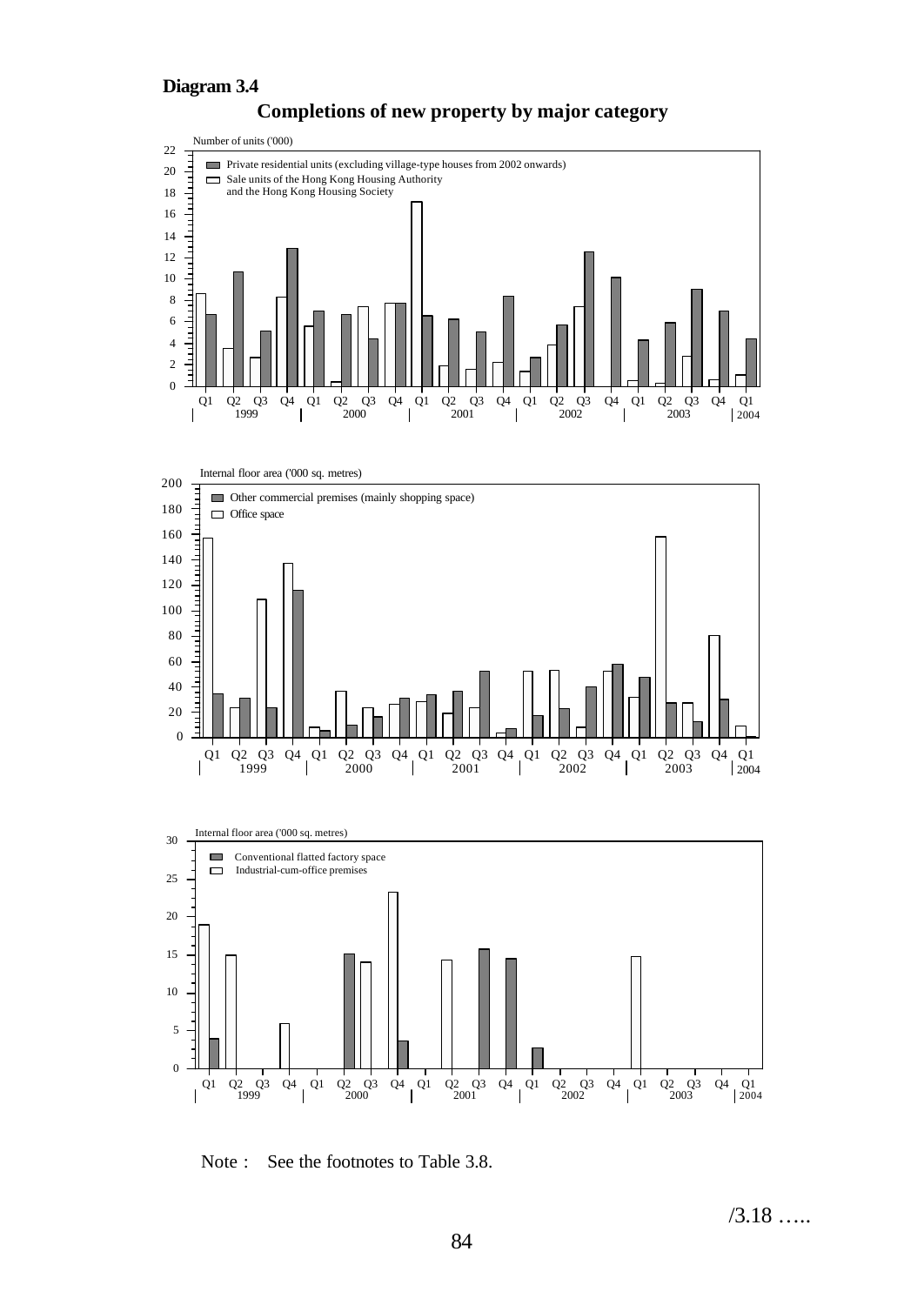3.18 *Planned developments* of all types of property in the private sector, as indicated by the total usable floor area on building plans with consent to commence work $^{(6)}$ , rose by 3% in the first quarter of 2004 over a year earlier. This came after a 14% increase in the fourth quarter of 2003. Analysed by main type of property and by year-on-year comparison, planned developments of private residential property declined by 37%, both in terms of units and in terms of total usable floor area in the first quarter of 2004 from a high base a year earlier. This was in contrast to the respective increases of 47% and 68% in the fourth quarter of 2003. Planned developments of commercial property decreased by 30% in the first quarter of 2004, following a decline of 18% in the fourth quarter of 2003. There were no new planned developments of industrial property in the first quarter of 2004, following a sharp decline of 99% in the fourth quarter of 2003. On the other hand, planned developments of property in the "others" category continued to surge, by 259% in the first quarter of 2004 over a year earlier, following a 130% leap in the fourth quarter of 2003 against a low base. Comparing the twelve months ending March 2004 with the preceding twelve-month period, planned developments of all types of property increased by 4%. Planned developments of private residential property fell by 7% in terms of units or by 16% in terms of total usable floor area. Planned developments of property in the "others" category went up by 287%, while those of commercial property and industrial property fell by 39% and 99% respectively.

/**Table 3.9** …..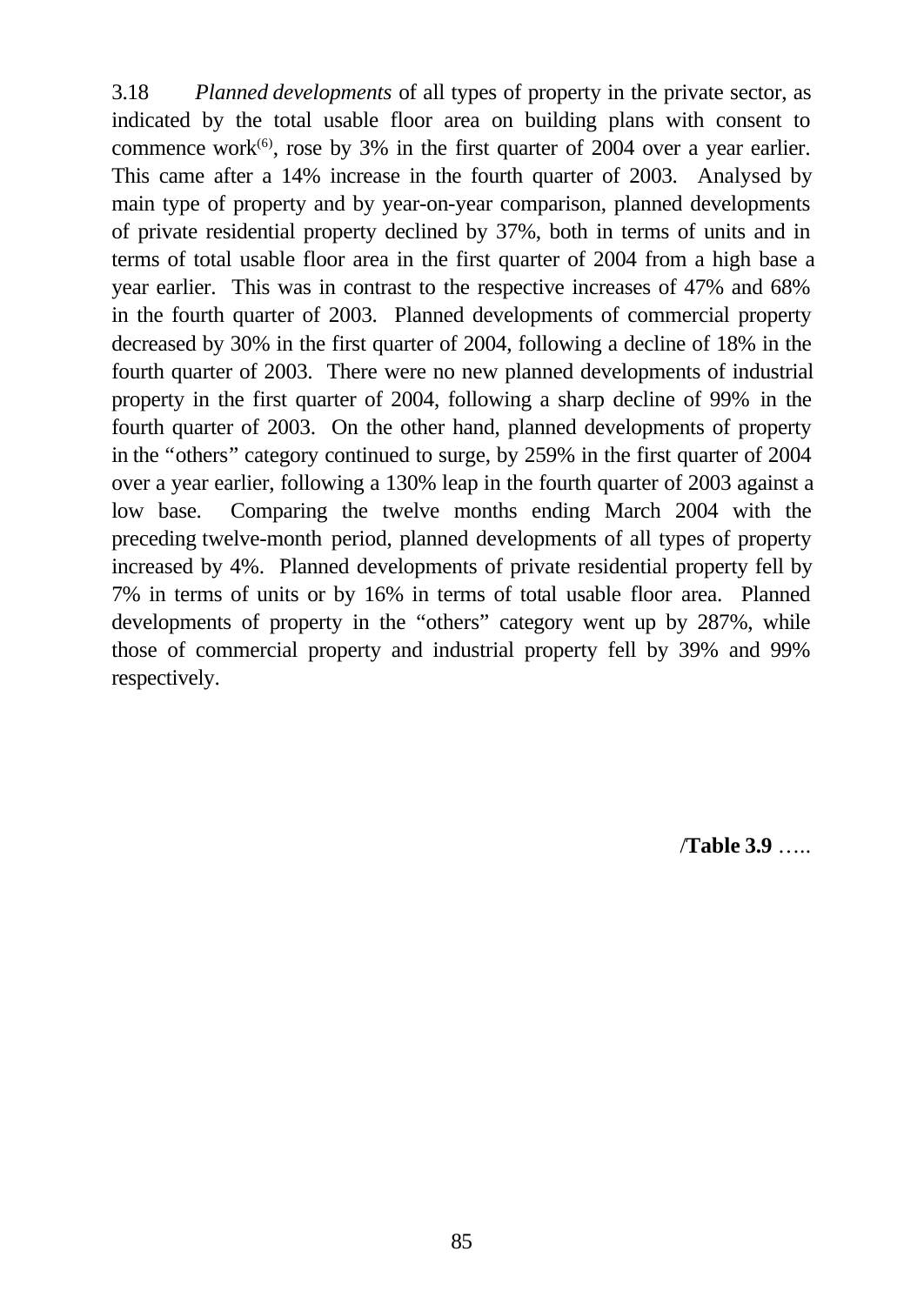#### **Building plans with consent to commence work in the private sector ('000m<sup>2</sup> of usable floor area)**

| Usage                      | First<br>quarter<br>of 2003 | First<br>quarter<br>of 2004 | Year-on-year<br>rate of<br>change<br>(% ) | Twelve<br>months<br>ending<br>March<br>2003 | Twelve<br>months<br>ending<br>March<br>2004 | Year-on-year<br>rate of<br>change<br>(% ) |
|----------------------------|-----------------------------|-----------------------------|-------------------------------------------|---------------------------------------------|---------------------------------------------|-------------------------------------------|
| Residential <sup>(a)</sup> | 396<br>$<12$ 115>           | 249<br><7573>               | $-37$<br>$< -37>$                         | 1 0 6 0<br>$<$ 26 518>                      | 892<br>$<$ 24 610 $>$                       | $-16$<br>$< -7>$                          |
| Commercial                 | 24                          | 17                          | $-30$                                     | 316                                         | 193                                         | $-39$                                     |
| Industrial <sup>(b)</sup>  | $\overline{0}$              | $\overline{0}$              |                                           | 93                                          | $\mathbf{1}$                                | $-99$                                     |
| Others                     | 65                          | 234                         | 259                                       | 158                                         | 613                                         | 287                                       |
| Total                      | 485                         | 500                         | 3                                         | 1 627                                       | 1698                                        | $\overline{4}$                            |

Notes : Figures may not add up exactly to the total due to rounding.

Developers are required to re-apply for issue of consent to commence work on every major revision of their development projects. The figures reported here may include re-The figures reported here may include reapplication cases and hence may contain a degree of double-counting. In the first quarter of 2004, for building plans with consent to commence work in respect of private residential property, 24% in terms of units or 23% in terms of total usable floor area were re-application cases.

- (a) Here the classification of residential property includes developments under the Urban Improvement Scheme of the Hong Kong Housing Society, but excludes developments under the Home Ownership Scheme and the Private Sector Participation Scheme of the Hong Kong Housing Authority.
- (b) Including multi-purpose industrial premises designed also for office use.
- $\langle \rangle$  Number of units.
- (--) Not applicable.

Source : Buildings Department.

/**Diagram 3.5** …..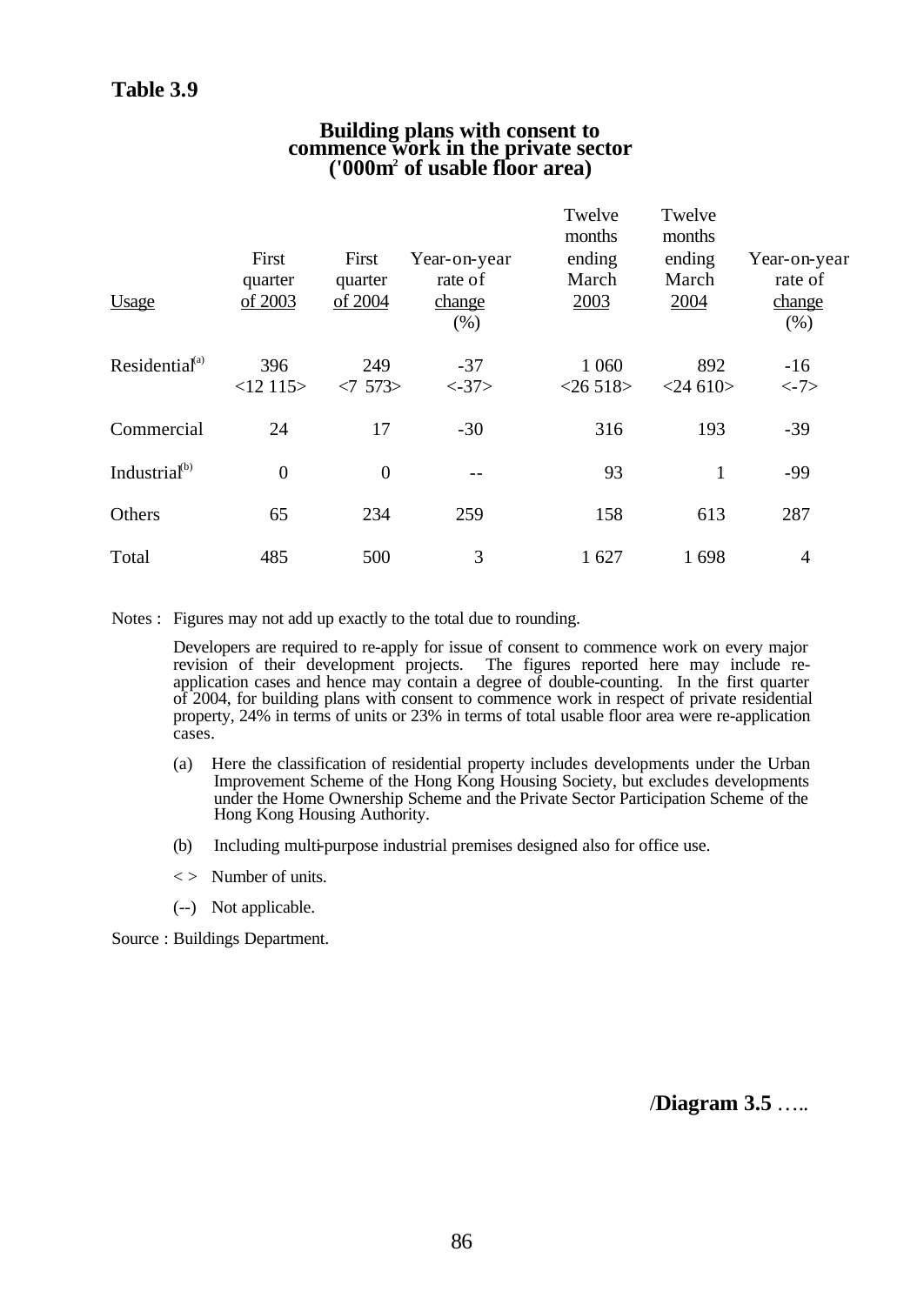

#### **Building plans with consent to commence work in the private sector by major category**

Note : See the footnotes to Table 3.9.

/**Building** …..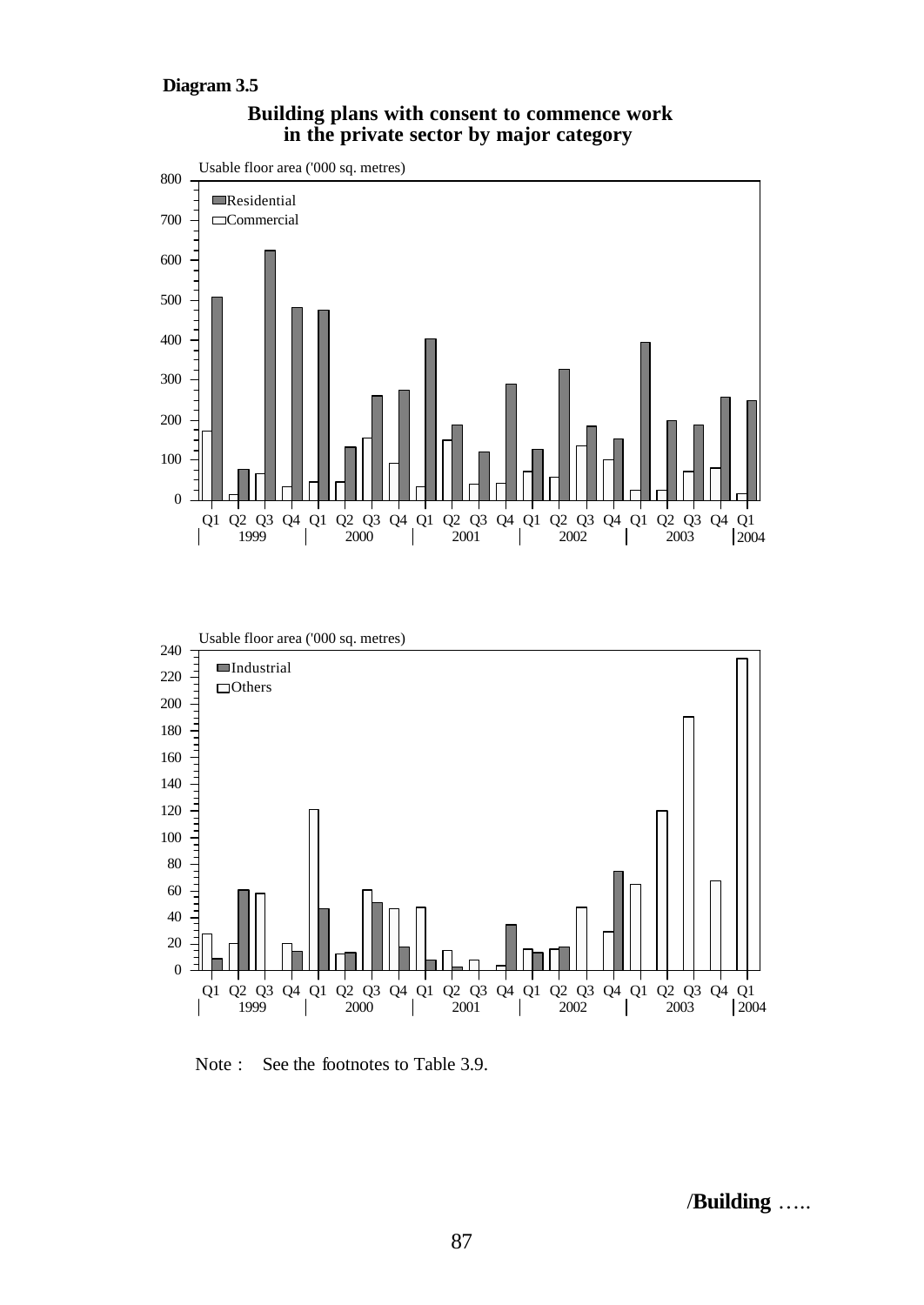# **Building and construction**

3.19 Building and construction activity remained weak in overall terms in the first quarter of 2004. Reflecting this, overall expenditure on building and construction declined by 10% in real terms in the first quarter of 2004 over a year earlier, after a similar decrease in the fourth quarter of 2003 and a 7% decrease for 2003 as a whole.

3.20 Expenditure on building and construction by the public sector fared better, rising by 3% in real terms in the first quarter of 2004 over a year earlier, after an increase of 2% in the fourth quarter of 2003 and an increase of 2% for the entire year. This was largely due to intensified work on some of the major civil engineering projects, including infrastructure in support of Container Terminal 9 and the Penny's Bay development, Route 9, the Deep Bay Link and the KCR Lok Ma Chau Spur Line.

3.21 Expenditure on building and construction by the private sector went down significantly by 17% in real terms in the first quarter of 2004 over a year earlier, following a decline of 16% in the fourth quarter of 2003 and a decline of 11% for the entire year. Private sector building activity was dampened partly by earlier sluggishness in the property market and partly by postponement of the railway property developments, as well as by suspension of land sales during 2003.

### **Table 3.10**

|                            |                                         |                                 | Private sector                  | Public sector        | Total                         |
|----------------------------|-----------------------------------------|---------------------------------|---------------------------------|----------------------|-------------------------------|
| $2003$ Annual <sup>#</sup> |                                         |                                 | $-11$                           | $\overline{2}$       | $-7$                          |
|                            | $H1^*$<br>$H2^*$                        |                                 | $-7$<br>$-14$                   | $-2$<br>6            | $-6 - 8$                      |
|                            | #<br>)2#<br>)3#<br>$\overline{)4}^{\#}$ |                                 | $-3$<br>$-12$<br>$-13$<br>$-16$ | 10<br>$\overline{2}$ | $-3$<br>$-9$<br>$-7$<br>$-10$ |
| $2004$ Q1 <sup>+</sup>     |                                         |                                 | $-17$                           | 3                    | $-10$                         |
|                            |                                         | Notes : $(\#)$ Revised figures. |                                 |                      |                               |
|                            | $(+)$                                   |                                 | Preliminary figures.            |                      |                               |

# **Expenditure on building and construction (year-on-year rate of change in real terms (%))**

/**Diagram 3.6** …..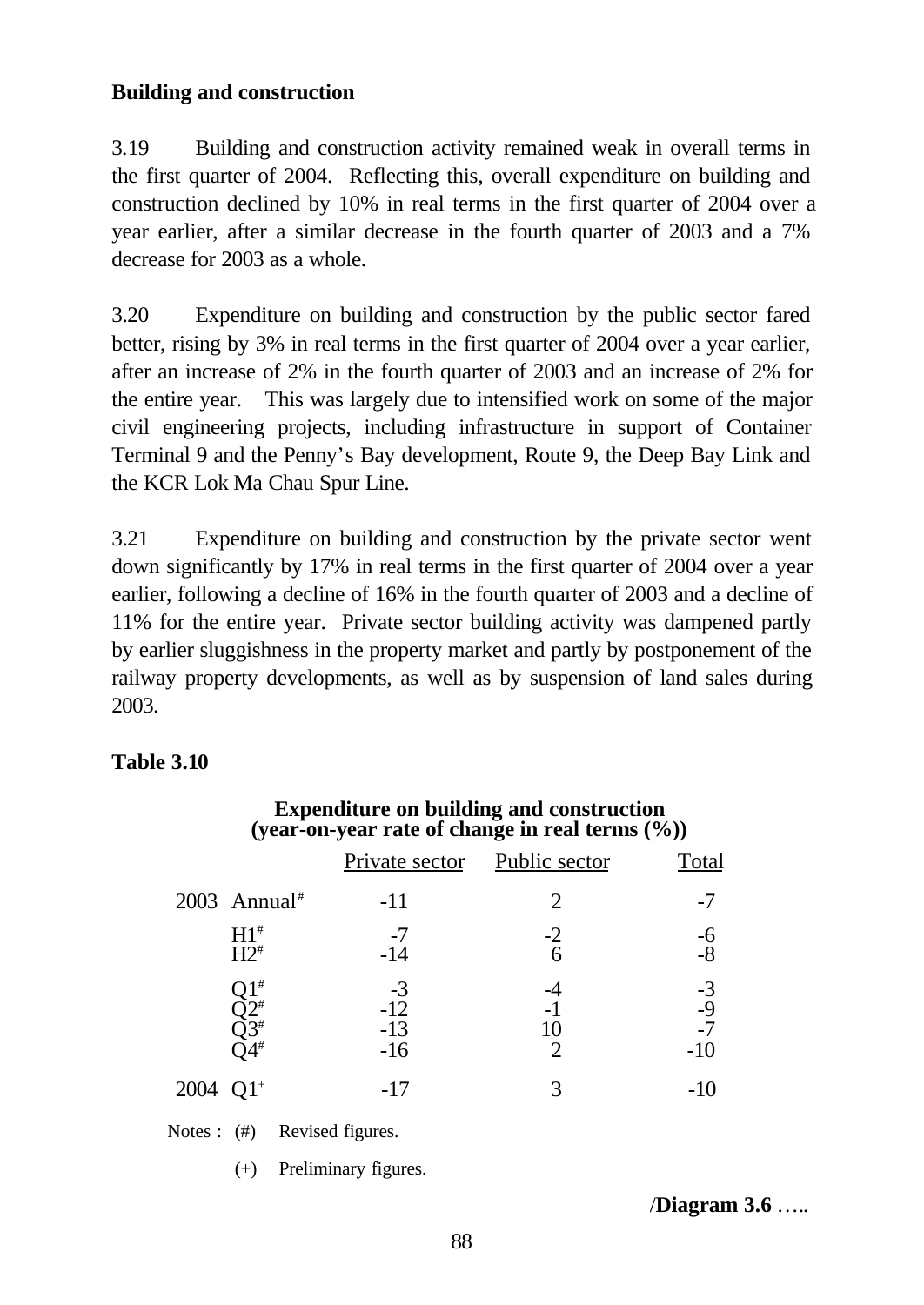

**Expenditure on building and construction (year-on-year rate of change in real terms)**

3.22 Retained imports of construction machinery rose slightly, by 1% in real terms in the first quarter of 2004 over a year earlier. This reversed the declines of 14% in the fourth quarter of 2003 and 19% for 2003 as a whole.

3.23 Retained imports of construction materials increased by 24% in real terms in the first quarter of 2004 over a year earlier. This came after a 26% increase in the fourth quarter of 2003 and a 16% increase for 2003 as a whole.

3.24 Labour cost in the building and construction sector, as measured by the Labour Cost Index, fell by 3% in the fourth quarter of 2003 over a year earlier, after a 2% decline in the third quarter. For 2003 as a whole, there was a fall of 2%, having stayed flat in 2002. On the other hand, building material cost, as measured by the Material Cost Index, rose by 1% in the fourth quarter of 2003 over a year earlier, having remained stable in the third quarter. For 2003 as a whole, there was also a 1% rise, as against a 1% fall in 2002. Taken together, the combined Labour and Material Cost Index fell by 2% in the fourth quarter of 2003 over a year earlier, after a 1% decline in third quarter. For 2003 as a whole, the index fell by 1%, having stayed flat in 2002.

/**Table 3.11** …..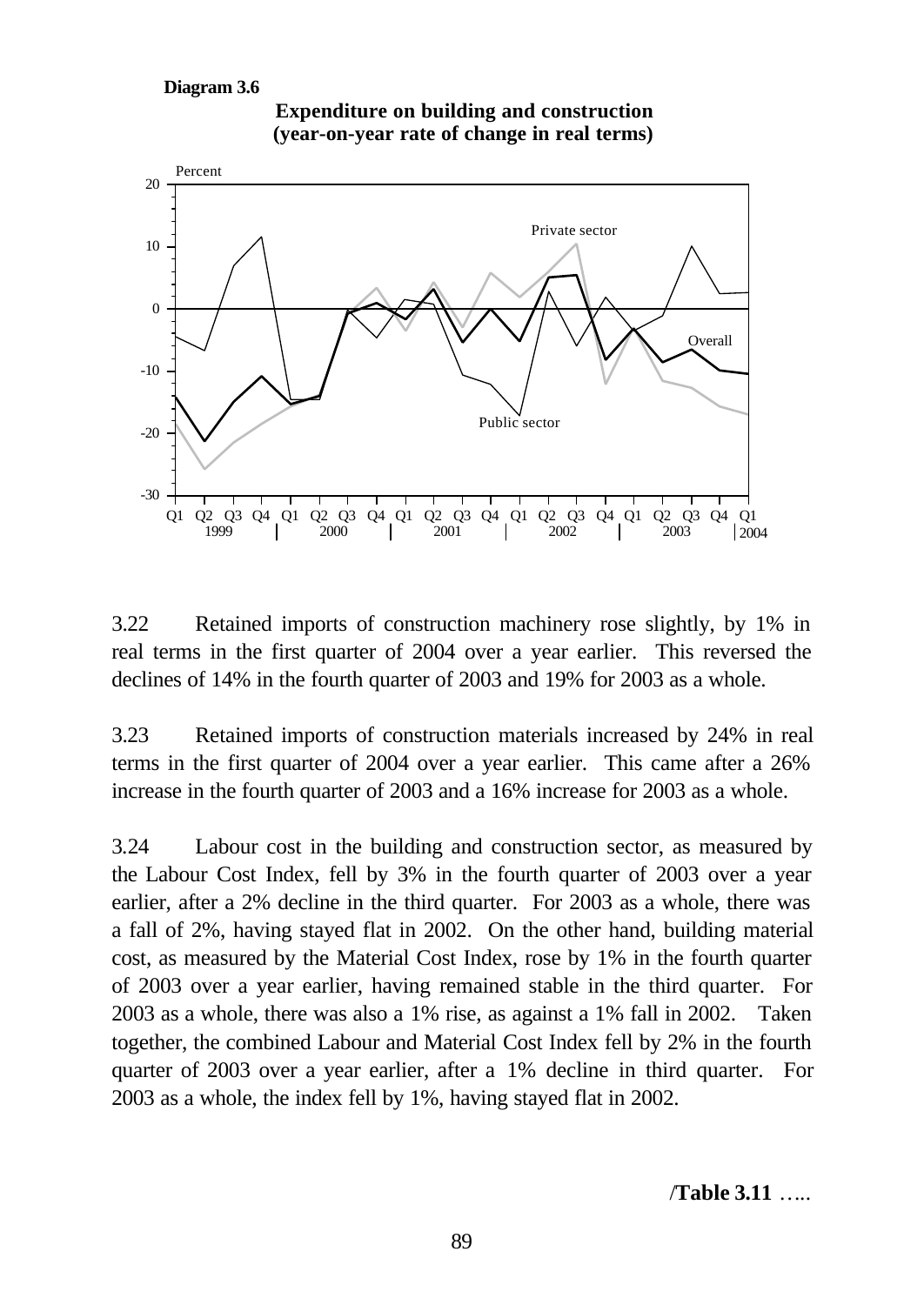|                      | Labour Index                                                                     | Material Index                                             | <b>Combined Index</b>                                                            |
|----------------------|----------------------------------------------------------------------------------|------------------------------------------------------------|----------------------------------------------------------------------------------|
| 2002 Annual          | 3 5 7 5<br>$(*)$                                                                 | 754<br>$(-1)$                                              | $(*)$<br>1 752                                                                   |
| Q1<br>Q2<br>Q3<br>Э4 | 3 5 7 0<br>$(-1)$<br>3 5 8 8<br>$(\ast)$<br>3 5 8 3<br>$(*)$<br>3 5 6 1<br>$(*)$ | 752<br>$(-1)$<br>753<br>$(-1)$<br>ั*)<br>755<br>756<br>′*) | 1749<br>$(-1)$<br>$^{(*)}$<br>1756<br>1755<br>$(\ast)$<br>1748<br>$(*)$          |
| 2003<br>Annual       | 3 5 18<br>$(-2)$                                                                 | 760<br>(1)                                                 | 1735<br>$(-1)$                                                                   |
| Q1<br>Q2<br>Q3<br>Э4 | 3 5 7 4<br>$(*)$<br>3 5 29<br>$(-2)$<br>3 5 1 0<br>$(-2)$<br>3 4 5 7<br>$-3)$    | 759<br>(1)<br>759<br>$\left(1\right)$<br>758<br>ั*)<br>763 | 1 754<br>$(*)$<br>1739<br>$(-1)$<br>1 731<br>$(-1)$<br>1 7 1 6<br>$(-2)$<br><-1> |

#### **Labour and Material Cost Index for the building and construction sector (Feb 1970=100)**

Notes : ( ) % change over a year earlier.

< > % change over the preceding quarter.

(\*) Change of less than 0.5%.

Source : Architectural Services Department.

#### **Diagram 3.7**

#### **Labour and Material Cost Indices (year-on-year rate of change)**



 $/3.25$  ……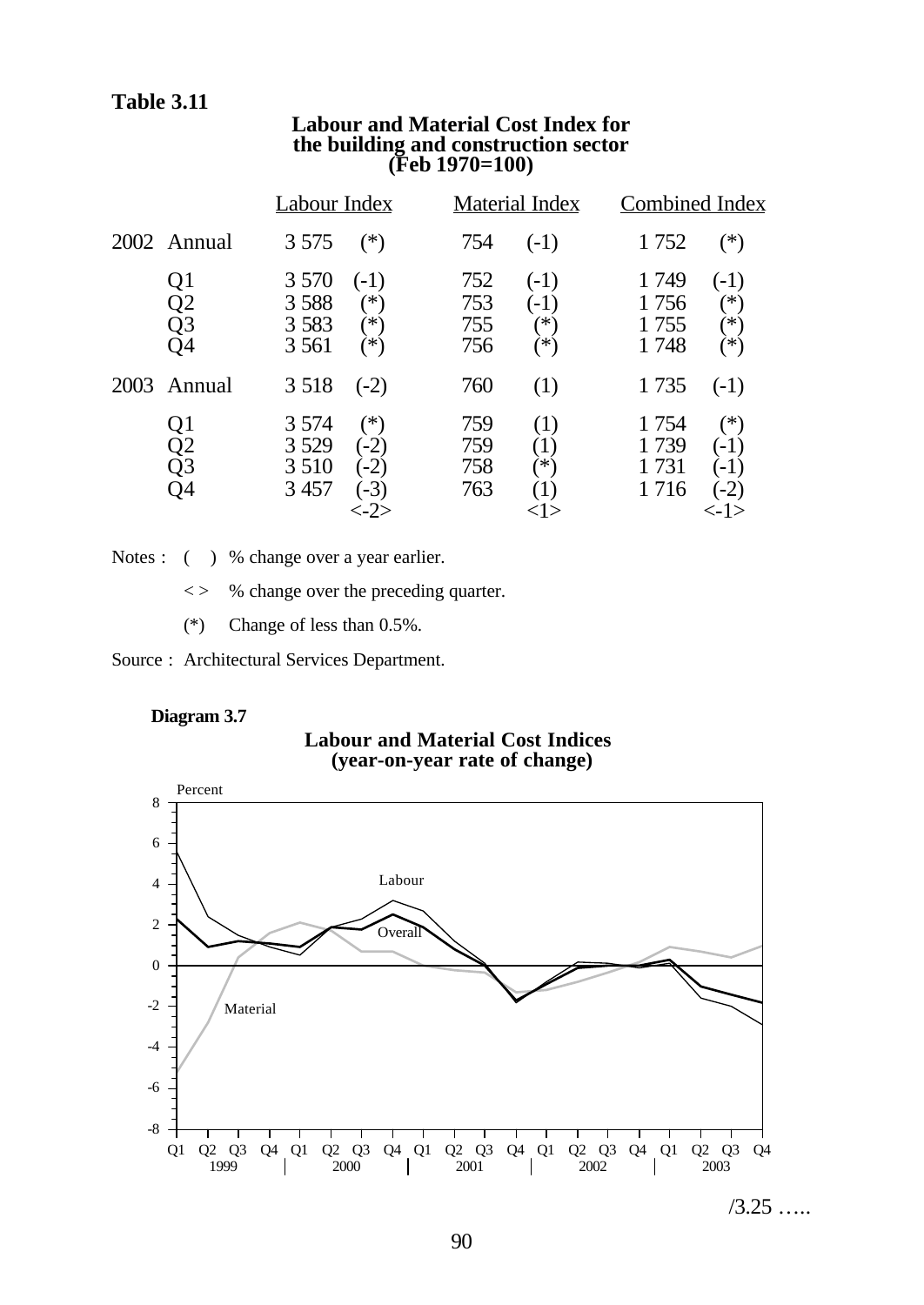3.25 Tender prices softened in the fourth quarter of 2003. The TPI for public sector building projects compiled by the Architectural Services Department fell by 7% in the fourth quarter of 2003 over a year earlier, reversing the 4% increase in the third quarter. For 2003 as a whole, this TPI showed little change, following a decrease of 12% in 2002. As to the Tender Price Index (TPI) for public housing projects compiled by the Housing Department, there was no tender received by the Housing Department in the third and fourth quarters of 2003, and so there was no TPI for these two quarters. On a quarter-to-quarter comparison, the TPI for public sector building projects fell by 6% in the fourth quarter of 2003.

#### **Table 3.12**

|                             | TPI for public<br>housing projects <sup>(a)</sup><br>$\text{(Jan } 1970=100)$       | TPI for public sector<br>building projects <sup>(b)</sup><br>$\text{(Jan 1970=100)}$ |
|-----------------------------|-------------------------------------------------------------------------------------|--------------------------------------------------------------------------------------|
| 2002 Annual                 | 527<br>$(-10)$                                                                      | 714<br>$(-12)$                                                                       |
| $\frac{Q1}{Q2}$<br>23<br>)4 | 556<br>$(-9)$<br>533<br>$(-13)$<br>525<br>$(-6)$<br>495<br>$(-10)$                  | 687<br>$(-20)$<br>742<br>$(-12)$<br>692<br>$(-14)$<br>733                            |
| 2003 Annual                 | N.A. (N.A.)                                                                         | 712<br>$(*)$                                                                         |
| Q1<br>Q2<br>Q3              | $476$ $(-14)$<br>$(-11)$<br>474<br>N.A.<br>(N.A.)<br>(N.A.)<br>N.A.<br>$<$ N.A. $>$ | 720<br>(5)<br>723<br>$(-3)$<br>$\Delta \hat{A}$<br>722<br>681<br>$-7)$               |

#### **Tender Price Indices (TPI) for public sector projects**

Notes : (a) Compiled by the Housing Department.

- (b) Compiled by the Architectural Services Department.
- ( ) % change over a year earlier.
- N.A. Not available, as there was no tender received by the Housing Department in the third and fourth quarters.
- (\*) Change of less than 0.5%.
- < > % change over the preceding quarter.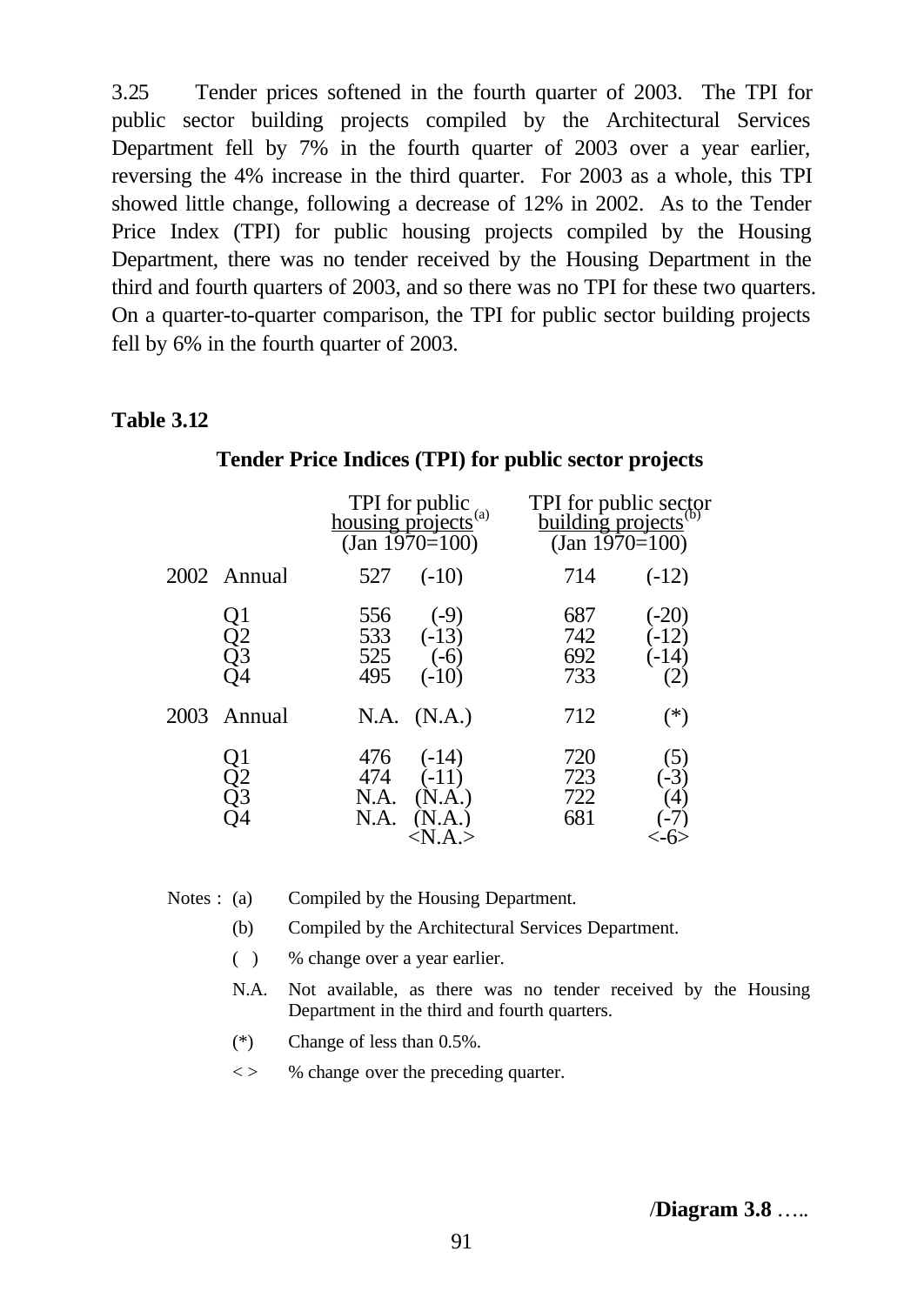**Diagram 3.8**



#### **Tender Price Indices (year-on-year rate of change)**

# **Land**

3.26 In the first quarter of 2004, there was no land sale at auction by the Government. As to land sales through tender, five small petrol filling station sites totalling 0.7 hectare were sold as a batch in January. On 9 January 2004, the Government announced the Application  $List^{(7)}$  for land sales from January 2004 to March 2005. The new list was so designed as to avoid overloading the property market and to enable the market to grow in a healthy manner $(8)$ .

/**Table 3.13** …..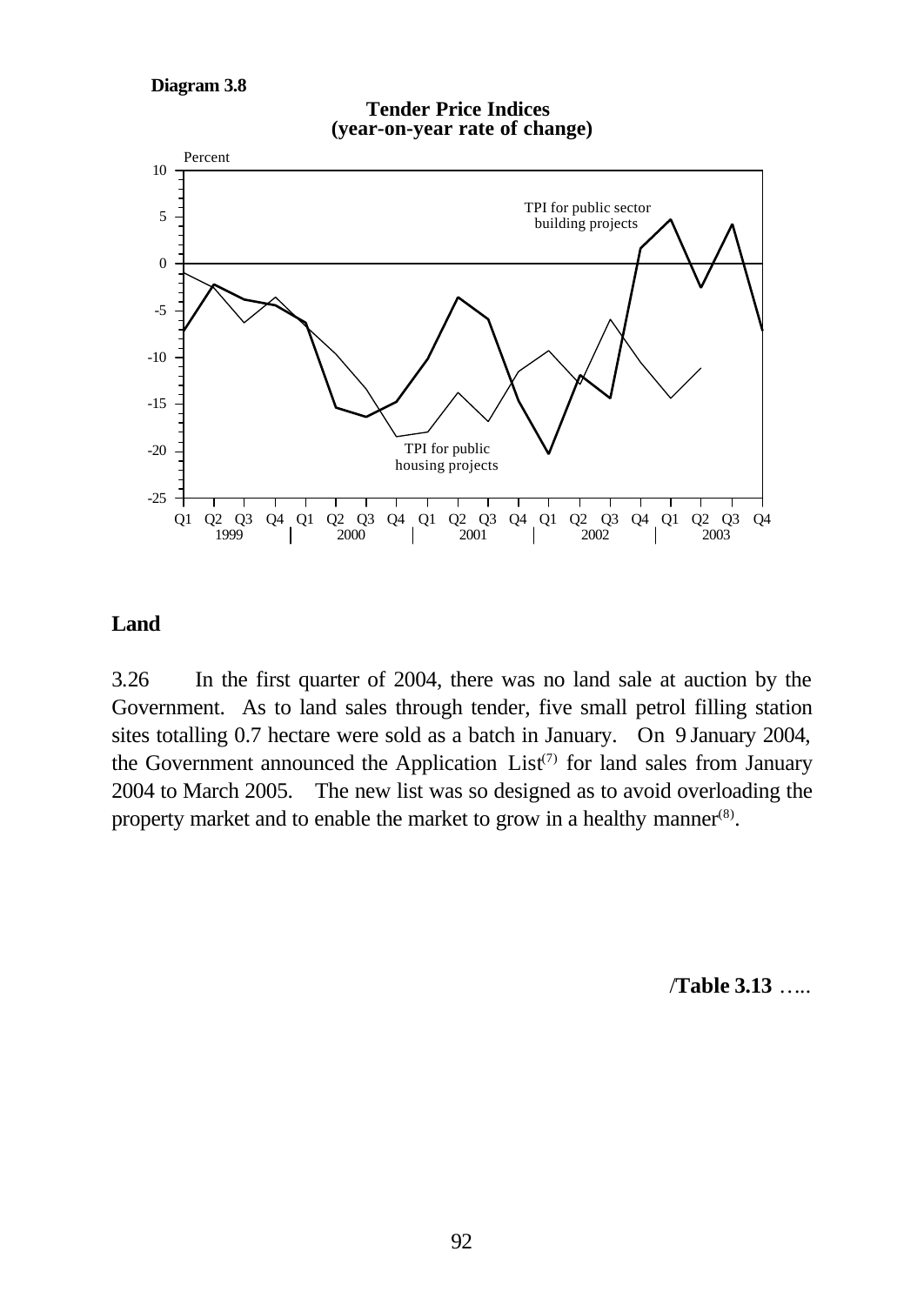#### **Land sales at auction and by tender by the Government (hectares)**

| <u>Usage</u>           | 2003 | First quarter<br>of 7004 |
|------------------------|------|--------------------------|
| Residential            |      |                          |
| Residential/commercial |      |                          |
| Commercial             | 1.2  |                          |
| Industrial             |      |                          |
| Others                 | 0.8  | 0.7                      |
| Total                  | 2.0  |                          |

Note : Figures may not add up exactly to the total due to rounding.

Source : Lands Department.

3.27 On modification of lease on existing developed and developable land in the private sector domain<sup>(9)</sup>, 14 applications were approved by the Government in the first quarter of 2004. Of this total, five applications were for residential development, three for commercial development, two for residential-cum-commercial development, and one each for industrial development and for education and community facilities. The remaining two were for other purposes.

3.28 In the first quarter of 2004, there was one new take-up of site of 0.65 hectare in the Yuen Long Industrial Estate. Meanwhile, no site was surrendered in all the three industrial estates. As at end-March 2004, the takeup rates of the Tai Po Industrial Estate, Yuen Long Industrial estate and Tseung Kwan O Industrial Estate were 94.1%, 89.1% and 47.9% respectively.

3.29 As to the Science Park in Pak Shek Kok, approvals for admission were granted to 8 more technology companies in the first quarter of 2004. This followed 25 admissions in 2003. As at end-March 2004, 55 tenants were already admitted, including  $17$  incubatees<sup> $(10)$ </sup>. Most of the companies admitted were engaged in the electronics, biotechnology, information technology and telecommunications, and precision engineering fields. The remainder of Phase 1 was scheduled to be completed by mid-2004. Planning for Phase 2 was underway.

/**Electricity** …..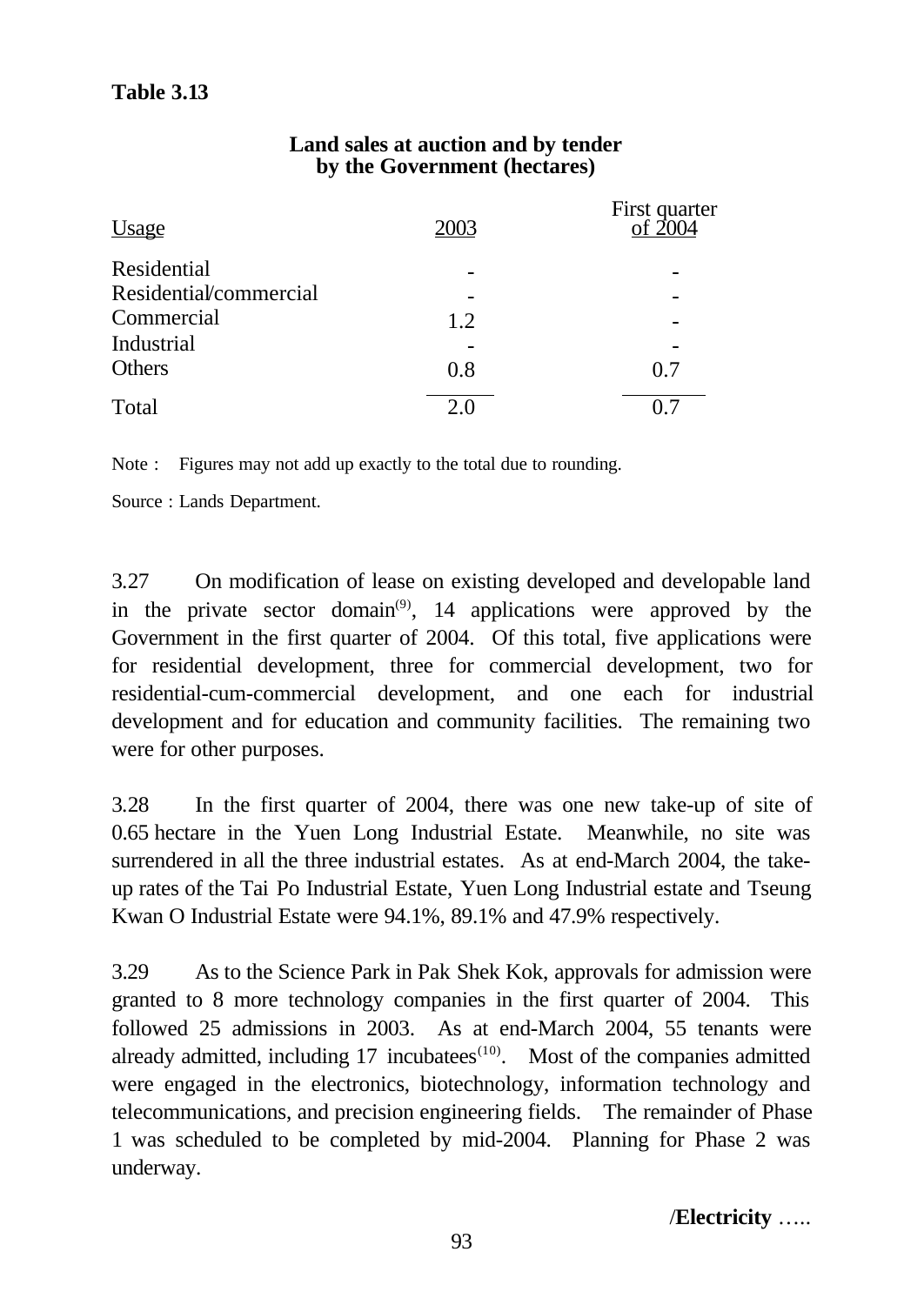# **Electricity and gas**

3.30 *Local electricity consumption* went up by 3% over a year earlier to 7 746 million kWh in the first quarter of 2004, after a similar increase in the fourth quarter of 2003 and a 1% increase for 2003 as a whole. Analysed by main user type, domestic consumption, industrial consumption and commercial consumption increased by 5%, 4% and 2% respectively. Electricity exports to the Mainland, which accounted for 6% of the total electricity generated in Hong Kong, rose by 3% in the first quarter of 2004, much narrowed from the 38% growth for 2003 as a whole.

3.31 *Towngas consumption* increased by 3% over a year earlier to 8 000 terajoules in the first quarter of 2004, following nil change in the fourth quarter of 2003 and a 1% rise for 2003 as a whole. Analysed by main user type and by year-on-year comparison, industrial consumption, domestic consumption and commercial consumption grew by 11%, 3% and 1% respectively in the first quarter of 2004.

# **Internal transport**

3.32 Total patronage on *public transport* grew by 2% over a year earlier to 1.0 billion in the first quarter of 2004, after nil change in the fourth quarter of 2003 and a 4% decline for 2003 as a whole. Analysed by mode of transport and by year-on-year comparison, patronage on the Light Rail and the Mass Transit Railway rose noticeably, by 15% and 6% respectively in the first quarter of 2004. Patronage on taxis and minibuses both increased by 2%, while that on ferries and the East Rail both went up by 1%. On the other hand, patronage on franchised buses contracted by 2%. Patronage on trams remained unchanged.

3.33 On *private transport*, the total number of newly registered private cars in the first quarter of 2004, at 6 500, showed little change over a year earlier. This followed a 16% fall in the fourth quarter of 2003 and a 25% fall for 2003 as a whole. At end-March 2004, the total number of registered private cars, at 383 000, and the total number of licensed private cars, at 340 000, both remained unchanged over a year earlier.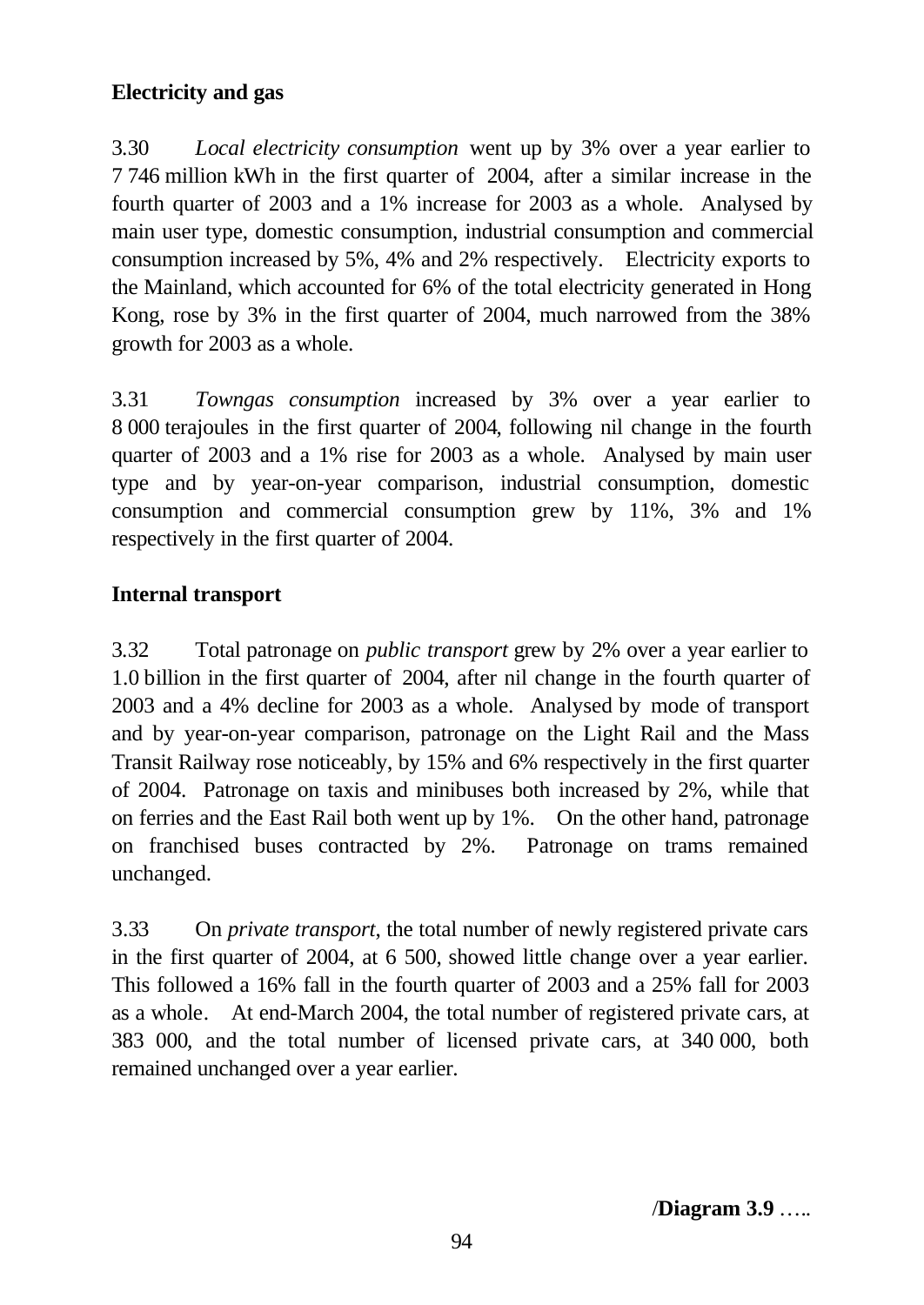

**Passenger journeys by mode of public transport in the first quarter of 2004**

*Total passenger journeys in the first quarter of 2004 : 1 017 million*

#### **External transport**

3.34 On *air transport*, total *air passenger movements* fell in the first quarter of 2004 by 1% over a year earlier to 5.4 million, moderated from the 6% drop in the fourth quarter of 2003 and the 20% plunge for 2003 as a whole. Within the total, air passenger arrivals, at 2.7 million, rose by 1% over a year earlier, while air passenger departures, also at 2.7 million, fell by 3%. The Mainland continued to be the brightest spot, both as a source of and a destination for air passengers. Air passengers coming from the Mainland went up by 11%, and air passengers going to the Mainland by 16%. Aircraft movements (including passenger and cargo flights) increased noticeably, by 5% over a year earlier to 55 600 in the first quarter of 2004, further up from a 3% growth in the fourth quarter of 2003 and reversing the 9% decline for 2003 as a whole.

/**Diagram 3.10** …..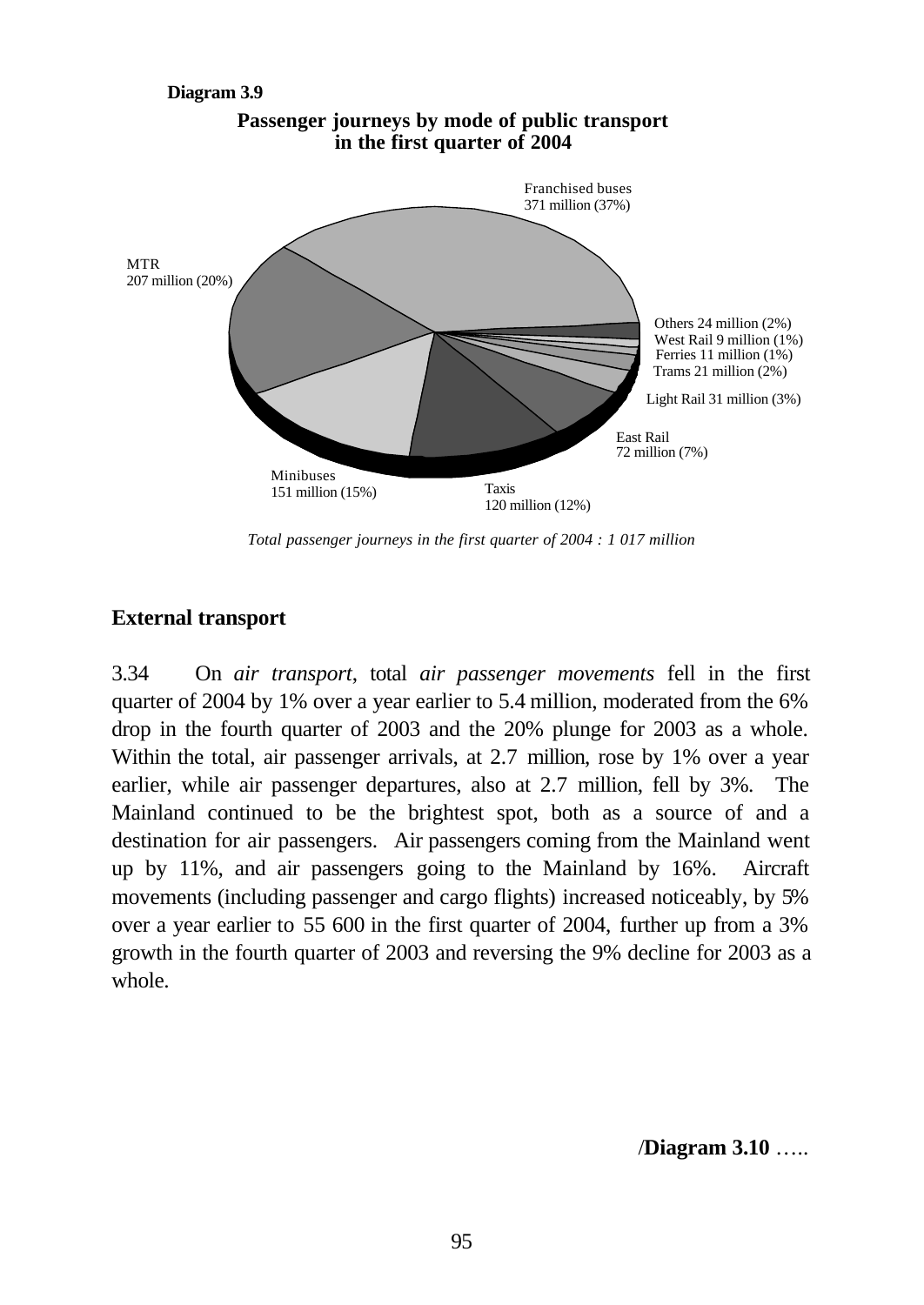

**Number of air passenger movements**

3.35 Total *air cargo movements* leaped by 16% over a year earlier to 689 900 tonnes in the first quarter of 2004, up from the increases of 8% in the fourth quarter of 2003 and 7% for 2003 as a whole. Within the total, inward and outward air cargo increased by 10% and 20% respectively to 270 900 tonnes and 419 000 tonnes, partly attributable to the relatively low base of comparison in the first quarter of 2003 and partly to the stronger global economy. These compared with the respective increases of 5% and 10% in the fourth quarter of 2003 and the respective increases of 3% and 9% for 2003 as a whole.

/**Diagram 3.11** …..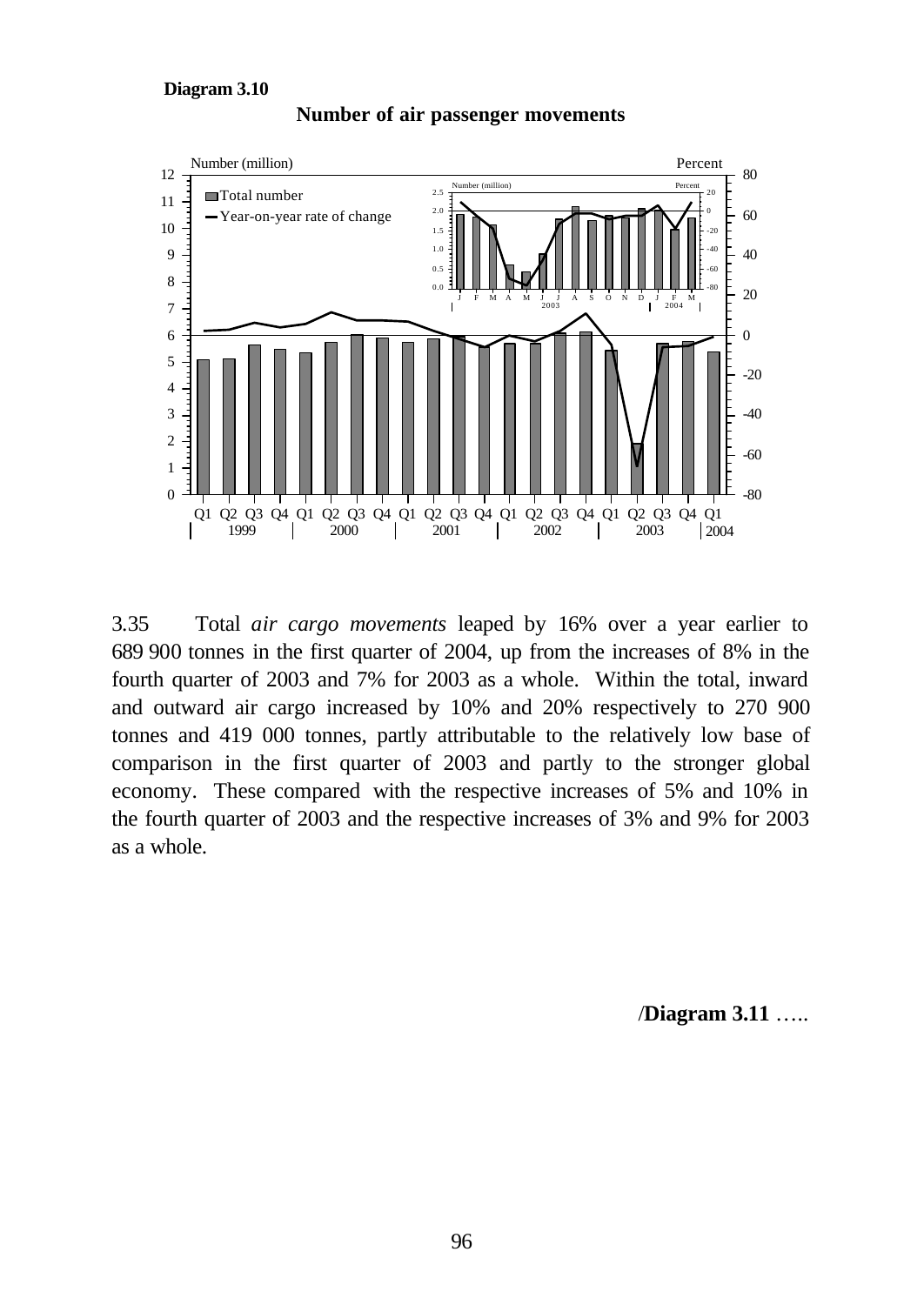

#### **Cargo carried by air**

Note :  $(*)$  Provisional figures.

3.36 On *ocean transport*, total *ocean cargo movements* amounted to 24.3 million tonnes in the first two months of 2004, up by 10% from a year earlier. This was further up from the 9% increase in the fourth quarter of 2003 and the 7% increase for 2003 as a whole. Transhipment cargo continued to increase distinctively, by 19%, while direct shipment cargo rose only moderately, by 5%. Within the total for the first two months of 2004, inward and outward ocean cargo went up by 9% and 14% respectively over a year earlier to 16.4 million tonnes and 7.9 million tonnes.

/**Diagram 3.12** …..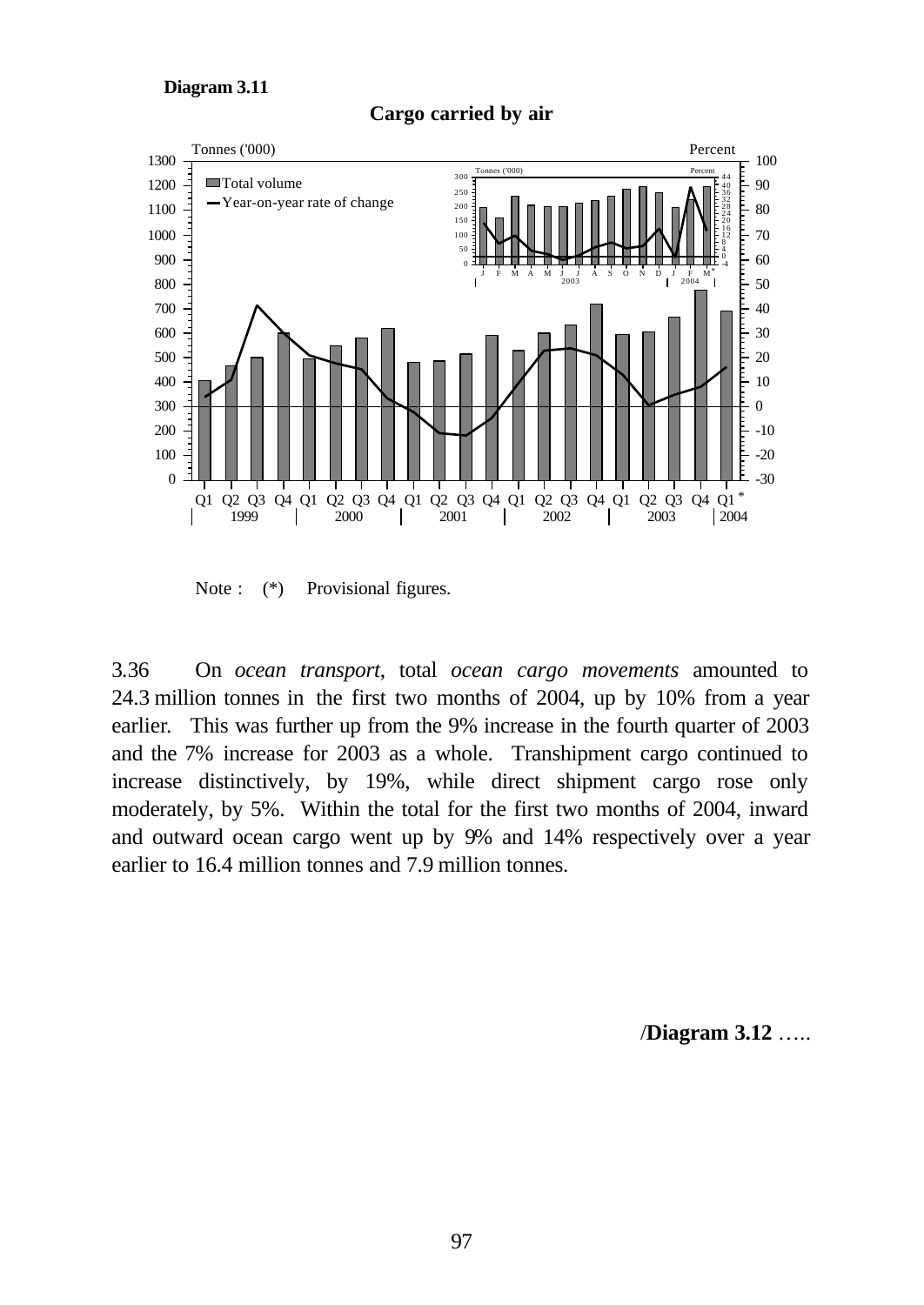

**Cargo carried by sea**

3.37 As to *container traffic*, total container throughput in terms of Twenty-foot Equivalent Units (TEUs) rose by 10% over a year earlier to 3.3 million TEUs in the first two months of 2004. Within the total for the first two months of 2004, inward container grew by 9% over a year earlier to 1.7 million TEUs, while outward container increased by 10% to 1.6 million TEUs. Meanwhile, the trend of manufactured products being shipped out directly from the nearby Mainland ports rather than indirectly through the Hong Kong port continued. Reflecting this, container throughput at the Yantian port expanded by 18% in the first quarter of 2004 over a year earlier, after a 27% leap both in the fourth quarter of 2003 and for 2003 as a whole.

/**Diagram 3.13** …..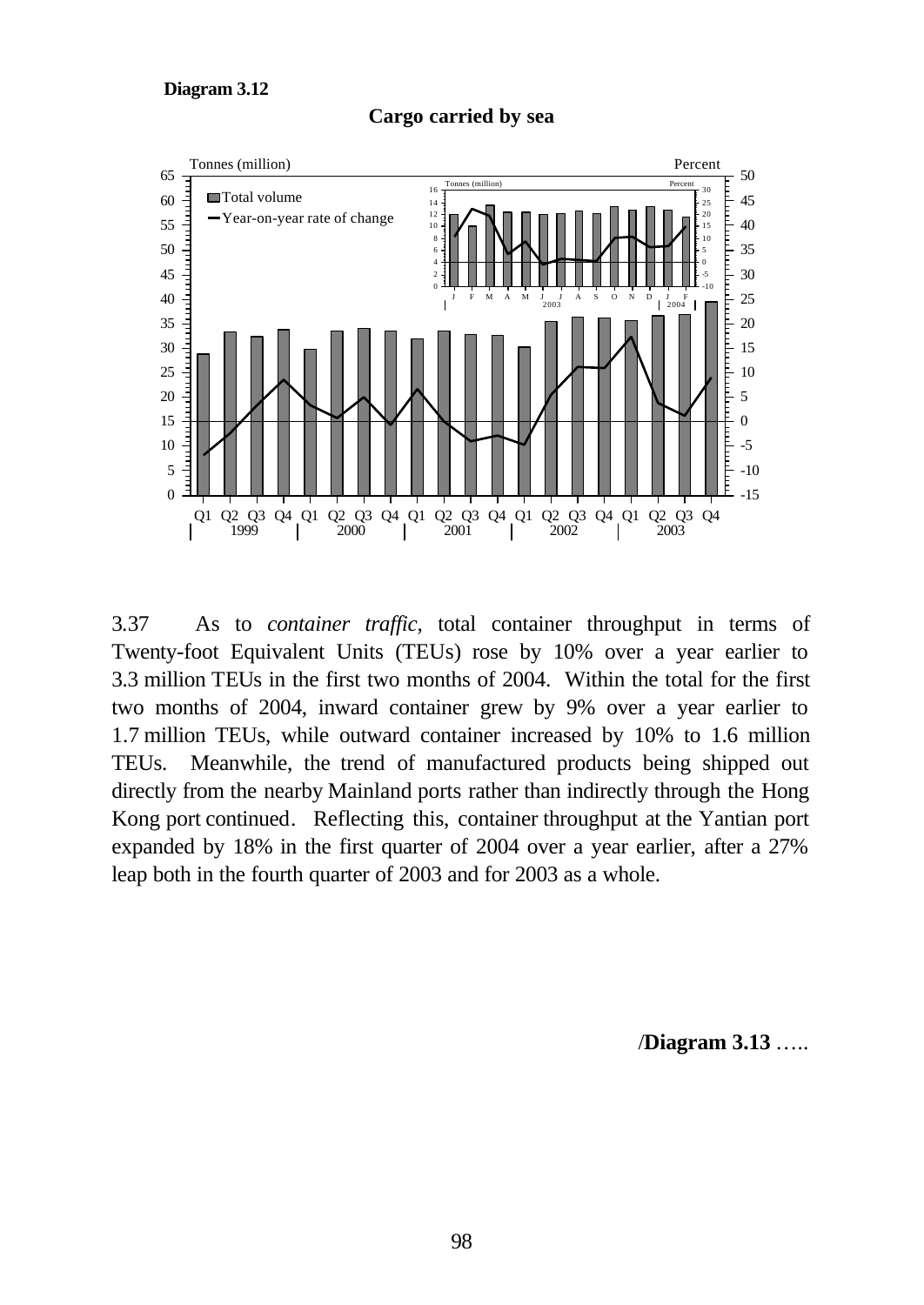



#### **Container throughput**

# **Tourism**

3.38 The total number of *incoming visitors* grew significantly in the first quarter of 2004, by 15% over a year earlier to 4.9 million, mainly due to an influx of Mainland visitors since the implementation of the Individual Visit Scheme in June  $2003^{(11)}$ . A moderate rebound of incoming visitors from the United Kingdom, the United States, and South and Southeast Asia provided further support. This contrasted with the 6% decline for 2003 as a whole, and was further up from the 7% growth in the fourth quarter of 2003.

3.39 Analysed by major source, visitors from the Mainland soared by 37% over a year earlier to 2.9 million in the first quarter of 2004. Visitors from the United Kingdom, the United States and South and Southeast Asia increased moderately, by 5%, 3% and 2% respectively, reversing from the declines in earlier periods. Meanwhile, visitors from Japan and Taiwan fell by 32% and 13% respectively.

/**Diagram 3.14** …..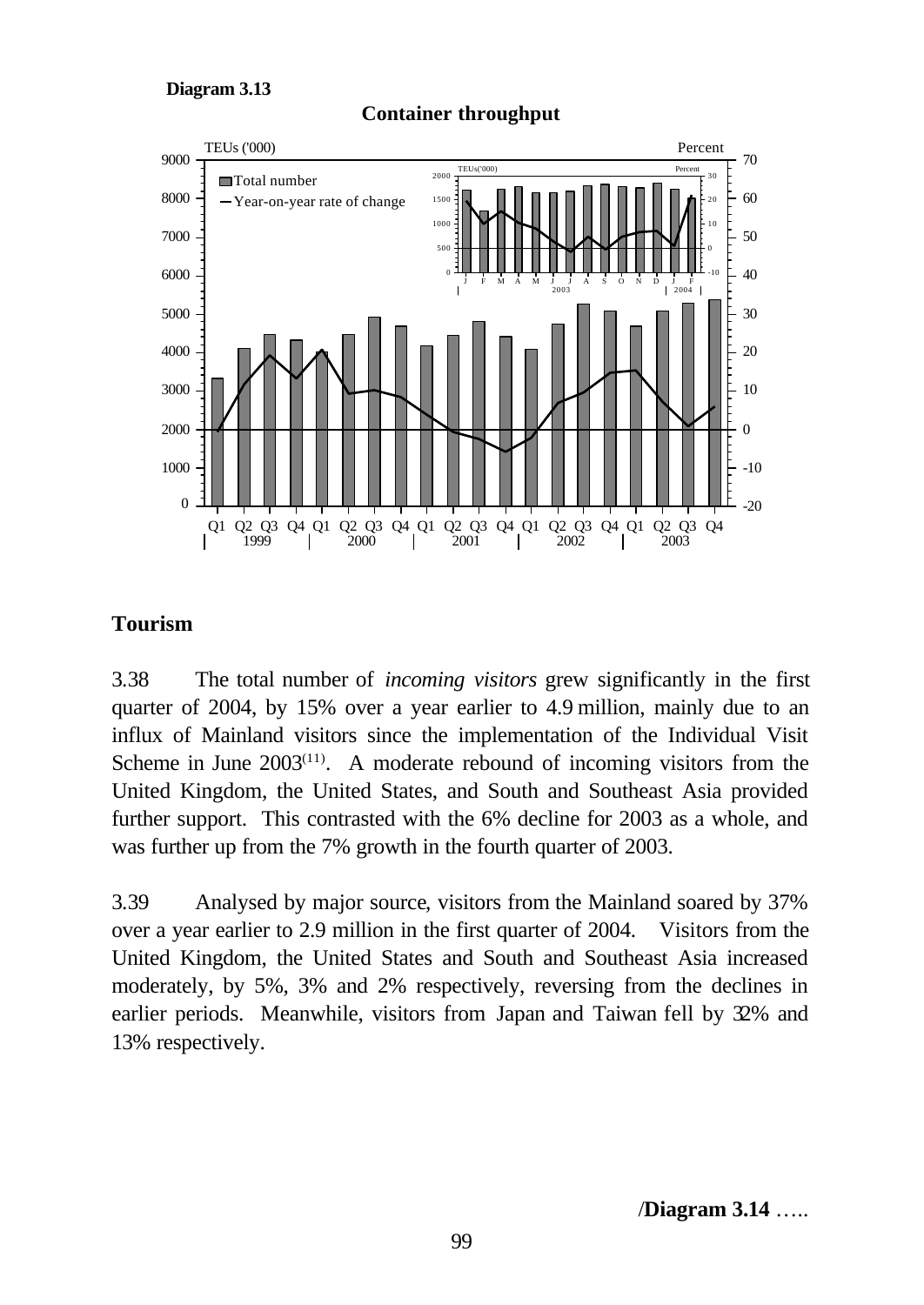

#### **Number of incoming visitors**

**Table 3.14 Number of incoming visitors by place of residence (year-on-year rate of change (%))**

|                          | 2003   |                             |          |                |           |           | 2004       |                |            |  |
|--------------------------|--------|-----------------------------|----------|----------------|-----------|-----------|------------|----------------|------------|--|
|                          | Annual | <u>Q1</u>                   | $\Omega$ | <u>O3</u>      | <u>Q4</u> | <u>01</u> | <u>Jan</u> | <u>Feb</u>     | <u>Mar</u> |  |
| All sources              | -6     | 20                          | $-58$    | $\overline{4}$ | 7         | 15        | 13         | 3              | 29         |  |
| Mainland of China        | 24     | 53                          | $-26$    | 32             | 33        | 37        | 49         | 16             | 47         |  |
| Taiwan                   | $-24$  | $-3$                        | $-74$    | $-8$           | $-12$     | $-13$     | $-15$      | $-25$          |            |  |
| South and Southeast Asia | $-29$  | $\ast$                      | $-81$    | $-16 -12$      |           | 2         | $-16$      | $-4$           | 28         |  |
| Japan                    | $-38$  | $-2$                        | -86      | $-36$          | $-29$     | $-32$     | $-45$      | $-30$          | $-20$      |  |
| <b>United States</b>     | $-32$  | $-7$                        | -84      | $-19$          | $-14$     | 3         | $-21$      | 13             | 23         |  |
| United Kingdom           | $-26$  | $\mathcal{D}_{\mathcal{L}}$ | $-78$    | $-22$          | $-13$     | 5         | $-22$      | 17             | 19         |  |
| Others                   | $-23$  |                             | $-72$    | $-14$          | $-7$      |           | -14        | $\overline{c}$ | 17         |  |

Notes : Figures in this table include also non-Macau residents coming to Hong Kong via Macau.

(\*) Change of less than 0.5%.

Source : Hong Kong Tourism Board.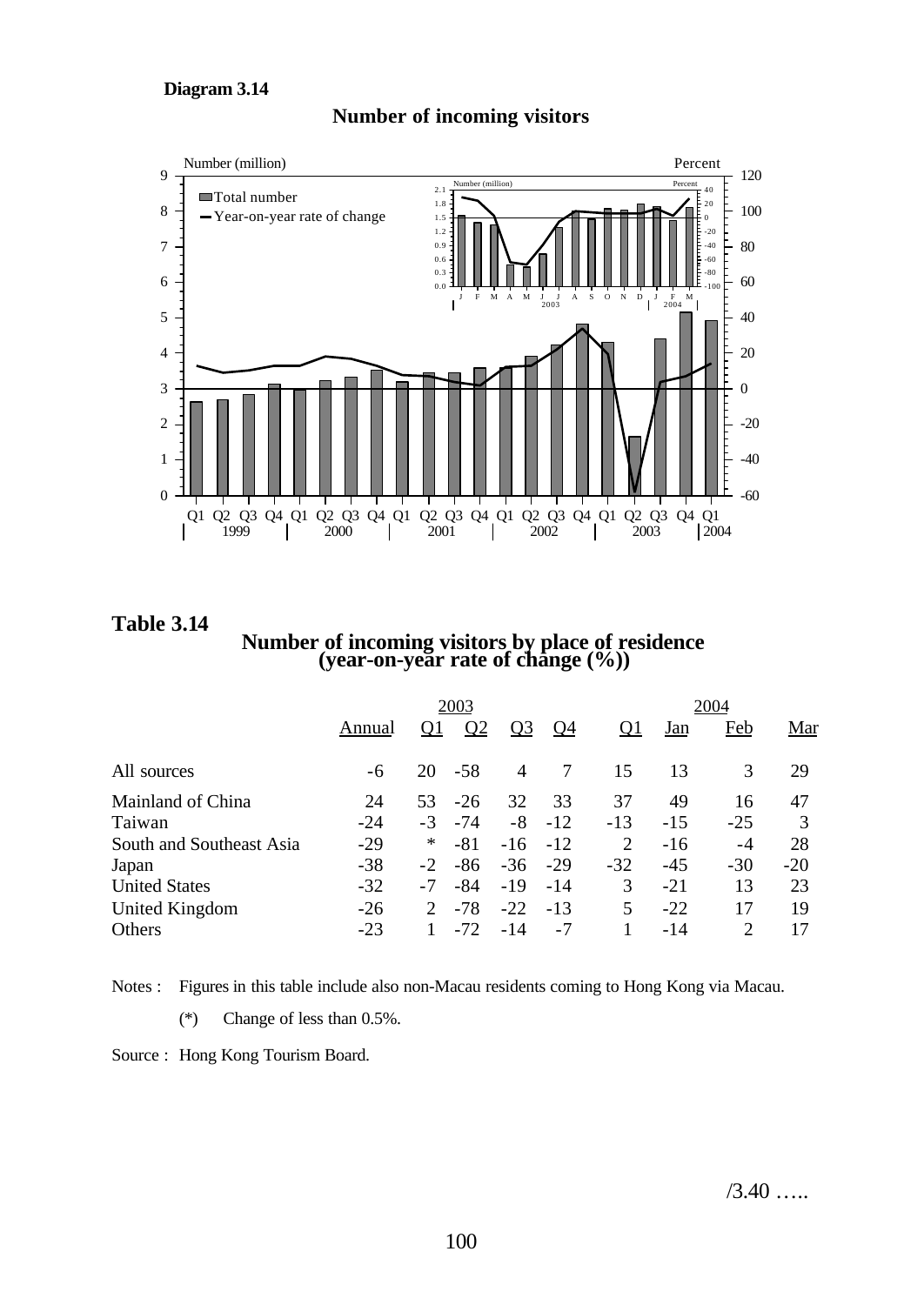3.40 The Mainland remained the largest source of visitors to Hong Kong, with a share of 59% in the first quarter of 2004. Taiwan came next (with a share of 10%), followed by South and Southeast Asia (8%), Japan (4%), the United States (4%), and the United Kingdom (2%).



*Total number of incoming visitors in the first quarter of 2004 : 4.94 million*

3.41 As at end-March 2004, there were 42 489 *hotel rooms* in Hong Kong. The *average hotel room occupancy rate* in the first quarter of 2004, at 84%, went up from that of 81% in the first quarter of 2003. This was much higher than the average of 70% for 2003 as a whole, reflecting the strong recovery of inbound tourism since the latter half of last year.

/**Table 3.15** …..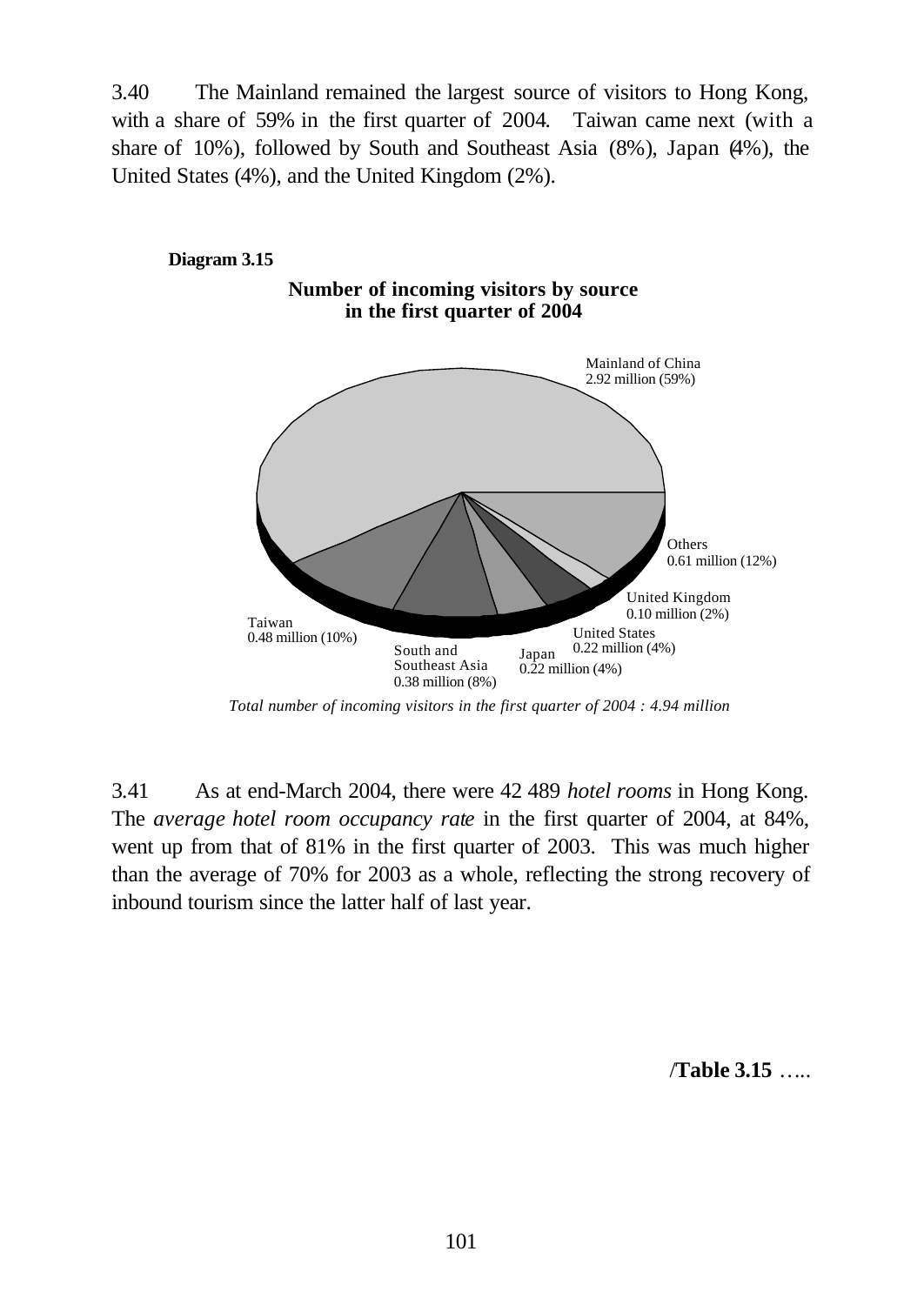|      |                                  | Number of hotel rooms<br>as at end of period |                                 | Average hotel room<br>occupancy rate<br>during the period<br>(% ) |
|------|----------------------------------|----------------------------------------------|---------------------------------|-------------------------------------------------------------------|
| 2003 | Annual                           | 42 9 36                                      | $(-2)$                          | 70                                                                |
|      | Q1<br>Q2<br>Q <sub>3</sub><br>Q4 | 42 792<br>42 818<br>42 848<br>42 936         | (2)<br>$(*)$<br>$(*)$<br>$(-2)$ | 81<br>25<br>80<br>88                                              |
| 2004 | $Q1^*$                           | 42 489                                       | $(-)$                           | 84                                                                |
|      | Jan<br>Feb<br>Mar                | 42 489<br>42 4 94<br>42 489                  | $(-)$<br>$(-)$<br>(--)          | 78<br>81<br>94                                                    |

#### **Stock of hotel rooms and occupancy rate**

Notes : ( ) % change over a year earlier.

(\*) Change of less than 0.5%.

- (#) A number of hotel rooms were reclassified as service apartments from January 2004 onwards. As such, the figures for the first quarter of 2004 are not strictly comparable to those for 2003.
- (--) Not applicable.

Source : Hong Kong Tourism Board.

3.42 On *Hong Kong residents travelling abroad*, the total number of resident departures grew at 3% over a year earlier to 15.8 million in the first quarter of 2004, after a 2% growth in the fourth quarter of 2003. Analysed by major destination and by year-on-year comparison, resident departures to Europe, South and Southeast Asia, North Asia, the Mainland, and Australia and New Zealand went up by 14%, 8%, 6%, 4% and 2% respectively in the first quarter of 2004. On the other hand, those to Taiwan, Americas and Macau declined by 11%, 2% and 1% respectively.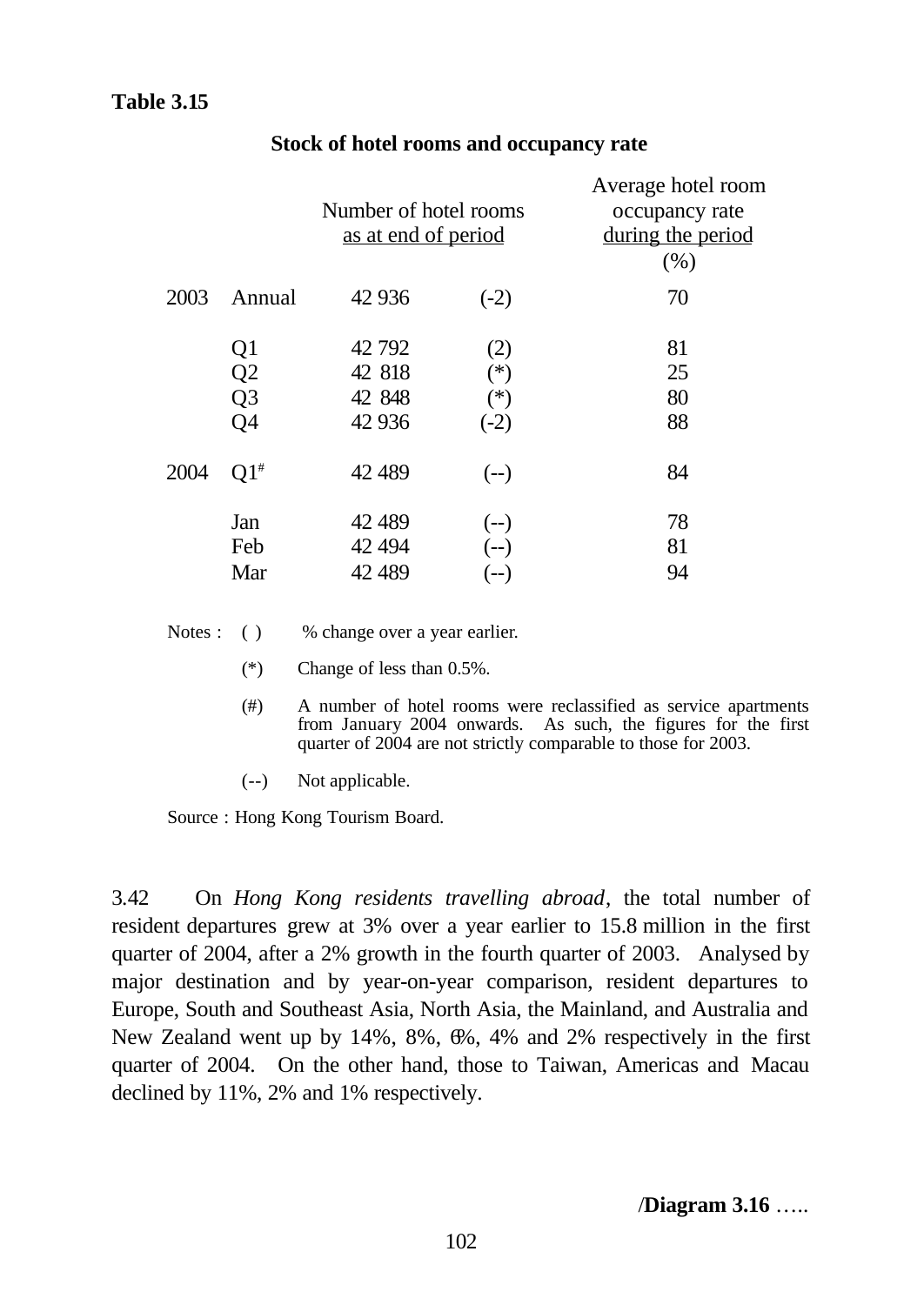#### **Number of Hong Kong resident departures Diagram 3.16**



**Table 3.16**

#### **Number of Hong Kong resident departures by destination (year-on-year rate of change (%))**

|                         | 2003          |           |          |                             |                | 2004           |                |                |      |
|-------------------------|---------------|-----------|----------|-----------------------------|----------------|----------------|----------------|----------------|------|
|                         | <u>Annual</u> | <u>01</u> | $\Omega$ | <u>Q3</u>                   | <u>O4</u>      | <u>01</u>      | Jan            | Feb            | Mar  |
| All destinations        | -6            | -4        | $-21$    | ∗                           | $\overline{2}$ | 3              | $\overline{2}$ | $-1$           | 10   |
| Mainland of China       | -6            | $-3$      | $-21$    | ∗                           | $\overline{2}$ | $\overline{4}$ | $-2$           | $\overline{2}$ | 10   |
| Macau                   | $-5$          | $-7$      | $-15$    | 3                           | $-3$           | $-1$           | 25             | $-23$          | $-1$ |
| South and Southeast     | 1             | $-10$     | $-14$    | 15                          | 12             | 8              | 41             | $-21$          | 7    |
| Asia                    |               |           |          |                             |                |                |                |                |      |
| North Asia              | $-10$         | $-18$     | $-21$    | $\mathcal{D}_{\mathcal{L}}$ | -4             | 6              | 35             | $-30$          | 10   |
| Americas <sup>(a)</sup> | $-19$         | $-7$      | $-54$    | $-14$                       | ∗              | $-2$           | $-4$           | $-8$           | 5    |
| Taiwan                  | $-23$         | -4        | $-76$    | $-7$                        | $-11$          | $-11$          | $\overline{4}$ | $-30$          | -4   |
| Europe                  | $-7$          | $-11$     | $-30$    | 4                           | 9              | 14             | 14             | 16             | 14   |
| Australia and           | $-7$          | $-7$      | $-8$     | $-14$                       | 1              | $\overline{2}$ | 5              | $-3$           | 5    |
| New Zealand             |               |           |          |                             |                |                |                |                |      |
| Others                  | -4            | $-21$     | $-20$    | 5                           | 21             | 28             | 29             | -7             | 75   |
|                         |               |           |          |                             |                |                |                |                |      |

Notes : (a) This includes the United States, Canada, Central America and South America.

(\*) Change of less than 0.5%.

Source : Hong Kong Tourism Board.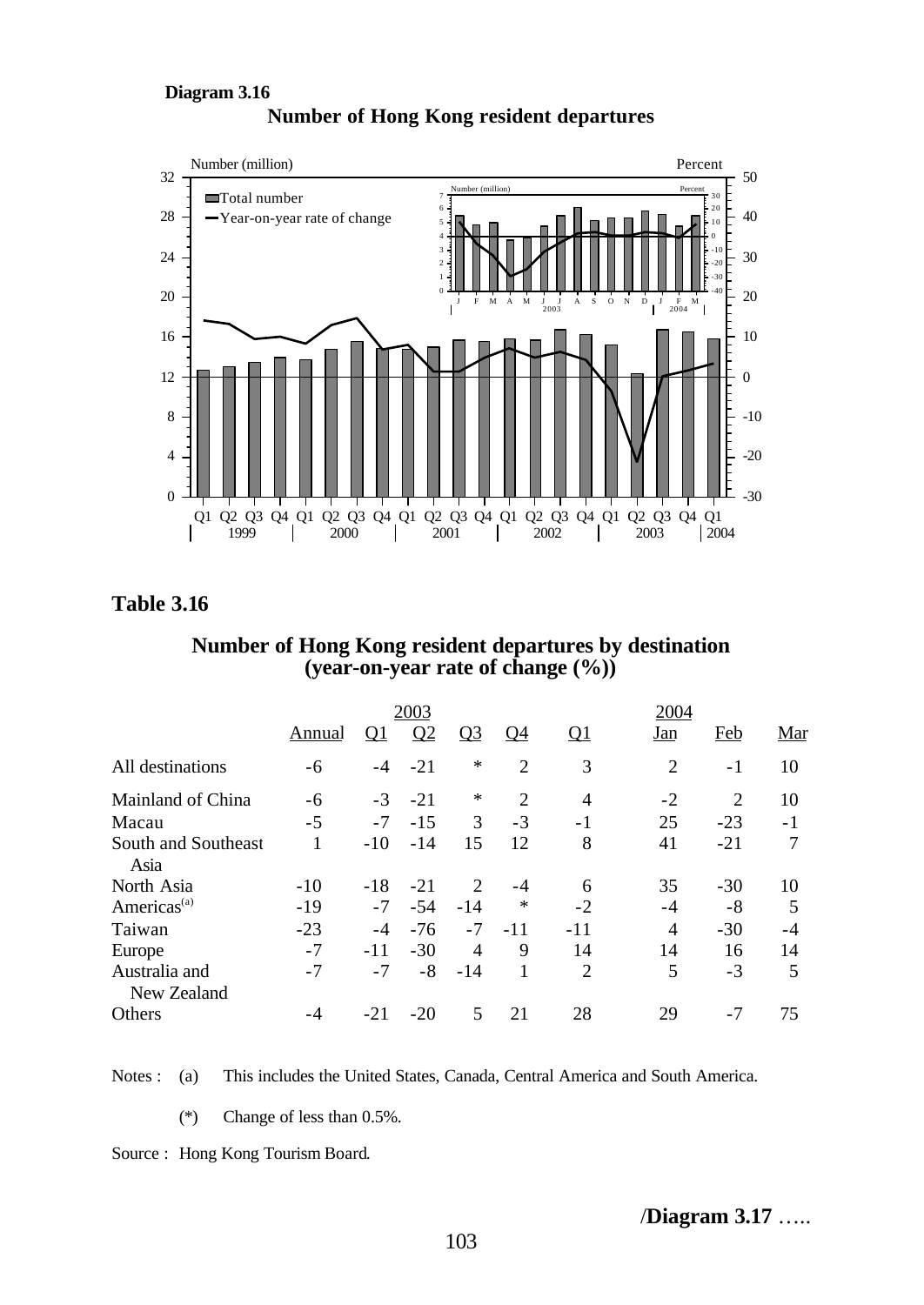

### **Number of Hong Kong resident departures by destination in the first quarter of 2004**

*Total number of resident departures in the first quarter of 2004 : 15.81 million*

3.43 The Mainland continued to be the most popular destination for Hong Kong resident departures, accounting for 87% of the total outbound trips in the first quarter of 2004. Most of these trips were destined for Guangdong Province. Macau came next (with a share of 6%), followed by South and Southeast Asia (4%), North Asia (1%), Taiwan (1%), and Europe (1%).

### **Telecommunications**

3.44 On *wireline services*, the total number of direct exchange lines continued to fall, by 1% over a year earlier to 3.81 million at end-March 2004. Within this total, the number of fixed telephone lines went up by 1% over a year earlier to 3.32 million at end-March 2004. It comprised a 2% growth in the number of lines for residential customers to 1.84 million, yet a zero change in the number of lines for business customers at 1.49 million. These two particular groups of customers accounted for 55% and 45% respectively of all the fixed telephone lines installed at end-March 2004. At 49 fixed telephone lines per 100 inhabitants, per capita tele-density in Hong Kong was amongst the highest in Asia. With regards to the number of facsimile lines, it went down by 9% over a year earlier to 483 200 at end-March 2004. At 29 facsimile lines per 100 business exchange lines, Hong Kong ranked amongst the highest

 $\sin$  …..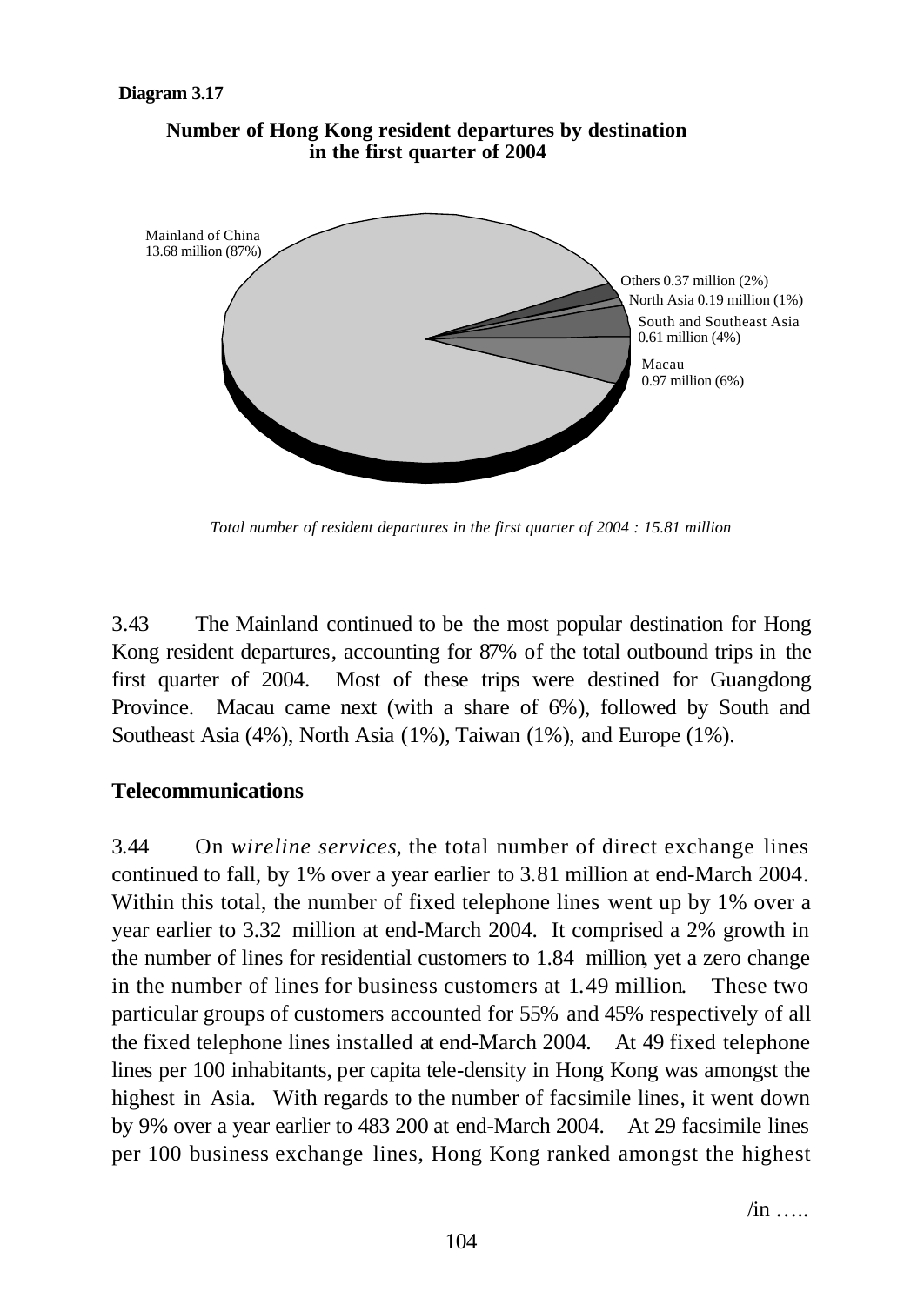in Asia. On external telecommunications, external telephone traffic volume<sup> $(12)$ </sup> increased by 13% over a year earlier to 1.6 billion minutes in the first quarter of 2004, after an 11% increase in the fourth quarter of 2003. As to Internet usage, the growth of broadband services remained buoyant with the traffic volume surging by 397% over a year earlier to 486 000 terabits in the first quarter of 2004. This was in stark contrast to the 40% shrinkage in Internet usage through the public switch telephone network to 587 million minutes in the first quarter of 2004.





Note :  $(*)$  Not including facsimile lines.

/**Diagram 3.19** …..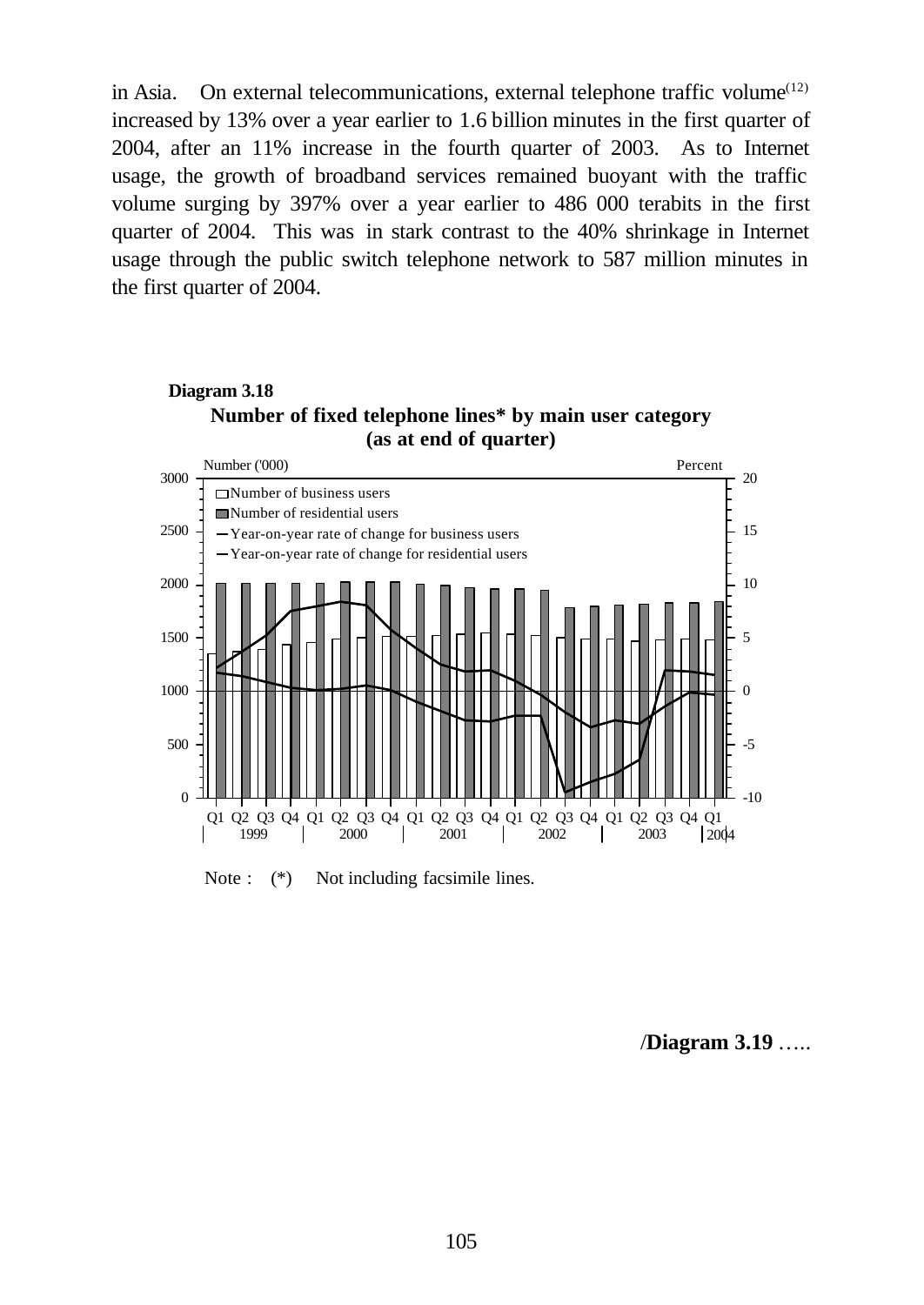#### **Diagram 3.19**



## **External telephone traffic volume\* (in the quarter)**

3.45 In *wireless services*, the mobile phone segment expanded further. The number of mobile phone customers went up by 14% over a year earlier to

through telephone lines, facsimile lines and datel lines.

7.3 million at end-March  $2004^{(13)}$ . . This corresponded to a mobile phone penetration rate of 107%, amongst the highest in the world. On the other hand, the paging segment continued to shrink, with the number of paging customers dropped by 7% from a year earlier to 176 300 at end-March 2004.

/**Diagram 3.20** …..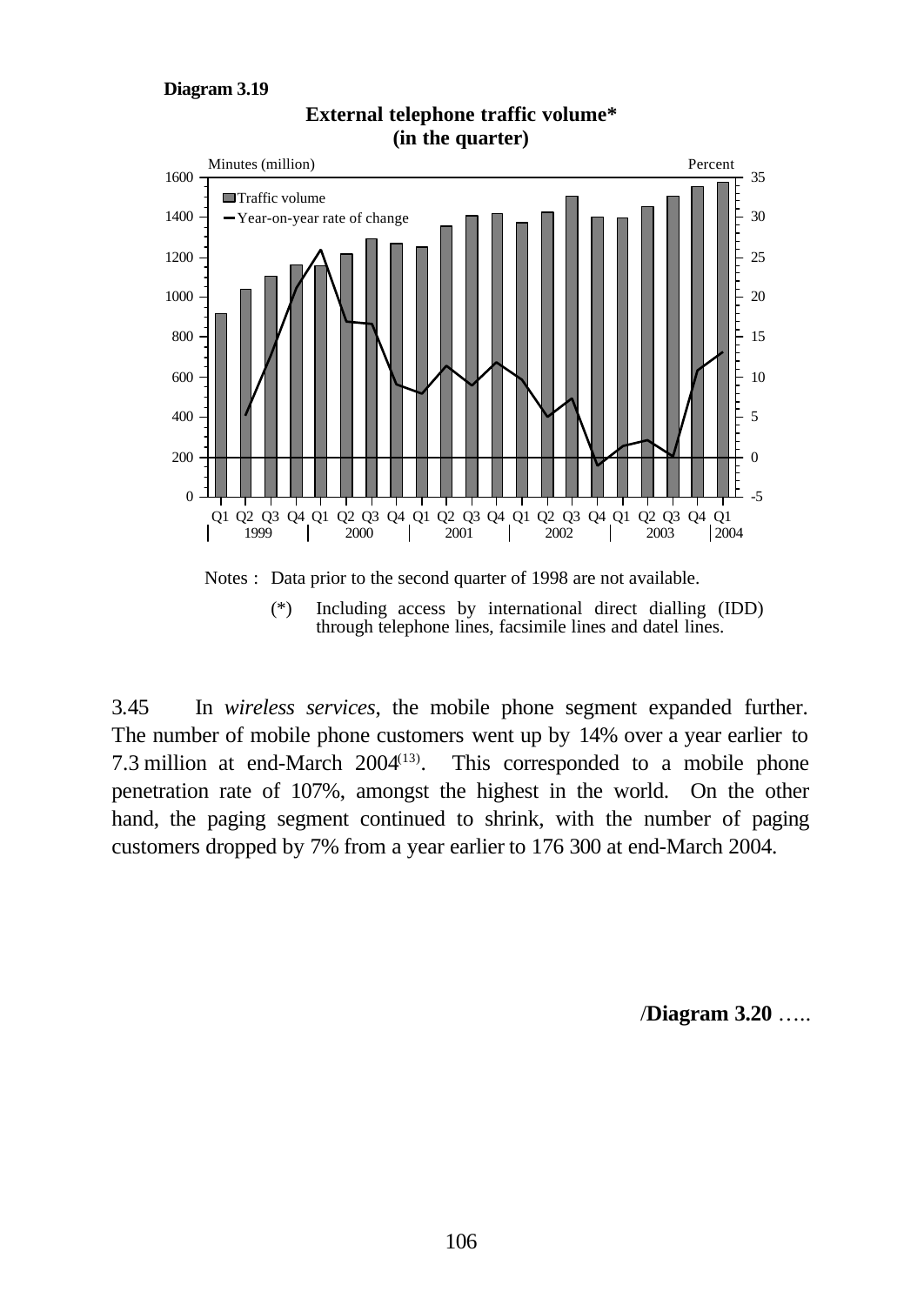#### **Diagram 3.20**





Note : (\*) Including all mobile phone service subscribers and the stock of pre-paid Subscribed Identity Module (SIM) cards already sold to customers.

#### **Notes :**

- (1) In August 2002, the Census and Statistics Department released a new data series on quarterly GDP by major economic sector at constant prices, backdated to the third quarter of 2000. This new GDP series, as compiled from the production approach, enables analysis to be done of the value added contributions of the various economic sectors in real terms, in regard to their trend and relative significance.
- (2) The service sectors comprise the wholesale, retail and import/export trades, restaurants and hotels; transport, storage and communications; finance, insurance, real estate and business services; and community, social and personal services. In respect of contribution to GDP, the service sectors also include ownership of premises, which is analytically a service activity. Fees for financial intermediation services are however deducted.
- (3) The Index of Industrial Production is intended to reflect the recent trend of net output in real terms in the various local manufacturing industries. Output from outward processing operations across the boundary is not included.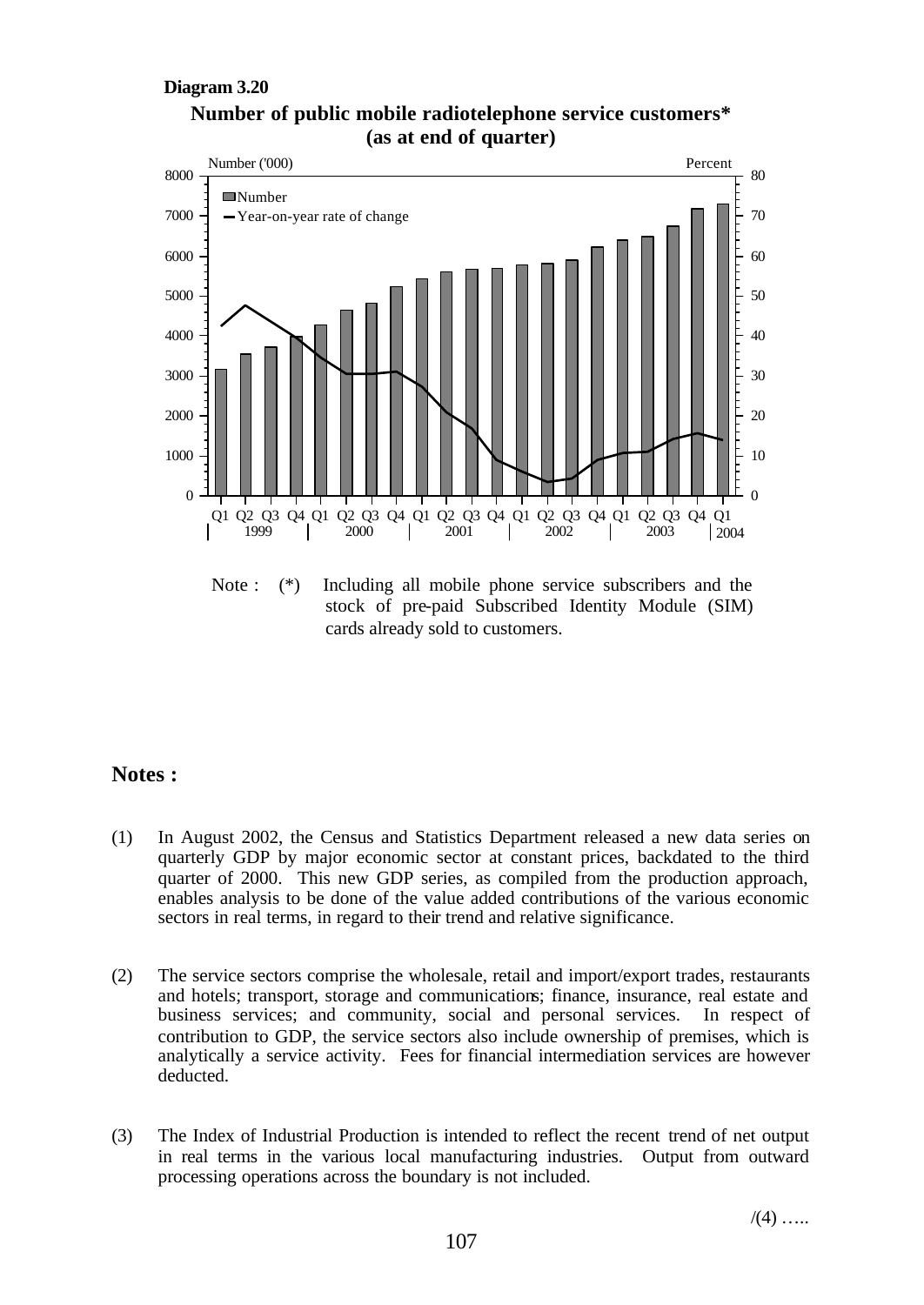- (4) The Home Assistance Loan Scheme (HALS) is administrated by the Housing Authority. Under HALS, the initial quota of assistance cases, set at 10 000, is equally split between Green Form applicants (including mainly existing public housing tenants and eligible applicants on the Waiting List of public rental housing) and White Form applicants (other applicants). A successful family applicant irrespective of category will be eligible for an interest-free loan at \$530,000 repayable by 13 years, or at \$390,000 repayable by 20 years, or else a monthly mortgage subsidy at \$3,800 lasting for four years. The corresponding amount of loan or subsidy for a successful singleton applicant will be halved.
- (5) These completions figures for new private residential flats exclude village-type housing units.
- (6) These building consents figures may include re-application cases and hence may contain a degree of double-counting.
- (7) The Government operates an Application System under the Land Sale Programme as from April 1999, whereby additional sites are set aside on an Application List for open application by property developers. Provided that the minimum price offered by the applicant is acceptable to the Government, the site involved can be released from the Application List for open auction or tender. This renders a flexible supply of Government land in response to market demand.
- (8) The new Application List consists of 17 sites, comprising 14 residential sites totalling about 10.5 hectares and three commercial/business sites totalling about 2.6 hectares. The residential sites are of different sizes and are modest in terms of resultant flat supply. If all sold, they will render altogether some 7 800 flats, with their estimated completion earliest in 2007.
- (9) Virtually all the land in Hong Kong is held on a leasehold basis. A predominant part of the existing developed and developable land is already in the private sector domain. In order to facilitate redevelopment in line with the town planning and urban renewal objectives, modification of usage (including modification by way of land exchange) may be granted by the Government to old leases of land upon application from the landlords. A land premium, equivalent to the difference in land value between the old and the new usage, is normally required for granting of the modification.

The figures reported here may include re-application cases and hence may contain a degree of double-counting.

- (10) These incubatees were admitted under the Incu-Tech Programme run by the Hong Kong Science & Technology Parks Corporation, so as to assist eligible technology start-up ventures in their vulnerable inception stage.
- (11) The Individual Visit Scheme was first launched to residents of four cities in Guangdong, including Dongguan, Zhongshan, Jiangmen and Foshan, on 28 July 2003. The scheme was then extended to residents of Guangzhou, Shenzhen, Zhuhai and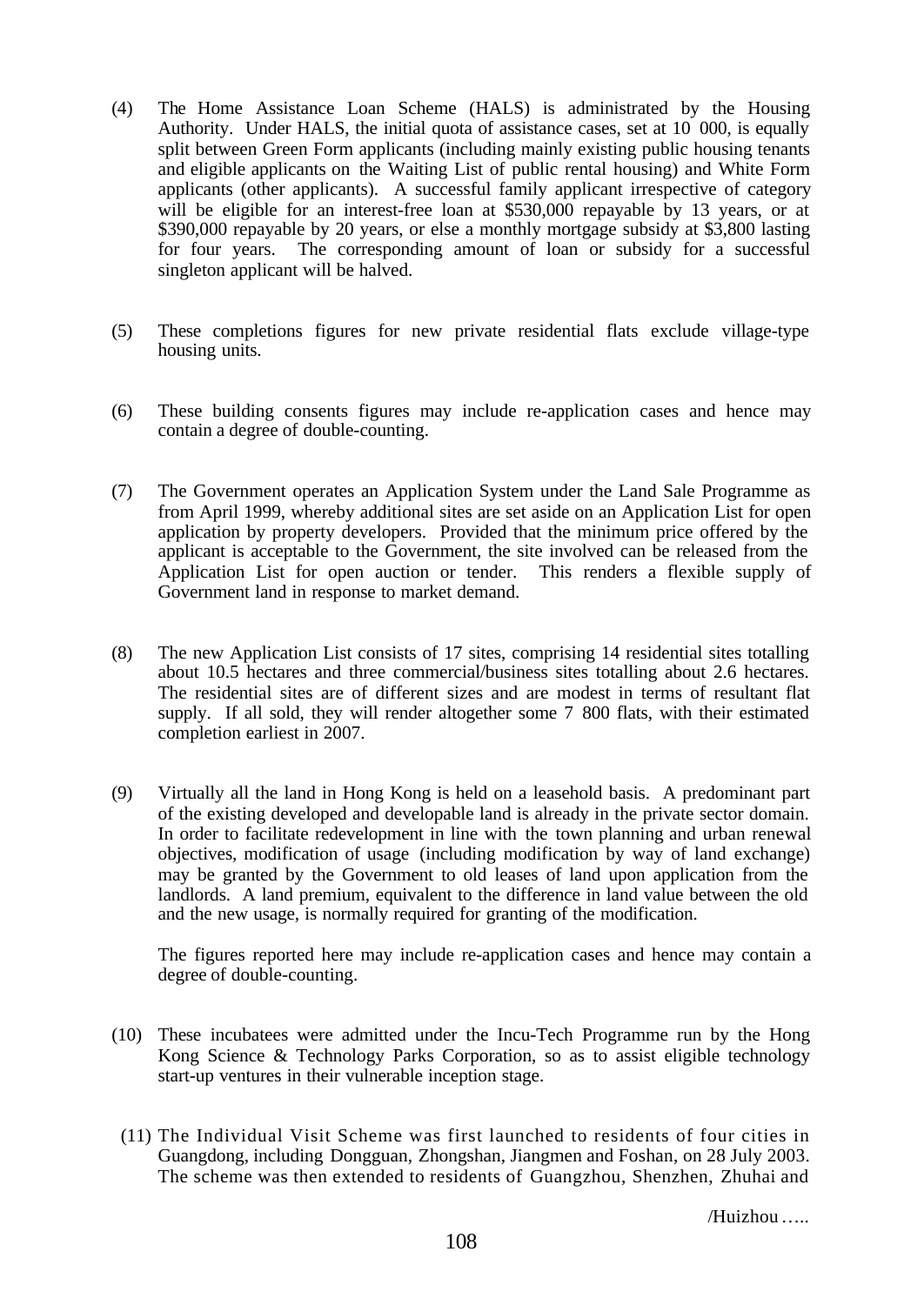Huizhou on 20 August 2003, and further to residents of Beijing and Shanghai on 1 September 2003. The scheme was extended still further to residents of six more cities in Guangdong, including Shantou, Chazhou, Meizhou, Zhaoqing, Qingyuan and Yunfu, on 1 January 2004, and covered the entire Guangdong Province on 1 May 2004. The scheme will be further extended, from 1 July 2004, to residents of nine more cities. These will include Nanjing, Suzhou and Wuxi in Jiangsu Province; Hangzhou, Ningpo and Taizhou in Zhejiang Province; and Fuzhou, Xiamen and Quanzhou in Fujian Province.

- (12) This includes access by international direct dialling (IDD) through telephone lines, facsimile lines and datel lines.
- (13) This figure includes all mobile phone service subscribers and the stock of pre-paid Subscribed Identity Module (SIM) cards already sold to customers.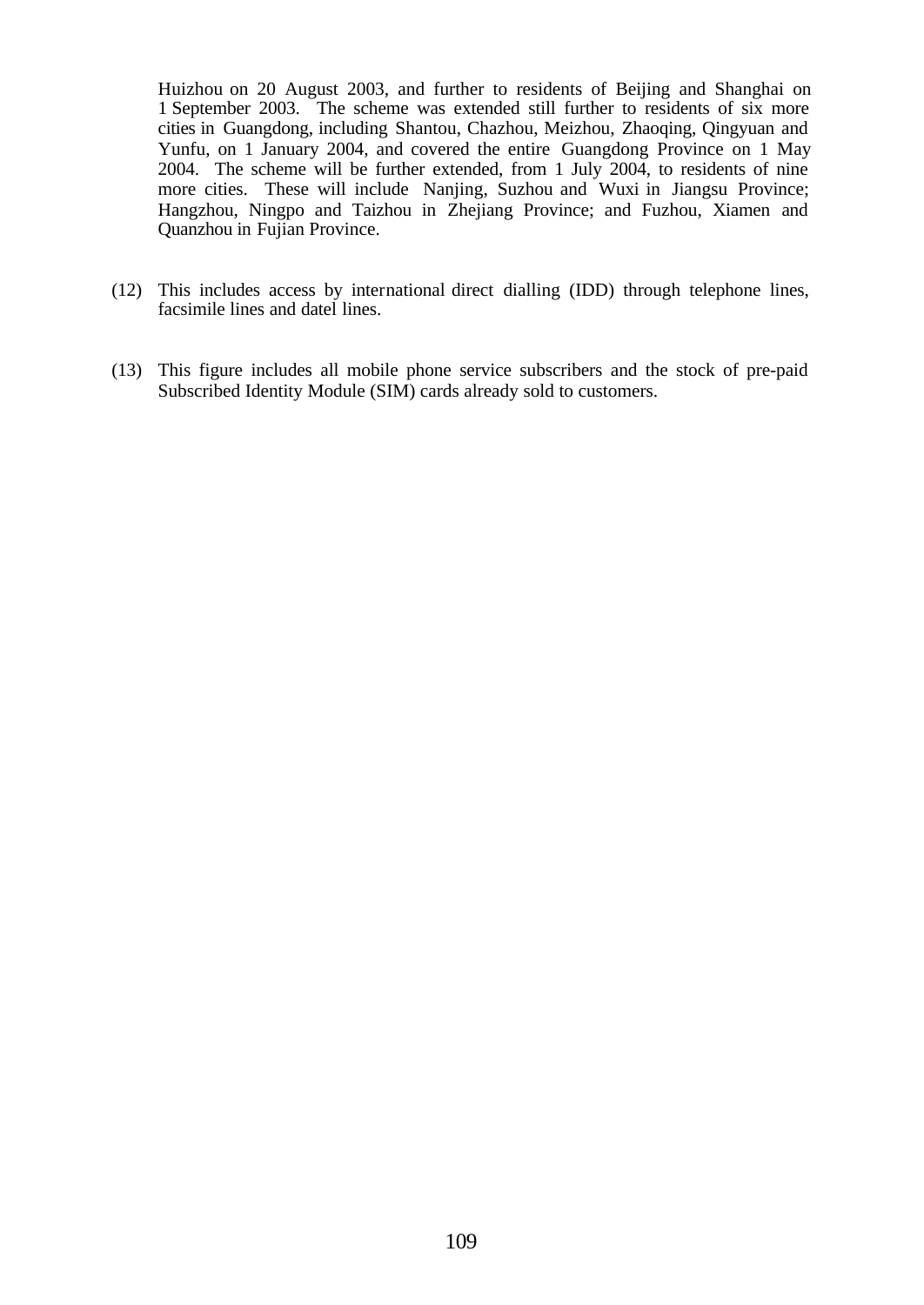# **CHAPTER 4 : THE FINANCIAL SECTOR\***

# **Overall financial market situation**

4.1 The spot exchange rate of the Hong Kong dollar against the US dollar remained on the strong side of the linked rate of 7.8 during the first quarter of 2004. Reflecting sustained strong inflow of funds, the twelve-month Hong Kong dollar forward rate continued to trade at a relatively large discount over the spot rate. Meanwhile, the trade-weighted Nominal Effective Exchange Rate Index of the Hong Kong dollar declined further, reflecting largely the effect of the weaker US dollar. On the monetary aggregates, narrow money slowed down in growth, while broad money contracted moderately. Total Hong Kong dollar deposits with authorized institutions decreased mildly, with a reduction in time deposits more than offsetting the increases in demand deposits and savings deposits. But as Hong Kong dollar loans and advances fell to a lesser extent, the Hong Kong dollar loan to deposit ratio moved higher. The stock market remained on a rally in January and February 2004, underpinned by improved economic performance and the more active property market. It then retreated in March, amidst concerns about global security following the terrorist attack in Madrid and about the political stir-up in Taiwan. The Hang Seng Index, having reached a 35-month high at 13 928 on 18 February and stayed above the 13 000 level until early March, eased back to close at 12 682 at end-March.

### **Exchange rates**

4.2 The spot exchange rate of the Hong Kong dollar against the US dollar eased back closer to the linked rate during the first quarter of 2004, from 7.763 to 7.796. Yet amidst strong inflow of funds and upward pressure from strengthening of the regional currencies, the discount of the twelve-month Hong Kong dollar forward rate over the spot rate narrowed only slightly from 595 pips (each pip equivalent to HK\$0.0001) at end-2003 to 560 pips at end-March 2004.

**\_\_\_\_\_\_\_\_\_**

 $/4.3$  .....

**<sup>(\*)</sup> This chapter is jointly prepared by the Hong Kong Monetary Authority and the Economic Analysis Division.**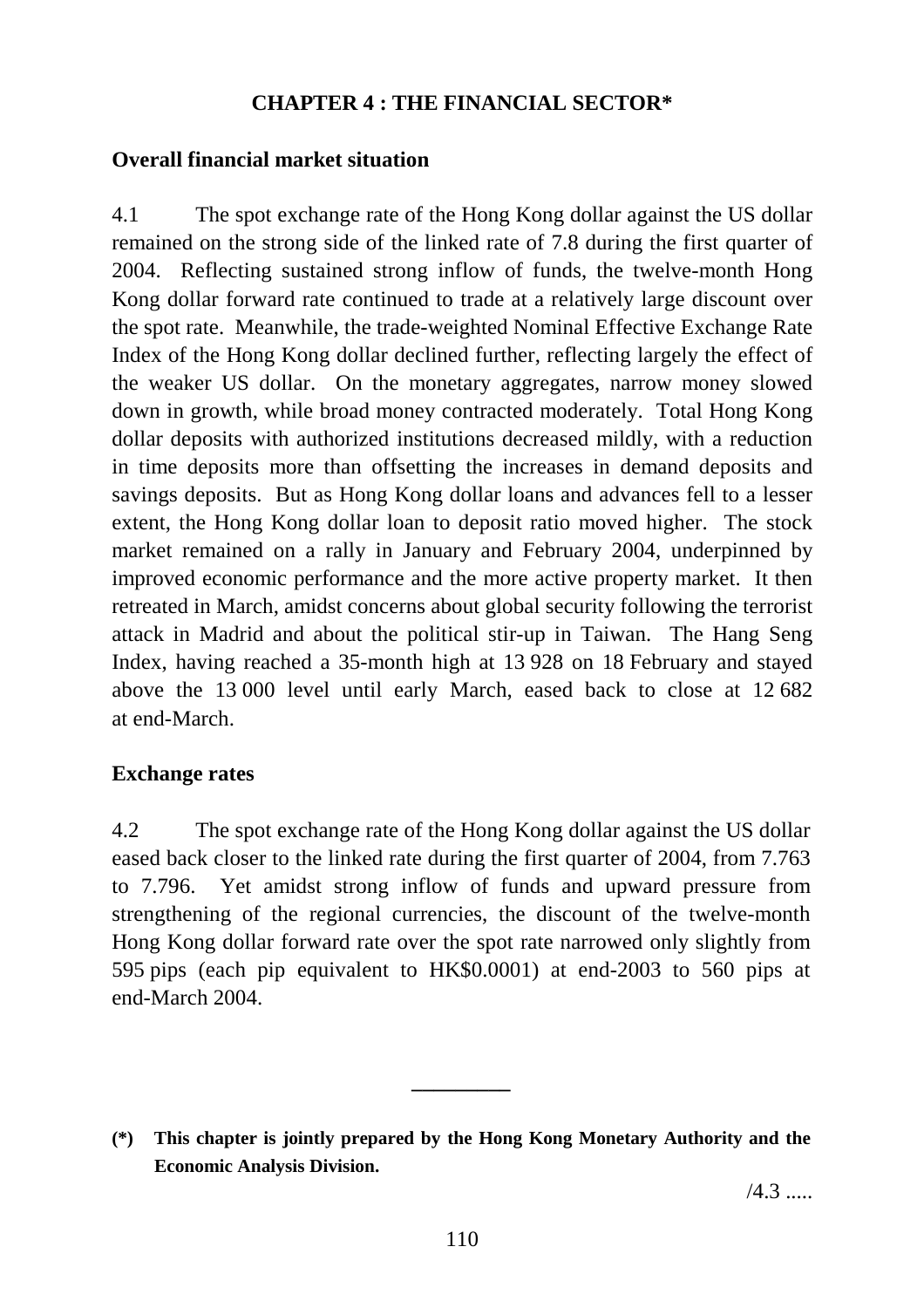4.3 Under the linked exchange rate system $^{(1)}$ , movements in the exchange rates of the Hong Kong dollar against other major currencies follow closely those in the US dollar. In the first two months of 2004, the US dollar weakened further against most of the other major currencies but then regained some ground in March. For the first quarter as a whole, the US dollar was little changed against the euro and the yen. Specifically, the dollar-euro rate edged lower by only 0.4% from 1.231 in December 2003 to 1.227 in March 2004, whereas the yen-dollar rate moved up modestly by 0.8% from 107.7 to 108.5. The pound sterling appreciated more against the US dollar, with the dollar-pound sterling rate rising by 4.2% from 1.753 to 1.828. Likewise, most of the major East Asian currencies rose against the US dollar.

4.4 Taking the various currency movements together, the trade-weighted Nominal Effective Exchange Rate  $Index^{(2)}$  of the Hong Kong dollar fell by 0.5% from an average of 99.0 in December 2003 to that of 98.5 in March 2004. After adjusting for changes in the respective consumer price indices, the trade-weighted Real Effective Exchange Rate Index of the Hong Kong dollar went down by about 1.3% from an average of 86.4 to that of 85.3 over the same period.

/**Table 4.1** .....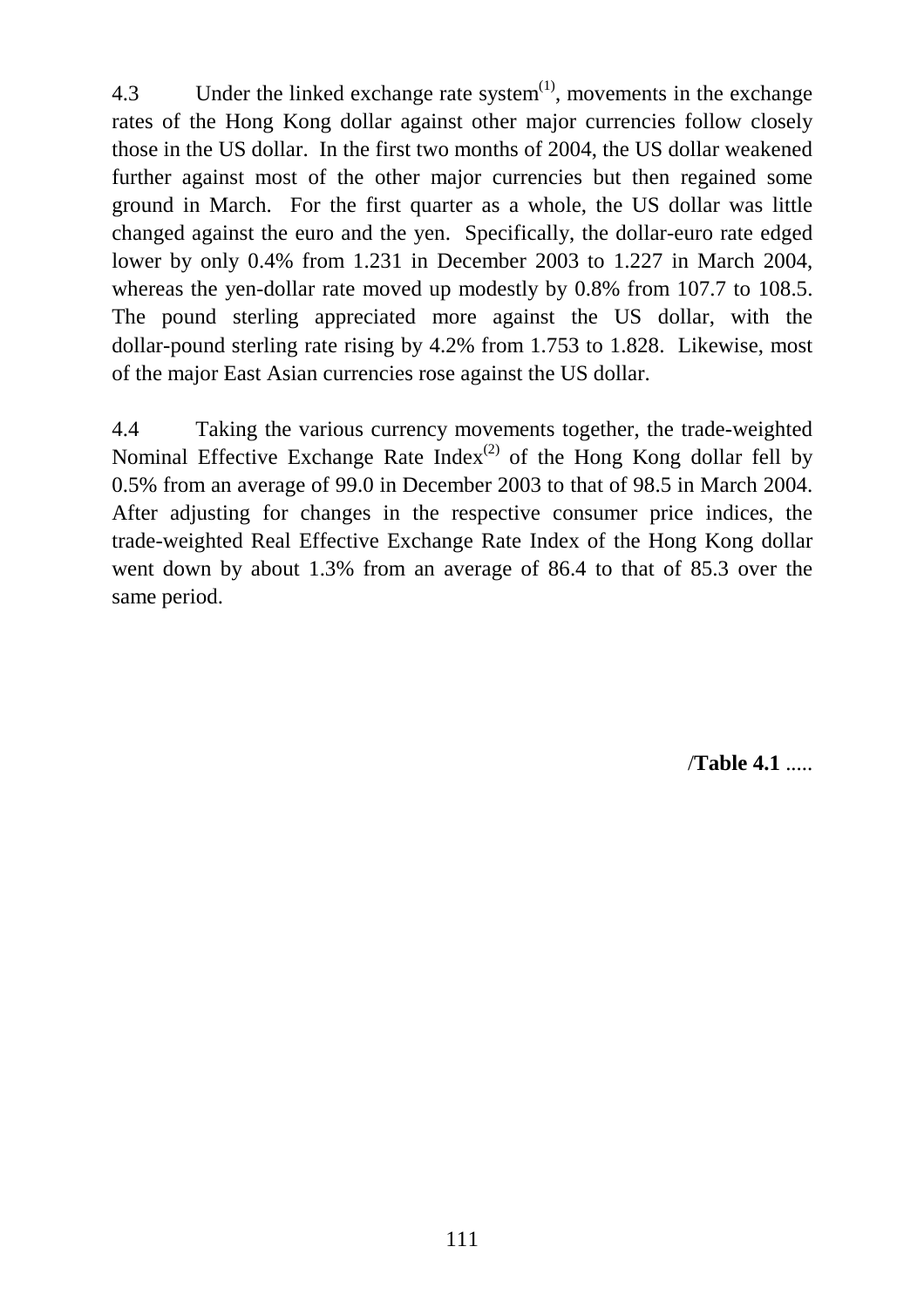# **Table 4.1**

| Average | for the month            | Trade-weighted<br>Nominal EERI <sup>(a)</sup><br>$\frac{(\text{Jan }2000 = 100)}{(\text{Jan }2000 = 100)}$ |                               | Trade-weighted<br>Real EERI <sup>(b)</sup><br>$(Jan\ 2000 = 100)$ |                                                         |
|---------|--------------------------|------------------------------------------------------------------------------------------------------------|-------------------------------|-------------------------------------------------------------------|---------------------------------------------------------|
| 2003    | Mar<br>Jun<br>Sep<br>Dec | 101.8<br>$100.6$ $(-1.2)$<br>100.6<br>99.0                                                                 | $(-0.9)$<br>(0.1)<br>$(-1.6)$ | 91.8<br>87.9<br>86.4                                              | $(-1.6)$<br>$89.2 \quad (-2.8)$<br>$(-1.4)$<br>$(-1.7)$ |
| 2004    | Mar                      | 98.5                                                                                                       | $(-0.5)$                      | 85.3                                                              | $(-1.3)$                                                |

# **Trade-weighted Effective Exchange Rate Index (EERI) of the Hong Kong dollar**

Notes : (a) The Nominal EERI of the Hong Kong dollar is a weighted average of the exchange rates of the Hong Kong dollar against the currencies of its major trading partners, with the weights adopted being the respective shares of these trading partners in the total value of merchandise trade for Hong Kong.

> As from 2 January 2002, a new series of Nominal EERI replaces the old series, with the weights updated to reflect the average pattern of merchandise trade during 1999 and 2000, and with the base period brought up to January 2000.

> The currency basket of the new series has also been updated to include the euro and the Philippine peso, and to exclude the five currencies pertaining to the participating countries of the euro.

- (b) The Real EERI of the Hong Kong dollar is obtained by adjusting the Nominal EERI for relative movements in the seasonally adjusted consumer price indices of the respective trading partners.
- ( ) % change over three months earlier. Positive change in the EERI denotes appreciation of the Hong Kong dollar; whereas negative change in the EERI denotes depreciation.

/**Diagram 4.1** .....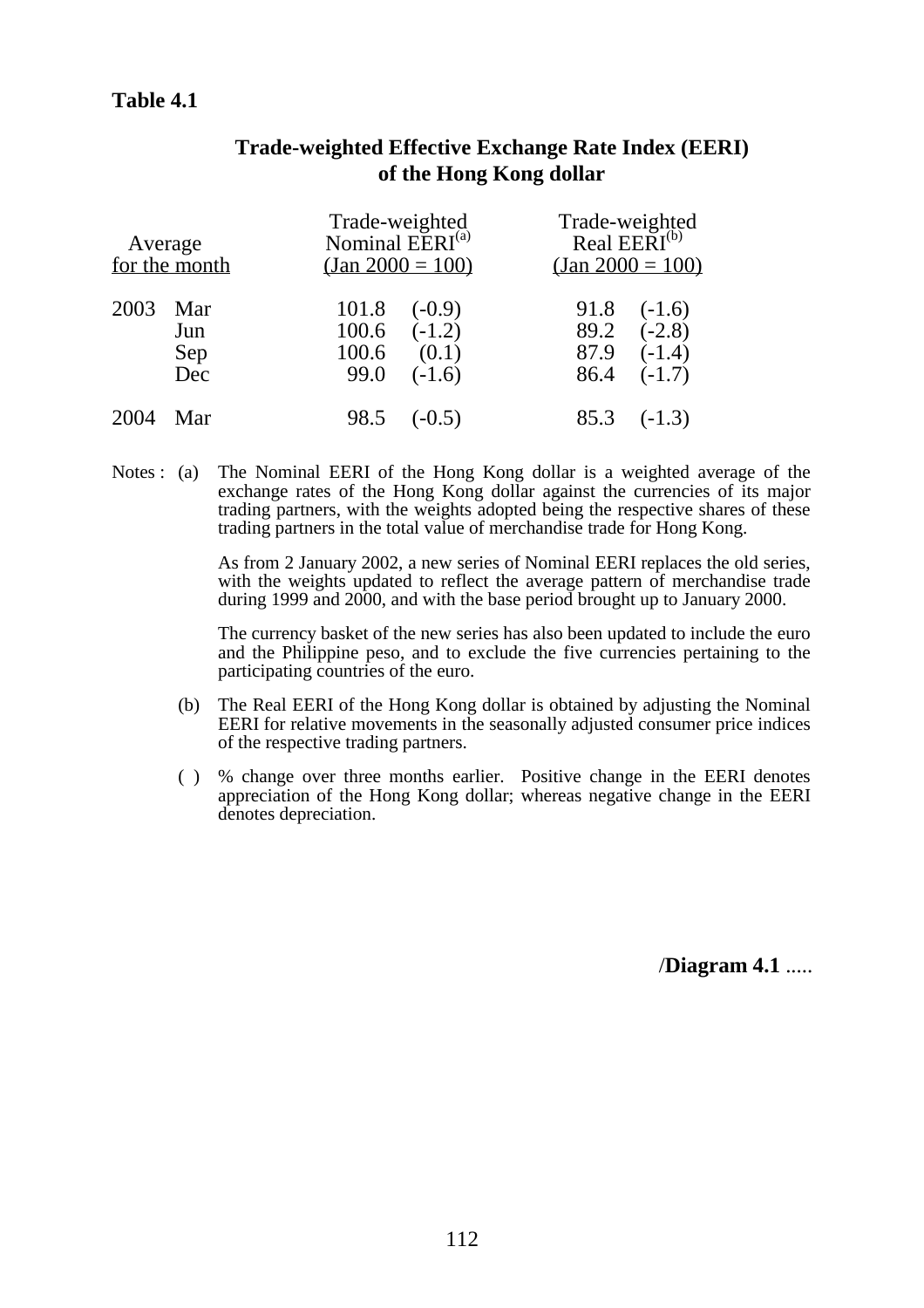#### **Diagram 4.1**





**Diagram 4.2 Trade-weighted Effective Exchange Rate Index of the Hong Kong dollar**



Note : See the footnotes to Table 4.1.

/**Interest** .....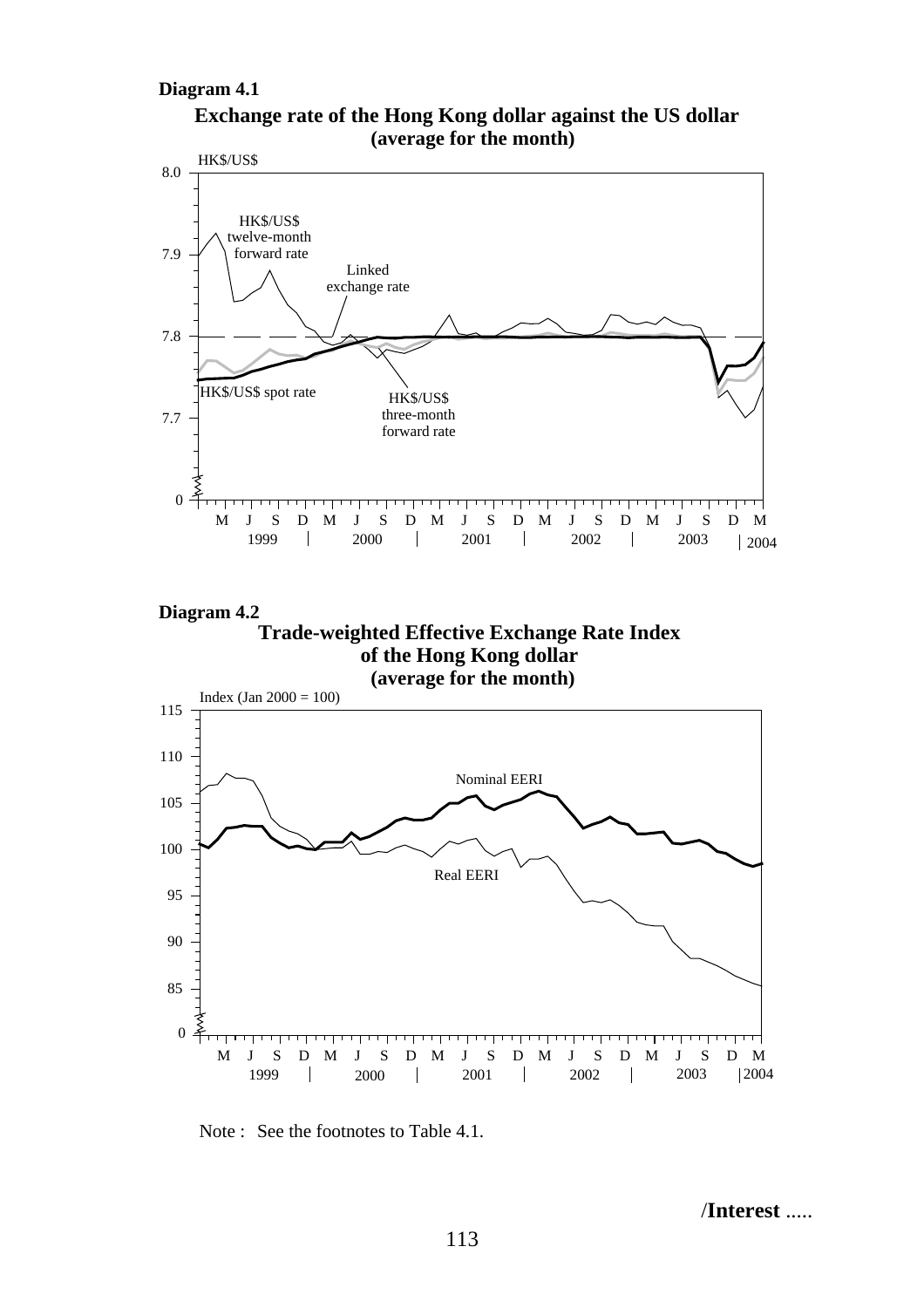# **Interest rates**

4.5 The three-month HIBOR stayed below 0.1% almost throughout the first quarter of 2004, amidst ample liquidity in the banking system. At end-March 2004, the three-month HIBOR was at a discount of 99 basis points against the corresponding Euro-dollar deposit rate, compared to that of 104 basis points at end-2003.

4.6 The other key interest rates displayed little movement during the first quarter of 2004. The Base Rate under the Discount Window operated by the Hong Kong Monetary Authority (HKMA) remained intact at 2.5%, as did the best lending rate at 5.00%. The savings deposit rate offered by the major commercial banks edged down to almost zero at the end of the quarter, from an already meagre 0.01% at end-2003. The spread of the best lending rate over the three-month time deposit rate thus widened marginally, from an average of 4.98 percentage points in the fourth quarter of 2003 to that of 4.99 percentage points in the first quarter of 2004.

4.7 As to interest rate on residential mortgages, 63.8% of the new mortgages were granted at more than 2.5 percentage points below the best lending rate in March 2004, as against the share of  $65.5\%$  in December 2003<sup>(3)</sup>. Meanwhile, the proportion of new approvals priced other than with reference to the best lending rate (primarily fixed rate mortgages) rose appreciably, from 3.2% to 12.6%.

/**Diagram 4.3** .....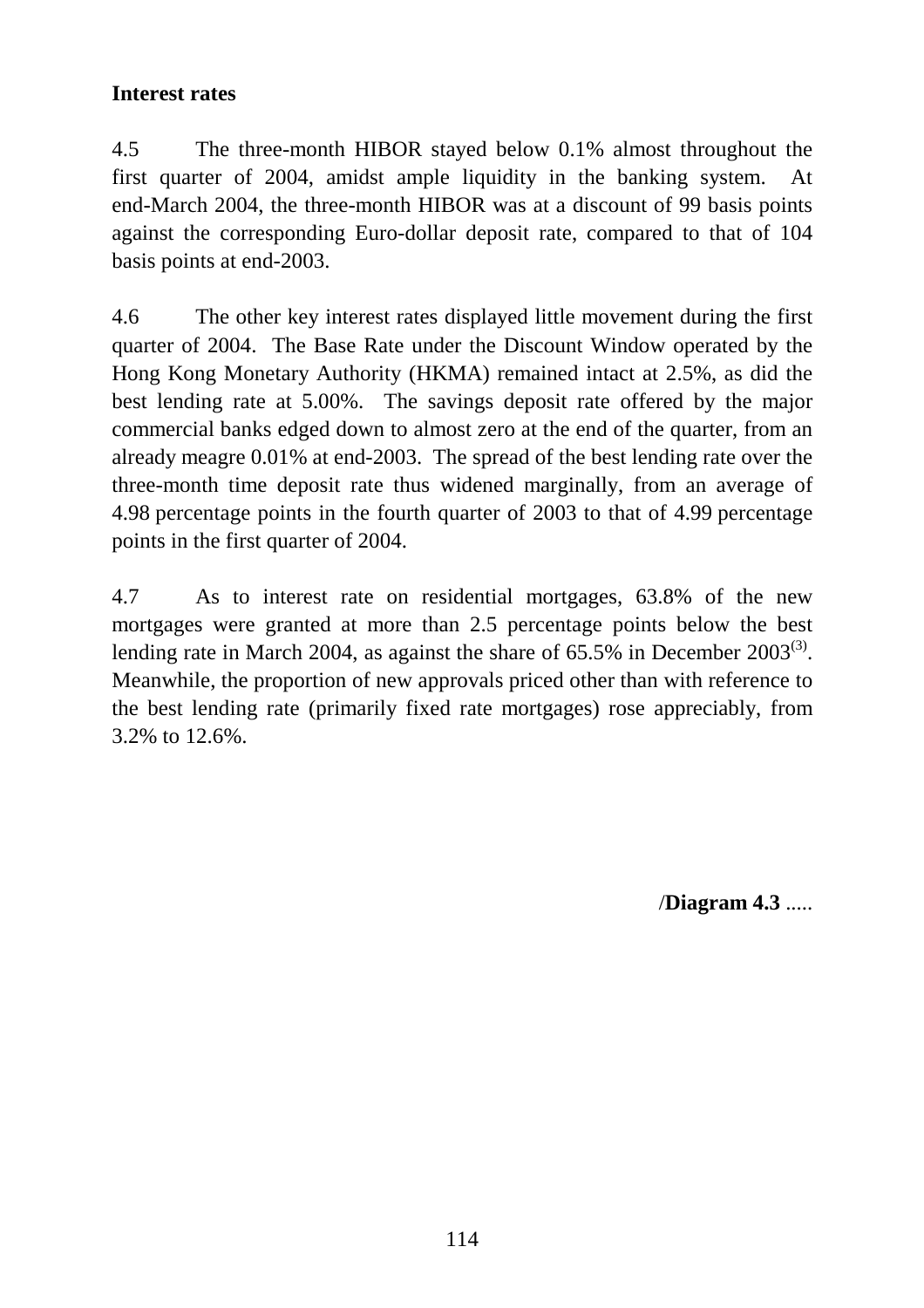

**(b) Three-month HIBOR and Euro-dollar deposit rate (average for the month)**



/**Diagram 4.3 (cont'd)** .....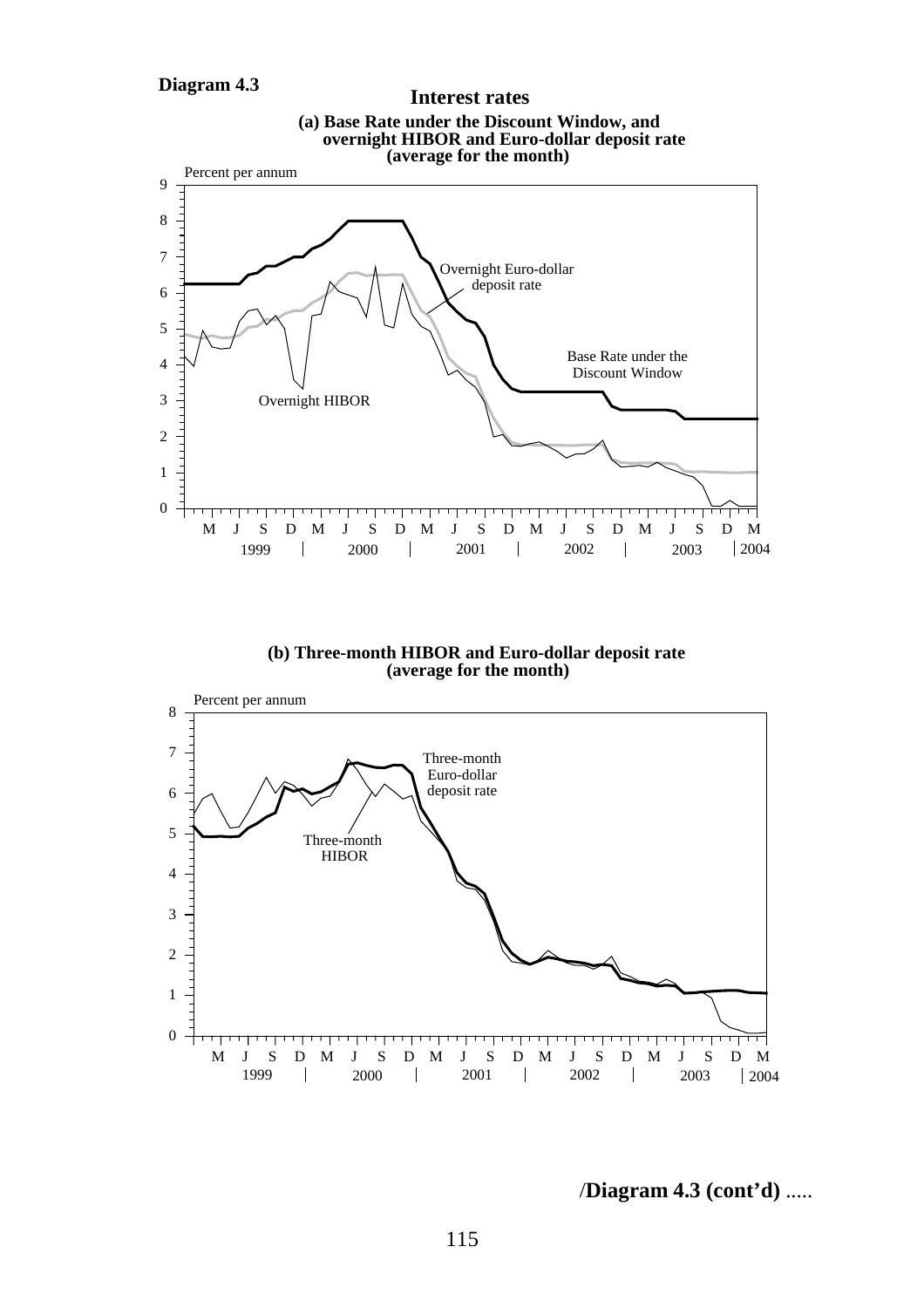

**(c) Twelve-month HIBOR and Euro-dollar deposit rate (average for the month)**

### **Table 4.2**

### **Hong Kong dollar inter-bank offer rates (HIBORs) (% per annum)**

| Average<br>for the month |     | Overnight<br><b>HIBOR</b> |         | Three-month<br><b>HIBOR</b> |          | Twelve-month<br><b>HIBOR</b> |         |
|--------------------------|-----|---------------------------|---------|-----------------------------|----------|------------------------------|---------|
| 2003                     | Mar | 1.17                      | $(-11)$ | 1.28                        | (5)      | 1.37                         | (7)     |
|                          | Jun | 1.06                      | $(-18)$ | 1.06                        | (1)      | 1.13                         | (8)     |
|                          | Sep | 0.64                      | $(-39)$ | 0.94                        | $(-16)$  | 1.21                         | $(-9)$  |
|                          | Dec | 0.23                      | $(-77)$ | 0.15                        | $(-98)$  | 0.76                         | $(-68)$ |
| 2004                     | Jan | 0.07                      | $(-93)$ | 0.07                        | $(-101)$ | 0.42                         | $(-94)$ |
|                          | Feb | 0.07                      | $(-94)$ | 0.07                        | $(-100)$ | 0.41                         | $(-93)$ |
|                          | Mar | 0.08                      | $-94)$  | 0.09                        | $(-97)$  | 0.48                         | $(-80)$ |

Note : ( ) Figures in brackets represent the spread between the HIBOR and the corresponding Euro-dollar deposit rate in basis point. A positive value denotes a differential in favour of the Hong Kong dollar, while a negative value denotes a differential in favour of the US dollar.

/**Table 4.3** .....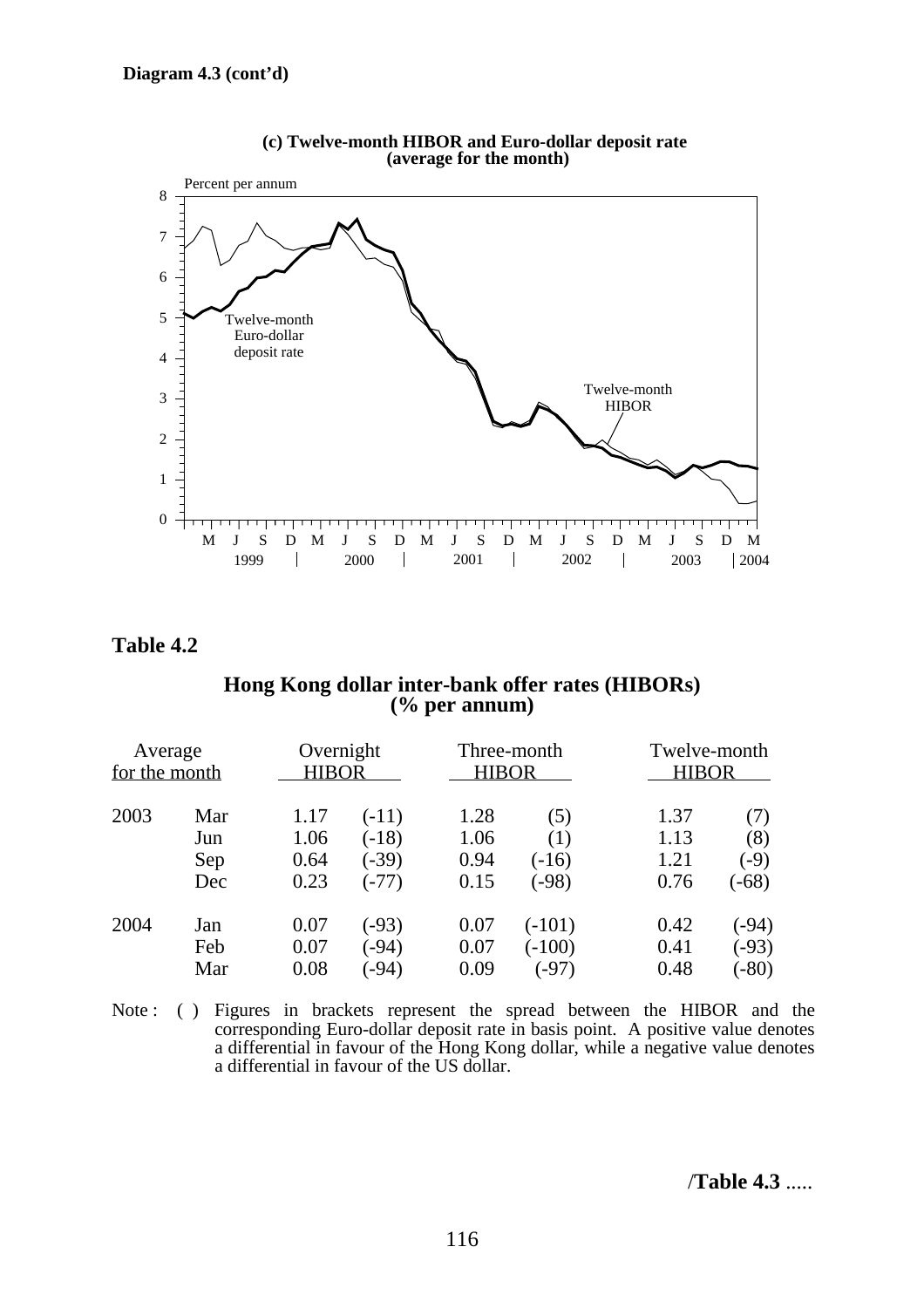| <b>Hong Kong dollar deposit and lending rates</b> |  |
|---------------------------------------------------|--|
| $\frac{6}{6}$ per annum, as average of the rates  |  |
| quoted by the major banks)                        |  |

|          | Average<br>for the month | One-<br>week                 | One-<br>month                | Three-<br>month              | $Six-$<br>month              | Twelve-<br>month             | Savings<br>deposit<br>rate   | <b>Best</b><br>lending<br>rate |
|----------|--------------------------|------------------------------|------------------------------|------------------------------|------------------------------|------------------------------|------------------------------|--------------------------------|
| 2003 Mar | Jun<br>Sep<br>Dec        | 0.08<br>0.08<br>0.07<br>0.01 | 0.09<br>0.08<br>0.07<br>0.01 | 0.09<br>0.08<br>0.07<br>0.02 | 0.12<br>0.09<br>0.08<br>0.03 | 0.17<br>0.10<br>0.10<br>0.04 | 0.03<br>0.03<br>0.03<br>0.01 | 5.00<br>5.00<br>5.00<br>5.00   |
| 2004 Jan | Feb<br>Mar               | $\ast$<br>$\ast$<br>∗        | 0.01<br>$\ast$<br>$\ast$     | 0.01<br>∗<br>0.01            | 0.02<br>0.01<br>0.02         | 0.03<br>0.03<br>0.04         | 0.01<br>$\ast$<br>$\ast$     | 5.00<br>5.00<br>5.00           |

### Interest rates on time deposits below HK\$100,000

Note :  $(*)$  Less than 0.005% per annum.

# **Deposits and money supply**

4.8 Hong Kong dollar deposits (adjusted to include foreign currency swap deposits)<sup>(4)</sup> shrank by 2.3% during the first quarter of 2004 to \$1,887 billion at end-March, having expanded for three quarters in a row. This partly reflected a shift out of Hong Kong dollar related to the IPO-proceeds. On a year-on-year comparison, Hong Kong dollar deposits nevertheless still went up by 4.6%. At the end of March 2004, Hong Kong dollar deposits constituted 53.1% of total deposits, as compared to the proportion of 54.1% at end-2003.

4.9 Within the total Hong Kong dollar deposits, demand and savings deposits continued to increase, by 7.1% and 3.4% respectively during the first quarter of 2004 to \$243 billion and \$968 billion at end-March. These came after the surges of 28.9% and 20.9% during the fourth quarter of 2003. As to time deposits, there was a reduction of 11.9% during the first quarter of 2004 to \$676 billion at end-March, further to the 17.9% drop during the fourth quarter of 2003. On a year-on-year comparison, both demand and savings deposits increased markedly by 71.2% and 40.4% respectively at end-March 2004, whereas time deposits contracted visibly by 30.5%.

/**Table 4.4** .....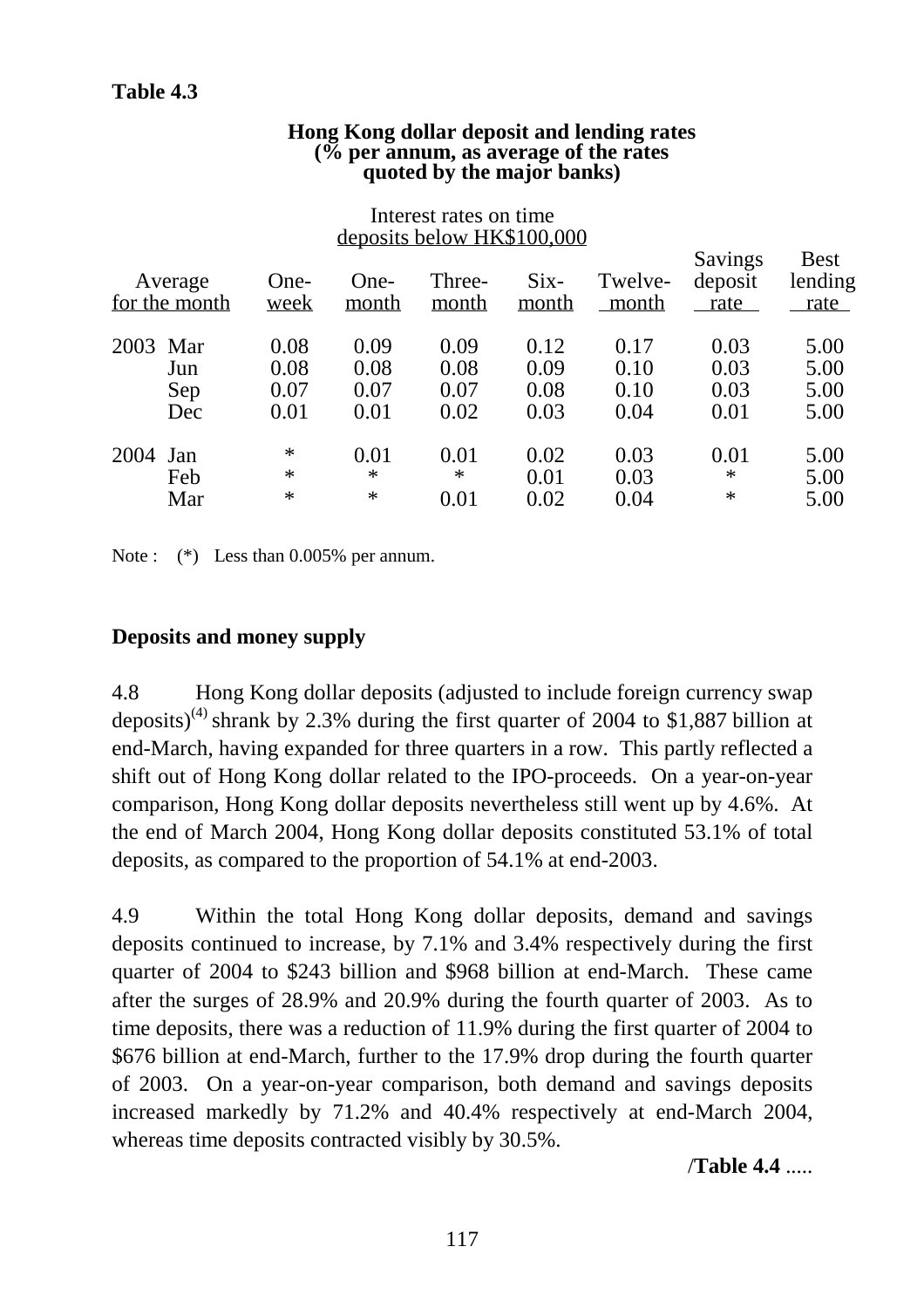# **Table 4.4**

| % change<br>during<br>the quarter                       | Demand<br>deposits             | Savings<br>deposits       | Time<br>$deposits^{(a)(b)}$           | Total<br>Hong Kong<br>dollar<br>$deposits^{(a)}$ |
|---------------------------------------------------------|--------------------------------|---------------------------|---------------------------------------|--------------------------------------------------|
| 2003<br>Q <sub>1</sub><br>Q2<br>Q3<br>Q4                | $-2.9$<br>10.7<br>12.0<br>28.9 | 2.2<br>6.6<br>5.4<br>20.9 | $-3.2$<br>$-2.3$<br>$-1.6$<br>$-17.9$ | $-1.2$<br>2.1<br>2.4<br>2.4                      |
| 2004<br>Q <sub>1</sub>                                  | 7.1                            | 3.4                       | $-11.9$                               | $-2.3$                                           |
| Total amount<br>at the end of<br>March 2004<br>(HK\$Bn) | 243                            | 968                       | 676                                   | 1,887                                            |
| % change over<br>a year earlier                         | 71.2                           | 40.4                      | $-30.5$                               | 4.6                                              |

# **Hong Kong dollar deposits with authorized institutions**

Notes : (a) Adjusted to include foreign currency swap deposits.

(b) Time deposits with licensed banks plus deposits with restricted licence banks and deposit-taking companies.

4.10 Total foreign currency deposits (adjusted to exclude foreign currency swap deposits) stayed on an uptrend, increasing by 2.0% during the first quarter of 2004 to \$1,669 billion at end-March, although this was lesser than the 5.7% gain during the fourth quarter of 2003. The moderation occurred entirely in the US dollar deposits, which reverted to a decrease of 2.3% from an increase of 6.2% between the two periods. This outweighed the effect of an accelerated growth in non-US dollar deposits, from 4.8% to 11.1%. On a year-on-year comparison, US dollar deposits and non-US dollar deposits both registered increases, by 9.3% and 19.9% respectively at end-March 2004, thereby giving a 12.8% rise for total foreign currency deposits.

/**Table 4.5** .....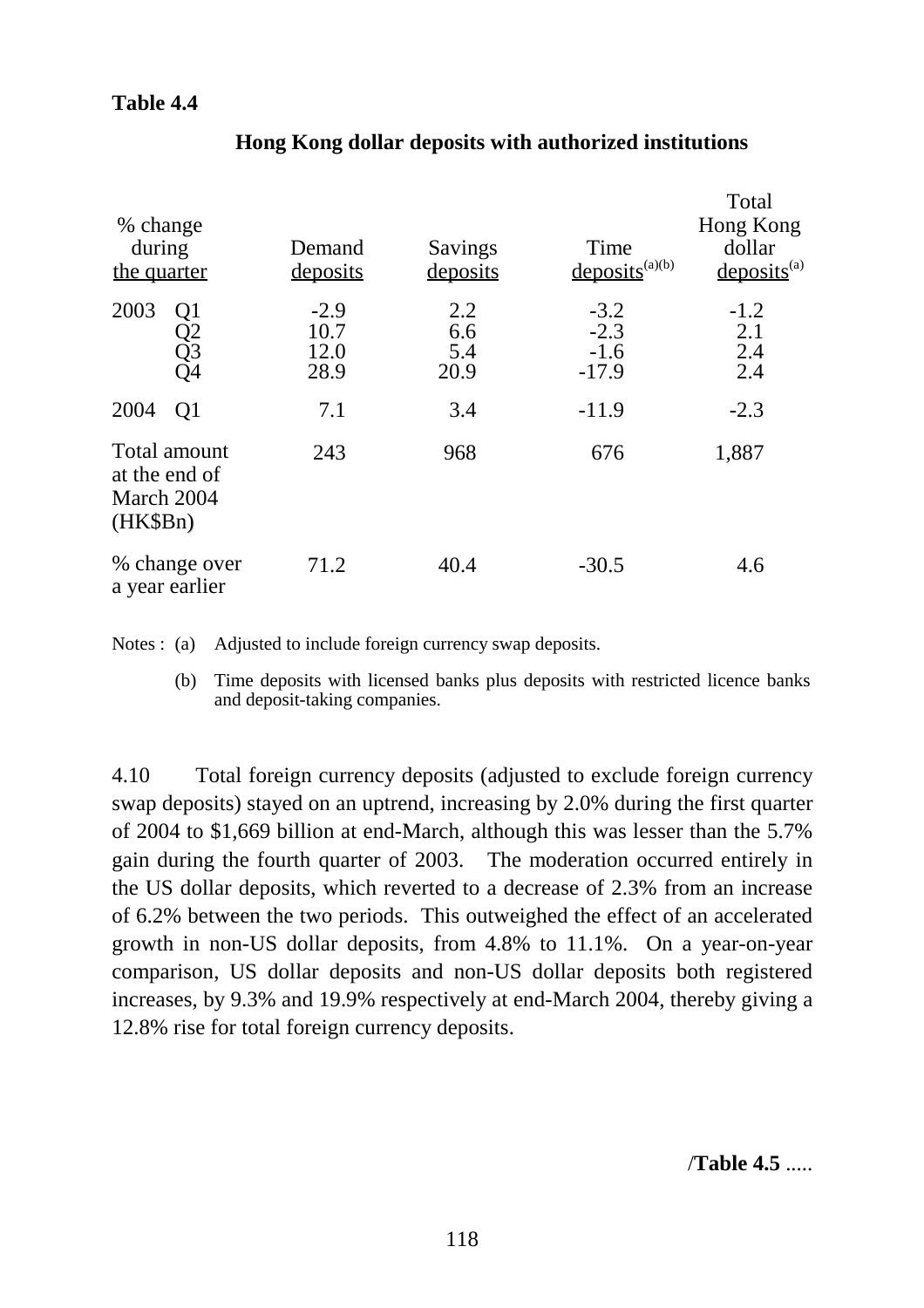# **Table 4.5**

| % change<br>during<br>the quarter                       | US\$<br>$deposits^{(a)}$    | Non-US\$<br>$deposits^{(a)}$ | Total foreign<br>currency<br>$deposits^{(a)}$ |
|---------------------------------------------------------|-----------------------------|------------------------------|-----------------------------------------------|
| 2003<br>Q1<br>Q2<br>Q3<br>Q4                            | $-2.1$<br>4.0<br>1.3<br>6.2 | 1.7<br>$-2.1$<br>5.3<br>4.8  | $-0.9$<br>1.9<br>2.6<br>5.7                   |
| 2004<br>Q <sub>1</sub>                                  | $-2.3$                      | 11.1                         | 2.0                                           |
| Total amount<br>at the end of<br>March 2004<br>(HK\$Bn) | 1,084                       | 585                          | 1,669                                         |
| % change over<br>a year earlier                         | 9.3                         | 19.9                         | 12.8                                          |

# **Foreign currency deposits with authorized institutions**

Note : (a) Adjusted to exclude foreign currency swap deposits.

#### **Deposits with authorized institutions by currency denomination and Diagram 4.4 share of Hong Kong dollar deposits in total deposits**



Note : (\*) Adjusted for foreign currency swap deposits.

 $/4.11$  .....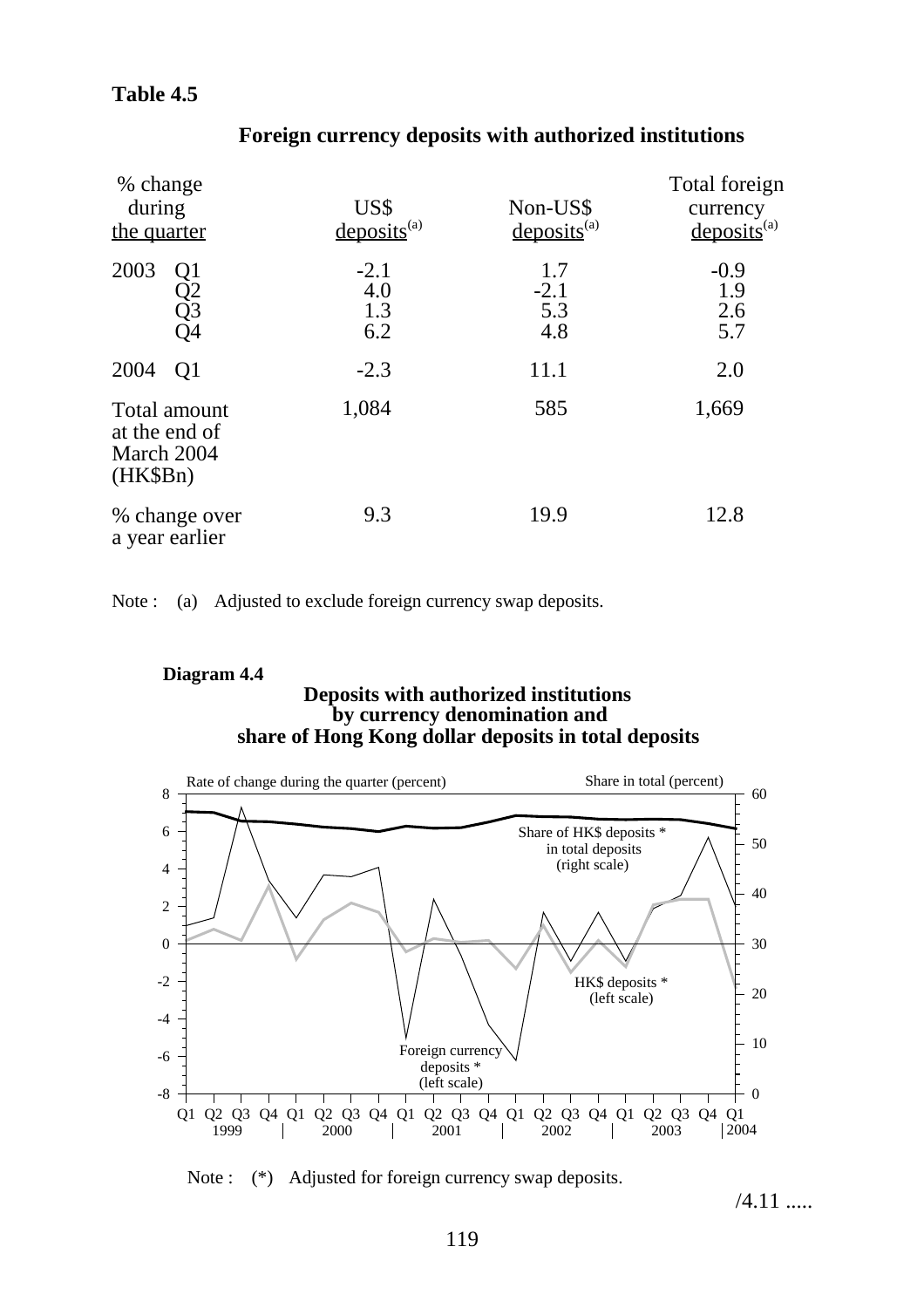4.11 Taking Hong Kong dollar deposits and foreign currency deposits together, total deposits with authorized institutions were reduced by 0.3% during the first quarter of 2004 to \$3,556 billion at end-March, reversing a 3.9% gain during the fourth quarter of 2003. This was attributable to reductions in deposits with licensed banks and deposit-taking companies by 0.3% and 0.2% respectively, which more than offset an increase of 3.7% in deposits with restricted licensed banks. Notwithstanding the latest decline, deposits with licensed banks still constituted the lion's share in overall deposits, at 98.7% at end-March 2004. On a year-on-year comparison, total deposits with authorized institutions were up by 8.3% at end-March 2004. The increase occurred entirely in licensed banks and restricted licence banks, with which deposits rose by 8.2% and 16.8% respectively. On the other hand, deposits with deposit-taking companies dropped by 10.7%.

## **Table 4.6**

|                                                         |                                  |                                | With<br>licensed banks    |                                      |                             | With<br>restricted<br>licence<br>banks | With<br>deposit-<br>taking<br>companies |                             |
|---------------------------------------------------------|----------------------------------|--------------------------------|---------------------------|--------------------------------------|-----------------------------|----------------------------------------|-----------------------------------------|-----------------------------|
| % change<br>during<br>the quarter                       |                                  | Demand<br>deposits             | Savings<br>deposits       | Time<br>deposits                     | Sub-<br><u>total</u>        | Time<br><u>deposits</u>                | Time<br>deposits                        | <b>Total</b>                |
| 2003                                                    | Q <sub>1</sub><br>Q2<br>Q3<br>Q4 | $-0.6$<br>11.0<br>12.4<br>26.2 | 3.3<br>5.5<br>6.4<br>16.3 | $-2.9$<br>$-0.4$<br>$-0.4$<br>$-5.2$ | $-1.0$<br>2.0<br>2.5<br>3.8 | $-5.5$<br>4.6<br>$-2.8$<br>10.7        | $-7.0$<br>0.9<br>$-5.4$<br>$-6.2$       | $-1.0$<br>2.0<br>2.5<br>3.9 |
| 2004                                                    | Q <sub>1</sub>                   | 6.1                            | 3.6                       | $-3.8$                               | $-0.3$                      | 3.7                                    | $-0.2$                                  | $-0.3$                      |
| Total amount<br>at the end of<br>March 2004<br>(HK\$Bn) |                                  | 303                            | 1,323                     | 1,886                                | 3,512                       | 40                                     | 5                                       | 3,556                       |
| % change<br>over a year<br>earlier                      |                                  | 67.1                           | 35.3                      | $-9.6$                               | 8.2                         | 16.8                                   | $-10.7$                                 | 8.3                         |

## **Total deposits by major type of authorized institution**

/4.12 .....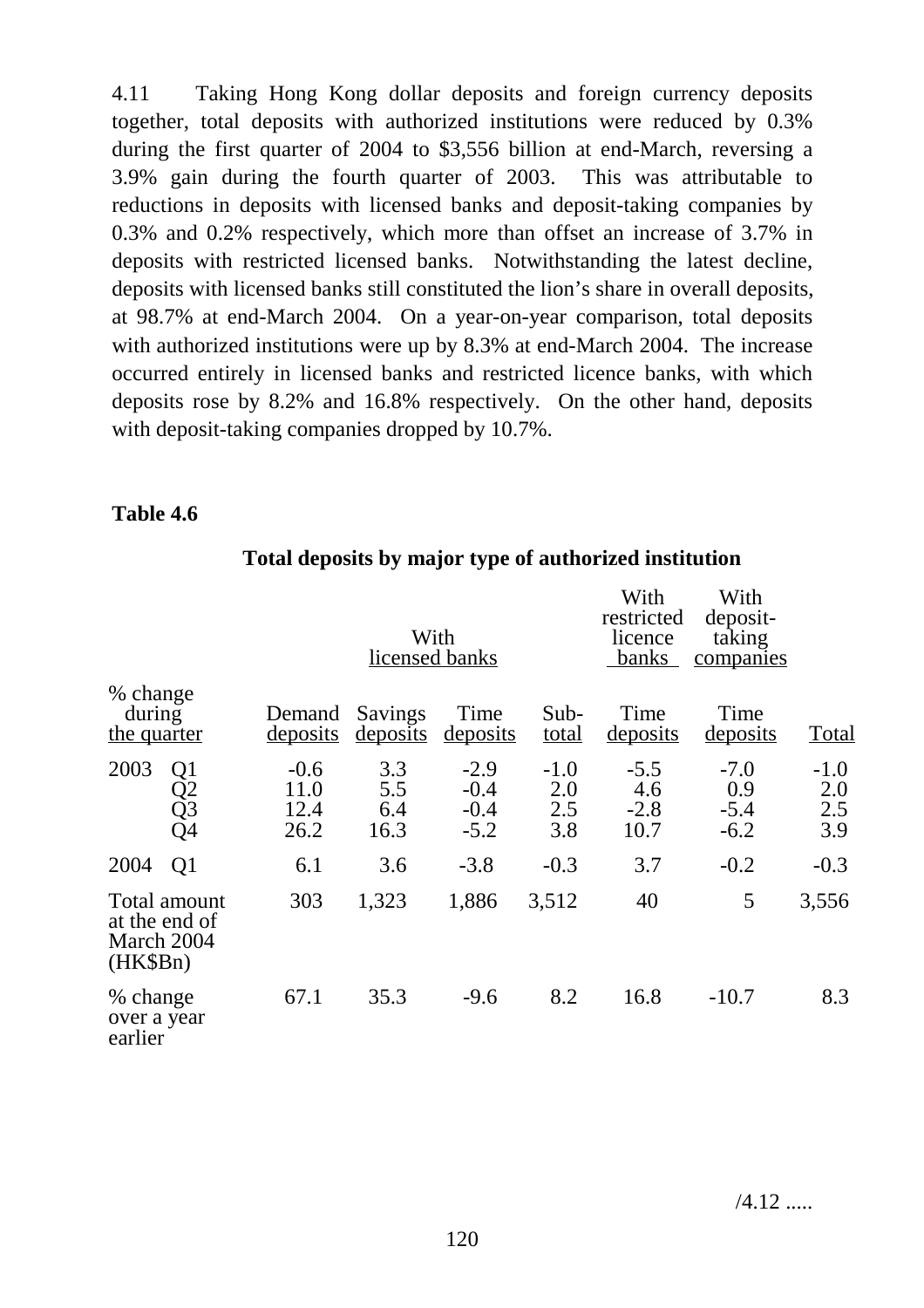4.12 On monetary aggregates, narrow money slackened in growth, while broad money contracted.  $HK$M1^{(5)}$ , as an indicator of narrow money supply, went up by 6.1% during the first quarter of 2004 to \$376 billion at end-March, though smaller than the 18.6% leap during the fourth quarter of 2003. On a seasonally adjusted basis<sup>(6)</sup>, HK\$M1 grew by 11.0% during the first quarter of 2004, also slower than the 12.8% rise during the fourth quarter of 2003. As to broad monetary aggregates, HK\$M2 and HK\$M3 shrank by 1.8% each during the first quarter of 2004 to \$2,069 billion and \$2,085 billion respectively at end-March, which contrasted with increases of 2.5% and 2.4% during the fourth quarter of 2003. This was attributable in part to a shift out of Hong Kong dollar related to the IPO-proceeds. On a year-on-year comparison, HK\$M1 surged by 44.5% at end-March 2004, while HK\$M2 and HK\$M3 had more moderate growth by 5.1% and 4.8% respectively.

## **Table 4.7**

| % change                                                |                           | M1                                                  |                           | <u>M2</u>                   |                             | <u>M3</u>                   |                                    |
|---------------------------------------------------------|---------------------------|-----------------------------------------------------|---------------------------|-----------------------------|-----------------------------|-----------------------------|------------------------------------|
| during<br>the quarter                                   |                           | HK\$                                                | Total                     | $HKS^{(a)}$                 | Total                       | $HKS^{(a)}$                 | <b>Total</b>                       |
| 2003<br>Q1<br>$\widetilde{Q}^{\bar{3}}_{\bar{Q}4}$      | 0.4<br>6.4<br>7.9<br>18.6 | (3.9)<br>$^{\circ}8.2^{\circ}$<br>$7.1\,$<br>(12.8) | 1.4<br>7.1<br>8.7<br>18.4 | $-0.8$<br>2.2<br>2.2<br>2.5 | $-0.3$<br>2.2<br>2.4<br>3.9 | $-0.8$<br>2.1<br>2.0<br>2.4 | $-0.4$<br>2.2<br>$\frac{2.4}{3.9}$ |
| 2004<br>Q <sub>1</sub>                                  | 6.1                       | (11.0)                                              | 5.5                       | $-1.8$                      | $\ast$                      | $-1.8$                      | $\ast$                             |
| Total amount<br>at the end of<br>March 2004<br>(HK\$Bn) | 376                       | (379)                                               | 436                       | 2,069                       | 3,812                       | 2,085                       | 3,859                              |
| % change over<br>a year earlier                         | 44.5                      | (45.1)                                              | 45.5                      | 5.1                         | 8.7                         | 4.8                         | 8.7                                |

### **Hong Kong dollar money supply and total money supply**

- Notes : ( ) Figures in brackets represent percentage changes on the basis of the seasonally adjusted series of HK\$M1. Seasonality is not apparent for the other monetary aggregates.
	- (a) Adjusted to include foreign currency swap deposits.
	- (\*) Change of less than 0.05%.

/**Diagram 4.5** .....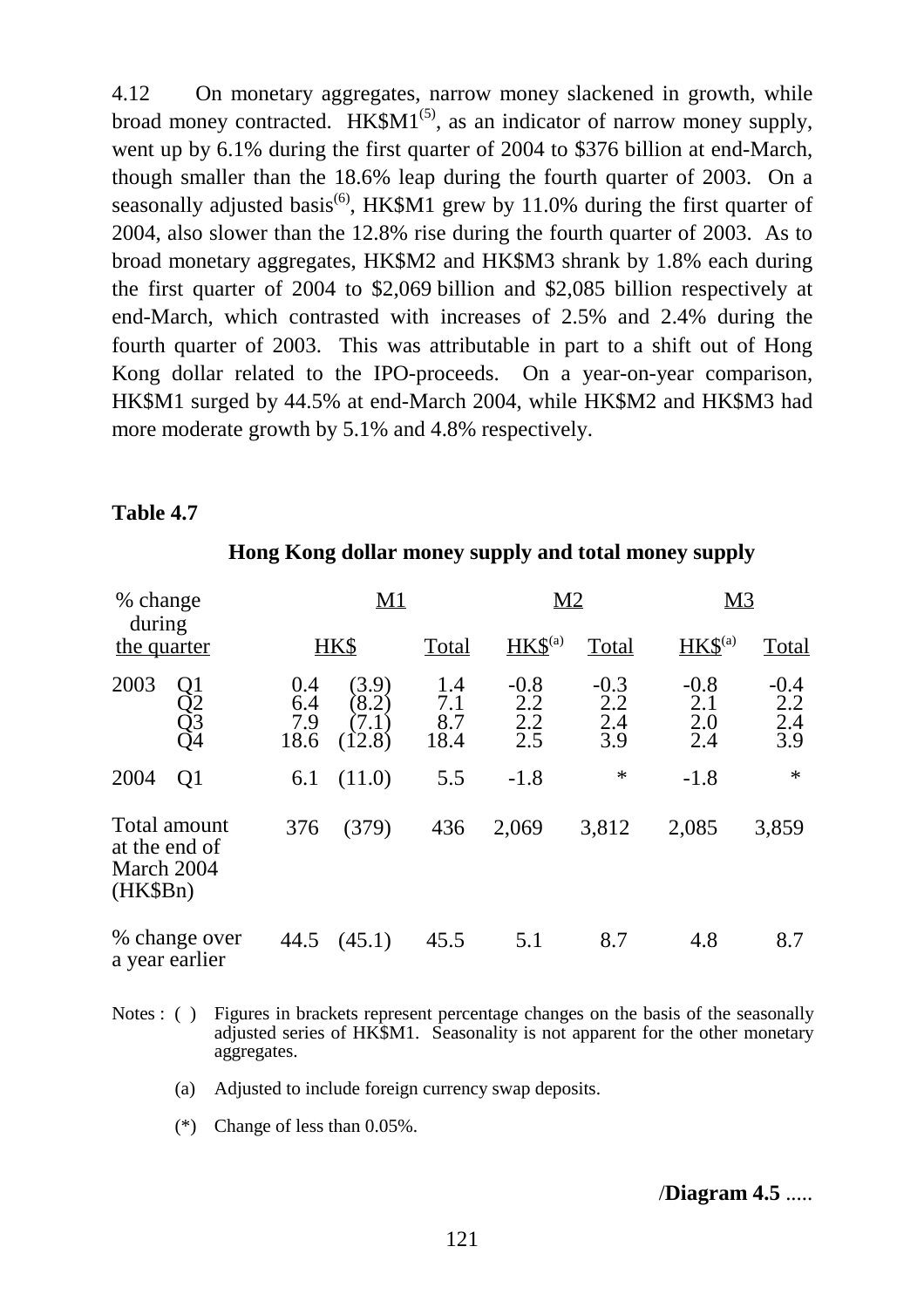#### **Diagram 4.5**





Note : (\*) Adjusted to include foreign currency swap deposits.

# **Hong Kong dollar external claims and liabilities of authorized institutions**

4.13 Hong Kong dollar claims held by Hong Kong's authorized institutions on banks outside Hong Kong rose further by 6.6% over end-2003 to \$284.6 billion at end-February 2004, giving a 46.1% gain over a year earlier. On the other hand, Hong Kong dollar liabilities owed by Hong Kong's authorized institutions to banks outside Hong Kong declined by 1.9% from end-2003 to \$154.6 billion at end-February 2004, though still up by 5.3% over a year earlier. Taken together, Hong Kong's authorized institutions had net Hong Kong dollar claims against banks abroad, amounting to \$130.0 billion at end-February 2004, exceeding those of \$109.3 billion at end-2003.

 $/4.14$  .....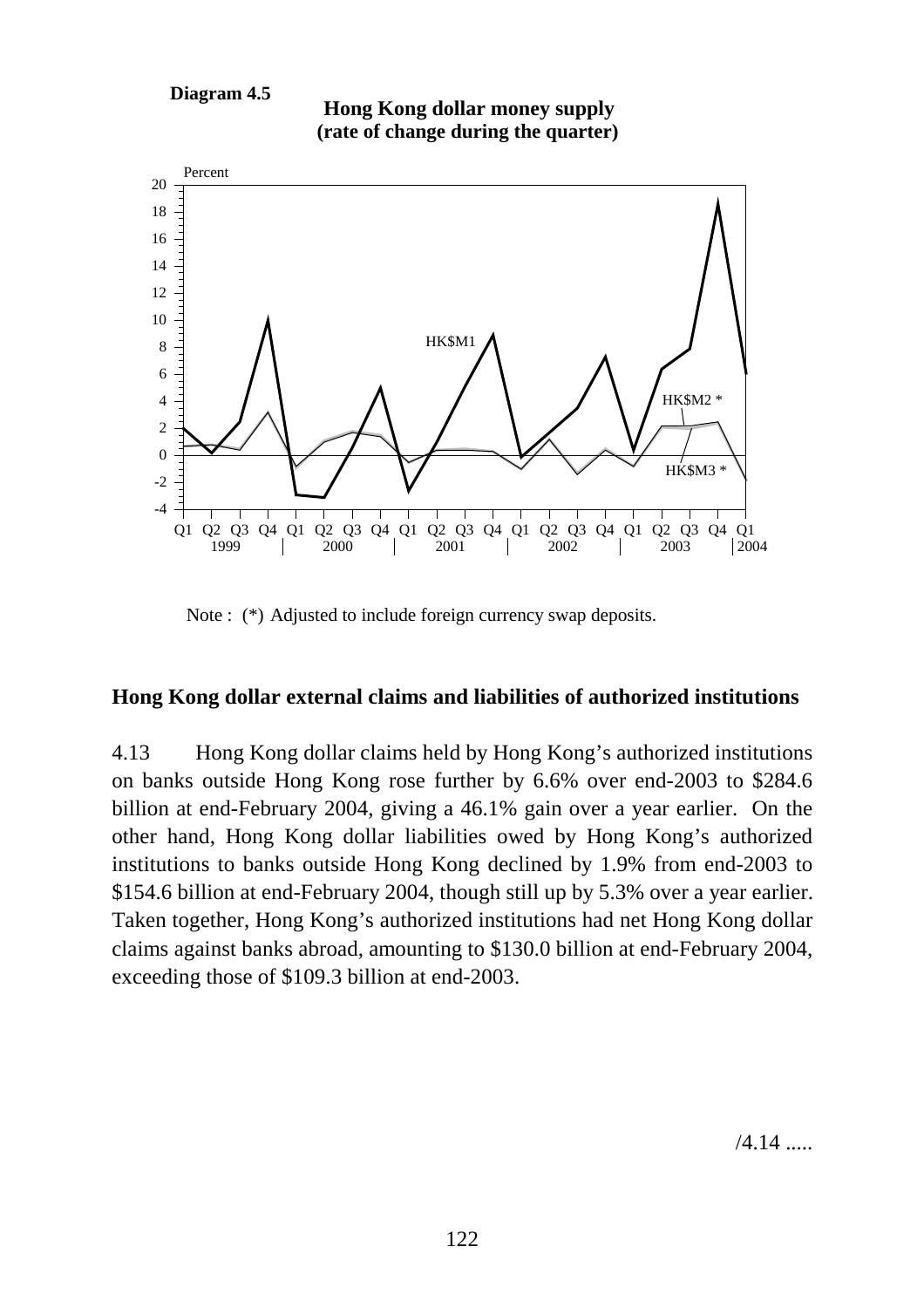4.14 On the external position vis-à-vis banks in the Mainland, Hong Kong dollar liabilities owed by Hong Kong's authorized institutions to banks in the Mainland continued to be prominent, accounting for 43.4% of the total Hong Kong dollar liabilities to banks abroad at end-February 2004. These liabilities went up by 1.3% over end-2003 to \$67.1 billion at end-February 2004. As to Hong Kong dollar claims held by Hong Kong's authorized institutions on banks in the Mainland, they had a much smaller share of 6.9% in the total Hong Kong dollar claims on banks abroad. These claims were down by 12.7% over end-2003 to \$19.5 billion at end-February 2004. As a result, Hong Kong's authorized institutions had net Hong Kong dollar liabilities to banks in the Mainland, amounting to \$47.6 billion at end-February 2004, as against those of \$43.9 billion at end-2003.

#### **Table 4.8**

| As at the<br>end of |                                                                      | Claims on banks<br>outside Hong Kong<br>(HK\$Bn)                 |                                                                    | Liabilities to banks<br>outside Hong Kong<br>(HK\$Bn)                  |                                                                            | Net liabilities to banks<br>outside Hong Kong<br>(HK\$Bn) |                                       |
|---------------------|----------------------------------------------------------------------|------------------------------------------------------------------|--------------------------------------------------------------------|------------------------------------------------------------------------|----------------------------------------------------------------------------|-----------------------------------------------------------|---------------------------------------|
|                     |                                                                      | Overall                                                          | Involving<br>banks in<br>the Mainland                              | Overall                                                                | Involving<br>banks in<br>the Mainland                                      | Overall                                                   | Involving<br>banks in<br>the Mainland |
| 2003                | Q <sub>1</sub><br>Q <sub>2</sub><br>Q <sub>3</sub><br>Q <sub>4</sub> | (9.0)<br>202.4<br>228.4 (12.9)<br>259.4 (13.6)<br>267.0<br>(2.9) | 21.9<br>(6.4)<br>23.0<br>(4.6)<br>(3.8)<br>23.8<br>$22.4$ $(-6.1)$ | 149.8 $(-7.1)$<br>$140.3$ $(-6.3)$<br>$138.4$ $(-1.4)$<br>157.7 (13.9) | $62.2$ $(-15.4)$<br>$54.9$ $(-11.7)$<br>$(-4.9)$<br>52.2<br>(26.9)<br>66.3 | $-52.5$<br>$-88.1$<br>$-121.0$<br>$-109.3$                | 40.3<br>32.0<br>28.4<br>43.9          |
| 2004                | Jan<br>Feb                                                           | 277.6<br>(4.0)<br>284.6<br>(2.5)<br>$<$ 46.1>                    | $19.4(-13.4)$<br>19.5<br>(0.8)<br>$< -6.7>$                        | 170.5<br>(8.2)<br>$154.6$ $(-9.3)$<br>5.3>                             | 74.0<br>(11.7)<br>67.1<br>$(-9.3)$<br>$<\!\!9.9\!\>$                       | $-107.1$<br>$-130.0$                                      | 54.6<br>47.6                          |

# **Hong Kong dollar external claims and liabilities held by Hong Kong's authorized institutions**

Notes : ( ) % change during the period.

 $\langle \rangle$  % change over a year earlier.

/**Loans** .....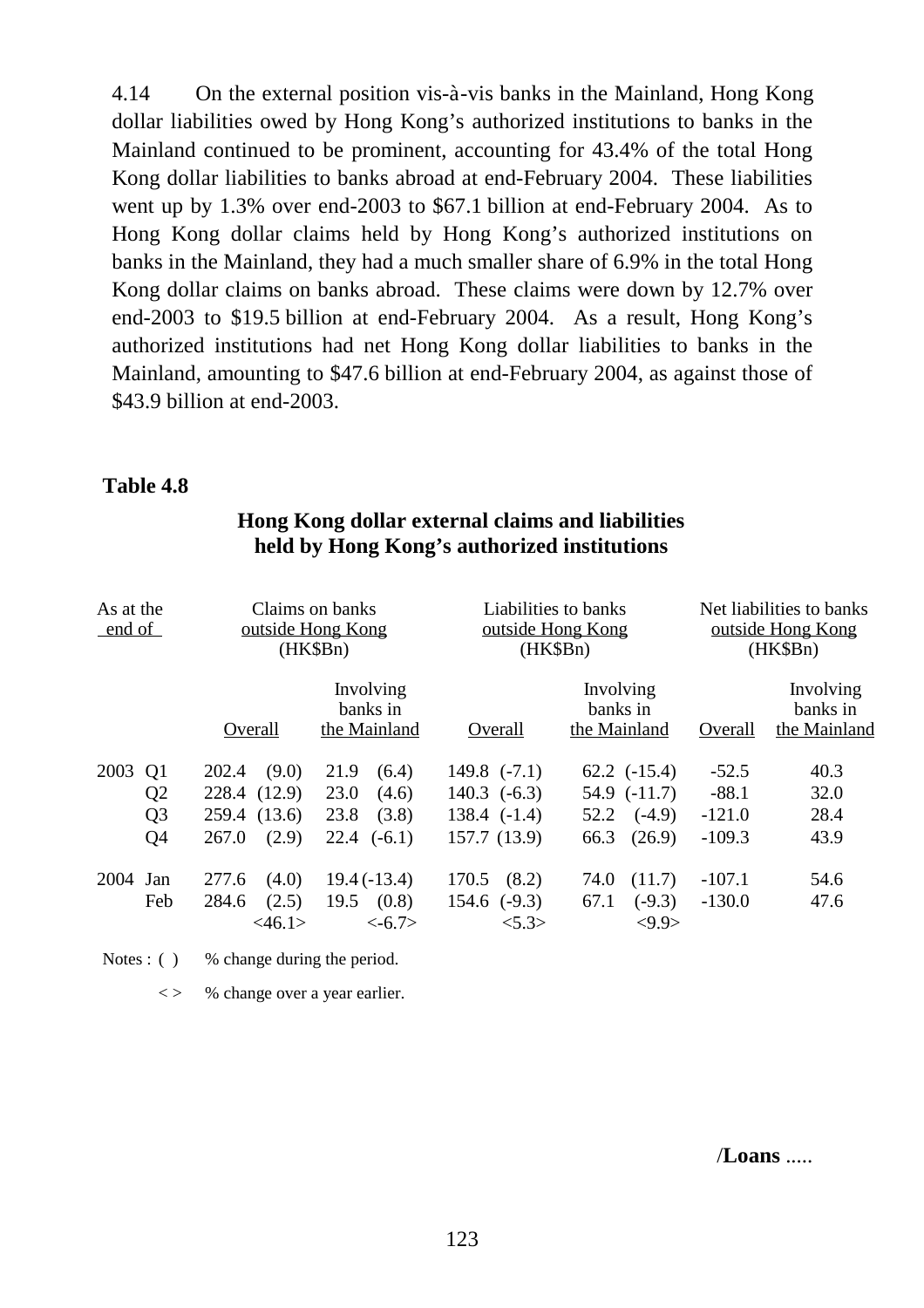## **Loans and advances**

4.15 Total loans and advances increased by only 0.3% during the first quarter of 2004 to \$2,041 billion at end-March, lesser than the 0.9% rise during the fourth quarter of 2003. Apart from a marginal decrease in Hong Kong dollar loans by 0.1%, there was a moderation in growth of foreign currency loans by 1.8%. On a year-on-year comparison, total loans and advances were reduced by 0.9% at end-March 2004. Within the total, Hong Kong dollar loans fell by 2.4%, whereas foreign currency loans rose by 4.5%.

## **Table 4.9**

| % change<br>during<br>the quarter                         | Hong Kong<br>dollar loans         | Foreign<br><u>currency</u> loans | Total loans<br>and advances       |  |
|-----------------------------------------------------------|-----------------------------------|----------------------------------|-----------------------------------|--|
| 2003<br>Ql<br>Q2<br>Q3<br>Q4                              | $-0.4$<br>$-0.8$<br>$-1.8$<br>0.3 | $-2.3$<br>1.4<br>$-1.4$<br>2.7   | $-0.8$<br>$-0.3$<br>$-1.7$<br>0.9 |  |
| 2004<br>Q <sub>1</sub>                                    | $-0.1$                            | 1.8                              | 0.3                               |  |
| Total amount<br>at the end of<br>March 2004<br>$(HK\$Bn)$ | 1,571                             | 470                              | 2,041                             |  |
| % change over<br>a year earlier                           | $-2.4$                            | 4.5                              | $-0.9$                            |  |

## **Loans and advances by currency denomination**

/**Diagram 4.6** .....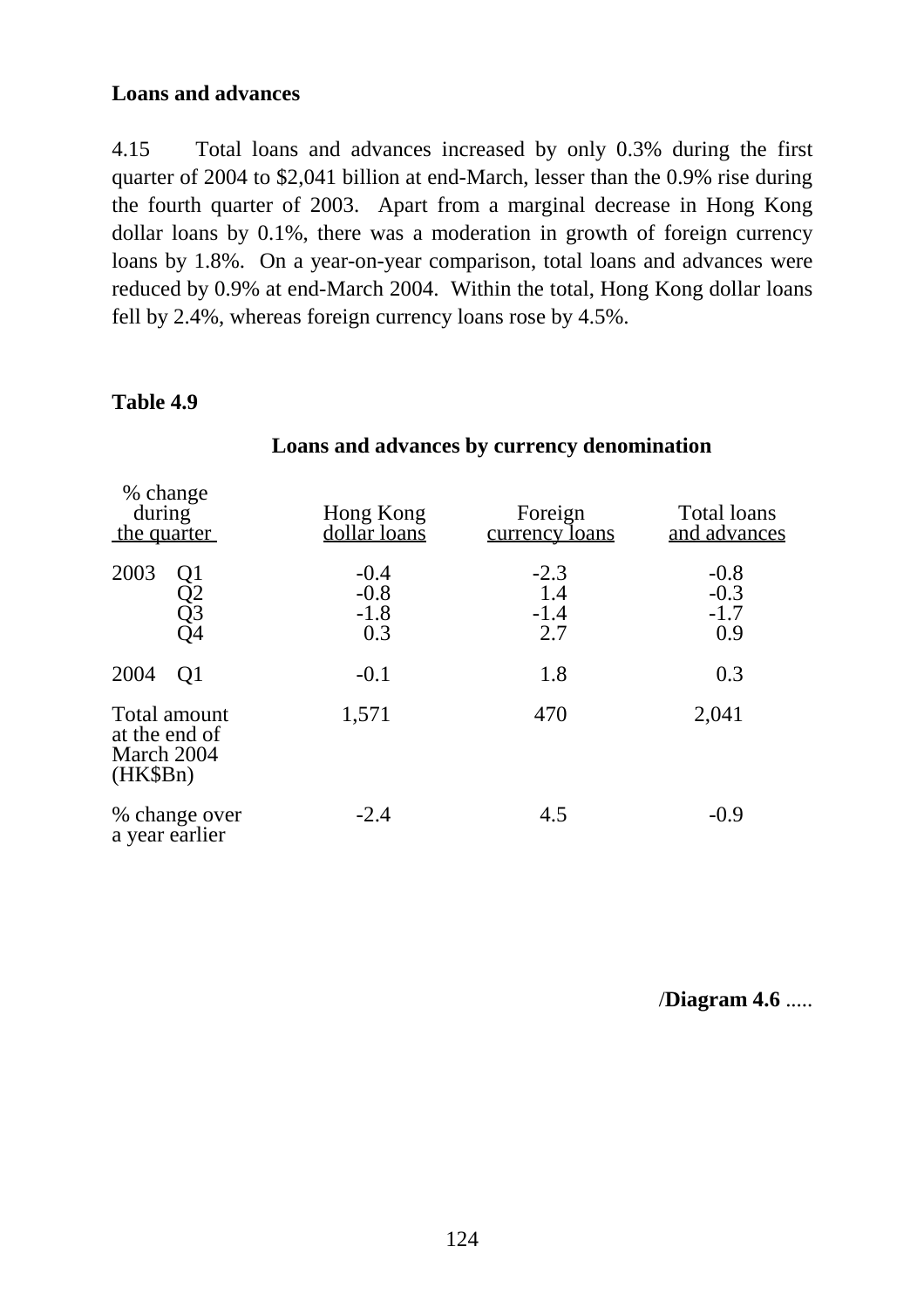#### **Loans and advances by currency denomination Diagram 4.6 and share of Hong Kong dollar loans in total loans and advances**



4.16 With Hong Kong dollar loans having a smaller decrease than Hong Kong dollar deposits during the first quarter, the Hong Kong dollar loan-to-deposit ratio moved up from 81.5% at end-2003 to 83.3% at end-March 2004.

### **Table 4.10**

**Hong Kong dollar loan-to-deposit ratio**(a)

| As at the end of |                      |                              |
|------------------|----------------------|------------------------------|
| 2003             | Q1<br>Q2<br>Q3<br>)4 | 89.2<br>86.7<br>83.2<br>81.5 |
| 2004             | 01                   | 83.3                         |

Note : (a) Hong Kong dollar deposits have been adjusted to include foreign currency swap deposits.

/**Diagram 4.7** .....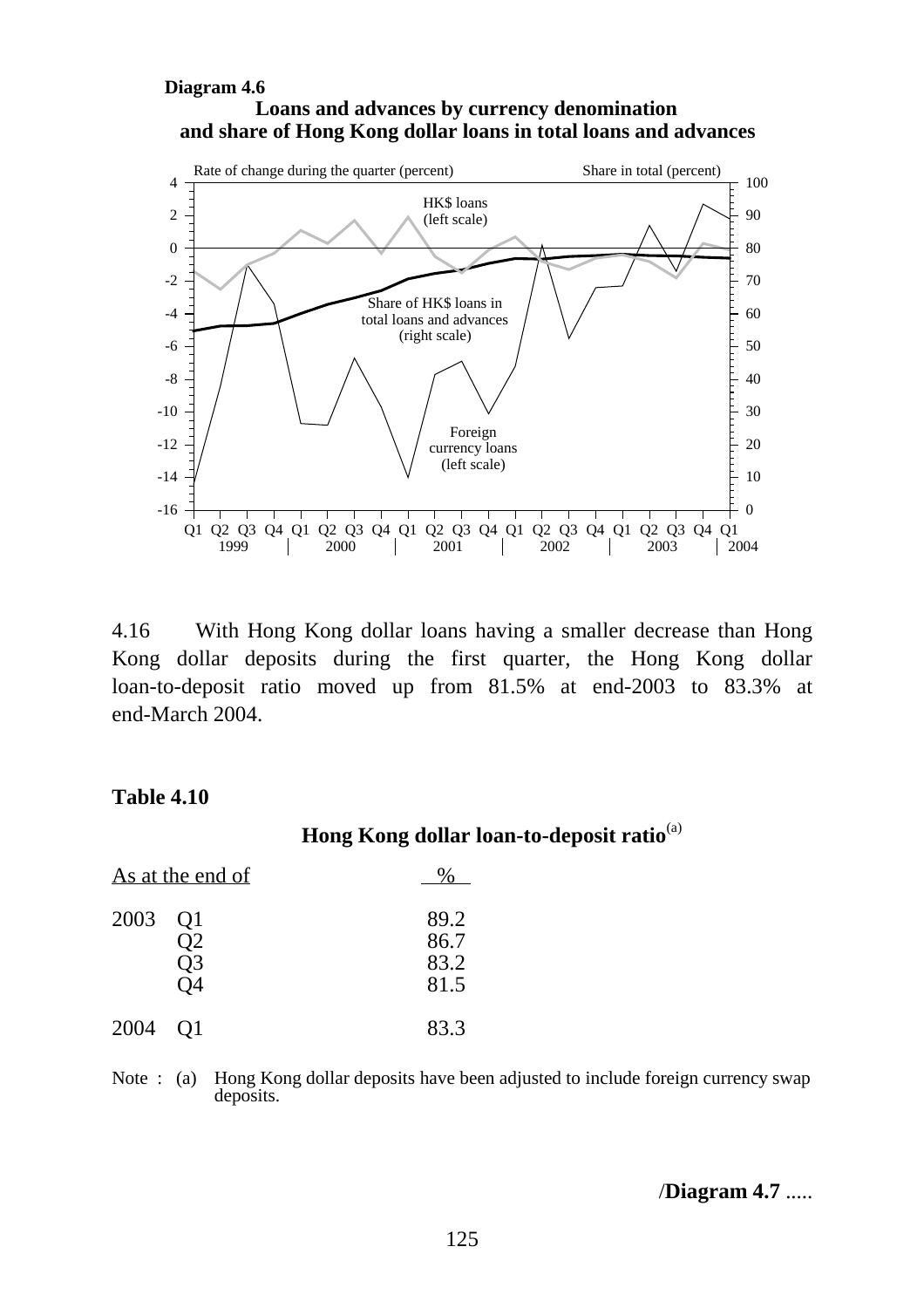

**Hong Kong dollar loan-to-deposit ratio\***

Note : (\*) See the footnote to Table 4.10.

4.17 Analysed by place of usage, loans for use in Hong Kong edged up further by 0.3% during the first quarter of 2004, having increased by 0.9% during the fourth quarter of 2003. Loans for use outside Hong Kong also expanded modestly in the two periods, by 0.2% after 0.4%. These two types of loans amounted to \$1,814 billion and \$227 billion respectively at end-March 2004. On a year-on-year comparison, loans for use in Hong Kong and loans for use outside Hong Kong however contracted by 0.6% and 3.2% respectively.

/**Table 4.11** .....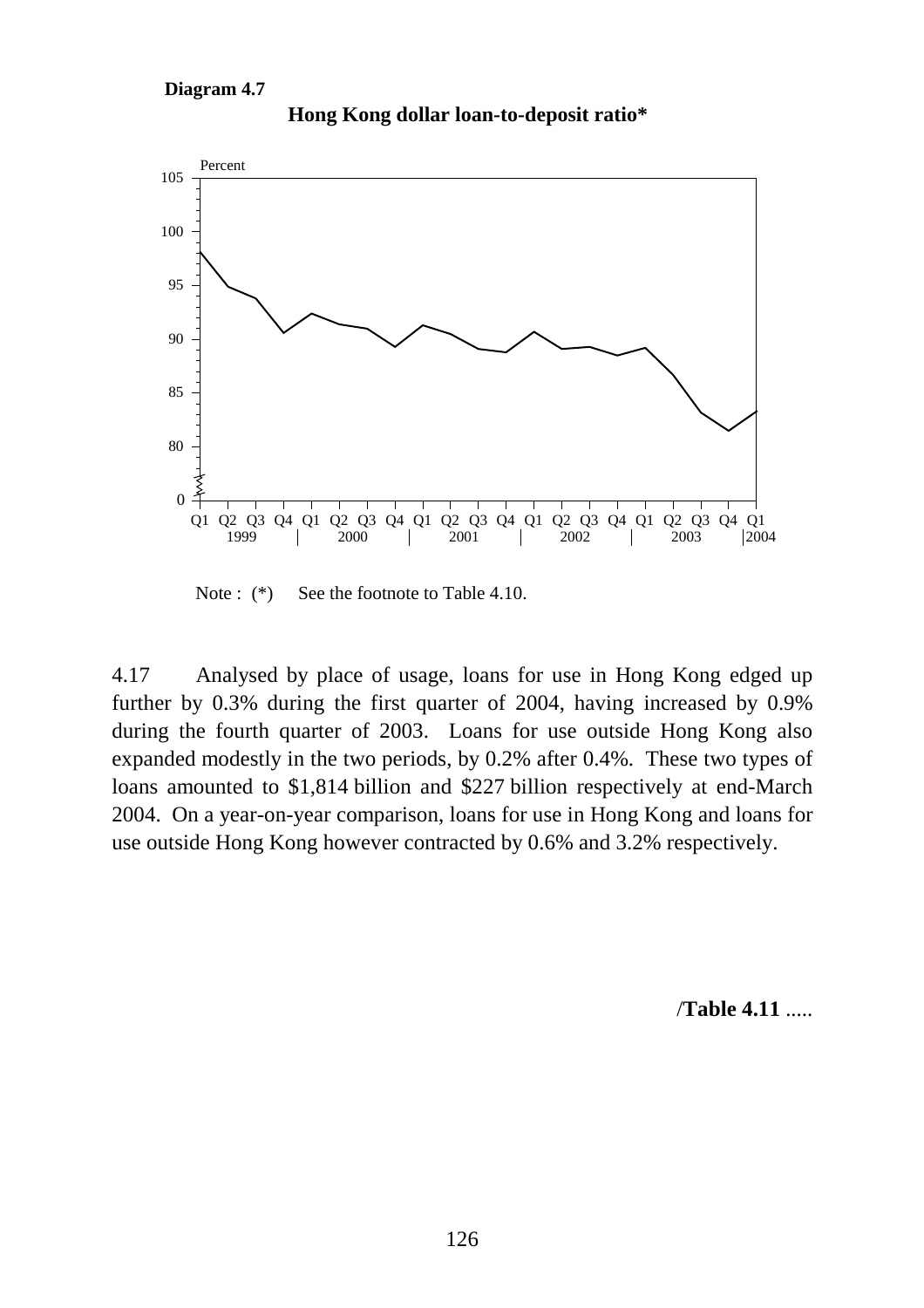# **Table 4.11**

| % change<br>during<br>the quarter                       | Loans for use<br>in Hong $Kong(a)$ | Loans for use<br>outside Hong Kong <sup>(b)</sup> |  |  |
|---------------------------------------------------------|------------------------------------|---------------------------------------------------|--|--|
| 2003<br>Q1<br>Q2<br>Q3<br>Q4                            | $-0.5$<br>$-0.3$<br>$-1.5$<br>0.9  | $-3.4$<br>$-0.2$<br>$-3.5$<br>0.4                 |  |  |
| 2004<br>Q1                                              | 0.3                                | 0.2                                               |  |  |
| Total amount<br>at the end of<br>March 2004<br>(HK\$Bn) | 1,814                              | 227                                               |  |  |
| % change over<br>a year earlier                         | $-0.6$                             | $-3.2$                                            |  |  |

# **Loans and advances by place of usage**

Notes : (a) Including trade financing loans.

(b) Including loans where the place of usage is unknown.

#### **Loans and advances by place of usage Diagram 4.8 (rate of change during the quarter)**



/4.18 .....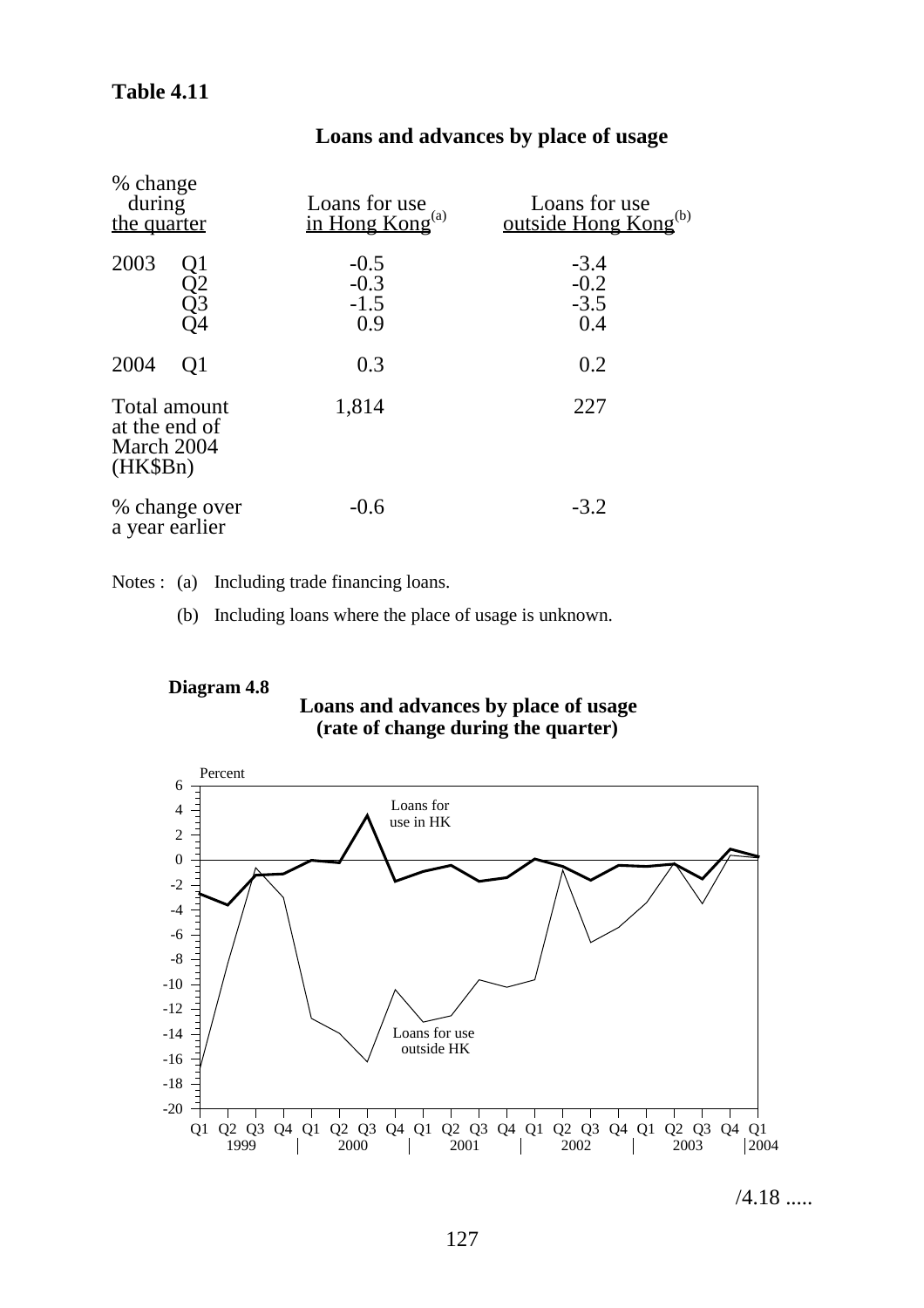4.18 Analysed by major usage, loans for financing visible trade and loans to the manufacturing sector grew by 6.4% and 3.5% respectively during the first quarter of 2004, reflecting strong credit demand from trading and manufacturing firms amidst continued buoyancy in external trade. Loans to stockbrokers and financial concerns also rose, by 6.0% and 4.3% respectively, along with an upsurge in stock market activity in that quarter. Loans to the wholesale and retail trades bounced up by 2.5%, underpinned by continued revival in local consumer spending and surge in inbound tourism. Loans for purchase of residential property edged higher by 0.1%, reversing the downtrend seen in the preceding six consecutive quarters. The rebound in property market activity in terms of both trading volume and value largely contributed. On the other hand, loans for building, construction, property development and property investment continued to decline, by 1.4%, as work on major construction projects stayed at a relatively low level.

### **Table 4.12**

|                                                         |                                          | Loans to:                          |                              |                                           |                                                                                                 |                                                         |                          |                               |                                   |
|---------------------------------------------------------|------------------------------------------|------------------------------------|------------------------------|-------------------------------------------|-------------------------------------------------------------------------------------------------|---------------------------------------------------------|--------------------------|-------------------------------|-----------------------------------|
| % change<br>during<br>the quarter                       |                                          | Finance<br>visible<br><u>trade</u> | Manu-<br>facturing<br>sector | Whole-<br>sale<br>and<br>retail<br>trades | Building,<br>construction,<br>property<br>develop-<br>ment and<br>property<br><u>investment</u> | Purchase<br>resi-<br>dential<br>property <sup>(b)</sup> | Financial<br>concerns    | Stock-<br><b>brokers</b>      | <b>Others</b>                     |
| 2003                                                    | Q1<br>$\frac{Q2}{Q3}$<br>$\overline{Q}4$ | 2.2<br>6.2<br>$-1.5$<br>3.0        | 1.7<br>4.9<br>3.1<br>3.1     | 2.3<br>$-0.5$<br>$-5.4$<br>$-3.1$         | $-0.3$<br>$-1.3$<br>$-2.2$<br>$-1.1$                                                            | $-1.3$<br>$-1.4$<br>$-1.0$<br>$-0.3$                    | 0.1<br>2.8<br>7.3<br>5.8 | 4.2<br>$-5.5$<br>10.0<br>12.3 | $-1.1$<br>$-0.5$<br>$-4.3$<br>2.7 |
| 2004                                                    | Q1                                       | 6.4                                | 3.5                          | 2.5                                       | $-1.4$                                                                                          | 0.1                                                     | 4.3                      | 6.0                           | $-4.5$                            |
| Total amount<br>at the end of<br>March 2004<br>(HK\$Bn) |                                          | 107                                | 85                           | 98                                        | 355                                                                                             | 617                                                     | 153                      | 11                            | 389                               |
| % change<br>over a year<br>earlier                      |                                          | 14.7                               | 15.5                         | $-6.5$                                    | $-5.9$                                                                                          | $-2.6$                                                  | 21.7                     | 23.7                          | $-6.7$                            |

## Loans and advances for use in Hong Kong by major usage<sup>(a)</sup>

Notes : (a) Figures in this table are revised on a regular basis to incorporate subsequent amendments and loan re-classifications made by the authorized institutions concerned. The rates of change for the earlier quarters have been adjusted for the revisions known up to the latest reference quarter.

(b) Including loans for the purchase of flats under the Home Ownership Scheme, Private Sector Participation Scheme, and Tenants Purchase Scheme.

 $/4.19$  .....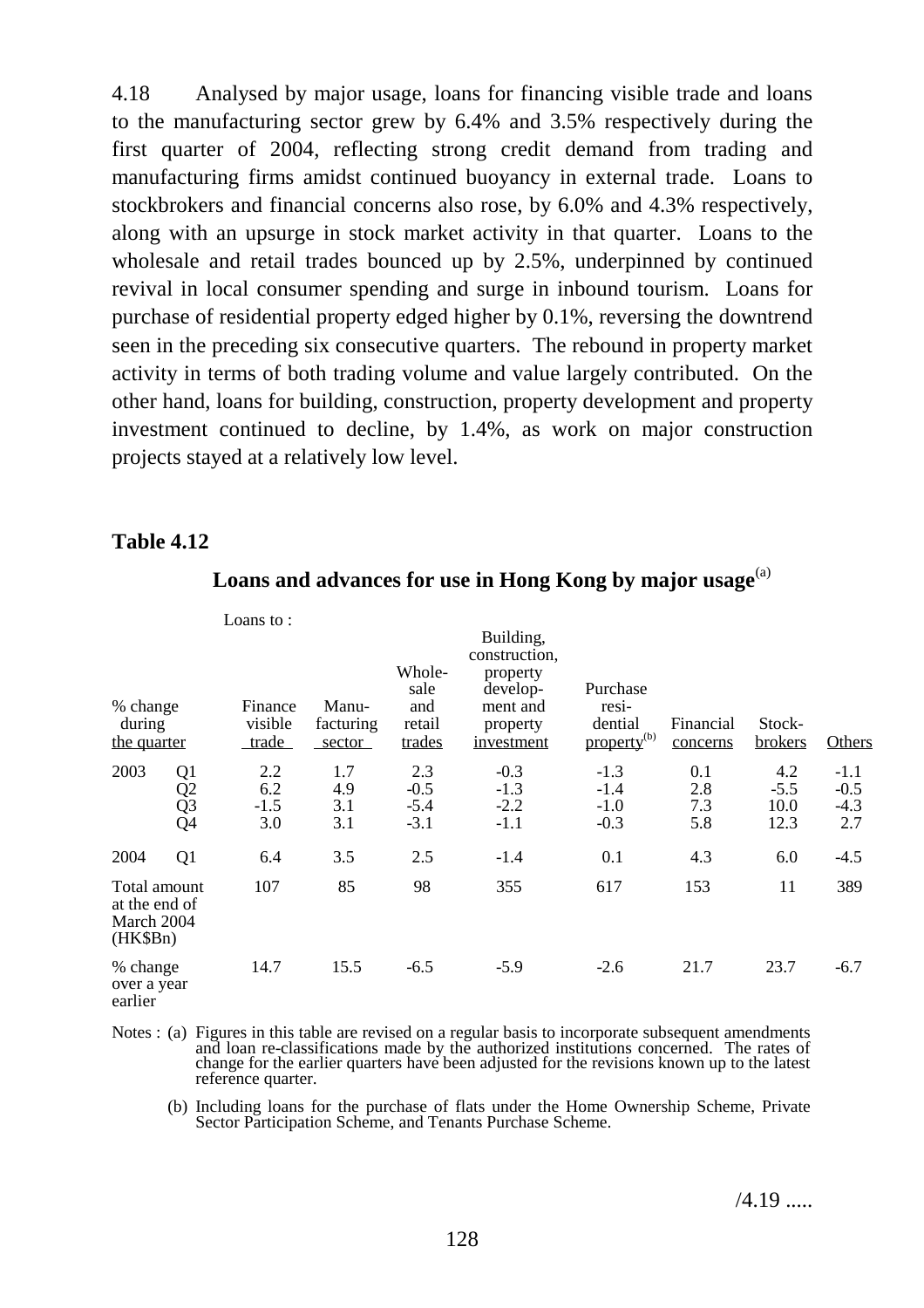4.19 The quality of assets held by the local banking sector improved notably, in tandem with the economic recovery. The ratio of non-performing loans to total loans fell from 3.61% at end-September 2003 to 3.16% at end-2003. Likewise, the ratio of classified loans to total loans moved lower, from 4.59% to 3.91%, as did the ratio of overdue and rescheduled loans to total loans, from  $3.58\%$  to  $2.83\%$ <sup>(7)</sup>. Amongst the various types of loans, the delinquency ratio of residential mortgage loans went down from 1.05% to 0.86%, while arrears for over three months in credit card repayment also declined, from 1.23% to 0.92%. In overall terms, the local banks remained well capitalised, with their consolidated capital adequacy ratio averaging 15.4% at end-2003, significantly above the standard set by the Bank for International Settlements.

# **Banks and other deposit-taking institutions**

4.20 The number of licensed banks in Hong Kong increased by two during the first quarter of 2004 to 136 at end-March. Concurrently, the number of restricted licence banks and deposit-taking companies stayed unchanged at 42 and 39 respectively. Altogether, 217 authorized institutions (excluding representative offices) from 32 countries and territories had a presence in Hong Kong. Their total assets went up by 11.7% over a year earlier to \$6,673 billion at end-March 2004.

4.21 On 18 November 2003, the Government announced that the People's Bank of China had agreed to provide clearing arrangements for personal renminbi business in Hong Kong. The scope of business initially covers deposit-taking, exchange, remittances and renminbi cards. This should help promote even closer economic interface between Hong Kong and the Mainland, and facilitate cross-boundary visitor spending. Also, banks in Hong Kong will be able to develop new areas of business, thereby adding to the dimension of Hong Kong and the overall attractiveness of Hong Kong as an international financial centre. From 18 January 2004 onwards, Mainland debit/credit cards are allowed to be used in Hong Kong. While the preparatory work on issue of renminbi credit cards was completed in April, the exact time of launching these cards will depend on the timelines of individual banks. As from 25 February, there are 39 banks in Hong Kong providing renminbi deposit-taking, exchange and remittance business. At end-April, total outstanding renminbi deposits amounted to some RMB 6 billion.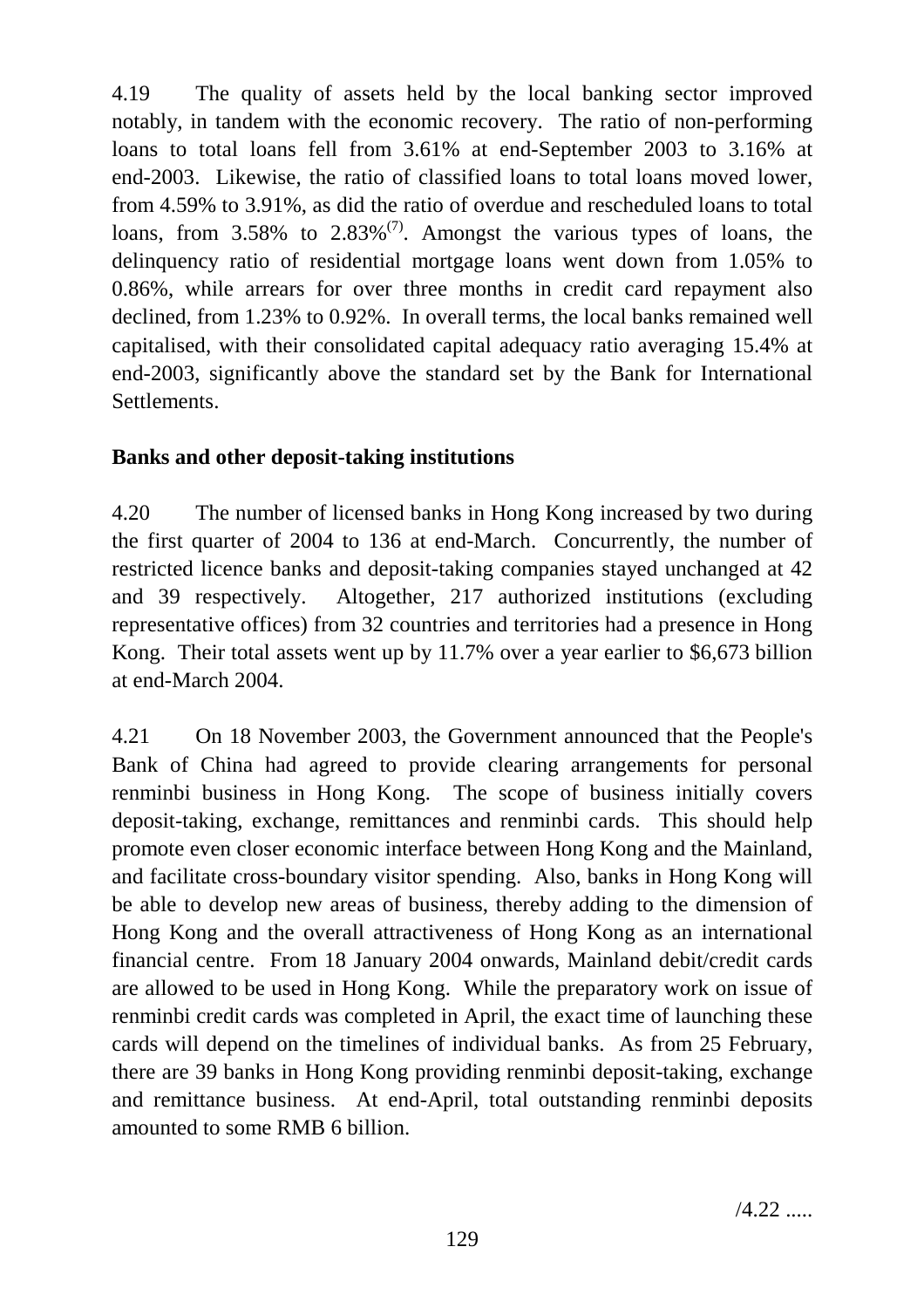4.22 On enhancing deposit protection in Hong Kong, the Deposit Protection Scheme Ordinance was enacted by the Legislative Council on 5 May 2004. Given the time needed for preparatory work, the scheme is expected to start providing deposit protection in around 2006.

4.23 To help address the issue of increases in consumer credit defaults and personal bankruptcies, the revised Code of Practice on Consumer Credit Data has become effective as from 2 June 2003. As another initiative to facilitate credit assessment and maintain soundness of the local banking sector, a plan to establish a commercial credit reference agency (CCRA) was announced on 16 June 2003. CCRA is expected to collect credit data of small and medium-sized enterprises and make such data available to the authorized institutions. To safeguard confidentiality of the data held by CCRA, HKMA will issue a supervisory guideline to set out the minimum standards that authorized institutions have to observe in respect of sharing and use of the commercial credit data. The draft guideline is currently under consultation. It is expected that real data upload to the CCRA will start by the end of September 2004.

# **Insurance**

4.24 The number of authorized insurers in Hong Kong stood at 188 at end-March 2004, the same as that at end-2003. Within this total, 46 were engaged in long-term insurance business, 123 in general insurance business, and 19 in composite insurance business. Taken together, 188 authorized insurers from 24 countries and territories maintained a presence in Hong Kong. Backed by sustained growth in life insurance business, the value of business receipts in the insurance industry went up by 15.5% in the fourth quarter of 2003 over a year earlier, after a 25.4% gain in the third quarter. For 2003 as a whole, the increase averaged 19.1%.

/**The** .....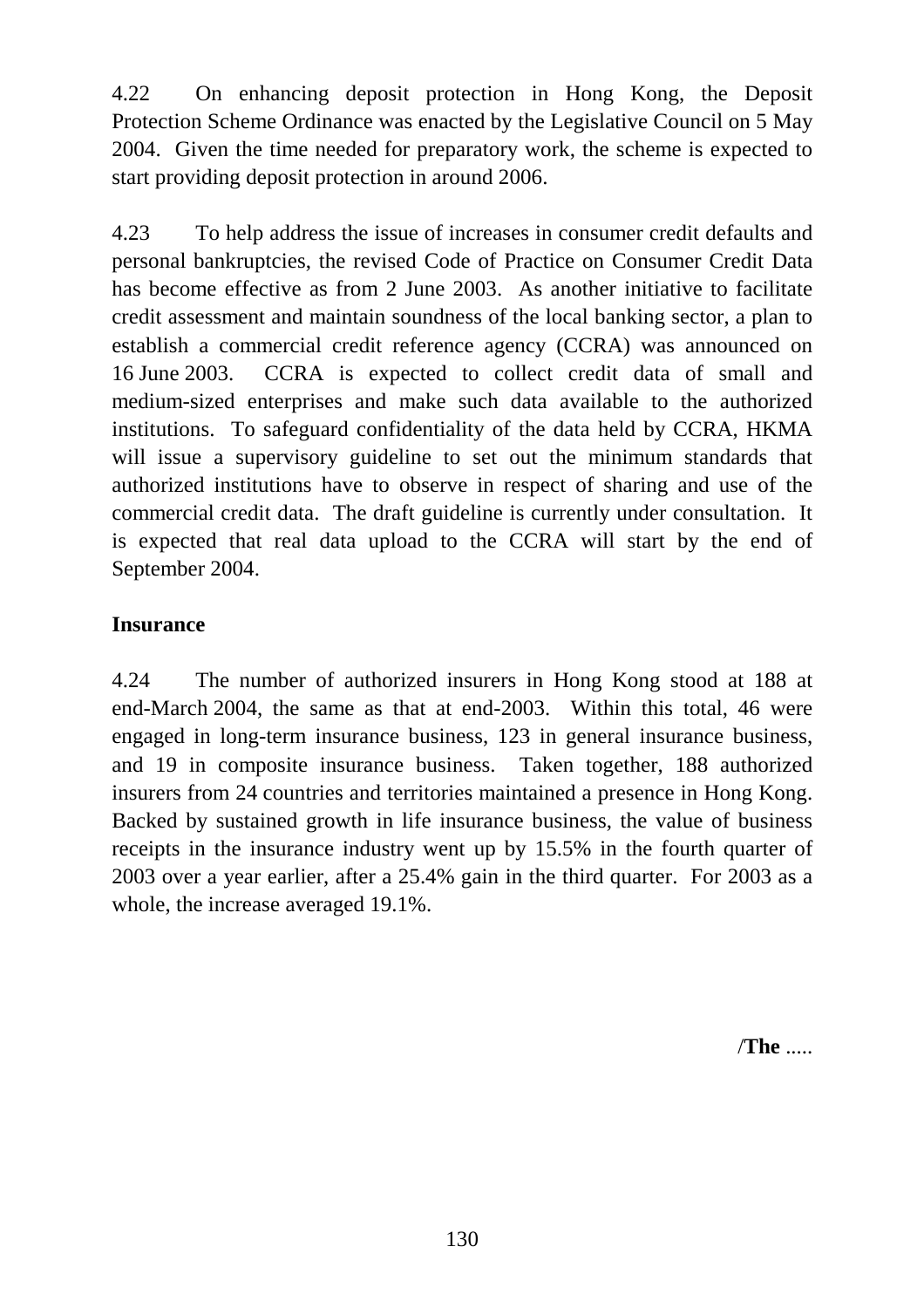# **The debt market**

4.25 In the first quarter of 2004, a total of 28 issues of Exchange Fund paper were launched by HKMA to replace the earlier issues upon their maturity<sup>(8)</sup>. The total market value of Exchange Fund paper outstanding rose slightly by 0.4% to \$120.6 billion at end-March. Market response to the tenders of Exchange Fund paper continued to be favourable, with an average over-subscription rate of 7.1 times in the first quarter of 2004, up from 6.4 times in the fourth quarter of 2003. Trading in Exchange Fund paper was still active, with the daily turnover averaging \$14.4 billion in the first quarter of 2004, broadly similar to that of \$14.8 billion in the fourth quarter of 2003. The yield of the five-year Exchange Fund Notes remained below that of the corresponding US Treasuries, yet with the difference widening from 6 basis points below at end-2003 to 16 basis points below at end-March 2004.

# **Table 4.13**

|      |    | Amount outstanding<br>as at the end of the quarter<br>(HK\$Bn) | Average daily turnover<br>in the quarter<br>(HK\$Bn) |
|------|----|----------------------------------------------------------------|------------------------------------------------------|
| 2003 | Q1 | 118.2                                                          | 27.8                                                 |
|      | Q2 | 119.0                                                          | 23.8                                                 |
|      | Q3 | 119.7                                                          | 16.7                                                 |
|      | Q4 | 120.2                                                          | 14.8                                                 |
| 2004 | O1 | 120.6                                                          | 14.4                                                 |

# **Exchange Fund Bills and Notes issued by HKMA**

/**Diagram 4.9** .....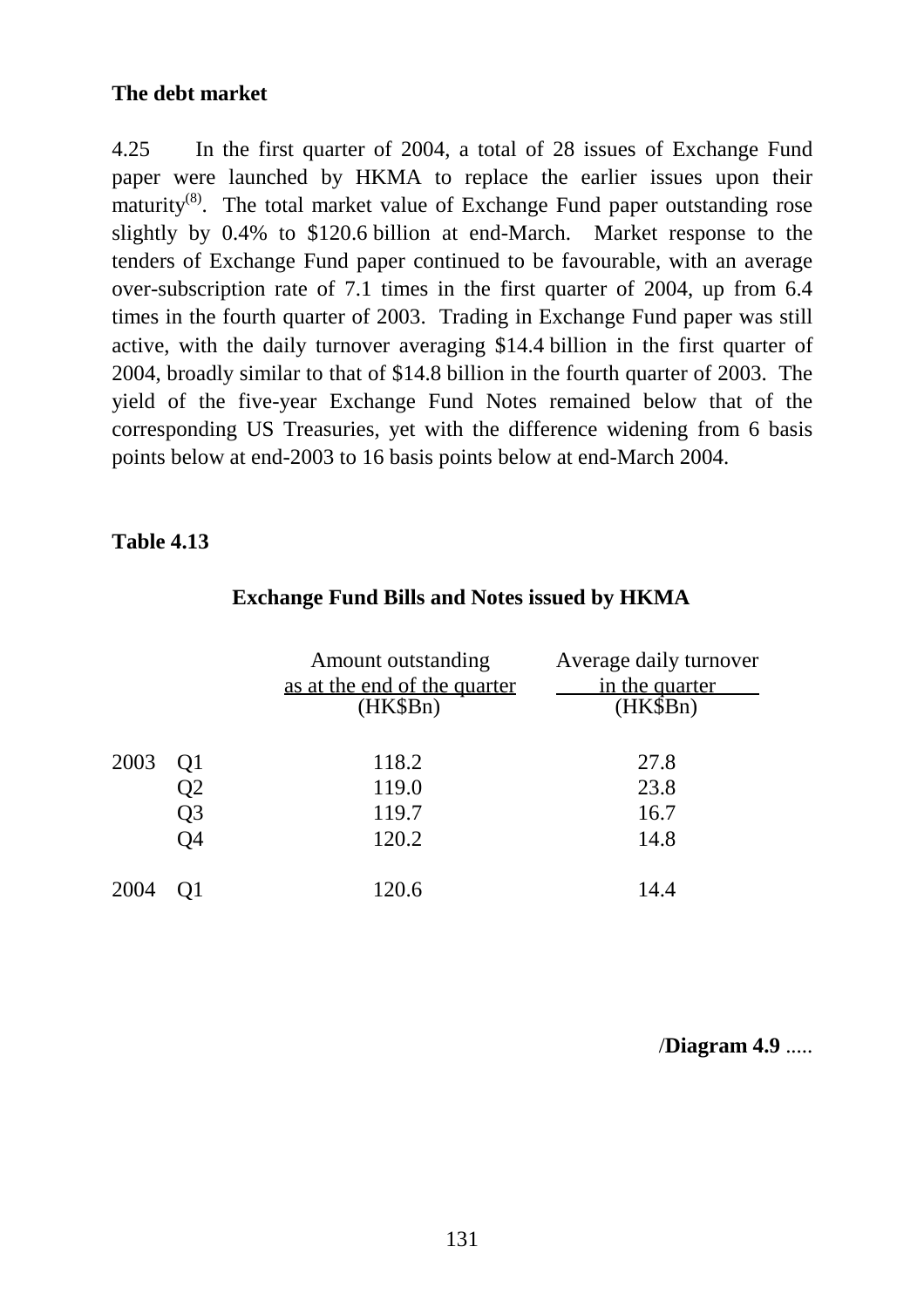#### **Hong Kong dollar and US dollar yield curves Diagram 4.9 (as at the end of March 2004)**



#### Note : AAA Hong Kong dollar debt issuers

| <b>IBRD</b> | International Bank for Reconstruction and Development |
|-------------|-------------------------------------------------------|
| <b>IFC</b>  | <b>International Finance Corporation</b>              |
| <b>NIB</b>  | Nordic Investment Bank                                |

4.26 The Hong Kong Mortgage Corporation (HKMC) is one of the major issuers of debt securities in Hong Kong. In the first quarter of 2004, \$6.9 billion worth of HKMC debt paper was launched. At end-March, the total outstanding value of debt securities issued by HKMC under its Note Issuance Programme amounted to \$3.0 billion, and that under its Debt Issuance Programme amounted to \$29.4 billion. In addition, retail bonds were issued by HKMC, with the outstanding value totalling \$7.3 billion at end-March.

/4.27 .....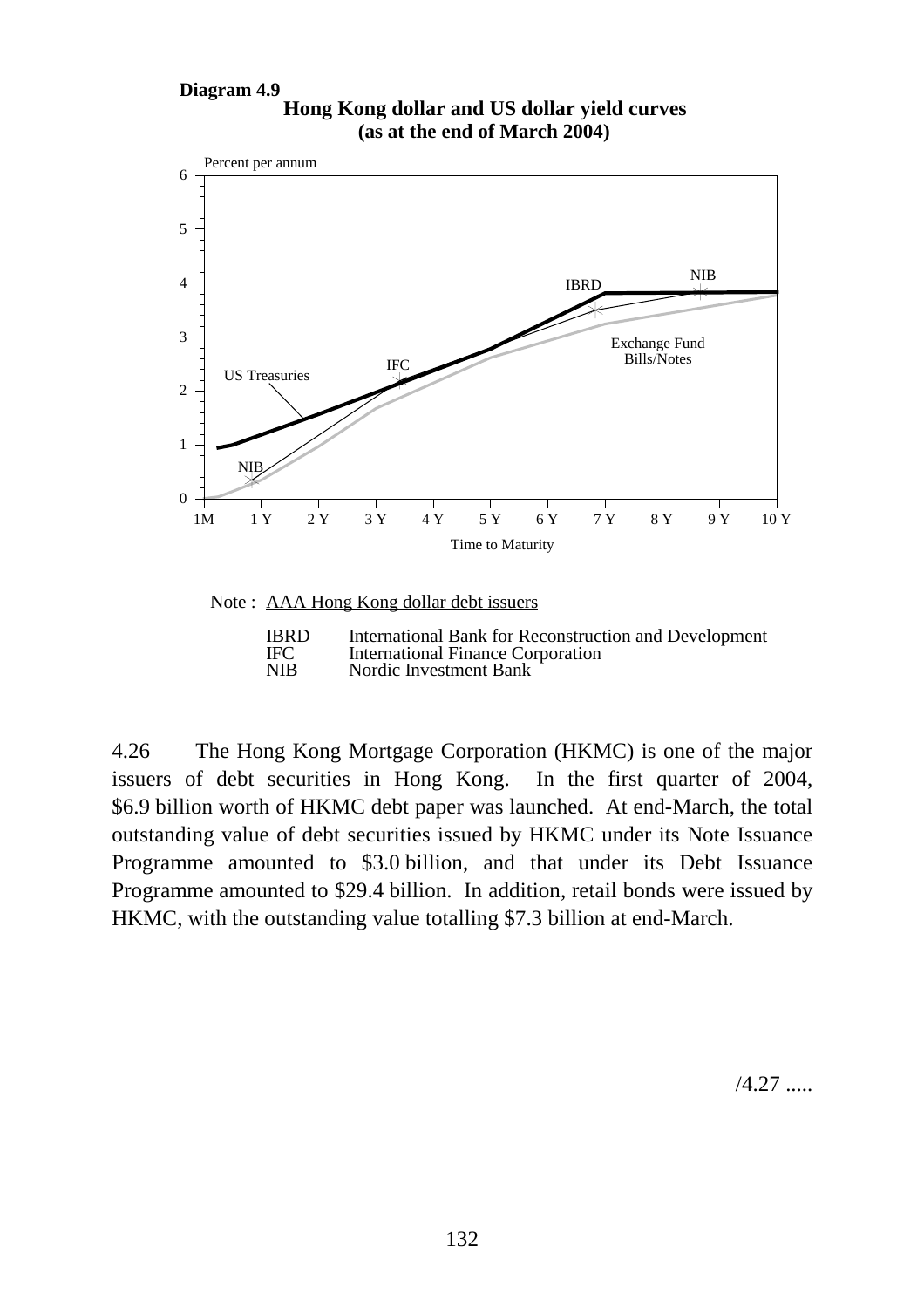4.27 In the first quarter of 2004, the value of negotiable certificates of deposit (NCDs) launched was \$10.7 billion, less than that of \$24.2 billion in the fourth quarter of 2003. Of the new issuance of NCDs in the first quarter of 2004, \$6.2 billion was denominated in Hong Kong dollar, also down from that of \$17.3 billion in the preceding quarter. On NCDs outstanding, the total amount was \$236.5 billion at end-March 2004, of which \$128.7 billion was denominated in Hong Kong dollar. These were again smaller than the corresponding amounts of \$242.3 billion and \$132.3 billion at end-2003. Over the same period, the proportion of Hong Kong dollar-denominated NCDs held by the local banking sector fell from 51.5% to 49.9%.

### **Table 4.14**

|                              |                                  | Issued and<br><u>outstanding</u><br>(HK\$Bn) | Held by<br>authorized<br>institutions<br>(HK\$Bn) |                              | Held outside<br>the local<br>banking sector<br>(HK\$Bn) |                                  |
|------------------------------|----------------------------------|----------------------------------------------|---------------------------------------------------|------------------------------|---------------------------------------------------------|----------------------------------|
| As at the<br>end of          | In HK\$                          | Total                                        | In HK\$                                           | Total                        | In HK\$                                                 | <b>Total</b>                     |
| 2003<br>Q1<br>Q2<br>Q3<br>O4 | 140.6<br>139.5<br>130.1<br>132.3 | 229.5<br>234.7<br>232.8<br>242.3             | 74.0<br>70.6<br>66.7<br>68.1                      | 83.1<br>79.2<br>76.7<br>79.1 | 66.6<br>69.0<br>63.4<br>64.2                            | 146.4<br>155.5<br>156.1<br>163.2 |
| 2004<br>O1                   | 128.7                            | 236.5                                        | 64.2                                              | 67.4                         | 64.4                                                    | 169.0                            |

# **NCDs issued by authorized institutions in Hong Kong**

 $/4.28$  .....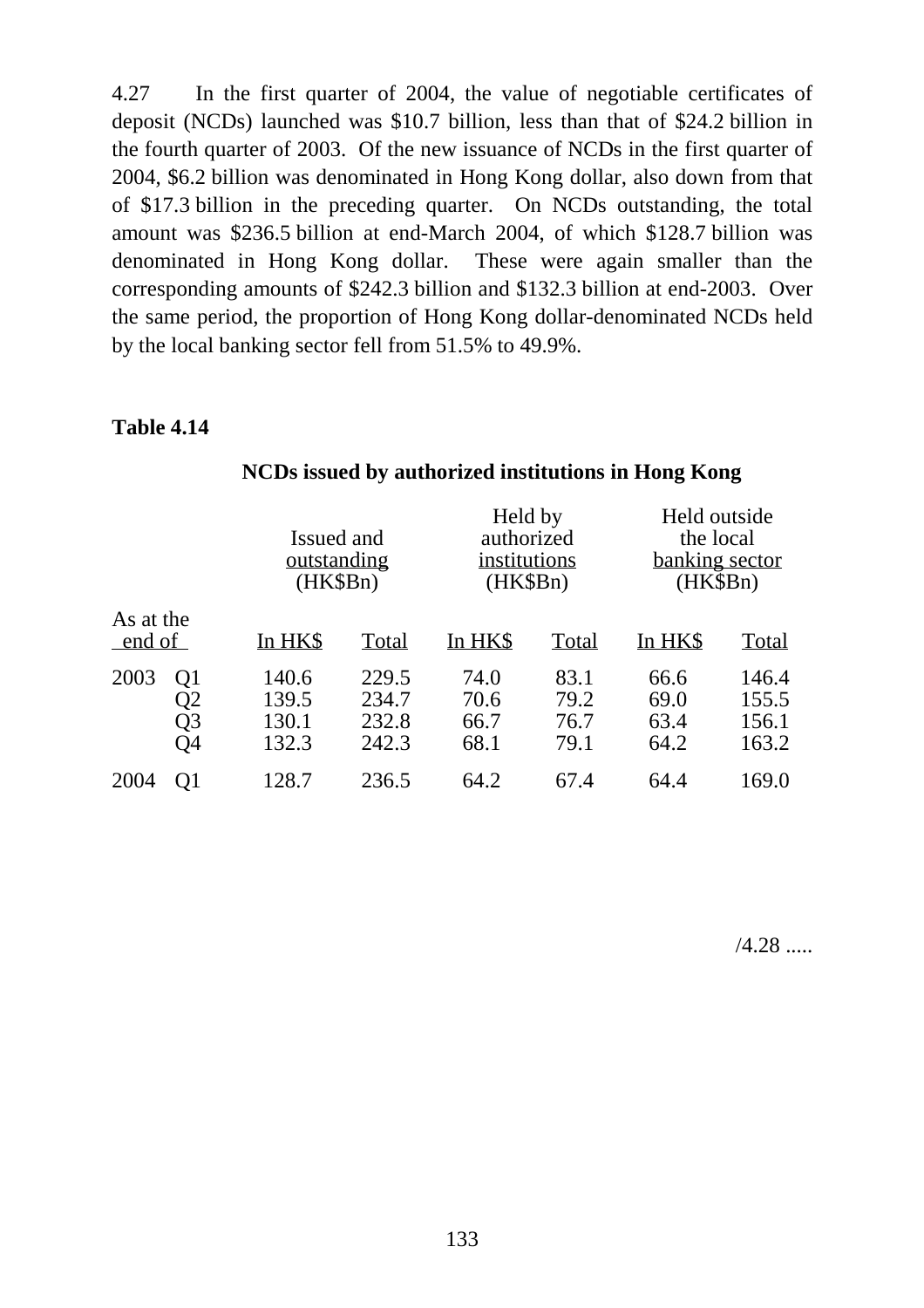4.28 In the first quarter of 2004, 204 new issues of other Hong Kong dollar debt instruments, worth \$35.4 billion, were launched by the private sector. These were distinctly larger than the corresponding figures of 162 new issues and \$24.0 billion in the fourth quarter of 2003. Partly reflecting risk aversion by debt issuers against potential interest rate volatility, the issuance of fixed rate bonds by the private sector in the first quarter of 2004, at \$30.9 billion, continued to exceed that of floating rate notes, at \$4.5 billion. At end-March 2004, the total outstanding value of Hong Kong dollar fixed rate bonds and floating rate notes issued by the private sector amounted to \$233.9 billion and \$79.1 billion respectively, adding up to \$313.1 billion<sup>(9)</sup>. The corresponding figures at end-2003 were \$218.4 billion, \$82.5 billion and \$300.9 billion. Furthermore, there were four new issues of Hong Kong dollar debt paper by multilateral agencies in the first quarter of 2004, totalling \$1.4 billion, as against only one issue amounting to \$0.2 billion in the fourth quarter of 2003.

4.29 Taking the public sector and the private sector together, the total value of Hong Kong dollar debt paper outstanding amounted to \$568.9 billion at end-March  $2004^{(10)}$ , up from \$557.8 billion at end-2003. The size of the Hong Kong dollar debt market corresponded to 27.3% of HK\$M3, or 20.0% of the Hong Kong dollar-denominated assets of the entire banking sector.

# **The stock, futures and gold markets**

4.30 The local stock market continued on a strong rally at the beginning of 2004. Share prices were bolstered by continued inflow of funds, growing optimism about Hong Kong's economic performance and near-term outlook, and a more active property market. The generally robust performance of the major stock market overseas rendered additional support. Consequently, the Hang Seng Index soared to a 35-month high at 13 928 on 18 February, and stayed above the 13 000 level up to early March. It however receded afterwards, amidst renewed concern about global security following the terrorist attack in Madrid on 11 March, cross-strait tension after Taiwan's presidential election in late March, and increased likelihood of an interest rate hike in the United States in the second half of the year. The Hang Seng Index closed at 12 682 at end-March 2004, only 0.8% above the level at end-2003.

/**Diagram 4.10** .....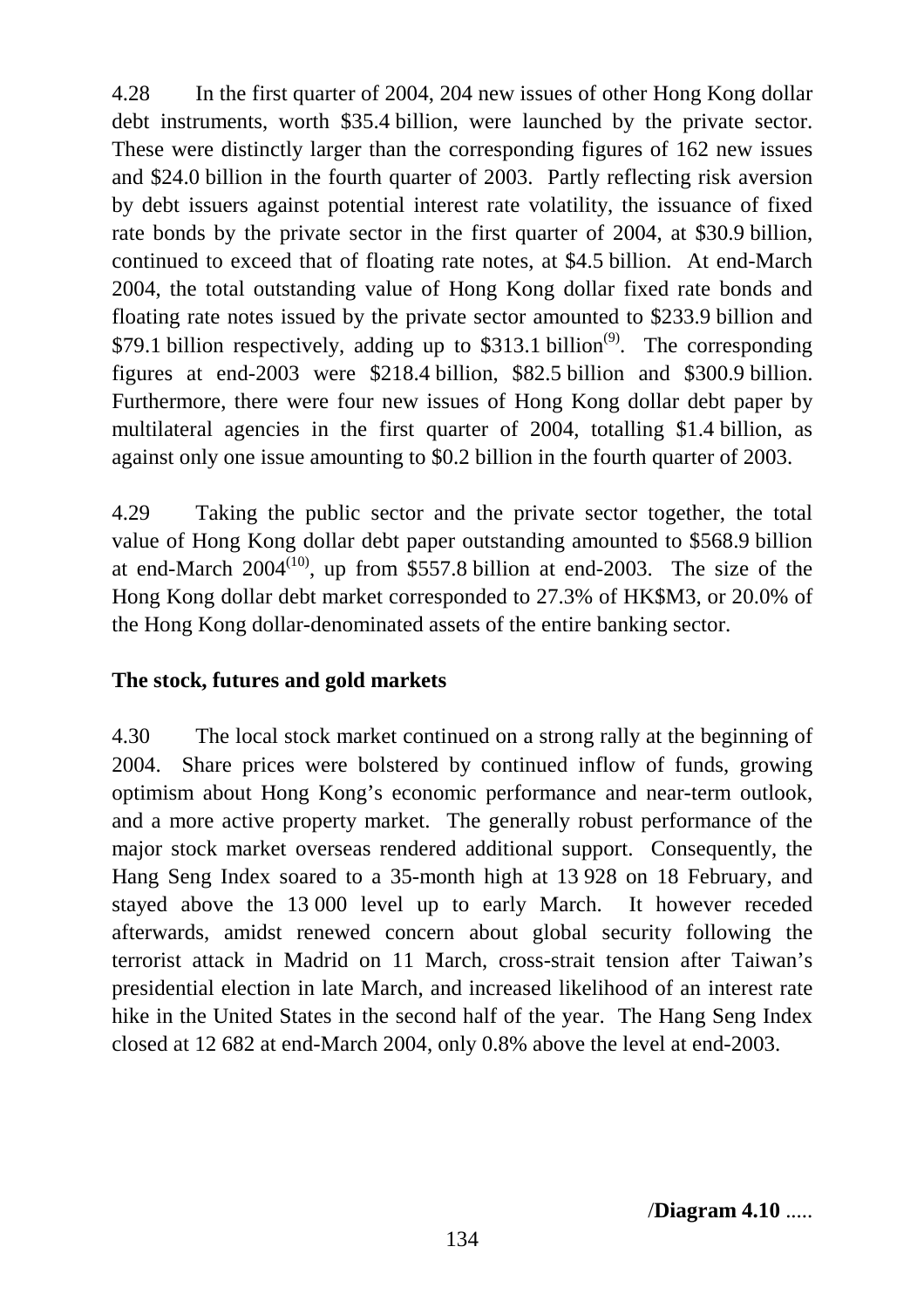**Diagram 4.10**





**Table 4.15**

**Movements in the Hang Seng Index and in the share price indices in selected stock markets overseas (index as at the last trading day of the quarter)**

|                                                 |                                              | Hang<br>Seng<br><b>Index</b>        | <b>New</b><br>York<br>Dow<br>Jones<br>Industrial<br><b>Average</b> | Tokyo<br>Nikkei<br><u>Average</u> | London<br><b>FTSE 100</b><br>Index       | Frankfurt<br><b>DAX 30</b><br>Index      | Paris<br>CAC <sub>40</sub><br>Index | Sydney<br>All<br>Ordinaries<br>Index  | Singapore<br><b>Straits</b><br><b>Times</b><br>Index |
|-------------------------------------------------|----------------------------------------------|-------------------------------------|--------------------------------------------------------------------|-----------------------------------|------------------------------------------|------------------------------------------|-------------------------------------|---------------------------------------|------------------------------------------------------|
| 2003                                            | Q1<br>Q <sub>2</sub><br>Q <sub>3</sub><br>Q4 | 8634<br>9 5 7 7<br>11 230<br>12 576 | 7992<br>8985<br>9 2 7 5<br>10454                                   | 7973<br>9083<br>10 219<br>10 677  | 3 6 1 3<br>4 0 3 1<br>4 0 9 1<br>4 4 7 7 | 2 4 2 4<br>3 2 2 1<br>3 2 5 7<br>3 9 6 5 | 2618<br>3 0 8 4<br>3 1 3 5<br>3558  | 2849<br>3 0 0 0<br>3 1 7 6<br>3 3 0 6 | 1 2 6 8<br>1448<br>1631<br>1765                      |
| 2004                                            | Q <sub>1</sub>                               | 12 682                              | 10 358                                                             | 11715                             | 4 3 8 6                                  | 3857                                     | 3 6 25                              | 3416                                  | 1859                                                 |
| % change<br>during the first<br>quarter of 2004 |                                              | 0.8                                 | $-0.9$                                                             | 9.7                               | $-2.0$                                   | $-2.7$                                   | 1.9                                 | 3.3                                   | 5.3                                                  |
| % change over<br>a year earlier                 |                                              | 46.9                                | 29.6                                                               | 46.9                              | 21.4                                     | 59.1                                     | 38.4                                | 19.9                                  | 46.6                                                 |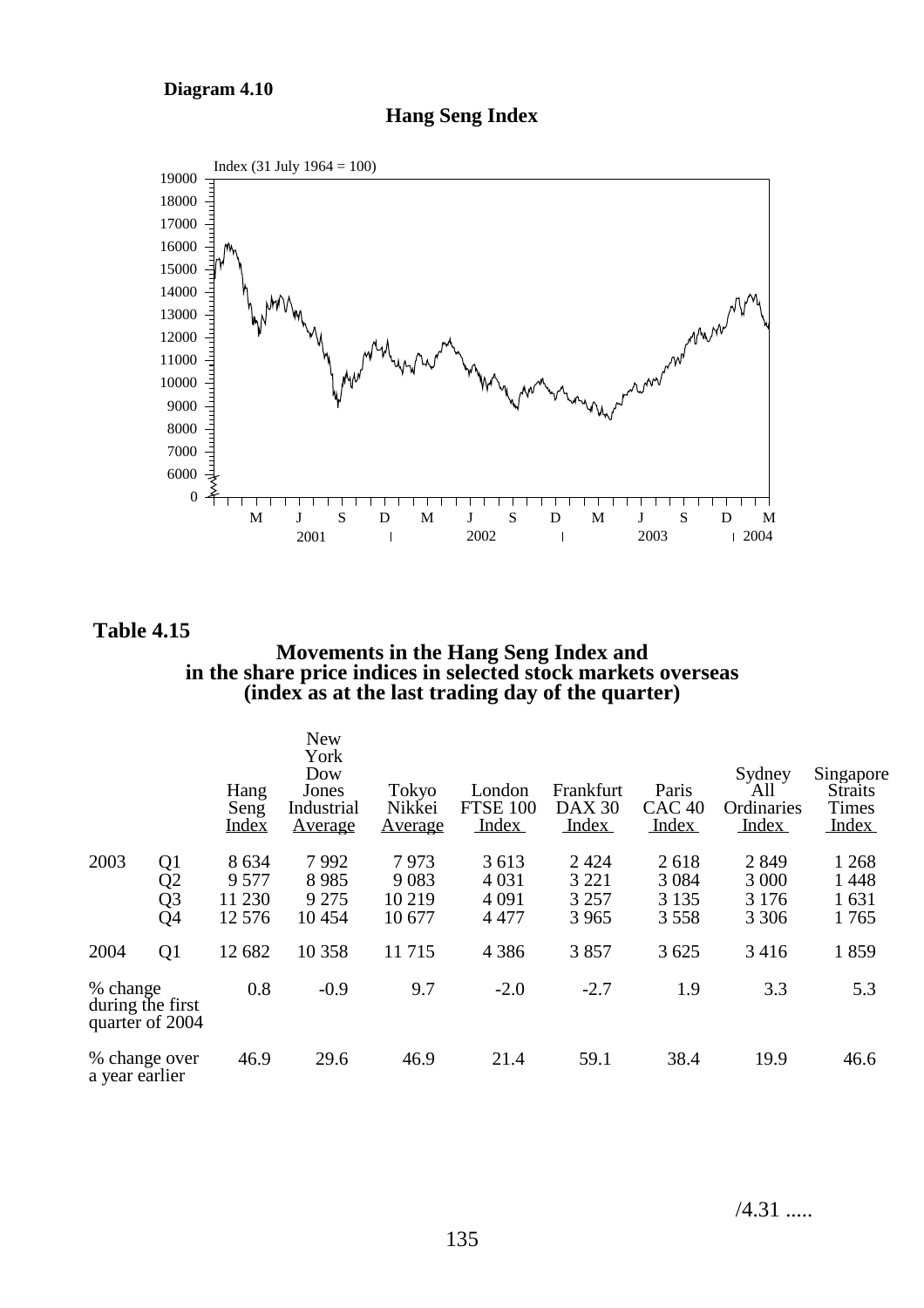4.31 Total stock market capitalisation, covering both the Main Board and the Growth Enterprise Market  $(GEM)^{(11)}$ , increased by 4.0% during the first quarter of 2004 to \$5,769 billion at end-March, from \$5,548 billion at end-2003. Concurrently, the daily turnover averaged \$19.7 billion in the first quarter of 2004, also up from \$15.3 billion in the fourth quarter of 2003. Trading was particularly active in January, with a daily average of \$23.5 billion, the highest since August 1997.

# **Table 4.16**

|      |                                   |                            | Average daily turnover<br>in the quarter<br>$(HK\$ Bn $)$ |                            |                                  | Total market capitalisation<br>as at the end of the quarter<br>(HK\$Bn) |                                  |  |
|------|-----------------------------------|----------------------------|-----------------------------------------------------------|----------------------------|----------------------------------|-------------------------------------------------------------------------|----------------------------------|--|
|      |                                   | Main<br>Board              | Growth<br>Enterprise<br>Market                            | Total                      | Main<br><b>Board</b>             | Growth<br>Enterprise<br>Market                                          | <b>Total</b>                     |  |
| 2003 | Q1<br>$\mathfrak{D}2$<br>Q3<br>Q4 | 6.0<br>7.9<br>11.8<br>15.1 | 0.1<br>0.1<br>0.2<br>0.2                                  | 6.1<br>8.1<br>12.0<br>15.3 | 3,378<br>3,907<br>4,708<br>5,478 | 51<br>61<br>68<br>70                                                    | 3,429<br>3,968<br>4,776<br>5,548 |  |
| 2004 |                                   | 19.5                       | 0.2                                                       | 19.7                       | 5,691                            | 79                                                                      | 5,769                            |  |

### **Average daily turnover and total market capitalisation of the Hong Kong stock market**

4.32 In the first quarter of 2004, sixteen new share flotations were launched on the Hong Kong stock market, raising a total equity capital of \$21.6 billion. Of these new issues, eight were listed on the Main Board, raising equity capital of \$19.7 billion and the remaining eight on GEM raising \$1.9 billion. Five of them pertained to H shares, with two listed on the Main Board and three on GEM, raising equity capital of \$3.1 billion and \$0.3 billion respectively. In addition, \$16.0 billion was raised through private placements by 74 companies, and \$0.3 billion through rights issues by eight companies.

/4.33 .....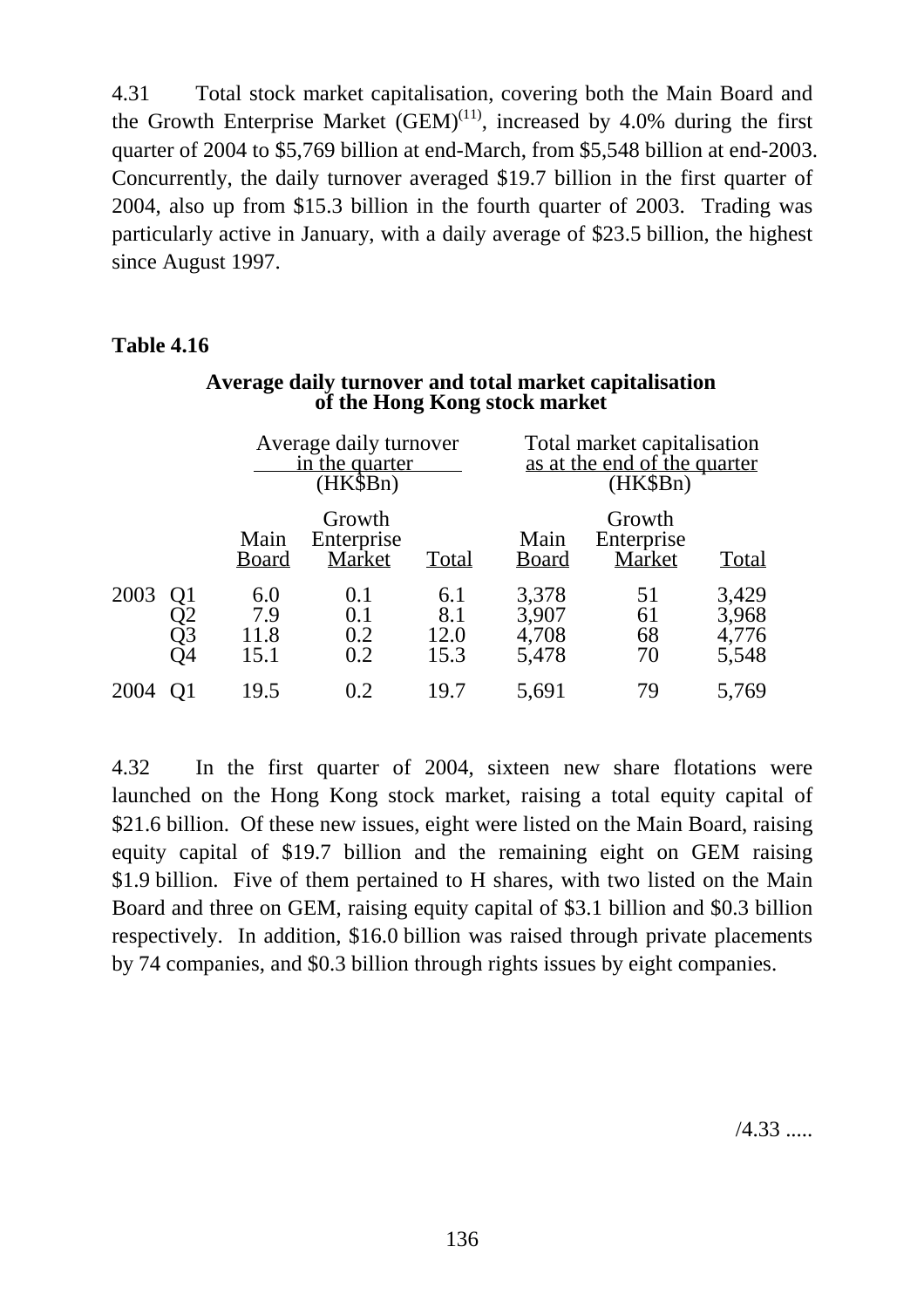4.33 As to trading in derivatives on the market at the Hong Kong Exchanges and Clearing Limited, the average daily turnover of the Hang Seng Index futures contracts went up by 10.3% during the first quarter of 2004 to 33 468 contracts. The Hang Seng Index options contracts had a more pronounced increase, by 23.7% to 8 030 contracts. The H-share futures contracts were launched on 8 December 2003. For the first quarter of 2004 as a whole, the daily turnover averaged 5 517 contracts. As to MSCI China Free Index futures contracts<sup> $(12)$ </sup>, trading was discontinued on 26 March 2004 due to low market demand.

# **Table 4.17**

### **Average daily turnover of the Hang Seng Index futures and options contracts in the Hong Kong derivatives market**

| During<br>the quarter |                | Hang Seng Index<br>futures contracts<br>(no. of contracts) | Hang Seng Index<br>options contracts<br>(no. of contracts) |
|-----------------------|----------------|------------------------------------------------------------|------------------------------------------------------------|
| 2003                  | Q1<br>Q3<br>)4 | 22 4 0 8<br>27 152<br>30 281<br>30 34 6                    | 8633<br>9746<br>9 5 2 4<br>6494                            |
| 2004                  |                | 33 4 68                                                    | 8 0 3 0                                                    |

4.34 At end-March 2004, there were 33 classes of stock options contracts. The daily turnover averaged 25 723 contracts in the first quarter of 2004, 12.6% higher than that in the fourth quarter of 2003. At the same time, there were 32 classes of stock futures contracts, with the average daily turnover rising by 2.5% to 81 contracts.

4.35 On the three-month HIBOR futures contracts, daily turnover averaged 274 contracts in the first quarter of 2004, 0.4% more than that in the fourth quarter of 2003. On the other hand, the average daily turnover in the three-year Exchange Fund Note futures contracts increased marginally by one contract to 15 contracts.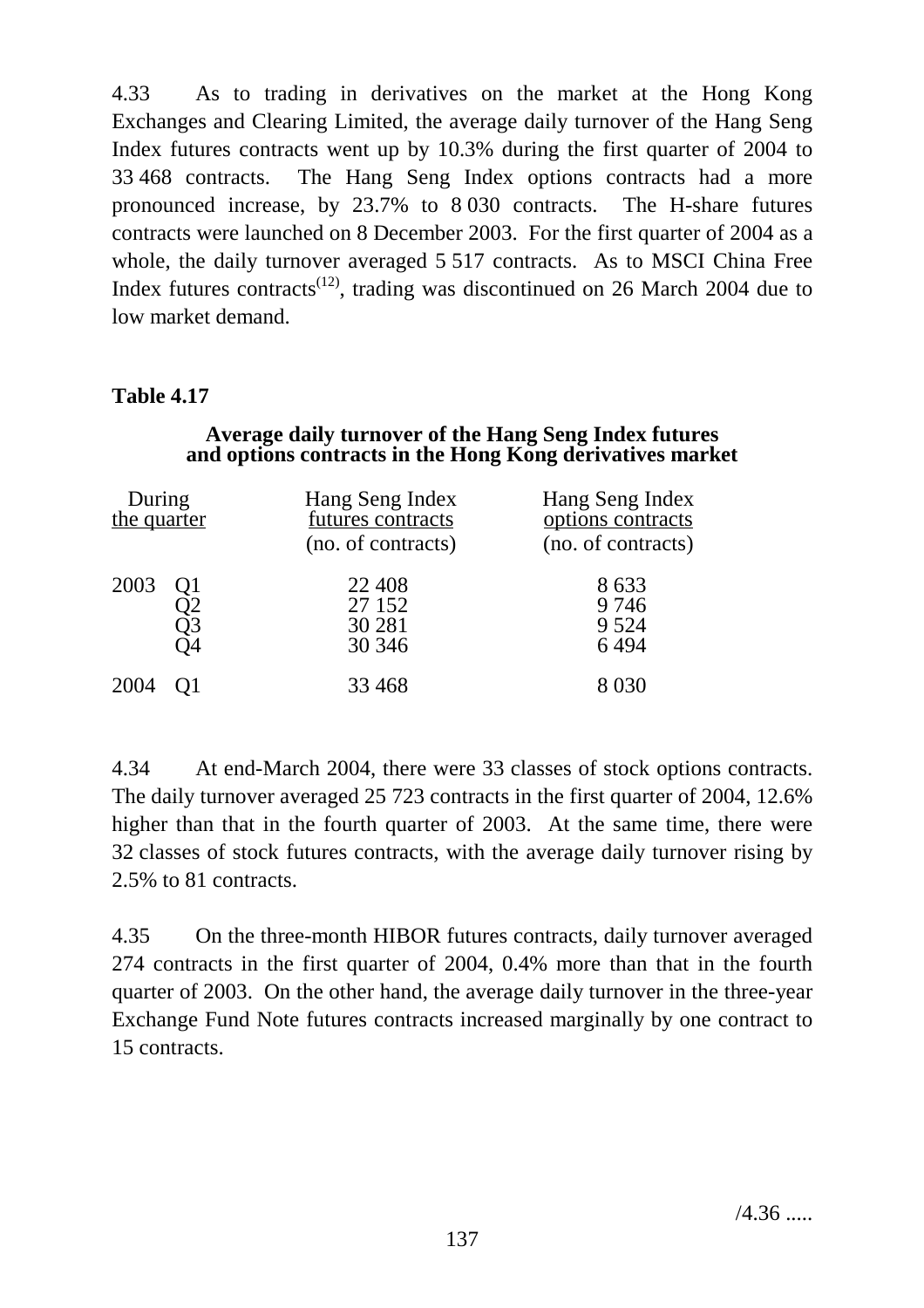4.36 There were 759 issues of warrants listed on the Main Board at end-March 2004, comprising 38 issues of equity warrants and 721 issues of derivative warrants. The average daily turnover of equity warrants rose by 150.4% during the first quarter of 2004 to \$15.4 million, and the average daily turnover of derivative warrants by 23.3% to \$2.3 billion. As to GEM, there was only one issue of warrants listed at end-March.

4.37 Gold prices continued on an uptrend in the first quarter of 2004. Intensified tension in the Middle East and growing worries about terrorism both acted to strengthen the demand for gold as a safe haven for funds. Moreover, the weaker US dollar, coupled with low US interest rates, stimulated increased acquisition of this precious metal as an alternative investment instrument. The closing price of loco-London gold thus surged to a 15-year high at US\$428.1 per troy ounce on 12 January, before easing back to US\$422.9 per troy ounce at end-March 2004, which was still slightly higher than that of US\$416.9 per troy ounce at end-2003. Gold price at the Chinese Gold and Silver Exchange Society likewise rose, from \$3,844 per tael at end-2003 to \$3,915 per tael at end-March 2004. Turnover on the exchange increased to 0.80 million taels in the first quarter of 2004, from 0.75 million taels in the fourth quarter of 2003.

# **Unit trusts and mutual funds**

4.38 The total number of unit trusts and mutual funds (including sub-funds and umbrella funds) in Hong Kong stood at 978 at end-March 2004, up from 963 at end-2003. Gross sales of mutual funds amounted to US\$7.2 billion in the first quarter of 2004, 38.0% higher than those of US\$5.2 billion in the fourth quarter of 2003. After deducting redemptions, net sales amounted to US\$2.1 billion in the first quarter of 2004, as against a net outflow of US\$68.3 million in the fourth quarter of 2003. Amongst the various types of mutual funds, equity funds continued to account for the largest share, at 63.9% of the total value of funds at end-March 2004. This was followed by fixed income/bond funds, asset allocation funds, money market funds and other funds, with respective shares of  $23.0\%$ ,  $7.1\%$ ,  $5.2\%$  and  $0.8\%$ <sup>(13)</sup>.

 $/4.39$  .....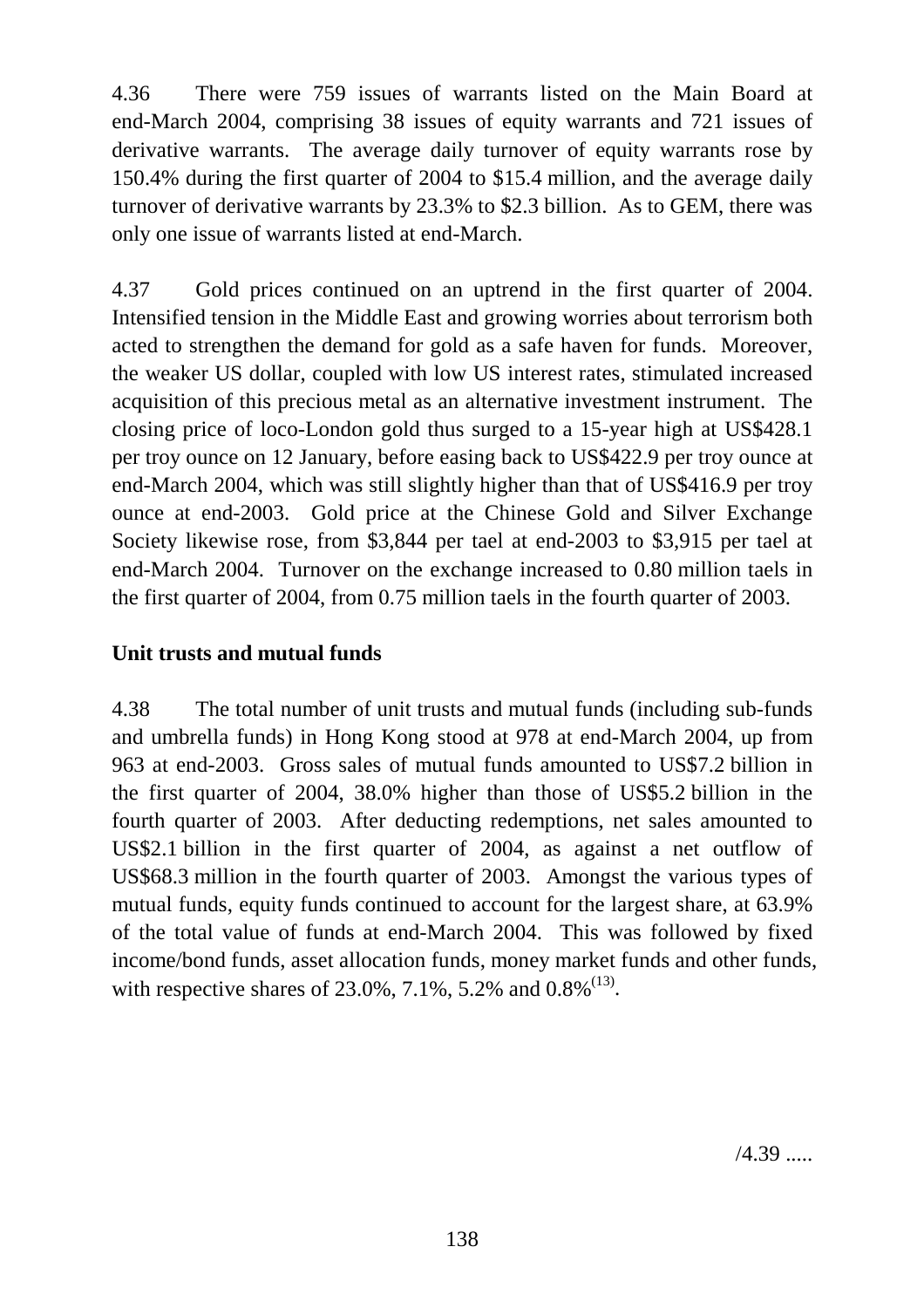4.39 The Mandatory Provident Fund (MPF) System<sup> $(14)$ </sup> continues to generate a substantial amount of retirement fund assets which, in the course of time, should support further development of the local capital market. The aggregate net asset value of the approved constituent funds of MPF schemes $(15)$ rose further to \$97.0 billion at end-March 2004, from \$89.4 billion at end-2003. This was attributable in part to enlargement brought about by continued contributions from the enrolled population, and in part to higher capital value of the investment portfolio in these funds.

4.40 At end-March 2004, there were 19 approved trustees. On MPF products, 44 master trust schemes, two industry schemes and two employer sponsored schemes, comprising altogether 321 constituent funds, were approved by the Mandatory Provident Fund Schemes Authority. Around 220 100 employers, 1.75 million employees and 297 200 self-employed persons had been enrolled in MPF schemes, with the compliance rates for employers, relevant employees and self-employed persons reaching 97.1%, 96.0% and 80.3% respectively.

# **Notes :**

- (1) Under the linked exchange rate system established in October 1983, the note-issuing commercial banks are required to pay US dollars to the Hong Kong Monetary Authority (HKMA) for the account of the Exchange Fund at the fixed rate of HK\$7.8 to US\$1.0 in return for non-interest-bearing Certificates of Indebtedness (CIs), as backing for the issue of their Hong Kong dollar banknotes. As from 7 September 1998, HKMA also provides an explicit undertaking to convert the Hong Kong dollar balances held in the clearing accounts maintained by the banks with HKMA at the Convertibility Undertaking Rate. This was set at the then market exchange rate of 7.750 when the convertibility undertaking was introduced. From 1 April 1999, the Convertibility Undertaking Rate for the Aggregate Balance was raised from 7.750 by 1 pip per calendar day, reaching 7.800 on 12 August 2000, where it has stayed.
- (2) The trade-weighted Nominal Effective Exchange Rate Index (EERI) is an indicator of the overall exchange value of the Hong Kong dollar against a fixed basket of other currencies. These currencies are selected on account of their importance in Hong Kong's trade, and the weights reflect their relative importance in Hong Kong's merchandise trade.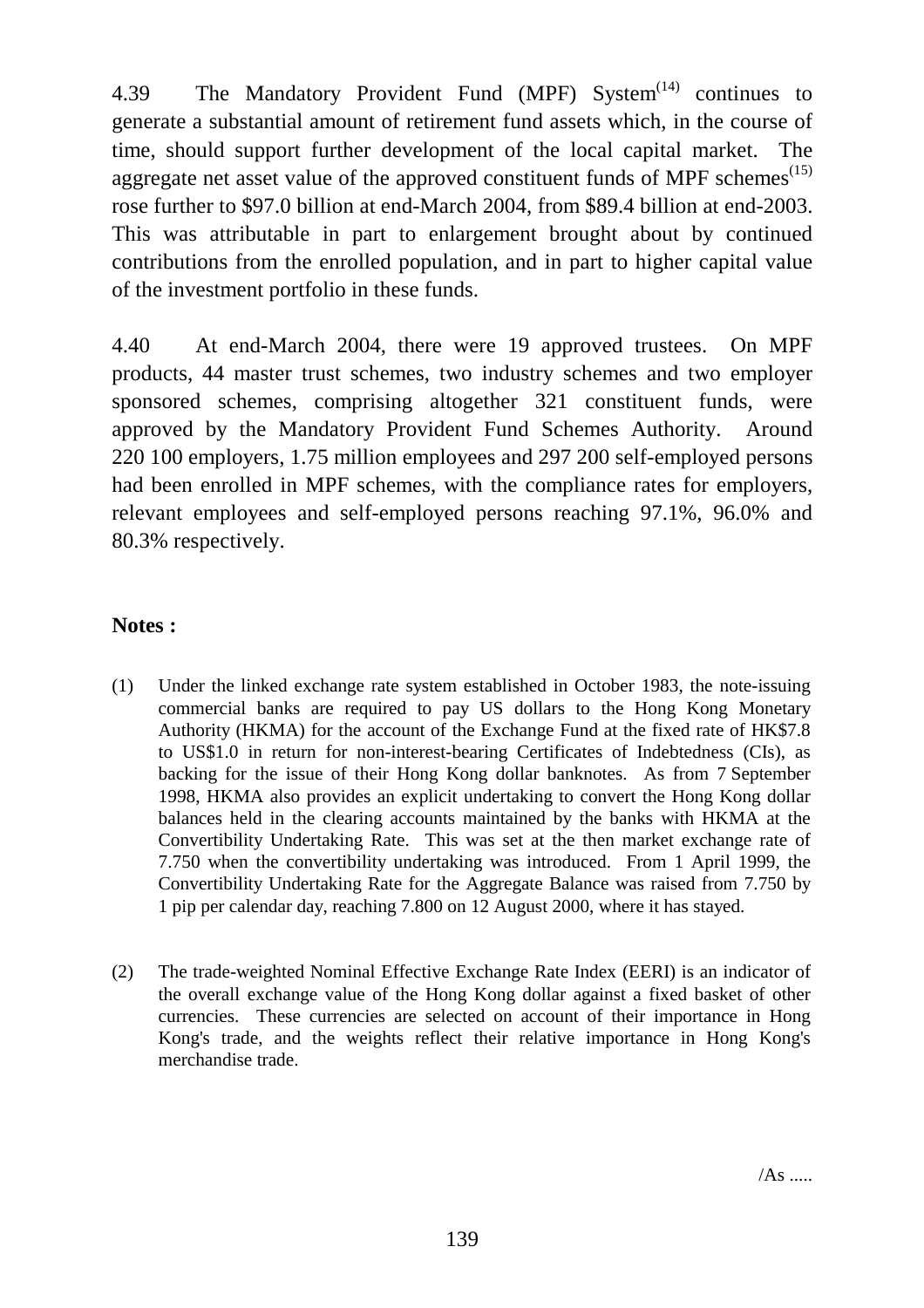As from 2 January 2002, a new series of nominal EERI replaces the old series. The weights adopted for the new EERI series are based on the average pattern of Hong Kong's merchandise trade during 1999 and 2000, as against that during 1991 to 1993 for the old series. The currency basket for the new series has also been updated to include the euro and the Philippine peso, and to exclude the five currencies pertaining to the participating countries of the euro. Thus the currency basket for the new series contains 14 currencies, instead of 17 currencies for the old series. The base period is changed from October 1983 to January 2000.

The corresponding Real EERI, which takes into account the relative movements in the seasonally adjusted consumer price indices of the respective economies, is revised accordingly, in line with the updated weights and the new base period of the nominal EERI.

It is important to note that the EERIs thus compiled adopt constant weights on the respective currencies, while the pattern of merchandise trade changes over time. In particular, Hong Kong's trade with the Mainland has shifted more towards re-exports, from domestic exports and retained imports. Also, with the Mainland being the largest source of Hong Kong's re-exports, movements in the exchange rate of the renminbi could have somewhat different implications for Hong Kong's export competitiveness, as against movements in the other currencies.

- (3) In the light of the changing market shares of individual authorized institutions (AIs) in the residential mortgage business, the coverage of the Monthly Survey on Residential Mortgage Lending conducted by HKMA has been expanded as from May 2001, in order to increase the proportion of business covered by the survey. Altogether 38 AIs were so included immediately after the coverage expansion. The number of AIs has since fallen to 28 due to banking sector consolidation. The AIs currently covered together account for around 96% of the total business, as compared to 92% for the 32 AIs formerly covered. The outstanding amount of mortgage loans covered by the survey is hence lifted, by 8.8%.
- (4) Foreign currency swap deposits are deposits involving customers buying foreign currencies in the spot market and placing them as deposits with authorized institutions, whilst at the same time entering into a contract to sell such foreign currencies (principal plus interest) forward in line with the maturity of such deposits. For most analytical purposes, they should be regarded as Hong Kong dollar deposits.
- (5) The various definitions of the money supply are as follows:

M1 : notes and coins with the public, plus customers' demand deposits with licensed banks.

M2 : M1 plus customers' savings and time deposits with licensed banks, plus negotiable certificates of deposit (NCDs) issued by licensed banks and held outside the monetary sector.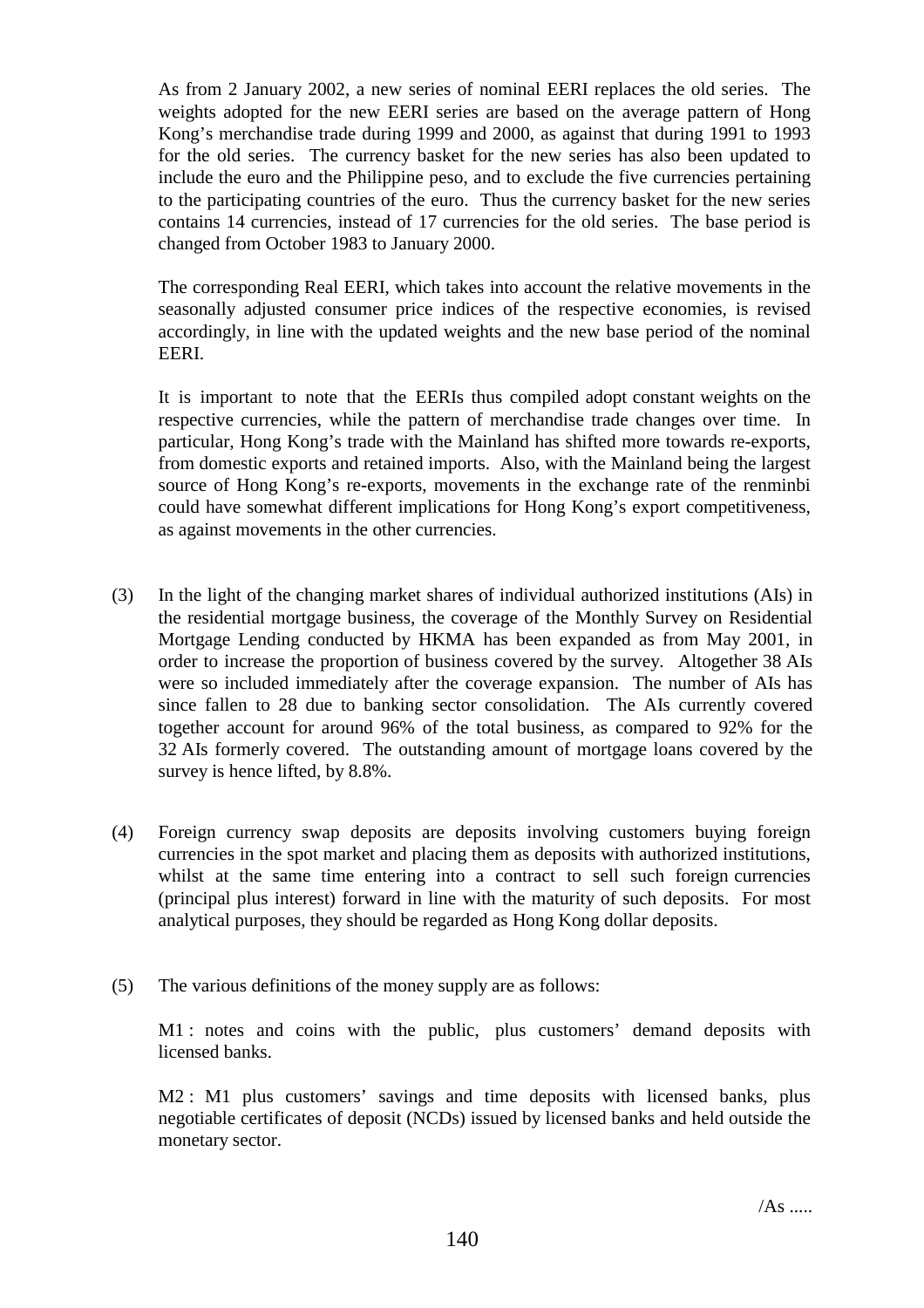As from June 2002, short-term Exchange Fund placements of less than one month are included under time deposits as part of the monetary aggregates. The data series on time deposits and M2 are backdated to April 1997 using this revised definition.

M3 : M2 plus customers' deposits with restricted licence banks and deposit-taking companies, plus NCDs issued by such institutions and held outside the monetary sector.

- (6) Amongst the various monetary aggregates, more apparent seasonal patterns are found in HK\$M1, currency held by the public, and demand deposits. Seasonally adjusted data on these three series backdated to January 1990 have been compiled. The deseasonalised data facilitate analysis of the underlying trends. For details, see the November 2000 issue of the HKMA Quarterly Bulletin.
- (7) Overdue loans are defined here as those that have been overdue for more than three months. Rescheduled loans are those that have been restructured or renegotiated because of deterioration in the financial position of the borrower, or because of inability of the borrower to meet the original repayment schedule. Non-performing loans are those on which interest has been placed in suspense or on which interest accrual has ceased. Classified loans are those that have been classified as substandard, doubtful or loss. Of these categorisations, classified loans overlap to a certain extent with overdue and rescheduled loans.
- (8) As from 1 April 1999, interest payments on Exchange Fund paper are allowed for expanding the stock of outstanding Exchange Fund paper.
- (9) These figures may not represent a full coverage of all the Hong Kong dollar debt paper issued by the private sector.
- (10) Due to different sources for NCD data, the total value of Hong Kong dollar debt paper outstanding may not equal the sum of the outstanding values of Exchange Fund paper, HKMC debts, NCDs, and other Hong Kong dollar debt instruments issued by the private sector.
- (11) The Growth Enterprise Market was launched by the then Stock Exchange of Hong Kong Ltd in November 1999 as an alternative market to the Main Board, in order to give emerging growth companies easier access to the funds of the investing public. Though open to companies in all industries and of all sizes, the market provides an efficient venue for fund raising especially by small to medium-sized enterprises.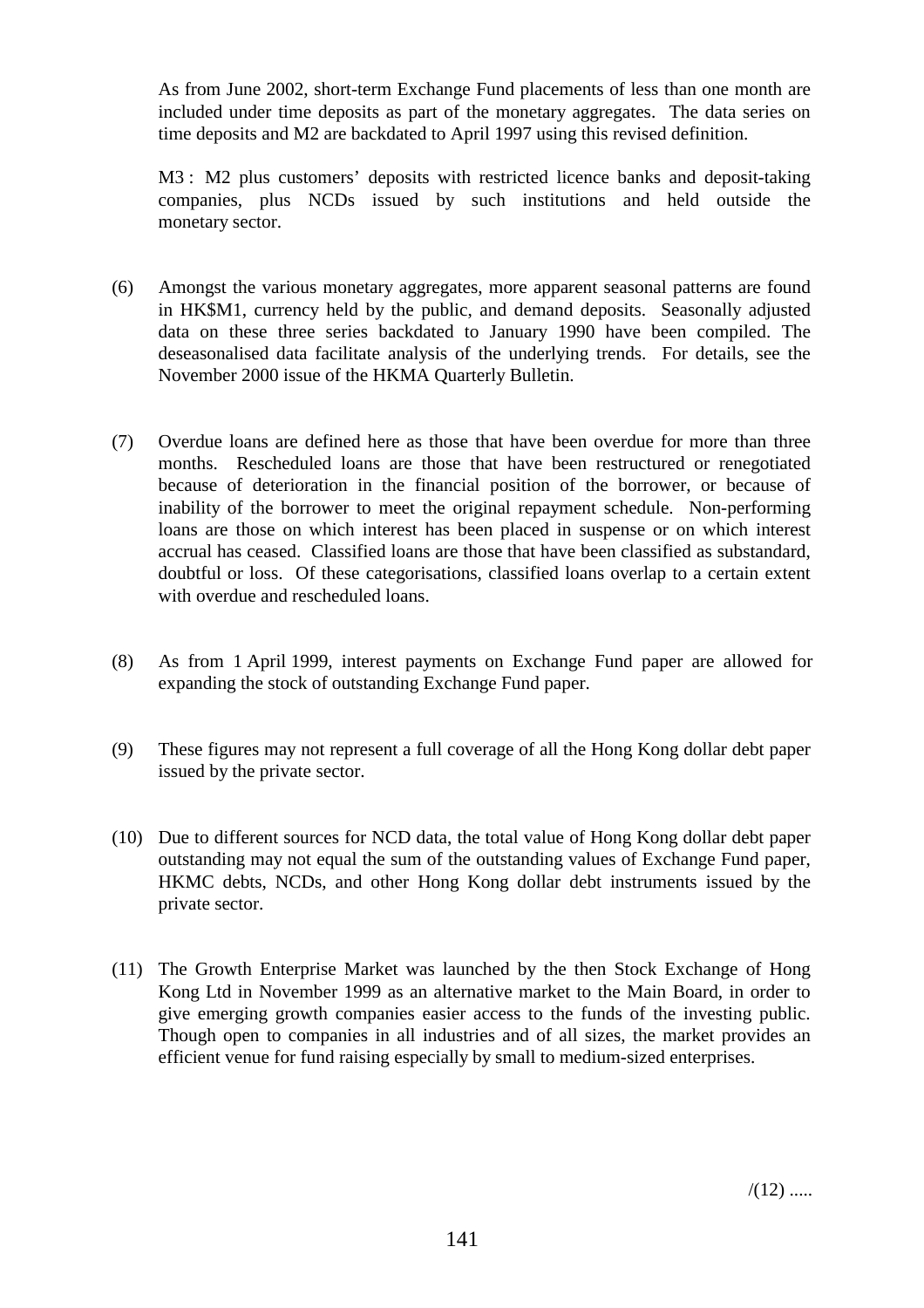- (12) The MSCI China Free Index is a market-capitalisation-weighted stocks index, covering Red-chip shares and H shares listed in Hong Kong, B shares listed in Shanghai and Shenzhen, and N shares listed in New York. The Index thus represents the universe of Chinese stocks open to investors outside the Mainland, and complements the Red-chip and H share markets in Hong Kong. Trading in MSCI China Free Index futures contracts commenced on 7 May 2001.
- (13) These figures are sourced from the Sales and Redemptions and Performance Survey conducted by the Hong Kong Investment Funds Association on their members, and as such cover only the active authorized funds that have responded to the survey.
- (14) The Mandatory Provident Fund (MPF) System, launched on 1 December 2000, is a privately managed mandatory system of provident fund schemes covering members of the workforce aged between 18 and 65, subject to certain exceptions. It provides for joint contributions by the employer and the employee, each at 5% of the employee's relevant income, to a registered MPF scheme, subject to a maximum and a minimum level of income for MPF contribution purposes. As from February 2003, the minimum income level for MPF contribution purpose is raised from \$4,000 per month to \$5,000, yet the maximum income level is kept at \$20,000 per month. The accrued MPF benefits are fully vested in the scheme, and members can be transferred from scheme to scheme when there is a change in employment.

The Mandatory Provident Fund Schemes Authority (MPFA) is the statutory body tasked with the responsibility for regulation and supervision of the MPF System and for ensuring compliance with the Mandatory Provident Fund Schemes Ordinance.

(15) An MPF scheme may consist of one or more constituent funds each with its own investment policy. A constituent fund may maintain a portfolio of direct investment in equities, bonds or other debt instruments, or may invest in approved pooled investment funds which may be in the form of unit trusts authorized by the Securities and Futures Commission or insurance policies issued by authorized insurers. Both constituent funds and pooled investment funds have to be approved by MPFA, and be subject to investment standards applicable to MPF investment funds. Following a more recent legislative amendment, a constituent fund may also invest in some other types of financial products, such as index-tracking collective investment schemes, subject to MPFA's prior approval.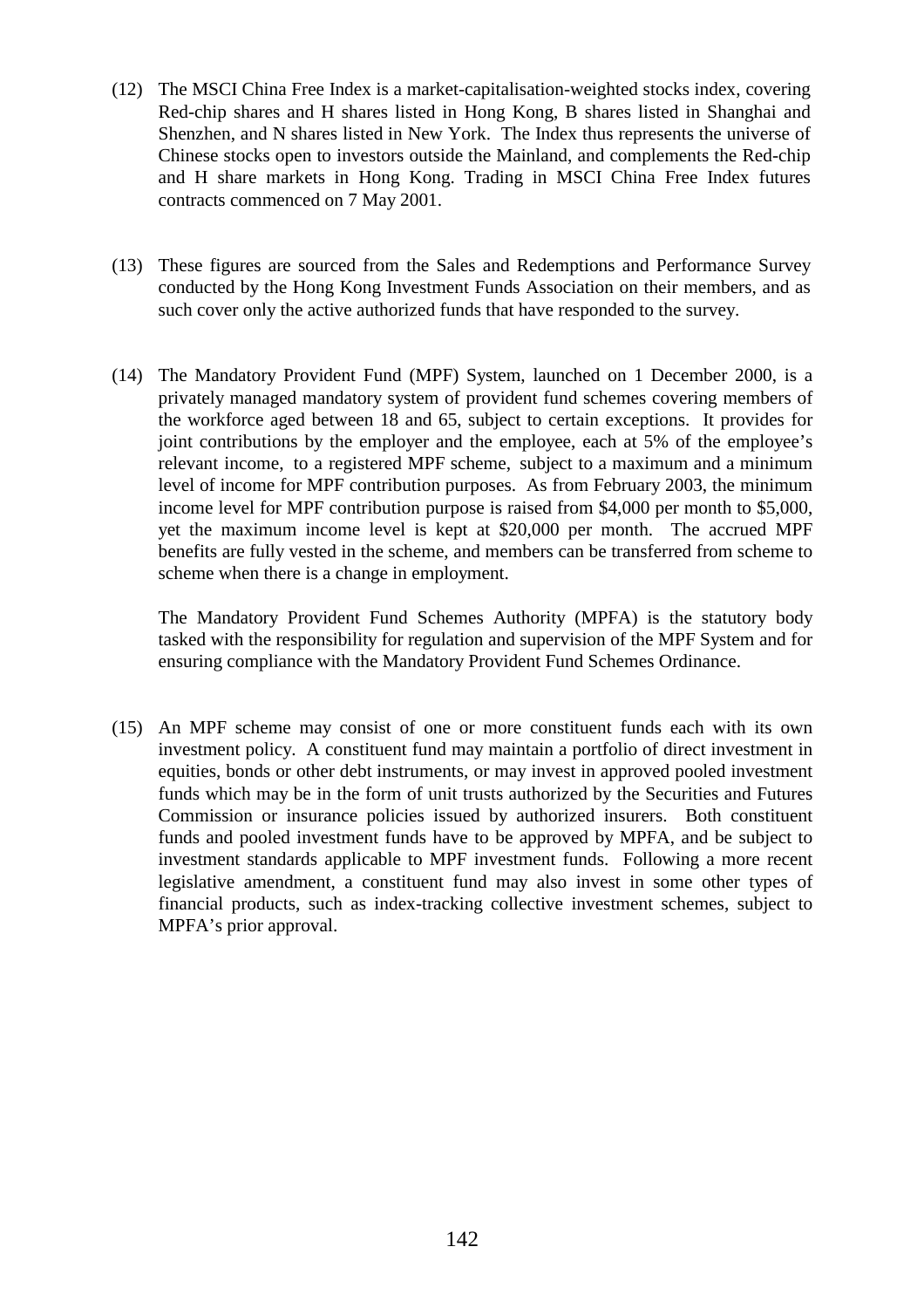# **CHAPTER 5 : THE LABOUR SECTOR**

## **Overall labour market situation**

5.1 After a year of wide gyration in 2003, the labour market held broadly stable in the first quarter of 2004. The *seasonally adjusted unemployment rate*<sup>(1)</sup> edged lower, from 7.3% in the fourth quarter of 2003 to 7.2% in the first quarter of 2004, as did the total number of unemployed persons, from 253 200 to 249 500. While total employment continued on an uptrend alongside the recovery in economic activity, this was largely offset by a concurrent expansion in total labour supply with more people entering the labour market to find jobs. Meanwhile, the median duration of unemployment shortened somewhat, from 109 days to 106 days between the two quarters. While the proportion of persons unemployed for less than three months rose slightly, from 46% to 47%, the proportion of persons unemployed for three to less than six months declined marginally, from 18% to 17%. (In February - April 2004, the seasonally adjusted unemployment rate and the total numbers unemployed were 7.1% and 249 000 respectively.)

5.2 The *underemployment rate*<sup>(2)</sup>, at 3.4% in the first quarter of 2004, went slightly above that of 3.3% in the fourth quarter of 2003. The number of underemployed persons likewise went up, from 115 700 to 118 700. The increase occurred mainly amongst manual workers at building and construction sites, where conceivably more casual and temporary jobs became available in tandem with the pick-up in the property market. (In February - April 2004, the underemployment rate and the total numbers underemployed were 3.4% and 120 000 respectively.)

5.3 Partly due to the rise in underemployment and the usually lower work intensity shortly after the Lunar New Year period, the proportions of persons working for 50 hours or more per week and for 60 hours or more per week both declined, to 38% and 23% respectively in the first quarter of 2004, from 41% and 25% in the fourth quarter of 2003. This notwithstanding, for all the employed persons taken together, the median hours of work remained unchanged, at 48 hours per week in the two quarters.

/**Table 5.1** .....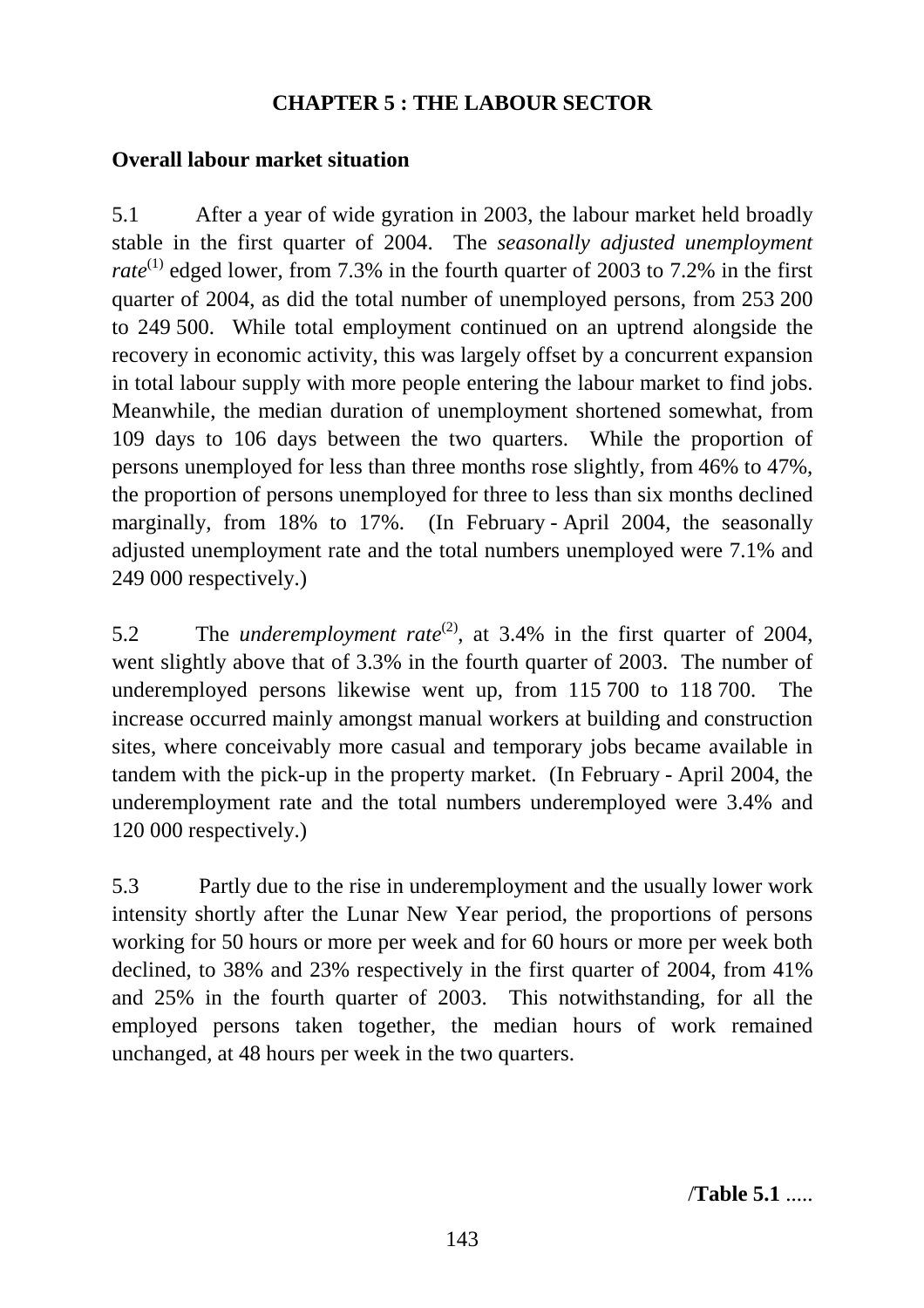|      |                | Seasonally adjusted<br>unemployment rate<br>(% ) | Underemployment rate<br>(%) |
|------|----------------|--------------------------------------------------|-----------------------------|
|      | 2003 Annual    | 7.9                                              | 3.5                         |
|      | Q2<br>Q3<br>Q3 | 7.5<br>8.6<br>8.3<br>7.3                         | 2.9<br>4.3<br>3.6<br>3.3    |
| 2004 |                | 7.2                                              | 3.4                         |

# **Unemployment and underemployment rates**

Source : General Household Survey, Census and Statistics Department.







/**Table 5.2** .....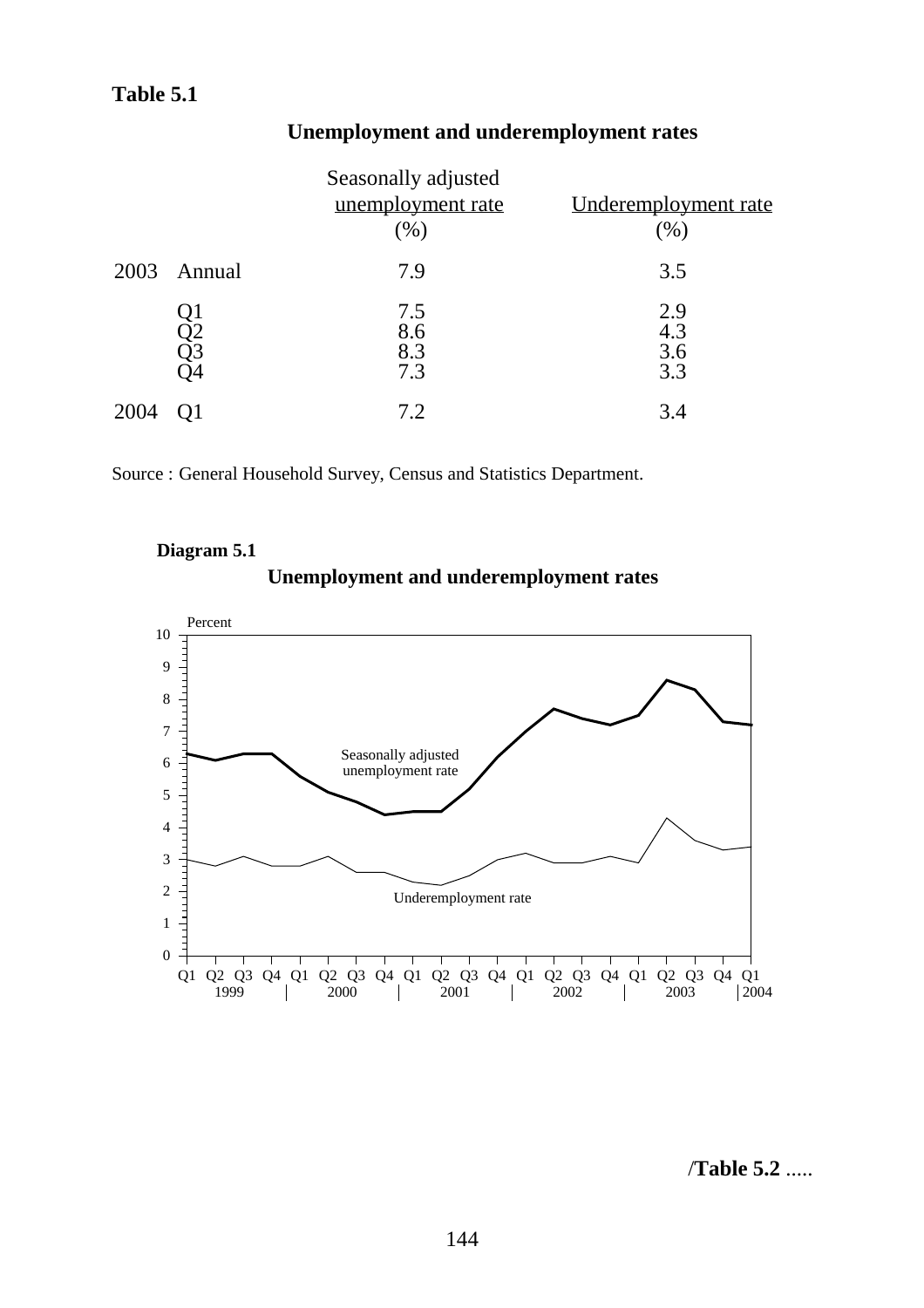|      |                                  | Labour force                                                                                 | Persons employed                                                                           | Persons<br>unemployed <sup>(a)</sup>     | Persons<br>underemployed                 |
|------|----------------------------------|----------------------------------------------------------------------------------------------|--------------------------------------------------------------------------------------------|------------------------------------------|------------------------------------------|
| 2003 | Annual                           | 3 500 900<br>(0.4)                                                                           | 3 2 2 3 3 0 0<br>$(-0.3)$                                                                  | 277 600                                  | 123 500                                  |
|      | Q1<br>Q2<br>Q <sub>3</sub><br>Q4 | 3 503 500<br>(1.3)<br>3 5 19 5 00<br>(1.5)<br>3 492 000<br>$(-0.7)$<br>3 488 500<br>$(-0.5)$ | 3 243 700<br>(0.8)<br>3 219 400<br>(0.5)<br>3 194 800<br>$(-1.7)$<br>3 235 300<br>$(-0.6)$ | 259 800<br>300 000<br>297 300<br>253 200 | 100 700<br>151 000<br>126 600<br>115 700 |
| 2004 | O1                               | 3 506 400<br>(0.1)<br>< 0.5                                                                  | 3 256 900<br>(0.4)<br>$<\!\!0.7\!\!>$                                                      | 249 500                                  | 118 700                                  |

#### **The labour force, and persons employed, unemployed and underemployed**

Notes : (a) These include first-time job-seekers and re-entrants into the labour force.

( ) % change over a year earlier.

< > % change over the preceding quarter.

Source : General Household Survey, Census and Statistics Department.

#### **Table 5.3**

#### **Median duration of unemployment and proportion of the unemployed population by duration of unemployment**

|      |                      |                                                 | Proportion unemployed for:       |                                          |                            |  |  |
|------|----------------------|-------------------------------------------------|----------------------------------|------------------------------------------|----------------------------|--|--|
|      |                      | Median<br>duration of<br>unemployment<br>(Days) | Less than<br>3 months<br>$(\% )$ | 3 months to less<br>than 6 months<br>(%) | 6 months<br>or more<br>(%) |  |  |
| 2003 | Annual               | 88                                              | 51                               | 18                                       | 31                         |  |  |
|      | Ql<br>Q2<br>Q3<br>Q4 | 82<br>82<br>90<br>109                           | 54<br>54<br>50<br>46             | 17<br>18<br>19<br>18                     | 29<br>28<br>31<br>36       |  |  |
| 2004 |                      | 106                                             |                                  |                                          | 36                         |  |  |

Note : Figures may not add up exactly to the total due to rounding.

Source : General Household Survey, Census and Statistics Department.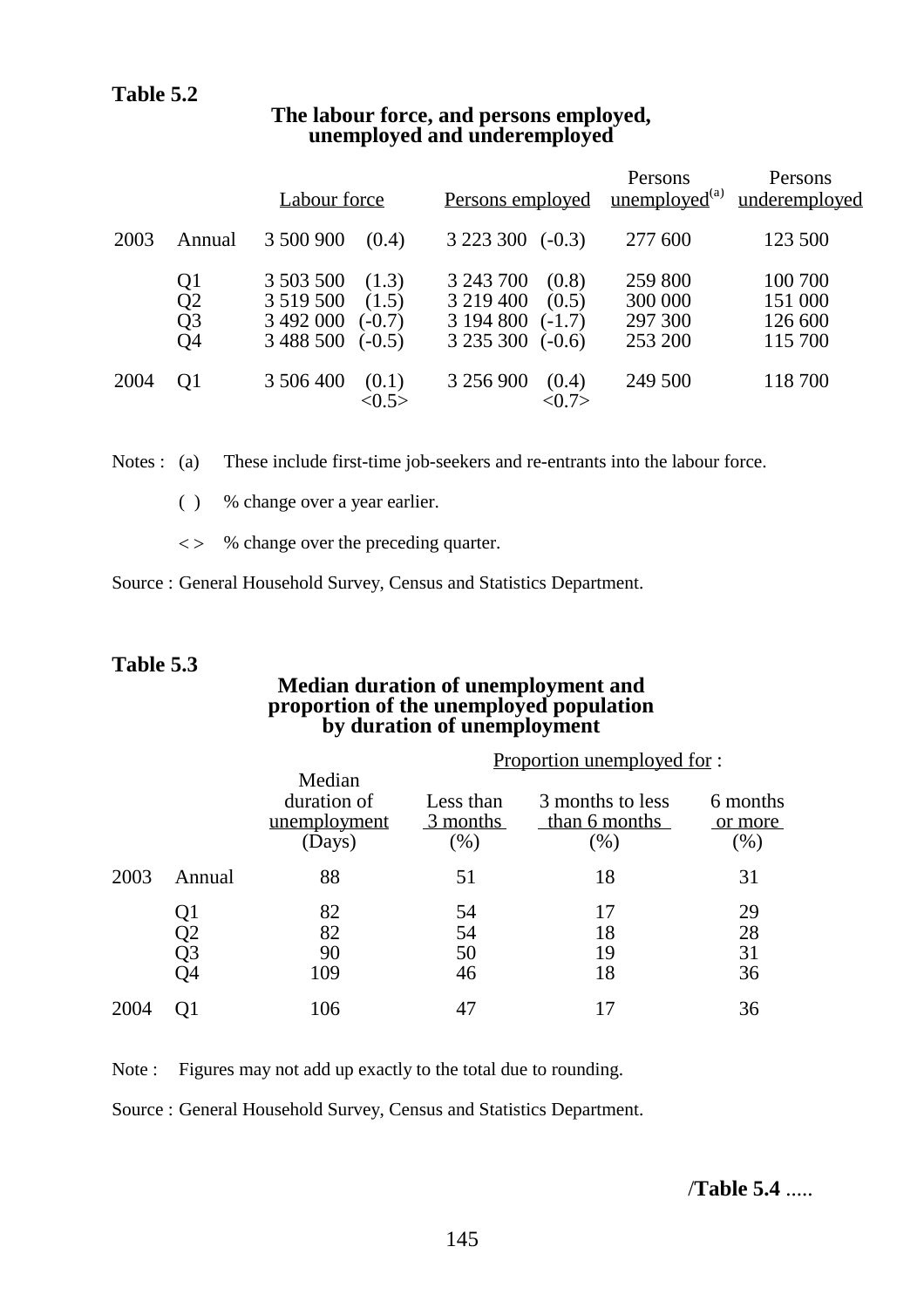|      |                      |                                                                            |                                   | <u>Proportion of employed persons working for:</u> |                                        |
|------|----------------------|----------------------------------------------------------------------------|-----------------------------------|----------------------------------------------------|----------------------------------------|
|      |                      | Median hours of<br>work per week<br>for all<br>employed persons<br>(Hours) | 35 - 49 hours<br>per week<br>(% ) | 50 hours or more<br>per week<br>$(\% )$            | 60 hours or more<br>per week<br>$(\%)$ |
| 2003 | Annual               | 48                                                                         | 48                                | 39                                                 | 23                                     |
|      | Q1<br>Q2<br>Q3<br>Q4 | 48<br>45<br>48<br>48                                                       | 46<br>49<br>49<br>49              | 38<br>36<br>40<br>41                               | 23<br>22<br>23<br>25                   |
| 2004 |                      | 48                                                                         | 48                                | 38                                                 | 23                                     |

#### **Median hours of work per week and proportion of the employed population by hours of work per week**

Source : General Household Survey, Census and Statistics Department.

5.4 On a quarter-to-quarter comparison, *total employment*<sup>(3)</sup> as enumerated from households rose by 0.7% in the first quarter of 2004, further to a 1.3% gain in the fourth quarter of 2003. The increase was most apparent amongst persons aged 40-59, those with upper secondary education and above, and those serving as managers and administrators, associate professionals, clerks, and service workers and shop sales workers. A significant proportion of them was engaged in the distributive and catering trades, finance, insurance, and amusement and recreational services sectors. Yet *total labour force*<sup>(4)</sup>, having contracted by 0.1% in the fourth quarter of 2003, expanded again by 0.5% in the first quarter of 2004. This was mainly due to a rise in the female labour force participation rate<sup>(5)</sup>, particularly that for married women aged 40-59. Most of these new entrants were seeking employment as associate professionals, clerks, and service workers and shop sale workers. As total employment grew just slightly faster than total labour force, the unemployment rate exhibited a marginal decline between the two quarters. On a year-on-year comparison, total employment went up by 0.4% in the first quarter of 2004, reversing the 0.6% fall in the fourth quarter of 2003. Total labour supply likewise edged up, albeit to a smaller extent, from a decrease of 0.5% to a slight increase of 0.1%.

/**Diagram 5.2** .....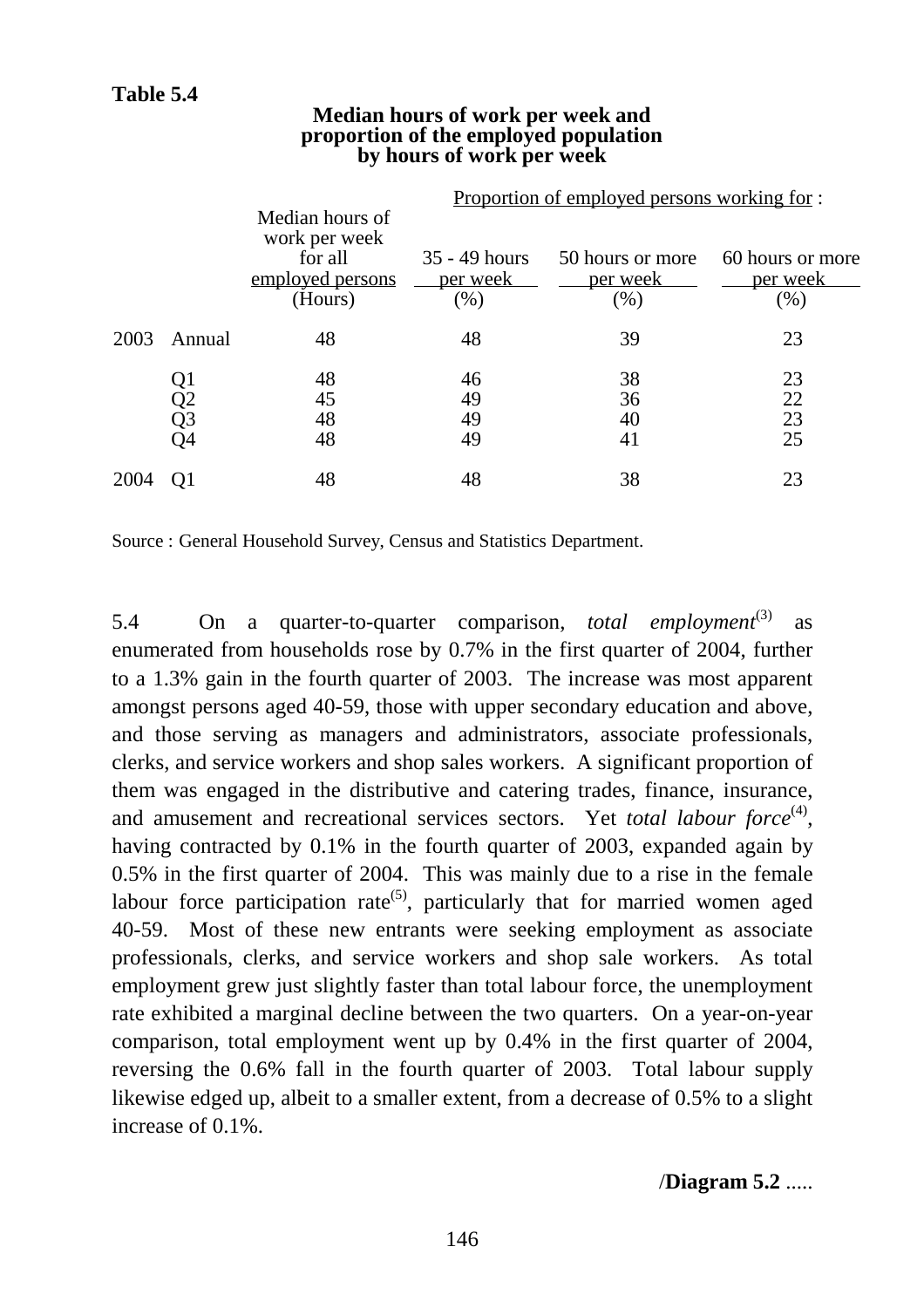

**(a) Year-on-year rate of change**

**Total labour force and total employment**

**(b) Quarter-to-quarter rate of change**



/**Table 5.5** .....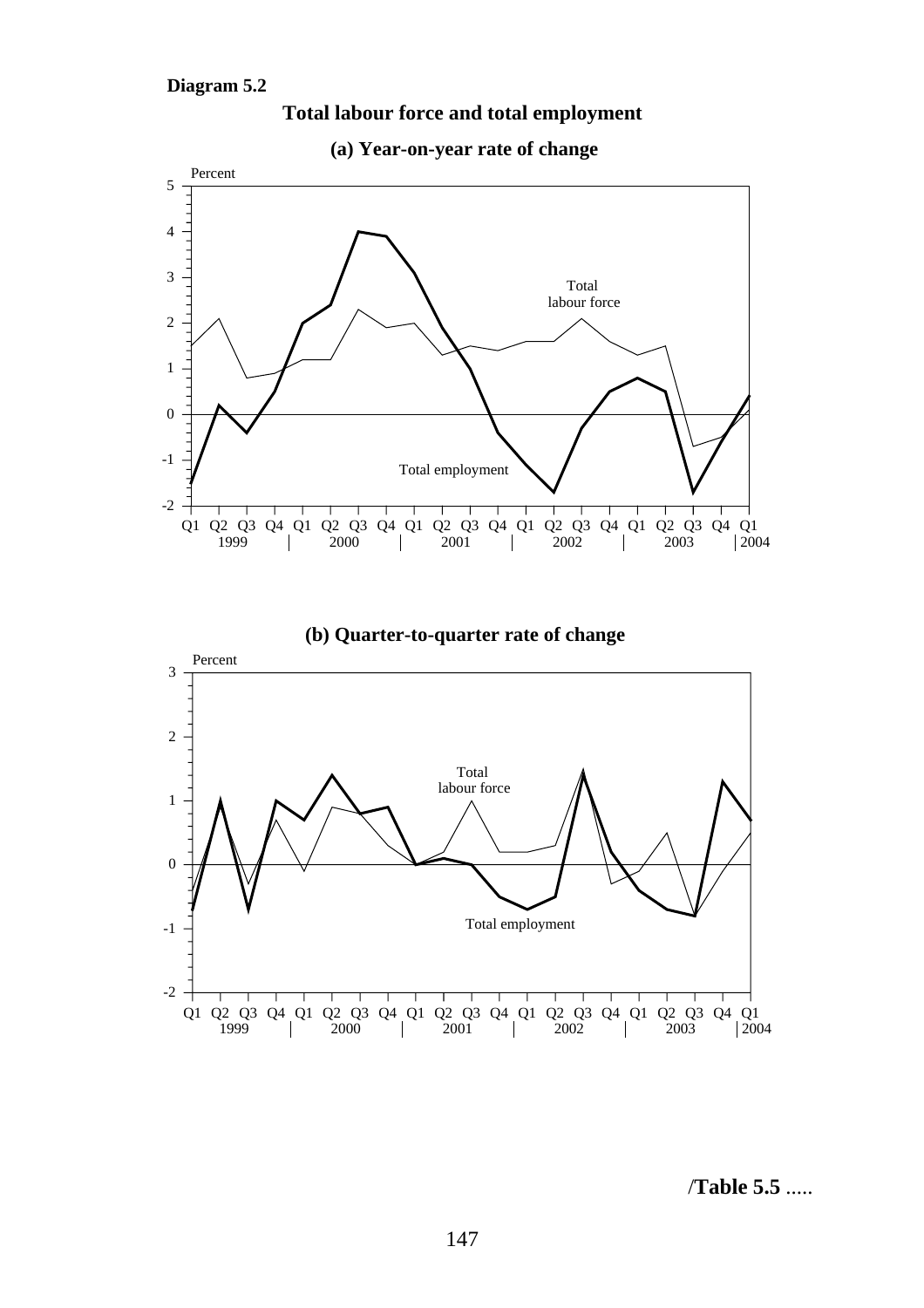# **Labour force participation rates by sex (%)**

|      |                | <b>Male</b>                  | Female                       | <b>Both sexes combined</b>   |
|------|----------------|------------------------------|------------------------------|------------------------------|
| 2003 | Annual         | 72.0                         | 51.6                         | 61.4                         |
|      | ĴΤ<br>Q3<br>94 | 71.9<br>72.1<br>72.1<br>71.8 | 52.0<br>51.8<br>51.3<br>51.3 | 61.5<br>61.5<br>61.2<br>61.1 |
| 2004 |                | 71.8                         | 51.8                         | 61.3                         |

Source : General Household Survey, Census and Statistics Department.

### **Diagram 5.3**





 $/5.5$  .....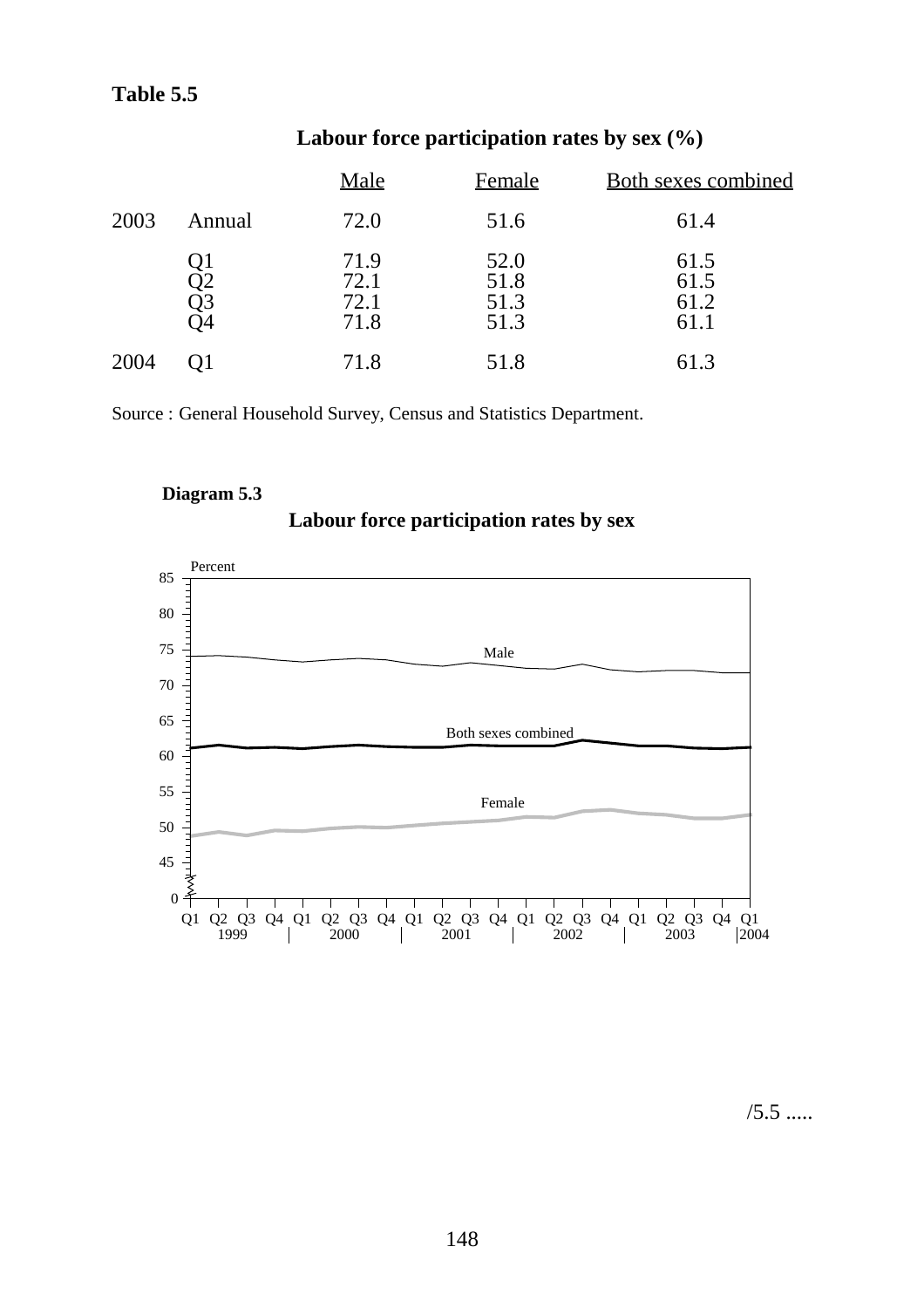5.5 Labour income, though still soft, showed a more moderate decrease recently. On a year-on-year comparison, *labour earnings*<sup>(6)</sup> were down by 1.0% in money terms in the fourth quarter of 2003, lesser than the 1.8% drop in the third quarter. Discounting the fall in consumer prices as measured by the Composite CPI, labour earnings nevertheless were still higher, by 1.9% and 1.4% respectively in real terms in the third and fourth quarters. *Labour wages*(7) came down by 1.5% in money terms in December 2003 from a year earlier, also narrowed from the 2.1% fall in September. Discounting the decline in the CPI(A), labour wages edged lower by 0.3% in real terms in December 2003, after a 0.7% increase in September.

## **Profile of unemployment and underemployment**

5.6 Analysed by *economic sector*, the unemployment rate generally held steady or drifted lower in the first quarter of 2004, as compared to the fourth quarter of 2003. Specifically, the unemployment rate in the manufacturing sector came down, attributable to a larger contraction in labour supply than in employment particularly in such industries as electrical and electronics products, and metal products. Among the service sectors, decreases in unemployment rate were observed in restaurants and hotels, communications, and amusement and recreational services, along with the rebound in consumer spending and inbound tourism. Other sectors where reductions in unemployment were also found included foundation and superstructure, medical services, insurance and finance. On the other hand, increases in unemployment rate were seen in a few sectors, including decoration and maintenance, the retail trade and sanitary services. On the underemployment rate, increases were seen in construction, sanitary services, hotels and business services, more than offsetting the decreases seen in manufacturing, restaurants, and amusement and recreational services.

/**Table 5.6** .....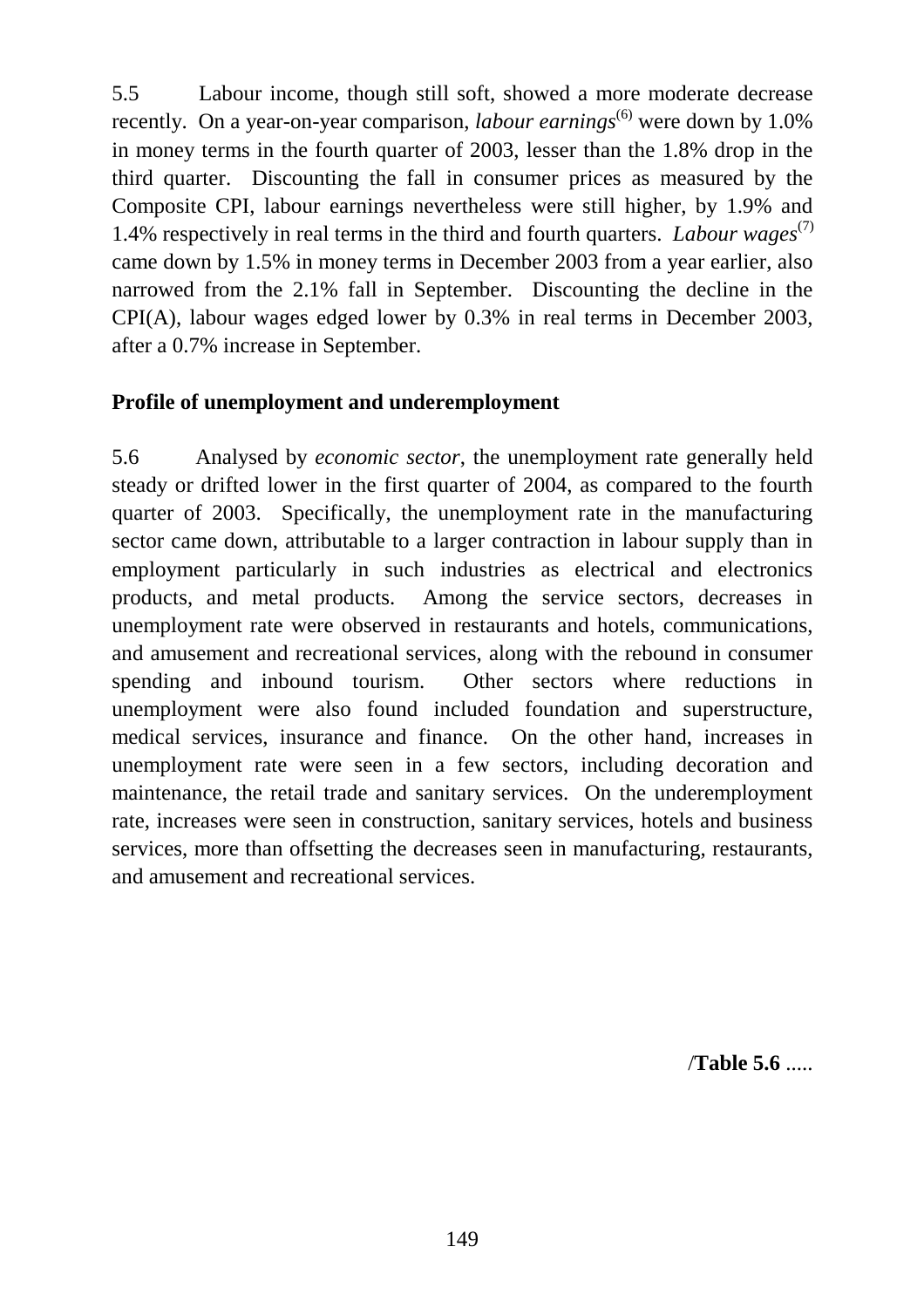# Unemployment rates by major economic sector  $(\%)^{(a)}$

|                                                                          |               |                          | 2003 |       |       | 2004      |
|--------------------------------------------------------------------------|---------------|--------------------------|------|-------|-------|-----------|
|                                                                          | <b>Annual</b> | $\overline{\mathsf{Q1}}$ | Q2   | $Q_3$ | $Q_4$ | <u>Q1</u> |
| Wholesale, retail and<br>import/export trades,<br>restaurants and hotels | 8.2           | 7.9                      | 9.1  | 8.7   | 7.0   | 7.0       |
| Transport, storage and<br>communications                                 | 6.5           | 6.1                      | 7.6  | 6.2   | 6.1   | 6.1       |
| Finance, insurance,<br>real estate and<br>business services              | 5.2           | 4.5                      | 5.6  | 5.4   | 5.2   | 4.9       |
| Community, social and<br>personal services                               | 3.5           | 2.9                      | 3.7  | 3.7   | 3.5   | 3.5       |
| Manufacturing                                                            | 7.6           | 7.3                      | 8.4  | 7.3   | 7.5   | 7.1       |
| Construction <sup>(b)</sup>                                              | 19.0          | 18.9                     | 19.7 | 19.6  | 17.7  | 17.9      |

Notes : (a) Not seasonally adjusted, and not including first-time job-seekers and re-entrants into the labour force.

(b) Including both site and non-site workers.

Source : General Household Survey, Census and Statistics Department.

/**Table 5.7** .....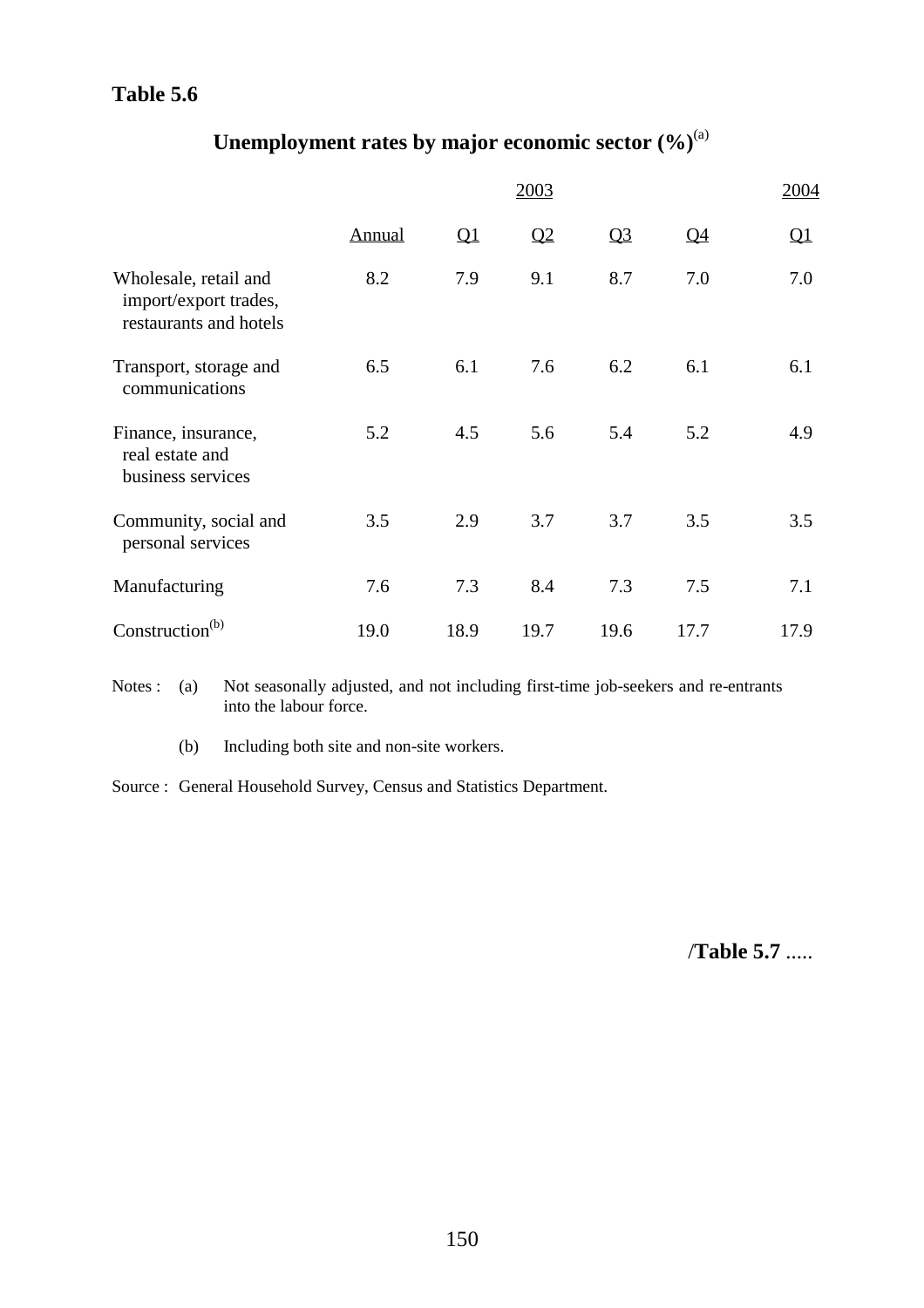# **Underemployment rates by major economic sector (%)**

|                                                                          |               |               | 2003 |                |       | 2004          |
|--------------------------------------------------------------------------|---------------|---------------|------|----------------|-------|---------------|
|                                                                          | <b>Annual</b> | $\mathbf{Q}1$ | Q2   | Q <sub>3</sub> | $Q_4$ | $\mathbf{Q}1$ |
| Wholesale, retail and<br>import/export trades,<br>restaurants and hotels | 2.5           | 1.9           | 3.2  | 2.3            | 2.4   | 2.1           |
| Transport, storage and<br>communications                                 | 4.7           | 3.3           | 6.2  | 5.1            | 4.1   | 3.9           |
| Finance, insurance,<br>real estate and<br>business services              | 0.7           | 0.7           | 0.9  | 0.7            | 0.6   | 1.0           |
| Community, social and<br>personal services                               | 2.6           | 2.3           | 2.8  | 2.5            | 2.6   | 2.8           |
| Manufacturing                                                            | 3.1           | 1.8           | 3.6  | 3.7            | 3.5   | 3.2           |
| Construction <sup>(a)</sup>                                              | 13.4          | 11.2          | 15.8 | 14.3           | 12.2  | 13.4          |

Note : (a) Including both site and non-site workers.

Source : General Household Survey, Census and Statistics Department.

/**Table 5.8** .....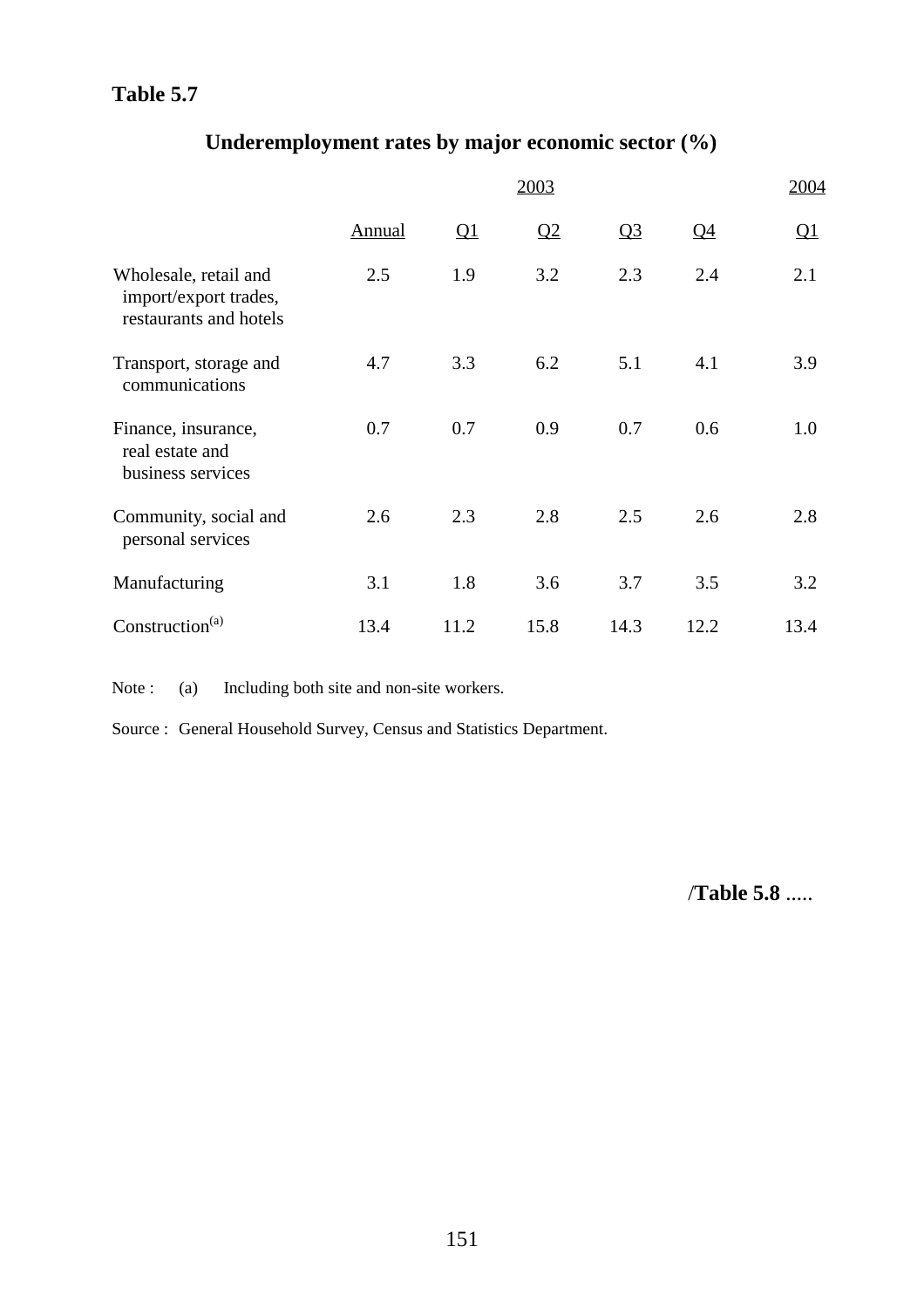#### **Unemployment and underemployment rates by detailed economic sub-sector in the first quarter of 2004**

|                                                                                                                                                                                 | Unemployment<br>rate <sup>(a)</sup>           | <b>Numbers</b><br>unemployed <sup>(a)</sup>             | Underemploy-<br>ment rate                     | <b>Numbers</b><br>underemployed                   |
|---------------------------------------------------------------------------------------------------------------------------------------------------------------------------------|-----------------------------------------------|---------------------------------------------------------|-----------------------------------------------|---------------------------------------------------|
|                                                                                                                                                                                 | (%)                                           |                                                         | (% )                                          |                                                   |
| Wholesale, retail and import/export<br>trades, restaurants and hotels                                                                                                           | 7.0                                           | 79 700                                                  | 2.1                                           | 24 200                                            |
| Wholesale/retail trade<br>Import/export trade<br>Restaurants and hotels                                                                                                         | 8.3<br>3.8<br>11.1                            | 30 700<br>18 600<br>30 300                              | 2.8<br>0.7<br>3.9                             | 10 500<br>3 200<br>10 500                         |
| Transport, storage and communications                                                                                                                                           | 6.1                                           | 22 600                                                  | 3.9                                           | 14 600                                            |
| <b>Transport</b><br>Storage<br>Communications                                                                                                                                   | 6.1<br>10.3<br>5.3                            | 19 300<br>500<br>2 800                                  | 4.2<br>6.0<br>1.8                             | 13 400<br>300<br>1 000                            |
| Finance, insurance, real estate and<br>business services                                                                                                                        | 4.9                                           | 24 900                                                  | 1.0                                           | 5 000                                             |
| Finance<br>Insurance<br>Real estate<br><b>Business services</b>                                                                                                                 | 3.4<br>4.5<br>6.0<br>5.2                      | 4 600<br>1 900<br>7700<br>10 700                        | 0.5<br>0.7<br>0.8<br>1.5                      | 600<br>300<br>1 000<br>3 100                      |
| Community, social and personal<br>services                                                                                                                                      | 3.5                                           | 30 500                                                  | 2.8                                           | 24 900                                            |
| Public administration<br>Education, medical and other health<br>and welfare services                                                                                            | 1.4<br>2.4                                    | 1 800<br>7 900                                          | 0.3<br>2.1                                    | 400<br>6 9 0 0                                    |
| Other services                                                                                                                                                                  | 4.8                                           | 20 900                                                  | 4.1                                           | 17 500                                            |
| Manufacturing                                                                                                                                                                   | 7.1                                           | 17 800                                                  | 3.2                                           | 8 0 0 0                                           |
| Food and beverages<br>Clothing and footwear<br>Paper and printing<br>Plastic products<br>Metal products<br>Electrical and electronic products<br>Other manufacturing industries | 5.9<br>9.4<br>6.1<br>7.7<br>7.9<br>6.3<br>5.6 | 1 300<br>6 200<br>3 400<br>900<br>900<br>2 800<br>2 300 | 1.4<br>5.8<br>1.4<br>0.9<br>1.7<br>1.4<br>5.1 | 300<br>3 900<br>800<br>100<br>200<br>600<br>2 100 |
| Construction                                                                                                                                                                    | 17.9                                          | 56 000                                                  | 13.4                                          | 41 900                                            |
| Foundation and superstructure<br>Decoration and maintenance                                                                                                                     | 16.3<br>22.7                                  | 38 100<br>17 900                                        | 11.5<br>19.0                                  | 26 900<br>15 000                                  |

Notes : As the above figures are based on a sample survey, they are subject to sampling errors, more so for the finer breakdowns.

Figures may not add up exactly to the total due to rounding.

- (a) Not seasonally adjusted, and not including first-time job-seekers and re-entrants into the labour force.
- Source : General Household Survey, Census and Statistics Department.

/**Diagram 5.4** .....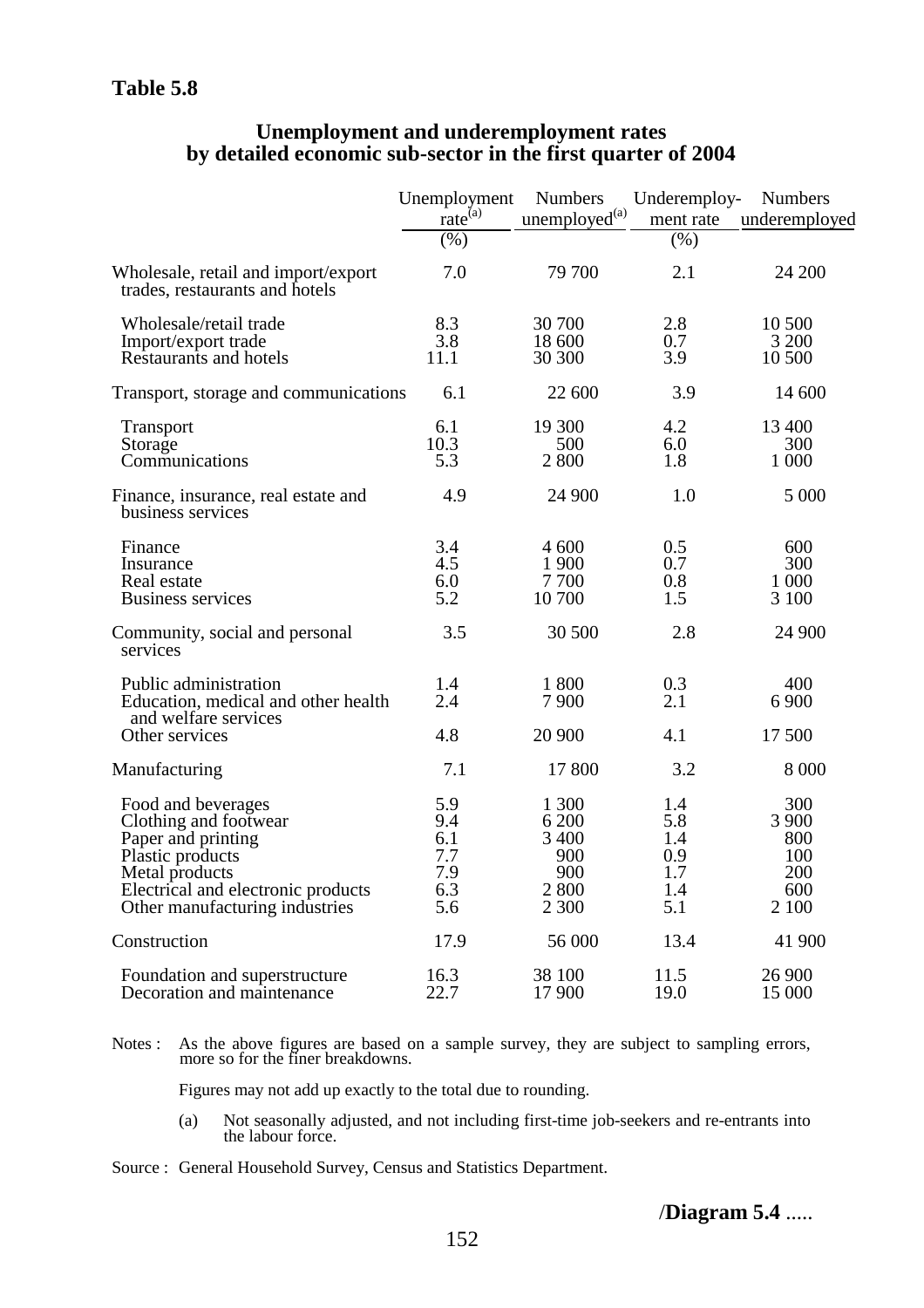

**Unemployment rates by major economic sector\***



(#) Including both site and non-site workers.

/**Diagram 5.5** .....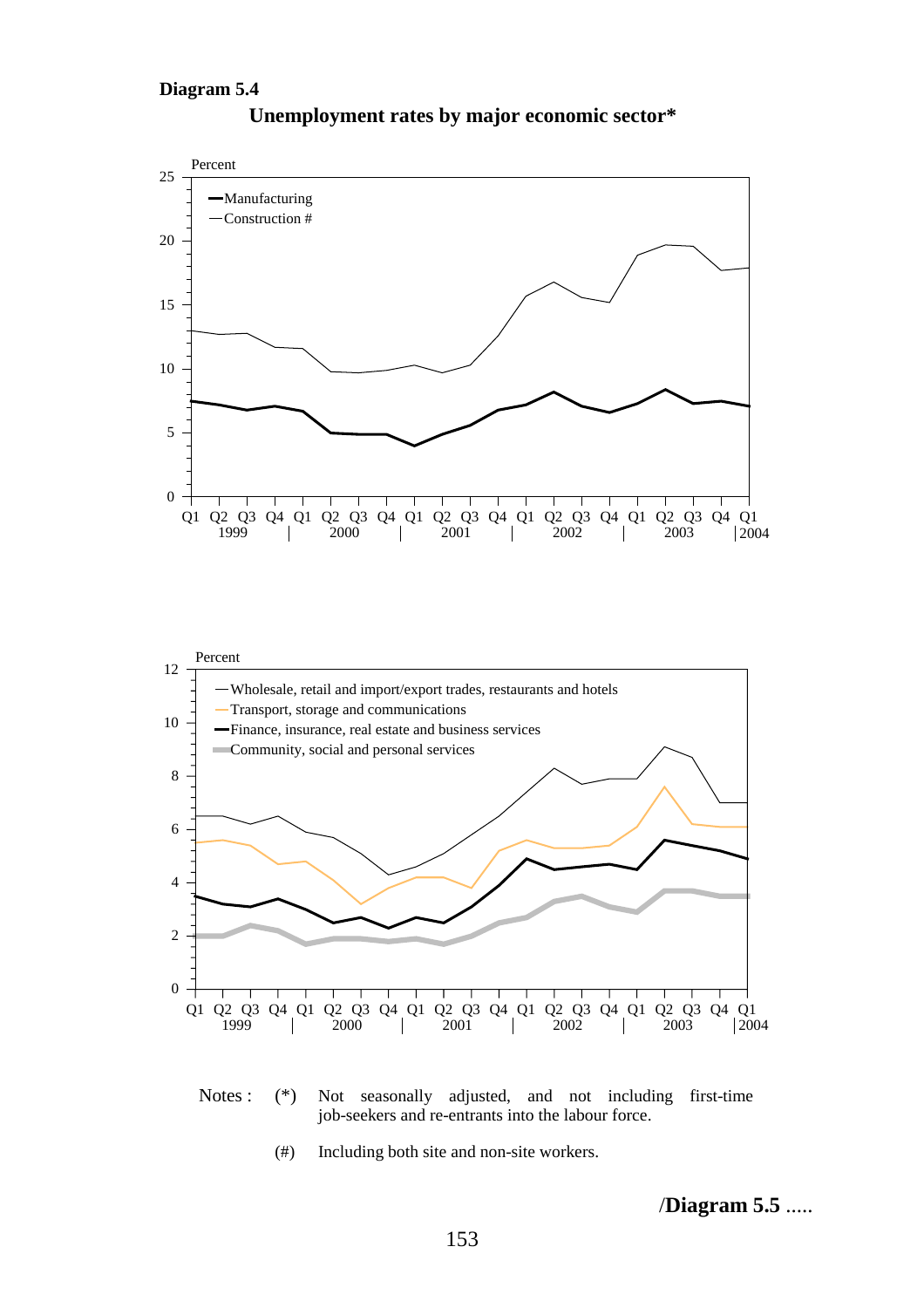#### **Diagram 5.5**



#### **Underemployment rates by major economic sector**

Note : (#) Including both site and non-site workers.

 $/5.7$  .....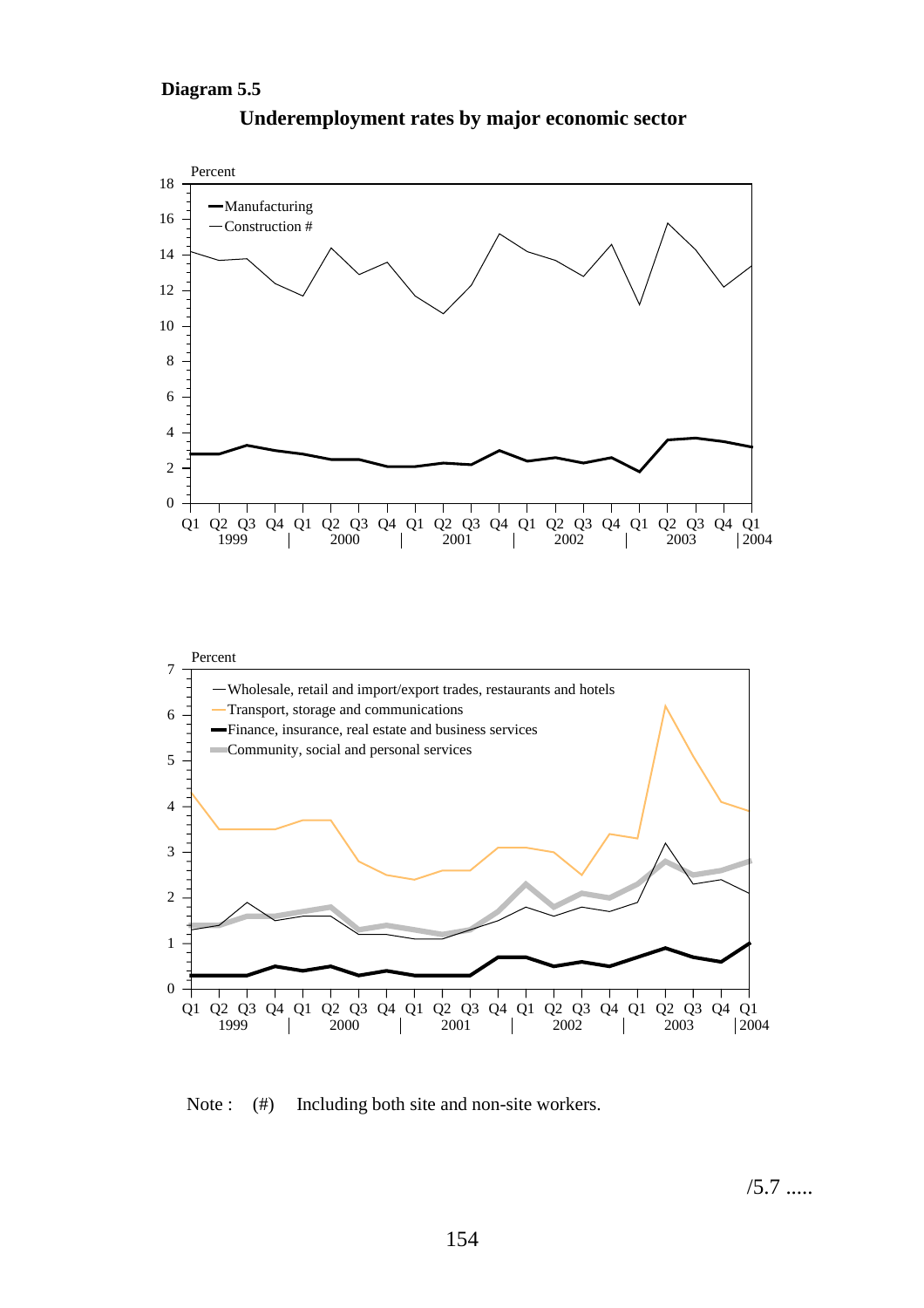5.7 Analysed by *occupation category*, the unemployment rate for managers and administrators, especially those engaged in the import/export trade and manufacturing, fell visibly between the fourth quarter of 2003 and the first quarter of 2004. Notable declines were also observed among clerks engaged in finance, insurance, real estate and business services. On the other hand, workers in elementary occupations, predominantly those engaged in transport, and foundation and superstructure, faced increases in unemployment, as did service workers and shop sales workers engaged in the retail trade, and community, social and personal services. Professionals also experienced a rise in unemployment rate, mostly among those engaged in finance, insurance, real estate and business services. As to the underemployment rate, the increase took place mainly amongst craft and related workers, professionals, and service workers and shop sales workers.

#### **Table 5.9**

|                                               |               |              | 2003 |                         |                 | 2004                     |
|-----------------------------------------------|---------------|--------------|------|-------------------------|-----------------|--------------------------|
|                                               | <b>Annual</b> | $\mathbf{Q}$ | Q2   | $\overline{\mathbf{Q}}$ | $\overline{Q4}$ | $\overline{\mathsf{Q1}}$ |
| Managers and administrators                   | 2.4           | 2.1          | 2.2  | 2.2                     | 3.0             | 2.0                      |
| Professionals                                 | 2.4           | 2.2          | 2.8  | 2.8                     | 1.8             | 2.1                      |
| Associate professionals <sup>(b)</sup>        | 4.4           | 4.3          | 4.9  | 4.6                     | 3.7             | 3.6                      |
| <b>Clerks</b>                                 | 5.4           | 5.0          | 5.4  | 5.8                     | 5.2             | 4.6                      |
| Service workers and<br>shop sales workers     | 10.3          | 9.4          | 12.3 | 10.8                    | 8.7             | 9.0                      |
| Craft and related workers                     | 16.0          | 16.2         | 16.3 | 16.1                    | 15.3            | 15.2                     |
| Plant and machine operators<br>and assemblers | 7.0           | 6.8          | 7.3  | 7.1                     | 6.7             | 6.7                      |
| Elementary occupations                        | 8.7           | 8.0          | 9.6  | 8.9                     | 8.1             | 8.7                      |
| Others                                        | 4.2           | 4.6          | 1.6  | 6.8                     | 3.6             | $\boldsymbol{0}$         |

# Unemployment rates by major occupation category  $(\%)^{(a)}$

Notes : (a) Not seasonally adjusted, and not including first-time job-seekers and re-entrants into the labour force.

(b) Including technicians and supervisors.

Source : General Household Survey, Census and Statistics Department.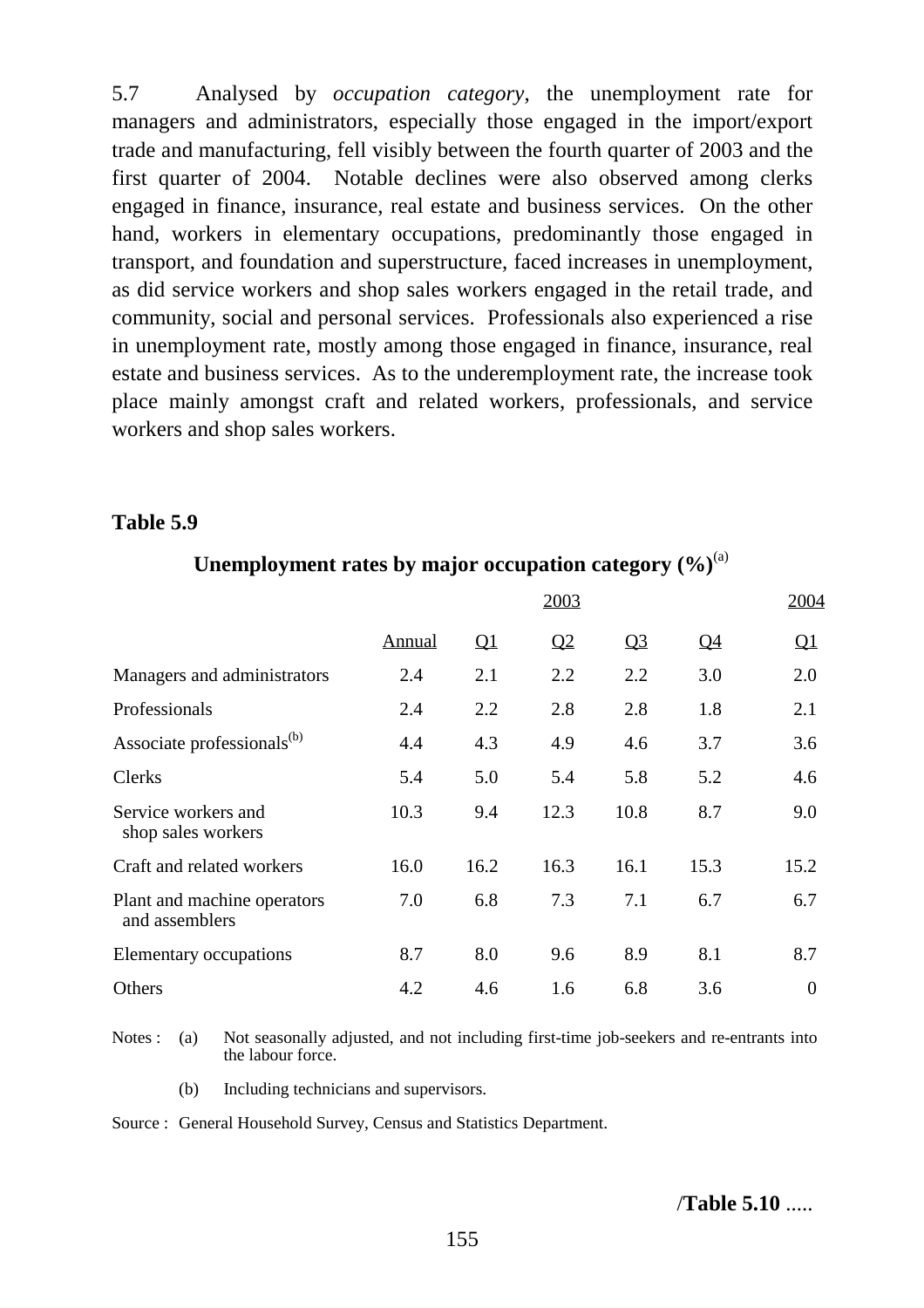|                                               |               |              | 2003                    |                |                          | 2004           |
|-----------------------------------------------|---------------|--------------|-------------------------|----------------|--------------------------|----------------|
|                                               | <b>Annual</b> | $\mathbf{Q}$ | $\overline{\mathbf{Q}}$ | Q <sub>3</sub> | $\overline{\mathsf{Q4}}$ | <u>Q1</u>      |
| Managers and administrators                   | 0.2           | 0.1          | 0.3                     | 0.1            | 0.1                      | $\overline{0}$ |
| Professionals                                 | 0.5           | 0.3          | 0.6                     | 0.5            | 0.8                      | 1.2            |
| Associate professionals <sup>(a)</sup>        | 1.2           | 0.9          | 1.6                     | 1.1            | 1.2                      | 1.1            |
| Clerks                                        | 1.4           | 1.1          | 1.5                     | 1.4            | 1.4                      | 1.3            |
| Service workers and<br>shop sales workers     | 3.6           | 2.8          | 5.0                     | 3.4            | 3.1                      | 3.4            |
| Craft and related workers                     | 11.7          | 9.4          | 13.6                    | 12.9           | 10.8                     | 11.9           |
| Plant and machine operators<br>and assemblers | 5.4           | 3.6          | 7.2                     | 5.5            | 5.0                      | 4.9            |
| <b>Elementary occupations</b>                 | 5.1           | 4.7          | 5.7                     | 5.2            | 4.9                      | 5.0            |
| Others                                        | 2.8           | 1.0          | 10.1                    | 1.3            | $\overline{0}$           | 1.0            |

### **Underemployment rates by major occupation category (%)**

Note : (a) Including technicians and supervisors.

Source : General Household Survey, Census and Statistics Department.

5.8 Analysed by *sex*, the unemployment rate for female workers came down by 0.3 of a percentage point to 5.5% between the fourth quarter of 2003 and the first quarter of 2004, with a larger decrease occurring among the younger ones aged 15-24. As to male workers, the unemployment rate was virtually static at 8.4% in both quarters. The difference between the two unemployment rates thus enlarged from 2.6 percentage points to 2.9 percentage points. On underemployment, whereas the rate for female workers fell by 0.2 of a percentage point to 2.7%, that for male workers rose by 0.3 of a percentage point to 4.0%. As a result, the difference between the two underemployment rates also widened, from 0.8 of a percentage point to 1.3 percentage points.

/**Table 5.11** .....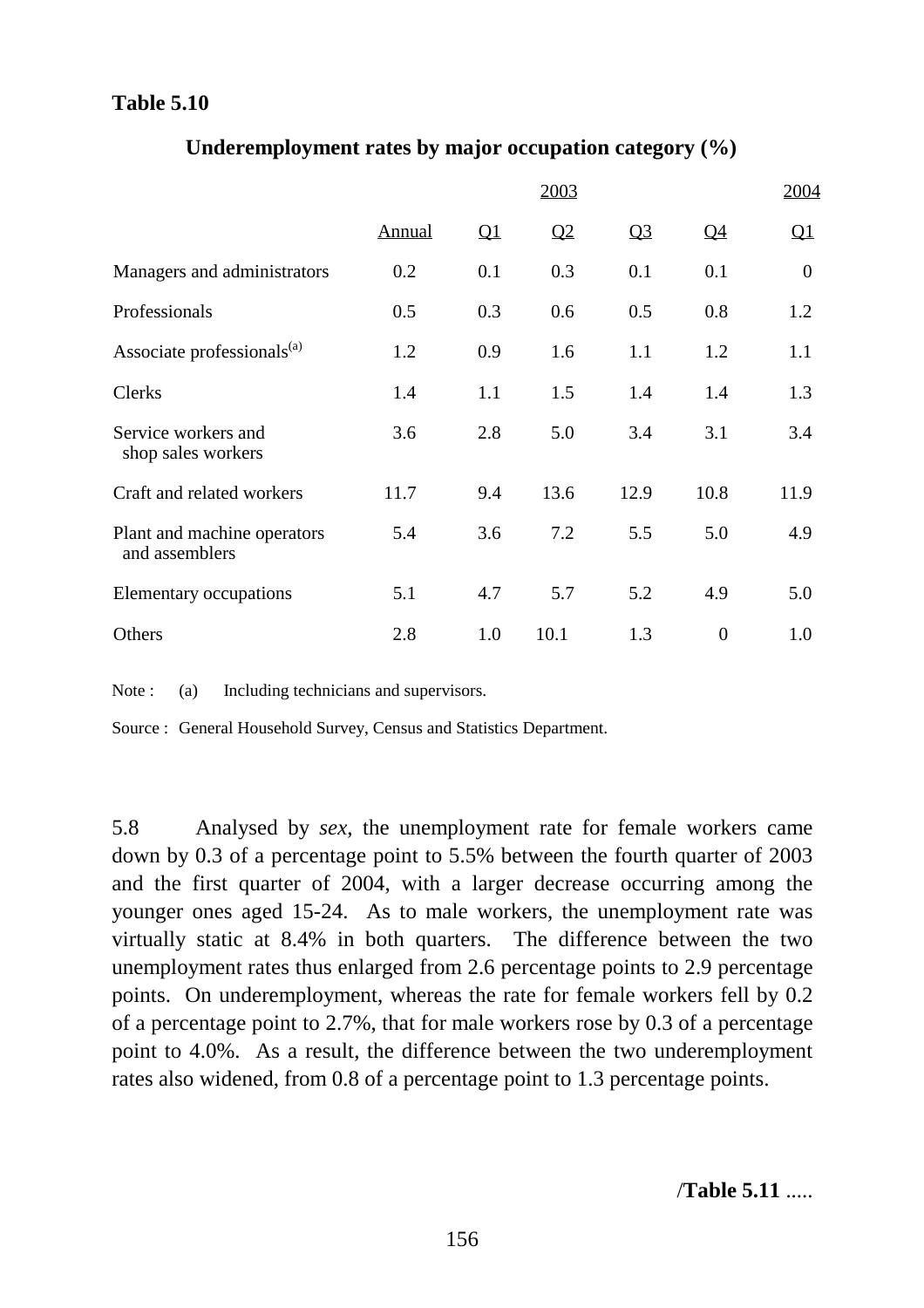# Unemployment rates by sex  $(\frac{6}{9})^{(a)}$

|      |                      | <b>Male</b>               | Female                   |
|------|----------------------|---------------------------|--------------------------|
| 2003 | Annual               | 9.3                       | 6.2                      |
|      | Ql<br>Q2<br>Q3<br>)4 | 8.7<br>10.1<br>9.8<br>8.4 | 5.8<br>6.5<br>6.9<br>5.8 |
| 2004 | Q1                   | 8.4                       | 5.5                      |

Note : (a) Not seasonally adjusted, but including first-time job-seekers and re-entrants into the labour force.

Source : General Household Survey, Census and Statistics Department.

### **Table 5.12**

# **Underemployment rates by sex (%)**

|      |                      | Male                     | Female                         |
|------|----------------------|--------------------------|--------------------------------|
| 2003 | Annual               | 4.1                      | 2.8                            |
|      | ſλ<br>QΖ<br>Q3<br>)4 | 3.4<br>5.1<br>4.3<br>3.7 | $2.2$<br>$3.3$<br>$2.7$<br>2.9 |
| 2004 |                      | 4.0                      | 2.7                            |

Source : General Household Survey, Census and Statistics Department.

 $/5.9$  .....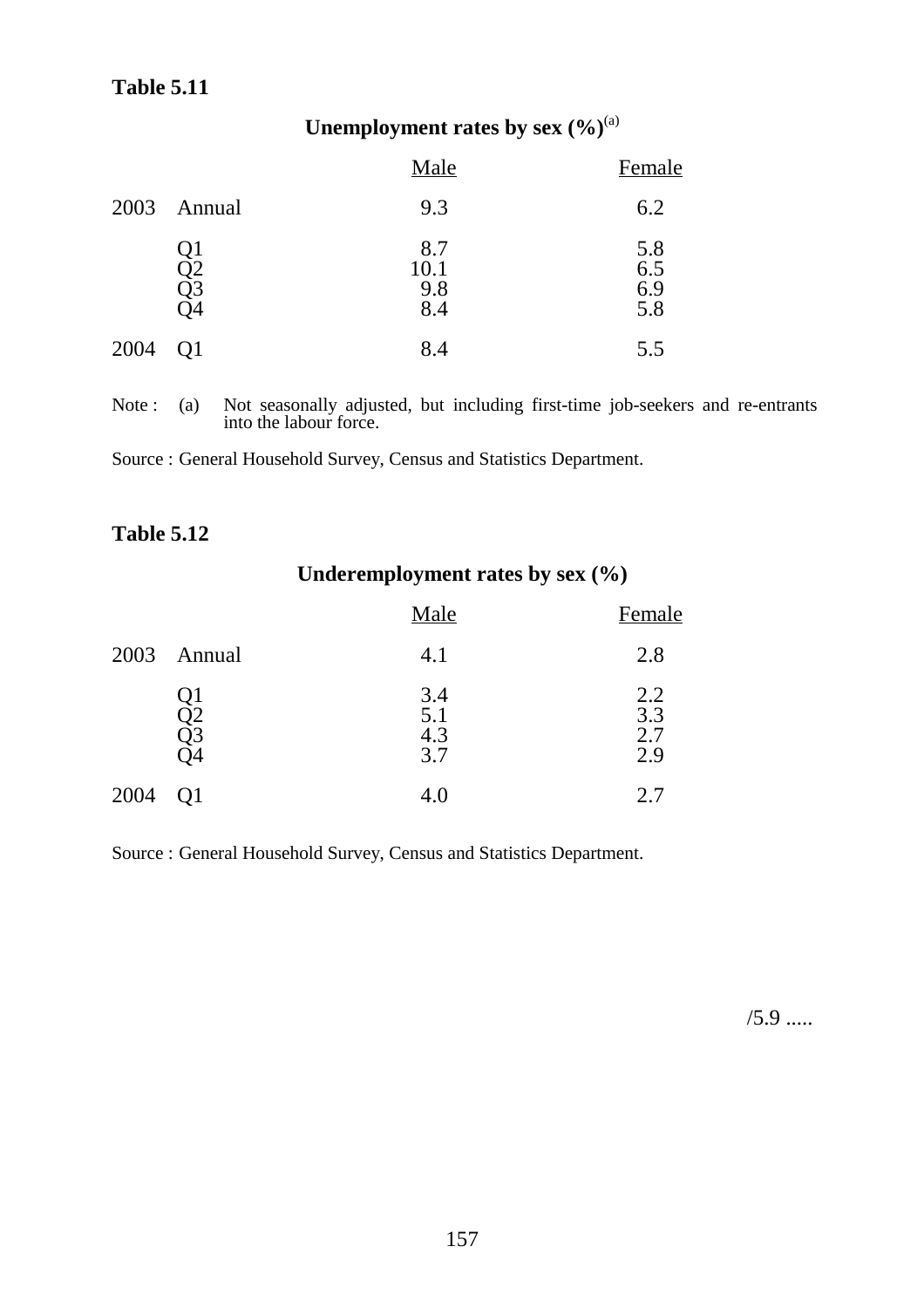5.9 Analysed by *age group*, the movement in unemployment rate exhibited a mixed picture. Comparing the first quarter of 2004 with the fourth quarter of 2003, the unemployment rates for persons aged 20-24 and 30-39 continued to decline noticeably. Yet this was largely offset by the increases observed for the other age groups viz. those of 15-19, 25-29, 40-49, and 60 and above. As for the underemployment rate, increases took place mainly among persons aged 25-29 and 40-59, outweighing the decreases occurring among persons aged 15-19, 30-39, and 60 and above.

#### **Table 5.13**

|              |        |                           | 2003 |                |                | 2004 |
|--------------|--------|---------------------------|------|----------------|----------------|------|
|              | Annual | $\overline{\mathsf{Q}}$ 1 | Q2   | Q <sub>3</sub> | Q <sub>4</sub> | Q1   |
| $15-19$      | 30.2   | 26.9                      | 32.8 | 36.1           | 24.9           | 25.2 |
| 20-24        | 11.6   | 10.1                      | 12.4 | 14.6           | 9.5            | 8.5  |
| $25-29$      | 6.7    | 6.2                       | 7.6  | 7.6            | 5.6            | 5.9  |
| 30-39        | 6.0    | 5.7                       | 6.5  | 6.1            | 5.7            | 5.2  |
| 40-49        | 7.3    | 7.2                       | 8.0  | 7.4            | 6.6            | 6.8  |
| 50-59        | 9.4    | 8.7                       | 9.4  | 9.7            | 9.6            | 9.4  |
| 60 and above | 4.5    | 3.6                       | 5.3  | 3.6            | 5.6            | 6.8  |

#### Unemployment rates by age group  $(\frac{6}{6})^{(a)}$

Note : (a) Not seasonally adjusted, but including first-time job-seekers and re-entrants into the labour force.

Source : General Household Survey, Census and Statistics Department.

/**Table 5.14** .....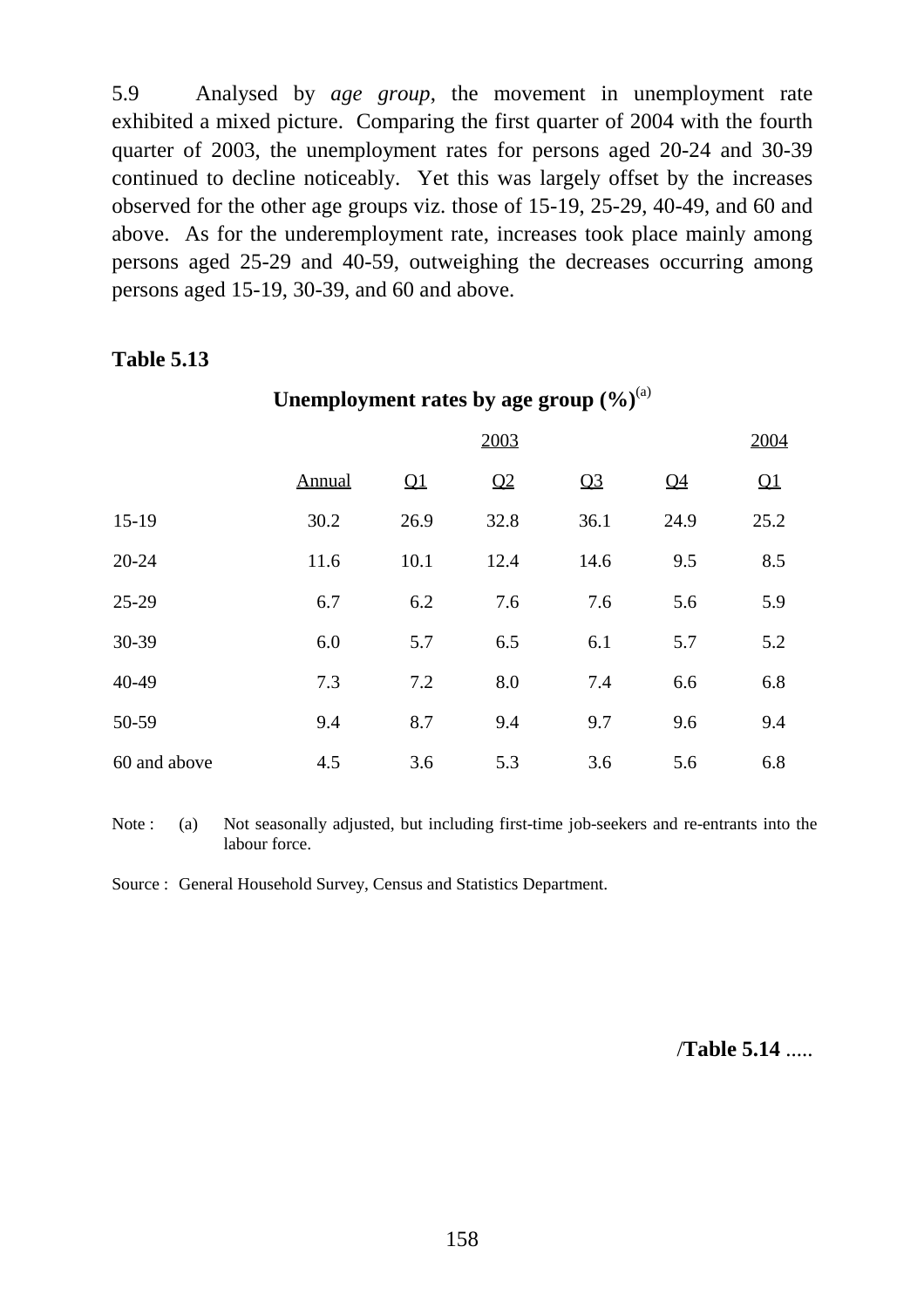|              | 2003   |     |     |                |                |     |  |  |  |  |  |
|--------------|--------|-----|-----|----------------|----------------|-----|--|--|--|--|--|
|              | Annual | Q1  | Q2  | Q <sub>3</sub> | Q <sub>4</sub> | Q1  |  |  |  |  |  |
| $15-19$      | 6.4    | 5.4 | 8.6 | 5.6            | 6.3            | 4.6 |  |  |  |  |  |
| 20-24        | 3.4    | 3.1 | 3.6 | 3.5            | 3.5            | 3.5 |  |  |  |  |  |
| 25-29        | 2.1    | 1.5 | 2.7 | 2.2            | 1.9            | 2.3 |  |  |  |  |  |
| 30-39        | 2.5    | 2.0 | 3.0 | 2.7            | 2.4            | 2.1 |  |  |  |  |  |
| 40-49        | 4.4    | 3.4 | 5.6 | 4.8            | 4.0            | 4.3 |  |  |  |  |  |
| 50-59        | 4.6    | 4.2 | 5.8 | 4.3            | 4.3            | 4.7 |  |  |  |  |  |
| 60 and above | 3.2    | 3.3 | 3.1 | 2.8            | 3.8            | 3.0 |  |  |  |  |  |

#### **Underemployment rates by age group (%)**

Source : General Household Survey, Census and Statistics Department.

5.10 Analysed by *educational attainment*, the unemployment rate went down almost across-the-board between the fourth quarter of 2003 and the first quarter of 2004. The decline was most apparent among persons with tertiary education, in line with the general trend of increasing demand for higher skilled and better educated workers in recent years. Persons with no schooling/kindergarten likewise faced a distinct fall in unemployment rate, yet the number involved was relatively smaller. On the other hand, persons with primary education generally encountered a rise in unemployment rate. As to the underemployment rate, while a visible decrease was found among persons with no schooling/kindergarten education, this was more than offset by increases of varying magnitudes occurring mostly among persons with primary education and above.

/**Table 5.15** .....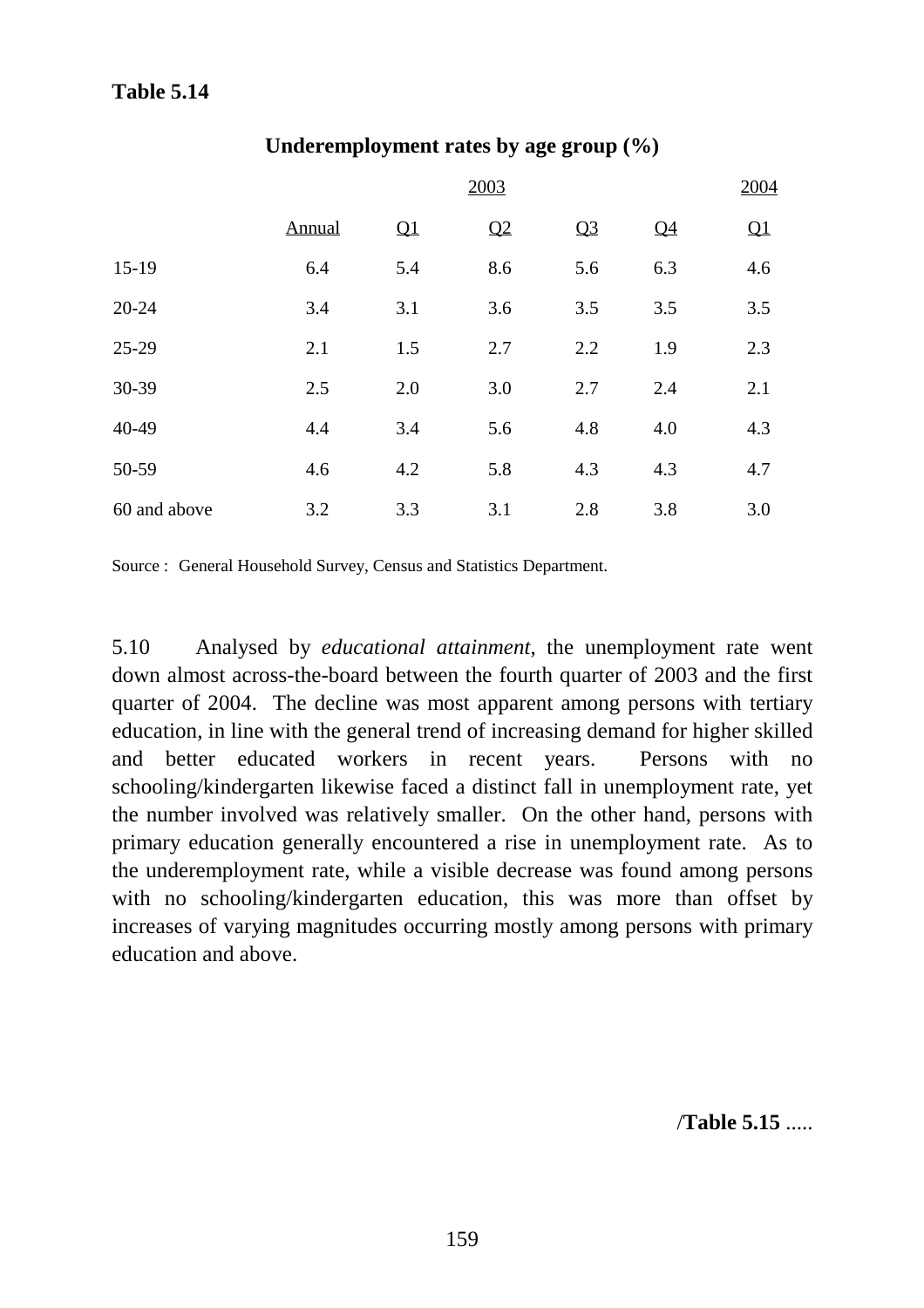|                                |        |      | 2003 |                |       | 2004 |
|--------------------------------|--------|------|------|----------------|-------|------|
|                                | Annual | Q1   | Q2   | Q <sub>3</sub> | $Q_4$ | Q1   |
| No schooling/kindergarten      | 10.9   | 10.2 | 10.7 | 10.1           | 12.3  | 11.4 |
| Primary                        | 11.3   | 10.6 | 12.5 | 11.8           | 10.5  | 11.7 |
| Lower secondary                | 12.0   | 11.5 | 13.2 | 12.2           | 11.2  | 11.0 |
| Upper secondary <sup>(b)</sup> | 7.4    | 7.0  | 7.9  | 7.9            | 6.6   | 6.6  |
| Matriculation                  | 5.5    | 5.1  | 5.9  | 5.9            | 4.9   | 4.7  |
| Tertiary                       | 4.4    | 3.8  | 4.4  | 5.5            | 3.9   | 3.0  |
| of which:                      |        |      |      |                |       |      |
| Non-degree                     | 5.6    | 4.9  | 5.5  | 6.9            | 5.2   | 3.2  |
| Degree                         | 3.7    | 3.1  | 3.8  | 4.7            | 3.3   | 2.9  |

# Unemployment rates by educational attainment  $(\%)^{(a)}$

Notes : (a) Not seasonally adjusted, but including first-time job-seekers and re-entrants into the labour force.

(b) Including craft courses.

Source : General Household Survey, Census and Statistics Department.

/**Table 5.16** .....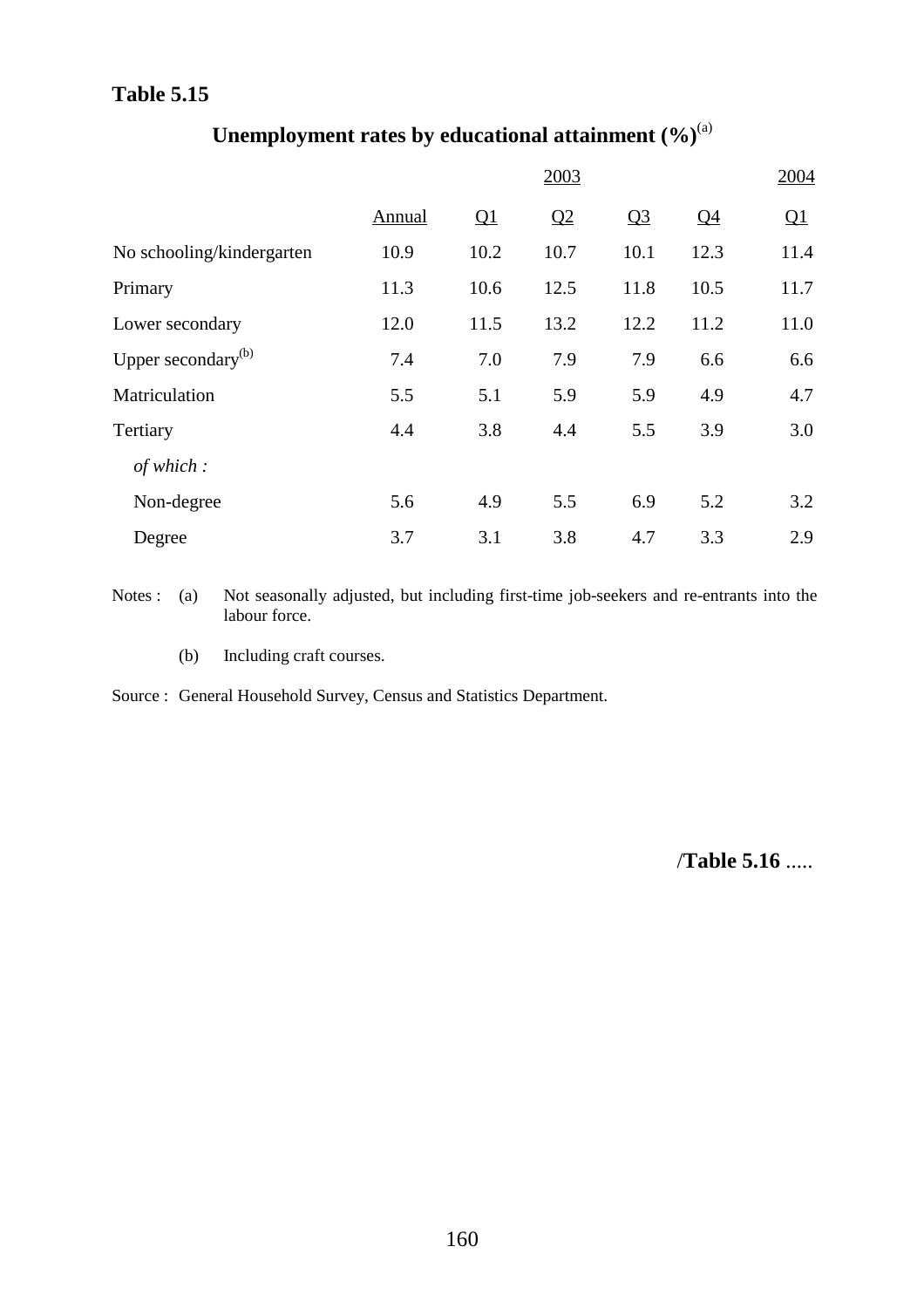|                                |        |     | 2003 |                |                 | 2004 |
|--------------------------------|--------|-----|------|----------------|-----------------|------|
|                                | Annual | Q1  | Q2   | Q <sub>3</sub> | $\overline{Q4}$ | Q1   |
| No schooling/kindergarten      | 8.4    | 8.3 | 11.2 | 6.7            | 7.4             | 7.1  |
| Primary                        | 6.9    | 6.2 | 7.9  | 6.8            | 6.6             | 7.0  |
| Lower secondary                | 6.1    | 4.9 | 7.3  | 6.6            | 5.4             | 5.7  |
| Upper secondary <sup>(a)</sup> | 2.8    | 2.0 | 3.5  | 2.9            | 2.7             | 2.7  |
| Matriculation                  | 2.0    | 1.0 | 3.0  | 2.4            | 1.7             | 2.0  |
| Tertiary                       | 1.0    | 0.8 | 1.2  | 1.0            | 0.9             | 1.0  |
| of which:                      |        |     |      |                |                 |      |
| Non-degree                     | 1.3    | 1.2 | 1.7  | 1.2            | 1.0             | 1.5  |
| Degree                         | 0.8    | 0.6 | 0.9  | 0.8            | 0.9             | 0.8  |

# **Underemployment rates by educational attainment (%)**

Note : (a) Including craft courses.

Source : General Household Survey, Census and Statistics Department.

# **Profile of employment**

5.11 Total employment as enumerated from private sector establishments had a moderated decrease of 1.5% in December 2003 over a year earlier, as compared to the 3.3% drop in September. For 2003 as a whole, the decline averaged at 2.8%, as against a 1.6% fall in 2002. On a seasonally adjusted quarter-to-quarter comparison, total employment, having gone up by 0.2% in September 2003, rose faster by 1.2% in December. The increase took place mainly in the retail trade and in restaurants and hotels, on the back of strong revival in economic activity after SARS.

 $/5.12$  .....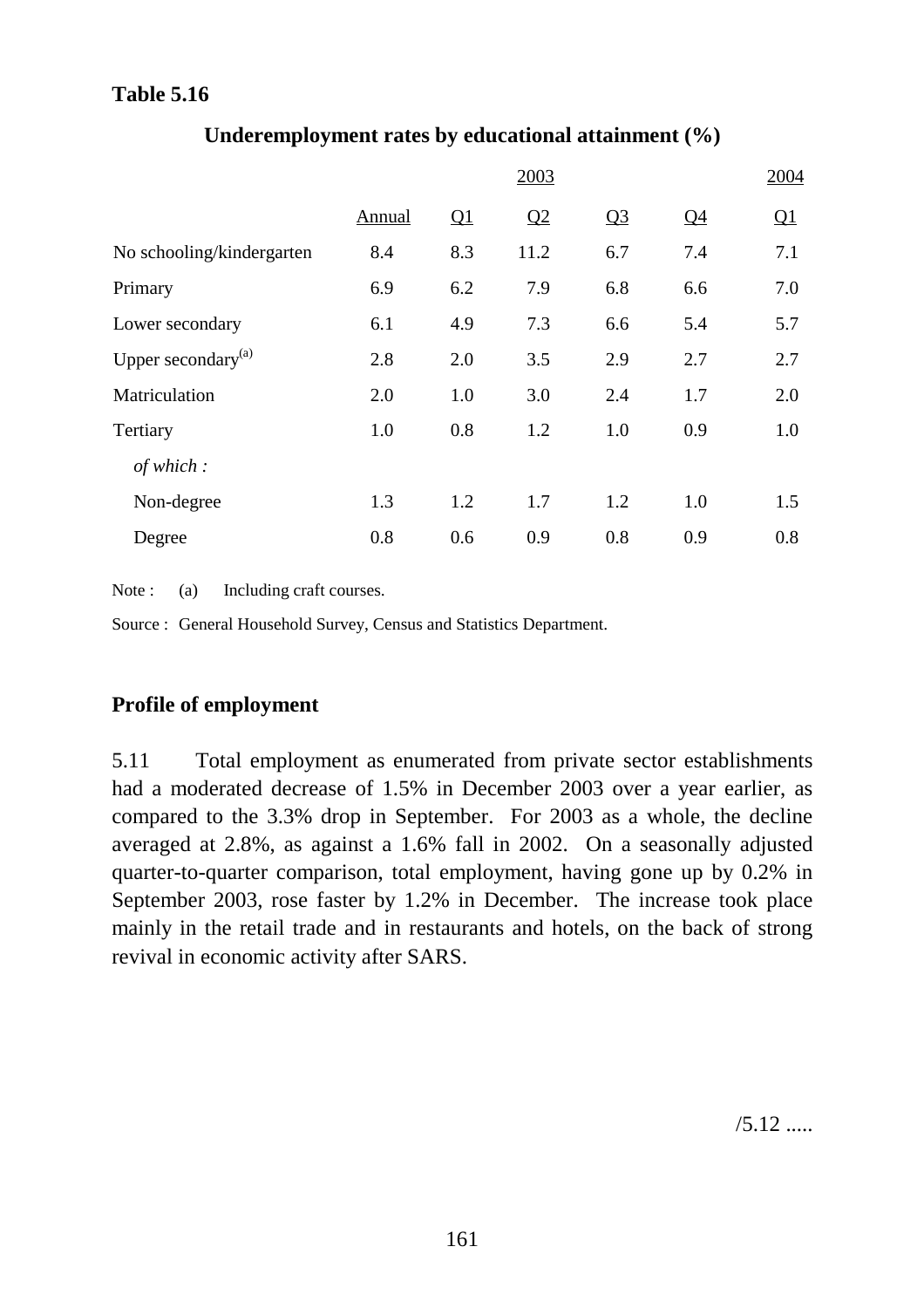5.12 Taking all the *service sectors* surveyed together<sup>(8)</sup>, employment had a much smaller decrease in December 2003 than in September 2003, by 0.7% as against 2.6% on a year-on-year comparison. Analysed by major constituent sector, employment in finance, insurance, real estate and business services fell by 4.0% in December 2003. The decrease was concentrated in business services and banking which were still affected by service automation and downsizing. Employment in the wholesale and import/export trades, in storage and communication, and in water transport, air transport and services allied to transport showed more moderate declines, by 1.8%, 1.1% and 1.0% respectively, as labour demand strengthened somewhat alongside the pick-up in external trade. Employment in restaurants and hotels had its decline narrowed markedly to 2.5%, while employment in the retail trade even turned up to an increase of 2.9%, in tandem with the surge in inbound tourism and revival in local consumer spending. Employment in community, social and personal services continued on the rise, by 3.5%, backed by sustained strong demand for welfare, education and sanitary services.

5.13 As to the local *manufacturing sector*, employment stayed on a downtrend, falling by 9.1% and 8.8% respectively in September and December 2003 from a year earlier, as local production activity was still weak consequential to subdued performance of domestic exports and on-going relocation of manufacturing processes to the Mainland.

5.14 Employment of manual workers at *building and construction sites*, having been slashed by 8.5% in September 2003 from a year earlier, decreased further by 6.4% in December. Within the total, employment at private sector sites shrank by 4.4%, owing to slackened building activity as well as reduced civil engineering work on Container Terminal 9. Employment at public sector sites fell more by 8.8%, caused by a drop-off in civil engineering work upon completion of the KCR West Rail project and winding down of the KCR Tsim Sha Tsui Extension project. Analysed by project type, while employment at building sites declined by 2.5%, employment at civil engineering sites showed a much larger reduction by 14.6%. Taking into account off-site workers and related professional and support staff, employment in the entire building and construction sector<sup>(9)</sup> was 10.4% less in the fourth quarter of 2003 than a year earlier, following a 9.0% dip in the third quarter.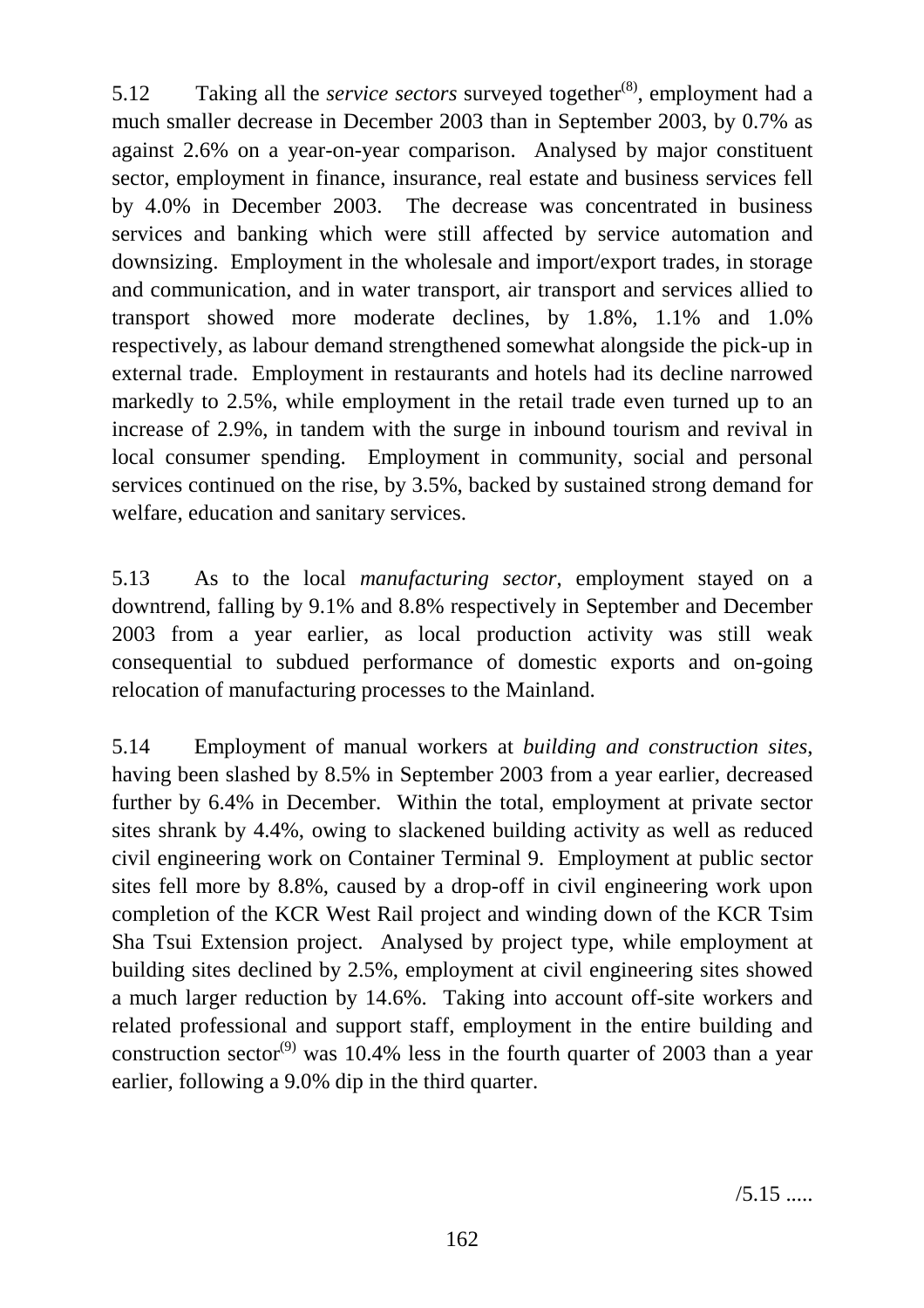5.15 In line with the Government's objective to cut operating expenditure and contain the size of the *civil service*, employment in the civil service was trimmed by 2.9% in December 2003 from a year earlier, further to a 2.3% decrease in September. As stated in the Chief Executive's Policy Address on 8 January 2003, the Government plans to reduce the Civil Service establishment further to around 160 000 by 2006/07. As from 1 April 2003, recruitment to the Civil Service has been frozen. The Second Voluntary Retirement Scheme is implemented as another downsizing measure. Applications for the Scheme were received during 21 March - 20 May 2003, and the results were announced on 24 July. Out of 5 961 applications, 5 300 constituting 89% of the total were granted approval.

/**Table 5.17** .....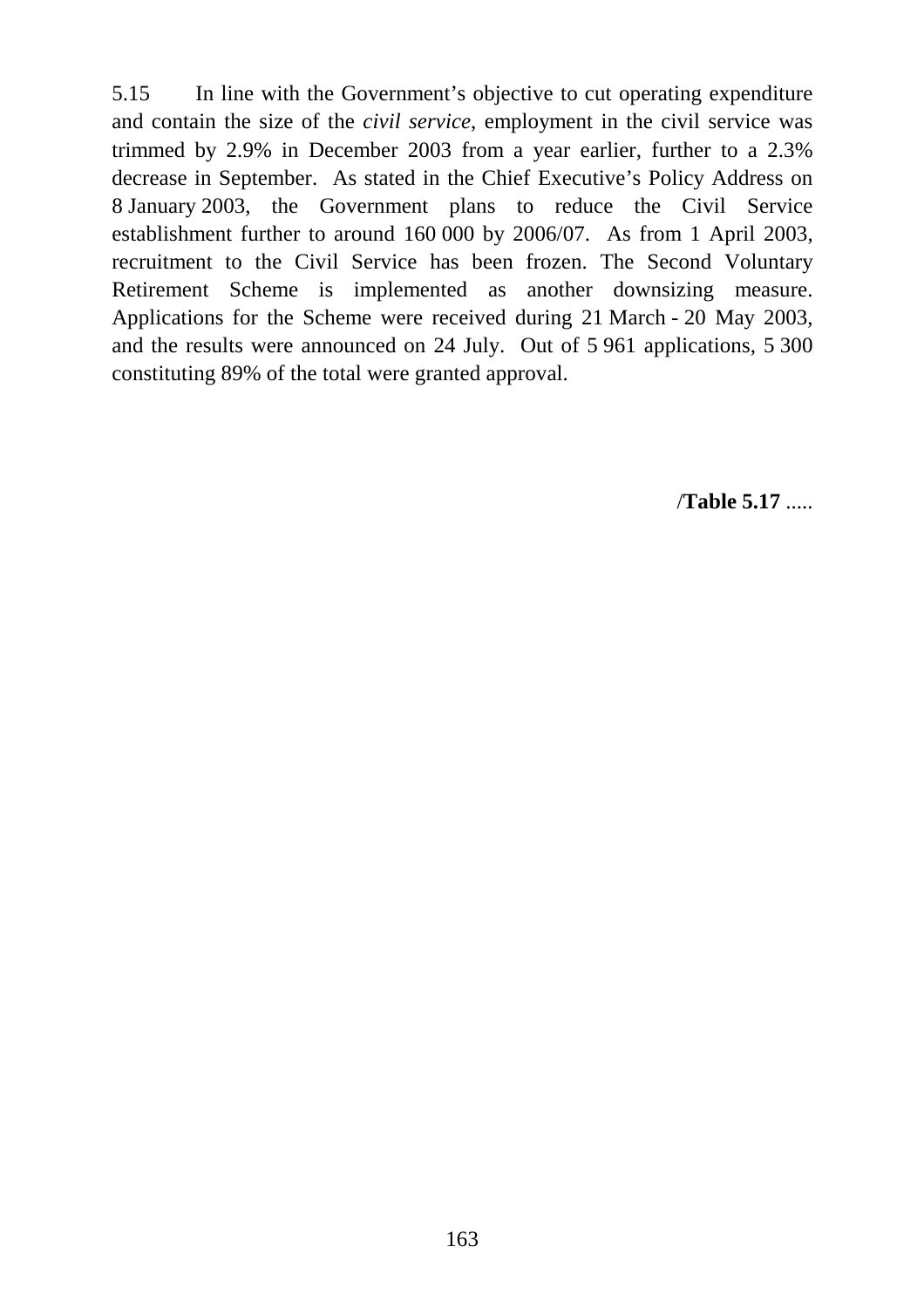# **Employment by major economic sector**

|                                                                          |                           |                                   | 2002                               |                                    |                                    |                           |                                                 | 2003                               |                                |                                    |
|--------------------------------------------------------------------------|---------------------------|-----------------------------------|------------------------------------|------------------------------------|------------------------------------|---------------------------|-------------------------------------------------|------------------------------------|--------------------------------|------------------------------------|
|                                                                          | Annual<br>average         | Mar                               | Jun                                | Sep                                | Dec                                | Annual<br>average         | Mar                                             | Jun                                | Sep                            | Dec                                |
| Wholesale and                                                            | 567 000                   | 566 100                           | 556 000                            | 580 400                            | 565 300                            | 558 300                   | 563 900                                         | 558 200                            | 555 700                        | 555 400                            |
| import/export trades                                                     | $(-1.8)$                  | $(-2.6)$                          | $(-4.4)$                           | (0.2)                              | $(-0.3)$                           | $(-1.5)$                  | $(-0.4)$                                        | (0.4)                              | $(-4.3)$                       | $(-1.8)$                           |
| Retail trade                                                             | 216 800                   | 216 300                           | 218 400                            | 221 300                            | 211 100                            | 210 700                   | 209 700                                         | 209 000                            | 207 100                        | 217 100                            |
|                                                                          | $(-1.3)$                  | (0.4)                             | $(-4.3)$                           | $(-1.7)$                           | (0.4)                              | $(-2.8)$                  | $(-3.1)$                                        | $(-4.3)$                           | $(-6.4)$                       | (2.9)                              |
| Restaurants and hotels                                                   | 211 500                   | 213 600                           | 213 700                            | 212 300                            | 206 500                            | 196 100                   | 198 200                                         | 191 100                            | 193 900                        | 201 400                            |
|                                                                          | $(-4.8)$                  | $(-3.2)$                          | $(-5.1)$                           | $(-4.8)$                           | $(-6.1)$                           | $(-7.3)$                  | $(-7.2)$                                        | $(-10.6)$                          | $(-8.7)$                       | $(-2.5)$                           |
| Water transport,<br>air transport<br>and services<br>allied to transport | 101 000<br>(1.2)          | 100 800<br>(2.6)                  | 102 300<br>(1.8)                   | 101 000<br>$(-0.6)$                | 100 000<br>(0.9)                   | 98 000<br>$(-3.1)$        | 100 200<br>$(-0.6)$                             | 96 100<br>$(-6.1)$                 | 96 600<br>$(-4.4)$             | 99 000<br>$(-1.0)$                 |
| Storage and                                                              | 40 100                    | 41 300                            | 41 600                             | 40 500                             | 36 900                             | 35 100                    | 33 300                                          | 35 300                             | 35 200                         | 36 500                             |
| communications                                                           | $(-9.8)$                  | $(-7.2)$                          | $(-9.7)$                           | $(-7.3)$                           | $(-14.9)$                          | $(-12.5)$                 | $(-19.5)$                                       | $(-15.1)$                          | $(-13.0)$                      | $(-1.1)$                           |
| Finance, insurance,<br>real estate and<br>business services              | 429 900<br>$(-1.3)$       | 423 400<br>$(-1.3)$               | 430 300<br>$(-2.8)$                | 424 500<br>$(-2.9)$                | 441 300<br>(1.7)                   | 421 900<br>$(-1.9)$       | 422 500<br>$(-0.2)$                             | 419 000<br>$(-2.6)$                | 422 300<br>$(-0.5)$            | 423 800<br>$(-4.0)$                |
| Community, social                                                        | 396 000                   | 392 100                           | 390 800                            | 398 300                            | 402 600                            | 407 300                   | 398 100                                         | 400 600                            | 414 100                        | 416 500                            |
| and personal services                                                    | (5.9)                     | (8.8)                             | (4.9)                              | (5.7)                              | (4.5)                              | (2.9)                     | (1.5)                                           | (2.5)                              | (3.9)                          | (3.5)                              |
| Manufacturing                                                            | 193 000                   | 197 400                           | 200 100                            | 190 100                            | 184 500                            | 173 100                   | 178 900                                         | 172 500                            | 172 800                        | 168 300                            |
|                                                                          | $(-9.0)$                  | $(-9.0)$                          | $(-8.5)$                           | $(-9.2)$                           | $(-9.1)$                           | $(-10.3)$                 | $(-9.4)$                                        | $(-13.8)$                          | $(-9.1)$                       | $(-8.8)$                           |
| Building and                                                             | 73 200                    | 76 900                            | 79 200                             | 70 400                             | 66 400                             | 64 100                    | 66 700                                          | 63 200                             | 64 400                         | 62 200                             |
| construction sites                                                       | $(-8.8)$                  | $(-12.4)$                         | $(-1.3)$                           | $(-8.0)$                           | $(-13.3)$                          | $(-12.4)$                 | $(-13.3)$                                       | $(-20.2)$                          | $(-8.5)$                       | $(-6.4)$                           |
| All establishments<br>surveyed in the<br>private sector <sup>(a)</sup>   | 2 2 7 5 9 0 0<br>$(-1.6)$ | 2 275 500<br>$(-1.1)$<br>$<-0.3>$ | 2 280 100<br>$(-2.7)$<br>$< -0.2>$ | 2 286 100<br>$(-1.5)$<br>$< -0.2>$ | 2 261 900<br>$(-1.0)$<br>$< -0.5>$ | 2 2 1 2 3 0 0<br>$(-2.8)$ | 2 219 000<br>$(-2.5)$<br>$\langle -1.6 \rangle$ | 2 192 900<br>$(-3.8)$<br>$< -1.5>$ | 2 209 900<br>$(-3.3)$<br><0.2> | 2 2 2 7 5 0 0<br>$(-1.5)$<br><1.2> |
| Civil Service <sup>(b)</sup>                                             | 171 200                   | 173 000                           | 171 700                            | 170 500                            | 169 600                            | 167 100                   | 169 100                                         | 168 200                            | 166 500                        | 164 700                            |
|                                                                          | $(-3.7)$                  | $(-4.4)$                          | $(-3.9)$                           | $(-3.5)$                           | $(-2.8)$                           | $(-2.4)$                  | $(-2.3)$                                        | $(-2.0)$                           | $(-2.3)$                       | $(-2.9)$                           |

Notes : Employment figures enumerated from business establishments, as obtained from the Quarterly Survey of Employment and Vacancies, are somewhat different from those enumerated from households, as obtained from the General Household Survey. This is mainly due to difference in sectoral coverage: while the former survey covers selected major sectors, the latter survey covers all sectors in the economy.

(a) The total figures on private sector employment cover also employment in mining and quarrying and in electricity and gas supply, besides employment in the major sectors indicated above.

(b) These figures cover only those employed on Civil Service terms of appointment. Judicial officers, ICAC officers, locally engaged staff working in overseas Hong Kong Economic and Trade Offices, and other Government employees such as non-Civil Service contract staff are not included.

( ) % change over a year earlier.

< > Seasonally adjusted quarter-to-quarter % change.

Source : Quarterly Survey of Employment and Vacancies, Census and Statistics Department.

/**Diagram 5.6** .....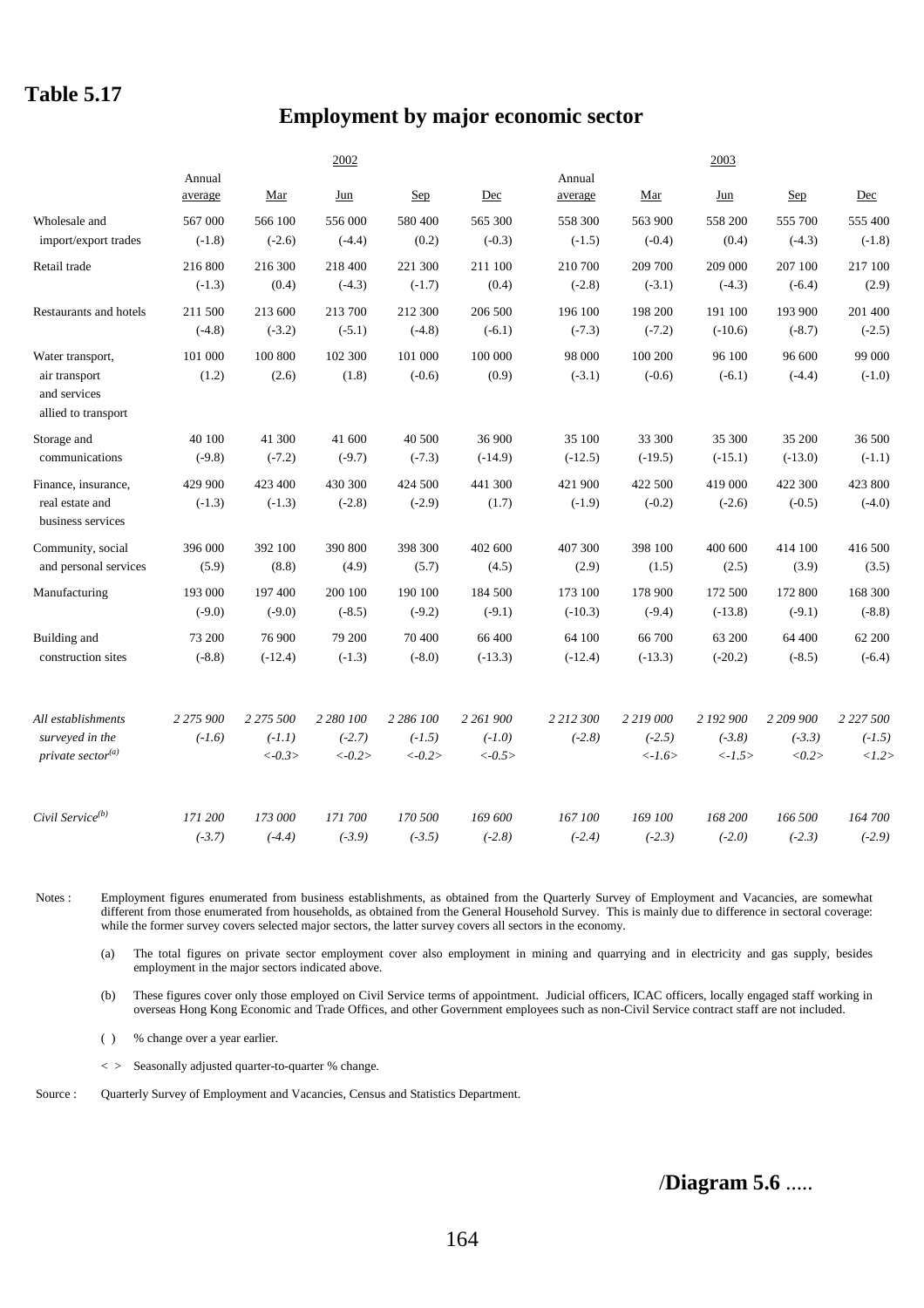

**Employment by broad economic sector**

**Diagram 5.7**

**Employment in the major service sectors**



/**Vacancies** .....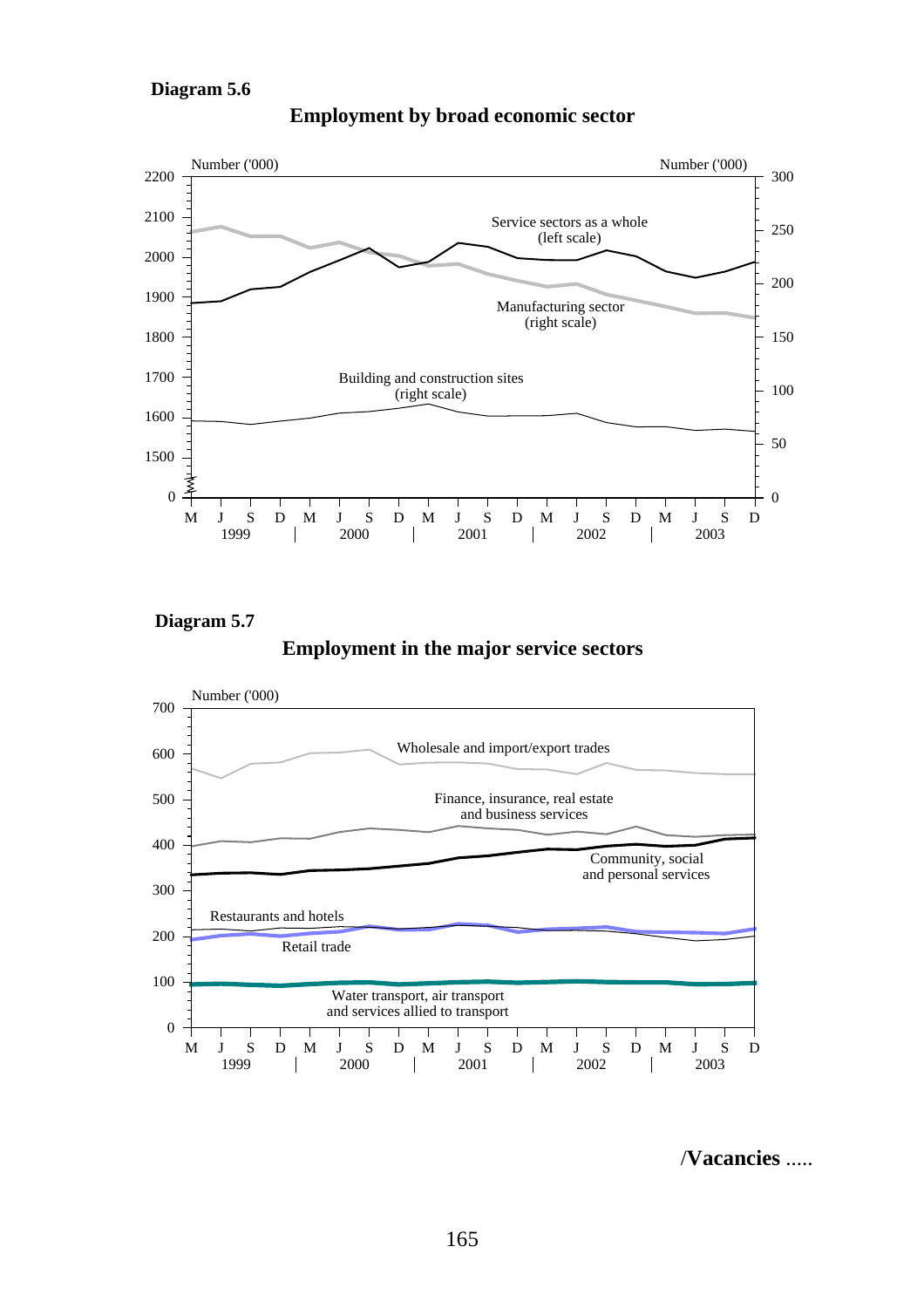# **Vacancies**

5.16 Vacancies resumed increase in the latter part of 2003, reversing the downtrend prevalent over the preceding three years. For all the private sector establishments surveyed taken together, vacancies surged by 28.9% in December 2003 over a year earlier, exceeding the 12.5% gain in September. Although the increase averaged only 1.4% for 2003 as a whole, this still represented a notable upturn from the 17.5% drop in 2002. On a seasonally adjusted quarter-to-quarter comparison, vacancies went up by 11.6% in December 2003, further to a 7.6% rise in September. As to the overall vacancy rate in the private sector, it stood at 0.9% in December 2003. For 2003 as a whole, the rate was also 0.9%, higher than that of 0.8% in 2002.

5.17 Analysed by *economic sector*, vacancies for all the *service sectors* taken together were 31.0% more in December 2003 than a year earlier, nearly double the 16.6% increase in September. Analysed by major constituent sector and on a year-on-year comparison, vacancies in the retail trade and in restaurants and hotels rose significantly, by 60.5% and 56.0% respectively in December 2003 over a year earlier, in tandem with the rebound in local consumer spending and inbound tourism. Vacancies in the wholesale and import/export trades surged by 39.8%, underpinned by sustained buoyancy of the external trade. So did vacancies in finance, insurance, real estate and business services, by 38.7%, contributed mainly by increased job openings in insurance and business services. Vacancies in water transport, air transport and services allied to transport and in the community, social and personal services increased more moderately, by 9.4% and 4.9% respectively. On the other hand, vacancies in storage and communications were reduced by 18.8%, yet the number involved was not large. As to the local *manufacturing sector*, vacancies were 6.4% fewer in December 2003 than a year earlier. This came after a plunge of 34.7% in September. Regarding manual workers at *building and construction sites*, there was a renewed increase in vacancies by 28.6% in December 2003 over a year earlier, following a sharp drop of 57.4% in September. On vacancies in the *Civil Service*, there was a reduction of 32.1% in December 2003 from a year earlier, in the wake of a 9.9% decline in September. These decreases were in line with the Government's target of holding down the size of civil service employment.

/**Table 5.18** .....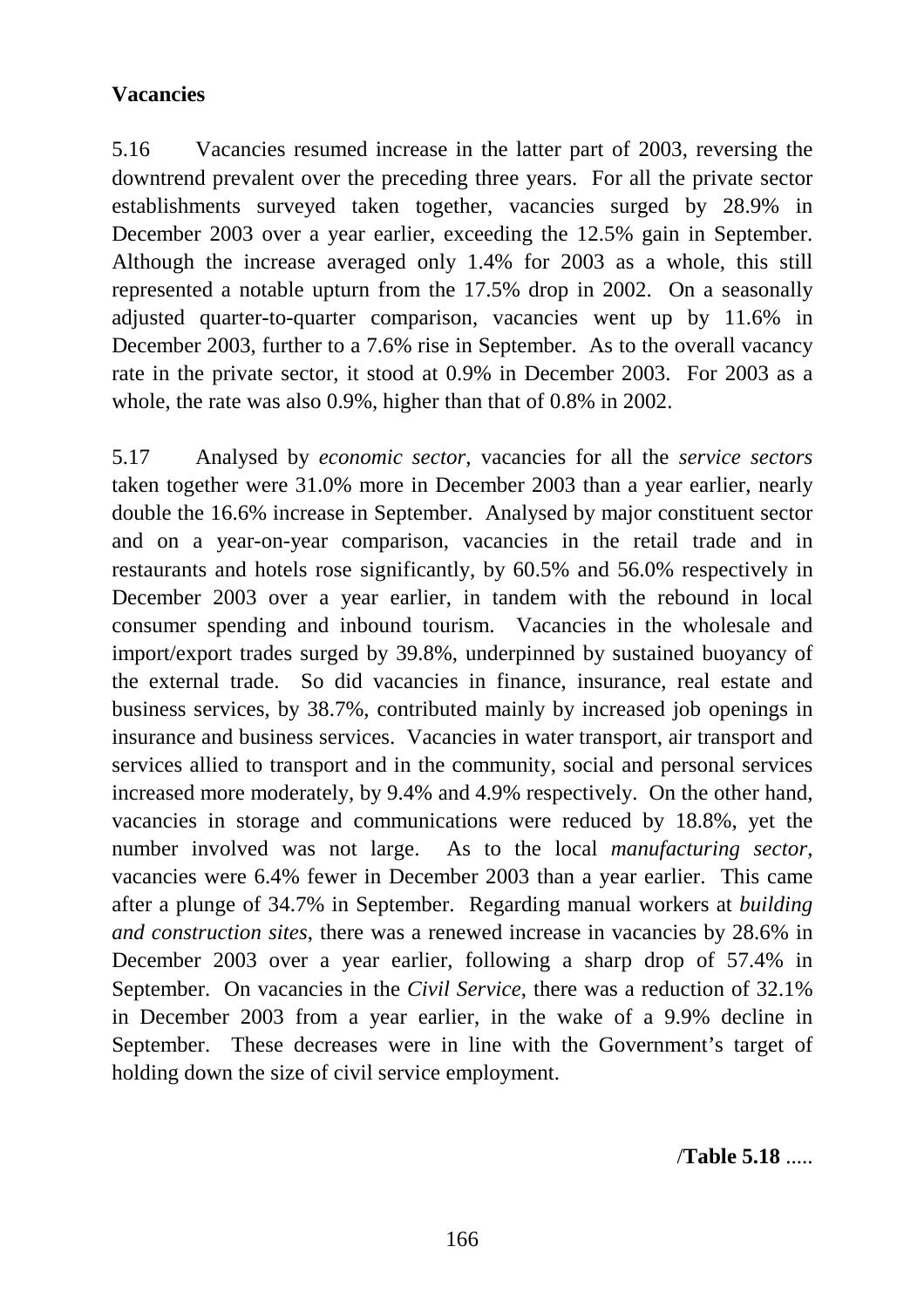#### **Vacancies by major economic sector**

#### No. of vacancies

|                                                      |                   |                 | 2002                      |           |                        |                   |            | 2003      |           |           |                                     |
|------------------------------------------------------|-------------------|-----------------|---------------------------|-----------|------------------------|-------------------|------------|-----------|-----------|-----------|-------------------------------------|
|                                                      | Annual<br>average | Mar             | Jun                       | Sep       | Dec                    | Annual<br>average | Mar        | Jun       | Sep       | Dec       | Vacancy rate<br>in Dec 2003<br>(% ) |
| Wholesale and                                        | 4 4 0 0           | 5 000           | 5 000                     | 4 200     | 3 500                  | 4 800             | 4 4 0 0    | 4 9 0 0   | 5 300     | 4 800     | 0.9                                 |
| import/export trades                                 | $(-7.1)$          | $(-32.2)$       | (9.5)                     | (3.5)     | (15.0)                 | (10.0)            | $(-12.2)$  | $(-1.9)$  | (26.1)    | (39.8)    |                                     |
| Retail trade                                         | 1800              | 1700            | 2 500                     | 1 600     | 1 500                  | 1700              | 1 1 0 0    | 1 500     | 1700      | 2 4 0 0   | 1.1                                 |
|                                                      | $(-14.3)$         | $(-31.4)$       | (20.0)                    | $(-33.1)$ | $(-4.0)$               | $(-8.1)$          | $(-35.1)$  | $(-37.8)$ | (2.9)     | (60.5)    |                                     |
| Restaurants and                                      | 1 300             | 1 600           | 1 400                     | 1 400     | 1 1 0 0                | 1 300             | 800        | 1 100     | 1700      | 1700      | 0.8                                 |
| hotels                                               | $(-13.8)$         | $(-28.5)$       | (4.7)                     | $(-10.8)$ | $(-11.9)$              | $(-2.4)$          | $(-47.0)$  | $(-22.3)$ | (23.3)    | (56.0)    |                                     |
| Water transport,                                     | 500               | 500             | 600                       | 500       | 400                    | 500               | 400        | 500       | 500       | 500       | 0.5                                 |
| air transport<br>and services<br>allied to transport | $(-24.3)$         | $(-48.3)$       | $(-21.6)$                 | (17.2)    | $(-17.7)$              | $(-5.7)$          | $(-9.7)$   | $(-17.7)$ | $(-1.1)$  | (9.4)     |                                     |
| Storage and                                          | 400               | 400             | 400                       | 400       | 300                    | 400               | 300        | 400       | 500       | 300       | 0.7                                 |
| communications                                       | $(-26.1)$         | $(-31.0)$       | $(-15.7)$                 | $(-11.3)$ | $(-42.9)$              | $(-6.9)$          | $(-25.6)$  | (14.3)    | (1.3)     | $(-18.8)$ |                                     |
| Finance, insurance,                                  | 5 200             | 5 400           | 6 0 0 0                   | 4 800     | 4 600                  | 5 600             | 4 200      | 6 200     | 5 700     | 6 300     | 1.5                                 |
| real estate and<br>business services                 | $(-18.6)$         | $(-34.6)$       | $(-22.3)$                 | $(-8.4)$  | (6.3)                  | (8.0)             | $(-22.1)$  | (3.2)     | (18.8)    | (38.7)    |                                     |
| Community, social                                    | 4 100             | 4 4 0 0         | 4 200                     | 4 200     | 3700                   | 4 200             | 3 3 0 0    | 4 600     | 4 800     | 3 900     | 0.9                                 |
| and personal services                                | $(-26.5)$         | $(-23.5)$       | $(-35.4)$                 | $(-23.8)$ | $(-20.9)$              | (1.3)             | $(-23.8)$  | (11.0)    | (14.6)    | (4.9)     |                                     |
| Manufacturing                                        | 1 300             | 1 400           | 1 500                     | 1 400     | 900                    | 1 000             | 1 1 0 0    | 1 200     | 900       | 800       | 0.5                                 |
|                                                      | $(-16.6)$         | $(-25.0)$       | $(-22.0)$                 | (3.9)     | $(-17.9)$              | $(-21.5)$         | $(-23.5)$  | $(-16.4)$ | $(-34.7)$ | $(-6.4)$  |                                     |
| Building and                                         | 100               | 100             | 100                       | 100       | $\#$                   | #                 | #          | #         | #         | #         | 0.1                                 |
| construction sites                                   | $(-43.5)$         | $(-42.7)$       | $(-48.6)$                 | $(-19.7)$ | $(-62.7)$              | $(-60.1)$         | $(-81.7)$  | $(-52.6)$ | $(-57.4)$ | (28.6)    |                                     |
| All establishments                                   | 19 400            | 20 800          | 21 900                    | 18800     | 16 200                 | 19700             | 15 900     | 20 800    | 21 100    | 20 900    | 0.9                                 |
| surveyed in the                                      | $(-17.5)$         | $(-30.8)$       | $(-14.9)$                 | $(-11.6)$ | $(-5.5)$               | (1.4)             | $(-23.4)$  | $(-4.9)$  | (12.5)    | (28.9)    |                                     |
| private sector <sup>(a)</sup>                        |                   | $<\!\!0.4\!\!>$ | $<\!\!\delta.\delta\!\!>$ | $< -9.9>$ | $\langle -2.3 \rangle$ |                   | $< -18.0>$ | $<$ 30.9> | <7.6>     | 11.6      |                                     |
| Civil Service <sup>(b)</sup>                         | 1800              | 1700            | 1900                      | 1700      | 1700                   | 1500              | 1600       | 1700      | 1600      | 1 200     | 0.7                                 |
|                                                      | (3.3)             | (9.0)           | (16.0)                    | (1.9)     | $(-11.2)$              | $(-14.8)$         | $(-3.8)$   | $(-13.5)$ | $(-9.9)$  | $(-32.1)$ |                                     |

Notes : Vacancy rate refers to the ratio of vacancies to total employment opportunities (actual employment plus vacancies).

(a) The total figures on private sector vacancies cover also vacancies in mining and quarrying and in electricity and gas supply, besides vacancies in the major sectors indicated above.

(b) These figures cover only vacancies for those staff to be employed on Civil Service terms of appointment. They have been adjusted by deducting the vacant posts emerging from the Voluntary Retirement Schemes.

( ) % change over a year earlier.

< > Seasonally adjusted quarter-to-quarter % change.

 $(\#)$  Less than 50.

Source : Quarterly Survey of Employment and Vacancies, Census and Statistics Department.

/**Diagram 5.8** .....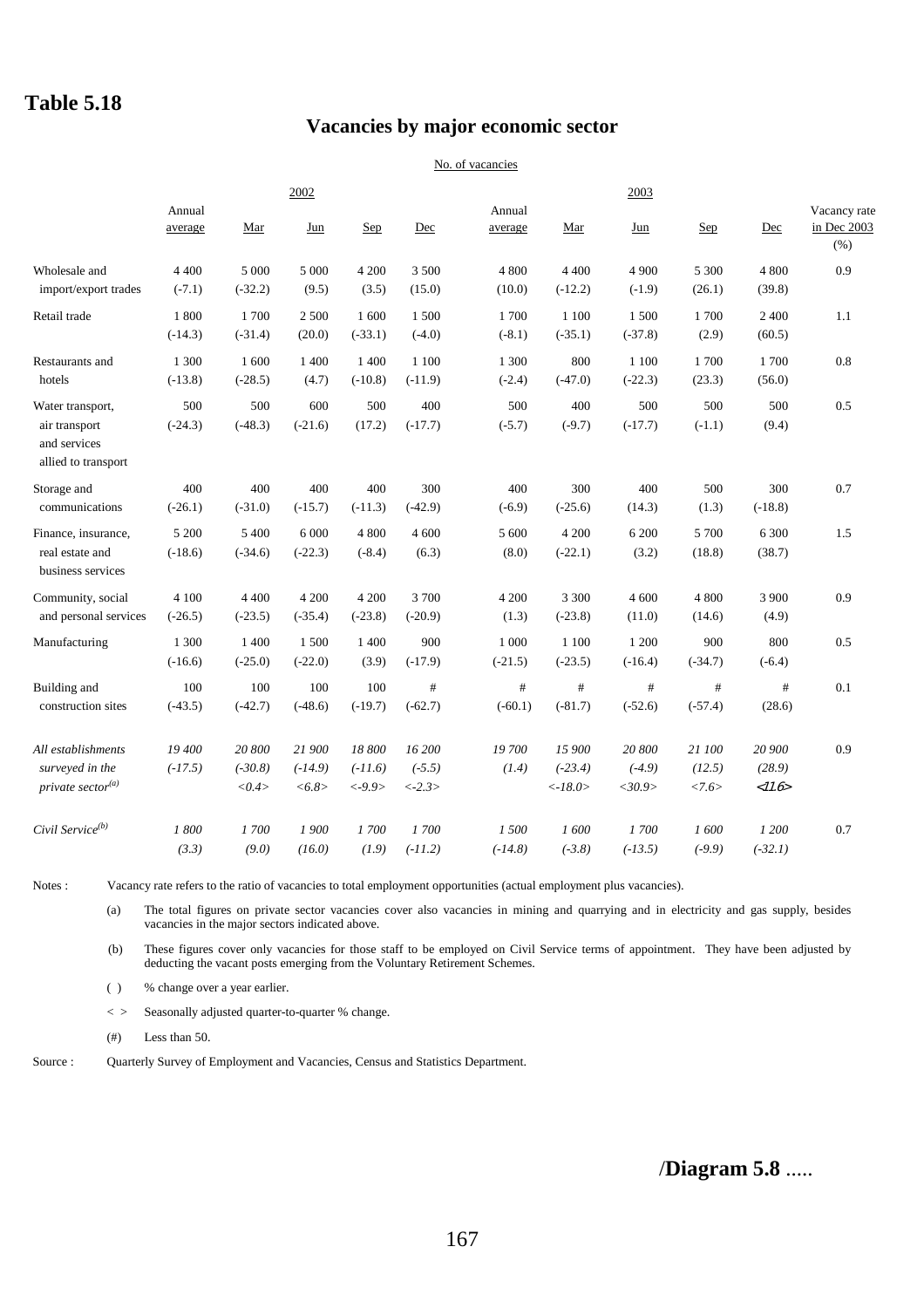#### **Diagram 5.8**



**Vacancies by broad economic sector**

5.18 Analysed by *occupation category*, vacancies for service workers and shop sales workers and for workers in elementary occupations leaped by 62.2% and 14.3% respectively in December 2003 over a year earlier. Most of the additional openings were concentrated in the distributive and catering trades. Vacancies for clerks also rose, by 6.1%. Yet vacancies for craft and related workers and for plant and machine operators and assemblers were slashed by 35.9% and 13.8% respectively, mainly reflecting weakened labour demand in the local manufacturing sector. As to workers at the upper segment of occupational hierarchy, vacancies for associate professionals and professionals continued to surge, by 42.1% and 29.7% respectively, with the increase occurring mostly in finance, insurance, real estate and business services. While vacancies for managers and administrators declined by 12.8%, the number involved was rather small.

/**Table 5.19** .....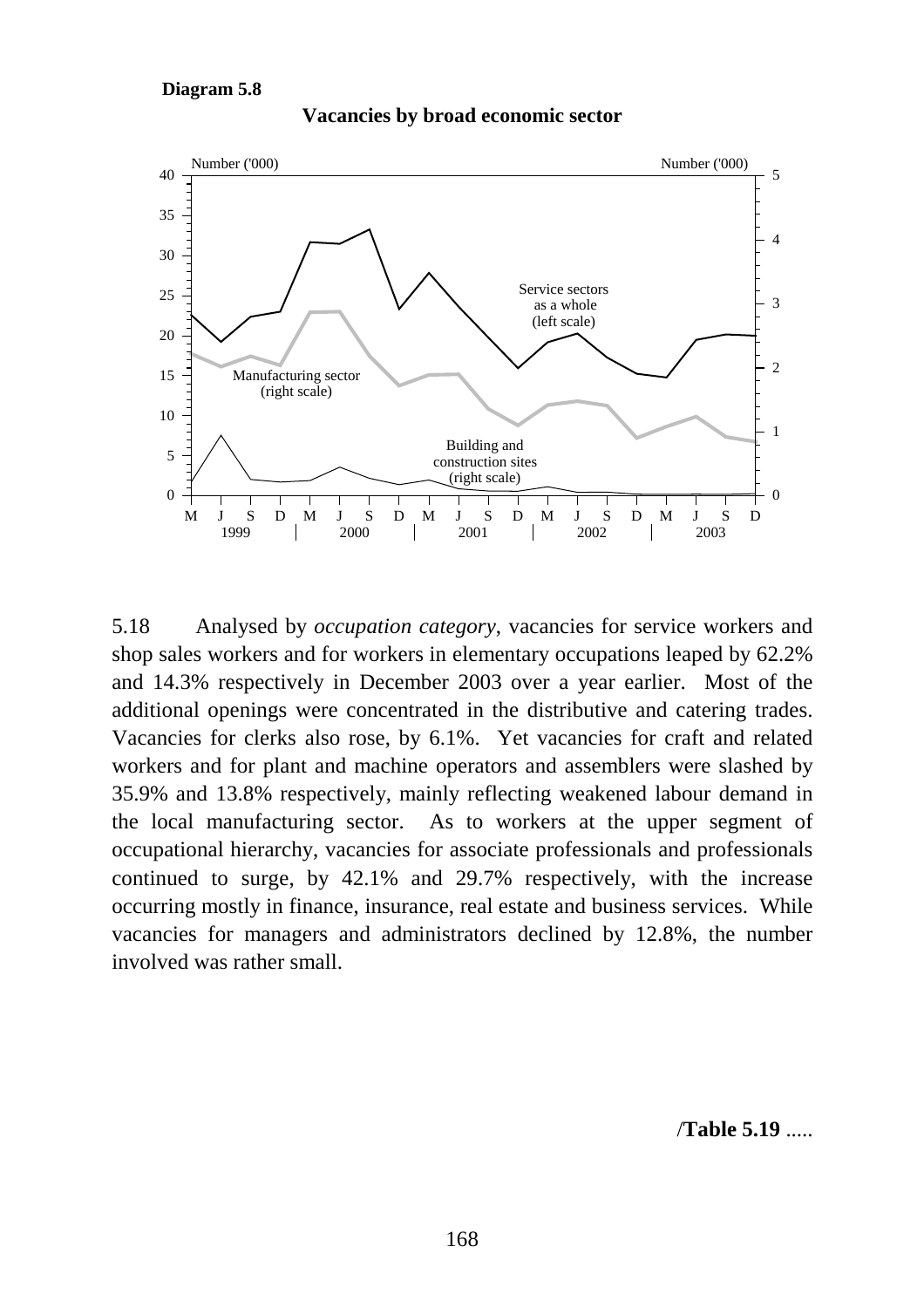# **Vacancies by major occupation category**

No. of vacancies

|                             |           |           | 2002      |           |           |           |           | 2003      |           |           |
|-----------------------------|-----------|-----------|-----------|-----------|-----------|-----------|-----------|-----------|-----------|-----------|
|                             | Annual    |           |           |           |           | Annual    |           |           |           |           |
|                             | average   | Mar       | Jun       | Sep       | Dec       | average   | Mar       | Jun       | Sep       | Dec       |
| Managers and administrators | 400       | 400       | 500       | 500       | 400       | 400       | 500       | 400       | 500       | 400       |
|                             | $(-21.5)$ | $(-48.7)$ | $(-31.0)$ | (23.2)    | (1.5)     | $(-2.7)$  | (25.5)    | $(-11.6)$ | $(-9.3)$  | $(-12.8)$ |
| Professionals               | 1 100     | 1 300     | 1 1 0 0   | 900       | 1 100     | 1 300     | 1 100     | 1 300     | 1 300     | 1 500     |
|                             | $(-39.1)$ | $(-52.0)$ | $(-53.5)$ | $(-26.5)$ | (10.3)    | (18.2)    | $(-12.9)$ | (21.5)    | (43.1)    | (29.7)    |
| Associate professionals     | 6 9 0 0   | 7 500     | 8 3 0 0   | 6 400     | 5 500     | 7 300     | 5 600     | 8 200     | 7500      | 7800      |
|                             | $(-5.8)$  | $(-21.8)$ | (7.2)     | $(-4.1)$  | (1.7)     | (5.6)     | $(-24.5)$ | $(-0.5)$  | (17.5)    | (42.1)    |
| Clerks                      | 3 800     | 4 100     | 4 200     | 3 4 0 0   | 3 4 0 0   | 3 900     | 3 600     | 4 3 0 0   | 4 200     | 3 600     |
|                             | $(-32.4)$ | $(-42.7)$ | $(-37.9)$ | $(-26.7)$ | $(-9.7)$  | (3.9)     | $(-11.9)$ | (2.5)     | (22.2)    | (6.1)     |
| Service workers and         | 3 700     | 3 9 0 0   | 3 9 0 0   | 3 800     | 3 000     | 3 600     | 2 3 0 0   | 3 100     | 4 3 0 0   | 4 9 0 0   |
| shop sales workers          | $(-8.1)$  | $(-20.1)$ | (7.3)     | $(-4.4)$  | $(-11.7)$ | $(-0.6)$  | $(-41.9)$ | $(-20.4)$ | (12.2)    | (62.2)    |
| Craft and related workers   | 500       | 600       | 600       | 400       | 500       | 500       | 600       | 600       | 600       | 300       |
|                             | $(-27.8)$ | $(-37.8)$ | $(-13.9)$ | $(-40.9)$ | $(-9.0)$  | (0.4)     | $(-4.9)$  | $(-0.3)$  | (46.4)    | $(-35.9)$ |
| Plant and machine operators | 800       | 900       | 700       | 900       | 500       | 500       | 400       | 600       | 400       | 500       |
| and assemblers              | $(-6.3)$  | (3.0)     | $(-31.9)$ | (22.5)    | $(-8.3)$  | $(-38.2)$ | $(-54.4)$ | $(-11.4)$ | $(-59.2)$ | $(-13.8)$ |
| Elementary occupations      | 2 3 0 0   | 2 2 0 0   | 2 700     | 2 400     | 1800      | 2 100     | 1 900     | 2 2 0 0   | 2 4 0 0   | 2 100     |
|                             | $(-17.8)$ | $(-32.4)$ | $(-8.0)$  | $(-13.8)$ | $(-13.7)$ | $(-6.0)$  | $(-16.0)$ | $(-16.1)$ | $(-1.2)$  | (14.3)    |

Note : ( ) % change over a year earlier.

Source : Quarterly Survey of Employment and Vacancies, Census and Statistics Department.

 $/5.19$  .....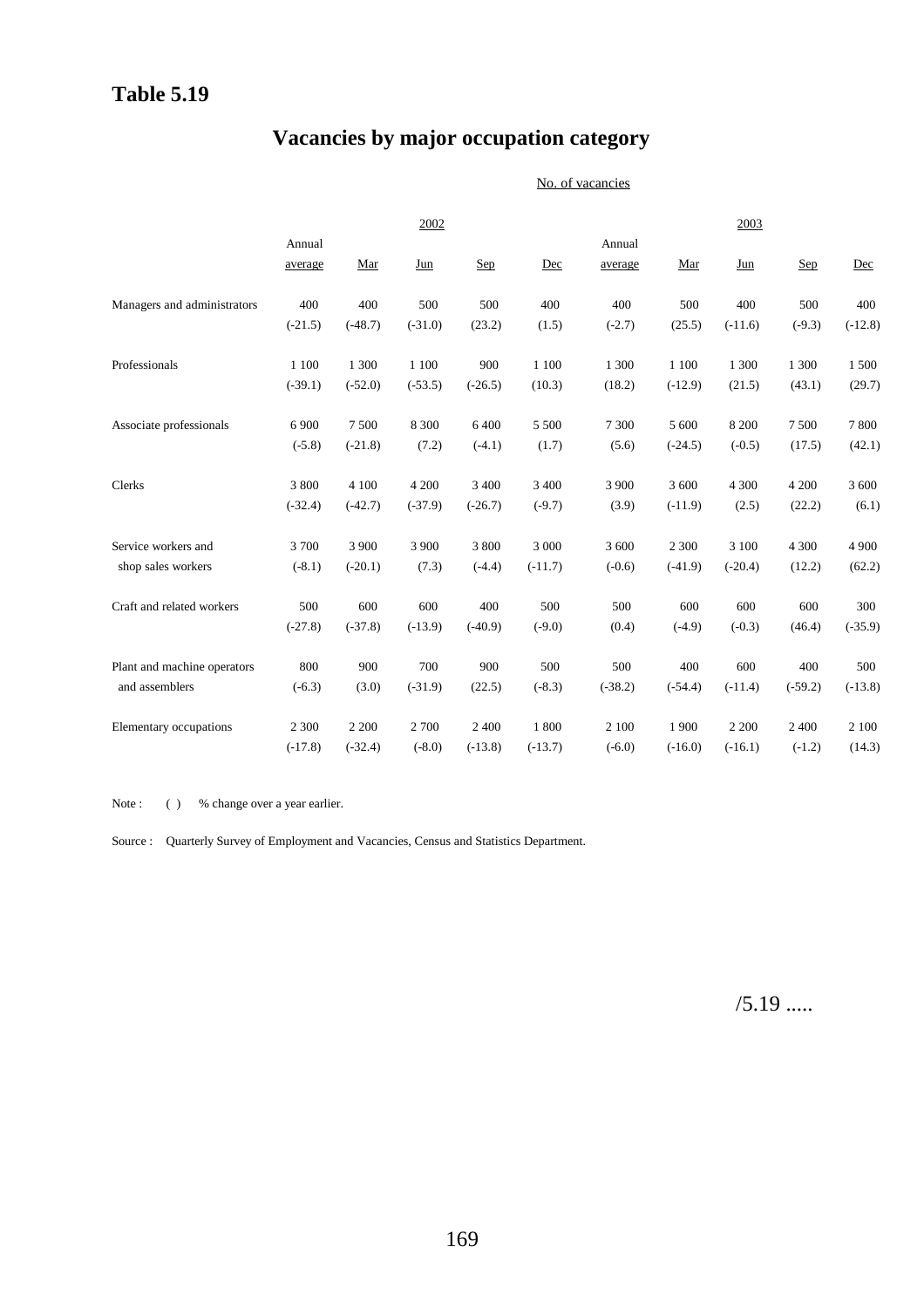5.19 As an additional indicator of the latest labour market situation, the number of vacancies received and the number of job placements achieved at the employment services run by the Labour Department remained distinctly higher, by 43.3% and 17.3% respectively in the first quarter of 2004 over a year earlier, following increases of 19.4% and 21.3% in the fourth quarter of 2003. As another crude indicator, the number of newly authorized unemployment cases under the Comprehensive Social Security Assistance (CSSA) Scheme fell by 27.1% in the first quarter of 2004 from a year earlier, further to a 13.1% decrease in the fourth quarter of 2003. On a quarter-to-quarter comparison, the number of these new cases also dropped, by 26.0% after 28.3% in these two quarters.

## **Earnings and wages**

5.20 Overall *labour earnings* in the private sector, as measured by payroll per person engaged, declined by 1.0% in money terms in the fourth quarter of 2003 from a year earlier, smaller than the 1.8% fall in the third quarter. Amongst the business establishments surveyed in the fourth quarter of 2003, 42% reported a reduction in average labour earnings over a year earlier, while 22% cited no change. The remaining 36% indicated a rise in average labour earnings, but this was partly due to a continued shift in the employment composition towards higher-skill and hence better-paid employees upon retrenchment of workers at the lower level. Discounting the decrease in consumer prices as reflected by the Composite CPI, overall labour earnings nevertheless still went up by 1.4% in real terms in the fourth quarter of 2003 over a year earlier, following a 1.9% rise in the third quarter. For 2003 as a whole, overall labour earnings were lower by an average of 1.8% in money terms, larger than the 1.1% decrease in 2002. Yet these corresponded to increases of 0.8% and 2.0% in real terms. On a seasonally adjusted quarter-to-quarter comparison, overall labour earnings edged up by 0.2% in money terms in the fourth quarter of 2003, having been static in the third quarter. In real terms, there was a decrease of 0.2% in the fourth quarter of 2003, after a 1.8% gain in the third quarter. This was nevertheless attributable to an increase in the seasonally adjusted Composite CPI between the third quarter and the fourth quarter of 2003, partly because of dissipation of the dampening effect from the rates concession implemented by the Government during the former period.

 $/5.21$  .....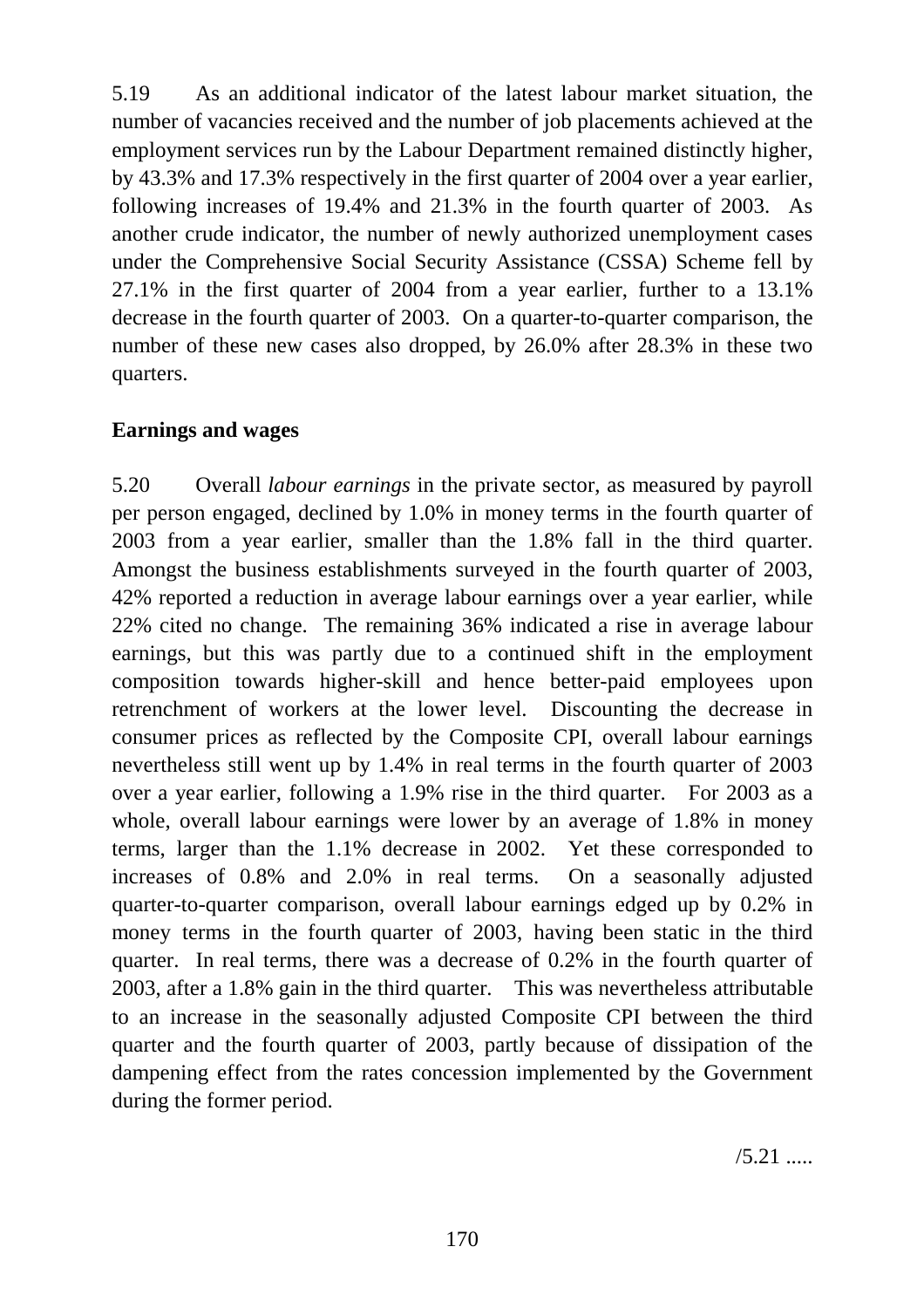5.21 Analysed by *economic sector*, labour earnings went down across-the-board in money terms. For all the *service sectors* surveyed taken together, labour earnings were reduced by 1.4% in money terms in the fourth quarter of 2003 from a year earlier, though lesser than the 2.0% decline in the third quarter. Discounting the fall in consumer prices, labour earnings were nevertheless higher by 1.0% in real terms in the fourth quarter of 2003 than a year earlier, following a 1.6% rise in the third quarter. Analysed by major constituent sector, earnings in community, social and personal services and in restaurants and hotels had relatively larger decreases by 4.5% and 3.2% respectively in money terms, or 2.2% and 0.9% in real terms, in the fourth quarter of 2003 over a year earlier. Earnings in transport, storage and communications, in the wholesale, retail and import/export trades, and in finance, insurance, real estate and business services fell more modestly, by 0.6 - 1.2% in money terms. In real terms, they still moved up by 1.2 - 1.8%. As to the local *manufacturing sector*, labour earnings declined by 0.8% in money terms in the fourth quarter of 2003 from a year earlier. But this was distinctly smaller than the 3.6% drop in third quarter. In real terms, labour earnings in this sector moved higher by 1.6% in the fourth quarter of 2003 from a year earlier, after decreasing slightly by 0.1% in the third quarter.

/**Table 5.20** .....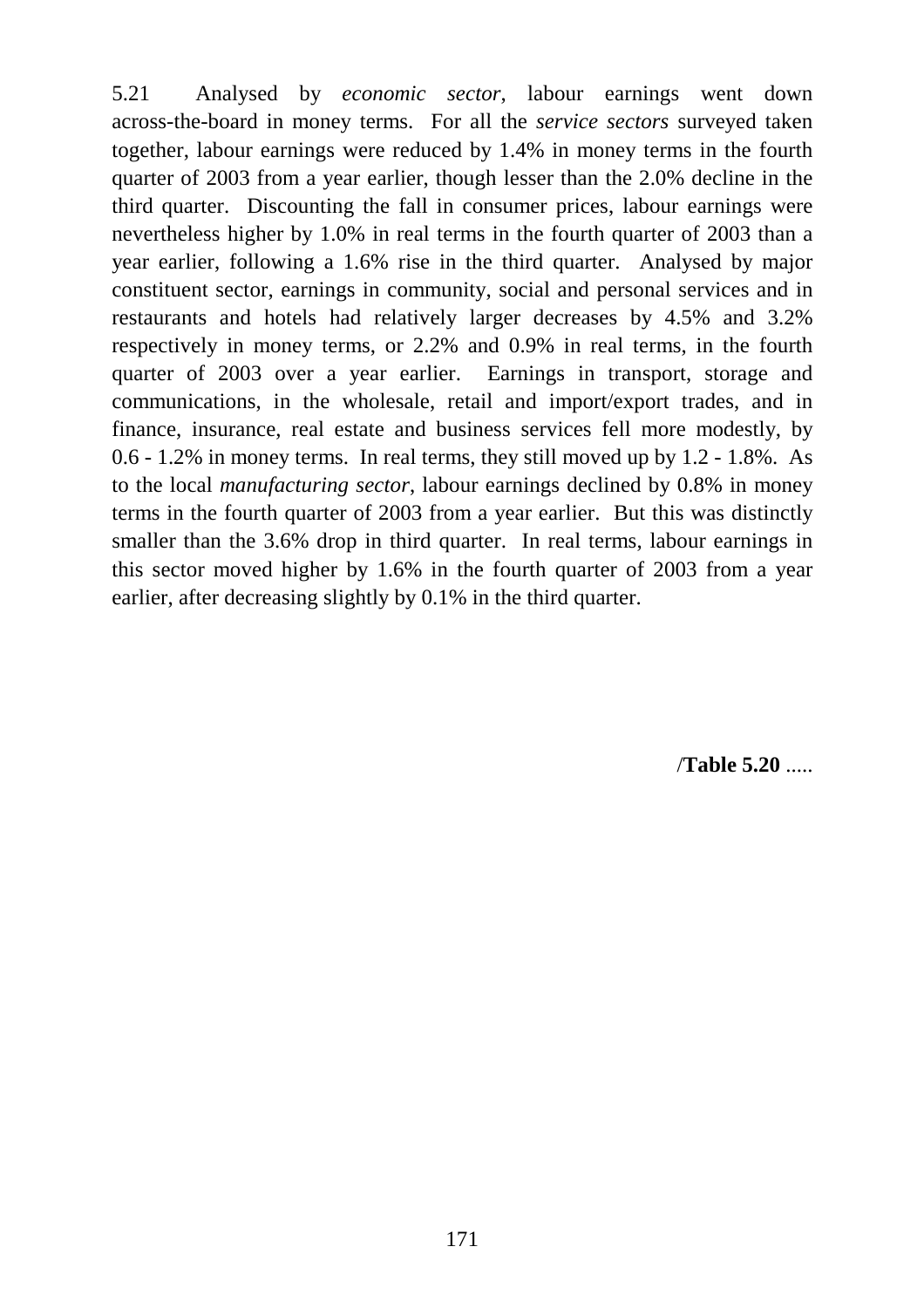#### **Labour earnings by major economic sector (year-on-year rate of change (%))**

|                                                             | Payroll per person engaged |                                     |                                        |                                     |                                        |                    |                                         |                                             |                                       |                                        |                   |  |
|-------------------------------------------------------------|----------------------------|-------------------------------------|----------------------------------------|-------------------------------------|----------------------------------------|--------------------|-----------------------------------------|---------------------------------------------|---------------------------------------|----------------------------------------|-------------------|--|
|                                                             |                            |                                     | 2002                                   |                                     |                                        |                    |                                         | Average<br>amount in                        |                                       |                                        |                   |  |
|                                                             | Annual                     | $\mathbf{Q}$                        | Q2                                     | Q <sub>3</sub>                      | Q <sub>4</sub>                         | Annual             | Q1                                      | Q2                                          | $Q3^{(a)}$                            | Q <sub>4</sub>                         | Q4 2003<br>$(\$)$ |  |
| Wholesale, retail and<br>import/export trades               | $-1.6$<br>(1.4)            | $-1.0$<br>(1.6)                     | $-1.6$<br>(1.7)                        | $-2.1$<br>(1.5)                     | $-2.0$<br>(1.0)                        | $-1.5$<br>(1.1)    | $-1.3$<br>(0.7)                         | $-2.5$<br>$(*)$                             | $-1.3$<br>(2.4)                       | $-0.9$<br>(1.5)                        | 12,300            |  |
| Restaurants and hotels                                      | $-4.2$<br>$(-1.1)$         | $-4.9$<br>$(-2.3)$                  | $-5.5$<br>$(-2.4)$                     | $-3.0$<br>(0.5)                     | $-3.1$<br>$(-0.1)$                     | $-6.2$<br>$(-3.7)$ | $-6.6$<br>$(-4.7)$                      | $-9.8$<br>$(-7.6)$                          | $-5.2$<br>$(-1.7)$                    | $-3.2$<br>$(-0.9)$                     | 8,100             |  |
| Transport, storage<br>and communications                    | $-0.2$<br>(2.9)            | $-1.9$<br>(0.7)                     | 1.5<br>(4.9)                           | $-2.5$<br>(1.0)                     | 2.0<br>(5.1)                           | $-1.7$<br>(0.9)    | $-0.3$<br>(1.7)                         | $-3.8$<br>$(-1.4)$                          | $-1.8$<br>(1.8)                       | $-1.2$<br>(1.2)                        | 20,100            |  |
| Finance, insurance,<br>real estate and<br>business services | $-2.2$<br>(0.8)            | $-2.0$<br>(0.6)                     | $-2.6$<br>(0.6)                        | $-1.4$<br>(2.2)                     | $-2.9$<br>$(*)$                        | $-1.4$<br>(1.2)    | $-2.7$<br>$(-0.7)$                      | $-1.5$<br>(0.9)                             | $-0.6$<br>(3.1)                       | $-0.6$<br>(1.8)                        | 19,200            |  |
| Community, social<br>and personal services                  | $-1.3$<br>(1.9)            | $\ast$<br>(2.7)                     | 0.1<br>(3.4)                           | $-2.4$<br>(1.2)                     | $-2.7$<br>(0.3)                        | $-4.7$<br>$(-2.2)$ | $-4.2$<br>$(-2.2)$                      | $-4.6$<br>$(-2.2)$                          | $-5.7$<br>$(-2.2)$                    | $-4.5$<br>$(-2.2)$                     | 18,500            |  |
| Manufacturing                                               | $-1.2$<br>(1.9)            | $-0.8$<br>(1.8)                     | $-0.6$<br>(2.7)                        | $-1.1$<br>(2.6)                     | $-2.2$<br>(0.7)                        | $-3.0$<br>$(-0.4)$ | $-5.1$<br>$(-3.2)$                      | $-2.2$<br>(0.3)                             | $-3.6$<br>$(-0.1)$                    | $-0.8$<br>(1.6)                        | 11,400            |  |
| All sectors surveyed<br>in the private sector               | $-1.1$<br>(2.0)            | $-0.6$<br>(2.1)<br><0.1><br>${1.0}$ | $-1.0$<br>(2.2)<br>$<-0.1>$<br>${0.5}$ | $-1.5$<br>(2.1)<br>< 0.7<br>$\{*\}$ | $-1.2$<br>(1.8)<br>$<-0.5>$<br>${0.2}$ | $-1.8$<br>(0.8)    | $-2.0$<br>$(*)$<br>< 0.7><br>$\{-0.7\}$ | $-2.5$<br>$(-0.1)$<br>$< -0.6 >$<br>${0.5}$ | $-1.8$<br>(1.9)<br>$\lt^*$<br>${1.8}$ | $-1.0$<br>(1.4)<br><0.2><br>$\{-0.2\}$ | 15,200            |  |

Notes : Figures not in brackets represent percentage changes in money terms, while those in round brackets represent percentage changes in real terms.

- (a) The lift in labour earnings in real terms as against the corresponding year-on-year decline in nominal terms was largely caused by an abrupt fall in the Composite CPI in the third quarter of 2003, consequential to the special relief measures implemented by the Government in that quarter.
- < > Seasonally adjusted quarter-to-quarter % change in money terms.
- { } Seasonally adjusted quarter-to-quarter % change in real terms.
- (\*) Change of less than 0.05%.
- Source : Labour Earnings Survey, Census and Statistics Department.

/**Diagram 5.9** .....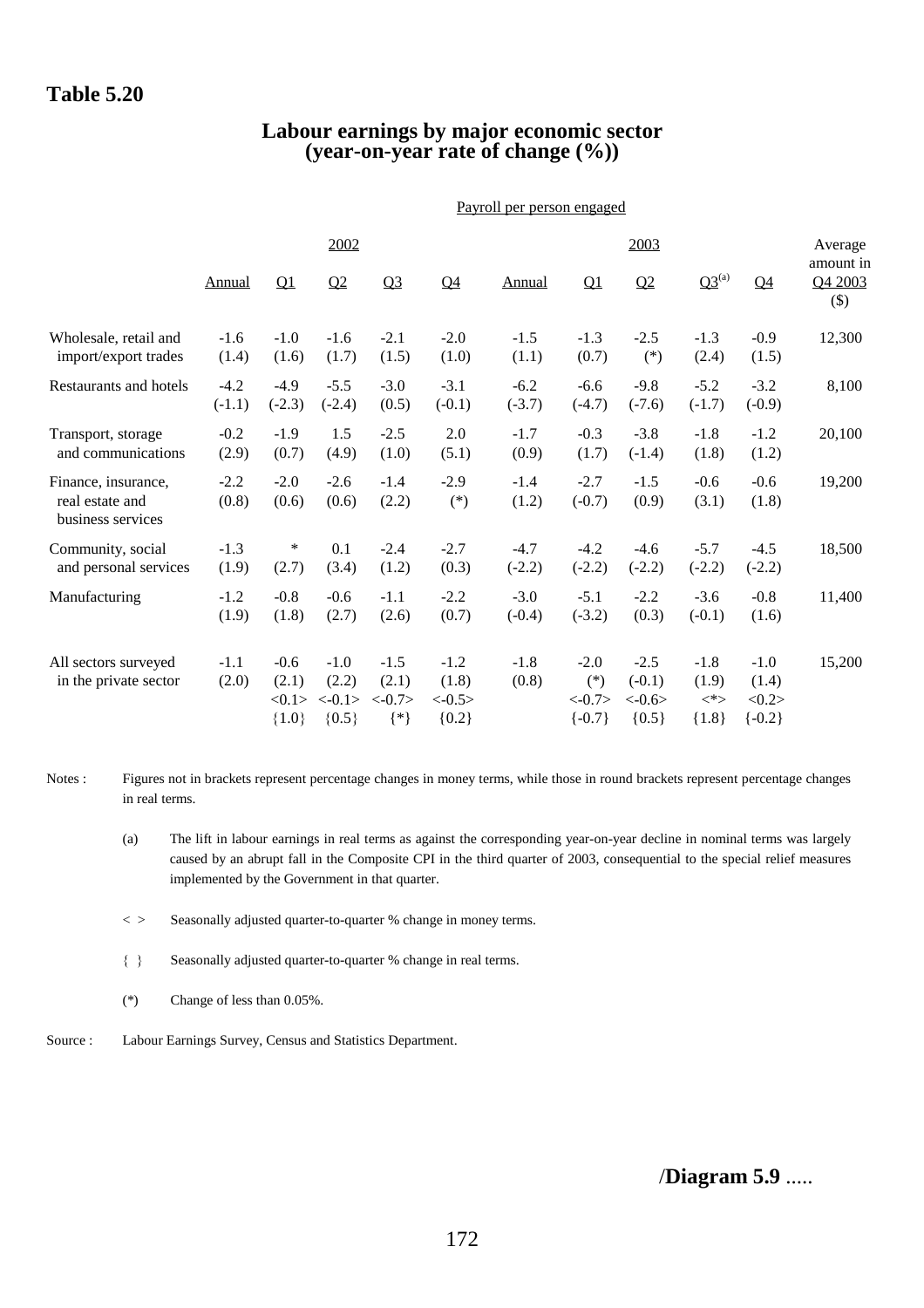



**Earnings by broad economic sector**





/5.22 .....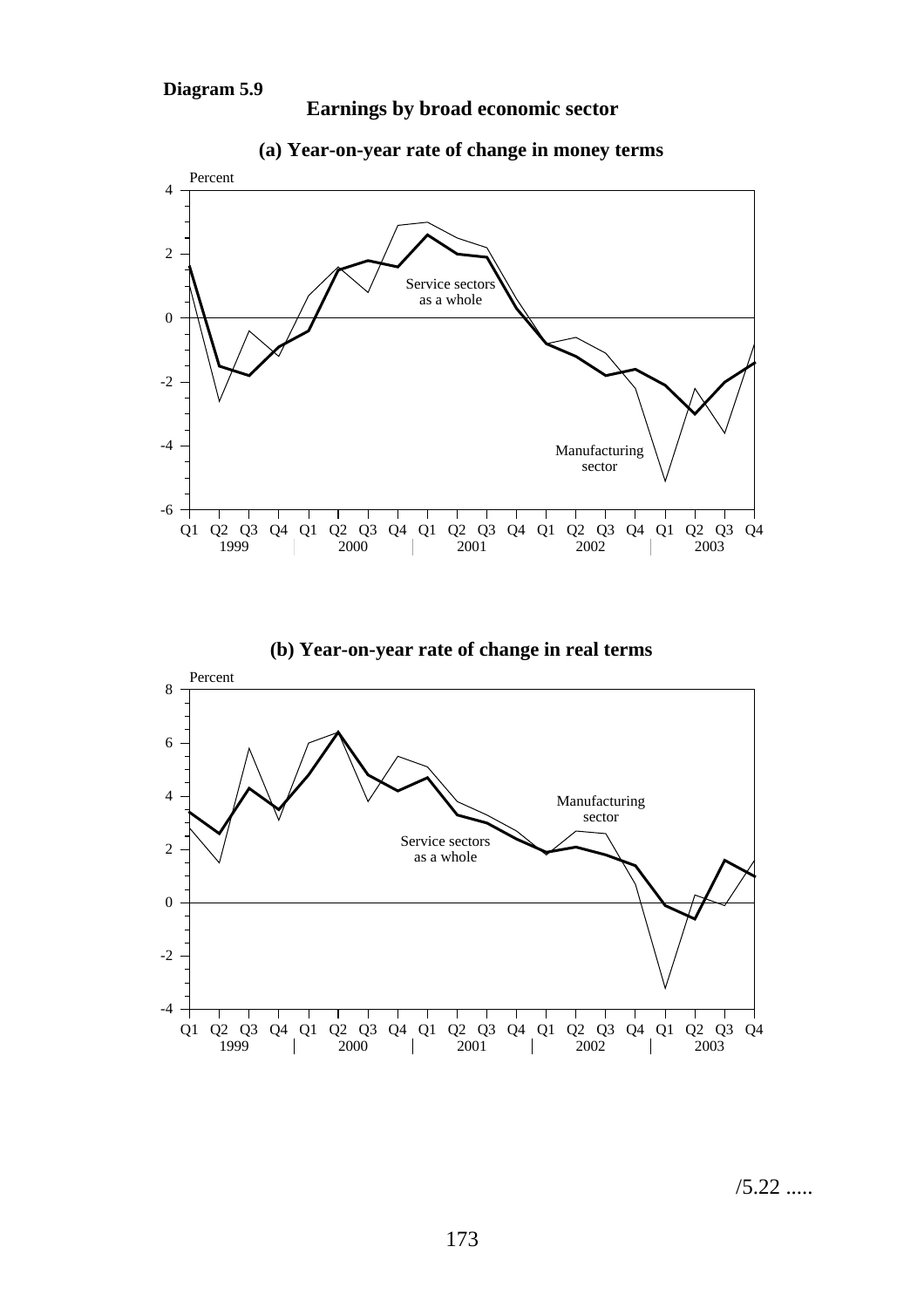5.22 Overall *labour wages* in the private sector fell by 1.5% in money terms in December 2003 over a year earlier, which was also more moderate than the 2.1% decrease in September. Amongst the business establishments surveyed in December 2003, 49% reported a reduction in average wage rate from a year earlier, involving primarily a cut in guaranteed bonuses and allowances. Another 11% revealed nil change. The remaining 40% cited a rise in average wage rate, which again was partly attributable to a shift in employment composition towards better-paid workers upon retrenchment of the lower-paid clerical staff and operatives. Discounting a moderated decline in consumer prices as measured by the  $CPI(A)^{(10)}$ , overall labour wages edged lower by 0.3% in real terms in December 2003 from a year earlier, after a 0.7% rise in September. For 2003 as a whole, overall labour wages were on average down by 1.9% in money terms from a year earlier, but up by 0.2% in real terms. In 2002, there was a decline of 1.0% in money terms, or an increase of 1.3% in real terms.

5.23 Analysed by *economic sector*, wages were reduced across many of the *service sectors*. Specifically, wages in restaurants and hotels, transport services and personal services were lower by 3.9%, 2.6% and 2.3% respectively in money terms in December 2003 than a year earlier. In real terms, these corresponded to decreases of 2.6%, 1.4% and 1.0%. Wages in the wholesale, retail and import/export trades fell by 1.3% in money terms, and were virtually static in real terms. Wages in finance, insurance, real estate and business services bounced up by 0.7% in money terms, with a 2.0% gain in real terms. As to the local *manufacturing sector*, wages declined both in money terms and in real terms, by 2.2% and 0.9% respectively in December 2003 from a year earlier.

/**Table 5.21** .....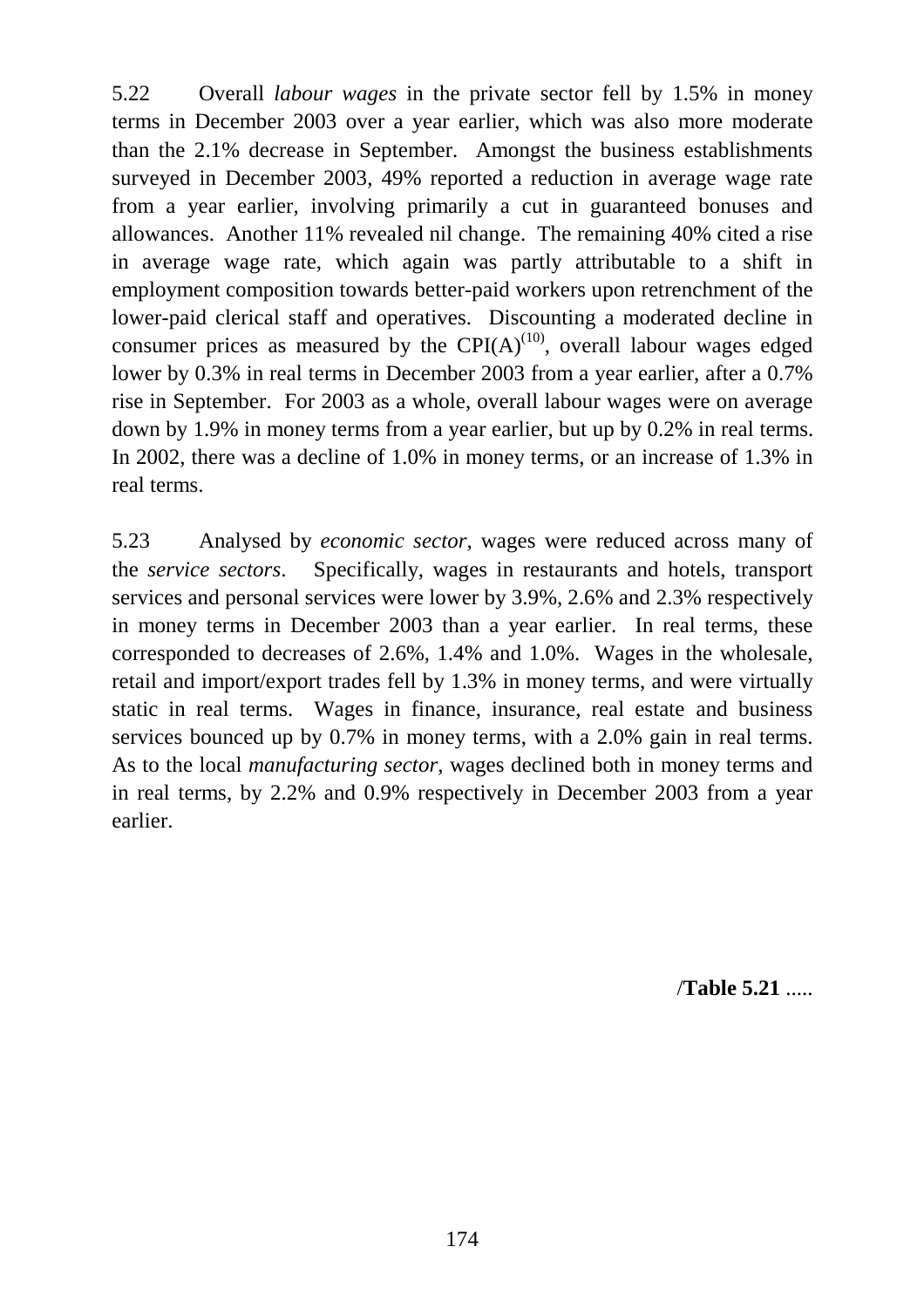#### **Wages by selected major economic sector (year-on-year rate of change (%))**

|                                                             |                 | By reference to the wage index |                 |                 |                    |                 |              |                 |                 |              |  |  |
|-------------------------------------------------------------|-----------------|--------------------------------|-----------------|-----------------|--------------------|-----------------|--------------|-----------------|-----------------|--------------|--|--|
|                                                             |                 |                                | 2002            |                 |                    |                 | 2003         |                 |                 |              |  |  |
|                                                             | Annual          | Mar                            | Jun             | Sep             | Dec <sup>(a)</sup> | Annual          | Mar          | Jun             | $Sep^{(b)}$     | Dec          |  |  |
| Wholesale, retail and                                       | $-0.6$          | ∗                              | 0.3             | $-2.0$          | $-0.7$             | $-1.7$          | $-1.2$       | $-2.9$          | $-1.5$          | $-1.3$       |  |  |
| import/export trades                                        | (1.7)           | (2.1)                          | (4.4)           | (2.4)           | $(-1.7)$           | (0.4)           | (0.7)        | $(-0.5)$        | (1.3)           | $(*)$        |  |  |
| Restaurants and hotels                                      | $-2.6$          | $-1.4$                         | $-3.3$          | $-2.7$          | $-3.0$             | $-4.1$          | $-3.2$       | $-4.5$          | $-5.0$          | $-3.9$       |  |  |
|                                                             | $(-0.3)$        | (0.6)                          | (0.6)           | (1.6)           | $(-4.0)$           | $(-2.1)$        | $(-1.4)$     | $(-2.1)$        | $(-2.3)$        | $(-2.6)$     |  |  |
| <b>Transport services</b>                                   | 0.6             | 1.1                            | 0.8             | ∗               | 0.5                | $-1.9$          | $-1.4$       | $-2.0$          | $-1.6$          | $-2.6$       |  |  |
|                                                             | (2.9)           | (3.1)                          | (4.9)           | (4.4)           | $(-0.5)$           | (0.1)           | (0.4)        | (0.4)           | (1.1)           | $(-1.4)$     |  |  |
| Finance, insurance,<br>real estate and<br>business services | $-0.8$<br>(1.5) | $-1.7$<br>(0.3)                | $-1.8$<br>(2.2) | $\ast$<br>(4.4) | 0.3<br>$(-0.8)$    | $-0.1$<br>(2.0) | 0.3<br>(2.2) | $-0.9$<br>(1.5) | $-0.3$<br>(2.5) | 0.7<br>(2.0) |  |  |
| Personal services                                           | $-1.5$          | $-0.9$                         | $-2.0$          | $-3.0$          | $-0.1$             | $-3.1$          | $-3.4$       | $-2.8$          | $-4.1$          | $-2.3$       |  |  |
|                                                             | (0.8)           | (1.1)                          | (2.0)           | (1.3)           | $(-1.1)$           | $(-1.1)$        | $(-1.6)$     | $(-0.3)$        | $(-1.3)$        | $(-1.0)$     |  |  |
| Manufacturing                                               | $-1.4$          | $-2.1$                         | $-0.7$          | $-1.5$          | $-1.4$             | $-2.7$          | $-2.6$       | $-2.4$          | $-3.7$          | $-2.2$       |  |  |
|                                                             | (0.8)           | $(-0.2)$                       | (3.4)           | (2.8)           | $(-2.5)$           | $(-0.7)$        | $(-0.7)$     | $(*)$           | $(-1.0)$        | $(-0.9)$     |  |  |
| All selected sectors surveyed                               | $-1.0$          | $-0.8$                         | $-0.9$          | $-1.5$          | $-0.8$             | $-1.9$          | $-1.5$       | $-2.5$          | $-2.1$          | $-1.5$       |  |  |
| in the private sector                                       | (1.3)           | (1.2)                          | (3.1)           | (2.8)           | $(-1.8)$           | (0.2)           | (0.3)        | $(-0.1)$        | (0.7)           | $(-0.3)$     |  |  |

Notes : Figures not in brackets represent percentage changes in money terms, while those in brackets represent percentage changes in real terms.

- (a) Because of a low base of comparison in December 2001, due to the waiver of public housing rentals in that month, the CPI(A) made an upswing in December 2002, and this dampened the change in wages to decline in real terms across-the-board in December 2002 over a year earlier.
- (b) The lift in labour wages in real terms as against the corresponding year-on-year decline in nominal terms was largely caused by an abrupt fall in the CPI(A) in the third quarter of 2003, consequential to the special relief measures implemented by the Government in that quarter.
- (\*) Change of less than 0.05%.
- Source : Labour Earnings Survey, Census and Statistics Department.

 $/5.24$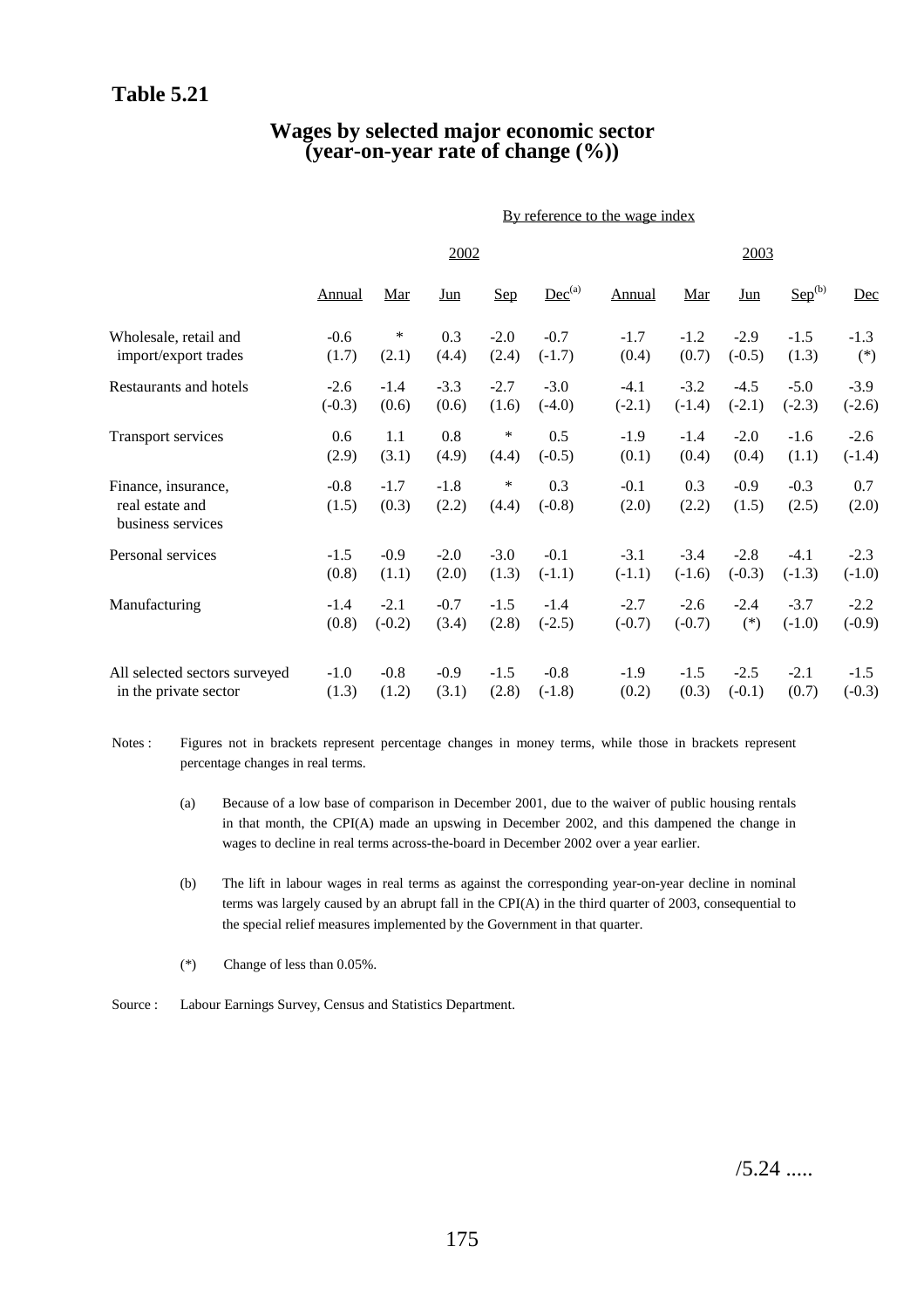5.24 Analysed by *occupation category*, wages for miscellaneous non-production workers, service workers and craftsmen went down by 4.3%, 2.7% and 2.3% respectively in money terms, or 3.1%, 1.4% and 1.0% in real terms, in December 2003 over a year earlier. Wages for operatives and for clerical and secretarial workers had lesser declines, by 1.5% and 1.4% respectively in money terms, or 0.2% and 0.1% in real terms. Wages for supervisory and technical workers showed no change in money terms, but a rise of 1.3% in real terms.

#### **Table 5.22**

#### **Wages by selected major occupation category (year-on-year rate of change (%))**

By reference to the wage index

|                        |               |            | 2002       |        |                    | 2003          |          |          |             |          |
|------------------------|---------------|------------|------------|--------|--------------------|---------------|----------|----------|-------------|----------|
|                        | <b>Annual</b> | <u>Mar</u> | <u>Jun</u> | Sep    | Dec <sup>(a)</sup> | <b>Annual</b> | Mar      | Jun      | $Sep^{(b)}$ | Dec      |
| Supervisory and        | $-0.2$        | $-0.2$     | 0.1        | $-0.7$ | $\ast$             | $-0.6$        | $-0.2$   | $-1.8$   | $-0.4$      | $\ast$   |
| technical workers      | (2.1)         | (1.8)      | (4.2)      | (3.7)  | $(-1.0)$           | (1.5)         | (1.7)    | (0.6)    | (2.5)       | (1.3)    |
| Clerical and           | $-1.1$        | $-0.2$     | $-0.8$     | $-1.8$ | $-1.7$             | $-2.3$        | $-2.2$   | $-3.0$   | $-2.7$      | $-1.4$   |
| secretarial workers    | (1.2)         | (1.8)      | (3.2)      | (2.5)  | $(-2.7)$           | $(-0.2)$      | $(-0.4)$ | $(-0.6)$ | (0.1)       | $(-0.1)$ |
| Craftsmen              | $-0.9$        | $-0.6$     | $-1.6$     | $-1.5$ | 0.2                | $-1.6$        | $-1.5$   | $-0.8$   | $-1.9$      | $-2.3$   |
|                        | (1.4)         | (1.4)      | (2.4)      | (2.9)  | $(-0.8)$           | (0.5)         | (0.3)    | (1.7)    | (0.9)       | $(-1.0)$ |
| Operatives             | $-0.9$        | $-1.0$     | 0.1        | $-1.3$ | $-1.3$             | $-2.3$        | $-2.7$   | $-2.7$   | $-2.4$      | $-1.5$   |
|                        | (1.4)         | (1.0)      | (4.2)      | (3.0)  | $(-2.3)$           | $(-0.3)$      | $(-0.9)$ | $(-0.3)$ | (0.3)       | $(-0.2)$ |
| Service workers        | $-3.0$        | $-3.0$     | $-3.6$     | $-3.4$ | $-2.1$             | $-3.0$        | $-2.3$   | $-3.2$   | $-4.0$      | $-2.7$   |
|                        | $(-0.8)$      | $(-1.0)$   | (0.3)      | (0.9)  | $(-3.2)$           | $(-1.0)$      | $(-0.4)$ | $(-0.8)$ | $(-1.3)$    | $(-1.4)$ |
| Miscellaneous          | $-1.3$        | $-0.9$     | $-1.4$     | $-1.8$ | $-1.0$             | $-3.8$        | $-2.8$   | $-4.0$   | $-4.0$      | $-4.3$   |
| non-production workers | (1.0)         | (1.1)      | (2.6)      | (2.6)  | $(-2.1)$           | $(-1.8)$      | $(-1.0)$ | $(-1.6)$ | $(-1.3)$    | $(-3.1)$ |

Notes : Figures not in brackets represent percentage changes in money terms, while those in brackets represent percentage changes in real terms.

- (a) Also see Note (a) to Table 5.21.
- (b) Also see Note (b) to Table 5.21.
- (\*) Change of less than 0.05%.

Source : Labour Earnings Survey, Census and Statistics Department.

/**Diagram 5.10** .....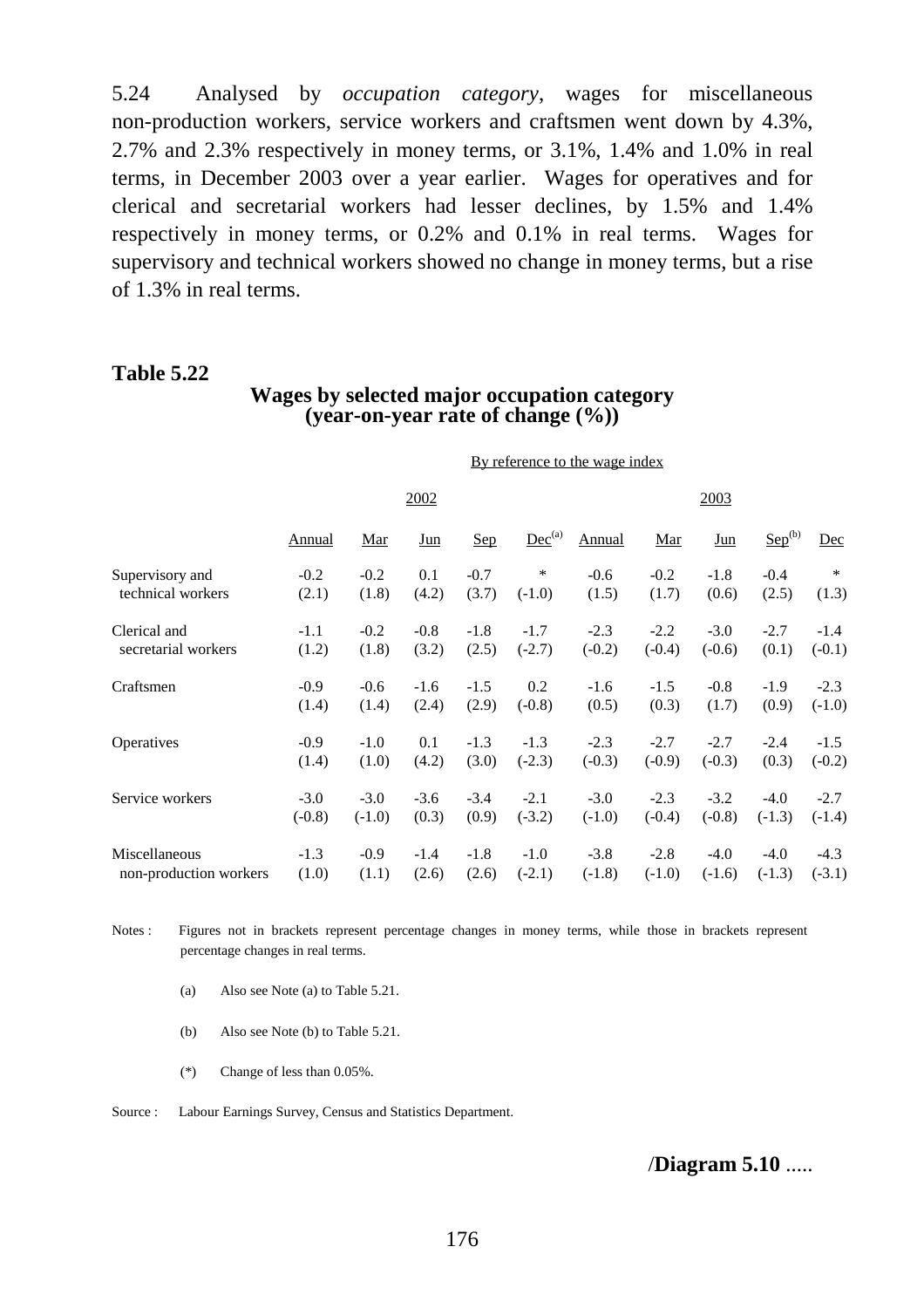

**Earnings, wages and the unemployment rate**

Note :  $(*)$  Depicted as year-on-year rates of change in money terms.

5.25 Overall wages in the *construction sector* continued to ease, by 1.1% in money terms in the fourth quarter of 2003 from a year earlier, broadly similar to the 1.3% fall in the third quarter. Nevertheless, after discounting the decline in consumer prices as shown by the CPI(A), construction wages moved up by 0.6% in real terms in the fourth quarter of 2003 over a year earlier, after a 2.1% rise in the third quarter. For 2003 as a whole, construction wages declined by an average of 0.8% in money terms, following nil change in 2002. In real terms, these wages were higher by an average of 1.3% in 2003, as against a 3.3% increase in 2002.

5.26 Wages for the various constituent job categories in the construction sector moved differently. Specifically, wages for carpenters and joiners and for steelbenders were slashed by 5.9% and 5.0% respectively in money terms in the fourth quarter of 2003 from a year earlier, while those for painters, plasterers, electricians (wiremen) and plant operators dropped by 2.3 - 3.7% in money terms. Wages for concretors/bricklayers/drainlayers were reduced modestly, by 0.8% in money terms. On the other hand, wages for fitters, plumbers and truck drivers all went up, by 3.9%, 2.3% and 0.8% respectively in money terms.

/**Table 5.23** .....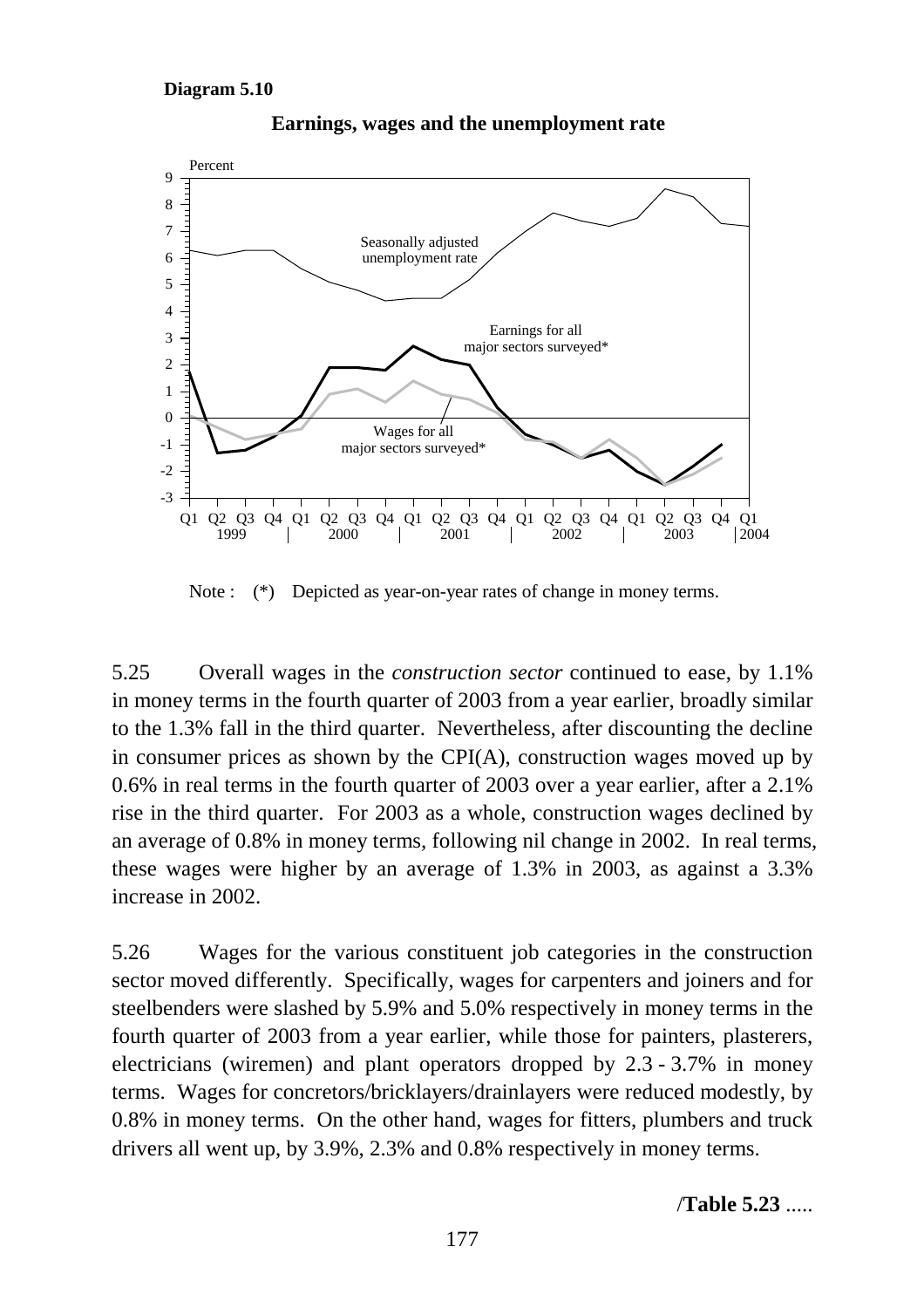|                                                                 | 2002          |                 |                |                 |                 | 2003            |                 |                 |                 |                 |
|-----------------------------------------------------------------|---------------|-----------------|----------------|-----------------|-----------------|-----------------|-----------------|-----------------|-----------------|-----------------|
|                                                                 | <b>Annual</b> | $\mathbf{Q}$    | Q <sub>2</sub> | Q <sub>3</sub>  | Q <sub>4</sub>  | Annual          | $\mathbf{Q}$    | Q <sub>2</sub>  | Q <sub>3</sub>  | $Q_4$           |
| Concretors/bricklayers/<br>drainlayers                          | 0.4           | $-0.2$          | 3.0            | 1.1             | $-2.0$          | $-1.3$          | $\ast$          | $-2.5$          | $-1.7$          | $-0.8$          |
| Steelbenders                                                    | 2.2           | 1.0             | 3.1            | 3.4             | 1.4             | $-2.7$          | $-0.1$          | $-1.1$          | $-4.6$          | $-5.0$          |
| Carpenters and joiners                                          | 3.0           | $-1.5$          | 5.2            | 5.6             | 3.0             | $-2.5$          | 2.6             | $-3.5$          | $-3.0$          | $-5.9$          |
| Plumbers                                                        | $-1.9$        | $-3.8$          | $-2.1$         | $-2.3$          | 0.6             | 2.1             | 1.1             | 1.9             | 3.0             | 2.3             |
| Fitters                                                         | $-0.8$        | 2.6             | $-0.7$         | $-2.4$          | $-2.5$          | 3.3             | 0.7             | 2.7             | 5.8             | 3.9             |
| Plasterers                                                      | $-1.8$        | $-3.6$          | $-1.9$         | $-1.3$          | $-0.3$          | $-1.6$          | $-1.3$          | $-1.3$          | $-0.7$          | $-3.2$          |
| Painters                                                        | $-3.0$        | $-2.1$          | $-3.6$         | $-4.5$          | $-1.5$          | $-0.3$          | 2.1             | 1.4             | $-1.0$          | $-3.7$          |
| Electricians (wiremen)                                          | 1.9           | 3.3             | 2.7            | 0.3             | 1.4             | $-0.6$          | 1.4             | $-0.2$          | $-1.4$          | $-2.3$          |
| Plant operators                                                 | 1.2           | 3.3             | 2.8            | 0.2             | $-1.4$          | $-1.8$          | $-1.1$          | $-1.5$          | $-2.3$          | $-2.3$          |
| Truck drivers                                                   | $-0.3$        | 2.5             | 1.3            | $-1.9$          | $-2.8$          | $-0.2$          | $-2.0$          | 0.4             | 0.1             | 0.8             |
| All job categories in<br>the construction sector <sup>(a)</sup> | ∗<br>(3.3)    | $-0.2$<br>(2.6) | 1.6<br>(5.3)   | $-0.4$<br>(3.8) | $-0.9$<br>(1.6) | $-0.8$<br>(1.3) | $\ast$<br>(1.8) | $-1.0$<br>(0.8) | $-1.3$<br>(2.1) | $-1.1$<br>(0.6) |

## **Construction wage rates by selected job category (year-on-year rate of change (%))**

Notes : Figures not in brackets represent percentage changes in money terms, while those in brackets represent percentage changes in real terms.

- (a) Apart from the above selected job categories, this also covers such other job categories as masons, blacksmiths, terrazzo and granolithic workers, glaziers, heavy load coolies, pneumatic drillers, bamboo workers and scaffolders, structural steel erectors, divers, and diver's linesmen. Yet as the employment involved in such job categories is much smaller, their respective wages are of lesser significance and are therefore not separately shown in this table.
- (\*) Change of less than 0.05%.
- Source : Census and Statistics Department.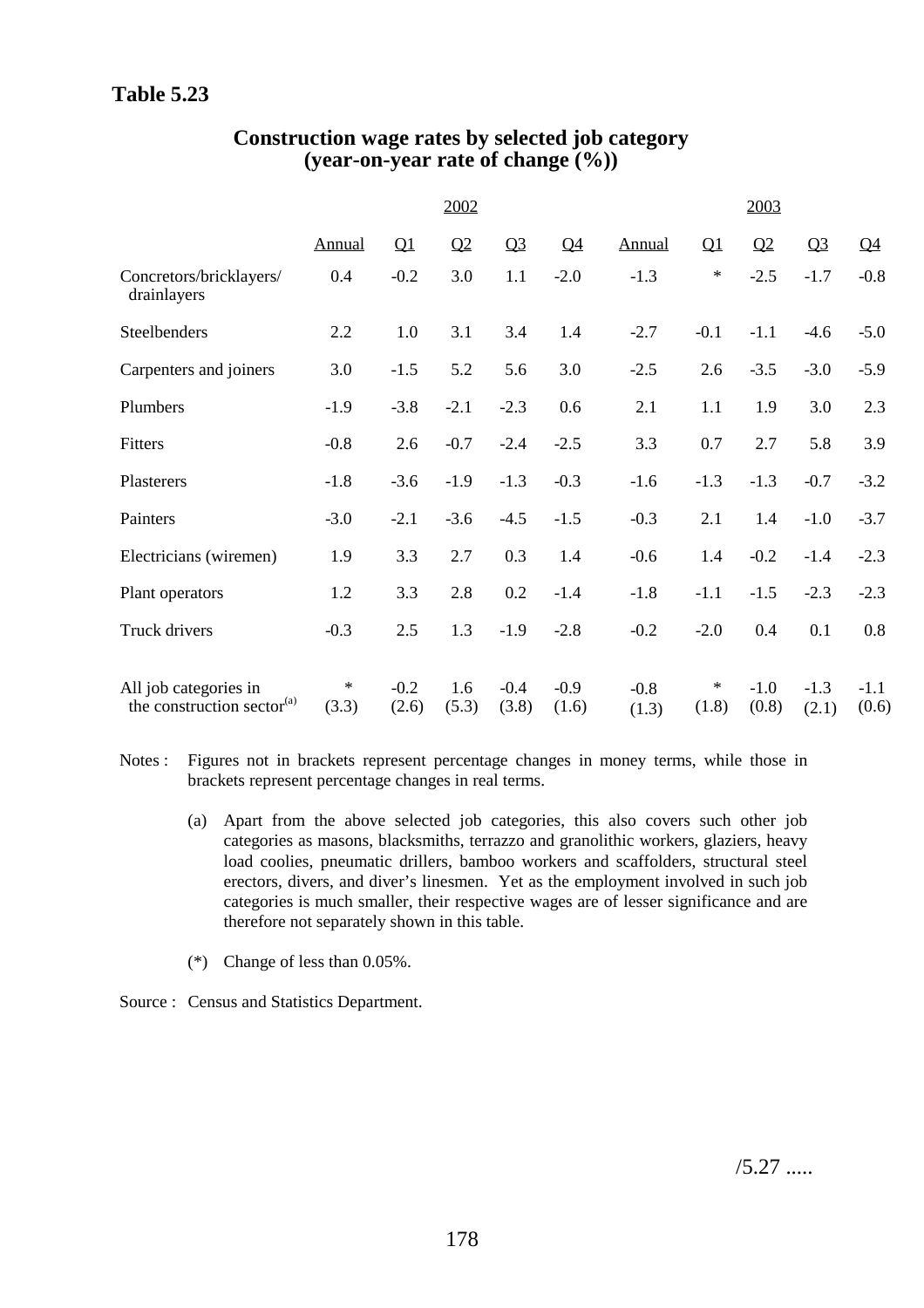5.27 In February 2003, the Government announced its decision to restore the dollar value of all Civil Service pay points below Directorate Pay Scale Point 3 (D3) or equivalent back to the levels as at 30 June 1997 by two adjustments of broadly equal amount to be implemented on 1 January 2004 and 1 January 2005 respectively, and to restore the dollar value of all Civil Service pay points at D3 and above or equivalent back to the levels as at 30 June 1997 from 1 January 2004. With the enactment of the Public Officers Pay Adjustments (2004/2005) Ordinance in December 2003, which served to implement the pay reductions in 2004 and 2005, the first stage of the Civil Service pay reduction took effect on 1 January 2004.

5.28 The Government has embarked on an exercise to develop, in consultation with staff, an improved Civil Service pay adjustment mechanism on the basis of the existing one. The improved mechanism will comprise the conduct of periodic pay level surveys to compare the Civil Service pay levels with those in the private sector, the conduct of annual pay trend surveys based on an improved methodology, and an effective means for implementing both upward and downward pay adjustments. To take forward the exercise, a steering committee has been set up to tender advice in the process. Staff feedback is gauged through a consultative group comprising staff representatives. A consultant has been appointed to provide technical assistance in drawing up a detailed and feasible survey methodology for the pay level. The aim is to complete the exercise, including the conduct of a pay level survey, in the second quarter of 2005.

/**Notes** .....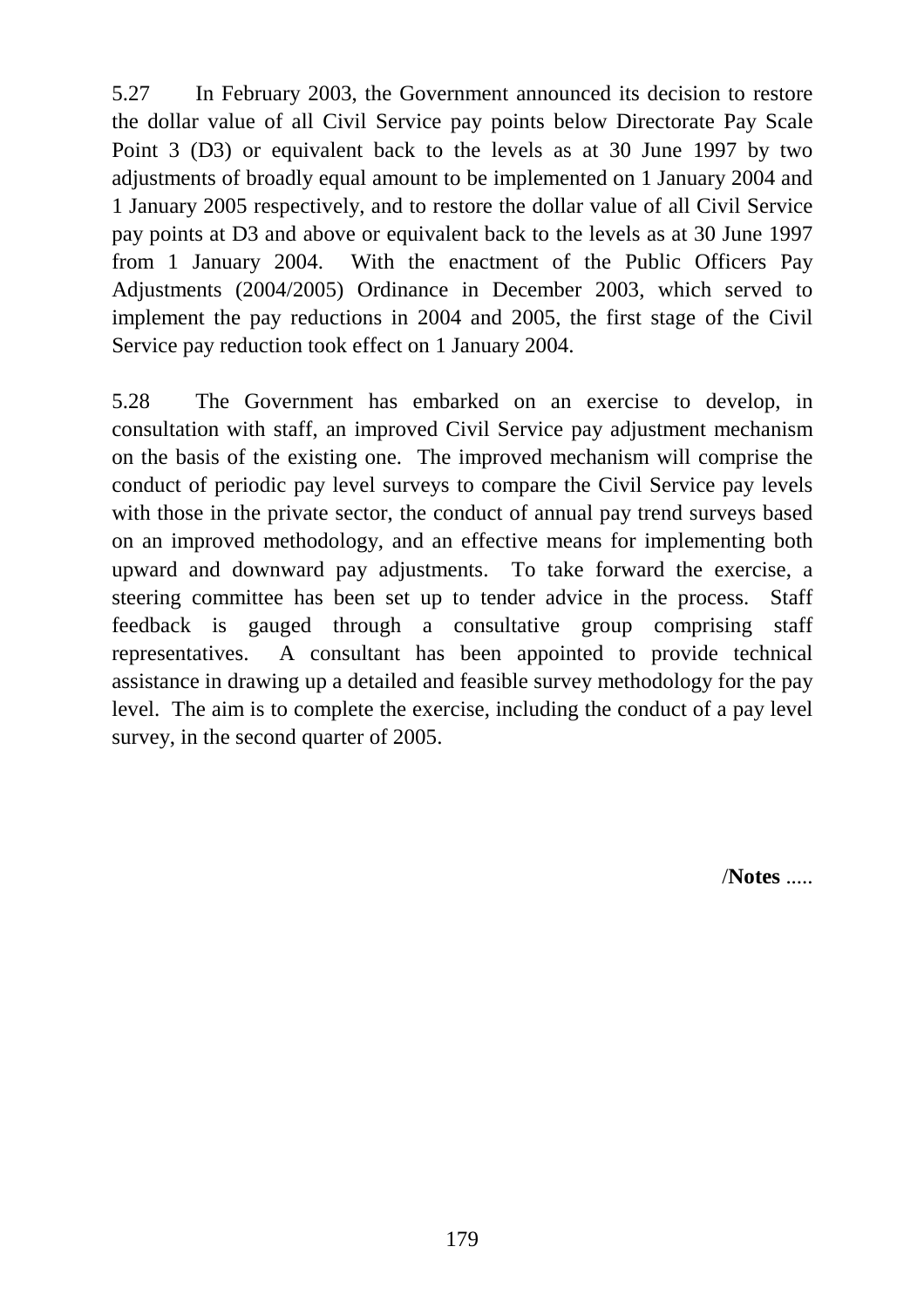#### **Notes :**

(1) For a person aged 15 or above to be classified as unemployed, he or she should: (a) not have a job and not be performing any work for pay or profit during the reference period (i.e. seven days before enumeration); and (b) be available for work during the reference period; and (c) be seeking work during the 30 days before enumeration.

Notwithstanding the above, the following types of persons are also considered as unemployed: (a) persons without a job, having sought work but not available for work because of temporary sickness; (b) persons without a job, available for work but not having sought work because they will take up new jobs or start business at a subsequent date, or expect to return to their original jobs; and (c) discouraged workers not having sought work because they believe work is not available to them.

Even at full employment, some frictional unemployment is bound to exist as workers move between jobs in order to obtain better terms of employment. The precise level of unemployment which can be described as purely frictional varies amongst economies, depending on the structure and characteristics of their labour markets.

In April 2001, the Census and Statistics Department put out a revised series of seasonally adjusted unemployment rate compiled by reference to the X-11 ARIMA method, which adjusts for all seasonal variations in employment and unemployment (i.e. the changes due to holiday effects, seasonally ups and downs in economic activity, seasonal variations in first-time job-seekers, etc). This replaces the former series which adjusts only for seasonal variations in the proportion of first-time job-seekers in the labour force. For more details, see Note (3) at the end of Chapter 5 of the Half-yearly Economic Report 2001.

(2) The main criteria for an employed person aged 15 or above to be classified as underemployed are: involuntarily working less than 35 hours during the reference period (i.e. seven days before enumeration), and either available for additional work during the reference period or seeking additional work during the 30 days before enumeration.

Following these criteria, employed persons taking no-pay leave due to slack work during the reference period are also classified as underemployed if they had worked less than 35 hours or were on leave for the entire reference period.

- (3) The employed population refers to those persons aged 15 or above who performed work for pay or profit or had a formal job attachment during the reference period (i.e. seven days before enumeration).
- (4) The labour force, or the economically active population, is defined to include all persons aged 15 or above who either were engaged in productive work during the reference period (i.e. seven days before enumeration) or would otherwise have been engaged in productive work but were unemployed.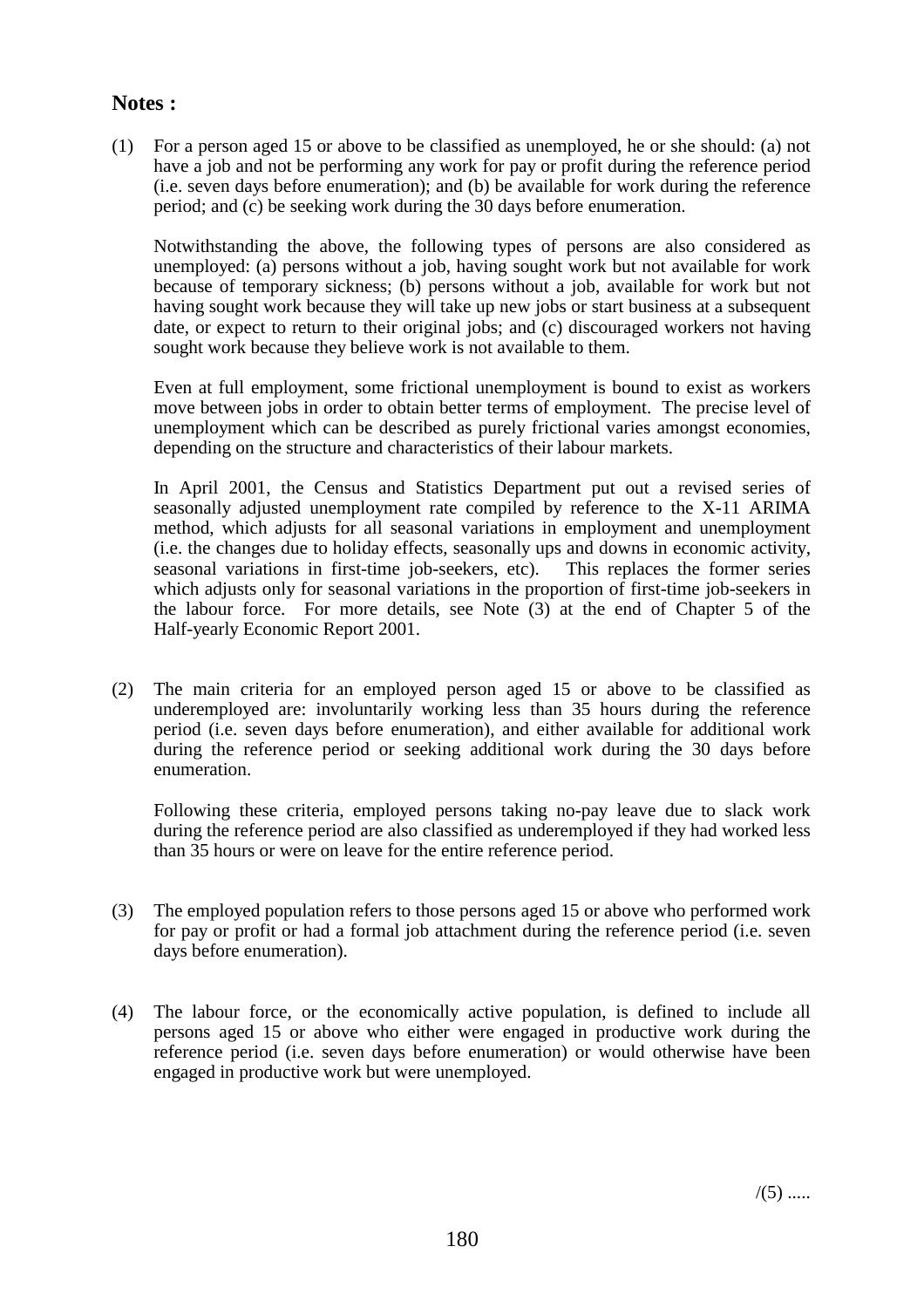- (5) The labour force participation rate is defined as the proportion of economically active population (i.e. those working or unemployed) in the population aged 15 or above.
- (6) In addition to wages, which include all regular payments like basic pay and stipulated bonuses and allowances, earnings also cover overtime pay and other non-guaranteed or irregular bonuses and allowances, except severance pay and long service payment. Because of this difference, as well as the difference in sectoral and occupational coverage, the movements in average earnings, as measured by payroll per person engaged, do not necessarily match closely with those in wage rates.
- (7) The wage data as collected have a more limited coverage than the corresponding earnings data. More specifically, the coverage of the service sectors in the wage data is far from complete, and the coverage of occupation categories in the wage data is only up to the supervisory and technical level.
- (8) The service sectors cover the wholesale, retail and import/export trades, restaurants and hotels; transport, storage and communications; finance, insurance, real estate and business services; and community, social and personal services.
- (9) Employment for the construction sector as a whole is enumerated from the General Household Survey carried out by the Census and Statistics Department. Apart from site workers, it also includes non-site workers engaged in minor alteration and addition, repair, maintenance and interior decoration work on existing buildings. In addition, it includes professional, administrative and other support personnel engaged in that sector, such as engineers, architects, surveyors and contract managers, as well as general clerical staff.
- (10) Different consumer price indices are used for compiling the real indices of labour earnings and wages, taking into account their relevance to the respective occupation coverage. Specifically, the Composite CPI, being an indicator of overall consumer prices, is taken as the price deflator for earnings received by employees at all levels of the occupational hierarchy. The CPI(A), being an indicator of consumer prices for the middle to lower income groups, is taken as the price deflator for wages in respect of workers on occupations up to the supervisory level, and also in respect of manual workers engaged in the construction sector.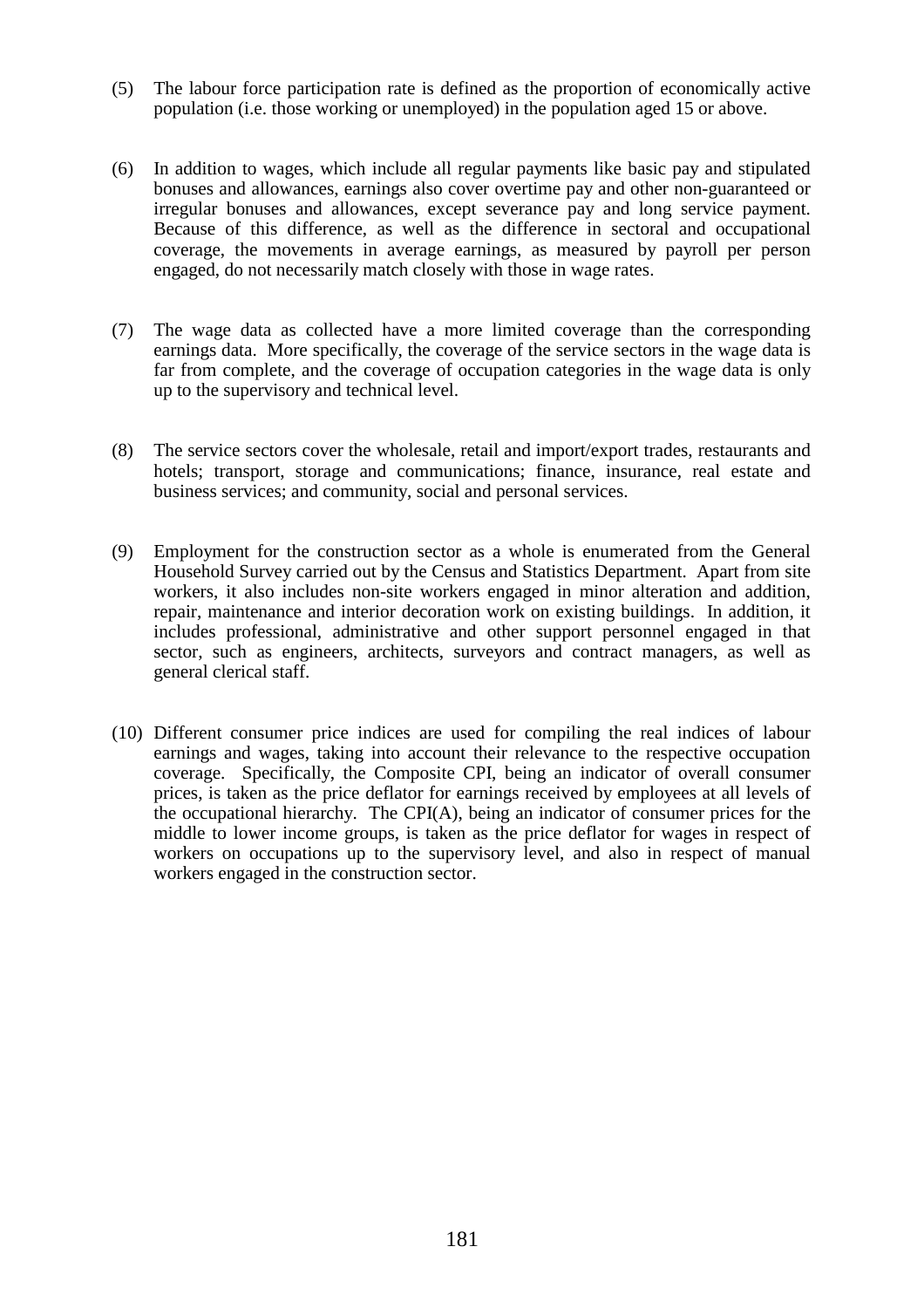# **CHAPTER 6 : PRICES**

# **Consumer prices**

6.1 The decline in overall consumer prices moderated quite substantially in the first quarter of 2004. This was attributable to the stronger demand brought about by the sustained pick-up in local consumer spending and vibrant inbound tourism. In response, more retailers and service providers have cut back earlier price discounts and other concessions on their goods and services. Some have even adjusted prices up modestly. Higher input costs were another contributory factor. Within the local economy, the downtrend in labour wages and property rentals appeared to have tapered or turned around in the more recent months, along with improvement in the labour market and rebound in the property market. Externally, the prices of retained imports kept moving higher, under the combined influence of a weaker US dollar and surge in world commodity prices.

6.2 On a year-on-year comparison, the *Composite Consumer Price Index*(1) was down by 1.8% in the first quarter of 2004, distinctly narrowed from the 2.3% drop in the fourth quarter of 2003. While the prices of many commodity items exhibited moderated declines, the prices of some other items, such as clothing and footwear, and miscellaneous consumer goods, went up further. Also, there was a sharp rise in the charges for electricity, gas and water, yet this was attributable almost entirely to a low base of comparison brought about by the waiver of water and sewage charges granted by the Government for April  $2002$  - March  $2003^{(2)}$  and by the rebate of electricity charge granted by a power company for January and February 2003(3).

6.3 Analysed by sub-index, the CPI(A), CPI(B) and CPI(C) all had their respective year-on-year decreases narrowed to 1.2%, 2.0% and 2.4% in the first quarter of 2004, from 1.7%, 2.4% and 2.9% in the fourth quarter of 2003.

/**Diagram 6.1** .....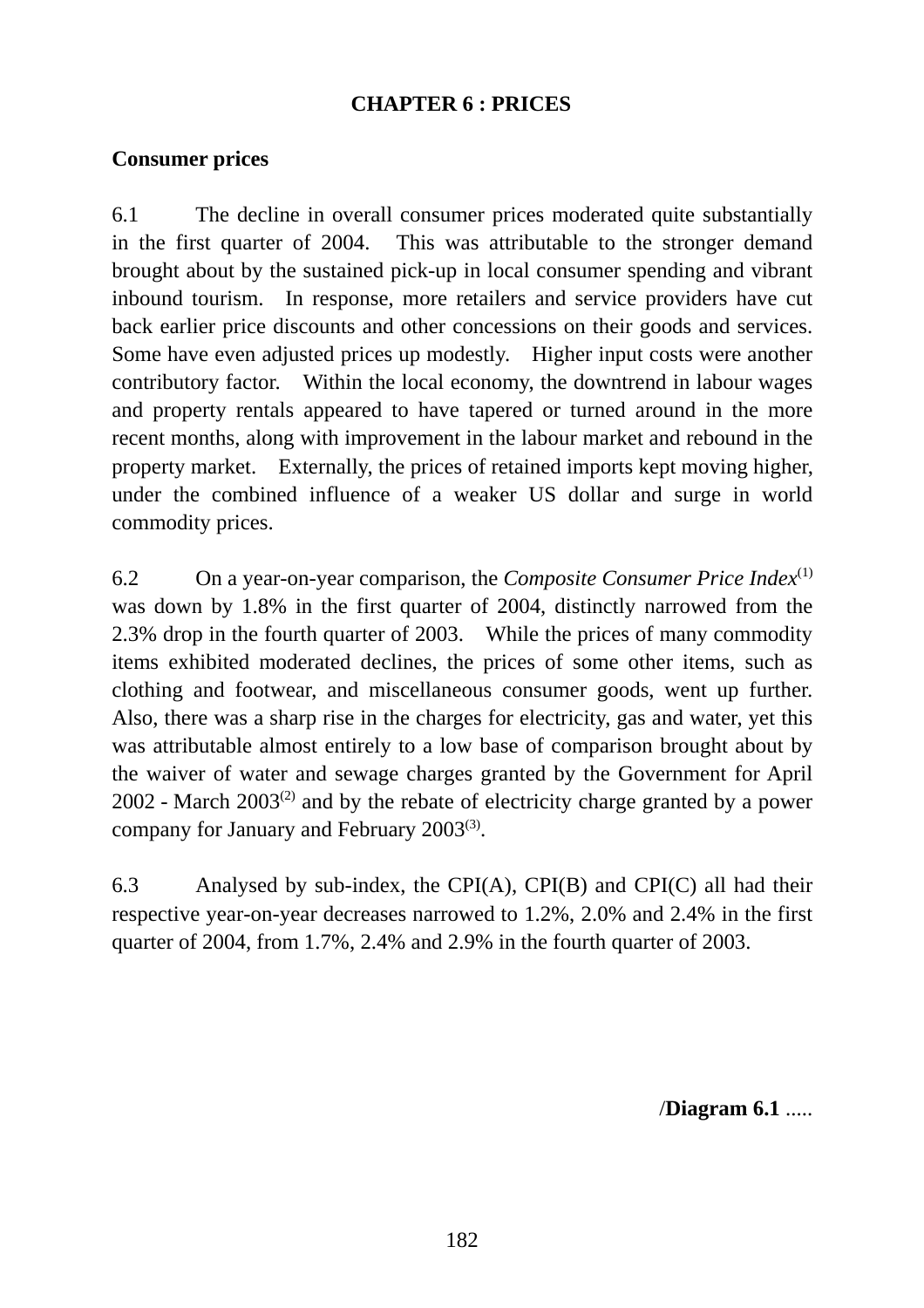#### **Diagram 6.1**



Note : From the fourth quarter of 2000 onwards, the year-on-year changes in the Consumer Price Indices are computed from the new 1999/2000-based CPI series. Before then, the changes are computed from the old 1994/95-based CPI series. Splicing has been applied to the indices to maintain continuity.

/**Table 6.1** .....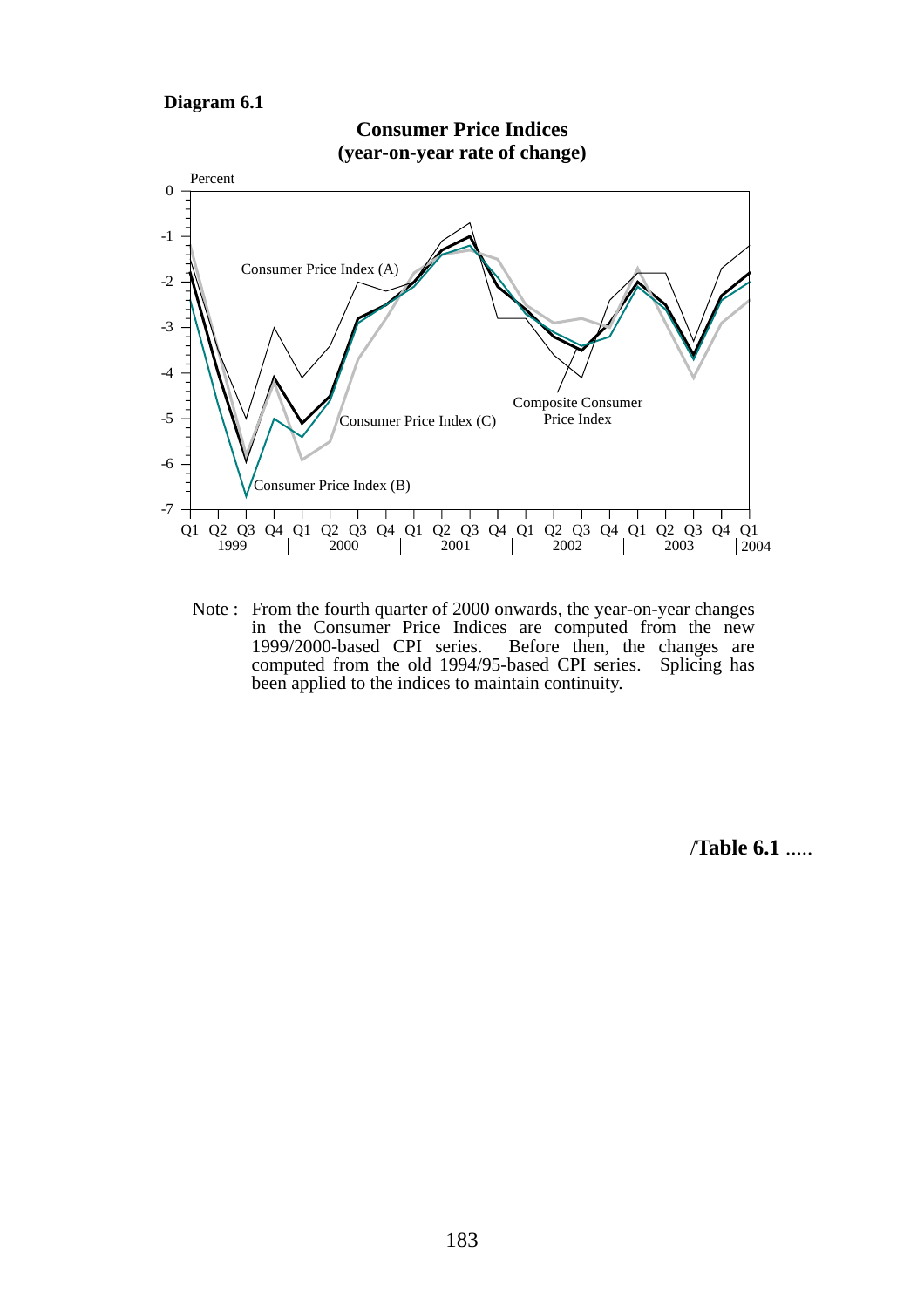#### **Table 6.1**

| 2003 | Annual                | <b>Composite CPI</b><br>$-2.6$ | CPI(A)<br>$-2.1$ | CPI(B)<br>$-2.7$ | CPI(C)<br>$-2.9$ |
|------|-----------------------|--------------------------------|------------------|------------------|------------------|
|      | H1                    | $-2.2$                         | $-1.8$           | $-2.3$           | $-2.3$           |
|      | H2                    | $-3.0$                         | $-2.5$           | $-3.1$           | $-3.5$           |
|      | Q1                    | $-2.0$                         | $-1.8$           | $-2.1$           | $-1.7$           |
|      | Q2                    | $-2.5$                         | $-1.8$           | $-2.6$           | $-2.9$           |
|      | $\overline{Q}3^{(a)}$ | $-3.6$                         | $-3.3$           | $-3.7$           | $-4.1$           |
|      | $\tilde{Q}4^{(b)}$    | $-2.3$                         | $-1.7$           | $-2.4$           | $-2.9$           |
| 2004 | $Q1^{(c)}$            | $-1.8$                         | $-1.2$           | $-2.0$           | $-2.4$           |
|      | Jan                   | $-1.5$                         | $-0.7$           | $-1.6$           | $-2.1$           |
|      | Feb                   | $-2.0$                         | $-1.1$           | $-2.1$           | $-2.8$           |
|      | Mar                   | $-2.1$                         | $-1.8$           | $-2.1$           | $-2.5$           |

#### **Consumer Price Indices (year-on-year rate of change (%))**

- Notes : (a) The distinct widening in year-on-year decline in the CPIs in the third quarter of 2003 from the second quarter largely reflected the dampening effects from the rates concession and the waiver of water and sewage charges granted as special relief measures by the Government for the periods July - September and August - November respectively.
	- (b) The narrowing in year-on-year decline in the CPIs in the fourth quarter of 2003 from the third quarter was mainly due to dissipation of the dampening effect from the rates concession as mentioned in (a) above, and firming in some of the consumer prices along with the economic pick-up. On the other hand, the waiver of water and sewage charges had similar downward effect on both quarters.
	- (c) The further narrowing in year-on-year decline in the CPIs in the first quarter of 2004 was partly attributable to reduced price discounts on a variety of goods and services, amidst further pick-up in consumer demand. Also relevant was a low base of comparison brought about by the waiver of water and sewage charges granted by the Government for April 2002 - March 2003, and by the rebate of electricity charge granted by a power company in January and February 2003. These outweighed the downward effect from the latest rebate of electricity charge granted by a power company in March and April 2004.

/**Diagram 6.2** .....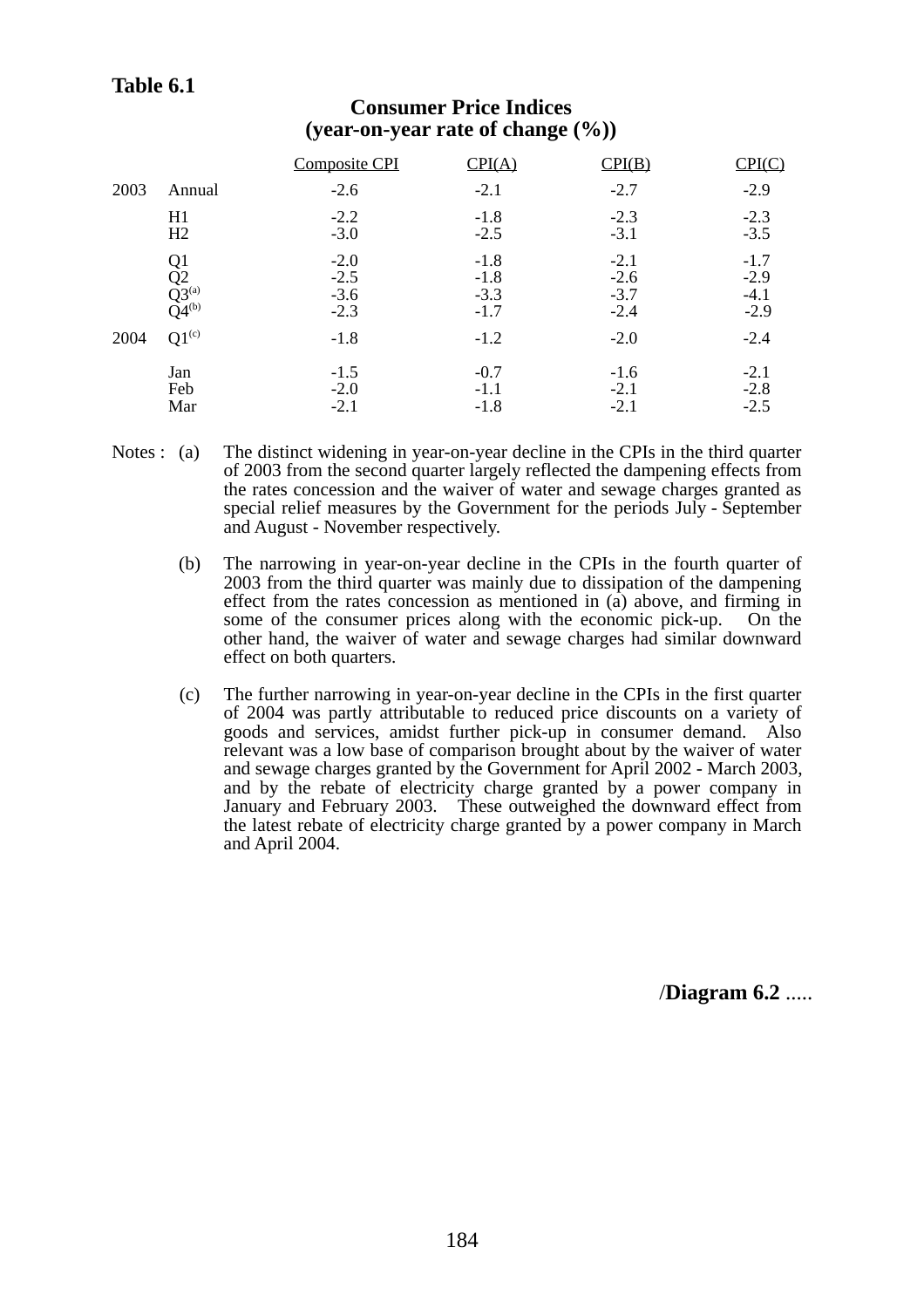#### **Diagram 6.2**

#### **Composite Consumer Price Index vis-à-vis labour wages, residential flat rentals, and prices of retained imports (year-on-year rate of change)**



**(a) Compared with labour wages**

#### **(b) Compared with residential flat rentals**



/**Diagram 6.2 (cont'd)** .....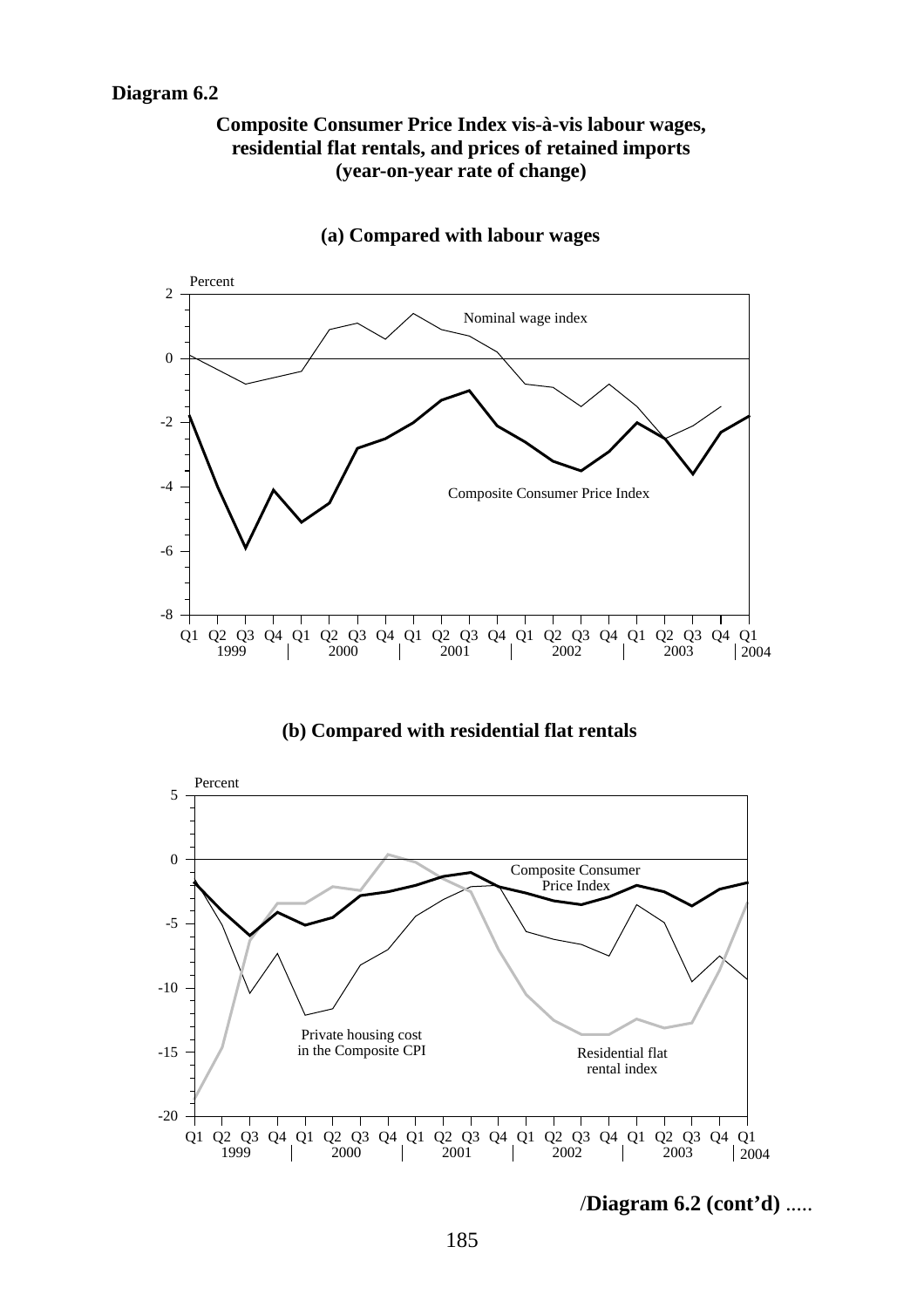

**(c) Compared with prices of retained imports**

Note : See the footnote to Diagram 6.1.

6.4 On a seasonally adjusted quarter-to-quarter comparison, the Composite CPI moved up by 0.3% in the first quarter of 2004, smaller than the 0.8% rise in the fourth quarter of 2003. Yet the latter figure was partly boosted by a low base in the third quarter of 2003 caused by the rates concession granted by the Government in that quarter<sup> $(4)$ </sup>. The CPI(A), CPI(B) and CPI(C) also rose, albeit by a lesser extent in the first quarter of 2004 than in the fourth quarter of 2003, by 0.4%, 0.2% and 0.3% as against 1.1%, 0.7% and 0.6% respectively.

/**Table 6.2** .....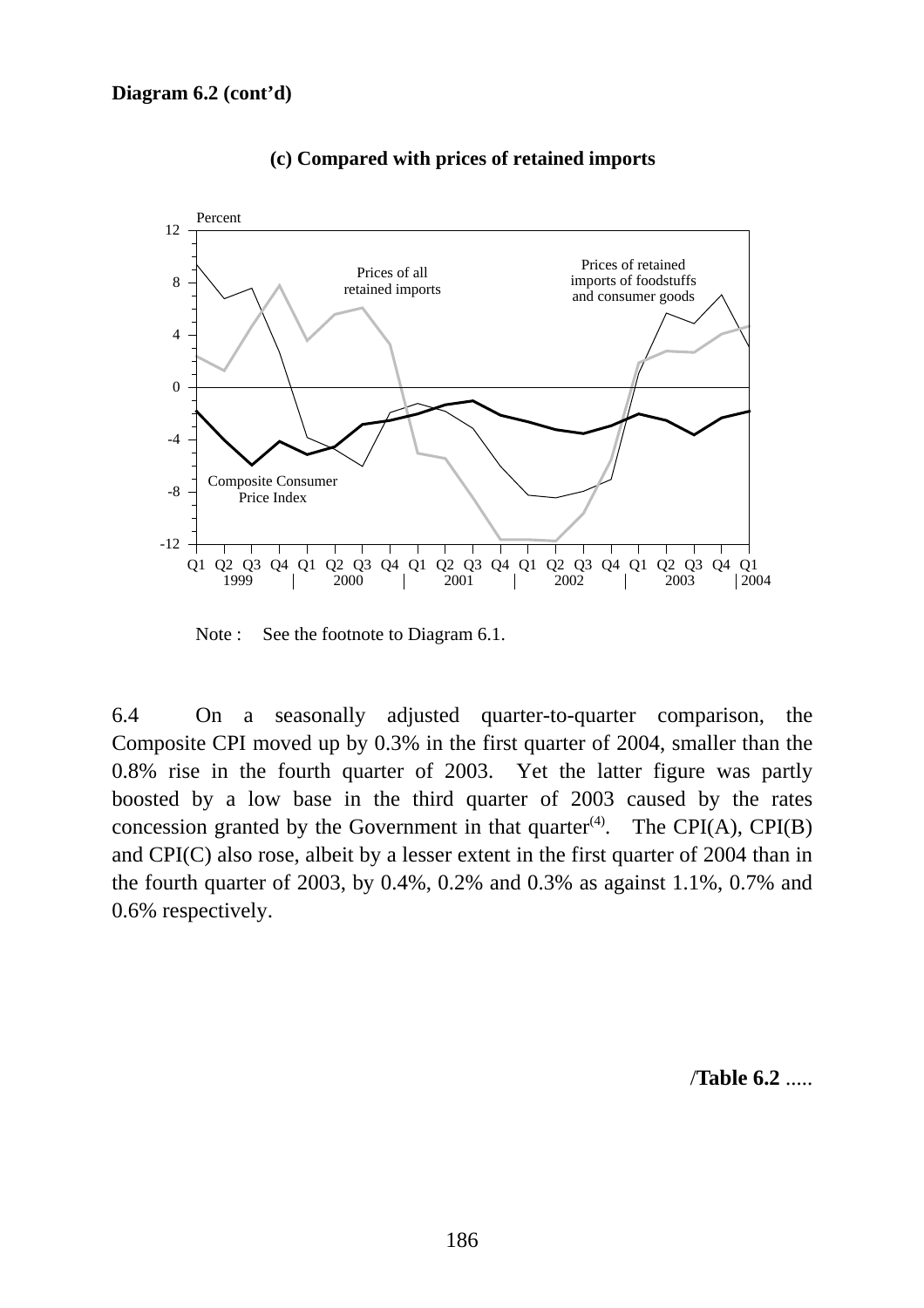|         |                         | <b>Composite CPI</b> | CPI(A)      | CPI(B)           | CPI(C)           |
|---------|-------------------------|----------------------|-------------|------------------|------------------|
| 2003    | Q1<br>$O2^{(a)}$        | $-0.1$<br>$-1.1$     | ∗<br>$-0.5$ | $-0.2$<br>$-1.1$ | $\ast$<br>$-1.8$ |
|         | $Q^{3^{(b)}}_{9^{(c)}}$ | $-1.9$<br>$0.8\,$    | $-2.3$      | $-1.8$<br>0.7    | $-1.6$<br>0.6    |
| 2004 Q1 |                         | 0.3                  | 0.4         | 0.2              | 0.3              |

#### **Seasonally adjusted Consumer Price Indices (quarter-to-quarter rate of change (%))**

- Notes : (a) The quarter-to-quarter decline in the seasonally adjusted CPIs widened considerably in the second quarter of 2003 from the first quarter, mainly reflecting the impact of SARS on consumer demand and hence on consumer prices.
	- (b) The quarter-to-quarter decline in the seasonally adjusted CPIs mostly enlarged further in the third quarter of 2003 from the second quarter, largely attributable to the dampening effects from the rates concession and the waiver of water and sewage charges granted by the Government for the periods July - September and August - November respectively.
	- (c) The seasonally adjusted CPIs turned up to increase in the fourth quarter of 2003 from the third quarter, mainly due to dissipation of the dampening effect from the rates concession, and also firming in some of the consumer prices.
	- (\*) Change of less than 0.05%.

/**Diagram 6.3** .....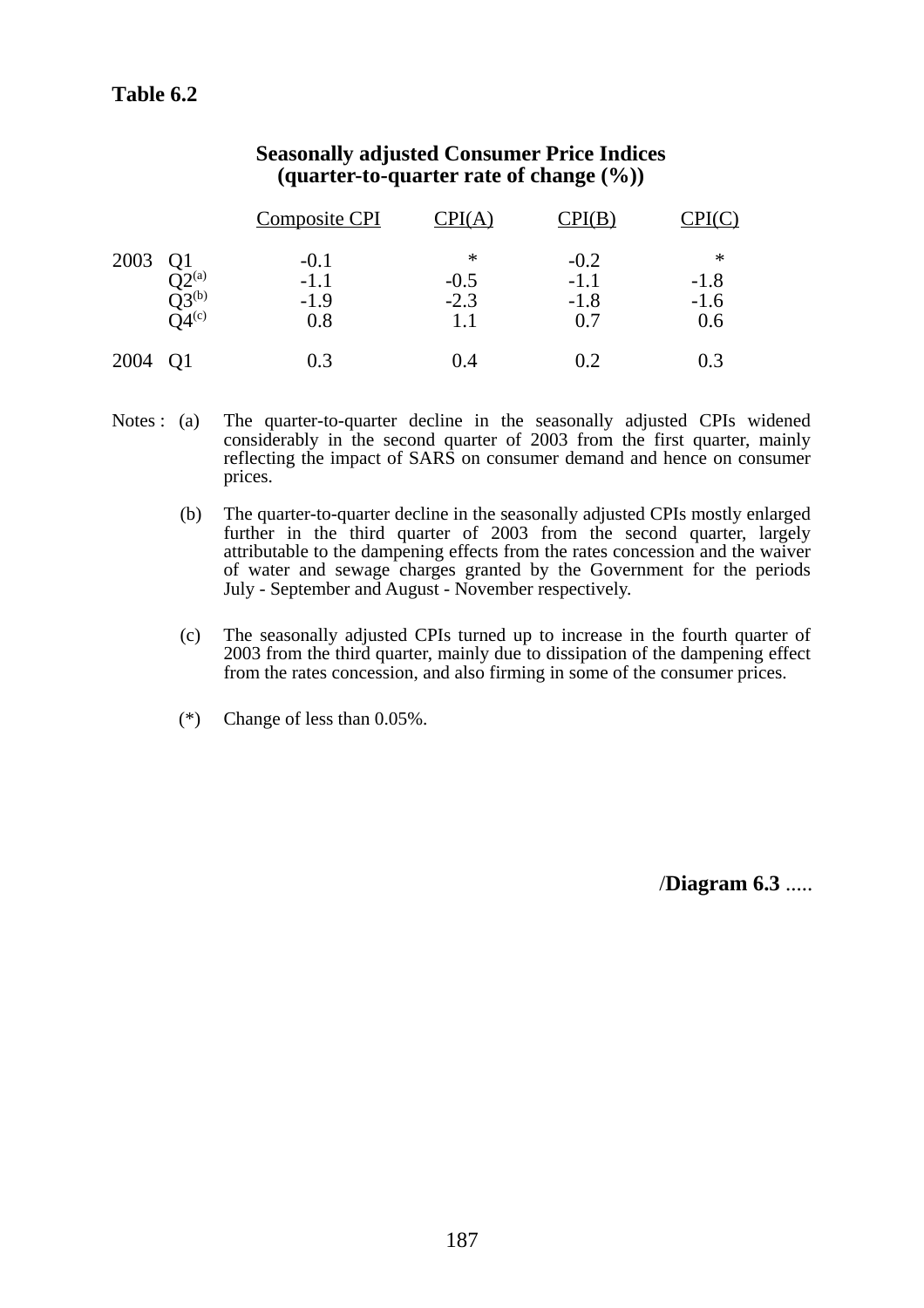#### **Diagram 6.3**



**Seasonally adjusted Consumer Price Indices (quarter-to-quarter rate of change)** 

Note : From the first quarter of 2000 onwards, the quarter-to-quarter changes in the seasonally adjusted Consumer Price Indices are computed from the new  $1999/2000$ -based CPI series. Before then, the quarter-to-quarter changes are computed from the old 1994/95-based CPI series. Splicing has been applied to the indices to maintain continuity.

 $/6.5$  .....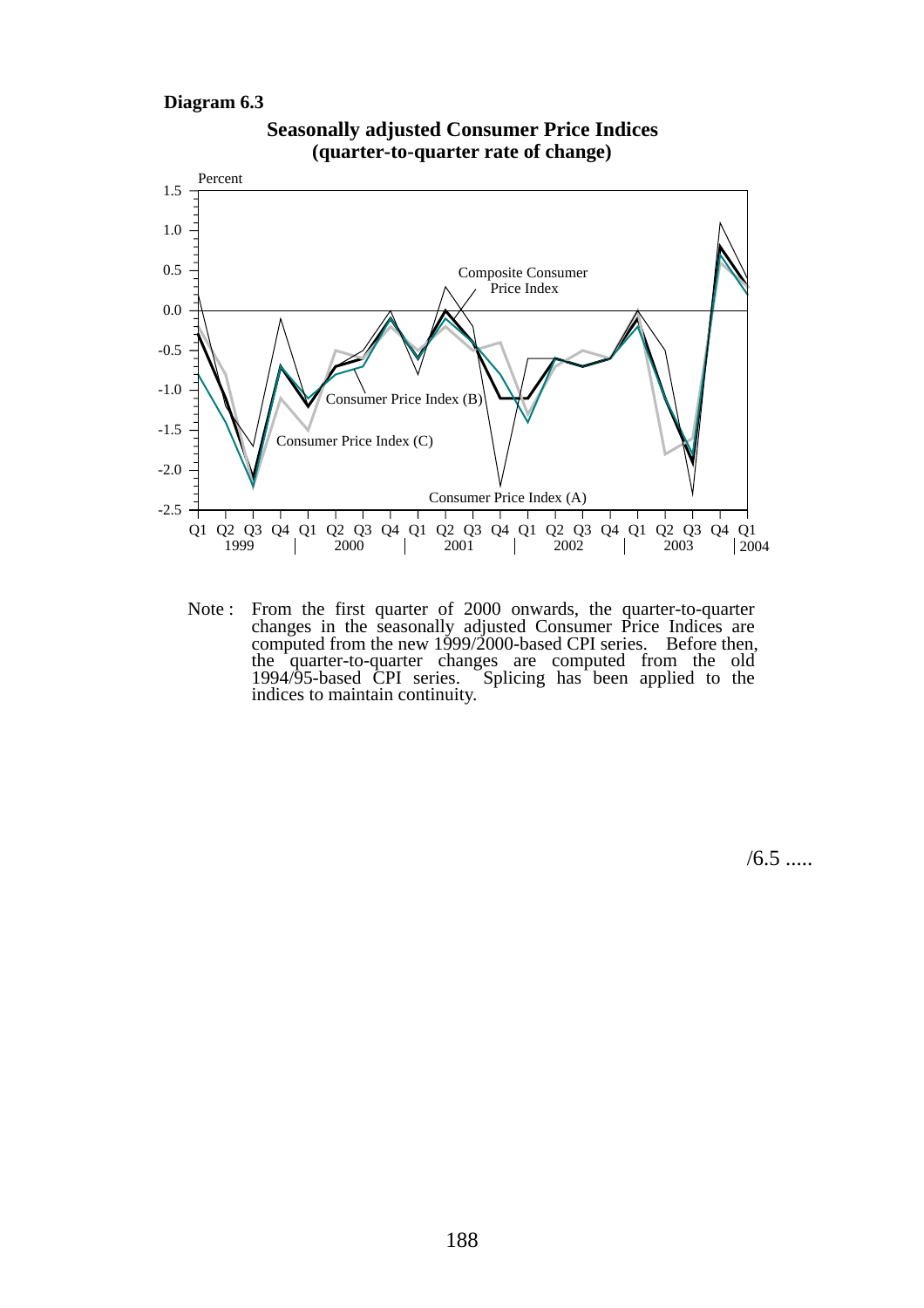6.5 Analysed by major *commodity group* in the Composite CPI and by year-on-year comparison, the cost of private housing<sup>(5)</sup> continued to fall, by 9.3% in the first quarter of 2004, reflecting primarily the lag effect of earlier decline in flat rentals. The cost of public housing nevertheless held broadly stable, with a slight increase of only 0.1%. As to the prices of durable goods, there was a decrease of 3.6%, on account of continued downward adjustments in the prices of computers and telecommunications equipment, watches, cameras and optical goods, video and sound equipment, and furniture. The charges for miscellaneous services were reduced by 3.4%, due to lower prices of telephone and other communications services. The charges for meals at restaurants eased by 0.5%, as operators generally trimmed the respective price discounts amidst improved business conditions. This was notwithstanding a 1.1% rise in the prices of basic foodstuffs, attributable mainly to higher prices of poultry, fresh vegetables and fresh fruit, amidst occasional shortage in supply. On transport cost, there was a mild decrease by 0.4%, owing to fare concessions offered by bus companies and the Mass Transit Railway, as well as lower charges for inbound and outbound transport. The prices of alcoholic drinks and tobacco edged down by 0.1%, in line with a moderated decline in the prices of beer and Western wines. On the other hand, the prices of clothing and footwear soared by 6.1%, due to markedly reduced price discounts especially for women's outerclothing upon the revival in consumer spending. The prices of miscellaneous goods rose by 3.8%, mainly caused by firmer gold prices and thus prices of jewellery. The charges for electricity, gas and water were sharply higher by 21.8%, yet this was due to the low base of comparison brought about by the waiver of water and sewage charges and the rebate of electricity charge implemented a year earlier. It outweighed the dampening effect from the latest rebate of electricity charge implemented in March and April this year.

/**Table 6.3** .....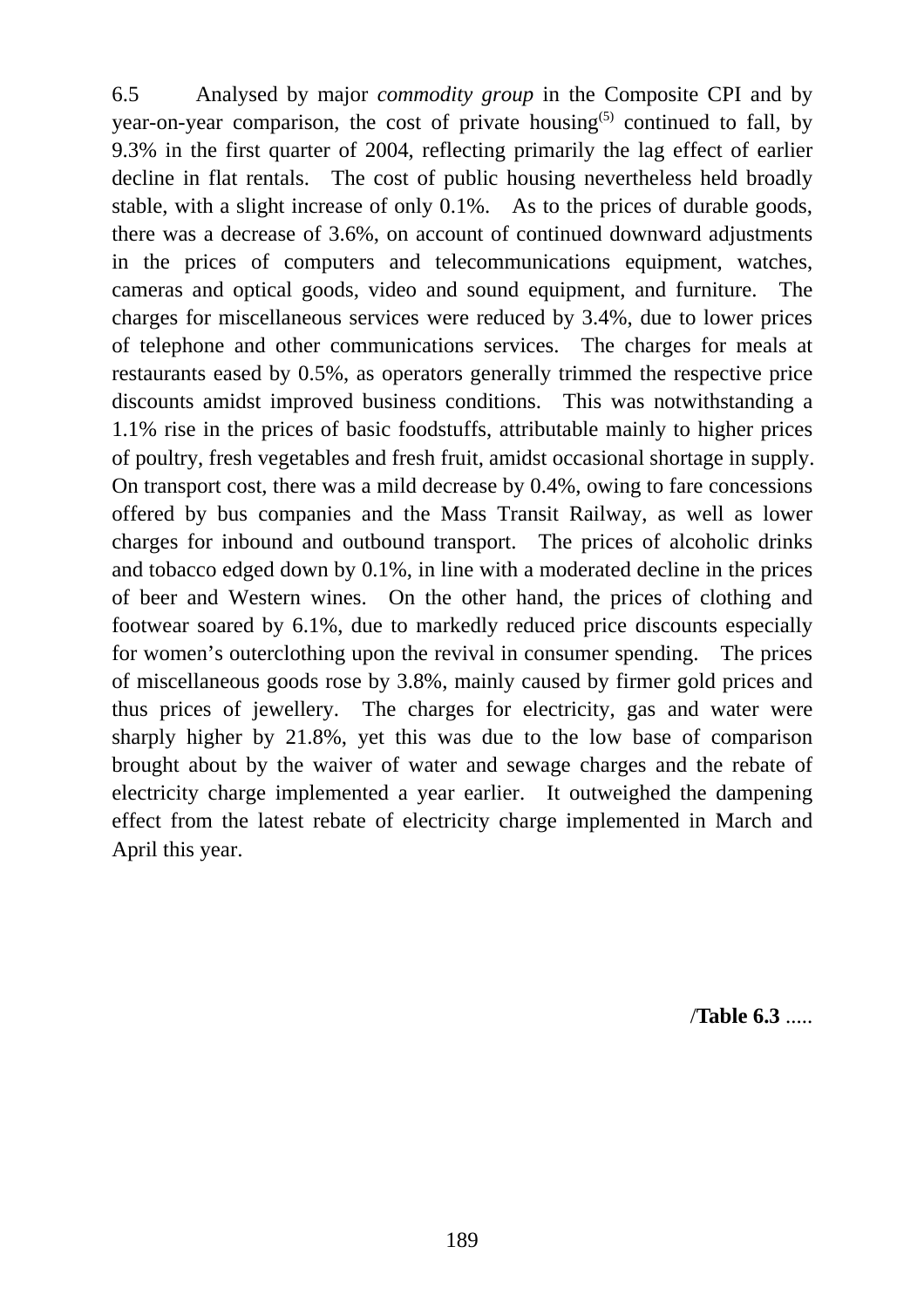## **Table 6.3**

| Expenditure<br>component                                  | <b>Composite CPI</b>    | CPI(A)                  | CPI(B)                  | CPI(C)                 |
|-----------------------------------------------------------|-------------------------|-------------------------|-------------------------|------------------------|
| Food<br>Meals bought<br>away from home                    | 0.1<br>$-0.5$           | 0.5<br>$\ast$           | 0.3<br>∗                | $-0.9$<br>$-2.0$       |
| Other foodstuffs                                          | 1.1                     | 1.1                     | 1.1                     | 1.3                    |
| Housing $^{(a)}$<br>Private dwellings<br>Public dwellings | $-7.7$<br>$-9.3$<br>0.1 | $-6.6$<br>$-9.0$<br>0.1 | $-7.9$<br>$-9.1$<br>0.1 | $-8.6$<br>$-9.9$<br>NA |
| Electricity, gas and<br>water                             | 21.8                    | 28.1                    | 19.4                    | 13.7                   |
| Alcoholic drinks<br>and tobacco                           | $-0.1$                  | $-0.1$                  | $-0.2$                  | $-0.2$                 |
| Clothing and<br>footwear                                  | 6.1                     | 3.9                     | 4.4                     | 10.7                   |
| Durable goods                                             | $-3.6$                  | $-3.0$                  | $-3.5$                  | $-4.1$                 |
| Miscellaneous<br>goods                                    | 3.8                     | 2.2                     | 3.5                     | 5.8                    |
| Transport                                                 | $-0.4$                  | $-1.1$                  | $-0.4$                  | 0.1                    |
| Miscellaneous<br>services                                 | $-3.4$                  | $-4.0$                  | $-2.9$                  | $-3.4$                 |
| All items                                                 | $-1.8$                  | $-1.2$                  | $-2.0$                  | $-2.4$                 |

#### **Consumer Price Indices by component in the first quarter of 2004 (year-on-year rate of change (%))**

- Notes : (a) The housing component covers rent, rates, Government rent, maintenance costs and other housing charges. Its sub-components on private and public dwellings as presented here, however, cover rents, rates and Government rent only.
	- NA Not applicable.
	- (\*) Change of less than 0.05%.

/**Diagram 6.4** .....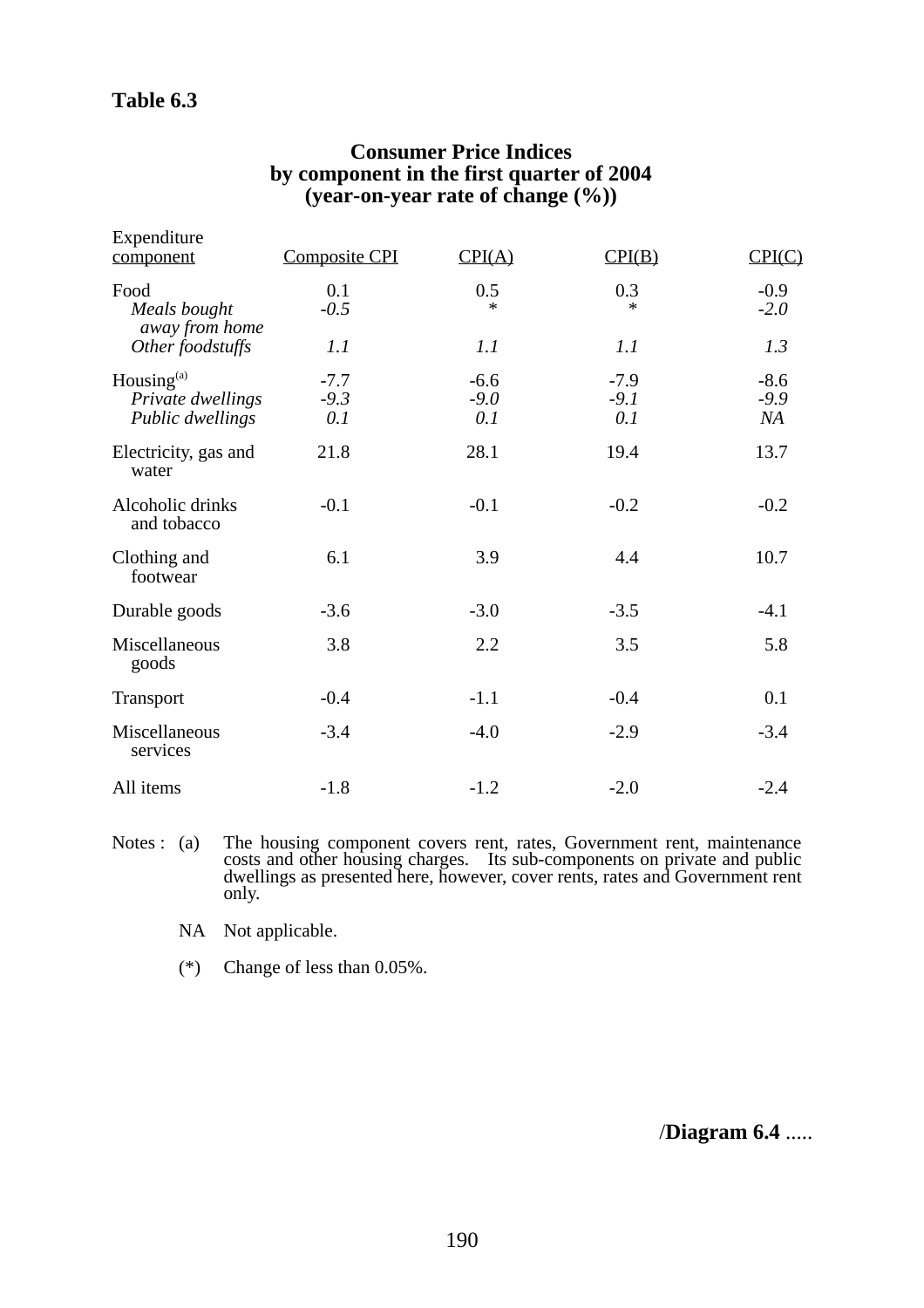#### **Diagram 6.4**



#### **Composite Consumer Price Index by component (year-on-year rate of change)**

**Diagram 6.5**





/**Import** .....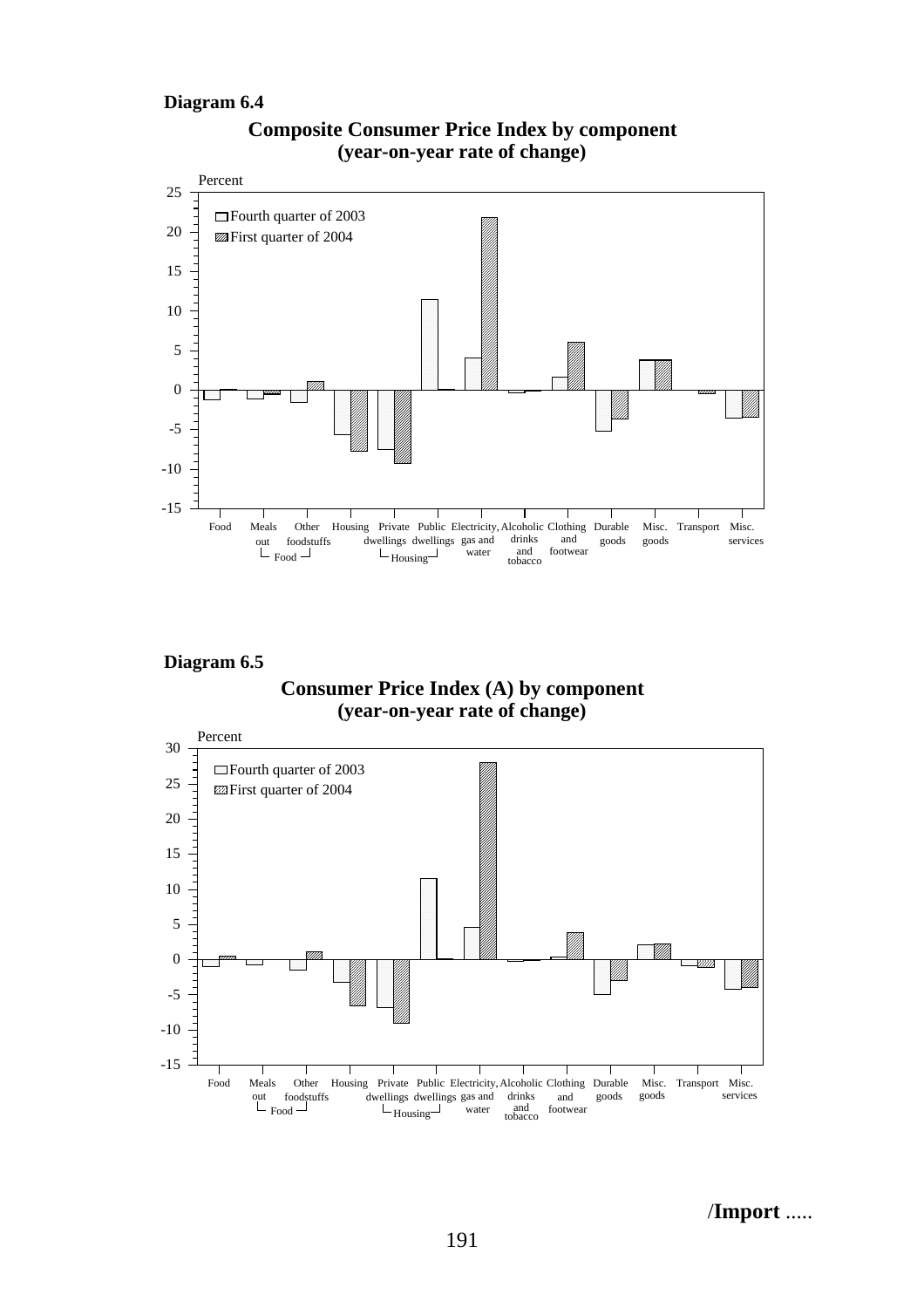# **Import prices**

6.6 The *prices of imports of goods*, as measured by the unit value index of imports of goods, went up by 0.7% in the first quarter of 2004 over a year earlier. This followed a 0.2% decrease in the fourth quarter of 2003, and reversed the downtrend prevailing since the latter part of 2000. The weaker US dollar and firmer world commodity prices, especially those of fuels and metals, were the major factors contributing to the upturn in import prices. Renewed inflation in some of the major supplier economies, including the Mainland, also contributed.

6.7 Analysed by major *source* and by year-on-year comparison, the prices of goods imported from Japan, having gone up by 2.7% in the fourth quarter of 2003, rose further by 2.3% in the first quarter of 2004, reflecting largely the effect of appreciation of the Japanese yen against the US dollar. The prices of goods imported from the United States went higher by 1.1% both in the fourth quarter of 2003 and in the first quarter of 2004. The price increase occurred mainly amongst foodstuffs imported from this source. On goods imported from the Mainland, the prices moved up by 0.5% in the first quarter of 2004, having been static in the fourth quarter of 2003. This was primarily due to an upward adjustment in the prices of raw materials and semi-manufactures, together with a moderated decline in the prices of capital goods, imported from the Mainland. For similar reasons, the prices of goods imported from Taiwan edged higher by 0.4% in the first quarter of 2004, reversing the 1.3% decline in the fourth quarter of 2003.

/**Table 6.4** .....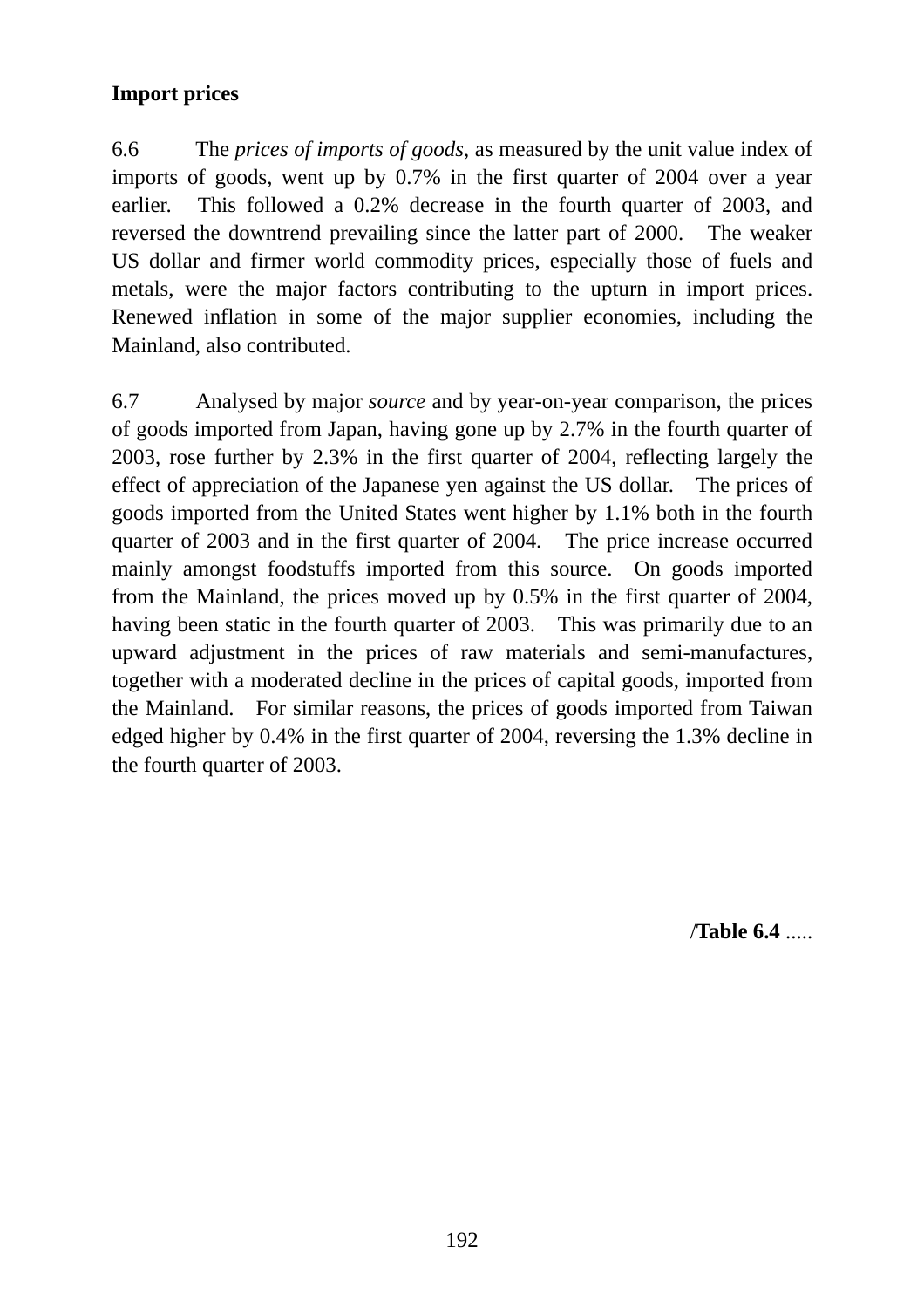## **Table 6.4**

# **World commodity prices (year-on-year rate of change (%))**

|      |                                              |                            |                             | Of which:                    |                                 |                            |
|------|----------------------------------------------|----------------------------|-----------------------------|------------------------------|---------------------------------|----------------------------|
|      |                                              | <b>Fuels</b>               | All non-fuel<br>commodities | Food and<br><u>beverages</u> | Agricultural<br>raw materials   | Metals                     |
| 2003 | Annual                                       | 16.7                       | 7.1                         | 5.8                          | 3.7                             | 11.9                       |
|      | H1<br>H <sub>2</sub>                         | 25.4<br>9.1                | 8.1<br>6.3                  | 9.7<br>2.2                   | 8.5<br>$-0.6$                   | 5.0<br>19.0                |
|      | Q <sub>1</sub><br>Q <sub>2</sub><br>Q3<br>Q4 | 47.1<br>7.1<br>7.3<br>11.0 | 10.2<br>6.0<br>2.8<br>9.6   | 11.9<br>7.5<br>$-1.3$<br>5.6 | 13.4<br>4.1<br>$-1.3$<br>$\ast$ | 5.3<br>4.7<br>13.7<br>24.1 |
| 2004 | Q1                                           | 4.0                        | 19.6                        | 13.5                         | 5.5                             | 40.3                       |

Note :  $(*)$  Change of less than 0.05%.

Source : IMF International Financial Statistics.



**Diagram 6.6**

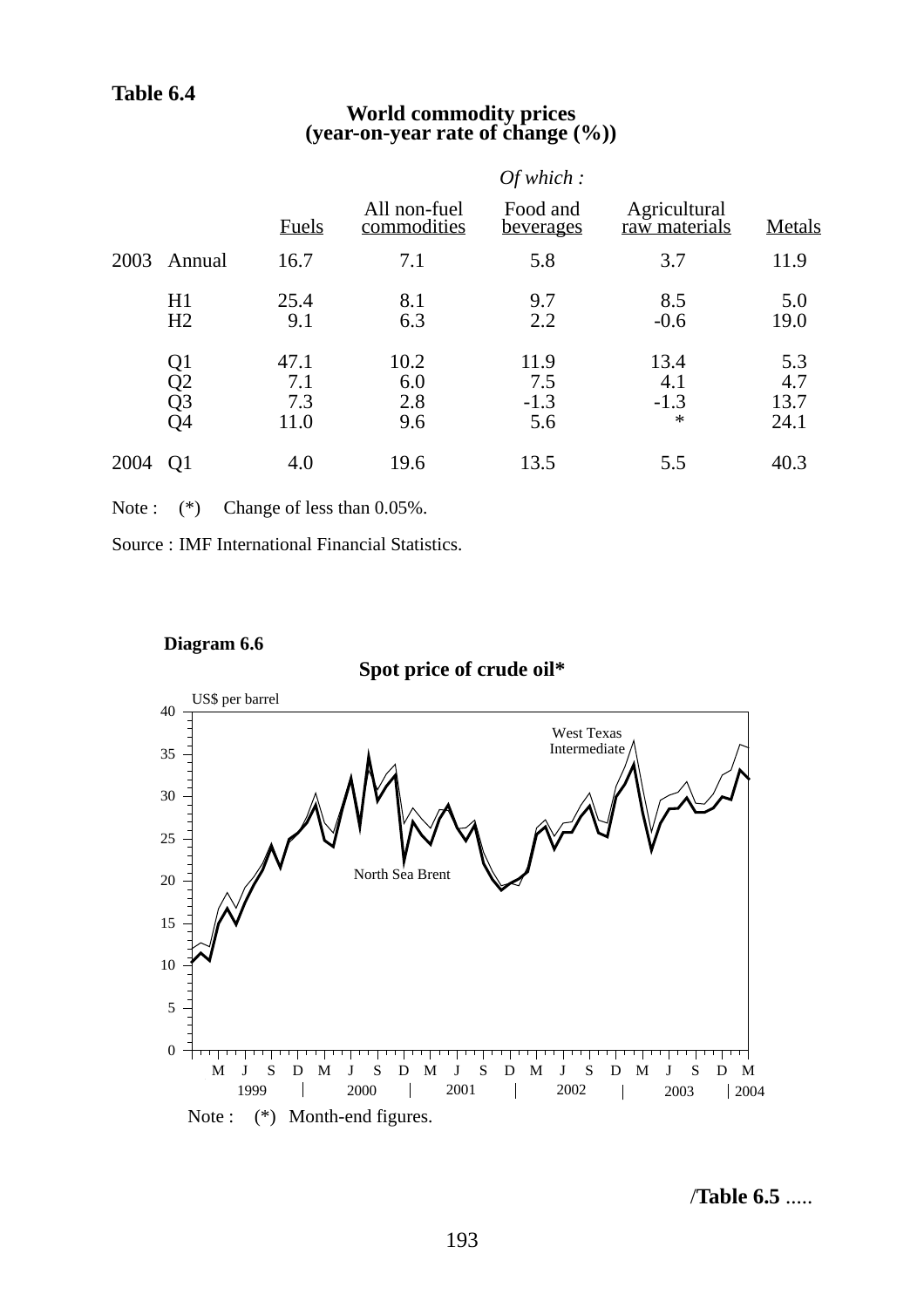|      |                                              | Mainland<br>of China              | <b>Japan</b>             | Taiwan                            | <b>United States</b>              | <u>All sources</u>                   |
|------|----------------------------------------------|-----------------------------------|--------------------------|-----------------------------------|-----------------------------------|--------------------------------------|
| 2003 | Annual                                       | $-0.2$                            | 2.4                      | $-0.6$                            | $-0.9$                            | $-0.4$                               |
|      | H1<br>H <sub>2</sub>                         | $-0.4$<br>$\ast$                  | 3.1<br>1.8               | 0.3<br>$-1.3$                     | $-2.0$<br>0.1                     | $-0.2$<br>$-0.5$                     |
|      | Q <sub>1</sub><br>Q2<br>Q <sub>3</sub><br>Q4 | $-1.0$<br>0.1<br>$-0.1$<br>$\ast$ | 3.3<br>2.9<br>0.9<br>2.7 | 1.1<br>$-0.3$<br>$-1.3$<br>$-1.3$ | $-2.6$<br>$-1.4$<br>$-1.1$<br>1.1 | $-0.1$<br>$-0.3$<br>$-0.9$<br>$-0.2$ |
| 2004 | Q <sub>1</sub>                               | 0.5                               | 2.3                      | 0.4                               | 1.1                               | 0.7                                  |

# **Unit value indices of imports of goods by major source (year-on-year rate of change (%))**

Note :  $(*)$  Change of less than 0.05%.

/**Diagram 6.7** .....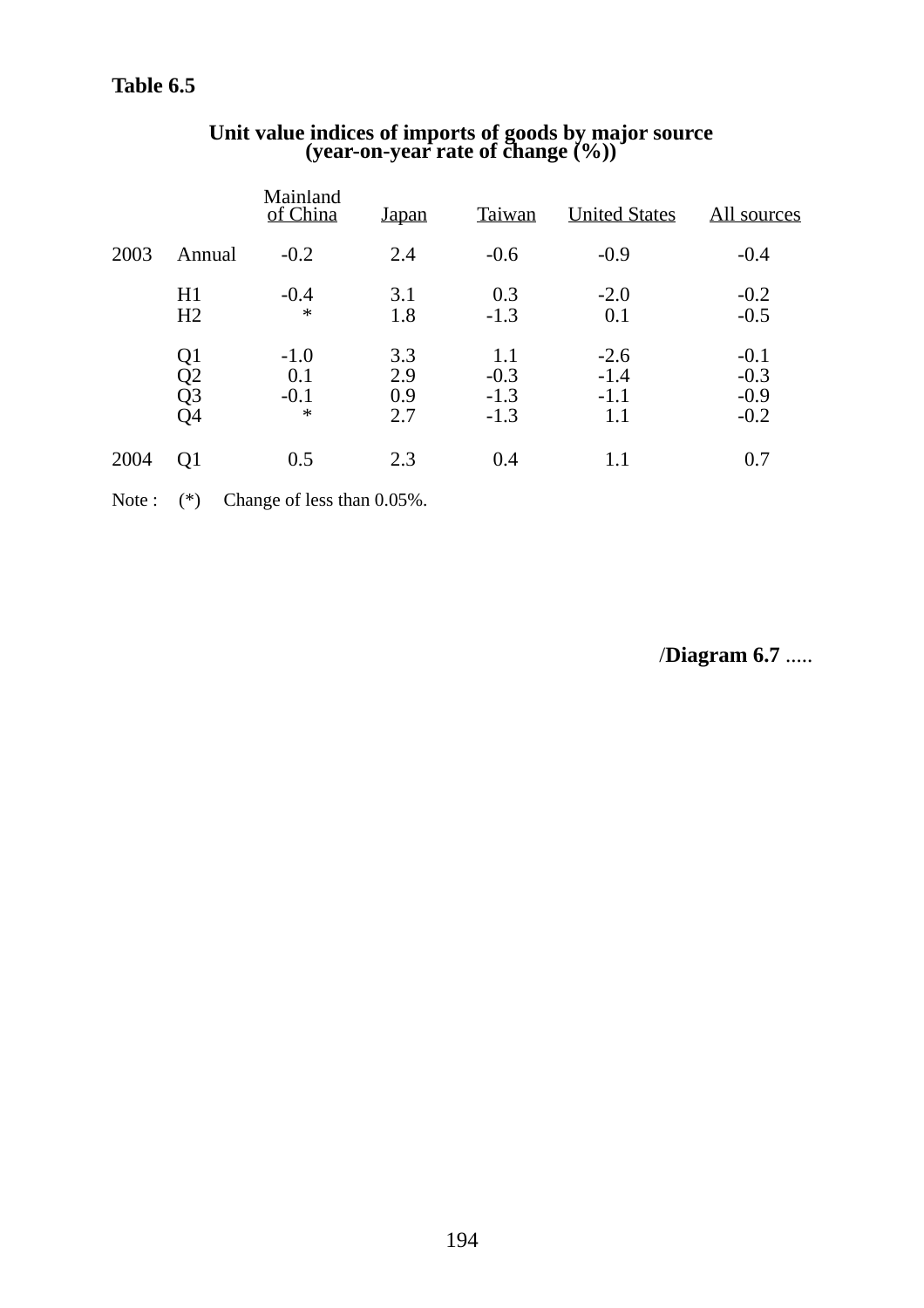

#### **Prices of imports of goods by major source (year-on-year rate of change)**

**(c) For imports from Taiwan**

**(d) For imports from the United States**

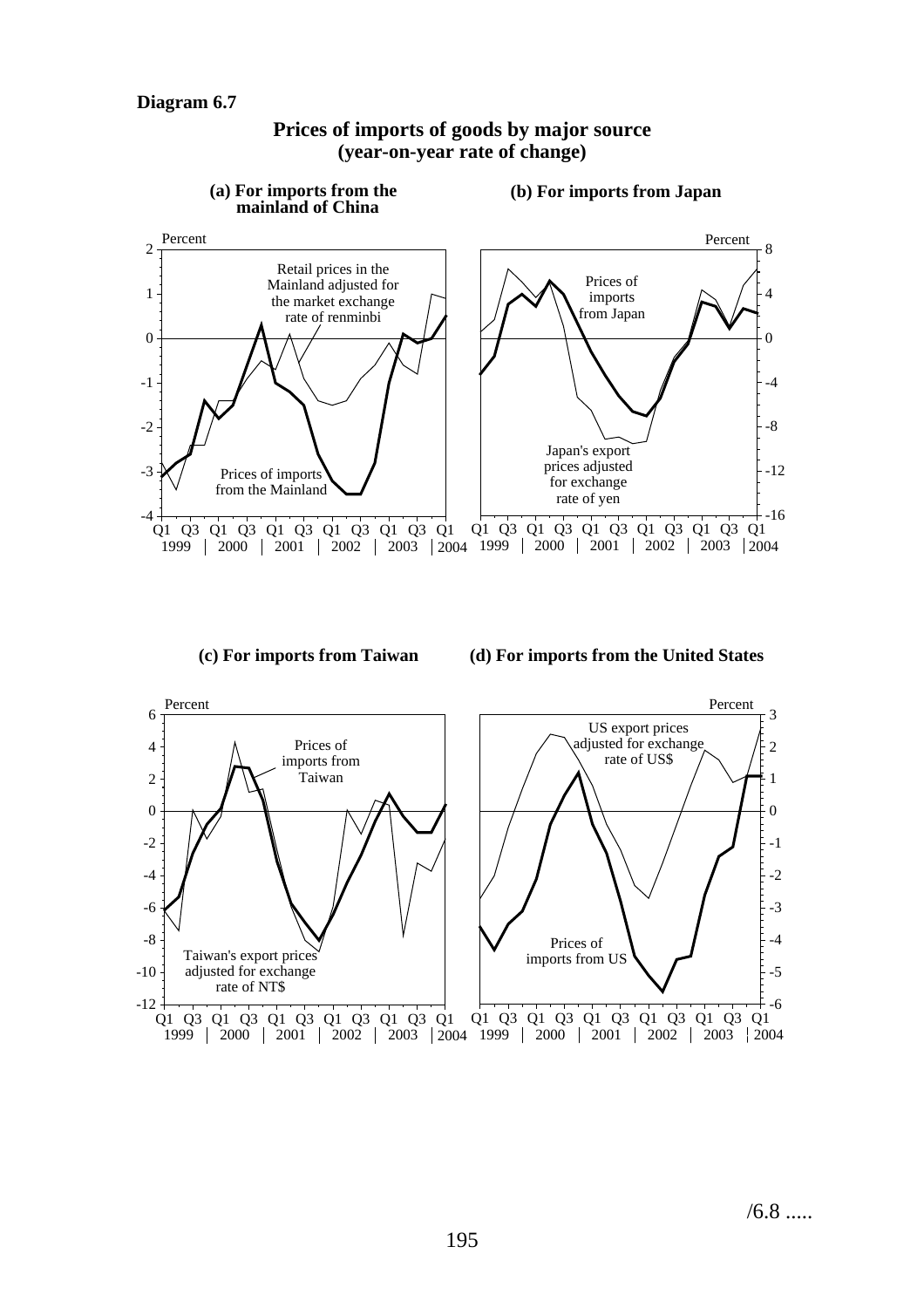6.8 The *prices of retained imports*, as measured by the unit value index of retained imports, were 4.7% higher in the first quarter of 2004 than a year earlier, further to a 4.1% rise in the fourth quarter of 2003. The recent uptrend in the retained import prices was one of the key factors contributing to a narrowing in the decline of consumer prices since the latter part of last year.

6.9 Analysed by *end-use category* and by year-on-year comparison, the prices of retained imports went up almost across-the-board. Specifically, the prices of retained imports of raw materials and semi-manufactures surged by 10.4% in the first quarter of 2004, following an 8.2% increase in the fourth quarter of 2003. Within this particular end-use category, base metals, plastic materials, cotton, yarn, thread and fabrics of cotton were the major commodity groups with more discernible increases in prices. On fuels, the prices of retained imports soared in both quarters, by 5.7% after 5.9%, in line with the latest uptrend in international crude oil prices. The prices of retained imports of consumer goods rose by 3.4% in the first quarter of 2004, narrowed considerably from the 9.8% increase in the fourth quarter of 2003. This was partly attributable to a moderated rise in the import prices of watches and clocks. The prices of retained imports of foodstuffs moved higher by 2.0% in the first quarter of 2004, after a 1.5% rise in the fourth quarter of 2003. The increase continued to be notable amongst such commodity groups as rice, meat and meat preparations. On the other hand, the prices of retained imports of capital goods decreased by 1.8% in the first quarter of 2004, yet this was lesser than the 7.1% dip in the fourth quarter of 2003. The more moderated price decline occurred mainly in office machinery, telecommunications equipment and transport equipment.

/**Table 6.6** .....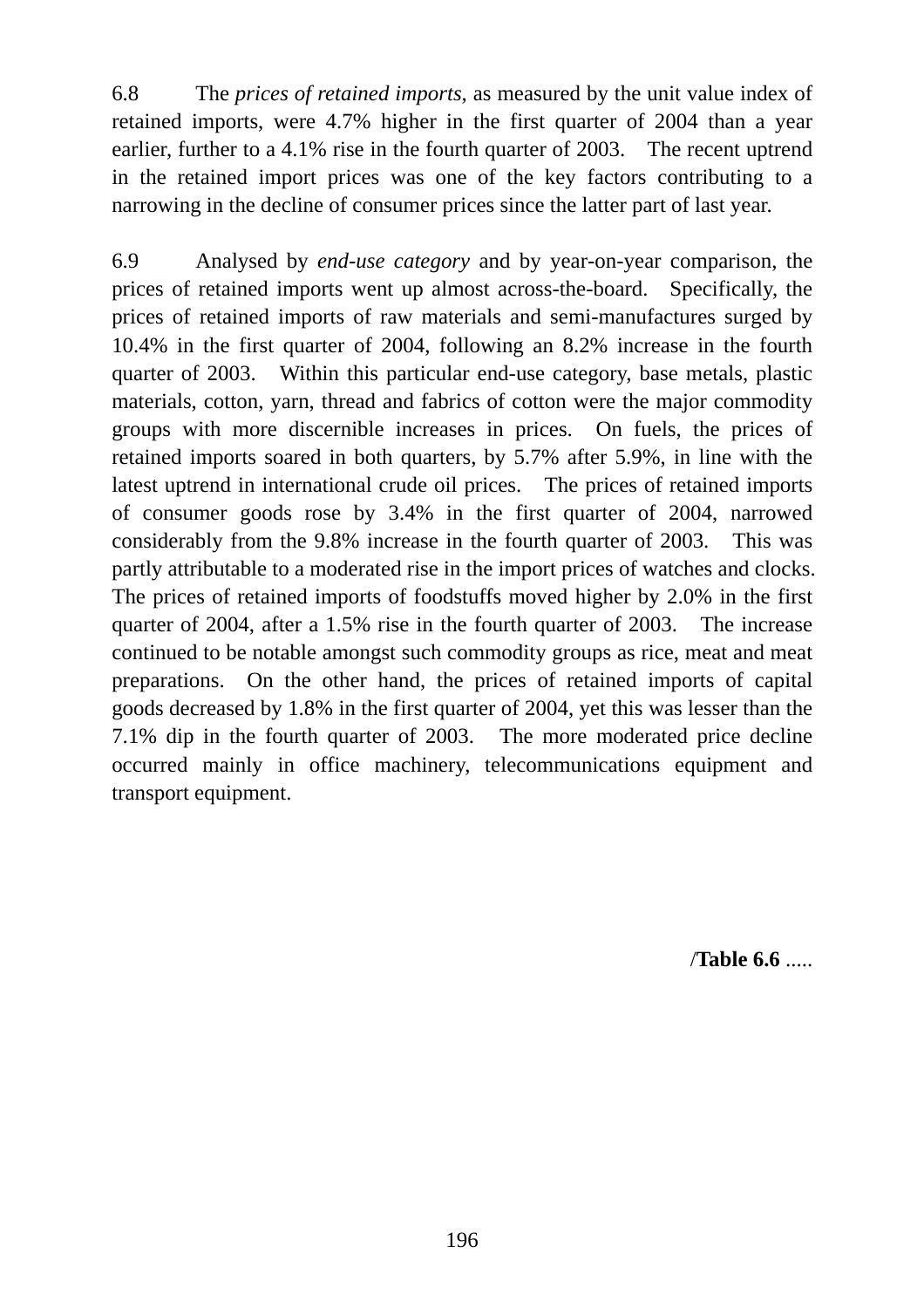|      |                                                       | Food-<br>stuffs             | Consumer<br>goods        | <b>Fuels</b>              | Raw<br>materials<br>and semi-<br>manufactures | Capital<br>goods                     | All<br>categories        |
|------|-------------------------------------------------------|-----------------------------|--------------------------|---------------------------|-----------------------------------------------|--------------------------------------|--------------------------|
| 2003 | Annual                                                | 0.9                         | 6.4                      | 13.0                      | 5.8                                           | $-6.8$                               | 2.9                      |
|      | H1<br>H2                                              | 0.5<br>1.3                  | 4.8<br>7.8               | 21.5<br>6.4               | 3.3<br>8.2                                    | $-5.5$<br>$-7.8$                     | 2.4<br>3.4               |
|      | Q1<br>$\tilde{Q2}$<br>$\tilde{Q}3$<br>$\overline{Q}4$ | $-0.2$<br>1.3<br>1.0<br>1.5 | 2.1<br>7.2<br>6.0<br>9.8 | 37.3<br>8.9<br>6.9<br>5.9 | 2.3<br>4.0<br>7.7<br>8.2                      | $-6.1$<br>$-5.1$<br>$-8.5$<br>$-7.1$ | 1.9<br>2.8<br>2.7<br>4.1 |
| 2004 | Q1                                                    | 2.0                         | 3.4                      | 5.7                       | 10.4                                          | $-1.8$                               | 4.7                      |

### **Unit value indices of retained imports by end-use category (year-on-year rate of change (%))**

# **Prices of key inputs**

6.10 On *labour cost*, overall wages continued to decrease in money terms, by 1.5% in December 2003 from a year earlier, as did overall earnings, by 1.0% in the fourth quarter of 2003. On *property cost*, rentals for office, shopping area and conventional flatted factory all remained on a downtrend, falling by 5.8%, 0.2% and 0.4% respectively in the first quarter of 2004 over a year earlier, although the corresponding prices jumped by 37.2%, 28.4% and 9.2%. As to *capital equipment and material cost*, the prices of retained imports of capital goods fell by 1.8% in the first quarter of 2004 from a year earlier, whereas those of retained imports of raw materials and semi-manufactures rose by 10.4%.

/**Prices** .....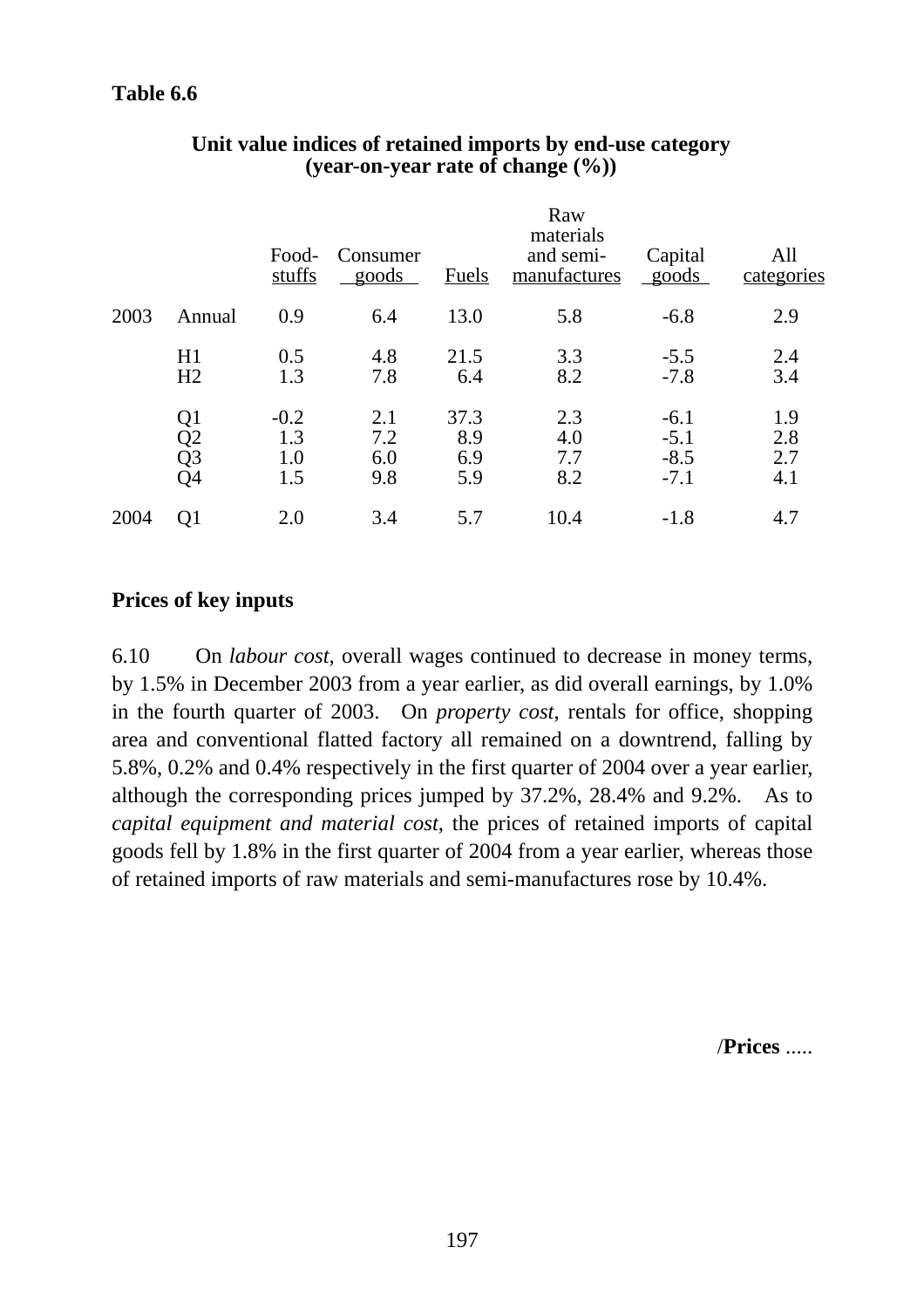## **Prices of local manufacturing output**

6.11 The *prices of local manufacturing output*, as measured by the Producer Price Index<sup>(6)</sup>, edged up by  $0.9\%$  in the fourth quarter of 2003 over a year earlier, following nil change in the third quarter. For 2003 as a whole, there was a modest decline by 0.3%, which was smaller than the 2.7% dip in 2002. Amongst the major *industry groups*, plastic products and textiles were the ones with increases in output prices, by 5.1% and 1.0% respectively in the fourth quarter of 2003 over a year earlier. Output prices for other industry groups went lower over the same period. Specifically, output prices for machinery and equipment declined by 2.7%, followed by output prices for consumer electrical and electronic products (down by 2.1%), fabricated metal products (1.3%), paper products and printing (0.7%), and wearing apparel (0.2%).

#### **Table 6.7**

# **Producer Price Index for the local manufacturing sector (year-on-year rate of change (%))**

|                                                | 2002          |  |                             |           | 2003      |               |          |                |                             |             |
|------------------------------------------------|---------------|--|-----------------------------|-----------|-----------|---------------|----------|----------------|-----------------------------|-------------|
|                                                | <b>Annual</b> |  | $Q1 \t Q2$                  | <u>Q3</u> | <u>O4</u> | <b>Annual</b> | $\Omega$ | Q <sub>2</sub> | <u>O3</u>                   | <u>04</u>   |
| Industry group                                 |               |  |                             |           |           |               |          |                |                             |             |
| Wearing apparel                                | $-3.5$        |  | $-3.2$ $-4.1$ $-3.6$ $-2.9$ |           |           | $-0.2$        |          | $-0.8$ 0.1     | $0.2 - 0.2$                 |             |
| <b>Textiles</b>                                | $-1.4$        |  | $-1.8$ $-1.8$ $-1.1$ $-0.7$ |           |           | $-0.1$        |          |                | $-0.6$ $-0.5$ $-0.2$ 1.0    |             |
| Plastic products                               | $-2.7$        |  | $-1.7$ $-1.5$ $-4.1$ $-3.7$ |           |           | 2.6           | 0.1      |                | $2.5$ $2.6$ $5.1$           |             |
| Consumer electrical and<br>electronic products | $-4.7$        |  | $-4.4$ $-5.7$ $-4.5$ $-4.2$ |           |           | $-1.7$        |          |                | $-1.7$ $-0.8$ $-2.3$ $-2.1$ |             |
| Machinery and equipment                        | $-5.1$        |  | $-3.8$ $-5.2$ $-5.5$ $-5.9$ |           |           | $-1.3$        | $-3.1$   | 0.1            |                             | $0.5 - 2.7$ |
| Fabricated metal products                      | $-2.6$        |  | $-3.1$ $-2.5$ $-2.0$ $-2.6$ |           |           | $-2.9$        |          |                | $-3.0$ $-3.9$ $-3.3$ $-1.3$ |             |
| Paper products and<br>printing                 | $-2.4$        |  | $-2.6$ $-1.7$ $-2.0$ $-3.2$ |           |           | $-1.7$        |          |                | $-2.0$ $-2.3$ $-1.7$ $-0.7$ |             |
| Overall manufacturing                          | $-2.7$        |  | $-3.3$ $-2.6$ $-2.7$ $-2.4$ |           |           | $-0.3$        |          | $-1.2 -0.9$    | ∗                           | 0.9         |

Note :  $(*)$  Change of less than 0.05%.

/**Diagram 6.8** .....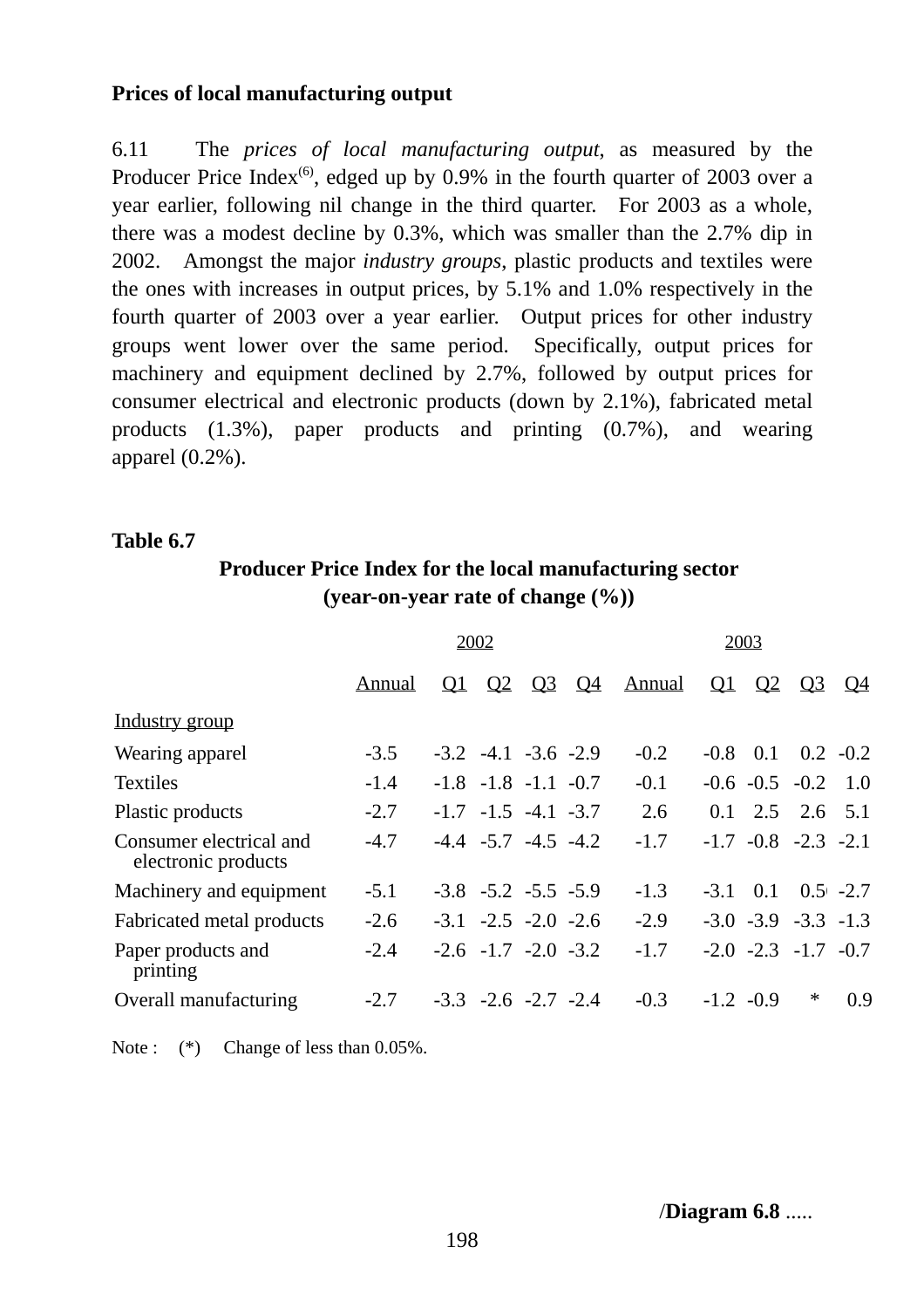#### **Producer Price Index, world commodity prices, and prices (year-on-year rate of change)** Q1 Q2 Q3 Q4 Q1 Q2 Q3 Q4 Q1 Q2 Q3 Q4 Q1 Q2 Q3 Q4 Q1 Q2 Q3 Q4 Q1 1999 | 2000 | 2001 | 2002 | 2003 | 200 0 4 8 12 16 20 -4 -8 -12 -16 -20 Percent **Diagram 6.8 of retained imports of raw materials and semi-manufactures** Prices of all non-fuel commodities in Prices of retained the world market imports of raw materials and semi-manufactures Producer Price Index  $\mid$  2004

#### **Prices of output in selected service sectors**

6.12 The *prices of output in selected service sectors*, as measured by the respective Producer Price Indices, showed divergent movements. Output prices in telecommunications fell distinctly by 13.2% in the fourth quarter of 2003 over a year earlier. Keen competition amongst service providers has continued to exert downward pressure on charges for international calls, internet services and mobile phone services. Prices for mobile phone sets and related items were also trending down. Output prices in hotels and boarding houses, having slashed by 4.2% in the third quarter of 2003, declined by another 6.3% in the fourth quarter. Notwithstanding the strong rebound in inbound tourism, hotel room tariffs underwent further downward adjustment amidst keen competition. Output prices in land transport edged lower by 1.1% in the fourth quarter of 2003, following a 2.7% fall in the third quarter. This was entirely attributable to a reduction in rental charges for taxis and car parking fees, which more than offset the effect of higher charges for freight transport services. Output prices in miscellaneous communications services also eased by 1.1% in the fourth quarter of 2003, as against a 3.1% rise in the third quarter. This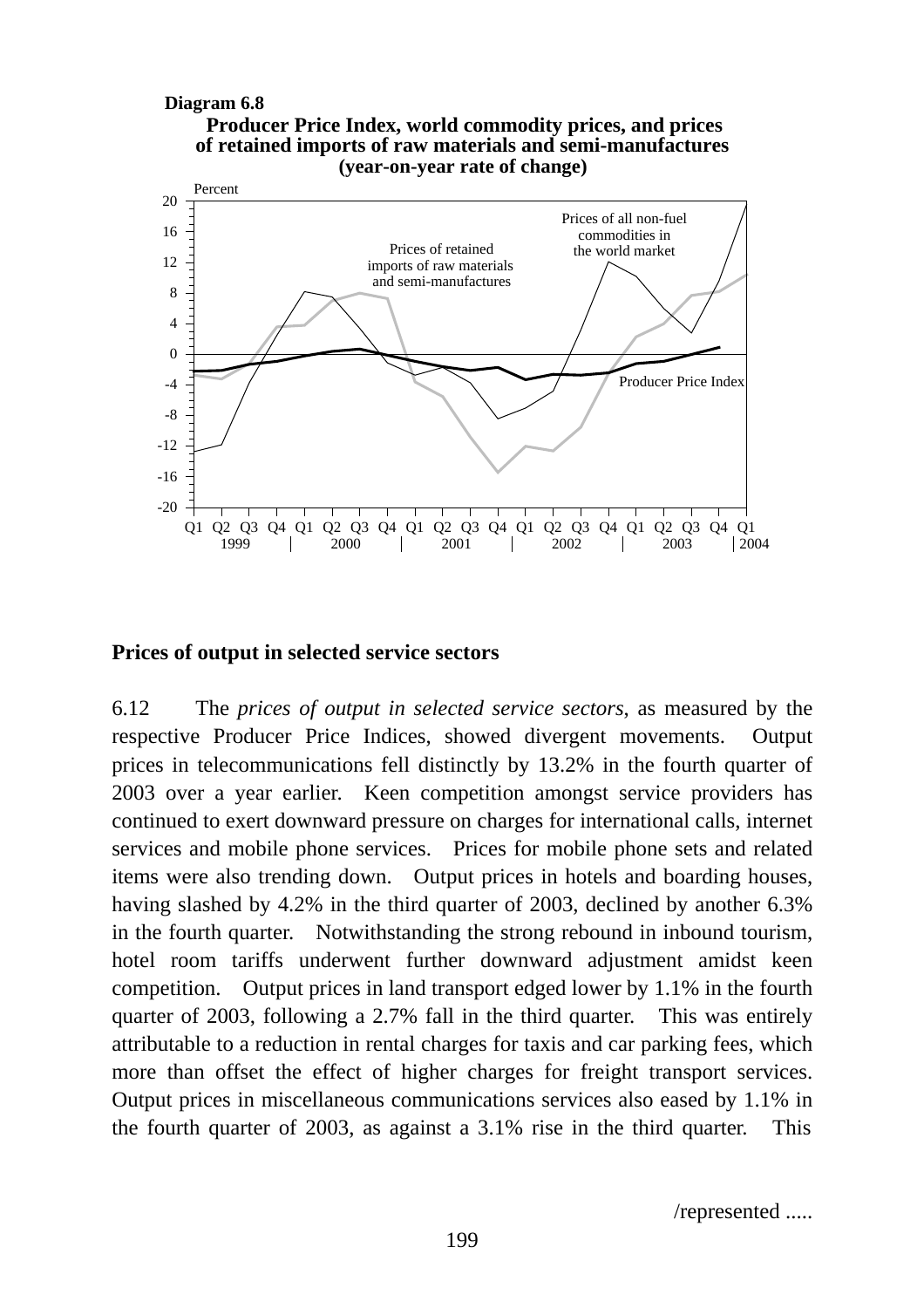represented the first decrease in almost four years, mainly due to a downward revision in the charges for international courier services. Yet output prices in air transport rose again by 0.7% in the fourth quarter of 2003, after a 0.4% decrease in the third quarter, due to the lifting of charges for both air passenger services and air cargo forwarding services. Output prices in maritime transport continued to surge, by 10.6% in the fourth quarter of 2003, further to a 6.2% rise in the third quarter, on the back of sustained growth in container and sea cargo throughput. For 2003 as a whole, reductions in output prices were observed for telecommunications, hotels and boarding houses, and land transport, by 10.7%, 4.9% and 1.6% respectively, whereas increases were seen for maritime transport, miscellaneous communications services and air transport, by 7.5%, 3.9% and 0.4%.

#### **Table 6.8**

# Producer Price Indices for selected service sectors<sup>(a)</sup> **(year-on-year rate of change (%))**

|                                             |         | 2002     |             |                                 |        |               | 2003      |              |                             |             |
|---------------------------------------------|---------|----------|-------------|---------------------------------|--------|---------------|-----------|--------------|-----------------------------|-------------|
|                                             | Annual  | $\Omega$ | $\Omega$    | $Q_3$                           | $Q_4$  | <u>Annual</u> | <u>O1</u> | $\Omega$     | $\Omega$                    | <u>Q4</u>   |
| Selected service sector                     |         |          |             |                                 |        |               |           |              |                             |             |
| Hotels and boarding<br>houses               | $-1.1$  |          |             | $-5.8$ $-4.2$ $-3.6$            | 9.3    | $-4.9$        |           | $1.6 - 10.5$ |                             | $-4.2 -6.3$ |
| Land transport                              | $-1.9$  |          |             | $-1.4$ $-2.0$ $-2.1$            | $-2.1$ | $-1.6$        |           | $-0.7 -1.9$  |                             | $-2.7 -1.1$ |
| Maritime transport                          | $-3.0$  | $-9.4$   | $-5.5$      | 2.9                             | 0.9    | 7.5           | 5.5       | 7.6          | 6.2                         | -10.6       |
| Air transport                               | 0.3     |          | $-5.5 -3.4$ | 3.4                             | 7.1    | 0.4           | 1.8       | $-0.6$       | $-0.4$                      | 0.7         |
| Telecommunications                          | $-18.6$ |          |             | $-21.7$ $-24.5$ $-15.5$ $-11.0$ |        | $-10.7$       |           |              | $-7.7 - 12.0 - 10.1 - 13.2$ |             |
| Miscellaneous<br>communications<br>services | 3.9     | 0.4      | 0.1         | 5.1                             | 9.8    | 3.9           | 7.1       | 6.9          |                             | $3.1 - 1.1$ |

Note : (a) Producer Price Indices for the other service sectors are not available, due to the difficulties involved in defining and delineating the various types of services and hence in measuring their respective price changes. This is particularly so for such sectors as banking and insurance, where the producers often do not charge their customers explicitly.

/**Export** .....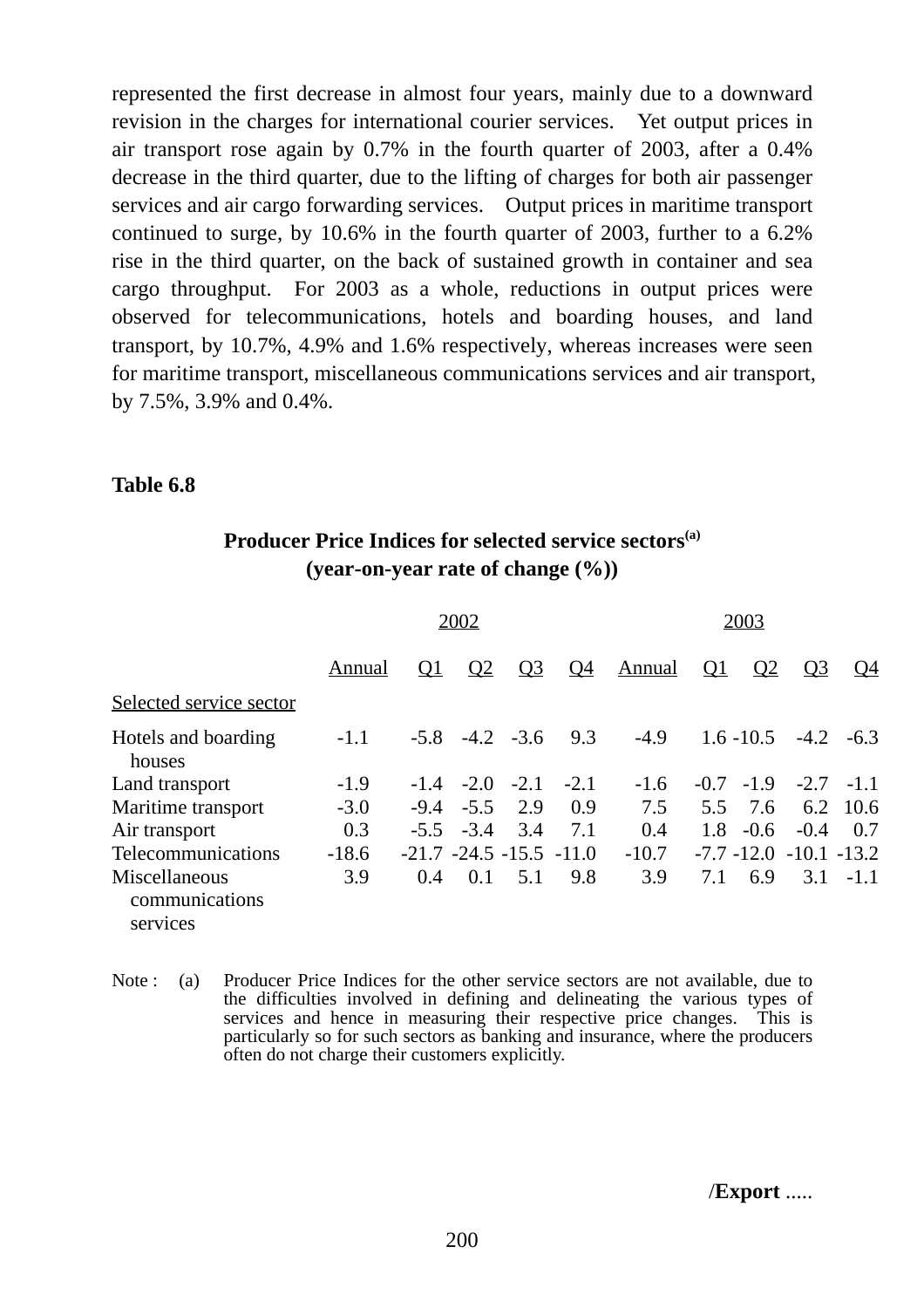# **Export prices**

6.13 The *prices of total exports of goods*, as measured by the unit value index of total exports of goods, drifted lower by 0.7% in the first quarter of 2004 from a year earlier, albeit lesser than the 1.5% decrease in the fourth quarter of 2003. Within the total, the prices of re-exports and domestic exports declined by 0.8% and 0.6% respectively.

6.14 Analysed by major *market* and by year-on-year comparison, the prices of total exports of goods to Singapore went down by 4.2% in the first quarter of 2004, larger than the 3.6% fall in the fourth quarter of 2003. An enlarged decrease in the prices of consumer goods exported to this market was the major contributory factor. Yet the prices of total exports of goods to Germany fell less in the first quarter of 2004 than in the fourth quarter of 2003, by 0.9% as against 2.1%, mainly attributable to a moderated decline in the prices of consumer goods exported to such market. Likewise, the prices of total exports of goods to the United Kingdom, Japan and the United States had smaller decreases in the first quarter of 2004, by 0.7%, 0.6% and 0.6% respectively, as compared to those of 1.6%, 1.3% and 1.1% in the fourth quarter of 2003. A firming up in the prices of consumer goods exported to all these markets was the key factor. To a lesser extent, this was also due to narrowed decreases in the export prices of capital goods, and raw materials and semi-manufactures. On the other hand, the prices of total exports of goods to the Mainland edged up by 0.2% in the first quarter of 2004, following a 0.6% fall in the fourth quarter of 2003, reflecting firmer prices of foodstuffs and of raw materials and semi-manufactures exported to the market.

/**Table 6.9** .....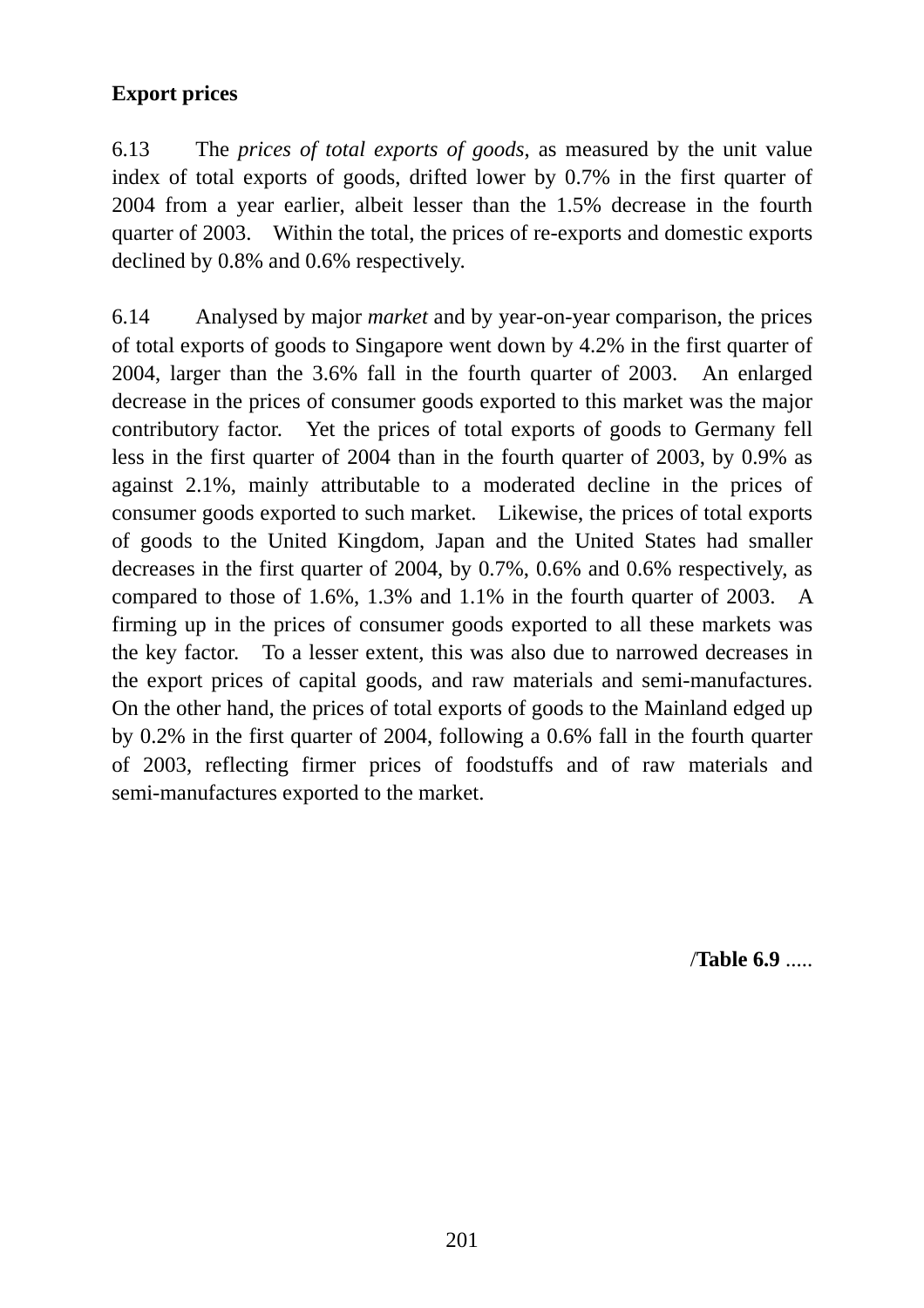# **Table 6.9**

|      |                                                            | United<br><b>States</b>              | Mainland<br>of China              | <b>Germany</b>                       | United<br><u>Kingdom</u>             | <u>Japan</u>                         | <u>Singapore</u>                     | All<br>markets                       |
|------|------------------------------------------------------------|--------------------------------------|-----------------------------------|--------------------------------------|--------------------------------------|--------------------------------------|--------------------------------------|--------------------------------------|
|      | 2003 Annual                                                | $-0.8$                               | $-0.9$                            | $-2.5$                               | $-1.7$                               | $-1.4$                               | $-3.4$                               | $-1.4$                               |
|      | H1<br>H2                                                   | $-0.9$<br>$-0.7$                     | $-0.5$<br>$-1.2$                  | $-2.6$<br>$-2.5$                     | $-1.4$<br>$-1.9$                     | $-1.1$<br>$-1.7$                     | $-2.4$<br>$-4.0$                     | $-1.1$<br>$-1.6$                     |
|      | Q1<br>$\overline{Q}$<br>$\overline{Q}$ 3<br>Q <sub>4</sub> | $-1.3$<br>$-0.6$<br>$-0.3$<br>$-1.1$ | 0.1<br>$-1.0$<br>$-1.7$<br>$-0.6$ | $-2.3$<br>$-2.9$<br>$-2.9$<br>$-2.1$ | $-1.0$<br>$-1.7$<br>$-2.1$<br>$-1.6$ | $-1.1$<br>$-1.2$<br>$-2.1$<br>$-1.3$ | $-1.6$<br>$-3.1$<br>$-4.5$<br>$-3.6$ | $-0.9$<br>$-1.4$<br>$-1.8$<br>$-1.5$ |
| 2004 | Q1                                                         | $-0.6$                               | 0.2                               | $-0.9$                               | $-0.7$                               | $-0.6$                               | $-4.2$                               | $-0.7$                               |

### **Unit value indices of total exports of goods by major market (year-on-year rate of change (%))**

/**Diagram 6.9** .....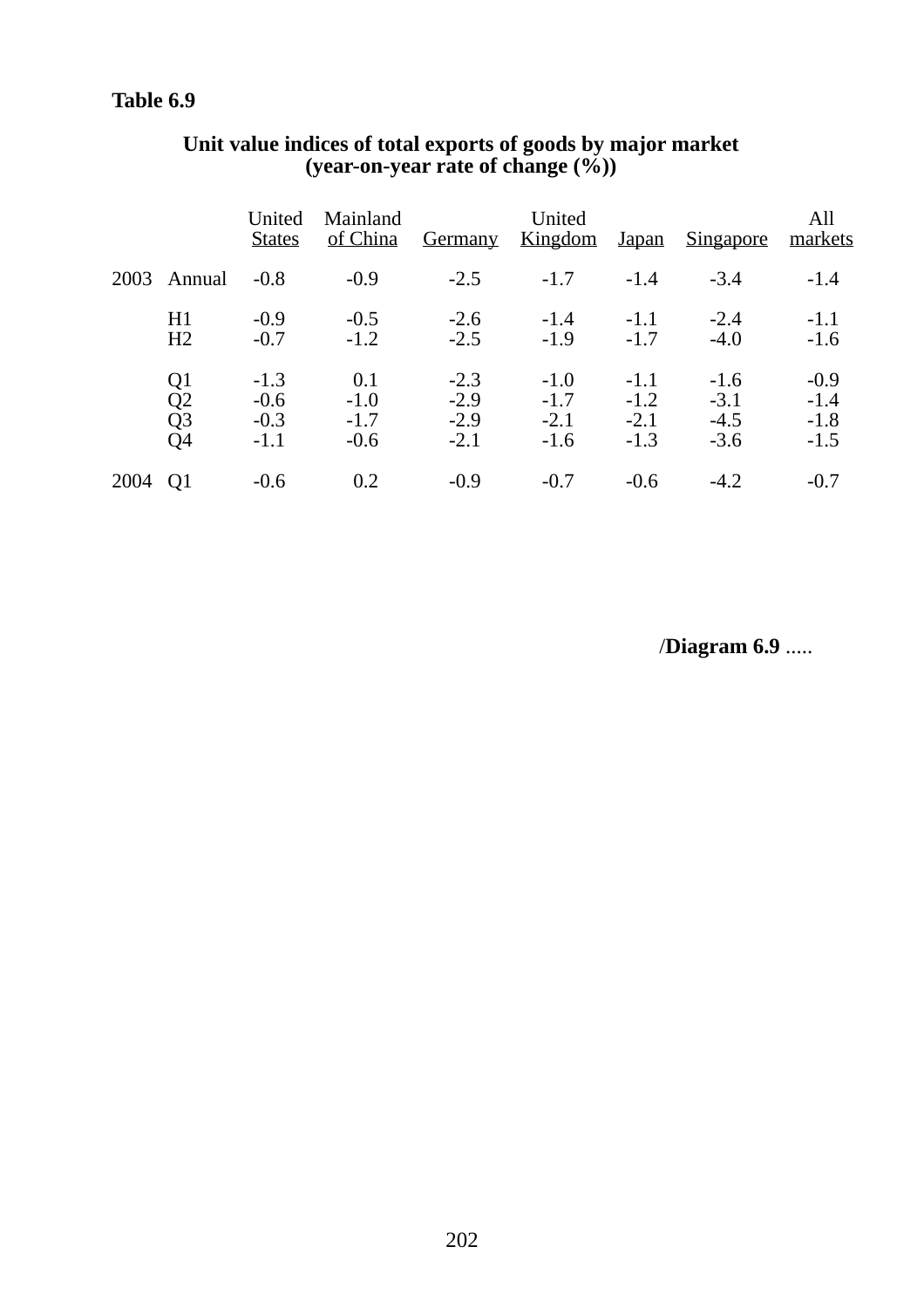

#### **Prices of total exports of goods by major market (year-on-year rate of change)**

**(c) For exports to Japan**

**(d) For exports to Germany**



/**Terms** .....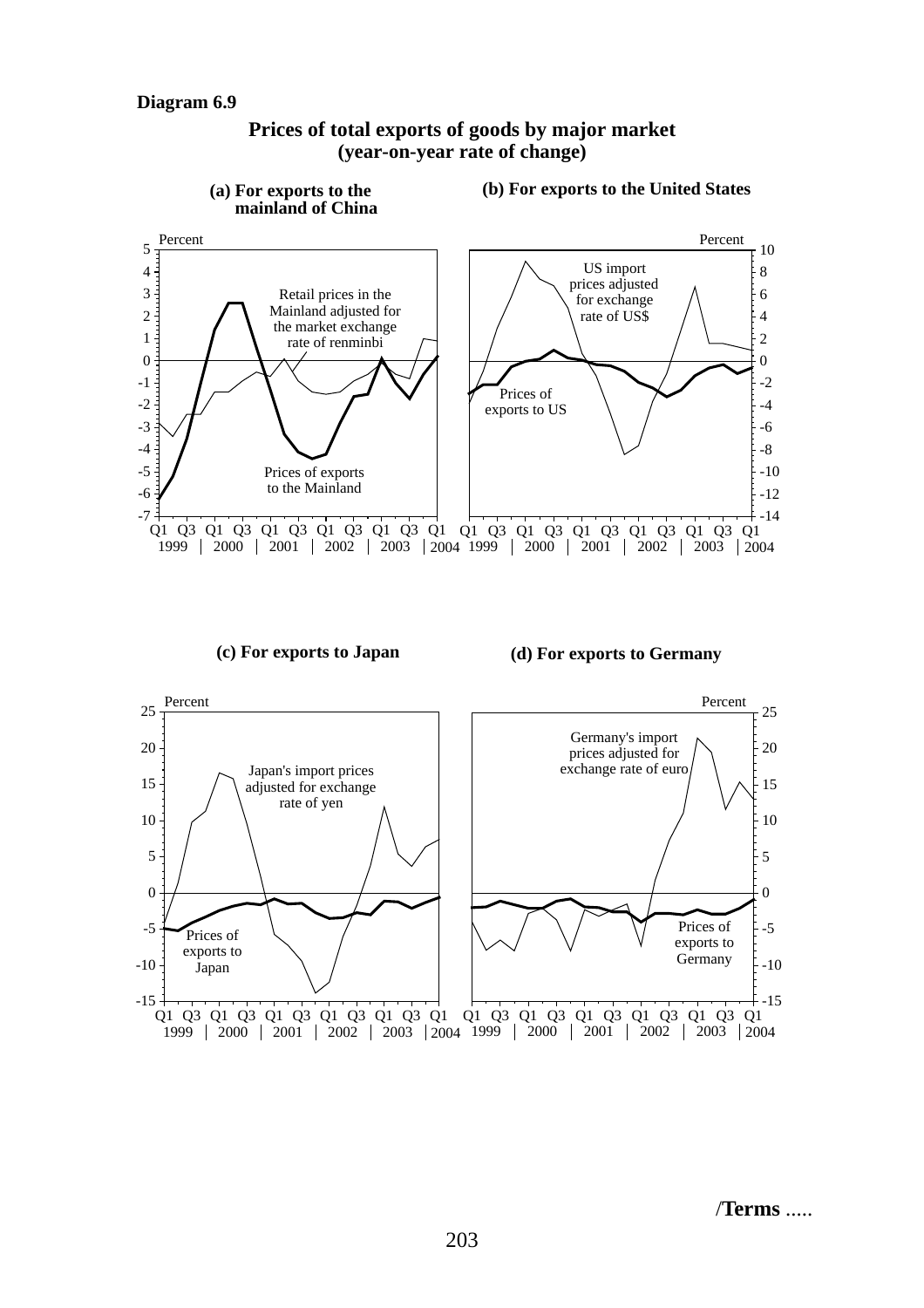# **Terms of trade**

6.15 With the prices of total exports of goods still declining whilst the prices of imports of goods moving up, the *terms of trade in goods*<sup>(7)</sup> for Hong Kong fell further, by 1.5% in the first quarter of 2004 over a year earlier, after a 1.3% decrease in the fourth quarter of 2003.

## **Table 6.10**

# **Terms of trade in goods**

|      |                      | Index on the terms<br>of trade in goods<br>$(2000 = 100)$ | Year-on-year<br>rate of change<br>(% ) |
|------|----------------------|-----------------------------------------------------------|----------------------------------------|
| 2003 | Annual               | 101.0                                                     | $-1.0$                                 |
|      | H1<br>H <sub>2</sub> | 101.4<br>100.7                                            | $-1.0$<br>$-1.1$                       |
|      | Q1<br>Q2<br>Q3<br>Q4 | 101.4<br>101.3<br>101.1<br>100.4                          | $-0.8$<br>$-1.1$<br>$-0.9$<br>$-1.3$   |
| 2004 | 21                   | 99.9                                                      | $-1.5$                                 |

/**Diagram 6.10** .....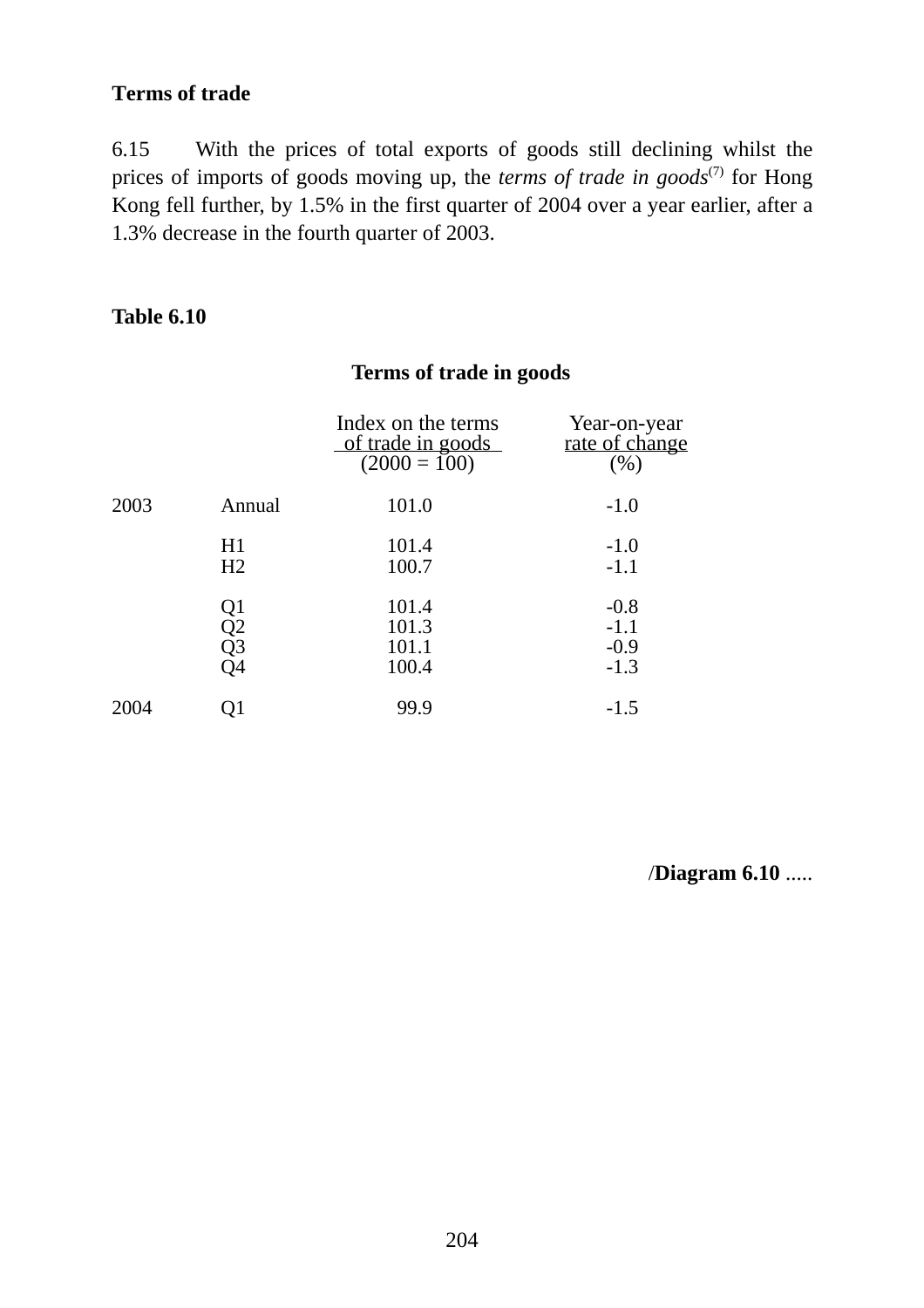#### **Diagram 6.10**







#### **Terms of trade in goods**



/**GDP** .....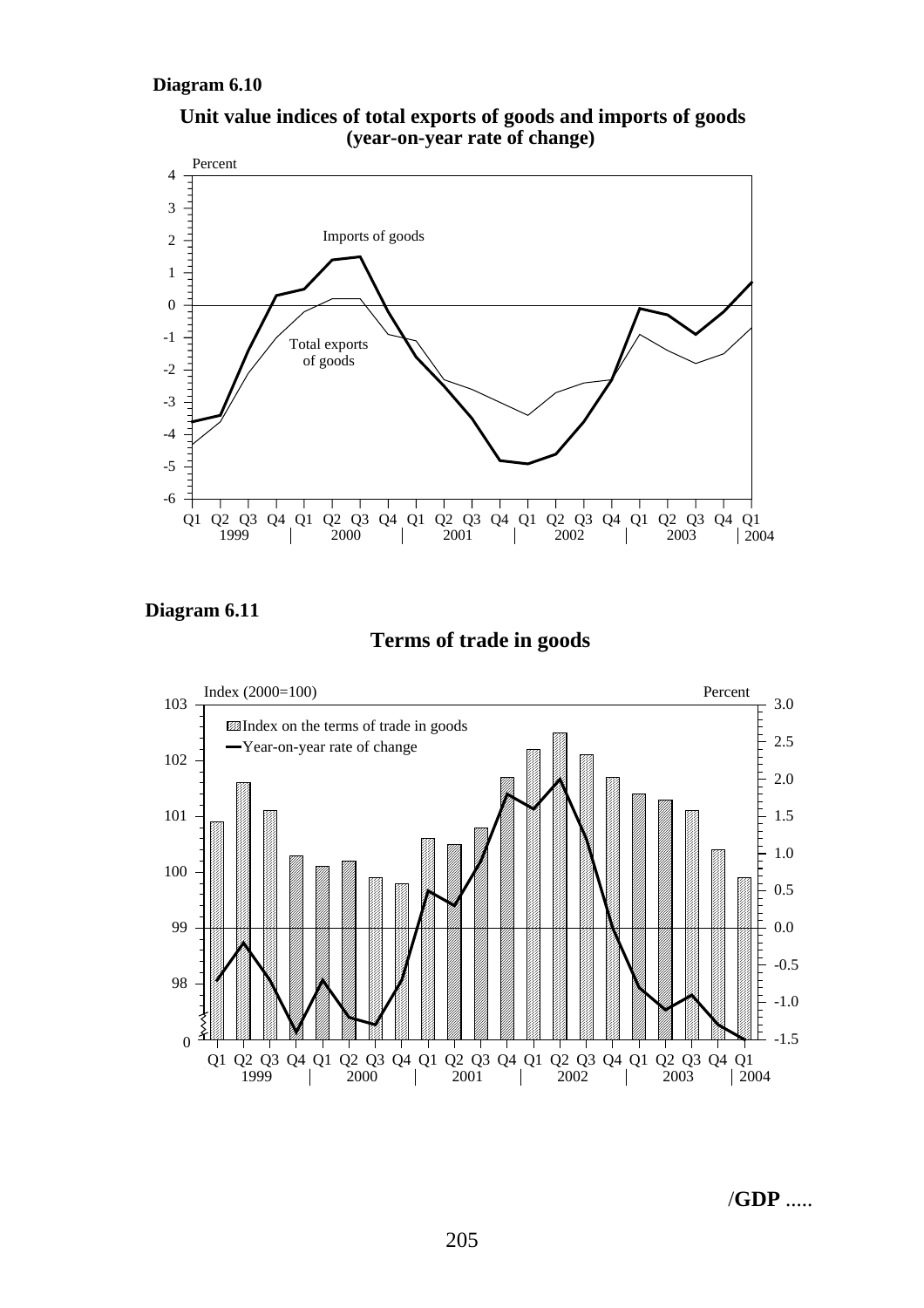# **GDP deflator**

6.16 The *GDP deflator*(8), as a broad measure of overall price change in the economy, showed a moderated decline in the first quarter of 2004. On a year-on-year comparison, the GDP deflator fell by 4.3% in the first quarter of 2004, narrower than the 4.8% decrease in the fourth quarter of 2003. Notwithstanding a deterioration in the terms of trade in goods and an enlarged decline in the price deflator for government consumption expenditure, this was outweighed by the combined effect of a renewed rise in the price deflator for gross domestic fixed capital formation, a reduced fall in the price deflator for private consumption expenditure, and improved terms of trade in services. Within the GDP deflator, both the *domestic demand deflator* and the *total final demand deflator* had lesser decreases, by 1.0% and 1.1% respectively in the first quarter of 2004, as against the declines of 2.3% and 2.0% in the fourth quarter of 2003. On a seasonally adjusted quarter-to-quarter comparison, the GDP deflator edged lower by 0.3% in the first quarter of 2004, the same as that in the fourth quarter of 2003.

/**Table 6.11** .....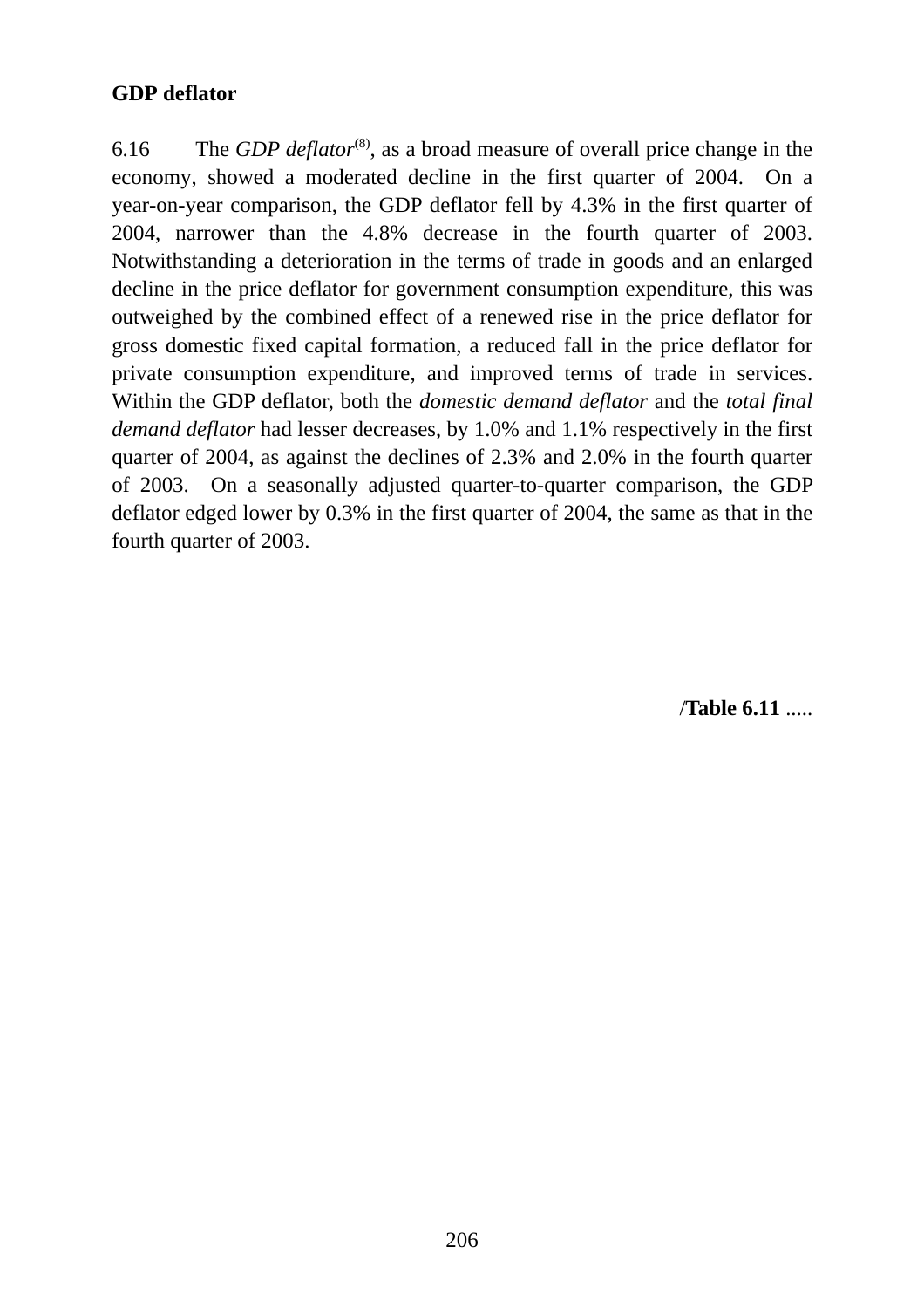# **Table 6.11**

|                                           |                     | 2004         |                                                                                                       |                   |              |                    |
|-------------------------------------------|---------------------|--------------|-------------------------------------------------------------------------------------------------------|-------------------|--------------|--------------------|
|                                           | Annual <sup>#</sup> | $\Omega^{1}$ | $\mathbf{Q2}^*$                                                                                       | $\Omega^{3^{\#}}$ | $\Omega_4^*$ | $\mathbf{Q1}^+$    |
| Private consumption<br>expenditure        | $-2.9$              | $-2.1$       | $-3.3$                                                                                                | $-4.0$            | $-2.3$       | $-1.9$             |
| Government consumption<br>expenditure     | $-2.7$              | $-2.6$       | $-3.7$                                                                                                | $-3.5$            | $-1.4$       | $-3.5$             |
| Gross domestic fixed<br>capital formation | $-6.0$              | $-7.0$       | $-6.0$                                                                                                | $-7.7$            | $-3.5$       | 1.3                |
| Total exports of goods                    | $-2.0$              | $-1.3$       | $-1.8$                                                                                                | $-2.3$            | $-2.2$       | $-1.5$             |
| Imports of goods                          | $-0.9$              | $-0.8$       | $-0.8$                                                                                                | $-1.6$            | $-0.8$       | 0.5                |
| Exports of services                       | $-2.0$              | $-0.9$       | $-3.7$                                                                                                | $-2.7$            | $-1.1$       | 0.1                |
| Imports of services                       | 2.8                 | 3.8          | 2.7                                                                                                   | 1.2               | 3.8          | 3.2                |
| <b>Gross Domestic Product</b>             | $-5.3$              | $-4.4$       | $-5.8$<br>$\langle -1.0 \rangle$ $\langle -2.2 \rangle$ $\langle -1.4 \rangle$ $\langle -0.3 \rangle$ | $-6.1$            | $-4.8$       | $-4.3$<br>$<-0.3>$ |
| Total final demand                        | $-2.6$              | $-2.0$       | $-2.7$                                                                                                | $-3.1$            | $-2.0$       | $-1.1$             |
| Domestic demand                           | $-3.6$              | $-3.5$       | $-4.0$                                                                                                | $-4.8$            | $-2.3$       | $-1.0$             |

#### **GDP deflator and the main expenditure component deflators (year-on-year rate of change (%))**

Notes : (#) Revised figures.

- (+) Preliminary figures.
- < > Seasonally adjusted quarter-to-quarter % change.

/**Diagram 6.12** .....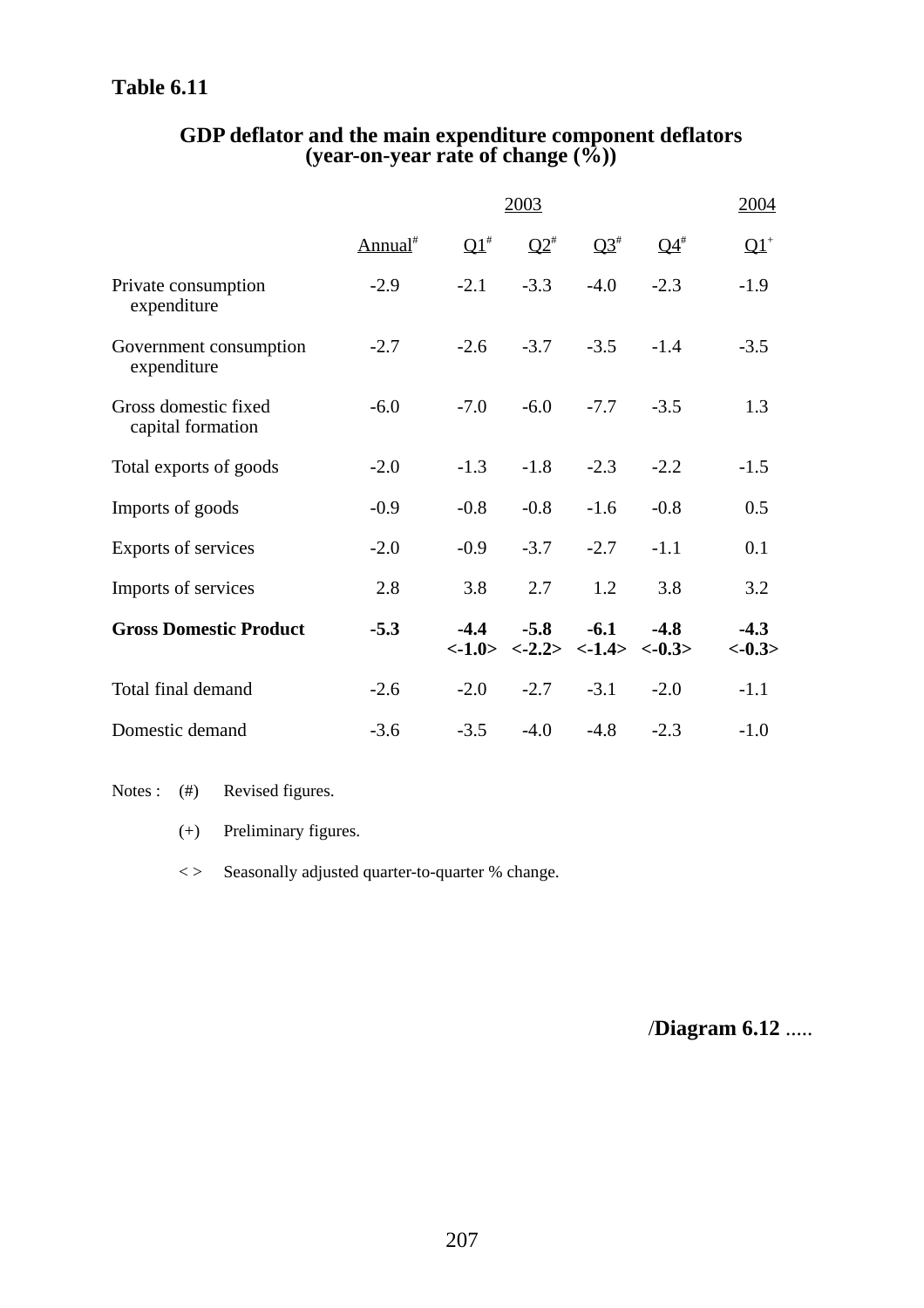





/**Notes** .....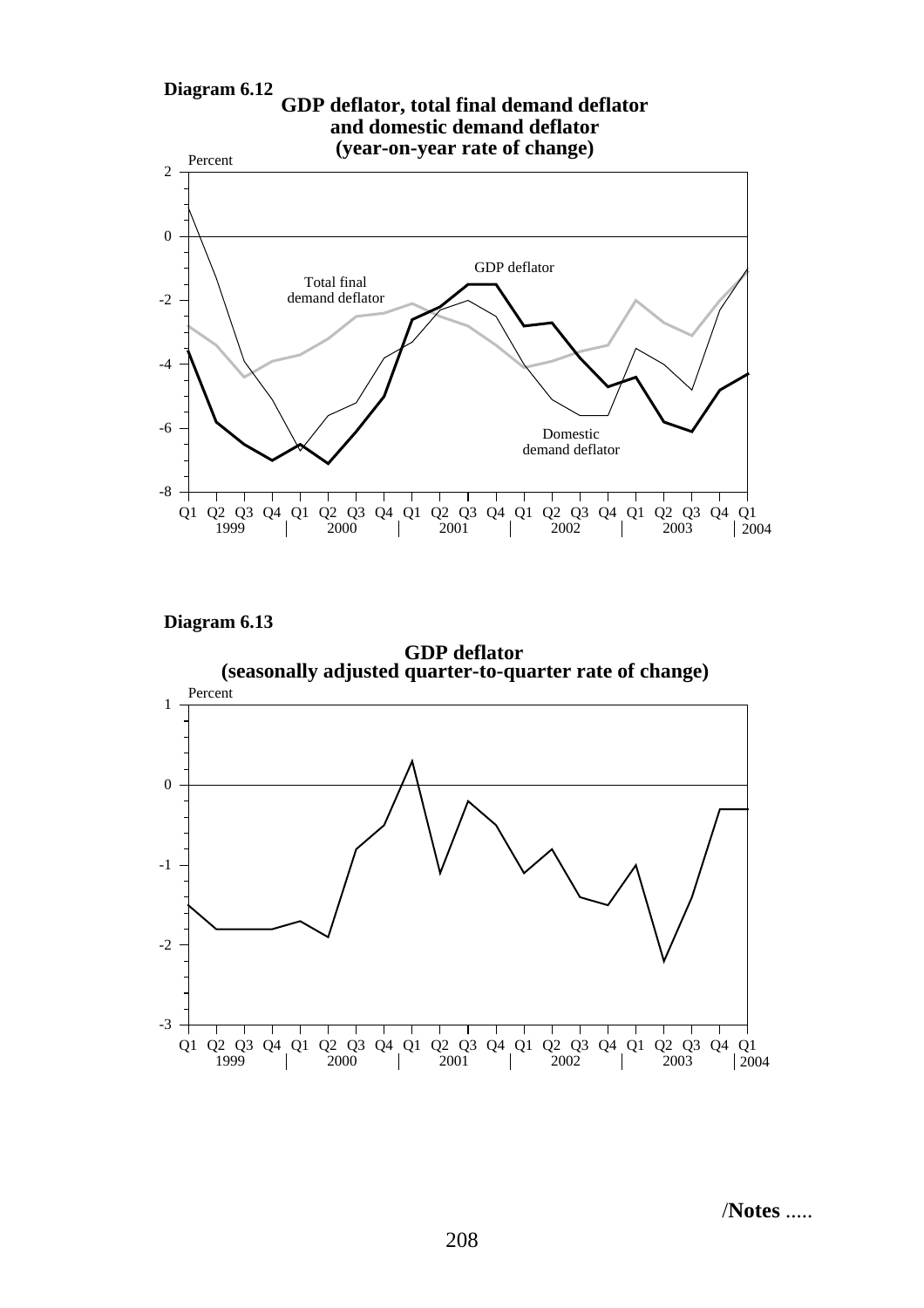#### **Notes :**

(1) The Consumer Price Indices (A), (B) and (C) are compiled by reference to the average expenditure patterns for different groups of households as enumerated from the Household Expenditure Survey. Then, by aggregating the expenditure patterns of all the households covered by these three indices, a Composite CPI is compiled.

The expenditure ranges of the households covered in the 1999/2000-based CPIs are shown below:

|                  | Approximate proportion of<br>households covered<br>(96) | Monthly expenditure range<br>$(at 1999/2000 \text{ prices})$ |  |
|------------------|---------------------------------------------------------|--------------------------------------------------------------|--|
| CPI(A)<br>CPI(B) | 50<br>30                                                | 4,500 to 18,499<br>18,500 to 32,499                          |  |
| CPI(C)           |                                                         | 32,500 to 65,999                                             |  |

The weightings of the various components in the 1999/2000-based CPIs are as follows:

| Expenditure                     |                      |        |        |        |
|---------------------------------|----------------------|--------|--------|--------|
| component                       | <b>Composite CPI</b> | CPI(A) | CPI(B) | CPI(C) |
|                                 | $(\%)$               | (% )   | (% )   | (% )   |
| Food                            | 26.67                | 31.88  | 25.94  | 21.38  |
| Meals bought<br>away from home  | 16.39                | 17.94  | 17.20  | 13.28  |
| Other foodstuffs                | 10.28                | 13.94  | 8.74   | 8.10   |
| Housing                         | 29.91                | 29.13  | 29.68  | 31.22  |
| Private dwellings               | 24.59                | 21.76  | 25.48  | 26.67  |
| Public dwellings                | 2.07                 | 5.08   | 1.03   |        |
| Maintenance costs               | 3.25                 | 2.29   | 3.17   | 4.55   |
| and other                       |                      |        |        |        |
| housing charges                 |                      |        |        |        |
| Electricity, gas and            | 2.98                 | 3.99   | 2.81   | 2.02   |
| water                           |                      |        |        |        |
| Alcoholic drinks and<br>tobacco | 0.94                 | 1.50   | 0.86   | 0.39   |
| Clothing and                    | 4.13                 | 3.36   | 4.47   | 4.55   |
| footwear                        |                      |        |        |        |
| Durable goods                   | 6.24                 | 4.96   | 6.93   | 6.73   |
| Miscellaneous goods             | 5.70                 | 5.25   | 5.58   | 6.43   |
| <b>Transport</b>                | 9.01                 | 8.23   | 9.05   | 9.94   |
| Miscellaneous                   | 14.42                | 11.70  | 14.68  | 17.34  |
| services                        |                      |        |        |        |
| All items                       | 100.00               | 100.00 | 100.00 | 100.00 |

(2) As announced by the Financial Secretary in the 2002/03 Budget, water and sewage charges for domestic households were to be waived for one year as from April 2002, subject to maximum amounts of \$800 and \$200 respectively. This had the effect of lowering the Composite CPI by 0.2 of a percentage point in 2002. Reflecting relatively greater effect on the lower expenditure households, the corresponding dampening effects on the CPI(A), CPI(B) and CPI(C) were 0.3, 0.2 and 0.1 of a percentage point.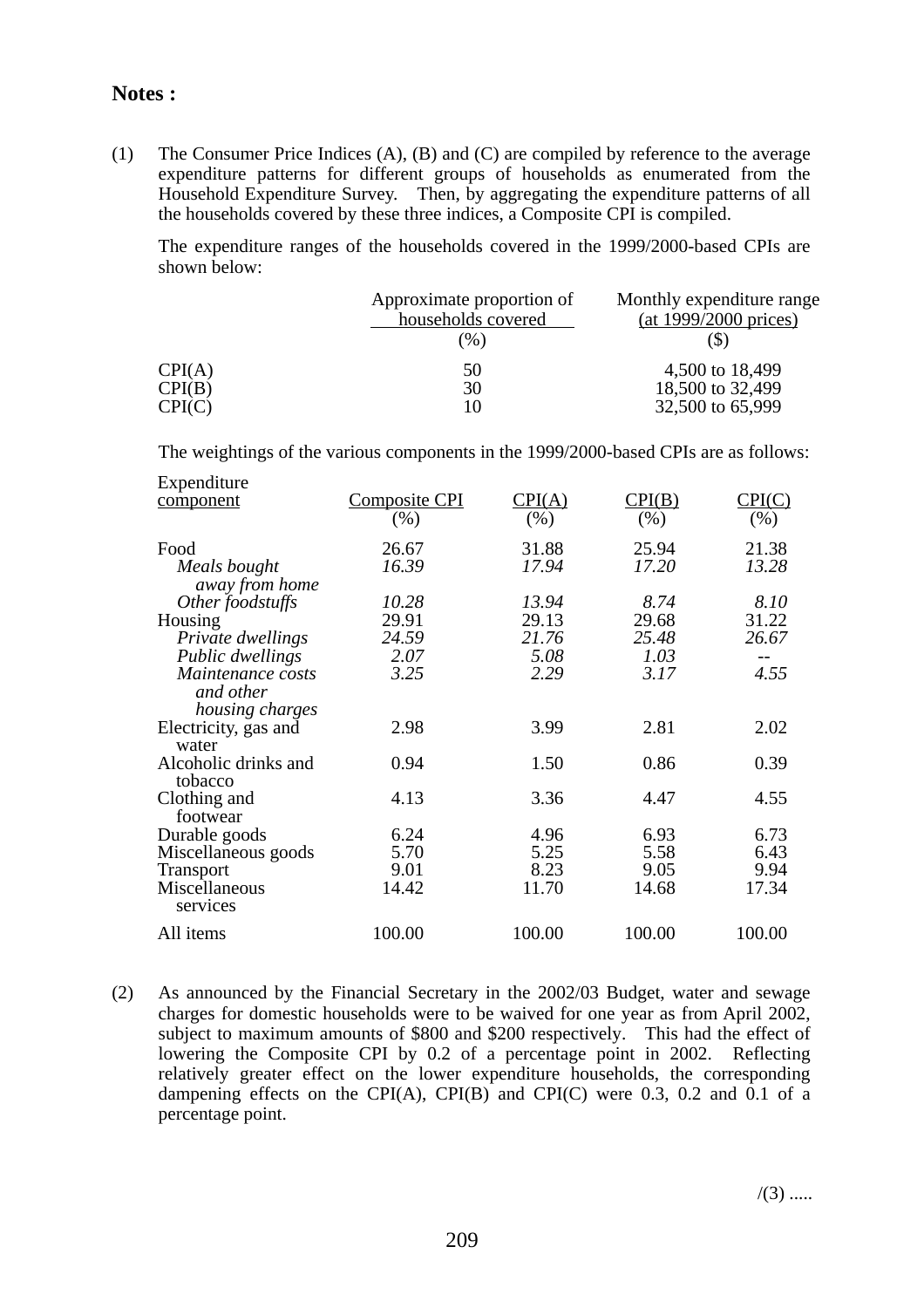- (3) A special one-off rebate was granted by a power company in January and February 2003, at \$250 or at 1.5 cents per unit based on the electricity consumption for the whole year of 2002 per residential customer account, whichever was the higher.
- (4) On 23 April 2003, the Government announced a package of relief measures to help the community tide over the difficulties caused by the outbreak of SARS in Hong Kong. For households, it includes a rates concession of up to \$1,250 per tenement for the period July to September 2003, as well as a waiver of water and sewage charges of up to \$267 and \$67 respectively per household for the period August to November 2003. These two measures are estimated to have the effect of lowering the Composite CPI by around 0.8 and 0.2 of a percentage point respectively during their implementation periods. For 2003 as a whole, they are estimated to have the effect of lowering the Composite CPI by around 0.2 and 0.1 of a percentage point respectively, or combined by around 0.3 of a percentage point.
- (5) In any particular period, only a small proportion of the tenancies of private dwellings are new lettings for which rentals are freshly determined, and lease renewals upon which rentals are revised. The majority of the tenancies are existing leases with rentals fixed until their expiry. Upon aggregation, the movements in private housing cost, as indicated in the various CPIs, thus tend to be less responsive than the corresponding movements in market rentals, as reflected in the Rating and Valuation Department's rental index for private residential flats.
- (6) The Producer Price Index is designed to reflect changes in the prices of goods and services received by local producers. Producer prices refer to the transacted prices, net of any discounts or rebates allowed to the buyers. Transportation and other incidental charges are not included.
- (7) The terms of trade in goods is defined as the ratio of the prices of total exports of goods to the prices of imports of goods.
- (8) The implicit price deflators of GDP and its main expenditure components are derived by dividing GDP at current prices by the corresponding constant price figures. In compiling the constant price GDP at the finer sub-component level, a standard deflation approach is adopted whereby an appropriate price index is used to deflate each of the sub-components of GDP at current prices. Summing up the individually deflated sub-components gives the main expenditure components of GDP at constant prices. These are further aggregated to arrive at the overall GDP at constant prices. Then, by dividing the current price GDP with the corresponding constant price GDP at the overall level, the GDP deflator is implicitly obtained. Similarly, by dividing each of the main expenditure components of GDP at current prices with each of the corresponding measures at constant prices, the respective price deflators at the main expenditure component level are implicitly obtained. Hence as it stands, the implicit price deflators of GDP and its main expenditure components are not used as input for compiling the corresponding constant price measures. By the same token, the growth rates in real terms of GDP and its main expenditure components are not derived from their corresponding growth rates in money terms using the rates of change in the respective implicit prices deflators. Rather, the growth rates in real terms are calculated directly by comparing the constant price measures over two periods.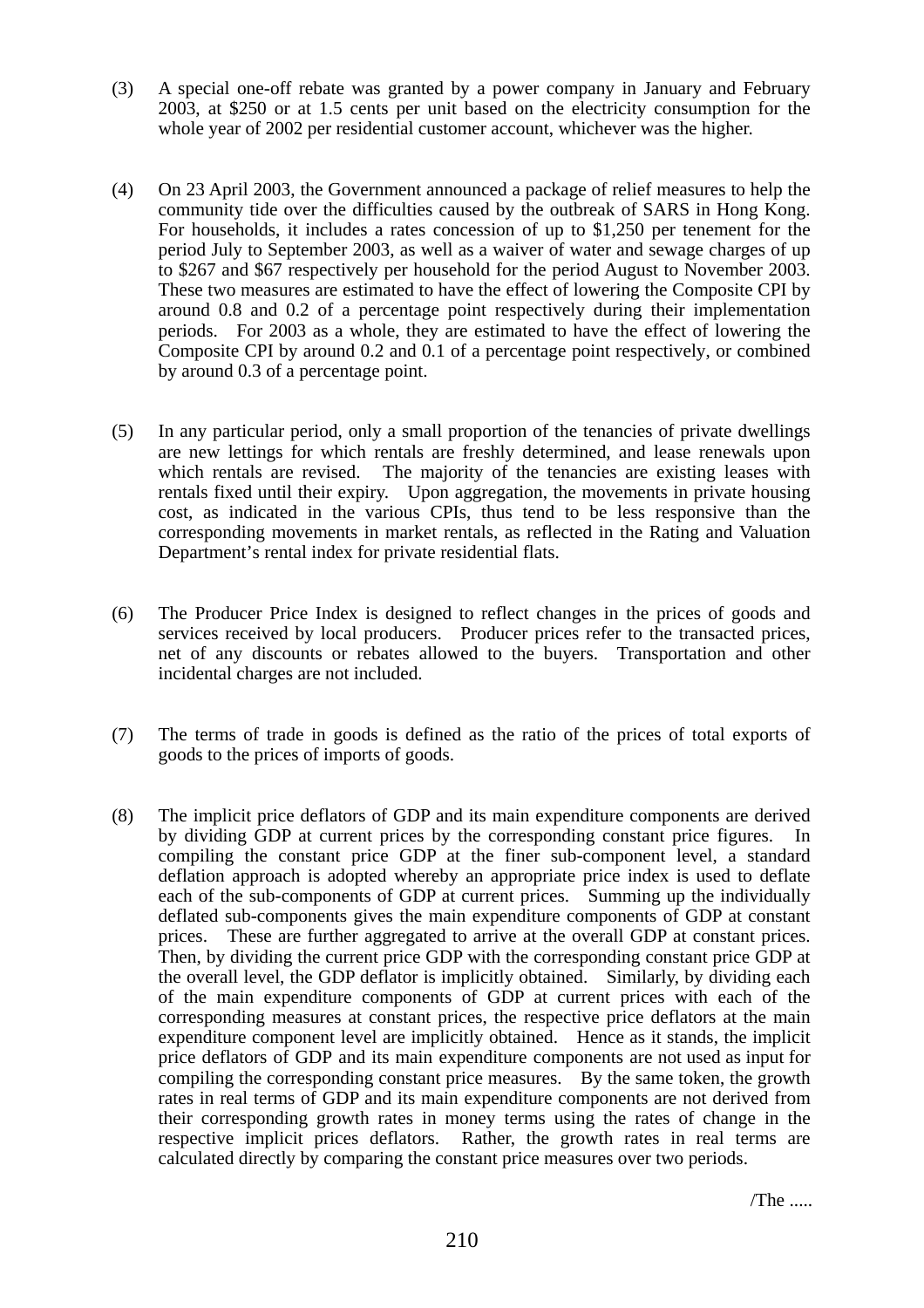The rate of change in the GDP deflator may differ substantially from that in the Composite CPI over the same time span. The Composite CPI covers consumer price inflation in particular. Yet the GDP deflator is a much broader measure of inflation for the entire economy, and takes into account all the price changes related to consumption, investment, exports and imports. Also, as total final demand in the economy is equated to GDP plus imports, the rate of change in the GDP deflator may differ appreciably from that in the total final demand deflator, depending on the movement in the prices of imports. Likewise, as domestic demand in the economy is equated to GDP plus imports and less exports, the rate of change in the GDP deflator may differ appreciably from that in the domestic demand deflator, depending on the movement in the prices of imports and exports.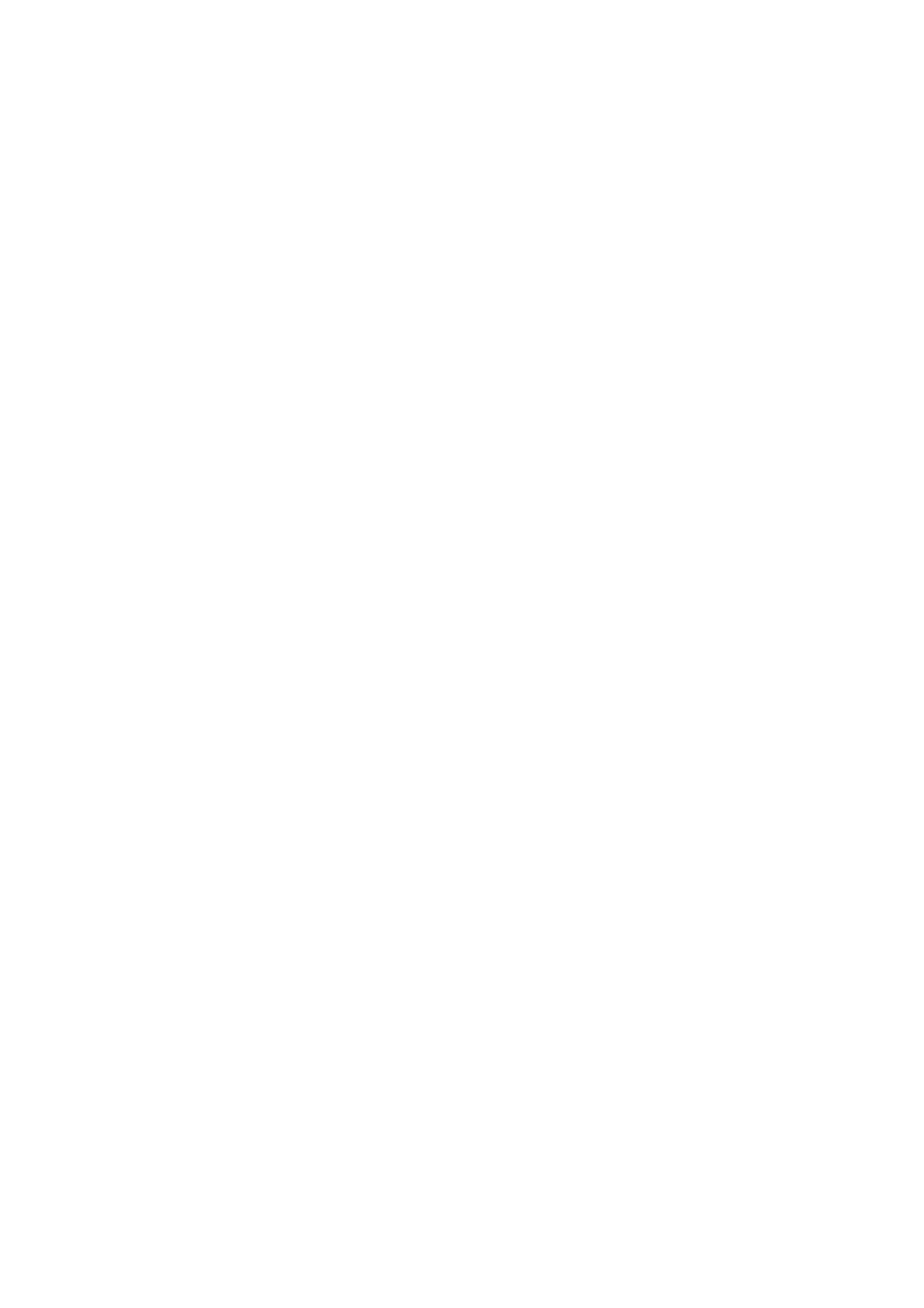## **STATISTICAL APPENDIX**

|     | <b>Table</b>                                                                   | Page        |
|-----|--------------------------------------------------------------------------------|-------------|
| 1.  | Gross Domestic Product (GDP) by expenditure component                          | 214         |
| 2.  | Gross Domestic Product (GDP) by economic activity (at current prices)          | 215         |
| 3.  | Gross Domestic Product (GDP) by economic activity (at constant (2000) prices)  | 216         |
| 4.  | Gross National Product (GNP) and external factor income flows (EFIF)           | 217         |
| 5.  | Balance of payments account                                                    | 218         |
| 6.  | Major economic indicators in the external sector for the first quarter of 2004 | $219 - 220$ |
| 7.  | Major economic indicators in the domestic economy                              | $221 - 222$ |
| 8.  | Major economic indicators in the financial sector as at end-March 2004         | $223 - 224$ |
| 9.  | Major economic indicators in the labour sector                                 | $225 - 226$ |
| 10. | Various price indices for the first quarter of 2004                            | 227         |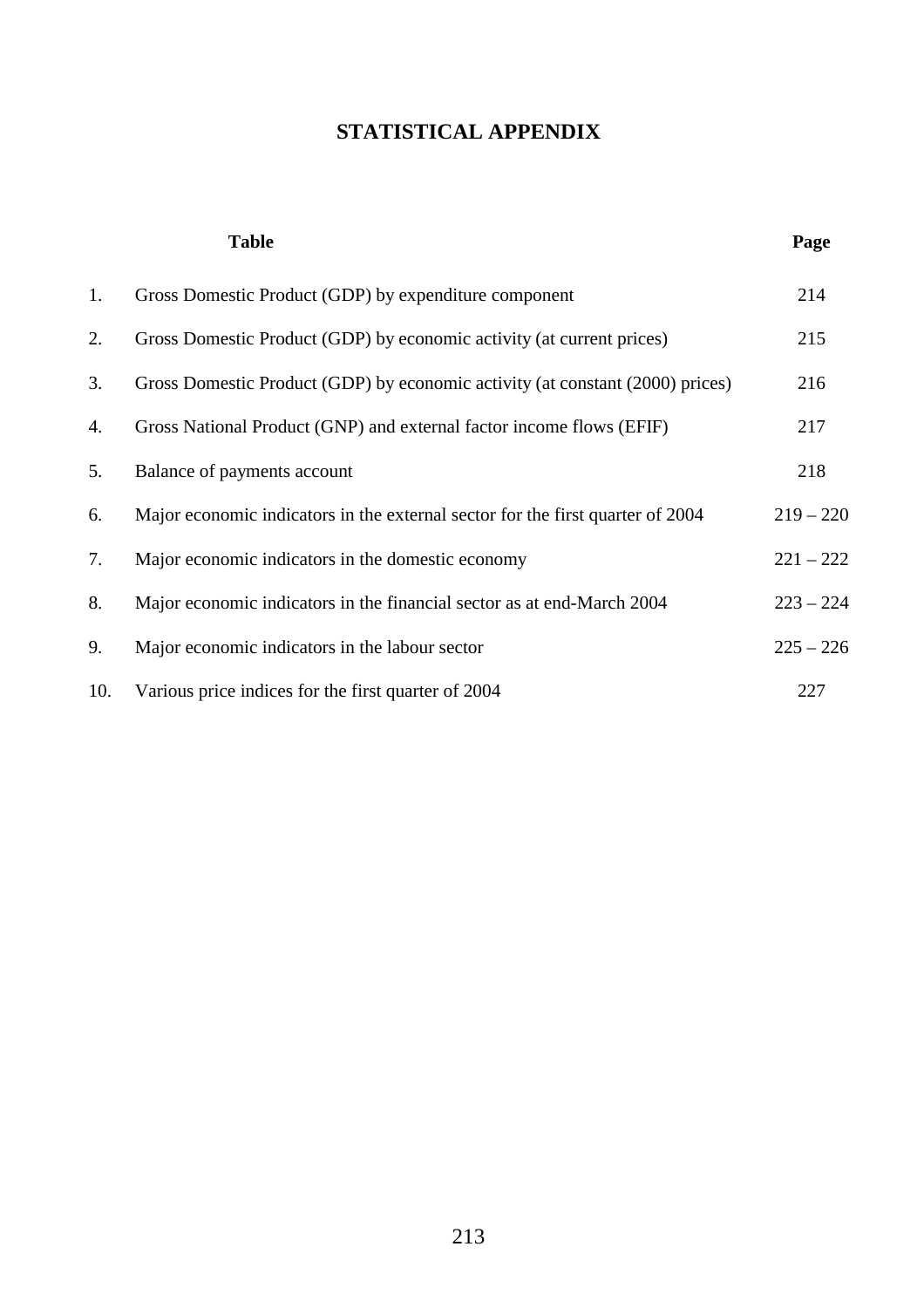|                                        |                   |                   |             | (HK\$ million)     |
|----------------------------------------|-------------------|-------------------|-------------|--------------------|
|                                        |                   | At current        |             | At constant (2000) |
|                                        |                   | market prices     |             | market prices      |
| Expenditure component                  | $2002^{\text{*}}$ | $2003^{\text{*}}$ | $2002^{\#}$ | $2003^{\text{\#}}$ |
| Private consumption expenditure        | 728,092           | 704,863           | 766,050     | 764,164            |
|                                        | $(-4.8)$          | $(-3.2)$          | $(-1.2)$    | $(-0.2)$           |
| Government consumption expenditure     | 131,279           | 130,067           | 130,585     | 133,056            |
|                                        | (1.9)             | $(-0.9)$          | (2.5)       | (1.9)              |
| Gross domestic fixed capital formation | 286,020           | 269,127           | 340,354     | 340,842            |
|                                        | $(-14.1)$         | $(-5.9)$          | $(-4.5)$    | (0.1)              |
| of which:                              | 131,752           | 116,207           | 152,081     | 141,396            |
| Building and construction              | $(-7.6)$          | $(-11.8)$         | $(-1.1)$    | $(-7.0)$           |
| Machinery, equipment and               | 144,832           | 144,509           | 176,732     | 188,229            |
| computer software                      | $(-19.5)$         | $(-0.2)$          | $(-7.6)$    | (6.5)              |
| Change in inventories                  | 5,660             | 9,471             | 6,884       | 10,805             |
| Total exports of goods                 | 1,562,121         | 1,749,089         | 1,651,945   | 1,886,760          |
|                                        | (5.5)             | (12.0)            | (8.7)       | (14.2)             |
| Domestic exports                       | 131,079           | 122,126           | 144,376     | 133,810            |
|                                        | $(-14.6)$         | $(-6.8)$          | $(-11.2)$   | $(-7.3)$           |
| Re-exports                             | 1,431,041         | 1,626,964         | 1,507,569   | 1,752,949          |
|                                        | (7.8)             | (13.7)            | (11.0)      | (16.3)             |
| Imports of goods <sup>(a)</sup>        | 1,601,527         | 1,794,059         | 1,732,470   | 1,959,603          |
| less                                   | (3.4)             | (12.0)            | (7.9)       | (13.1)             |
| Exports of services                    | 335,412           | 347,371           | 358,140     | 378,498            |
|                                        | (9.0)             | (3.6)             | (11.7)      | (5.7)              |
| Imports of services                    | 199,676           | 196,080           | 202,745     | 193,486            |
| less                                   | (3.8)             | $(-1.8)$          | (3.7)       | $(-4.6)$           |
| Total expenditure on GDP               | 1,247,381         | 1,219,849         | 1,318,743   | 1,361,036          |
|                                        | $(-1.8)$          | $(-2.2)$          | (1.9)       | (3.2)              |
| Per capita $GDP^{(b)}(\$)$             | 183,790           | 179,308           | 194,304     | 200,061            |
|                                        | $(-2.7)$          | $(-2.4)$          | (1.0)       | (3.0)              |
| Implicit Price Deflator (2000=100)     | Index for         | % change          | Index for   | % change           |
|                                        | 2002              | over 2001         | 2003        | <u>over 2002</u>   |
| <b>GDP</b>                             | 94.6              | $-3.6$            | 89.6        | $-5.3$             |
| Total final demand <sup>(c)</sup>      | 93.7              | $-3.7$            | 91.3        | $-2.6$             |
| Domestic demand <sup>(d)</sup>         | 92.5              | $-5.1$            | 89.2        | $-3.6$             |

#### **Table 1 Gross Domestic Product (GDP) by expenditure component**

Notes : Figures in brackets represent percentage changes over a year earlier.

Figures may not add up exactly to the totals due to rounding.

- (a) Here imports of goods are valued on f.o.b. basis, instead of on c.i.f. basis as is still the on-going practice for the merchandise trade statistics.
- (b) Per capita GDP is equal to total expenditure on GDP divided by the total mid-year population.
- (c) Total final demand is defined as the sum of private consumption expenditure, government consumption expenditure, gross domestic fixed capital formation, change in inventories, and exports of goods and services.
- (d) Domestic demand is total final demand less exports of goods and services.
- (#) Revised figures.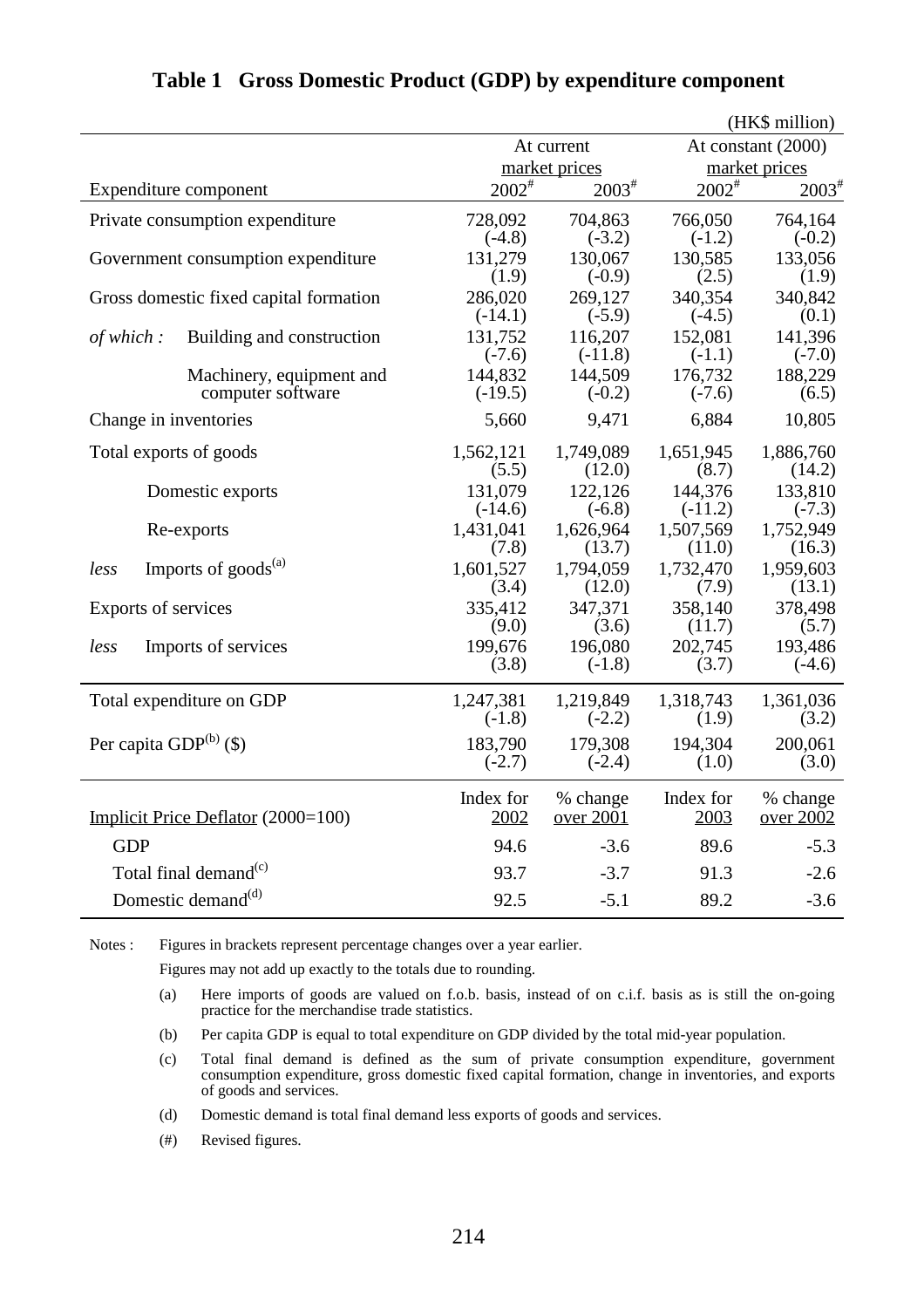## **Table 2 Gross Domestic Product (GDP) by economic activity (at current prices)**

|                                                                                 |           | At current prices<br>(HK\$ million) |         | Year-on-year<br>% change |        | % share<br>in GDP   |  |
|---------------------------------------------------------------------------------|-----------|-------------------------------------|---------|--------------------------|--------|---------------------|--|
| Economic activity                                                               | 2001      | $2002^{\text{*}}$                   | 2001    | $2002^{\text{*}}$        | 2001   | $2002$ <sup>#</sup> |  |
| Agriculture and fishing                                                         | 1,003     | 1,002                               | 9.0     | $-0.1$                   | 0.1    | 0.1                 |  |
| Mining and quarrying                                                            | 174       | 136                                 | $-27.8$ | $-21.8$                  | $\ast$ | $\ast$              |  |
| Manufacturing                                                                   | 63,519    | 54,848                              | $-11.4$ | $-13.7$                  | 5.2    | 4.5                 |  |
| Electricity, gas and water                                                      | 40,126    | 41,540                              | 3.3     | 3.5                      | 3.3    | 3.4                 |  |
| Construction                                                                    | 58,971    | 53,089                              | $-7.9$  | $-10.0$                  | 4.9    | 4.4                 |  |
| Services                                                                        | 1,051,562 | 1,054,864                           | $-0.2$  | 0.3                      | 86.5   | 87.5                |  |
| Wholesale, retail and import/<br>export trades, restaurants<br>and hotels       | 324,654   | 324,131                             | *       | $-0.2$                   | 26.7   | 26.9                |  |
| Transport, storage and<br>communications                                        | 124,260   | 128,278                             | $-1.2$  | 3.2                      | 10.2   | 10.6                |  |
| Finance, insurance, real<br>estate and business services                        | 274,030   | 267,537                             | $-5.9$  | $-2.4$                   | 22.5   | 22.2                |  |
| Community, social and<br>personal services                                      | 265,081   | 267,659                             | 5.0     | 1.0                      | 21.8   | 22.2                |  |
| Ownership of premises                                                           | 159,118   | 159,586                             | 2.5     | 0.3                      | 13.1   | 13.2                |  |
| less Adjustment for financial<br>intermediation services<br>indirectly measured | 95,582    | 92,328                              | $-0.4$  | $-3.4$                   | 7.9    | 7.7                 |  |
| GDP at factor cost                                                              | 1,215,354 | 1,205,479                           | $-1.1$  | $-0.8$                   | 100.0  | 100.0               |  |
| Taxes on production<br>and imports                                              | 53,917    | 43,325                              | $-6.9$  | $-19.6$                  |        |                     |  |
| Statistical discrepancy (%)                                                     | *         | $-0.1$                              |         |                          |        |                     |  |
| GDP at current market prices                                                    | 1,269,896 | 1,247,381                           | $-1.4$  | $-1.8$                   |        |                     |  |

Notes : Figures may not add up exactly to the totals due to rounding.

(#) Revised figures.

(\*) Less than 0.05%.

(--) Not applicable.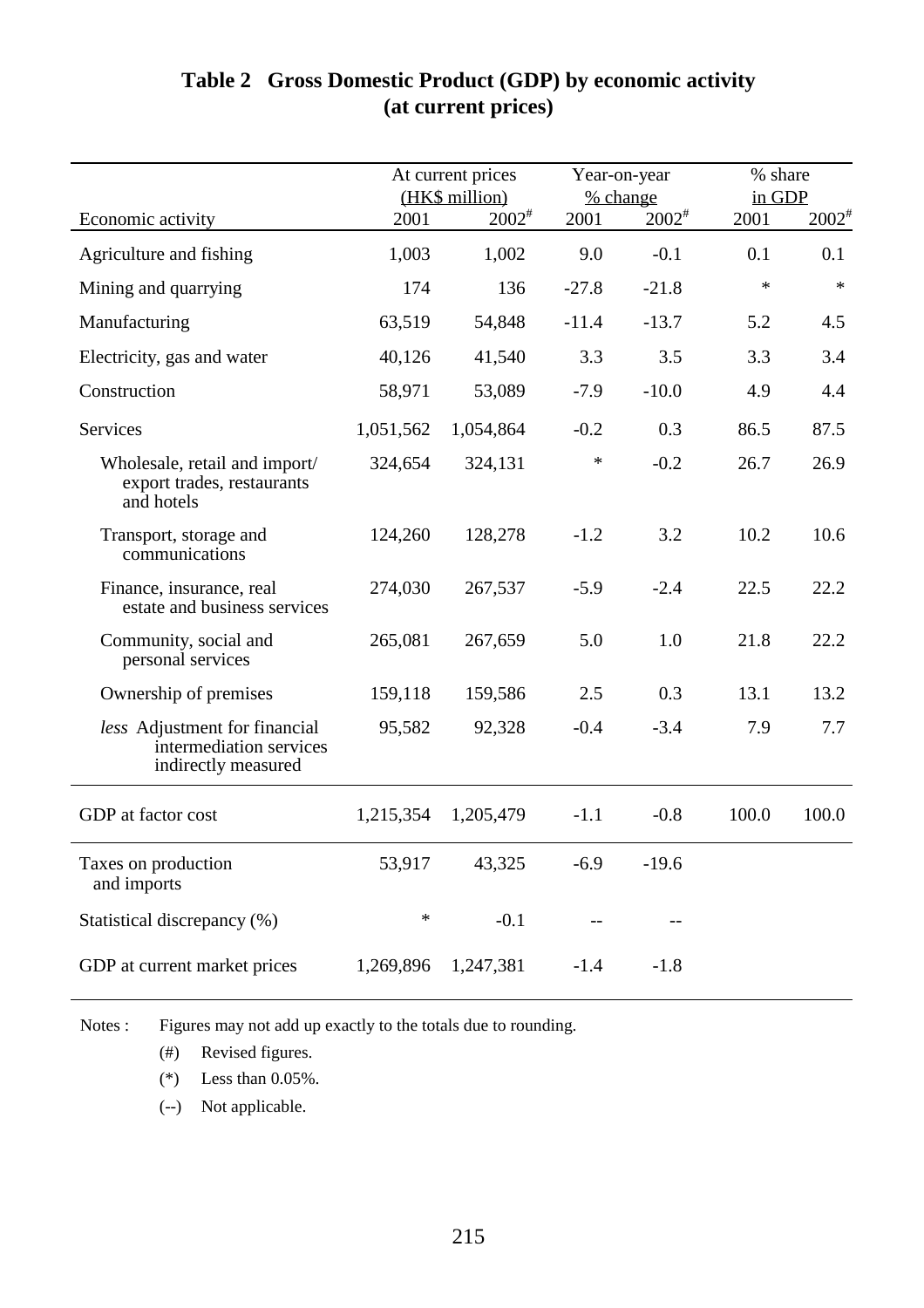|                                                                                    |                    |                              |                        |                        |                  | (HK\$ million)    |
|------------------------------------------------------------------------------------|--------------------|------------------------------|------------------------|------------------------|------------------|-------------------|
|                                                                                    | $2002^{\text{*}}$  | $2003^{\text{*}}$            |                        | 2003                   |                  |                   |
| Economic activity                                                                  |                    |                              | $1st$ Qtr <sup>#</sup> | $2nd$ Qtr <sup>#</sup> | 3rd $Qtr^*$      | $4th$ $Qtr^*$     |
| Agriculture and fishing                                                            | 951                | 970                          | 246                    | 256                    | 218              | 250               |
|                                                                                    | $(-0.7)$           | (2.0)                        | (3.4)                  | (2.4)                  | (1.9)            | (0.4)             |
| Mining and quarrying                                                               | 184                | 188                          | 46                     | 55                     | 46               | 41                |
|                                                                                    | $(-11.1)$          | (2.2)                        | (7.0)                  | (12.2)                 | (2.2)            | $(-10.9)$         |
| Manufacturing                                                                      | 59,107             | 53,702                       | 12,252                 | 13,096                 | 14,501           | 13,853            |
|                                                                                    | $(-9.8)$           | $(-9.1)$                     | $(-8.8)$               | $(-12.5)$              | $(-9.1)$         | $(-6.1)$          |
| Electricity, gas and water                                                         | 41,029             | 41,981                       | 8,867                  | 10,349                 | 12,608           | 10,157            |
|                                                                                    | (3.0)              | (2.3)                        | (4.3)                  | $(-2.7)$               | (3.7)            | (4.3)             |
| Construction                                                                       | 61,747             | 58,680                       | 14,414                 | 14,224                 | 15,147           | 14,895            |
|                                                                                    | $(-1.5)$           | $(-5.0)$                     | $(-2.9)$               | $(-7.0)$               | $(-3.0)$         | $(-6.9)$          |
| Services                                                                           | (3.0)              | 1,102,407 1,152,419<br>(4.5) | 270,724<br>(5.8)       | 265,489<br>(0.7)       | 300,114<br>(4.9) | 316,091<br>(6.4)  |
| Wholesale, retail and import/<br>Export trades, restaurants<br>and hotels          | 338,823<br>(4.2)   | 372,649<br>(10.0)            | 83,786<br>(14.8)       | 79,859<br>(5.9)        | 100,916<br>(8.3) | 108,088<br>(11.2) |
| Transport, storage and                                                             | 136,384            | 138,032                      | 32,955                 | 30,588                 | 36,592           | 37,897            |
| Communications                                                                     | (6.2)              | (1.2)                        | (3.8)                  | $(-6.2)$               | (1.5)            | (5.3)             |
| Finance, insurance, real                                                           | 293,862            | 308,324                      | 72,515                 | 74,941                 | 78,663           | 82,205            |
| estate and business services                                                       | (1.3)              | (4.9)                        | (2.7)                  | (1.6)                  | (6.6)            | (8.6)             |
| Community, social and                                                              | 260,638            | 260,714                      | 62,784                 | 62,636                 | 65,489           | 69,806            |
| personal services                                                                  | $(-0.7)$           | $(*)$                        | (0.3)                  | $(-3.1)$               | (1.9)            | (1.0)             |
| Ownership of premises                                                              | 165,142            | 168,792                      | 41,771                 | 41,169                 | 42,807           | 43,046            |
|                                                                                    | (2.5)              | (2.2)                        | (2.1)                  | (2.4)                  | (2.5)            | (1.8)             |
| Adjustment for financial<br>less<br>intermediation services<br>indirectly measured | 92,441<br>$(-4.3)$ | 96,093<br>(4.0)              | 23,086<br>(0.3)        | 23,703<br>(2.6)        | 24,353<br>(5.4)  | 24,952<br>(7.4)   |
| Taxes on production                                                                | 57,109             | 58,666                       | 14,716                 | 14,498                 | 13,116           | 16,336            |
| and imports                                                                        | $(-0.3)$           | (2.7)                        | $(-1.5)$               | $(-4.3)$               | (6.7)            | (10.9)            |
| Statistical discrepancy (%)                                                        | $-0.3$             | $-0.4$                       | 0.2                    | $-1.1$                 | $-0.2$           | $-0.6$            |
| GDP at constant (2000) market                                                      | (1.9)              | 1,318,743 1,361,036          | 321,955                | 314,636                | 355,174          | 369,271           |
| prices                                                                             |                    | (3.2)                        | (4.4)                  | $(-0.6)$               | (4.0)            | (4.9)             |

## **Table 3 Gross Domestic Product (GDP) by economic activity (at constant (2000) prices)**

Notes : Figures in brackets represent percentage changes over a year earlier.

Figures may not add up exactly to the totals due to rounding.

(#) Revised figures.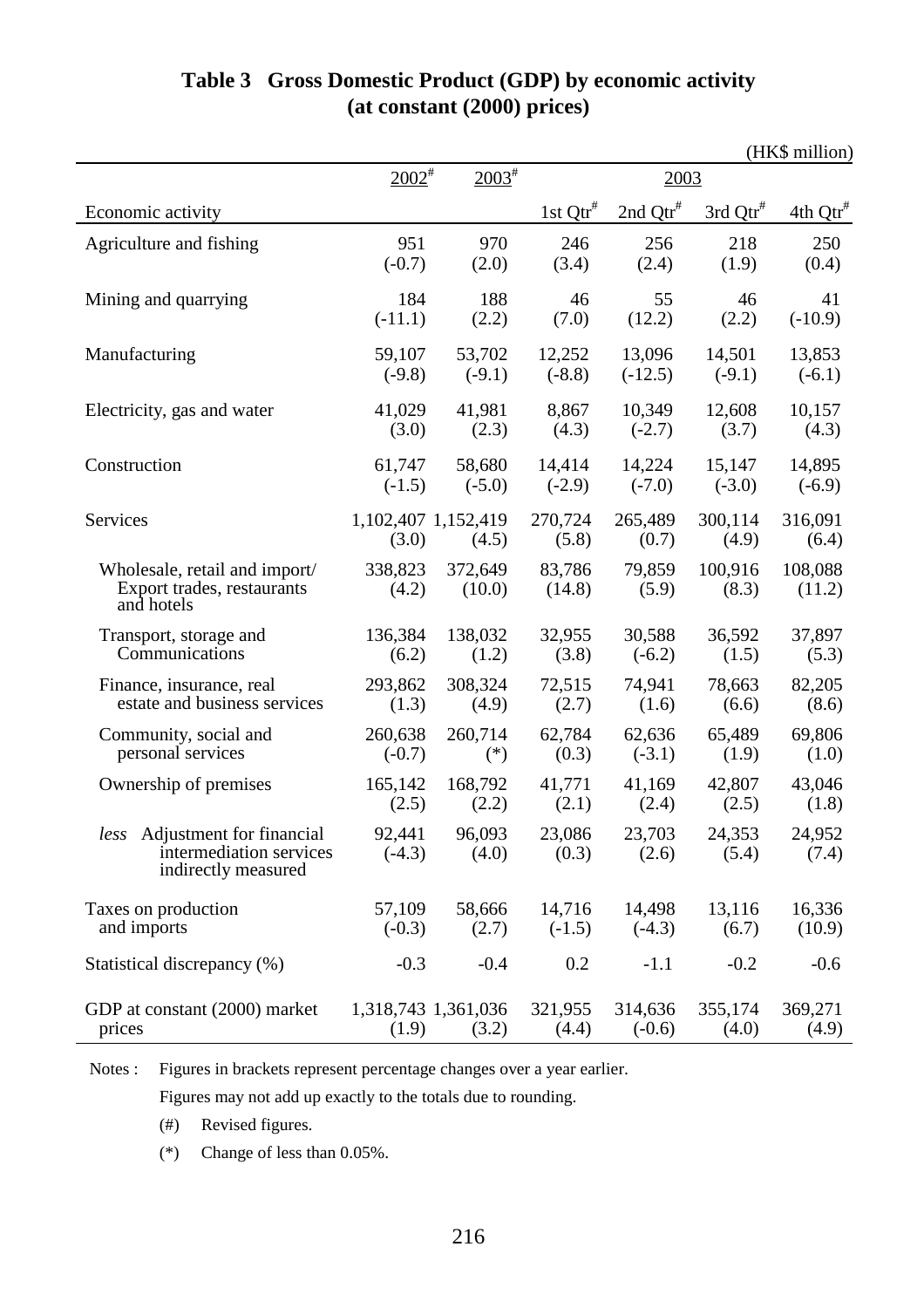|                                    |           |                    |                    |                    |                |                |                | (HK\$ million) |
|------------------------------------|-----------|--------------------|--------------------|--------------------|----------------|----------------|----------------|----------------|
|                                    |           | 2002               |                    | 2003               |                |                | 2003           |                |
| Income component                   |           |                    |                    |                    | 1st Qtr        | 2nd Qtr        | 3rd Qtr        | 4th Qtr        |
| (At current market prices)         |           |                    |                    |                    |                |                |                |                |
| Direct investment income           |           |                    |                    |                    |                |                |                |                |
| Inflow total                       | 179,008   | (6.2)              | 183,228            | (2.4)              | 42,497         | 38,607         | 46,911         | 55,213         |
| <b>Banking</b>                     | 8,697     | (6.7)              | 6,668              | $(-23.3)$          | 1,594          | 1,548          | 1,622          | 1,905          |
| Others $(a)$                       | 170,311   | (6.2)              | 176,559            | (3.7)              | 40,903         | 37,059         | 45,289         | 53,308         |
| Outflow total                      | 254,730   | (4.0)              | 238,587            | $(-6.3)$           | 53,510         | 54,185         | 62,713         | 68,179         |
| Banking                            | 57,657    | $(-8.7)$           | 50,318             | $(-12.7)$          | 12,439         | 13,919         | 11,681         | 12,279         |
| Others $(a)$                       | 197,073   | (8.5)              | 188,268            | $(-4.5)$           | 41,071         | 40,265         | 51,032         | 55,900         |
| Portfolio investment income        |           |                    |                    |                    |                |                |                |                |
| Inflow total                       | 92,208    | $(-4.3)$           | 99,888             | (8.3)              | 25,673         | 24,977         | 24,085         | 25,154         |
| Banking                            | 25,726    | $(-5.0)$           | 28,265             | (9.9)              | 7,156          | 7,207          | 6,918          | 6,982          |
| Others $(a)$                       | 66,482    | $(-4.0)$           | 71,624             | (7.7)              | 18,516         | 17,769         | 17,167         | 18,171         |
| Outflow total                      | 26,981    | (0.5)              | 28,133             | (4.3)              | 3,652          | 13,046         | 6,219          | 5,216          |
| Banking                            | 4,087     | $(-10.5)$          | 3,941              | $(-3.6)$           | 1,648          | 649            | 1,150          | 494            |
| Others <sup>(a)</sup>              | 22,894    | (2.8)              | 24,191             | (5.7)              | 2,004          | 12,398         | 5,068          | 4,722          |
| Other investment income            |           |                    |                    |                    |                |                |                |                |
| Inflow total                       |           | $65,868$ $(-45.0)$ |                    | $45,410$ $(-31.1)$ | 13,025         | 12,145         | 9,884          | 10,356         |
| Banking                            | 55,860    | $(-45.4)$          |                    | 38,293 (-31.4)     | 11,076         | 10,414         | 8,199          | 8,604          |
| Others $(a)$                       | 10,009    | $(-42.3)$          |                    | 7,117 (-28.9)      | 1,949          | 1,731          | 1,685          | 1,752          |
| Outflow total                      | 38,675    | $(-46.1)$          |                    | 27,679 (-28.4)     | 8,083          | 6,958          | 6,370          | 6,267          |
| <b>Banking</b>                     | 32,818    | $(-48.7)$          |                    | 24,245 (-26.1)     | 6,946          | 6,003          | 5,749          | 5,548          |
| Others $(a)$                       |           | $5,857$ $(-24.8)$  |                    | $3,434$ $(-41.4)$  | 1,137          | 956            | 621            | 720            |
| Compensation of employees          |           |                    |                    |                    |                |                |                |                |
| Inflow total                       | 13        | $(-56.7)$          |                    | 8(.38.5)           | $\overline{c}$ | $\overline{2}$ | $\overline{c}$ | $\overline{2}$ |
| Outflow total                      | 13        | $(-56.7)$          |                    | 8(.38.5)           | $\overline{2}$ | $\overline{2}$ | $\overline{2}$ | $\overline{2}$ |
| <b>Total EFIF</b>                  |           |                    |                    |                    |                |                |                |                |
| Inflow total                       | 337,097   | $(-12.4)$          | 328,533            | $(-2.5)$           | 81,196         | 75,731         | 80,883         | 90,724         |
| Outflow total                      | 320,399   | $(-6.7)$           | 294,406            | $(-8.1)$           | 65,246         | 74,191         | 75,305         | 79,664         |
| Net flow total                     | 16,698    |                    | 34,128             |                    | 15,950         | 1,539          | 5,578          | 11,061         |
| (At current market prices)         |           |                    |                    |                    |                |                |                |                |
| GNP $(\$$ million) <sup>#</sup>    | 1,264,079 |                    | $(-3.6)$ 1,253,977 | $(-0.8)$           | 311,297        | 285,410        | 319,340        | 337,930        |
| Per capita GNP $(\text{\$})^{\#}$  | 186,250   | $(-4.5)$           | 184,324            | $(-1.0)$           |                |                |                |                |
| (At constant (2000) market prices) |           |                    |                    |                    |                |                |                |                |
| GNP $(\$$ million) <sup>#</sup>    | 1,336,867 |                    | $(*)$ 1,399,320    | (4.7)              | 339,624        | 316,366        | 361,577        | 381,753        |
| Per capita GNP $(\text{\$})^{\#}$  | 196,975   | $(-0.9)$           | 205,689            | (4.4)              |                |                |                |                |
|                                    |           |                    |                    |                    |                |                |                |                |

# **Table 4 Gross National Product (GNP) and external factor income flows (EFIF)**

Notes : Figures in brackets represent percentage changes over a year earlier.

Figures may not add up exactly to the totals due to rounding.

- (a) Including households, government units, non-profit institutions, and companies other than those in the banking business.
- (#) Revised figures.
- (--) Not applicable.
- (\*) Change of less than 0.05%.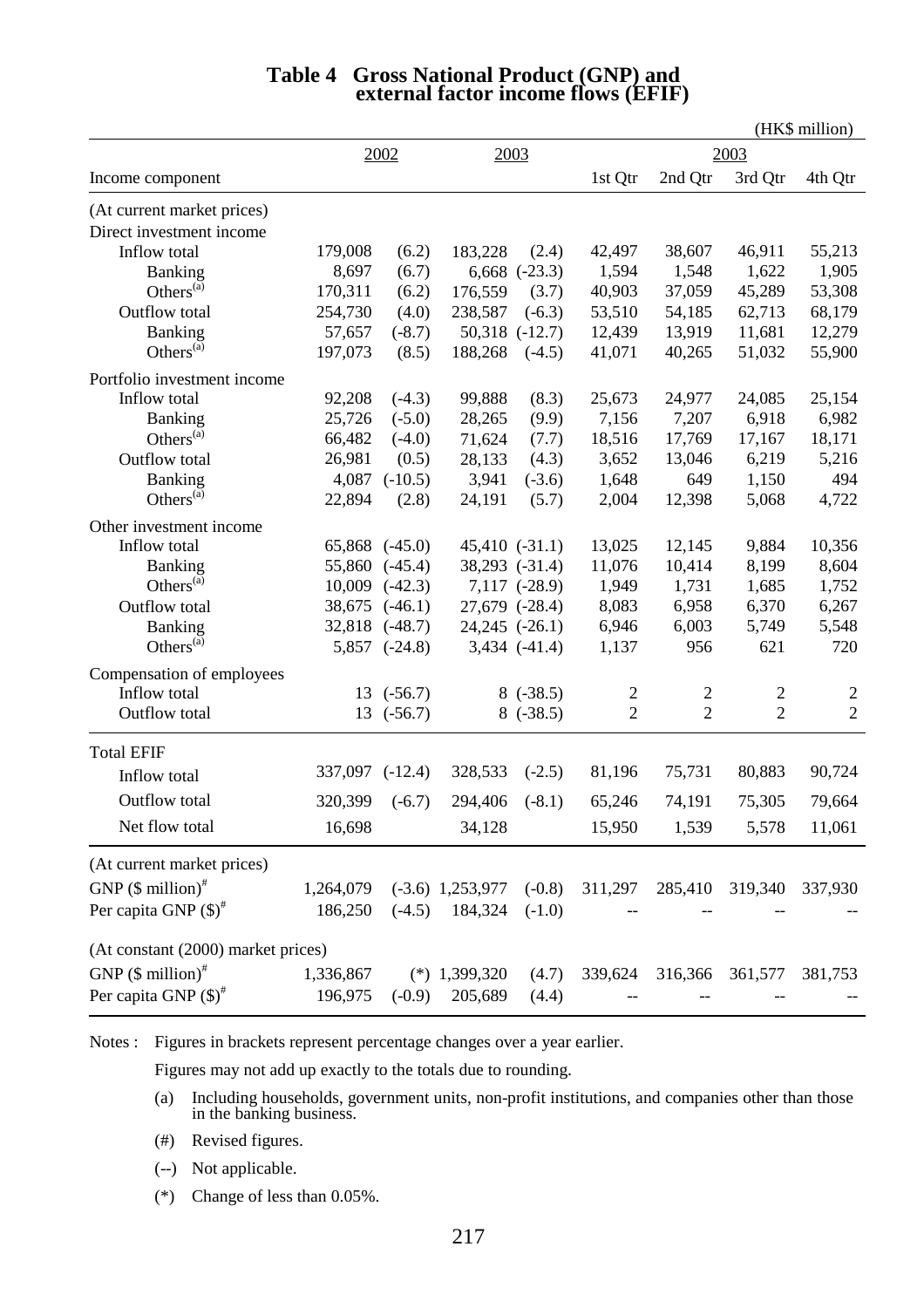|                                                           |              |                           |              |              |              | (HK\$ million)       |
|-----------------------------------------------------------|--------------|---------------------------|--------------|--------------|--------------|----------------------|
|                                                           | $2002^*$     | $2003^{\text{*}}$         |              |              | 2003         |                      |
| Standard components                                       |              |                           | 1st $Qtr^*$  | 2nd $Qtr^*$  | $3rd Qtr^*$  | 4th Qtr <sup>#</sup> |
| Current account <sup>(1)</sup>                            | 98,242       | 125,738                   | 29,769       | 15,244       | 40,472       | 40,253               |
| Trade in goods                                            | $-39,406$    | $-44,970$                 | $-15,985$    | $-9,811$     | $-1,386$     | $-17,788$            |
| Exports                                                   | 1,562,121    | 1,749,089                 | 383,436      | 419,318      | 467,515      | 478,820              |
| <b>Imports</b>                                            | $-1,601,527$ | $-1,794,059$              | $-399,421$   | $-429,129$   | $-468,901$   | $-496,608$           |
| Trade in services                                         | 135,737      | 151,291                   | 33,935       | 26,984       | 39,934       | 50,438               |
| <b>Exports</b>                                            | 335,413      | 347,371                   | 81,702       | 66,893       | 94,174       | 104,602              |
| Imports                                                   | $-199,676$   | $-196,080$                | $-47,767$    | $-39,909$    | $-54,240$    | $-54,164$            |
| External factor income flows                              | 16,698       | 34,128                    | 15,950       | 1,539        | 5,578        | 11,061               |
| Inflow                                                    | 337,097      | 328,533                   | 81,196       | 75,731       | 80,883       | 90,724               |
| Outflow                                                   | $-320,399$   | $-294,406$                | $-65,246$    | $-74,191$    | $-75,305$    | $-79,664$            |
| Current transfers                                         | $-14,787$    | $-14,711$                 | $-4,131$     | $-3,469$     | $-3,654$     | $-3,458$             |
| Inflow                                                    | 6,063        | 4,470                     | 1,199        | 1,178        | 998          | 1,095                |
| Outflow                                                   | $-20,850$    | $-19,181$                 | $-5,330$     | $-4,647$     | $-4,651$     | $-4,553$             |
|                                                           |              |                           |              |              |              |                      |
| Capital and financial account <sup><math>(1)</math></sup> | $-151,179$   | $-151,450$                | $-38,356$    | $-6,276$     | $-49,764$    | $-57,054$            |
| Capital transfers                                         | $-15,686$    | $-7,913$                  | $-1,948$     | $-2,825$     | $-1,158$     | $-1,982$             |
| Direct investment                                         | $-60,685$    | 76,244                    | 3,016        | 34,843       | 20,271       | 18,114               |
| Abroad                                                    | $-136,194$   | $-29,351$                 | $-36,046$    | 17,957       | $-39,225$    | 27,963               |
| In HK                                                     | 75,509       | 105,595                   | 39,062       | 16,886       | 59,496       | $-9,850$             |
| Portfolio investment                                      | $-302,484$   | $-237,143$                | $-54,803$    | $-25,874$    | $-80,969$    | $-75,496$            |
| Assets                                                    | $-294,032$   | $-244,773$                | $-59,387$    | $-17,178$    | $-74,034$    | $-94,174$            |
| Liabilities                                               | $-8,452$     | 7,630                     | 4,584        | $-8,696$     | $-6,936$     | 18,677               |
| Financial derivatives                                     | 51,563       | 79,568                    | 12,122       | 22,044       | 37,826       | 7,576                |
| Assets                                                    | 156,252      | 198,077                   | 62,992       | 40,460       | 48,741       | 45,884               |
| Liabilities                                               | $-104,689$   | $-118,509$                | $-50,871$    | $-18,416$    | $-10,915$    | $-38,307$            |
| Other investment                                          | 157,573      | $-54,618$                 | 13,649       | $-56,198$    | $-38,247$    | 26,178               |
| Assets                                                    | 363,561      | $-172,040$                | 58,386       | $-6,519$     | $-58,117$    | $-165,789$           |
| Liabilities                                               | $-205,988$   | 117,422                   | $-44,738$    | $-49,678$    | 19,870       | 191,967              |
| Net change in reserve assets $^{(2)}$                     | 18,541       | $-7,589$                  | $-10,392$    | 21,735       | 12,513       | $-31,444$            |
| Net errors and omissions                                  | 52,937       | 25,712                    | 8,587        | $-8,968$     | 9,291        | 16,802               |
| Overall balance of                                        | $-18,541$    | 7,589                     | 10,392       | $-21,735$    | $-12,513$    | 31,444               |
| payments                                                  |              | (in deficit) (in surplus) | (in surplus) | (in deficit) | (in deficit) | (in surplus)         |

#### **Table 5 Balance of payments account**

Notes : Figures may not add up exactly to the totals due to rounding.

- (1) In accordance with the balance of payments accounting rules, a positive value for the balance figure in the current account represents a surplus whereas a negative value represents a deficit. In the capital and financial account, a positive value for the balance figure indicates a net inflow and a negative value indicates a net outflow. As increases in external assets are debit entries and decreases are credit entries, a negative value for net change in reserve assets represents a net increase and a positive value represents a net decrease.
- (2) The estimates on net change in reserve assets under the balance of payments framework are transaction figures. Effects from valuation changes (including price changes and exchange rate changes) and reclassifications are excluded.
- (#) Revised figures.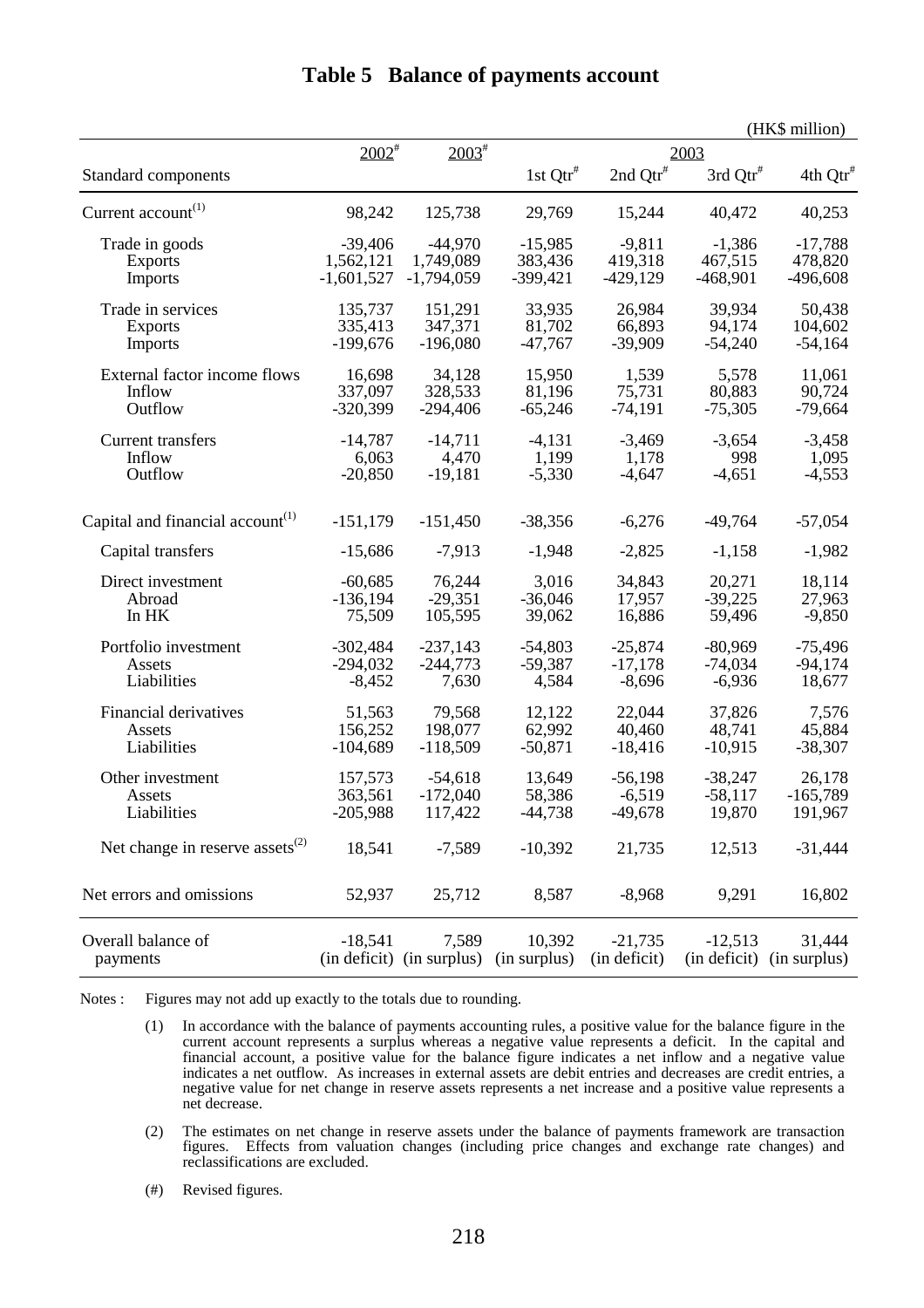|            |                                        |              |           | % change over |             |
|------------|----------------------------------------|--------------|-----------|---------------|-------------|
|            |                                        | Unit of      |           | Previous      | Same period |
|            | Statistical variable                   | denomination | Magnitude | period        | last year   |
|            |                                        |              |           |               |             |
| Value      |                                        |              |           |               |             |
| Re-exports |                                        | \$Mn         | 407,167   | $-8.0$        | 14.0        |
|            | Domestic exports                       | \$Mn         | 25,800    | $-19.6$       | $-0.6$      |
|            | Total exports of goods                 | \$Mn         | 432,967   | $-8.8$        | 13.0        |
|            | Imports of goods                       | \$Mn         | 466,710   | $-6.1$        | 15.7        |
|            | Visible trade balance                  | \$Mn         | $-33,742$ | $-$           |             |
|            | Unit value indices $(2000 = 100)$      |              |           |               |             |
| Re-exports |                                        |              | 94.2      | 0.9           | $-0.8$      |
| to:        | Mainland of China                      |              | 95.1      | 1.4           | 0.2         |
|            | <b>United States</b>                   |              | 95.9      | 0.3           | $-0.4$      |
|            | Japan                                  |              | 94.5      | 1.0           | $-0.6$      |
|            | <b>United Kingdom</b>                  |              | 93.7      | 0.5           | $-1.0$      |
|            | Germany                                |              | 92.6      | 0.3           | $-1.2$      |
|            | Domestic exports                       |              | 91.9      | $\ast$        | $-0.6$      |
| to:        | <b>United States</b>                   |              | 95.9      | $-2.6$        | $-2.3$      |
|            | Mainland of China                      |              | 90.0      | 2.8           | 0.9         |
|            | <b>United Kingdom</b>                  |              | 95.3      | $\ast$        | 1.0         |
|            | Taiwan                                 |              | 84.2      | 1.3           | $-0.8$      |
|            | Germany                                |              | 89.8      | $-2.0$        | 2.3         |
|            | Imports of goods                       |              | 94.0      | 1.3           | 0.7         |
|            | <i>from</i> : Mainland of China        |              | 95.6      | 0.7           | 0.5         |
|            | Japan                                  |              | 96.3      | 0.7           | 2.3         |
|            | Taiwan                                 |              | 91.4      | 1.6           | 0.4         |
|            | <b>United States</b>                   |              | 92.5      | $-0.4$        | 1.1         |
|            | Republic of Korea                      |              | 87.2      | 3.0           | $-2.5$      |
| $of$ :     | Raw materials and<br>semi-manufactures |              | 94.5      | 2.1           | 3.5         |
|            | Consumer goods                         |              | 96.9      | 0.4           | 0.5         |
|            | Capital goods                          |              | 88.2      | 0.6           | $-3.4$      |
|            | Foodstuffs                             |              | 94.2      | 0.9           | 3.9         |
|            | Fuels                                  |              | 113.8     | 11.3          | 5.0         |

#### **Table 6 Major economic indicators in the external sector for the first quarter of 2004**

Notes : Figures may not add up exactly to the totals due to rounding.

(--) Not applicable.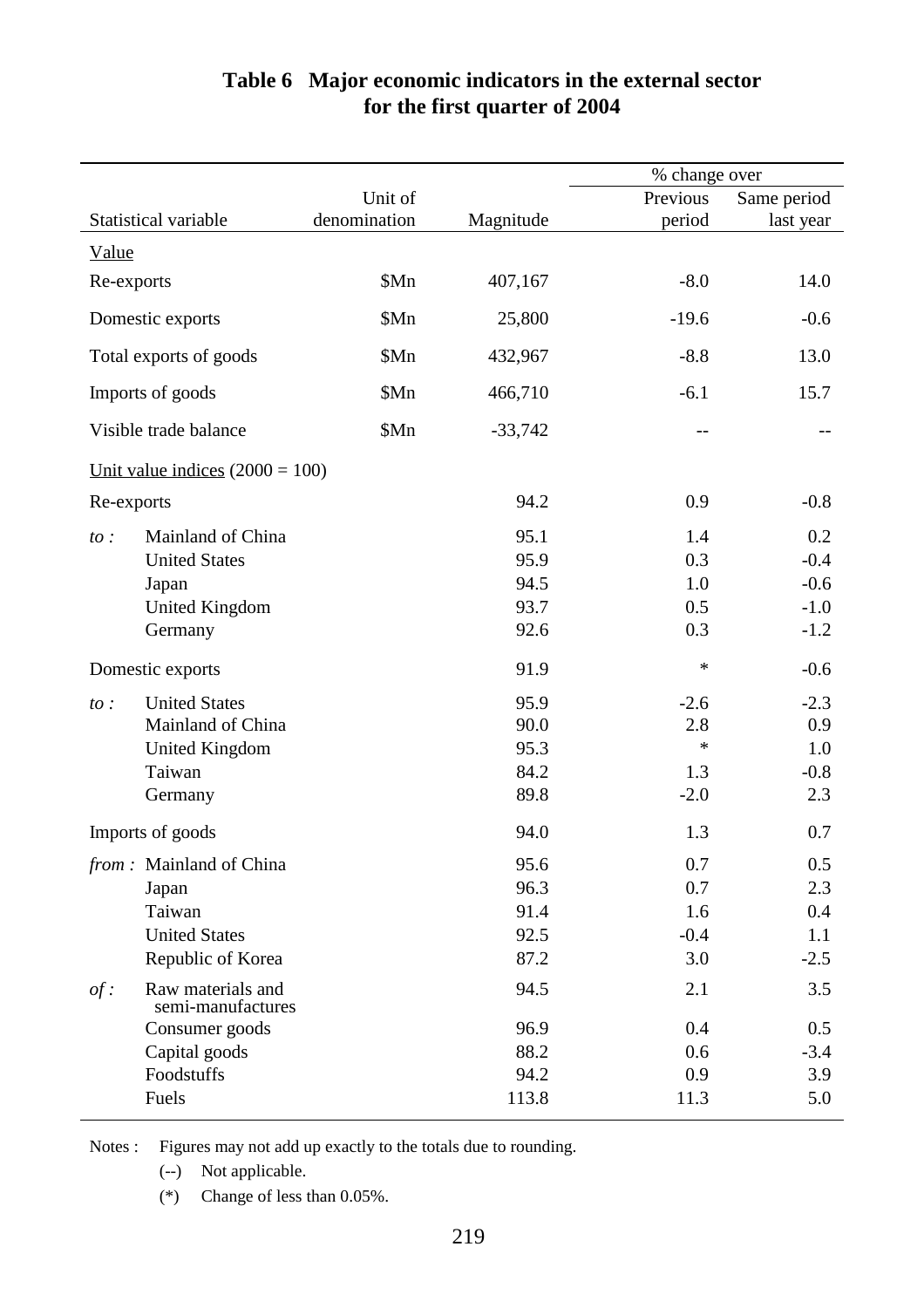## **Table 6 Major economic indicators in the external sector for the first quarter of 2004 (cont'd)**

|            |                                              |           |          | % change over |  |
|------------|----------------------------------------------|-----------|----------|---------------|--|
|            |                                              |           | Previous | Same period   |  |
|            | Statistical variable                         | Magnitude | period   | last year     |  |
|            | Terms of trade index $(2000 = 100)$          | 99.9      | $-0.4$   | $-1.5$        |  |
|            | Quantum indices $(2000 = 100)$               |           |          |               |  |
| Re-exports |                                              | 126.5     | $-8.7$   | 15.9          |  |
| $to$ :     | Mainland of China                            | 158.0     | $-8.9$   | 18.4          |  |
|            | <b>United States</b>                         | 84.8      | $-18.9$  | 4.8           |  |
|            | Japan                                        | 123.7     | $-6.0$   | 11.2          |  |
|            | <b>United Kingdom</b>                        | 93.9      | $-17.9$  | 15.1          |  |
|            | Germany                                      | 108.6     | $-13.9$  | 8.7           |  |
|            | Domestic exports                             | 63.3      | $-19.2$  | 0.7           |  |
| $to$ :     | <b>United States</b>                         | 59.2      | $-26.8$  | 2.2           |  |
|            | Mainland of China                            | 58.7      | $-23.3$  | $-9.9$        |  |
|            | <b>United Kingdom</b>                        | 67.7      | $-21.8$  | 5.9           |  |
|            | Taiwan                                       | 80.7      | $-11.0$  | 23.3          |  |
|            | Germany                                      | 54.2      | $-9.9$   | 0.2           |  |
| $of$ :     | Textiles and clothing                        | 64.4      | $-28.0$  | $-5.2$        |  |
|            | Products other than<br>textiles and clothing | 62.2      | $-8.6$   | 6.9           |  |
|            | Imports of goods                             | 121.8     | $-7.4$   | 15.5          |  |
|            | from: Mainland of China                      | 113.7     | $-10.7$  | 14.0          |  |
|            | Japan                                        | 123.1     | $-3.1$   | 17.9          |  |
|            | Taiwan                                       | 122.5     | $-4.5$   | 23.9          |  |
|            | <b>United States</b>                         | 104.8     | $-8.2$   | 19.9          |  |
|            | Republic of Korea                            | 140.0     | $-3.8$   | 30.1          |  |
| $of$ :     | Raw materials and<br>semi-manufactures       | 131.3     | $-7.0$   | 19.0          |  |
|            | Consumer goods                               | 100.6     | $-13.1$  | 6.0           |  |
|            | Capital goods                                | 140.9     | $-1.4$   | 23.6          |  |
|            | Foodstuffs                                   | 105.1     | $-12.6$  | 2.9           |  |
|            | Fuels                                        | 107.1     | $-3.9$   | 11.0          |  |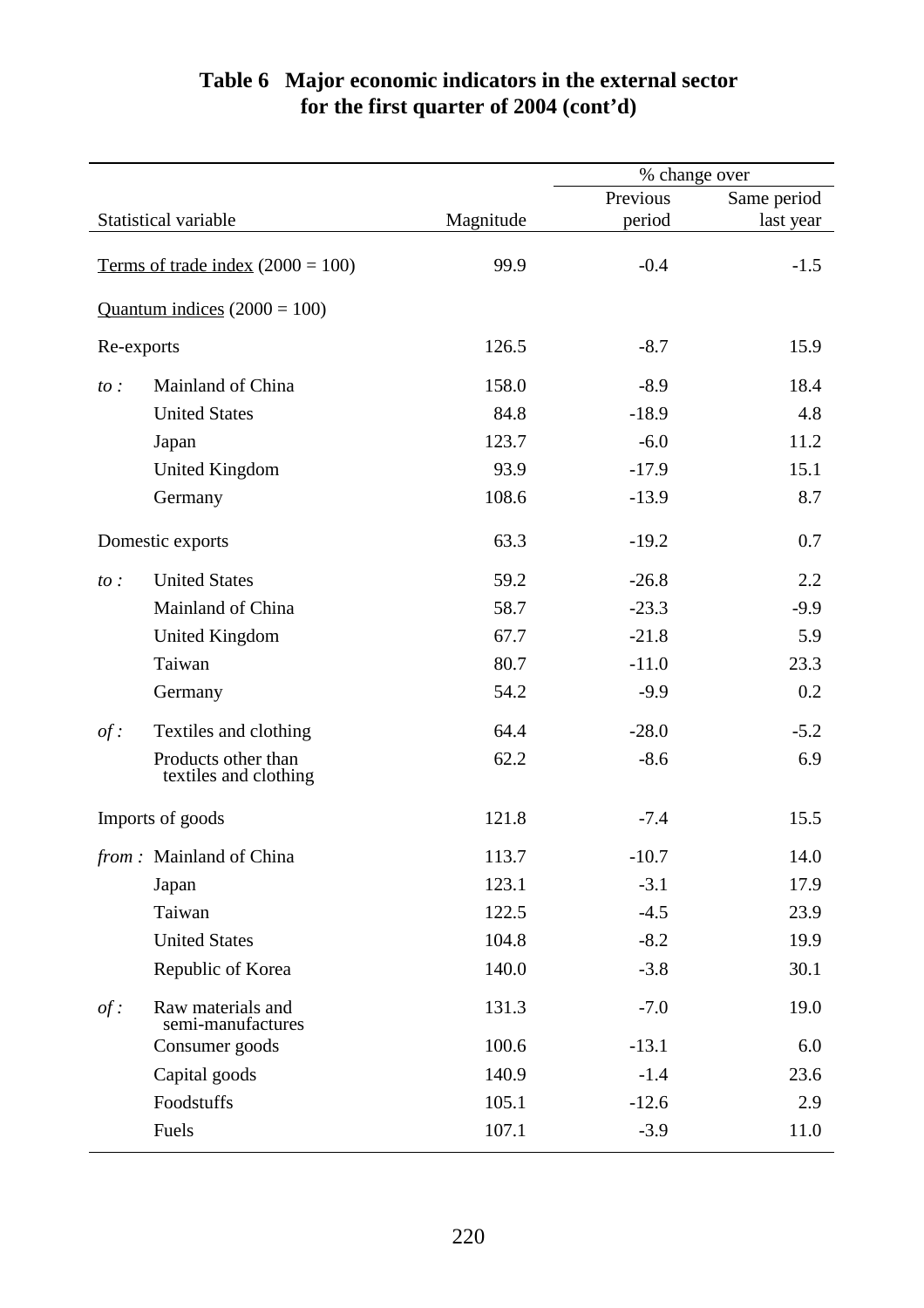|                                                           |              |                  |          | % change over |
|-----------------------------------------------------------|--------------|------------------|----------|---------------|
|                                                           | Unit of      |                  | Previous | Same period   |
| Statistical variable                                      | Denomination | Magnitude        | period   | last year     |
| Manufacturing sector (4th Qtr 2003)                       |              |                  |          |               |
| <b>Index of Industrial Production</b><br>$(2000 = 100)$   |              | 80.9             | $-3.4$   | $-6.1$        |
| Property (1st Qtr 2004)<br>Completions of new property    |              |                  |          |               |
| for : Residential                                         | no. of units | 4 4 2 7          | $-37.3$  | 2.7           |
| Commercial                                                | '000 sq. m   | 10               | $-90.7$  | $-87.0$       |
| of which:                                                 |              |                  |          |               |
| Office space                                              | $000$ sq. m  | 10               | $-88.0$  | $-69.8$       |
| Other commercial<br>Premises                              | '000 sq. m   | 1                | $-97.7$  | $-98.5$       |
| Industrial                                                | $000$ sq. m  | $\boldsymbol{0}$ |          | $-100.0$      |
| of which:                                                 |              |                  |          |               |
| Industrial-cum-office<br>Premises                         | '000 sq. m   | $\overline{0}$   |          | $-100.0$      |
| Flatted factory space                                     | '000 sq. m   | $\overline{0}$   |          |               |
| Storage premises                                          | '000 sq. m   | $\boldsymbol{0}$ |          |               |
| Floor area of building consents                           |              |                  |          |               |
| for: Residential                                          | $000$ sq. m  | 249              | $-3.1$   | $-37.0$       |
| Commercial                                                | '000 sq. m   | 17               | $-79.5$  | $-30.3$       |
| Industrial                                                | '000 sq. m   | $\overline{0}$   | $-100.0$ |               |
| Others                                                    | $000$ sq. m  | 234              | 243.7    | 259.1         |
| Total                                                     | '000 sq. m   | 500              | 22.7     | 3.1           |
| Building and construction (4th Qtr 2003)                  |              |                  |          |               |
| Labour and Material Cost Index<br>(mid-Feb $1970 = 100$ ) |              | 1716             | $-0.9$   | $-1.8$        |
| Tender Price Indices (Jan $1970 = 100$ )                  |              |                  |          |               |
| for : Public sector building projects                     |              | 681              | $-5.7$   | $-7.1$        |
| Public housing projects                                   |              | N.A.             | N.A.     | N.A.          |
| Electricity consumption (1st Qtr 2004)                    |              |                  |          |               |
| for : Industrial                                          | Mn KWh       | 938              | $-6.6$   | 4.4           |
| Commercial                                                | Mn KWh       | 5 1 2 5          | $-17.0$  | 1.7           |
| Domestic                                                  | Mn KWh       | 1656             | $-19.6$  | 5.4           |
|                                                           |              |                  |          |               |
| Gas consumption (1st Qtr 2004)                            |              |                  |          |               |
| for : Industrial                                          | Terajoule    | 272              | 4.2      | 11.0          |
| Commercial                                                | Terajoule    | 2 9 6 0          | 14.6     | 0.7           |
| Domestic                                                  | Terajoule    | 4 7 6 4          | 41.4     | 3.4           |

## **Table 7 Major economic indicators in the domestic economy**

Notes : Figures may not add up exactly to the totals due to rounding.

(--) Not applicable.

N.A. Not available, as there was no tender received by the Housing Department in the fourth quarter of 2003.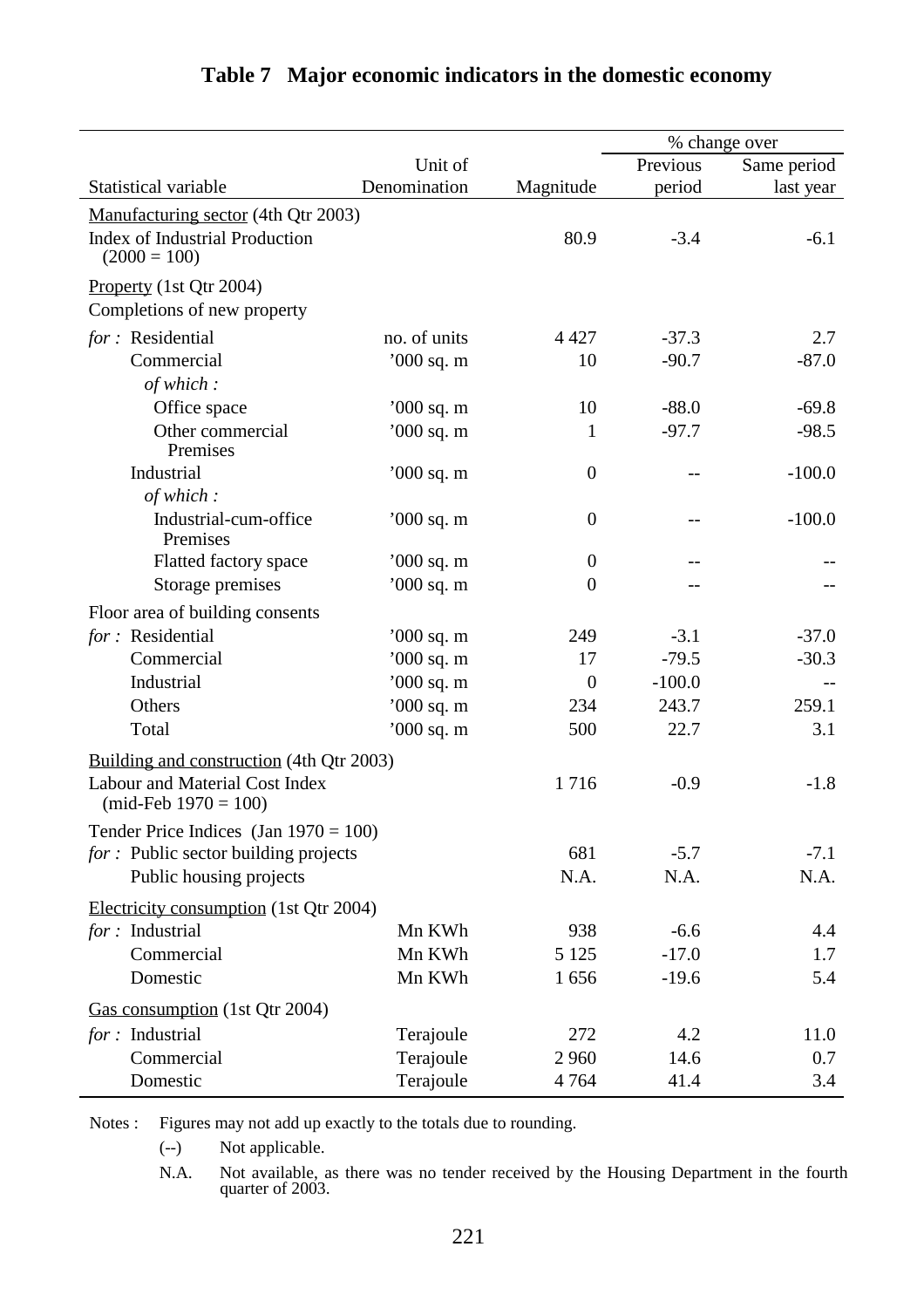|                                                    |              |           |          | % change over |
|----------------------------------------------------|--------------|-----------|----------|---------------|
|                                                    | Unit of      |           | Previous | Same period   |
| Statistical variable                               | denomination | Magnitude | period   | last year     |
| <b>Transport</b>                                   |              |           |          |               |
| Passenger journeys (1st Qtr 2004)                  |              |           |          |               |
| <b>KMB</b><br>by:                                  | 000          | 265 636   | $-4.7$   | $-2.3$        |
| <b>NWFB</b>                                        | 000          | 45 628    | $-4.0$   | 0.5           |
| <b>City Bus</b>                                    | 000          | 52 213    | $-4.4$   | $-1.7$        |
| New Lantau Bus                                     | '000         | 2 6 6 5   | $-2.3$   | 15.3          |
| Long Win Bus                                       | 000          | 5 1 8 1   | $-0.6$   | 6.1           |
| <b>MTR</b>                                         | 000          | 206 632   | $-2.0$   | 5.7           |
| <b>KCR</b>                                         | 000          | 72 156    | $-3.7$   | 0.5           |
| <b>LRT</b>                                         | 000          | 30 780    | 7.4      | 14.5          |
| West Rail <sup>(a)</sup>                           | 000          | 9 0 7 1   |          |               |
| Hong Kong Tramways                                 | '000         | 20 949    | $-4.9$   | 0.4           |
| New World First Ferry                              | 000          | 3 5 0 2   | $-4.4$   | 0.1           |
| <b>Star Ferry</b>                                  | 000          | 7 1 0 8   | $-9.5$   | 2.1           |
| Private cars licensed                              |              |           |          |               |
| new registration (1st Qtr 2004)                    | no.          | 6458      | 10.6     | 0.3           |
| total licensed (end-Mar 2004)                      | no.          | 340 020   | 0.3      | $\ast$        |
| Air passenger movements (1st Qtr 2004)             | 000          | 5 3 9 8   | $-6.8$   | $-0.8$        |
| Air cargo (1st Qtr 2004)                           | '000 tonne   | 690       | $-11.2$  | 16.1          |
| Ocean cargo (4th Qtr 2003)                         | '000 tonne   | 39 437    | 7.0      | 9.1           |
| Container throughput (4th Qtr 2003)                | '000 TEUs    | 5 3 7 6   | 1.6      | 6.1           |
| Tourism                                            |              |           |          |               |
| Arrivals of incoming visitors (1st Qtr 2004)       | 000          | 4935      | $-4.6$   | 14.7          |
| Departures of Hong Kong residents (1st Qtr 2004)   | 000          | 15 805    | $-4.4$   | 3.4           |
| Mainland of China<br>$to$ :                        | 000          | 13 677    | $-5.4$   | 3.6           |
| Macau                                              | $000^\circ$  | 968       | 2.1      | $-1.0$        |
| Other countries                                    | 000          | 1 1 6 0   | 2.3      | 4.9           |
| Hotel rooms (end-Mar 2004)                         | no.          | 42 489    | $-1.0$   | $-0.7$        |
| Hotel room occupancy rate (1st Qtr 2004)           | $\%$         | 84        | $-4.5$   | 4.5           |
| Telecommunications (end-Mar 2004)                  |              |           |          |               |
| Telephone lines                                    | Mn           | 3.8       | $-0.4$   | $-0.7$        |
| for: Residential users                             | Mn           | 2.1       | $-0.2$   | $-0.7$        |
| <b>Business users</b>                              | Mn           | 1.7       | $-0.6$   | $-0.7$        |
| <b>Facsimile</b> lines                             | '000         | 483       | $-1.6$   | $-9.4$        |
| Public mobile radiotelephone<br>services customers | 000          | 7 2 8 9   | 1.3      | 14.0          |

## **Table 7 Major economic indicators in the domestic economy (cont'd)**

Notes : Figures may not add up exactly to the totals due to rounding.

(a) West Rail was introduced on 20.12.2003.

(\*) Change of less than 0.05%.

(--) Not applicable.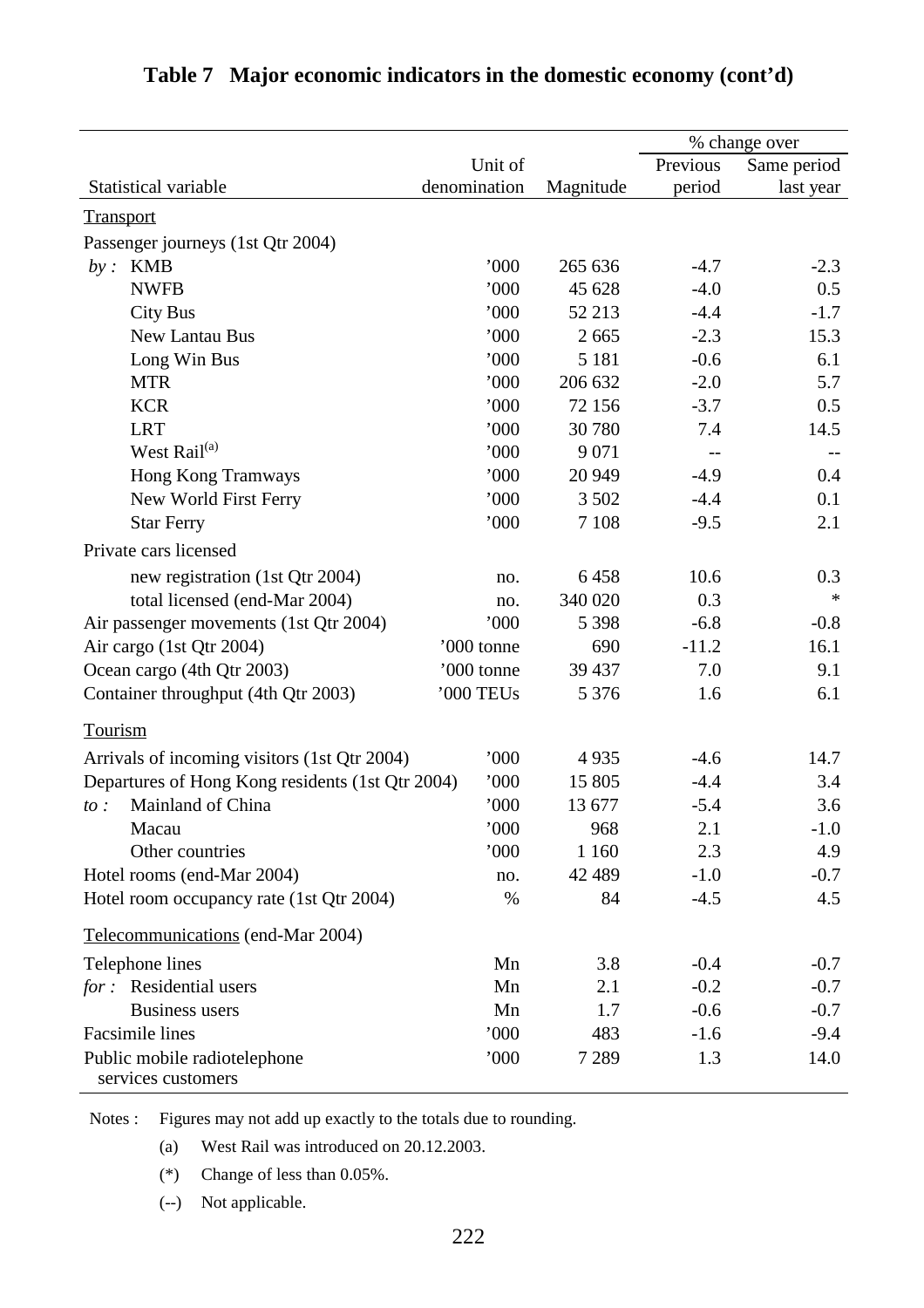|                                                                                       |              |           | % change over |             |
|---------------------------------------------------------------------------------------|--------------|-----------|---------------|-------------|
|                                                                                       | Unit of      |           | Previous      | Same period |
| Statistical variable                                                                  | denomination | Magnitude | period        | last year   |
| Exchange rate                                                                         |              |           |               |             |
| <b>Effective Exchange Rate Indices</b><br>of the Hong Kong dollar (Jan $2000 = 100$ ) |              |           |               |             |
| trade-weighted                                                                        |              | 97.9      | $-0.9$        | $-3.9$      |
| import-weighted                                                                       |              | 98.7      | $-1.1$        | $-4.0$      |
| export-weighted                                                                       |              | 97.1      | $-0.6$        | $-3.8$      |
| HK\$/US\$ interbank T/T rate                                                          | HK\$         | 7.794     | 0.4           | $-0.1$      |
| Interest rate                                                                         |              |           |               |             |
| 3-month HIBOR                                                                         | $\%$         | 0.07      | --            |             |
| Savings rate                                                                          | %            | 0.003     | $-$           |             |
| Best lending rate                                                                     | $\%$         | 5.00      | $-1$          |             |
| <b>Monetary statistics</b>                                                            |              |           |               |             |
| Money supply:<br>M1                                                                   | \$Mn         | 436,345   | 5.5           | 45.5        |
| M <sub>2</sub>                                                                        | \$Mn         | 3,812,041 | $\ast$        | 8.7         |
| M <sub>3</sub>                                                                        | \$Mn         | 3,858,642 | $\ast$        | 8.7         |
| Deposits with :                                                                       |              |           |               |             |
| licensed banks                                                                        | \$Mn         | 3,511,780 | $-0.3$        | 8.2         |
| restricted licence banks                                                              | \$Mn         | 39,591    | 3.7           | 16.8        |
| deposit-taking companies                                                              | \$Mn         | 4,898     | $-0.2$        | $-10.7$     |
| all authorized institutions                                                           | \$Mn         | 3,556,269 | $-0.3$        | 8.3         |
| Deposits by type :                                                                    |              |           |               |             |
| demand                                                                                | \$Mn         | 303,017   | 6.1           | 67.1        |
| savings                                                                               | \$Mn         | 1,323,178 | 3.6           | 35.3        |
| time                                                                                  | \$Mn         | 1,930,074 | $-3.7$        | $-9.2$      |
| total                                                                                 | \$Mn         | 3,556,269 | $-0.3$        | 8.3         |

## **Table 8 Major economic indicators in the financial sector as at end-March 2004**

Notes : Figures may not add up exactly to the totals due to rounding.

(--) Not applicable.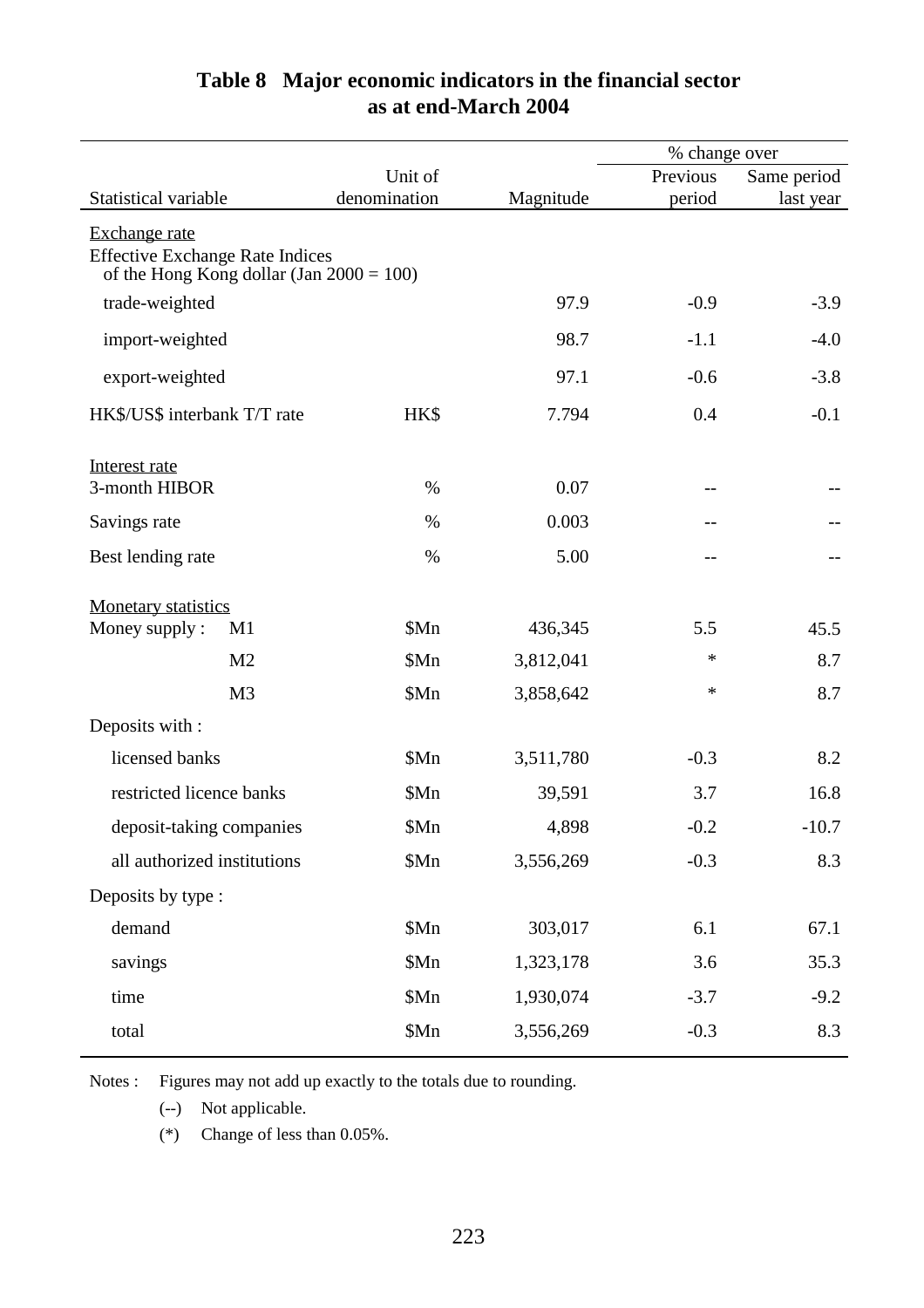|                                                                    |              |           | % change over |             |
|--------------------------------------------------------------------|--------------|-----------|---------------|-------------|
|                                                                    | Unit of      |           | Previous      | Same period |
| <b>Statistical variable</b>                                        | denomination | Magnitude | period        | last year   |
| Loans and advances by:                                             |              |           |               |             |
| licensed banks                                                     | \$Mn         | 1,922,551 | 0.5           | $-0.1$      |
| restricted licence banks                                           | \$Mn         | 93,702    | $-3.9$        | $-13.8$     |
| deposit-taking companies                                           | \$Mn         | 25,121    | 0.6           | $-6.7$      |
| all authorized institutions                                        | \$Mn         | 2,041,375 | 0.3           | $-0.9$      |
| Loans and advances by<br>all authorized institutions :             |              |           |               |             |
| to finance imports to,<br>exports and re-exports<br>from Hong Kong | \$Mn         | 96,008    | 7.8           | 14.9        |
| to finance<br>merchandising trade<br>not touching Hong Kong        | \$Mn         | 10,513    | $-4.9$        | 13.2        |
| other loans for use<br>in Hong Kong                                | \$Mn         | 1,707,977 | $\ast$        | $-1.4$      |
| other loans for use<br>outside Hong Kong                           | \$Mn         | 205,425   | $-0.5$        | $-6.3$      |
| other loans where the<br>place of use is not known                 | \$Mn         | 21,450    | 7.2           | 43.5        |
| <b>Stock market</b>                                                |              |           |               |             |
| Hang Seng Index $(31 \text{ Jul } 1964 = 100)$                     |              | 12 682    | 0.8           | 46.9        |
| Stock market capitalisation                                        |              |           |               |             |
| Main Board                                                         | \$Mn         | 5,690,505 | 3.9           | 68.5        |
| <b>Growth Enterprise Market</b>                                    | \$Mn         | 78,986    | 12.6          | 53.8        |
| Total                                                              | \$Mn         | 5,769,491 | 4.0           | 68.3        |
| Stock market turnover (1st Qtr 2004)                               |              |           |               |             |
| Main Board                                                         | \$Mn         | 1,209,702 | 27.1          | 231.4       |
| <b>Growth Enterprise Market</b>                                    | \$Mn         | 13,992    | 21.1          | 192.4       |
| Total                                                              | \$Mn         | 1,223,694 | 27.1          | 230.9       |

## **Table 8 Major economic indicators in the financial sector as at end-March 2004 (cont'd)**

Notes : Figures may not add up exactly to the totals due to rounding.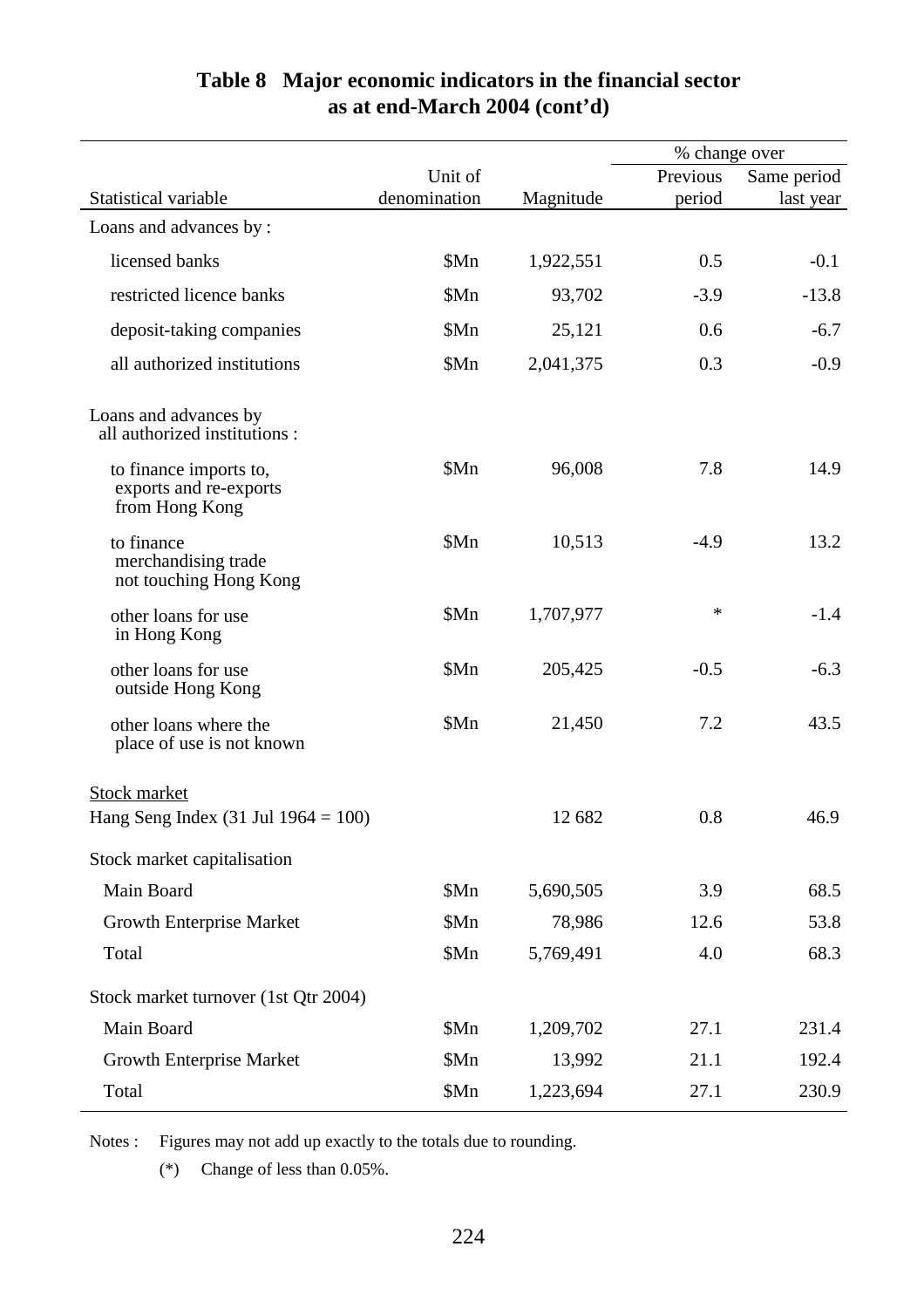|                                                          |              |                | % change over |             |  |  |
|----------------------------------------------------------|--------------|----------------|---------------|-------------|--|--|
|                                                          | Unit of      |                | Previous      | Same period |  |  |
| Statistical variable                                     | denomination | Magnitude      | period        | last year   |  |  |
| Labour force characteristics (1st Qtr 2004)              |              |                |               |             |  |  |
| Labour force                                             | 000          | 3 5 0 6        | 0.5           | 0.1         |  |  |
| Unemployed                                               | 000          | 250            | $-1.5$        | $-4.0$      |  |  |
| Underemployed                                            | 000          | 119            | 2.7           | 17.9        |  |  |
| Employed                                                 | 000          | 3 2 5 7        | 0.7           | 0.4         |  |  |
| Labour force participation rate                          | $\%$         | 61.3           |               |             |  |  |
| Seasonally adjusted<br>unemployment rate                 | $\%$         | 7.2            |               |             |  |  |
| Underemployment rate                                     | $\%$         | 3.4            |               |             |  |  |
| Employment (Dec 2003)                                    |              |                |               |             |  |  |
| Manufacturing                                            | 000          | 168            | $-2.6$        | $-8.8$      |  |  |
| Services                                                 | 000          | 1989           | 1.2           | $-0.7$      |  |  |
| of which:                                                |              |                |               |             |  |  |
| Wholesale, retail and<br>import/export trades            | 000          | 772            | 1.3           | $-0.5$      |  |  |
| <b>Restaurants and hotels</b>                            | 000          | 201            | 3.9           | $-2.5$      |  |  |
| Transport, storage and<br>Communications                 | 000          | 174            | 1.8           | $-0.8$      |  |  |
| Finance, insurance, real<br>Estate and business services | 000          | 424            | 0.4           | $-4.0$      |  |  |
| Community, social and<br>Personal services               | 000          | 417            | 0.6           | 3.5         |  |  |
| Building and construction sites                          | 000          | 62             | $-3.5$        | $-6.4$      |  |  |
| Civil service                                            | 000          | 165            | $-1.1$        | $-2.9$      |  |  |
| Vacancies (Dec 2003)                                     |              |                |               |             |  |  |
| Manufacturing                                            | '000         | 1              | $-8.2$        | $-6.4$      |  |  |
| Services                                                 | '000         | 20             | $-0.8$        | 31.0        |  |  |
| of which:                                                |              |                |               |             |  |  |
| Wholesale, retail and<br>import/export trades            | 000          | 7              | 4.3           | 46.0        |  |  |
| Restaurants and hotels                                   | 000          | $\overline{2}$ | 0.1           | 56.0        |  |  |
| Transport, storage and<br>Communications                 | 000          | 1              | $-15.5$       | $-7.3$      |  |  |
| Finance, insurance, real<br>Estate and business services | 000          | 6              | 10.3          | 38.7        |  |  |
| Community, social and<br>Personal services               | 000          | 4              | $-18.3$       | 4.9         |  |  |
| Building and construction sites                          | 000          | $\#$           | 38.5          | 28.6        |  |  |
| Civil Service                                            | 000          | 1              | $-26.2$       | $-32.1$     |  |  |

## **Table 9 Major economic indicators in the labour sector**

Notes : Figures may not add up exactly to the totals due to rounding.

(--) Not applicable.

(#) Less than 500.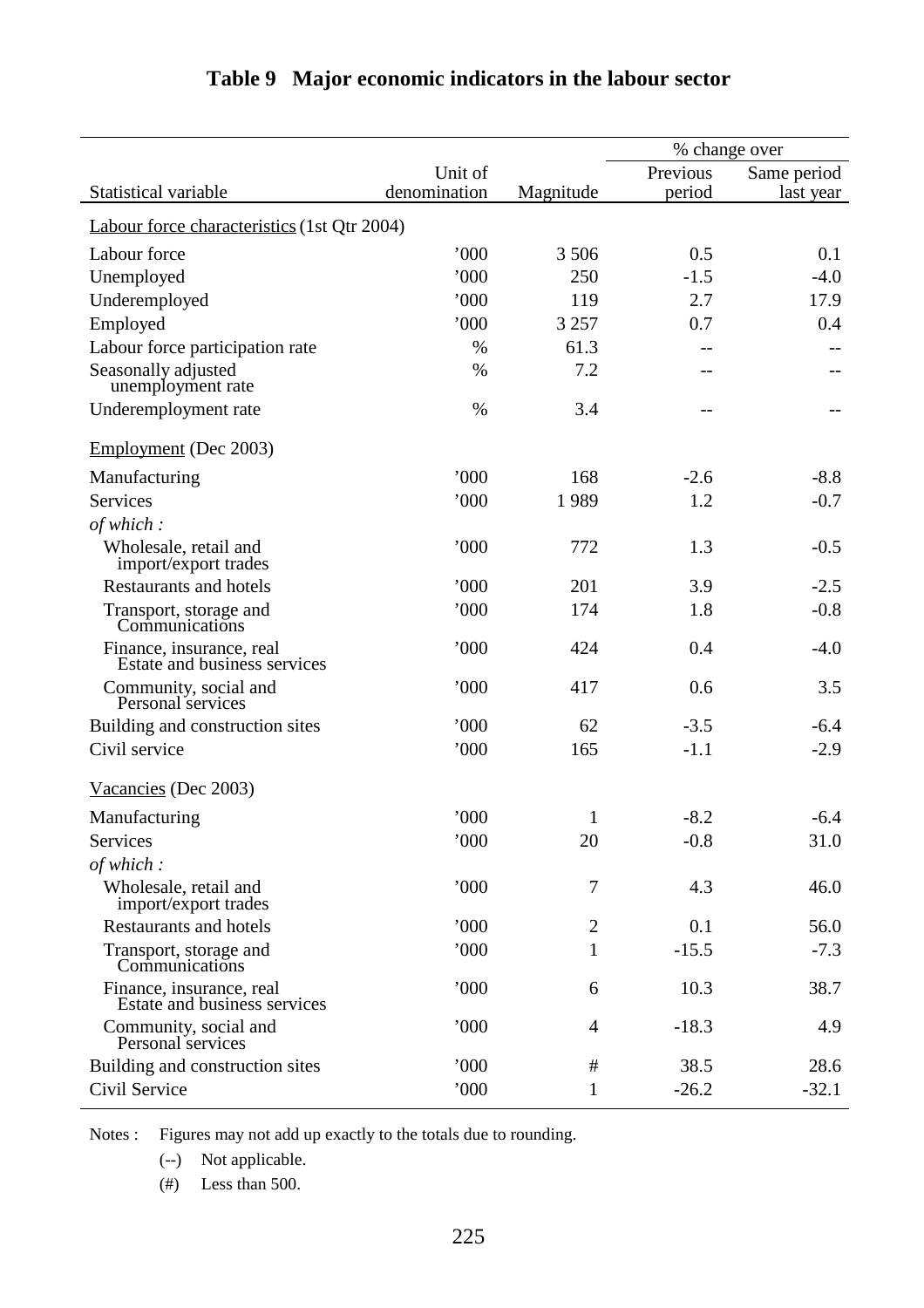|                                                                           |           | % change over      |                    |
|---------------------------------------------------------------------------|-----------|--------------------|--------------------|
|                                                                           |           | Previous           | Same period        |
| Statistical variable                                                      | Magnitude | period             | last year          |
| Earnings (4th Qtr 2003)                                                   |           |                    |                    |
| Nominal index of payroll per person<br>engaged (Q1 1999 = 100)            | 93.1      | 7.1<br>(6.3)       | $-1.0$<br>(1.4)    |
| for: Manufacturing                                                        | 89.6      | 6.3<br>(5.5)       | $-0.8$<br>(1.6)    |
| <b>Services</b>                                                           | 91.9      | 6.9<br>(6.0)       | $-1.4$<br>(1.0)    |
| of which:                                                                 |           |                    |                    |
| Wholesale, retail and<br>Import/export trades                             | 87.9      | 8.1<br>(7.2)       | $-0.9$<br>(1.5)    |
| <b>Restaurants and hotels</b>                                             | 78.0      | 2.8<br>(2.0)       | $-3.2$<br>$(-0.9)$ |
| Transport, storage and<br>Communications                                  | 100.2     | 17.8<br>(16.9)     | $-1.2$<br>(1.2)    |
| Finance, insurance, real<br>Estate and business services                  | 92.5      | 11.8<br>(10.9)     | $-0.6$<br>(1.8)    |
| Community, social and<br>Personal services                                | 90.8      | $-2.7$<br>$(-3.5)$ | $-4.5$<br>$(-2.2)$ |
| $Wages$ (Dec 2003)                                                        |           |                    |                    |
| Nominal wage index (Sep $1992 = 100$ )                                    | 147.0     | 0.3<br>$(-0.8)$    | $-1.5$<br>$(-0.3)$ |
| for: Manufacturing                                                        | 143.2     | 1.0<br>$(-0.1)$    | $-2.2$<br>$(-0.9)$ |
| Services<br>of which:                                                     |           |                    |                    |
| Wholesale, retail and<br>Import/export trades                             | 156.9     | 0.7<br>$(-0.3)$    | $-1.3$<br>$(*)$    |
| <b>Restaurants and hotels</b>                                             | 128.3     | 0.3<br>$(-0.8)$    | $-3.9$<br>$(-2.6)$ |
| Transport services                                                        | 146.7     | $-0.1$<br>$(-1.2)$ | $-2.6$<br>$(-1.4)$ |
| Finance, insurance, real<br>Estate and business services                  | 156.1     | $-0.8$<br>$(-1.8)$ | 0.7<br>(2.0)       |
| Personal services                                                         | 147.7     | 1.1<br>$(*)$       | $-2.3$<br>$(-1.0)$ |
| Nominal index of construction<br>wage rate (Jan $1970 = 100$ ) (Feb 2004) | 3 5 29.1  | $-0.2$<br>(0.4)    | 0.1<br>(1.3)       |

## **Table 9 Major economic indicators in the labour sector (cont'd)**

Notes : Figures in brackets represent percentage changes in real terms.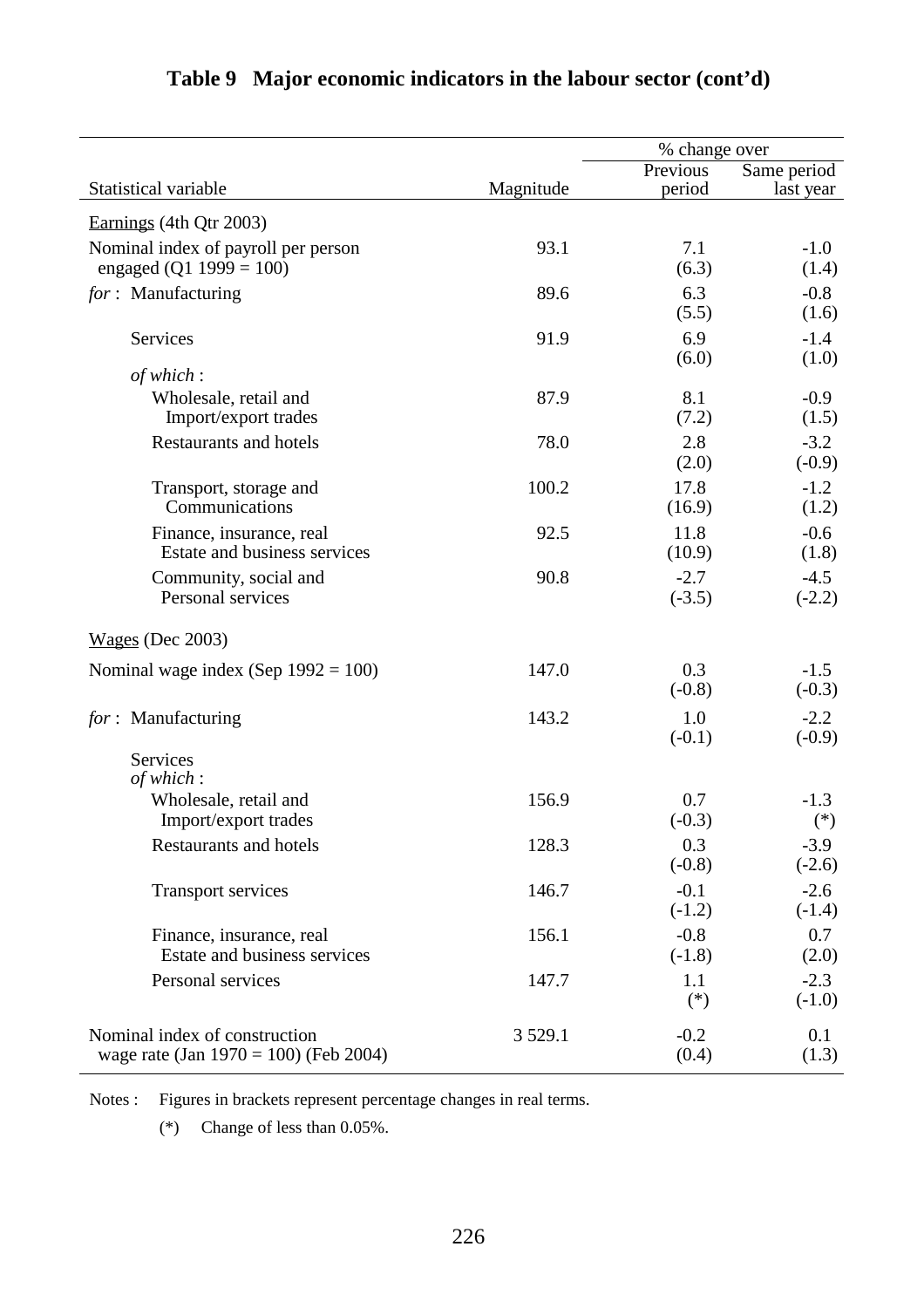|                                                                |           |           | % change over |  |
|----------------------------------------------------------------|-----------|-----------|---------------|--|
|                                                                |           | Previous  | Same period   |  |
| Statistical variable                                           | Magnitude | period    | last year     |  |
| <b>Consumer Price Indices</b><br>$(Oct 1999 - Sep 2000 = 100)$ |           |           |               |  |
| <b>Composite CPI</b>                                           | 91.9      | $0.3^{#}$ | $-1.8$        |  |
| CPI(A)                                                         | 92.5      | $0.4^{#}$ | $-1.2$        |  |
| CPI(B)                                                         | 91.6      | $0.2^*$   | $-2.0$        |  |
| CPI(C)                                                         | 91.6      | $0.3^{#}$ | $-2.4$        |  |
| Property Price Indices $(1999 = 100)$                          |           |           |               |  |
| <b>Residential flats</b>                                       | 72.5      | 12.6      | 15.6          |  |
| Office space                                                   | 85.2      | 27.5      | 37.2          |  |
| Shopping space                                                 | 104.0     | 10.4      | 28.4          |  |
| <b>Conventional flatted</b><br>factory space                   | 79.2      | 8.6       | 9.2           |  |
| GDP deflator <sup>+</sup> $(2000 = 100)$                       | 87.8      | $-0.3^*$  | $-4.3$        |  |

## **Table 10 Various price indices for the first quarter of 2004**

Notes : (+) Preliminary figures.

(#) Seasonally adjusted series.